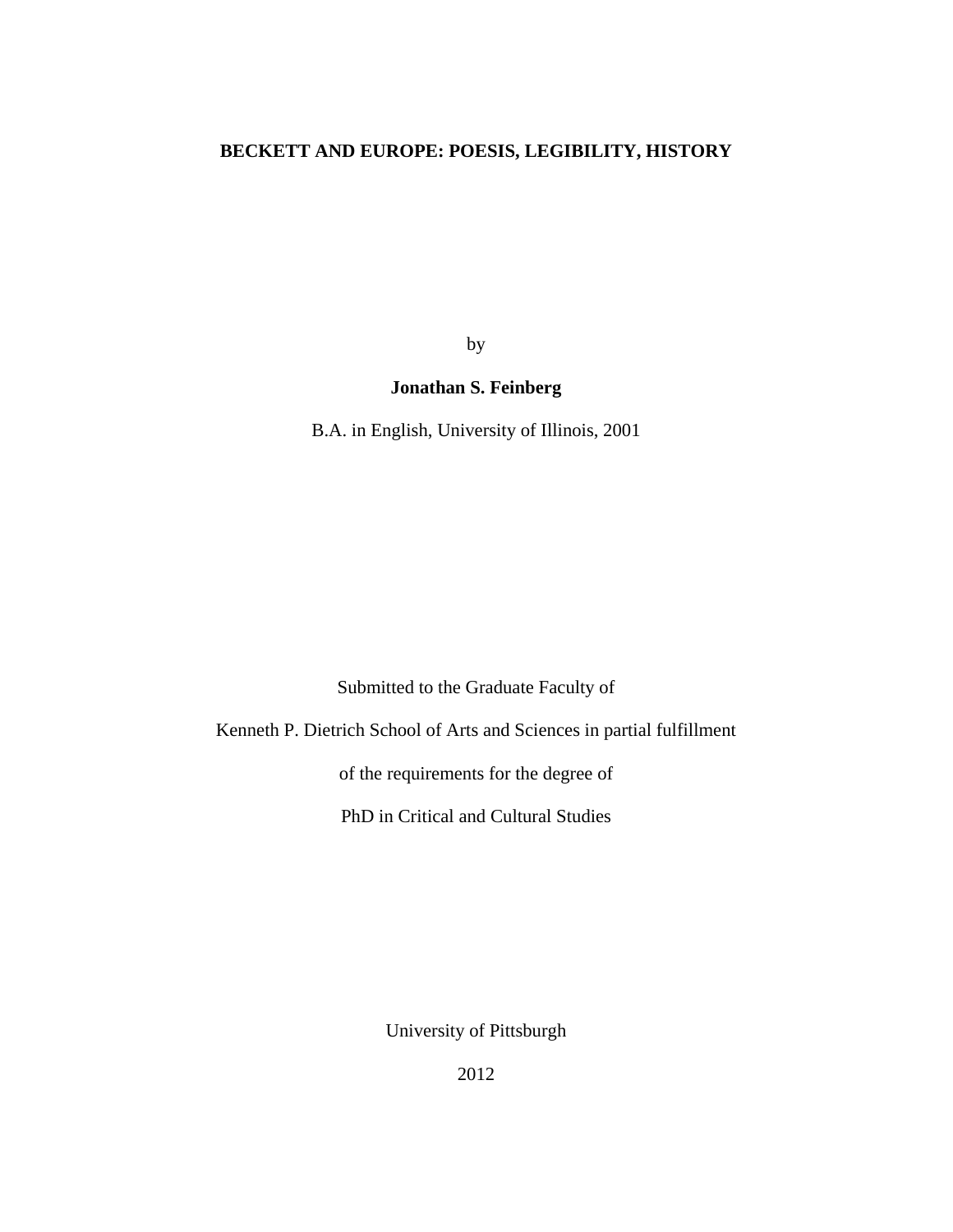### UNIVERSITY OF PITTSBURGH

### KENNETH P. DIETRICH SCHOOL OF ARTS AND SCIENCES

This dissertation was presented

by

Jonathan S. Feinberg

It was defended on

April 9, 2012

and approved by

Marcia Landy, Distinguished Professor, Dept. of English

William Scott, Associate Professor, Dept. of English

Giuseppina Mecchia, Associate Professor, Dept. of French and Italian

Dissertation Advisor: Colin MacCabe, Distinguished University Professor, Dept. of English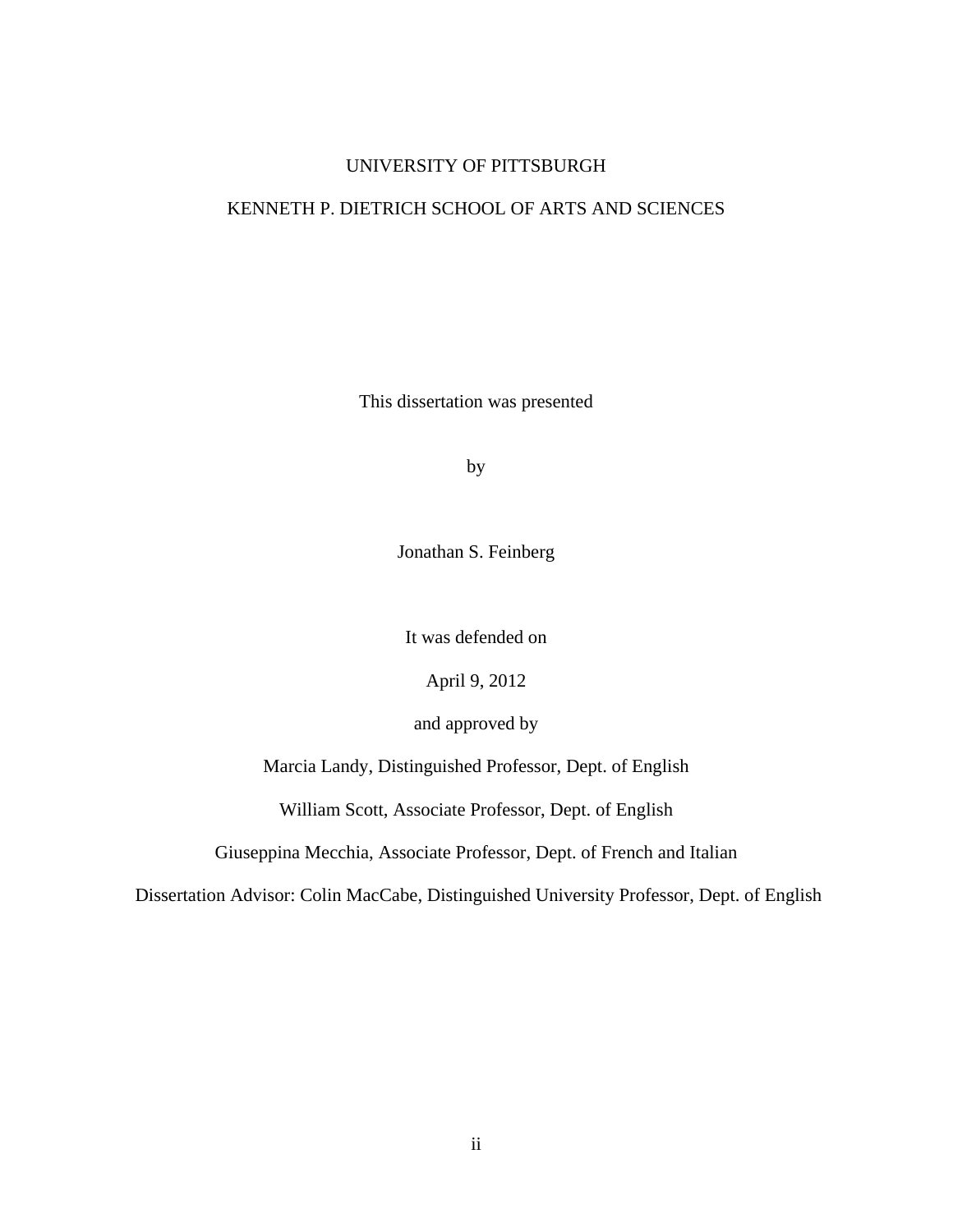Copyright © by Jonathan S. Feinberg

2012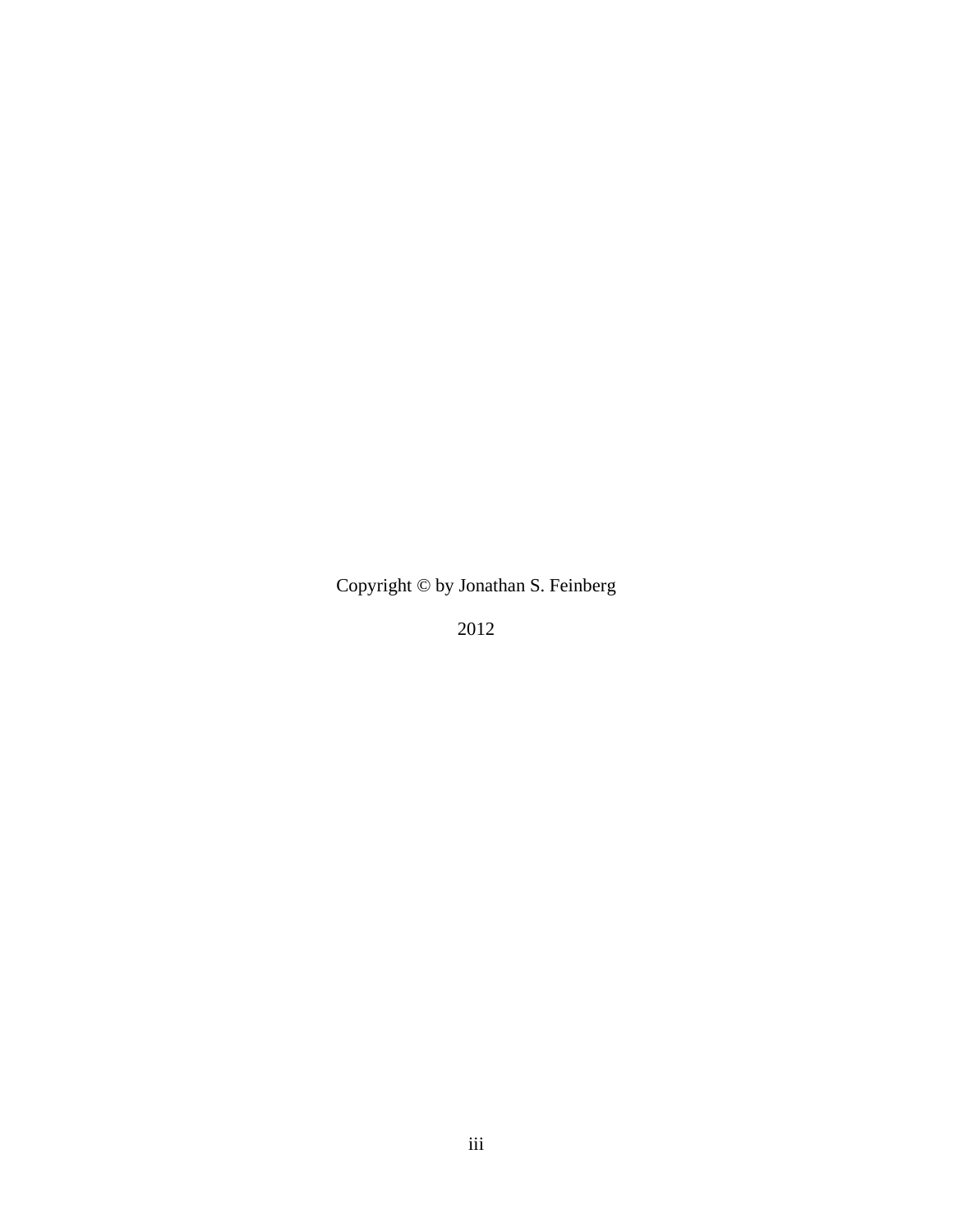#### **BECKETT AND EUROPE: POESIS, LEGIBILITY, HISTORY**

Jonathan S. Feinberg, PhD

University of Pittsburgh, 2012

Samuel Beckett's works are characterized by a pervasive sense of lateness—of having arrived after the peak of European civilization, with no choice but to work with outdated materials—that informs the works' challenging formal qualities and defines their historical consciousness with regard to the crisis of Europe in the twentieth century. The mutual and reciprocal articulation of this sense of lateness and the works' radical formal, aesthetic, and even technological experimentation yields an instance of what Edward W. Said has called "late style:" works characterized by an historical untimeliness that is expressed formally. Close readings of the prose fiction reveal a generative, essayistic literary practice that relentlessly assays habitual or conventional literary forms and consistently refuses closure or culmination as only another example of these conventions. This essayistic procedure and its gesture of refusal—the mark of Beckett's famous "fidelity to failure"—leave traces of the literary forms and conventions that the work has tried on and abandoned as obsolete. Within these traces, an image of Europe emerges—in the moment of its obsolescence—from the vestiges of forms of intelligibility that no longer communicate or have outlasted their use. "Europe," in this reading, does not stand outside the work as the "context" that renders the work legible to and available for interpretation; rather, it emerges vestigially and in retrospect, as the detritus that the essayistic process of testing and experimentation leaves behind as it searches for new forms of intelligibility that will inaugurate new beginnings. Beckett's career-long practice of self-translation contributes to this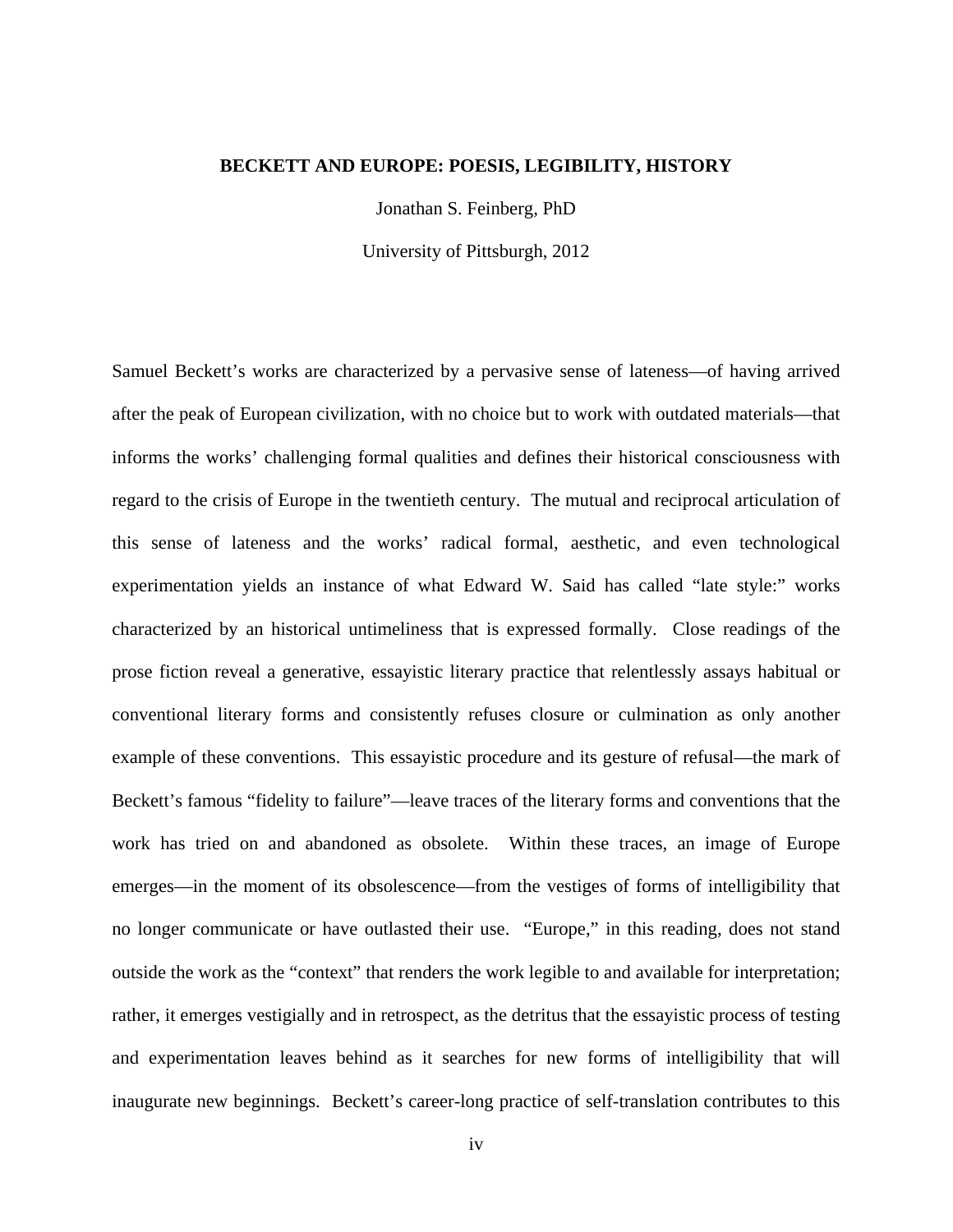essayistic process by staking out a critical position between languages from which to test the limits and possibilities of each, while his experimentation with new technologies and media in his dramatic works seeks non-literary, non-linguistic poetic means in the wake of literature's dominance as the bearer of culture.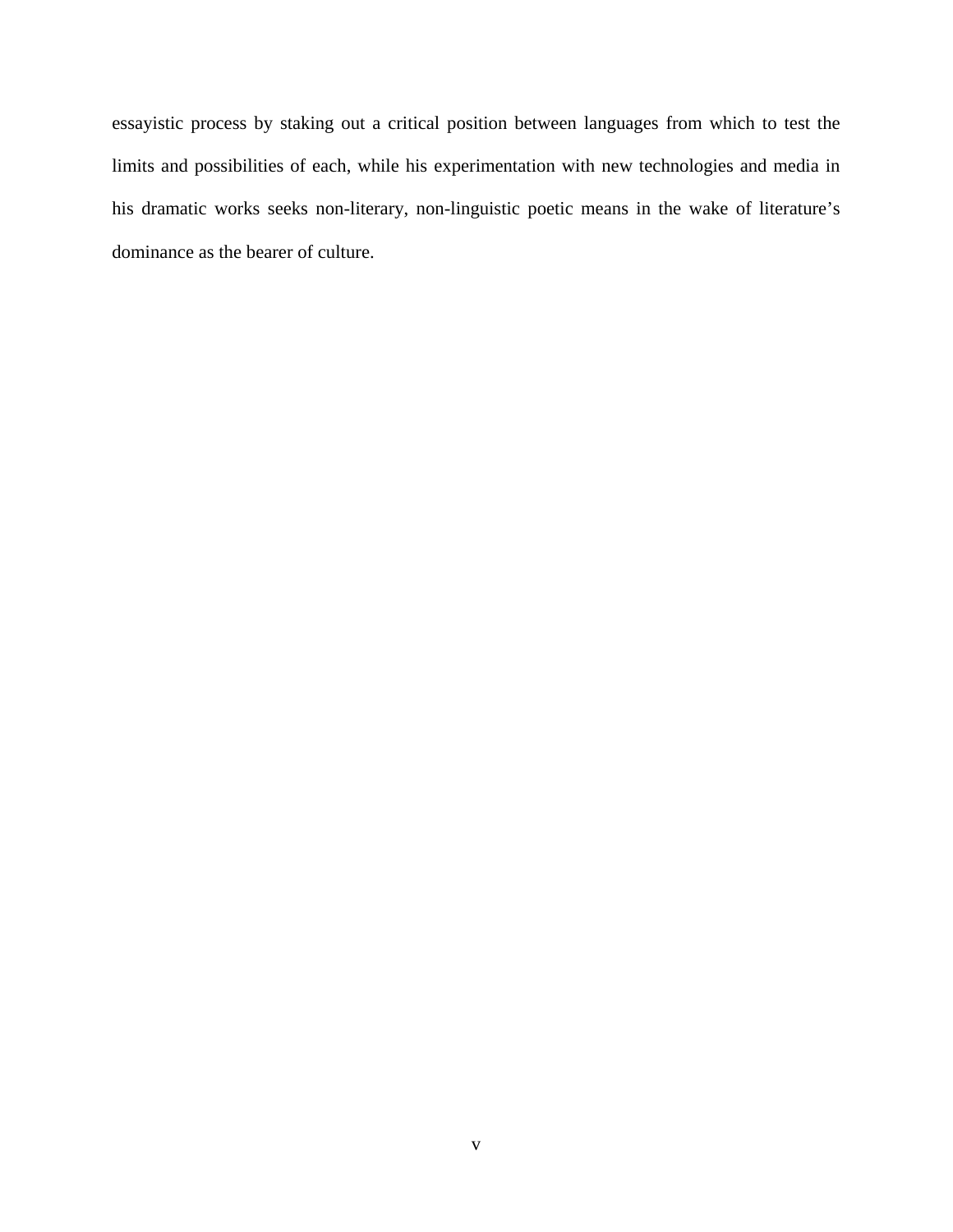## **TABLE OF CONTENTS**

| 1.0 |     |                                                       |  |  |
|-----|-----|-------------------------------------------------------|--|--|
|     | 1.1 |                                                       |  |  |
|     | 1.2 |                                                       |  |  |
| 2.0 |     | ASSAYING THE HYPOTHETICAL: THE ETHOS OF THE ABANDONED |  |  |
|     |     |                                                       |  |  |
|     | 2.1 |                                                       |  |  |
|     | 2.2 |                                                       |  |  |
|     | 2.3 |                                                       |  |  |
|     | 2.4 |                                                       |  |  |
|     | 2.5 |                                                       |  |  |
|     | 2.6 |                                                       |  |  |
| 3.0 |     |                                                       |  |  |
|     | 3.1 |                                                       |  |  |
|     | 3.2 |                                                       |  |  |
|     | 3.3 |                                                       |  |  |
| 4.0 |     | SELF-TRANSLATION AND THE AFTER-LIFE OF THE WORK  96   |  |  |
|     | 4.1 |                                                       |  |  |
|     | 4.2 |                                                       |  |  |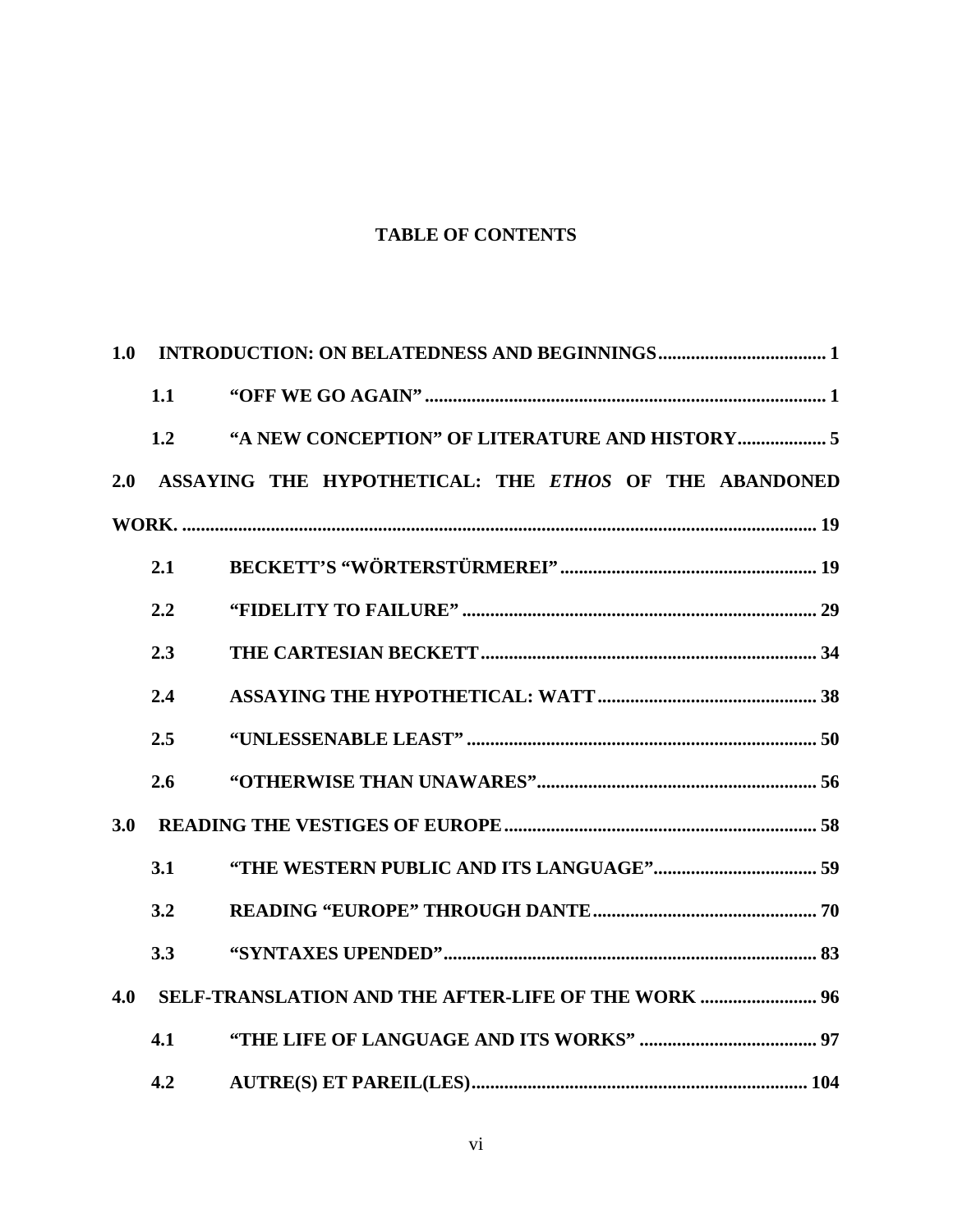|     | 4.3 |                                                                 |  |  |  |
|-----|-----|-----------------------------------------------------------------|--|--|--|
|     | 4.4 |                                                                 |  |  |  |
|     |     | 5.0 TOWARDS A POST-LITERARY POESIS: TECHNOLOGY AND NEW MEDIA IN |  |  |  |
|     |     |                                                                 |  |  |  |
|     |     |                                                                 |  |  |  |
|     | 5.2 |                                                                 |  |  |  |
|     | 5.3 |                                                                 |  |  |  |
| 6.0 |     |                                                                 |  |  |  |
|     |     |                                                                 |  |  |  |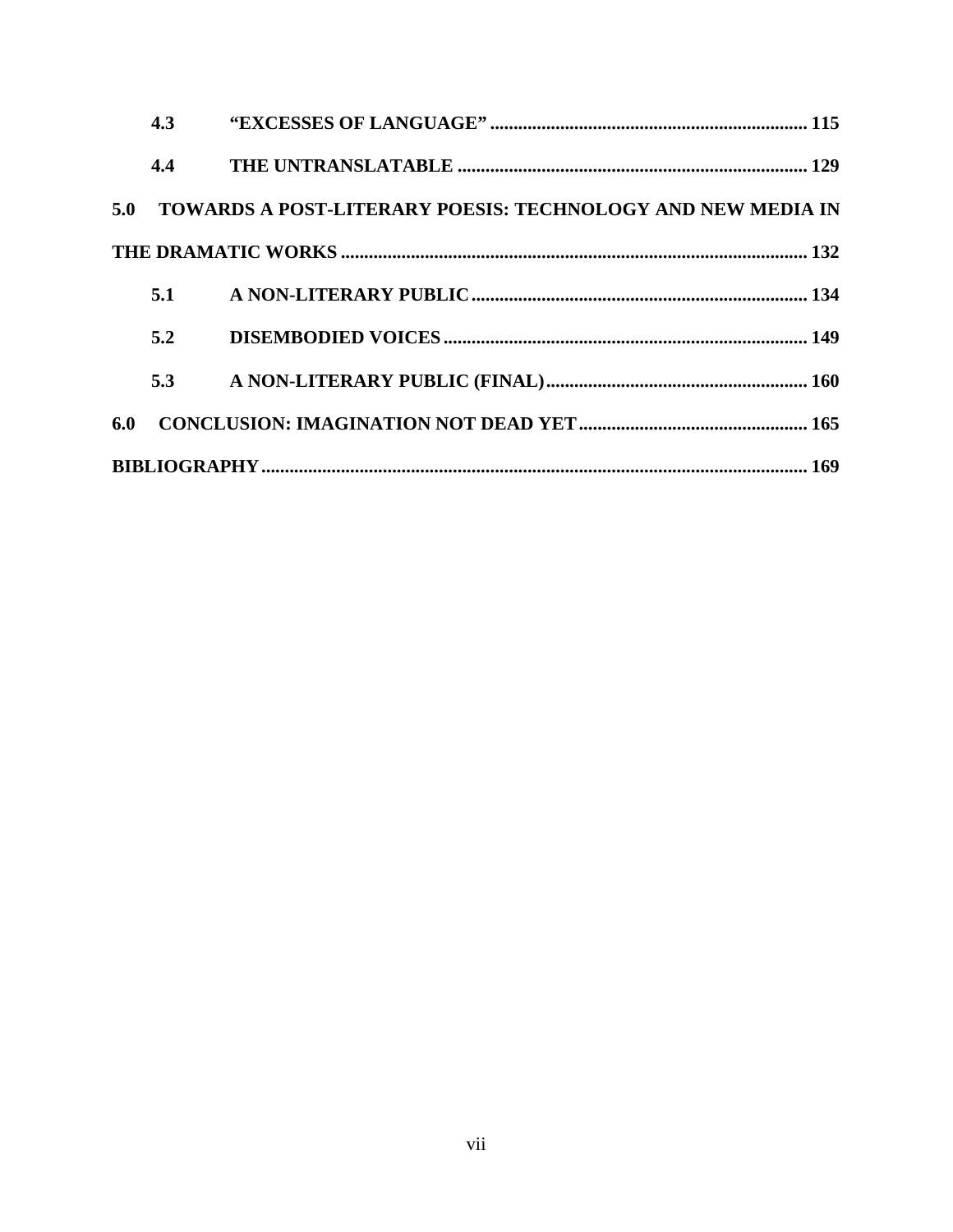# **LIST OF FIGURES**

[Figure 1. Watt's table of solutions and objections.](#page-46-0) ....................................................................... 39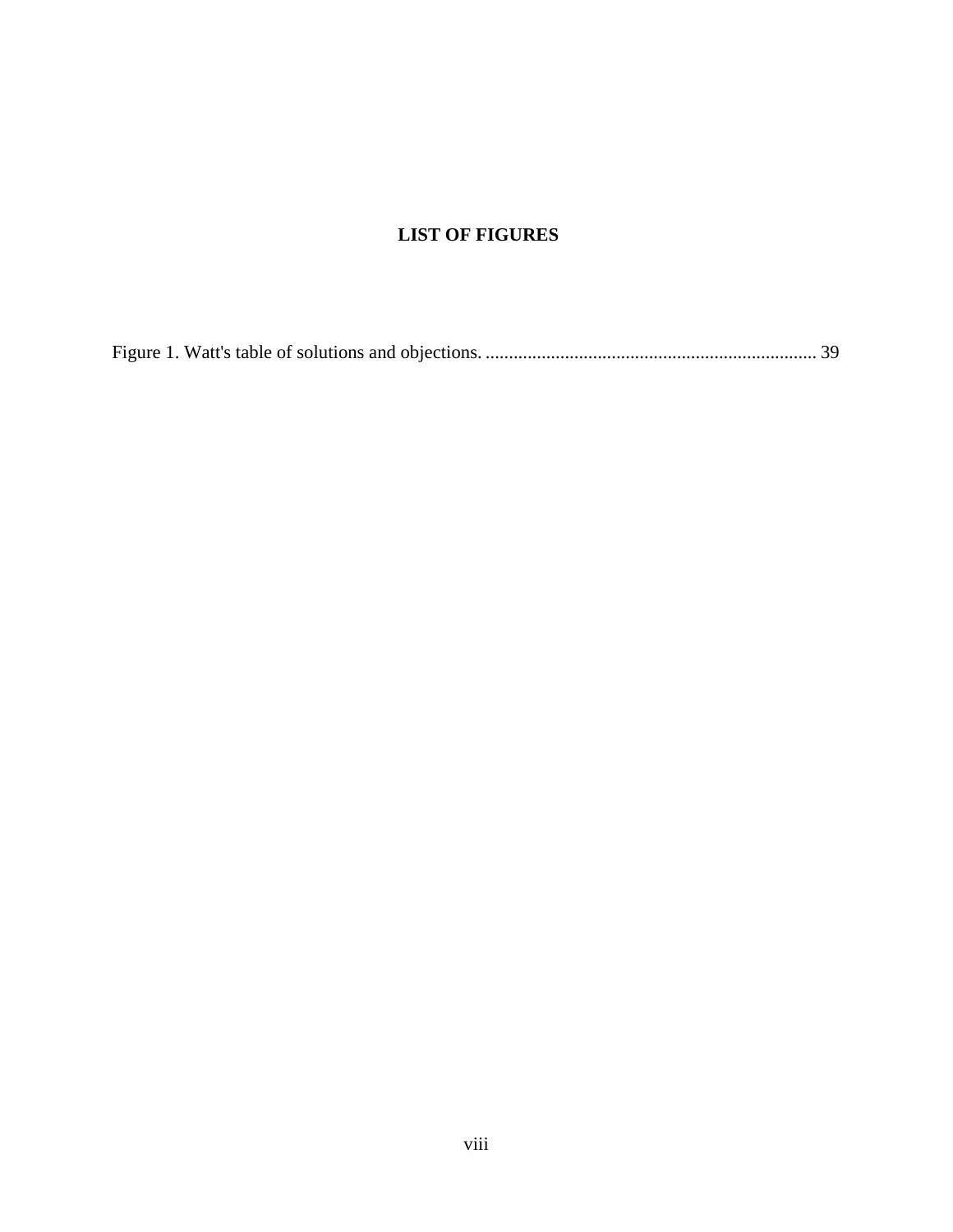#### <span id="page-8-0"></span>**1.0 INTRODUCTION: ON BELATEDNESS AND BEGINNINGS**

"The sun shone, having no alternative, on the nothing new."

<span id="page-8-1"></span> $-$ Samuel Beckett, Murphy<sup>[1](#page-8-2)</sup>

### **1.1 "OFF WE GO AGAIN"**

I would like to begin by commenting on how difficult it is to say something new about Samuel Beckett and his works, because so much has already been said, and so much of what has been said has been said so many times. But even that has been said before, and I cannot even acknowledge how late I have arrived at Beckett's works (which, after all, are not that old) without falling into cliché, into a critical commonplace, even if I do so "otherwise than unawares."<sup>[2](#page-8-3)</sup> If, in 1965, "one of the keys to the whole phenomenon of Samuel Beckett, his *oeuvre*, and its impact" lay, as Martin Esslin suggested, in the impasse between the author's notorious reticence to discuss the meaning of his works and "the critics' massive urge to supply an explanation,"<sup>[3](#page-8-4)</sup> today's readers of Beckett face the critical impasse of lateness, of having

<span id="page-8-3"></span><span id="page-8-2"></span><sup>&</sup>lt;sup>1</sup> Samuel Beckett, <u>Murphy</u> (New York: Grove Press, 1957), 1.<br><sup>2</sup> Samuel Beckett, Three Novels: Molloy, Malone Dies, The Unnamable, tr. by Samuel Beckett and Patrick Bowles (New York: Grove Press, 1958), 291.

<span id="page-8-4"></span><sup>&</sup>lt;sup>3</sup> Martin Esslin, "Introduction," Samuel Beckett: A Collection of Critical Essays, ed. by Martin Esslin (Englewood Cliffs, NJ: Prentice-Hall, 1965), 1.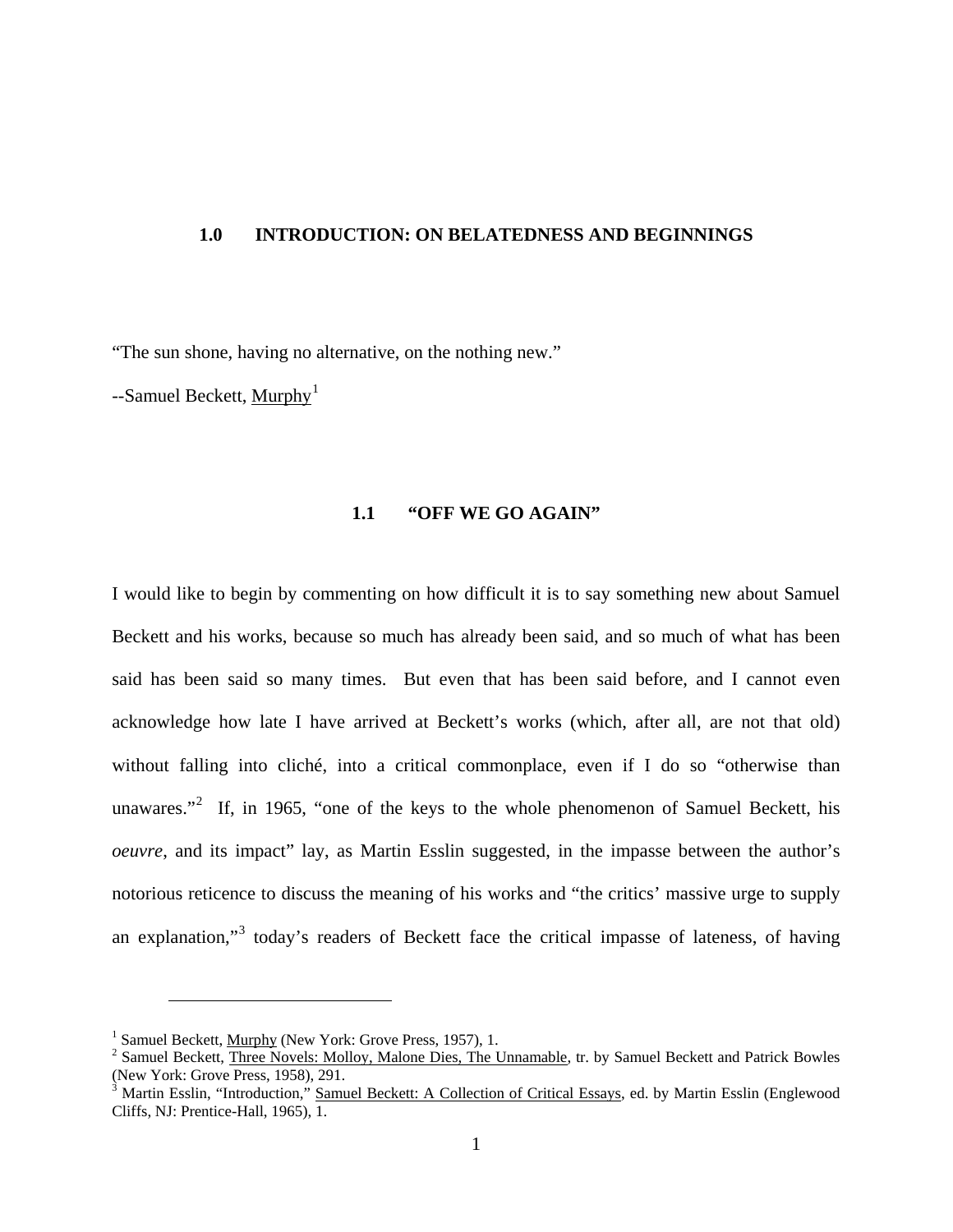arrived after the fact, eager to contribute to a conversation that seemingly has already taken place. The unusually rapid proliferation of scholarship on Beckett's works following his nearly instantaneous rise to international fame with the success of Waiting for Godot created this impasse almost immediately, however: Esslin already noted, in 1965, that "no writer of our time has provoked a larger volume of critical comment, explanation, and exeges in so short a time,"<sup>[4](#page-9-0)</sup> and his preface to the second edition of The Theatre of the Absurd—which recalls a 1964 London revival of Godot that yielded the general verdict that the play was a "modern classic," though "its meaning and symbolism were a little too obvious"—marvels at how quickly "the incomprehensible avant-garde work turns into the all too easily understood modern classic."[5](#page-9-1) From this point on, the critic—whose work always occurs after the fact, in a sense—is too late: the work has already been domesticated, assimilated into the ranks of the "classics" and the critical categories reserved for them, and rendered innocuous. Having arrived too late, then, with so much having already been said, how and where can criticism begin?

I pose this question not to speculate on what the considerable and imposing body of extant scholarship on Beckett might not yet have said, but rather to note how strongly the impasse that has quickly come to define the whole endeavor of reading and writing about Samuel Beckett resonates with the attitude that pervades and characterizes his works. "Off we go again," Vladimir says—repeating word for word Estragon's lament from the previous act, the previous iteration—as the Boy arrives to inform the two tramps, yet again, that Mr. Godot will not come that day, but surely the next, condemning them to wait, yet again, through another day, another iteration without progress or culmination.<sup>[6](#page-9-2)</sup> Vladimir's weariness at this prospect, his feeling that

<span id="page-9-1"></span><span id="page-9-0"></span><sup>&</sup>lt;sup>4</sup> Ibid., 1.<br><sup>5</sup> Martin Esslin, The Theatre of the Absurd (New York: Overlook Press, 1973), ix.

<span id="page-9-2"></span> $6$  Samuel Beckett, Waiting for Godot, tr. by Samuel Beckett (New York: Grove Press, 1954), 105.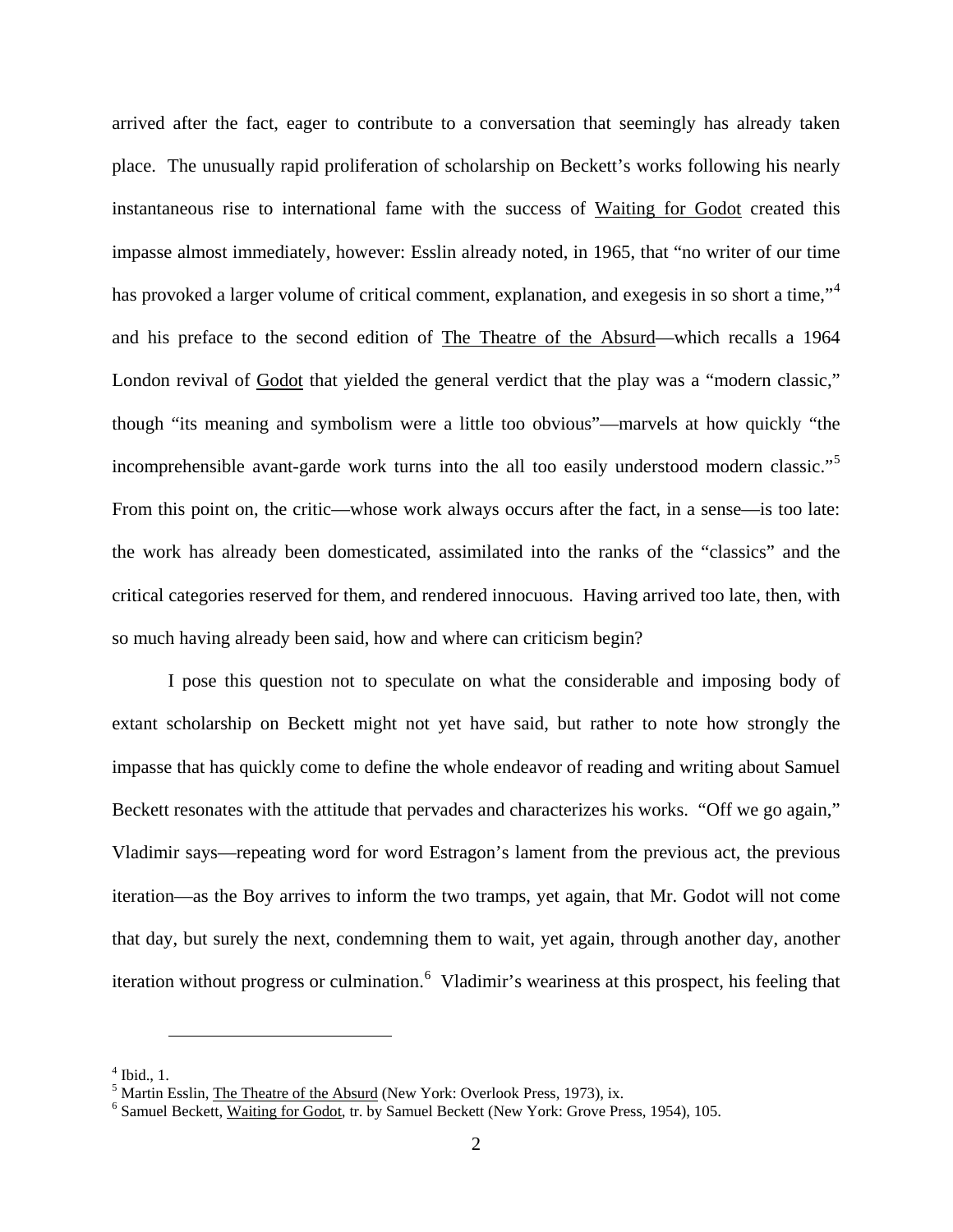they've done and said all of this before, evinces a sense of lateness whose significance extends beyond his concern that he and Gogo may have missed their appointment. It expresses the historical consciousness that pervades Beckett's *oeuvre* and drives its procedure, and it indexes an historical problematic in the face of which Vladimir can only articulate, repeatedly, yet again, the note of general resignation with which the play begins: "Nothing to be done."<sup>[7](#page-10-0)</sup>

But the play does begin and go on, even if it can only do so by acknowledging how exhausted and outdated are the materials with which it has to work. One of the first tacks that Vladimir tries in his vain effort to divert himself, Estragon, and the audience for a few hours is the story of the two thieves crucified alongside Christ, one of whom was saved, the other damned. "It's a reasonable percentage,"[8](#page-10-1) Didi muses evenhandedly, and the London audience smirks knowingly to itself, amused by the vaudeville antics playing out before it and feeling a little self-satisfied that it has figured out the play's "meaning and symbolism" so quickly: Didi and Gogo are the two thieves. Their lives are suspended between salvation and damnation, heaven and hell, and their fate lies in the hands of the mysterious Mr. Godot, whose very existence, let alone imminent arrival, remains doubtful. A "modern classic" indeed—a theological-philosophical drama whose dark irony expresses the skepticism of nihilistic times even if it is "a little too obvious." But Didi resists the identification—if it even occurs to him with the thieves, as his concern lies elsewhere, in the fact that, of the four Gospel accounts of Christ's crucifixion, only Luke's mentions that one of the thieves was saved; and yet, this dissenting, minority version of ostensibly the most important event in history seems to be the only version that anyone knows. "People are bloody ignorant apes," Gogo concludes

<span id="page-10-1"></span><span id="page-10-0"></span> $8$  Ibid., 5.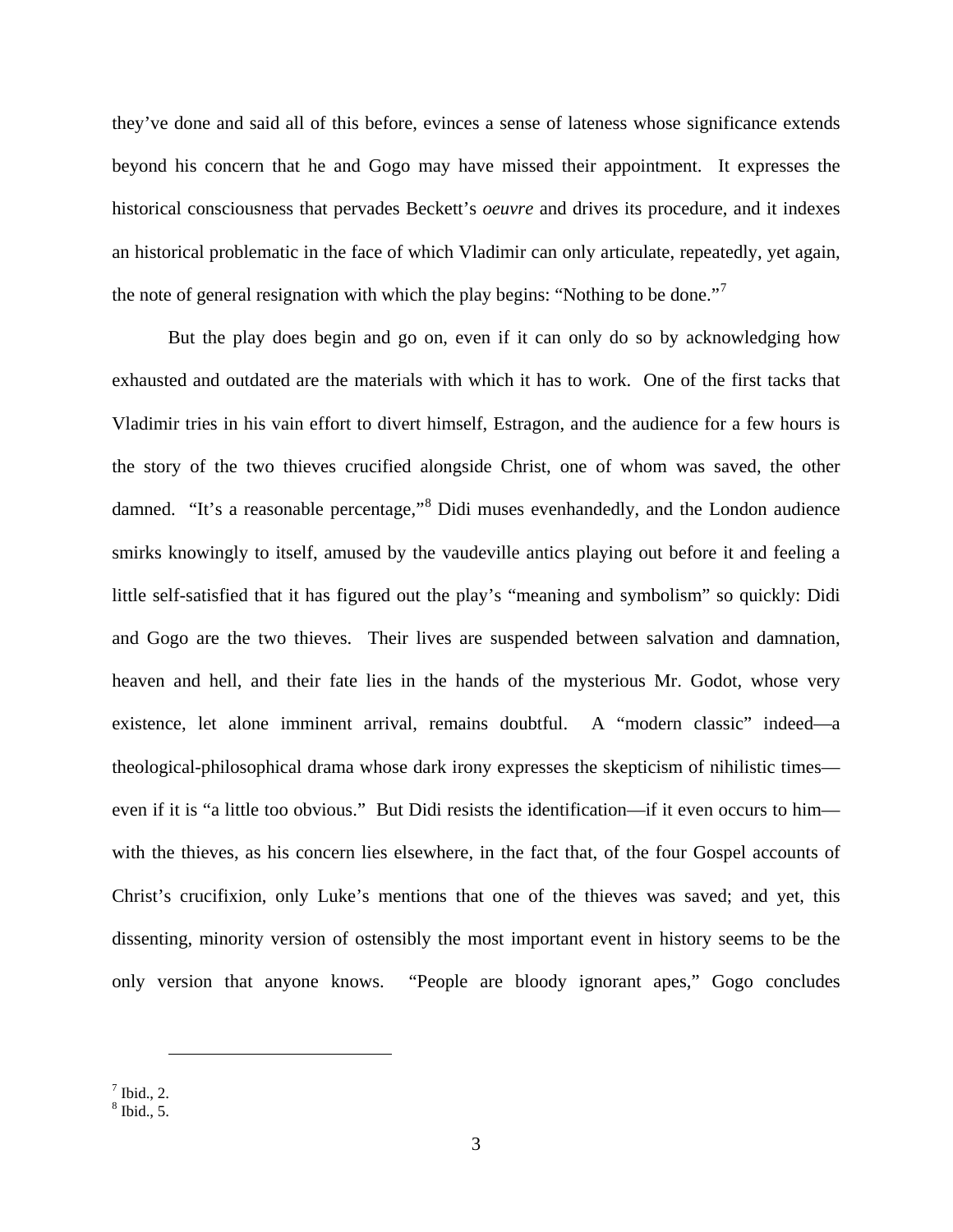dismissively, and the two move on to other diversions.<sup>[9](#page-11-0)</sup> But the theological reading has thereby been withdrawn: in the very moment that the play offers the familiar scene of the crucifixion to the audience as an interpretive clue and possibility, it undercuts that scene's explanatory power by interrogating how and why it has become the canonical, cultural common sense version of events. The play's interest in the scene of Christ's crucifixion lies not in questions of theological import, but in why the story has been passed down and received in a particular way and how, consequently, the story that everyone knows has lost its virtue, its interpretive value, its use. As a device whose deployment will make their situation comprehensible, even meaningful, the story has passed from viability into obsolescence; Didi and Gogo have arrived too late in the history of Western culture for that story to be of any use any more, so they must discard it and begin again another way.

This coarticulation of lateness and beginnings not only informs the play's back-and-forth, trial and error procedure, it evinces the consciousness of a moment of historical transition: the old stories, the received conventions have outlasted their value and cannot be used any longer, so something new must be made, another *way* of meaning adequate to changed circumstances must be cultivated. As Edward W. Said writes, "Beginnings inaugurate a deliberately *other* production of meaning,"[10](#page-11-1) one that distinguishes itself from the means of production already extant; and, indeed, among the most notable characteristics of Beckett's experimental and notoriously difficult literary endeavor is its tendency to disrupt, disable, and dismantle the received conventions and forms for producing literary meaning. This oppositional stance that Beckett's works adopt towards literary forms and conventions on the verge of obsolescence

<span id="page-11-0"></span> $<sup>9</sup>$  Ibid., 7.</sup>

<span id="page-11-1"></span><sup>&</sup>lt;sup>10</sup> Edward W. Said, Beginnings: Intention and Method (New York: Columbia University Press, 1985): 13, emphasis in the original.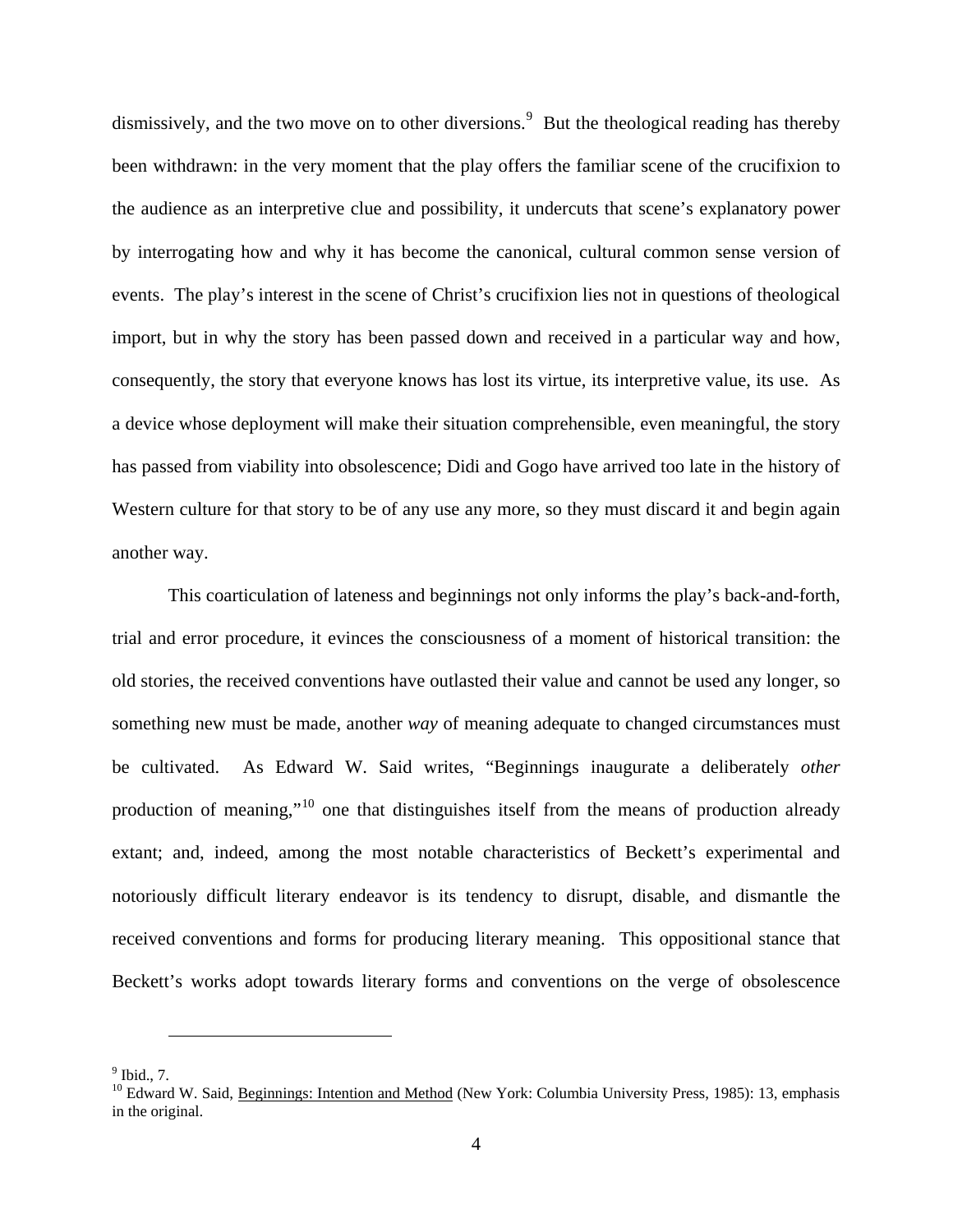marks the characteristic attitude of what Said, following Adorno, has called "late style:" works that evince "a nonharmonious, nonserene tension, and above all, a sort of deliberately unproductive productiveness going *against*<sup>[11](#page-12-1)</sup>,<sup>11</sup> an untimeliness that the works express formally. I will show in this study that Beckett's destructive aesthetics exhibit precisely this "unproductive productiveness," as their assault on the received forms and conventions of literature evinces an historical consciousness of transition and displays this at the level of form. By attending to the specificities of Beckett's experimental form, then, we will elaborate an image of this historical consciousness defined by the coarticulation of belatedness and beginnings.

#### <span id="page-12-0"></span>**1.2 "A NEW CONCEPTION" OF LITERATURE AND HISTORY**

Determining how to read Beckett's *oeuvre* historically has long proven problematic, however, as the adversarial attitude that it takes towards the Western canon includes a refusal of the conventional signs and markers that would situate it within literary history. This remains a pressing concern for current criticism on Beckett, which struggles to situate a body of work that seems bent on achieving abstraction—as it deliberately eschews historical, geographical, and sociological specificity whenever possible—within a context that will make it available for historical analysis.

Jorge Luis Borges' remarkable fiction, "Pierre Menard, Author of the Quixote," offers another way to conceive of this problem. In this fiction, Borges imagines a second, identical Don Quixote written in the twentieth century, and he compares this later version side-by-side

<span id="page-12-1"></span><sup>&</sup>lt;sup>11</sup> Edward W. Said, On Late Style: Music and Literature Against the Grain (New York: Vintage, 2007), 7.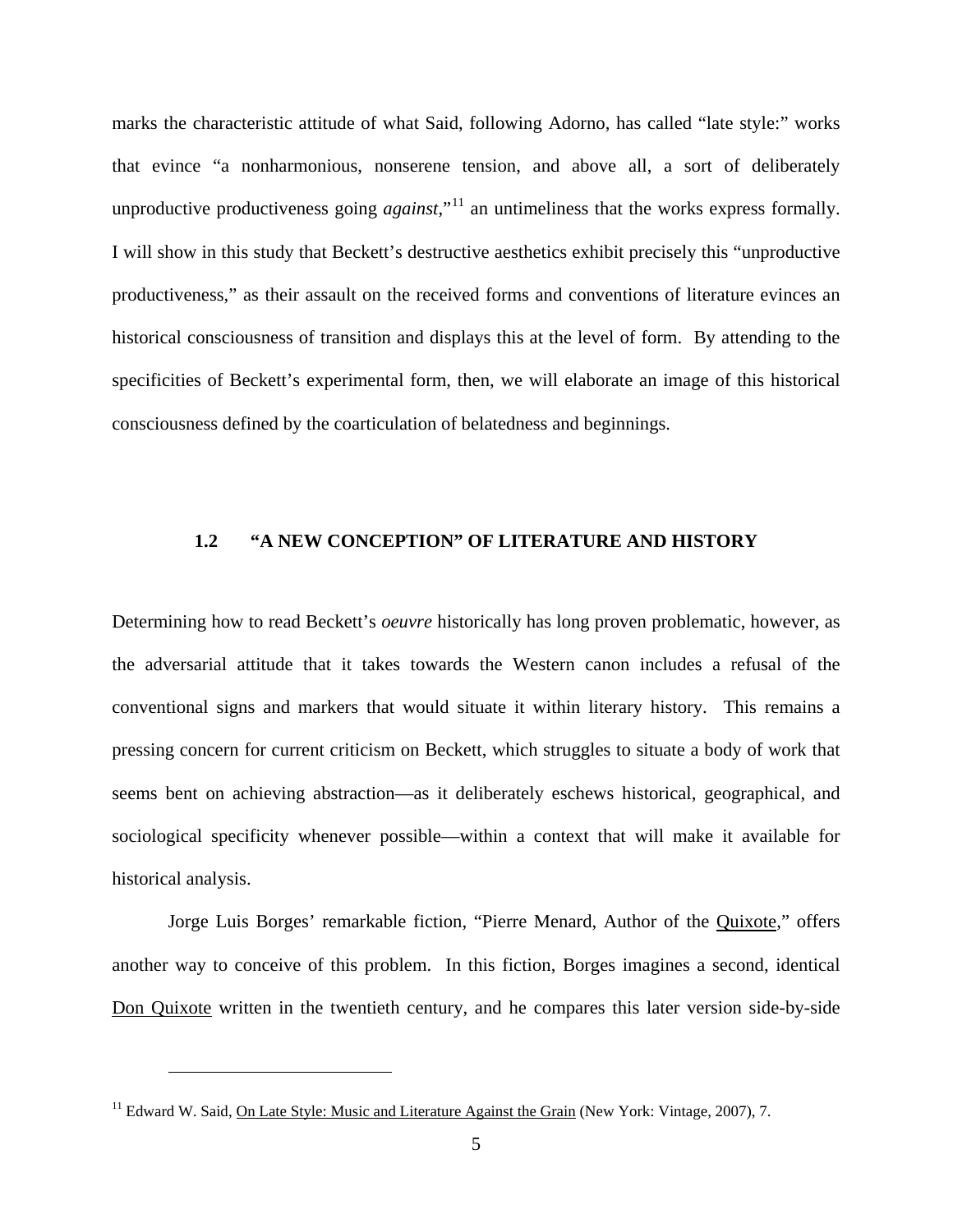with the seventeenth century original. In doing so, he not only demonstrates the ways that literary interpretation depends as much upon historical perspective and judgment as upon the semantic meaning of words, he even goes so far as to reconceive the *mode* of relation between literature and history:

Menard's fragmentary Quixote is more subtle than Cervantes'. The latter, in a clumsy fashion, opposes to the fictions of chivalry the tawdry provincial reality of his country; Menard selects as his "reality" the land of Carmen during the century of Lepanto and Lope de Vega. What a series of *espagnolades* that selection would have suggested to Maurice Barrès or Dr. Rodríguez Larreta! Menard eludes them with complete naturalness. In his work there are no gypsy flourishes or conquistadors or mystics or Philip the Seconds or *autos da fé*. He neglects or eliminates local color. This disdain points to a new conception of the historical novel. This disdain condemns Salammbô, with no possibility of appeal.<sup>[12](#page-13-0)</sup>

That Menard *composes* his Quixote in a different world (twentieth century France) from Cervantes' seventeenth century Spain is clear enough already. Indeed, among the most significant differences between these worlds is the fact that, in Menard's world, Cervantes' Quixote already exists: "It is not in vain that three hundred years have gone by, filled with exceedingly complex events. Amongst them, to mention only one, is the Quixote itself."<sup>13</sup> But, what is more, the two novels are *set* in different worlds, worlds that differ in kind: while Cervantes' novel is set in the world that he saw when he looked out his window ("the tawdry provincial reality of his country"), Menard's novel is set in a world that no longer exists except

<span id="page-13-1"></span><span id="page-13-0"></span><sup>&</sup>lt;sup>12</sup> Jorge Luis Borges, "Pierre Menard, Author of the Quixote," Labyrinths, ed. by Donald A. Yates and James E. Irby, trans. by James E. Irby (New York: New Directions, 1964), 42.  $13$  Ibid., 41-42.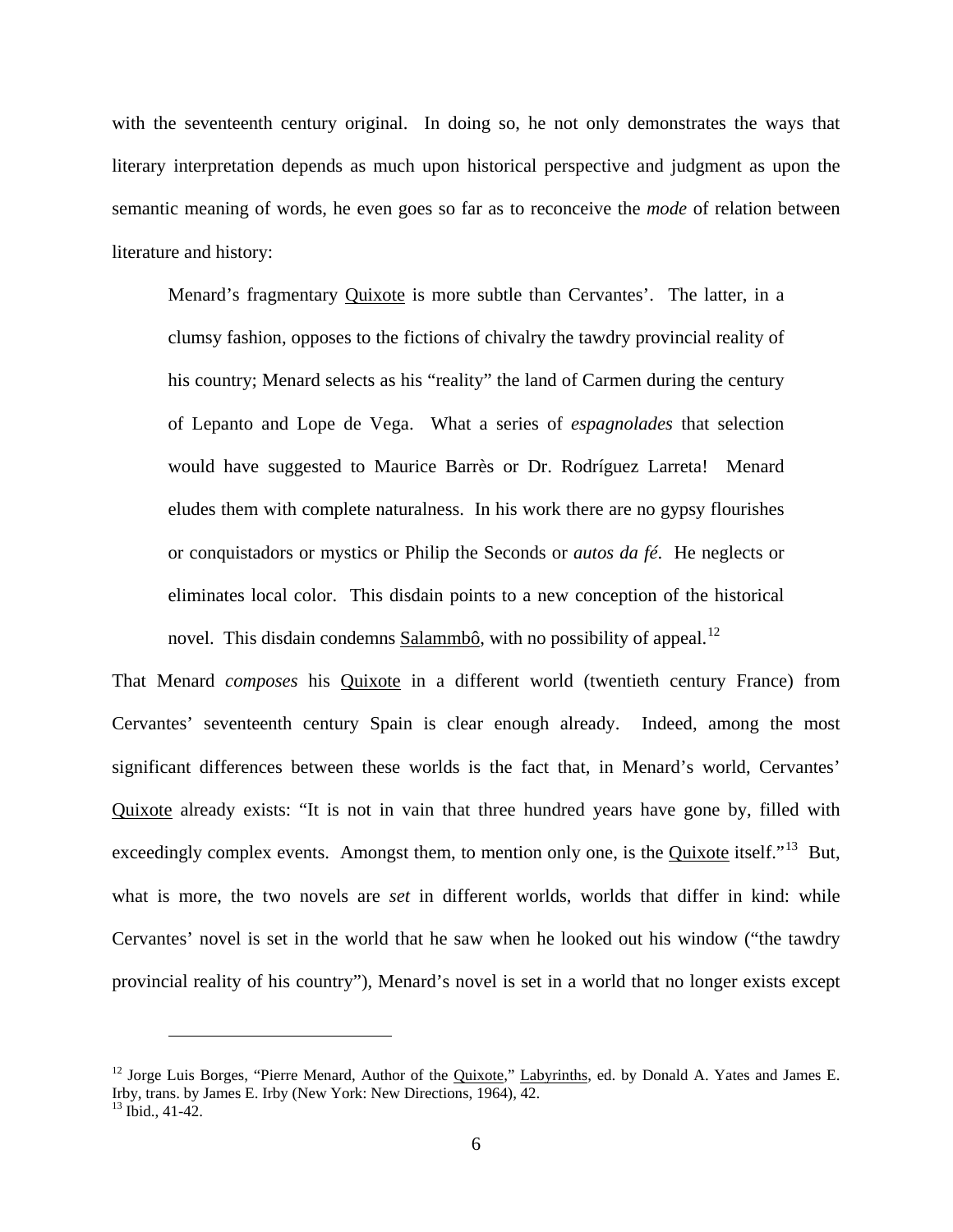in literature, "the land of Carmen during the century of Lepanto and Lope de Vega." We might even say that, while Cervantes set his Quixote in the seventeenth century Spain in which he himself lived, Menard set his Quixote within the literary world created by Cervantes' work. Whether Cervantes meant to create a world, as opposed to merely reflecting the one that already existed, is of little importance here; through his novel, its fame, and its consequent historical legacy, that world has entered into the literary tradition and continues to survive there as a literary figure, regardless of Cervantes' intentions; in this way, "Fame is a form of incomprehension,"<sup>[14](#page-14-0)</sup> as Menard says. But in drawing upon that figure in a later moment, in using it as the setting for a novel in the twentieth century, Menard reveals that setting, that world, *as* a figure from the tradition, rather than as a physical place that one could actually visit.

Of paramount importance to Borges is that Menard evokes this world without recourse to the "*espagnolades*," the "gypsy flourishes or conquistadors or mystics or Philip the Seconds or *autos da fé*" that would establish the setting through "local color," a set of distinctive external markers—landmarks, buildings, customs, rituals—that might be used to contextualize and locate the work in a particular place in the world and in history. This refusal of—even "disdain" for local color "points to a new conception of the historical novel" and a new way of understanding the relation between the work and history. Menard does not situate his work *within* history by "contextualizing" it amid the markers of "local color," because history, for Menard (and for Borges), is not a *place* in the past. It is, rather, concrete figures of thought and language that exist and change in the present.

Borges' "new conception of the historical novel" and, more generally, of the relation between literature and history offers a way to begin thinking about the equally labyrinthine

<span id="page-14-0"></span><sup>14</sup> Ibid., 43.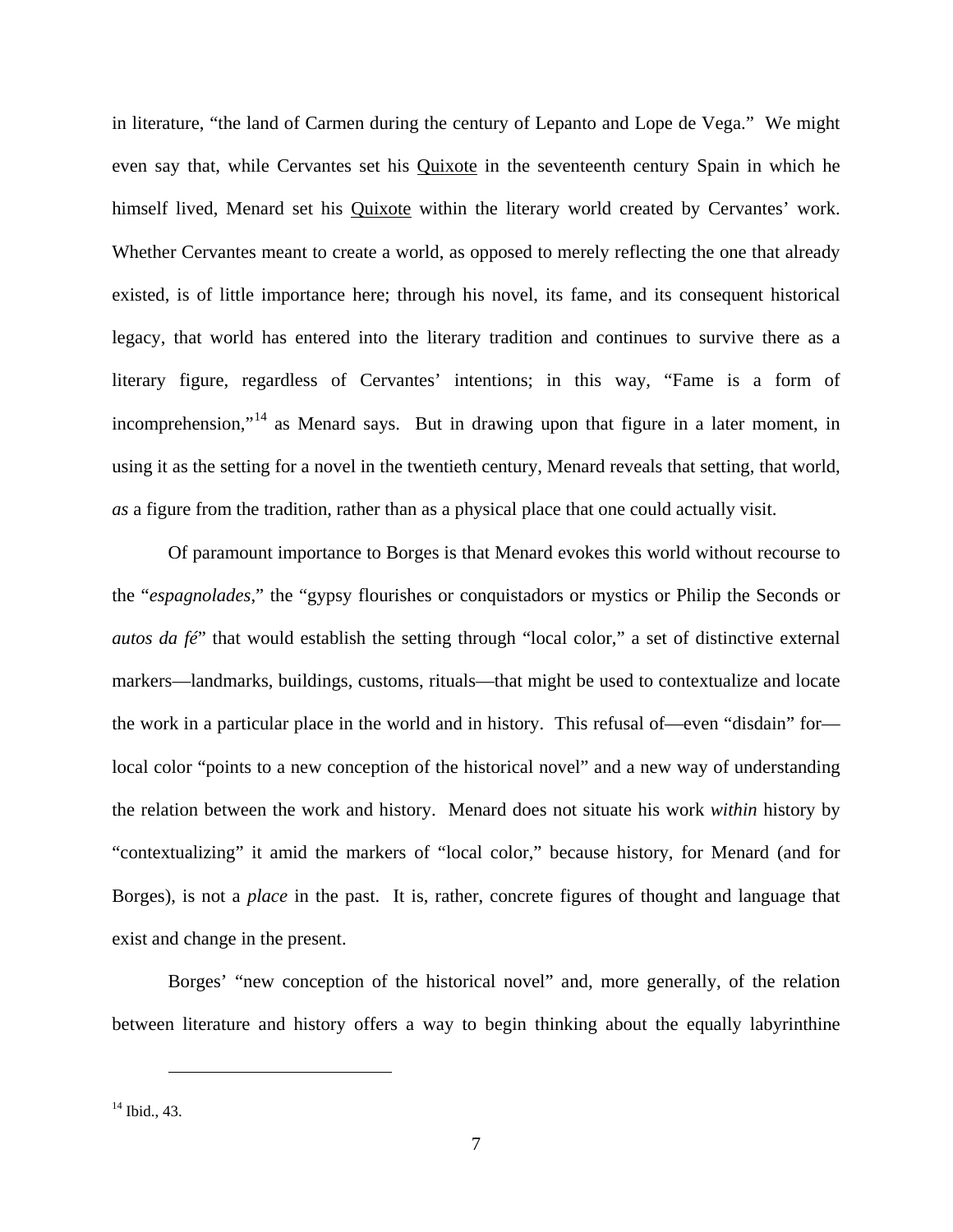historical problem raised by Beckett's *oeuvre*. Few critics of his works have failed to note the sparseness of their settings and their relative lack of historical context and detail. In fact, we can discern a progressive diminution of recognizable settings and contexts throughout Beckett's *oeuvre*. Early stories—such as "Ding-Dong," which finds Belacqua walking around Dublin for the sake of wandering and taking in his surroundings—abound in passages like the following:

Belacqua made off at all speed in the opposite direction. Down Pearse Street, that is to say, long straight Pearse Street, its vast Barrack of Glencullen granite, its home of tragedy restored and enlarged, its coal merchants and Florentine Fire Brigade Station, its two Cervi saloons, ice-cream and fried fish, its dairies, garages and monumental sculptors, and implicit behind the whole length of its southern frontage the College. Perpetuis futuris temporibus duraturum.<sup>[15](#page-15-0)</sup>

The detailed names provide a precise geographical location; the College that lies "implicit behind the whole length of [the street's] southern frontage" makes that location fully threedimensional in space and indicates that the scene described is part of a larger world than can be taken in by the solitary observer. The "two Cervi saloons, ice cream and fried fish" suggest the dietary habits of a particular people, while the "home of tragedy restored and enlarged" hints at their common history. The College's Latin motto, "Perpetuis futuris temporibus duraturum," looks towards that people's future while simultaneously expressing a specific religious and intellectual formation. The passage's minute physical descriptions, wordplay, and unexpected conjunctions of incongruous items ("garages and monumental sculptors")—to say nothing of the walk itself as a device and motif—bear the immediate mark of James Joyce's influence and, thus, situate the story within a specific literary lineage. In short, we can discern in this passage

<span id="page-15-0"></span><sup>&</sup>lt;sup>15</sup> Samuel Beckett, "Ding-Dong," More Pricks than Kicks (New York: Grove Press, 1972), 40.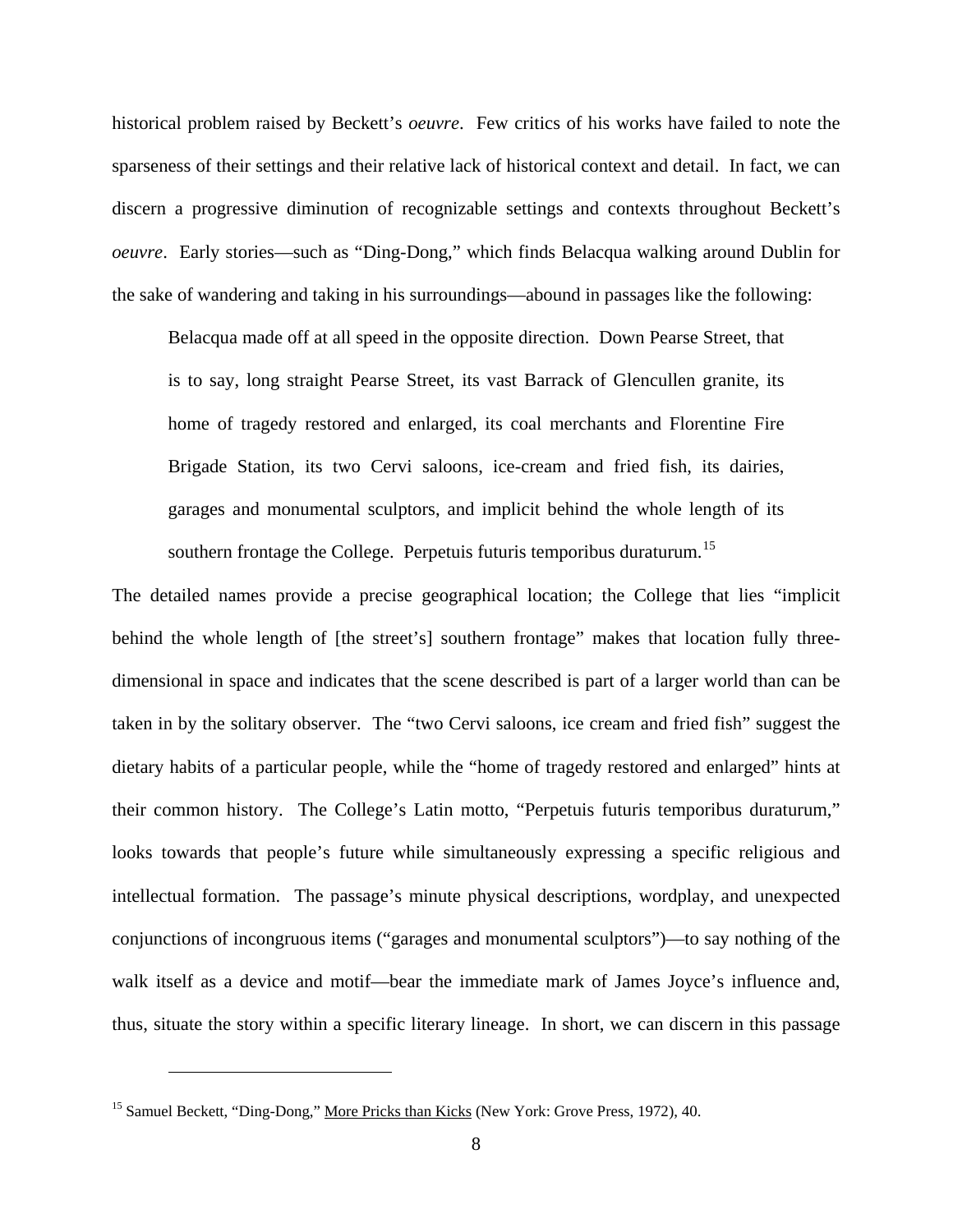all of the elements that Borges' narrator disdainfully calls "local color:" the specific language, locales, history, and cultural tradition of a particular nation or people.

Almost thirty years later, having passed from the comparatively vibrant Dublin of More Pricks than Kicks through Molloy's and Godot's desolate country roads, to the austere single rooms of Endgame and Malone Dies, and through the intangible darkness of The Unnamable, we find the following passage:

No trace anywhere of life, you say, pah, no difficulty there, imagination not dead yet, yes, dead, good, imagination dead imagine. Islands, waters, azure, verdure, one glimpse and vanished, endlessly, omit. Till all white in the whiteness the rotunda. No way in, go in, measure. Diameter three feet, three feet from ground to summit of the vault…The light that makes all so white no visible source, all shines with the same white shine, ground, wall, vault, bodies, no shadow.<sup>[16](#page-16-0)</sup>

The passage provides a detailed description of a scene, but this description is purely abstract, characterized only by measurement; the rotunda could be anywhere or nowhere. The light that shines on the scene from no visible source and whose uniform radiance produces no shadows eliminates any sense of spatial depth by destroying the chiaroscuro effect that allows perception to distinguish figure from ground. The text alternates between second- and third-person voices and between indicative and imperative moods, often in a way that makes one cancel out the other: the third-person indicative phrase, "Islands, waters, azure, verdure, one glimpse and vanished, endlessly," seems to describe a setting, albeit an elusive one, until the second-person imperative, "omit," strikes it from the text and makes it appear as a narrative device that has been provisionally adopted and then summarily discarded. Similarly, the conflict between the third-

<span id="page-16-0"></span><sup>&</sup>lt;sup>16</sup> Samuel Beckett, Imagination Dead Imagine, The Complete Short Prose, 1929-1989, ed. by S.E. Gontarski (New York: Grove Press, 1995), 182.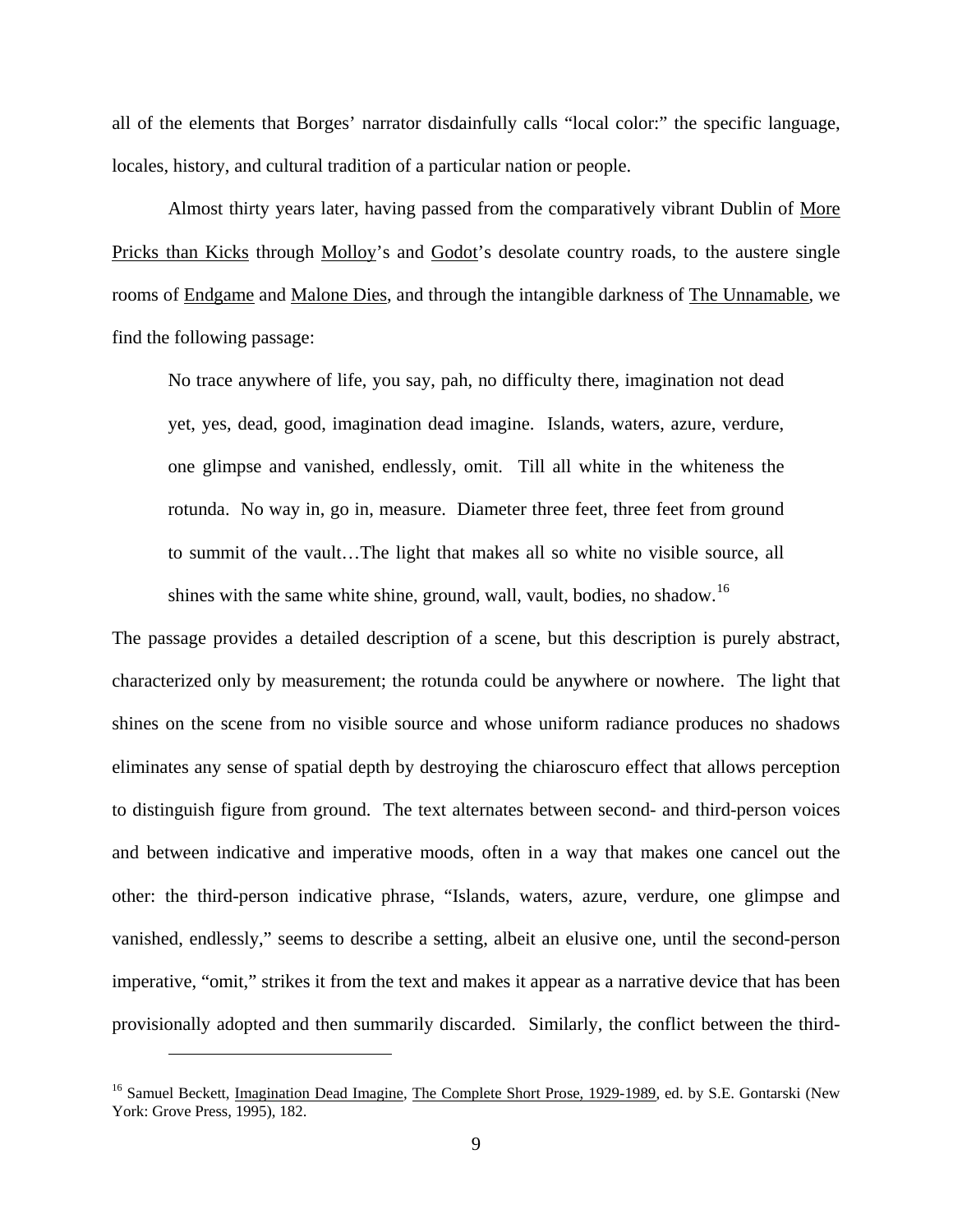person indicative, "No way in," and the second-person imperative, "go in, measure," can neither describe nor command an actual corporeal entity to perform the impossible operation of measurement whose results nonetheless follow immediately. The passage depicts bodies but enumerates them together with other objects—"ground, wall, vault, bodies, no shadow" without subordinating those objects to the bodies' use or contemplation. Nothing indicates a history, a process of human making, or even the passage of time, except the vague affirmation, "imagination not dead yet," which specifies neither a location nor an agent of this imagining. We have, then, one of the most extreme examples in the Beckettian *oeuvre* of the eradication of "local color" and historical context: "No trace anywhere of life." There seems to be nothing in this passage that expresses the historical conditions of a particular nation, people, or any other social aggregate.

The earliest studies of Beckett typically read this lack of historical and sociological specificity in his works as an indication of either his formalism or his intellectual debt to existentialism.[17](#page-17-0) Edith Kern's "Drama Stripped for Inaction: Beckett's Godot," the first academic essay on Beckett in English, for example, argues that the play represents the absurd fate of humanity in a fallen world devoid of God or meaning. Kern distinguishes Beckett's supposed existentialism from the Sartrean and Heideggerian existentialisms, though, as she claims that "Beckett's characters are never '*en situation*.' They are, rather, entirely removed from the more immediate problems of society…The characters of Waiting for Godot are certainly never '*engagés*,' or committed."[18](#page-17-1) Didi and Gogo lack "all psychological and

<span id="page-17-1"></span><span id="page-17-0"></span><sup>&</sup>lt;sup>17</sup> There are important exceptions to this trend, such as Georges Bataille's 1951 essay, "Le Silence de Molloy." My intention here, though, is to draw out the major critical trends that have gained and maintained prevalence. <sup>18</sup> Edith Kern, "Drama Stripped for Inaction: Beckett's Godot," Yale French Studies 14 (Winter, 1954-55): 47.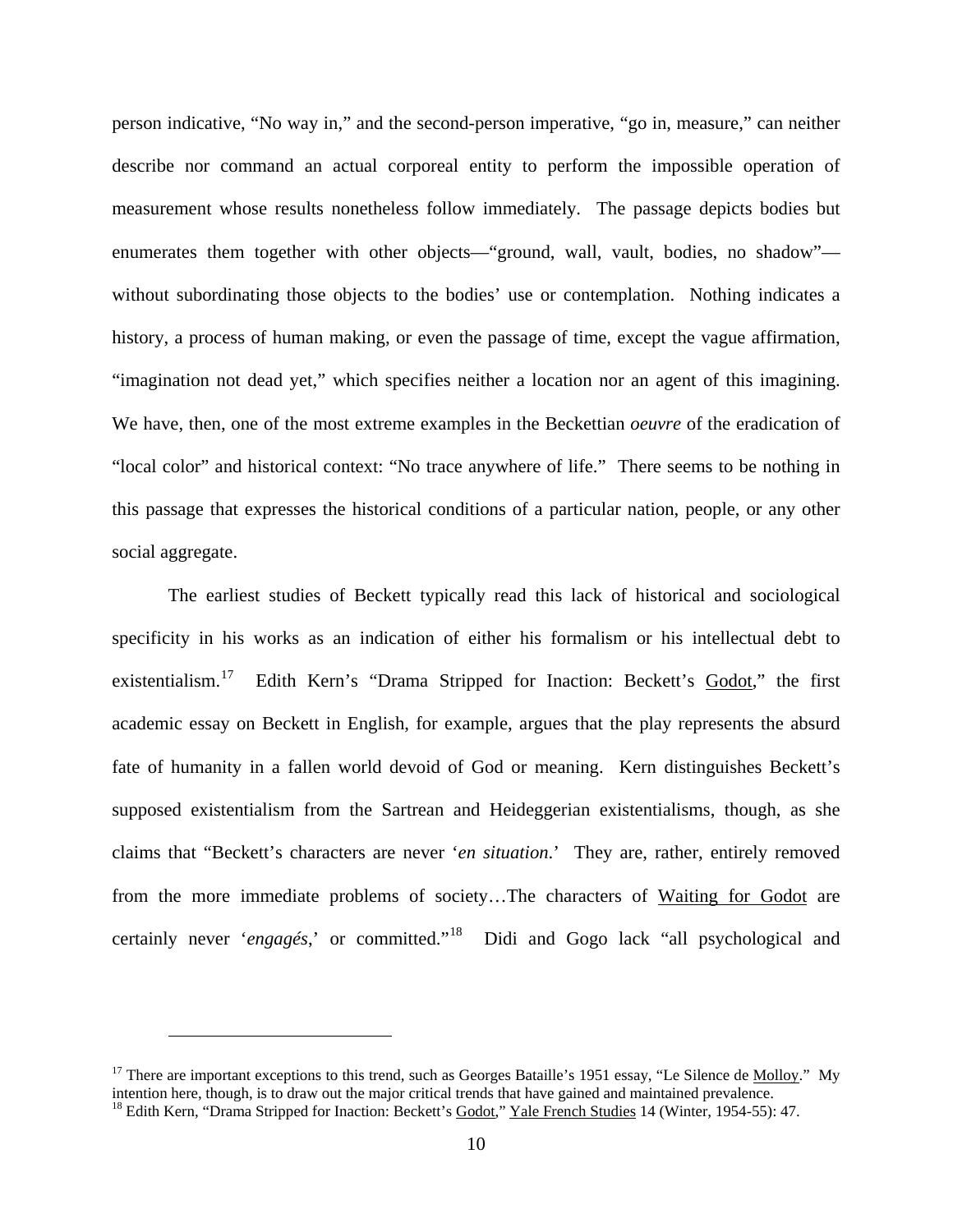sociological detail,"<sup>[19](#page-18-0)</sup> and thus, Kern argues, "they represent all mankind" and its plight.<sup>[20](#page-18-1)</sup> Without concrete sociological data, without a specific *situation*, setting, or context, and without a definite socio-political commitment, Didi and Gogo represent no one in particular, which, according to Kern, means that they represent humanity universally. In the absence of certain recognizable markers that indicate a specific place and time, Kern suggests, Beckett's work ascends to the abstract level of "dramatized philosophy"<sup>[21](#page-18-2)</sup> that gazes indifferently, if at all, upon the "immediate problems of society."

More recent critics have chafed at the image of Beckett as the solitary, philosophical artist indifferent to history, and they have tried to rectify this by uncovering or producing contexts that situate Beckett and his works historically.<sup>[22](#page-18-3)</sup> This has proven difficult, however, especially for models of literary history grounded in the idea of national literatures: for a middleclass Irishman of Protestant stock who wrote in both English and French while living in Paris having moved there initially to teach Italian—locating the correct national context is no simple matter, and any context is bound to be too restrictive. Taking the broader view and calling Beckett a "European" has proven just as problematic, as this view has often been associated with the universalist, philosophical reading of Beckett that is widely considered today to be insufficiently historical. Hugh Kenner's landmark works on Beckett from the '60s, for example, read his *oeuvre* as representing the epitome of the Enlightenment Stoicism that has evacuated the

<span id="page-18-1"></span><span id="page-18-0"></span><sup>&</sup>lt;sup>19</sup> Ibid., 44.<br><sup>20</sup> Ibid., 43. This interpretation is so prevalent that further citation is unnecessary. It has become the common sense reading of Beckett, by which I mean that one is just as likely to find it in an academic journal as in the playbill at the theater.<br><sup>21</sup> Ibid., 45.

<span id="page-18-3"></span><span id="page-18-2"></span><sup>&</sup>lt;sup>22</sup> See, for example, Lois Oppenheim, ed., Palgrave Advances in Samuel Beckett Studies (New York: Palgrave Macmillan, 2004). This anthology, as a whole, represents the new wave of critics who read Beckett in relation to nearly every major contemporary critical paradigm or methodology, e.g., postcolonial studies, queer studies, feminism, psychoanalytic theory, poststructuralism, textual and bibliographical criticism, and so on. One of the main goals of such work is to produce what David Pattie calls, in his contribution to the volume ("Beckett and Bibliography"), "historically contextualized analyses" (244).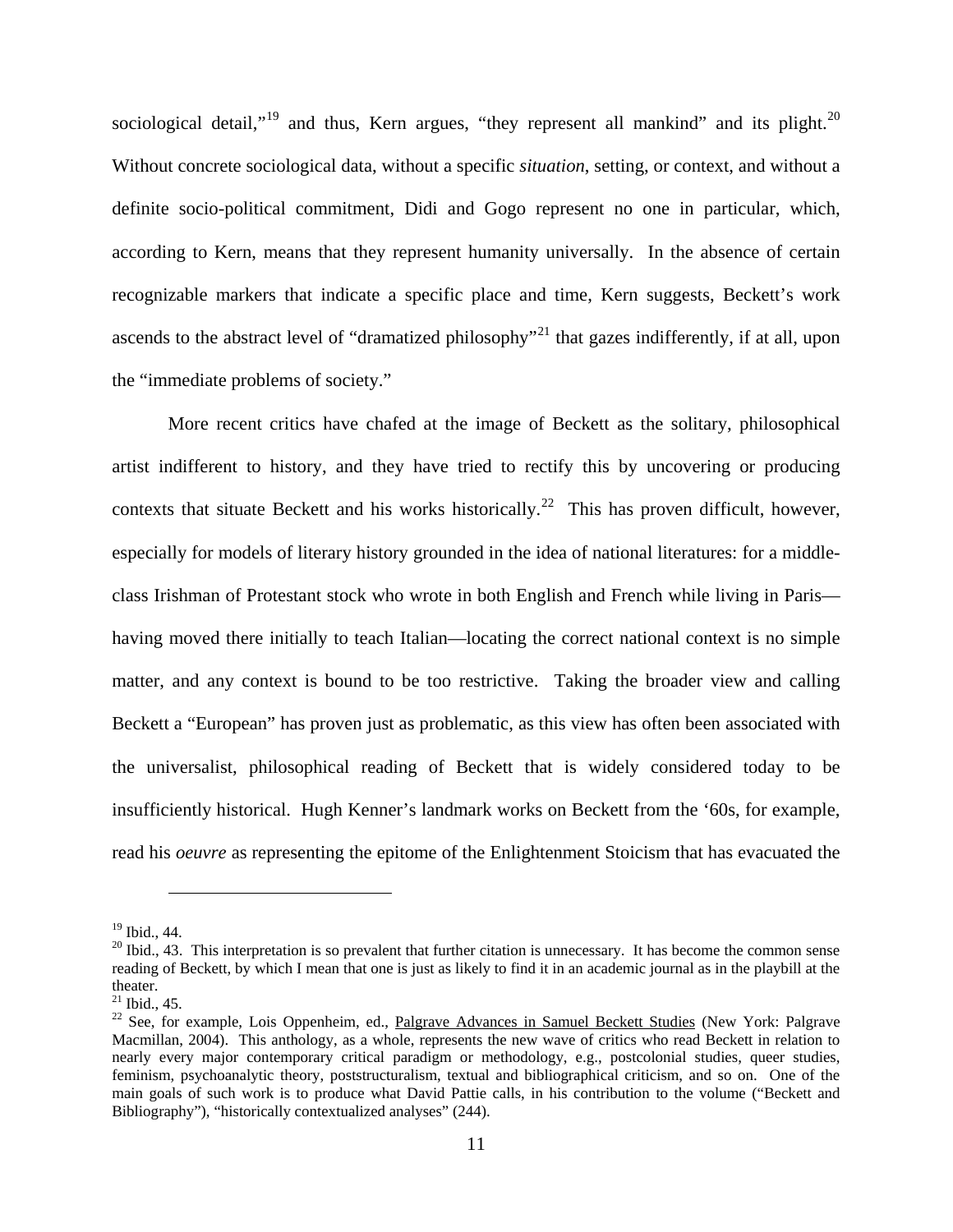European tradition of its humanistic spirit and brought about the apocalypse of Western culture; Kenner thus treats Beckett's works as addressing specifically European themes and problems, but his argument is as much philosophical as it is literary, and certainly more than it is historicist. Eoin O'Brien's The Beckett Country (1986) and John Harrington's The Irish Beckett (1991) formed the opposing pole of the question concerning how to think historically about Beckett, as their works situate him more concretely and empirically amid the landscape (O'Brien) and sociopolitical climate (Harrington) of Ireland. Harrington articulates the problem particularly clearly, as he sets the elucidation of Beckett's material, "Irish contexts" in direct opposition to the prevailing critical tendency towards "Platonizing him out of existence."[23](#page-19-0) The resulting dichotomy not only pits Ireland and Europe against each other as competing contexts within which to read Beckett's works, it implicitly links each context to its own mode of reading and interpretation: reading Beckett in the Irish context means attending to the material specificities of history, while reading him as a European entails abstract philosophizing. Dirk Van Hulle's recent special issue of the Journal of Beckett Studies, titled Beckett the European, addresses this latter aspect of the dichotomy, as it seeks to recover Europe as a viable *historical* and *empirical* context for Beckett studies by excavating Beckett's writing process—as represented in his notebooks, manuscript drafts, and other archival material—in order to unearth the "direct traces of European culture"<sup>[24](#page-19-1)</sup> that lie latent beneath the surface of the finished works. By uncovering these traces of Europe within the material record of the works' composition, rather than in lofty, philosophical abstractions, Van Hulle et al. shift the grounds of the Ireland/Europe dichotomy and set the two poles on a more equal footing.

<span id="page-19-0"></span><sup>&</sup>lt;sup>23</sup> John P. Harrington, <u>The Irish Beckett</u> (Syracuse, NY: Syracuse University Press, 1991), 4. <sup>24</sup> Dirk Van Hulle, "Genetic Beckett Studies," <u>Journal of Beckett Studies</u> 13.2 (2005), 8.

<span id="page-19-1"></span>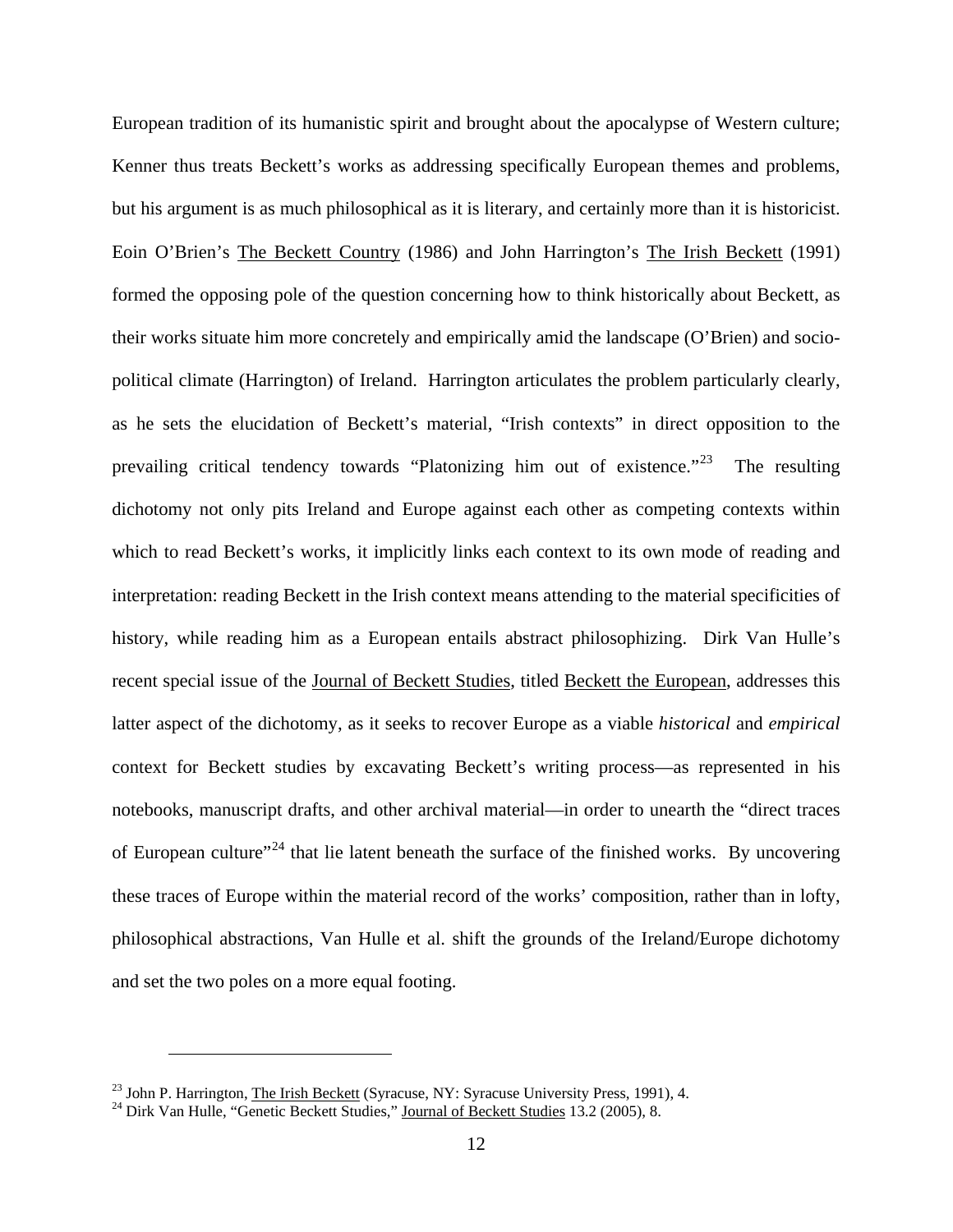Most recently, Seán Kennedy's collection, Beckett and Ireland, seeks to complicate or even dissolve the "Irish Beckett - Beckett the European" binary in order to investigate more nuanced interactions between these two seemingly opposed contexts; though, Kennedy's recommendation that we think of Beckett as "an *Irish writer* with a strong interest in European culture"<sup>[25](#page-20-0)</sup> continues to beg the question, while Michael Wood's contribution reinforces the old dichotomy by suggesting that writing about Beckett outside the context of Ireland constitutes "a betrayal of our debt to history."<sup>26</sup> Such betrayals represent, for Kennedy,

the dominant account of Beckett's development, in which, as Anna McMullan puts it, "all specificities of class, nation, or geography…give way to abstract and formalized spaces of representation."…We are approaching here the common sense that Beckett's art is a rarefied aesthetic exercise, "a sort of ornamentation, finally." $^{27}$  $^{27}$  $^{27}$ 

The effort to uncover "a stabilized frame of Irish reference"<sup>28</sup>—which, Kennedy concedes, can never be fully realized—comprised of place-names and other distinctive markers, is grounded in the more fundamental desire to provide any kind of historical context at all for the works, lest they ascend to the heights of what Kern called "dramatized philosophy." What is clear, however, is that all of these critics share a common premise: that literature's historicity may be characterized by its situation within a set of markers that contextualize it, and that the apparent lack of such contexts in Beckett's works presents a unique problem for literary and historical criticism. The earlier wave of critics from the '50s and '60s read the lack of geographical and

<span id="page-20-0"></span><sup>&</sup>lt;sup>25</sup> Seán Kennedy, "Ireland/Europe...Beckett/Beckett," Beckett and Ireland, ed. by Seán Kennedy (Cambridge: Cambridge University Press, 2010), 8, emphasis added.

<span id="page-20-2"></span><span id="page-20-1"></span><sup>&</sup>lt;sup>26</sup> Michael Wood, "Vestiges of Ireland in Beckett's Late Fiction," <u>Beckett and Ireland</u>, 171.<br><sup>27</sup> Kennedy, 10-11.<br><sup>28</sup> Kennedy, 12.

<span id="page-20-3"></span>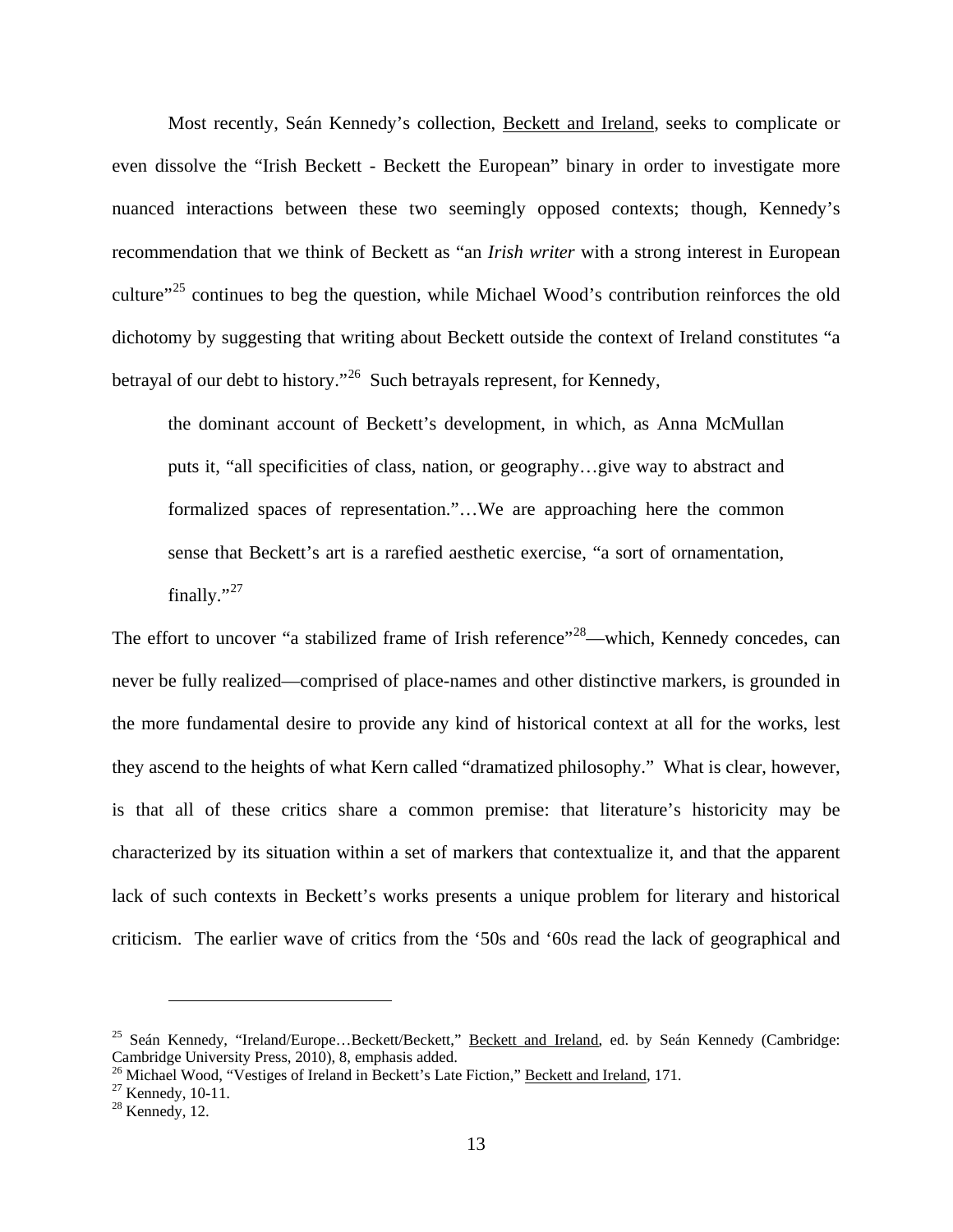sociological detail in Beckett's works as a departure from historical realism and an indication of the philosophical and universal bent of Beckett's thought, while the newer wave endeavors to provide Beckett with concrete historical contexts and political commitments in order to rescue him from charges of political quietism and bourgeois aesthetic elitism. Relying on the idea of historical context or situatedness seems a bit suspect, however, when referring to a writer who so openly disparages, in the "Three Dialogues with Georges Duthuit," the relation between artist and occasion, and who so painstakingly effaces the markers of context or situation from his works.

Even in the austere and barren passage from Imagination Dead Imagine quoted above, though, we can recognize certain literary elements that index the historicity of the text in different ways: the familiar device of setting proposed and then discarded, the chiaroscuro technique evoked by its absence, the alternating prosaic voices and moods that fail to articulate a subject either of narration or of action. Imagination Dead Imagine may not depict an event or human agents, but it nonetheless presents certain devices and motifs that are constitutive of a specific literary tradition, and it adopts a particular position and attitude towards that tradition in the process.

A clearer example may be found in the mid-'40s story, "The Calmative." Here, the narrator, who speaks seemingly from the grave, though he doesn't know when he died, tells himself stories to calm himself, to distract himself from "the great red lapses of the heart, the tearings at the caecal walls,"<sup>[29](#page-21-0)</sup> the sounds of his decay. The story that he tells, which features himself as its protagonist, begins in a grove, then progresses to a dark wood, which in its turn gives way to the gate of a city whose bright lights torment him and obscure the constellations in

<span id="page-21-0"></span><sup>&</sup>lt;sup>29</sup> Samuel Beckett, "The Calmative," Stories and Texts For Nothing (New York: Grove Press, 1967), 27.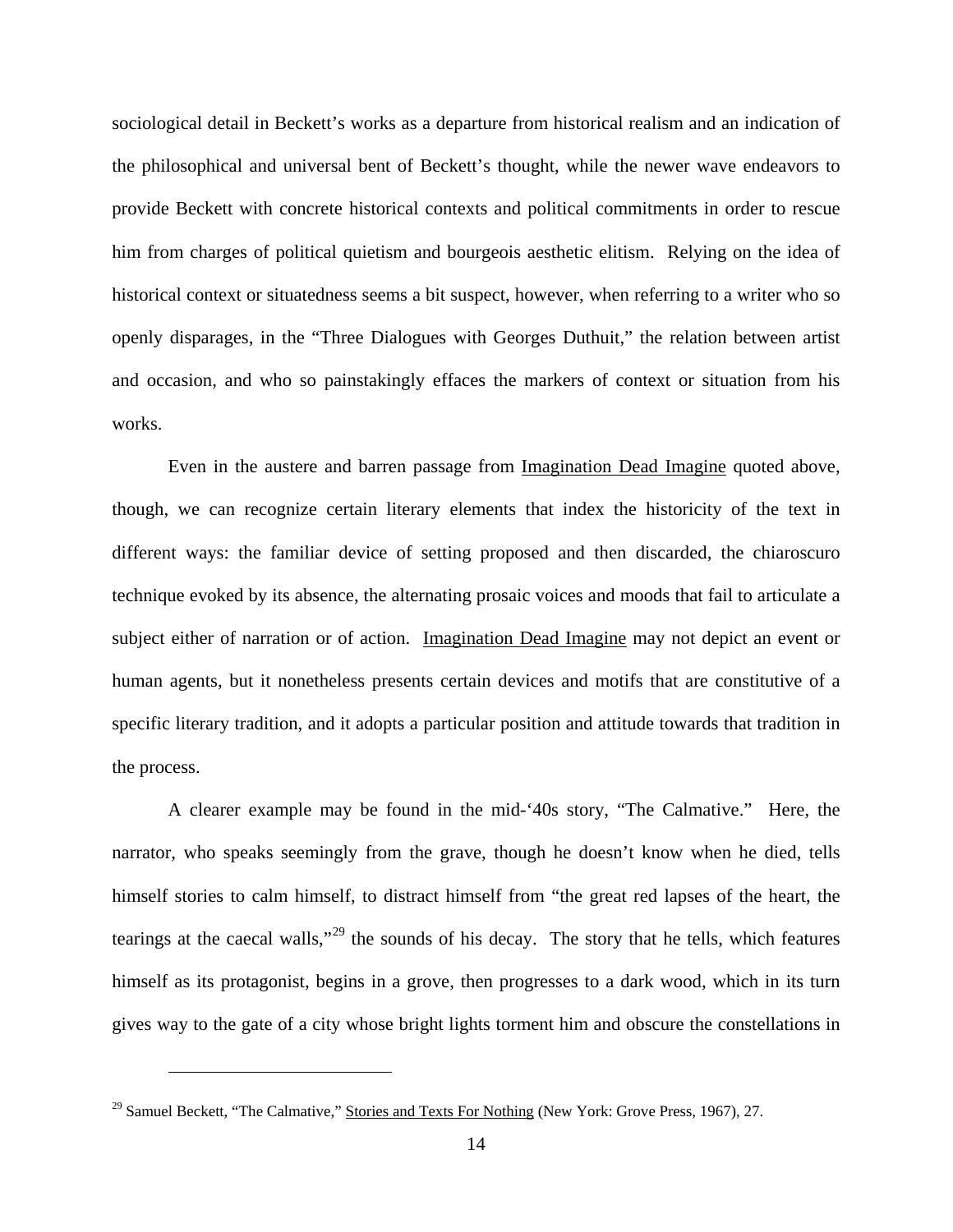the sky, thus prohibiting him from orienting himself and escaping the city by the same gate through which he entered, which lies to his west. The story offers no specific place-names or other concrete markers that locate it precisely in the world, and it occurs, as it were, inside the narrator's skull, part of an internal monologue enclosed within the "frame" narrative of the narrator's continuing life and consciousness after death. This does not mean, however, that the story ascends to "dramatized philosophy" or that it lacks historical perspective. The trees in the grove "were the perishing oaks immortalized by d'Aubigné;"<sup>[30](#page-22-0)</sup> note that they are not "like" those trees. The dark wood leading to the gate of the city recalls "the wood that darkens the mouth of hell, do you remember, I only just;"<sup>[31](#page-22-1)</sup> here, the narrator not only alludes to Dante's Inferno, but he even pauses to ensure that the reader recognizes the allusion as well. The infernal city's bright lights prevent the narrator from escaping by returning the way he came in, which also happens to be west; the story thus presents two common conventions of narrative closure bringing the journey full circle back to its starting point (a motif as old as The Odyssey), and the death of the protagonist (figured by the journey west)—but it immediately disables them as outdated clichés destined for obsolescence. Although "The Calmative" lacks the markers of local color, the indices of its historicity may nonetheless be found, as in Menard's Quixote, in its engagement with familiar literary figures, devices, and motifs, and its reflection on them *as* figures, devices, and motifs that constitute the history of literature and its continued life in the present. Through them, a vestigial image of Europe emerges, not as a "context" that historicizes the works from the outside, but as figures of thought and language, as forms of intelligibility that no longer communicate or have outlasted their use. In this way, Beckett's works, to paraphrase Borges, point to a new conception of the historicity of literature.

<span id="page-22-1"></span><span id="page-22-0"></span> $30 \text{ Ibid., } 28.$ <br> $31 \text{ Ibid., } 33.$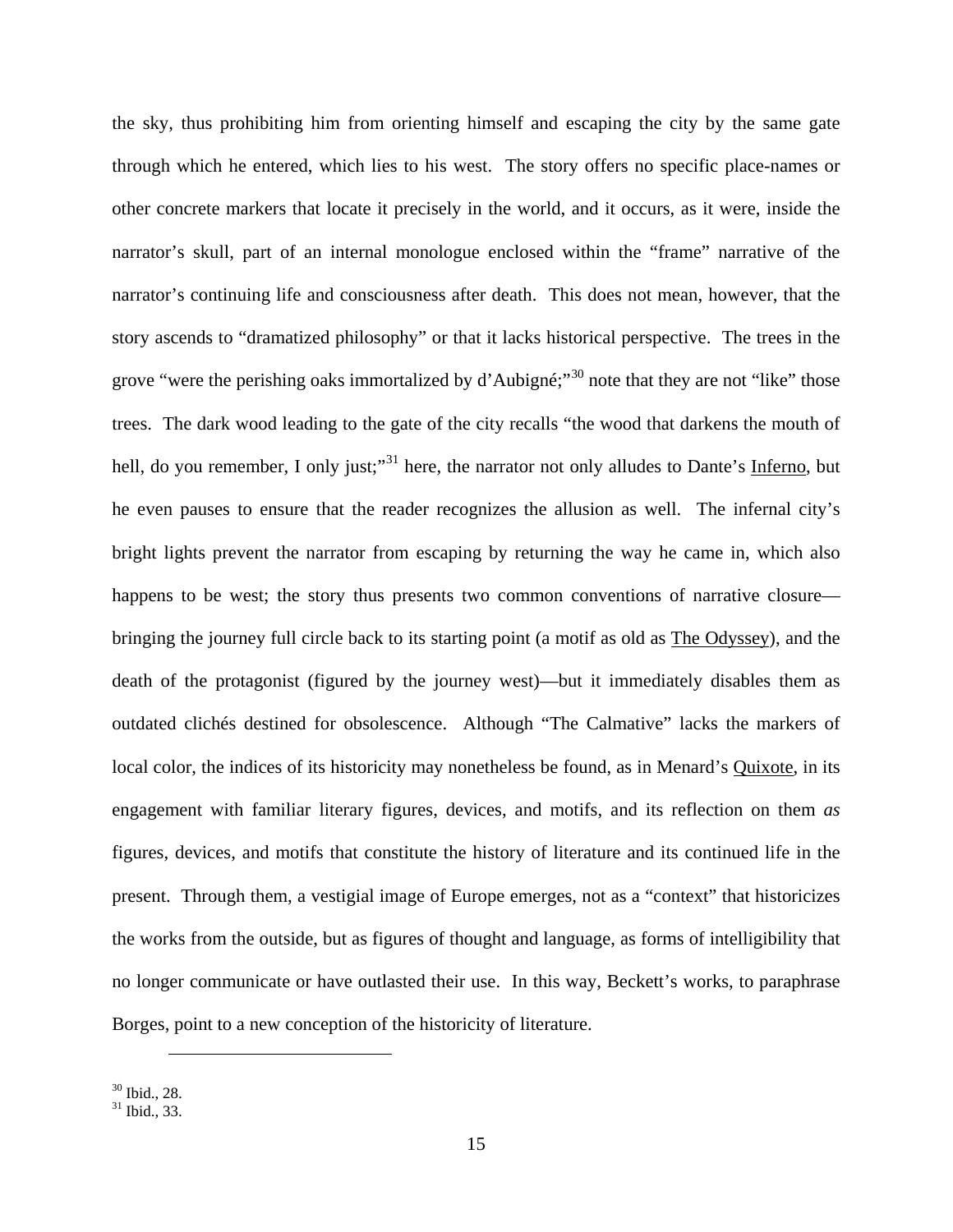Elaborating this conception forms the burden of this study, which seeks to address the formal particularities of Beckett's *oeuvre* historically and treat the *oeuvre*'s defining historical consciousness as a question of literary form. The first two chapters complement and supplement each other, in this regard: while the first engages Beckett's *oeuvre* at the level of form and reads the works' notoriously challenging and open-ended form as an expression of the historical perspective of lateness that eschews the received conventions of the literary tradition as outdated, the second chapter focuses on the historical image of Europe and its literary tradition that emerges vestigially from amid the detritus and traces left behind by Beckett's deliberately unfinished, abandoned works. Together, these chapters seek to synthesize an analysis of Beckett's formal experimentation with a reading of the historical consciousness of the European literary tradition that the works exhibit at the level of form, thereby providing an *immanent* reading of the *oeuvre* that attends to both the formal and the historical, but does so without recourse to the notion of historical "context," or (more precisely) history *as* context. Accordingly, each chapter addresses, along the way, one of the two poles of the Beckett*l'abstracteur*/historically-contextualized-Beckett dichotomy described above. The first chapter, in elaborating the historical attitude and literary *ethos* exhibited by the works' open-ended, essayistic form, refutes the reading (advanced powerfully in Hugh Kenner's 1960s studies and picked up again recently, in a different vein, by Pascale Casanova) of Beckett as a Cartesian Stoic whose works attain a formal closure and self-sufficiency that set it outside of history, as the epitome of the destruction of the humanistic tradition that either signals a cultural apocalypse (Kenner) or finally ushers literature into modernity (Casanova); the chapter demonstrates instead the open-ended process of testing that leaves behind traces of the forms of intelligibility that it cannot destroy entirely. The second chapter, in reading the image of Europe that emerges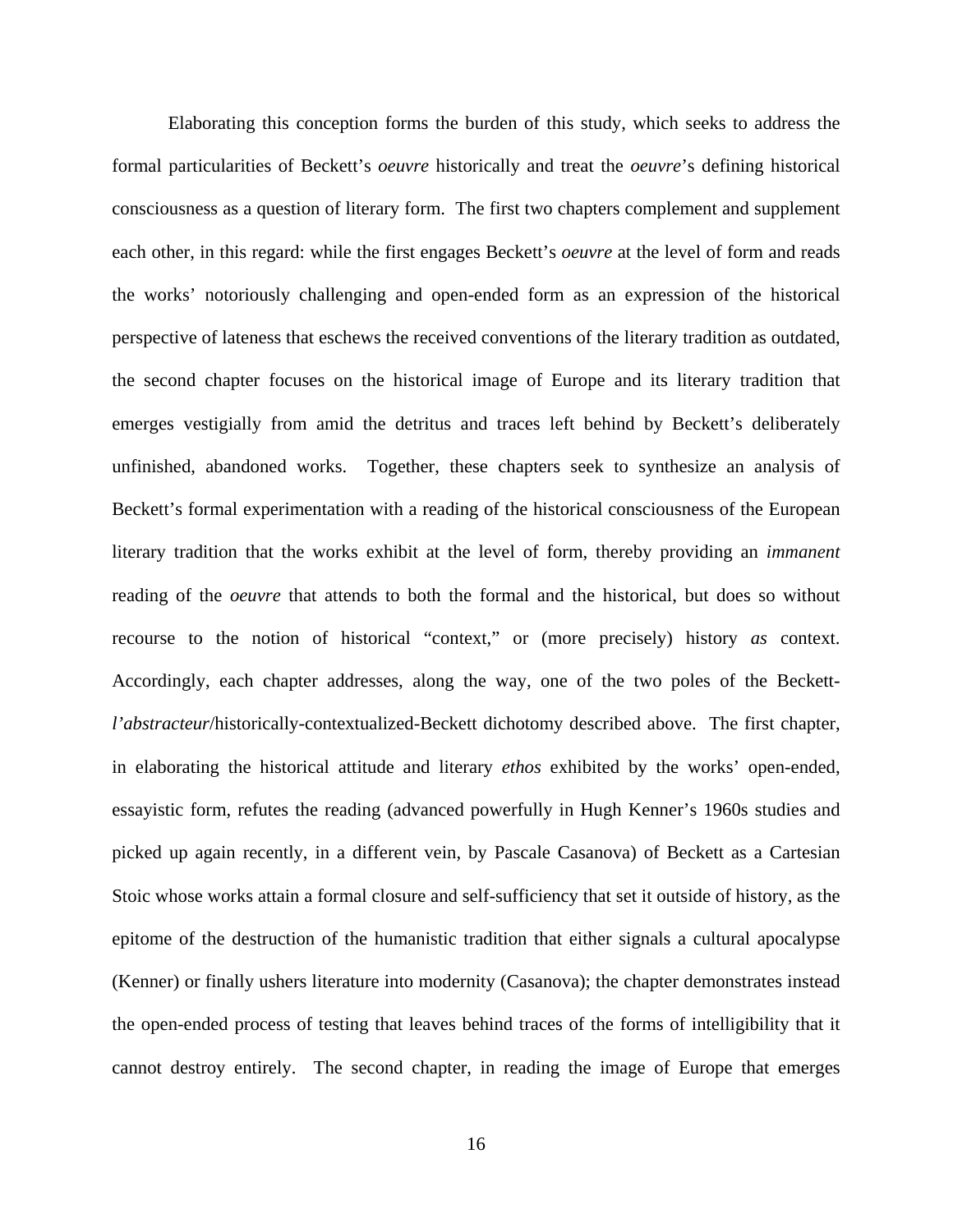vestigially and retrospectively in these traces, refutes the mode of reading that treats Europe as a stable "context" that historicizes the *oeuvre* from the outside, insisting instead upon a vestigial image of Europe that emerges immanently within the works, as outdated modes of intelligibility that once grounded the literary tradition and its public. In this way, these chapters not only investigate the historicity of the *oeuvre*, but they scrutinize the mode of relation by which this historicity is defined.

Having established the formal-historical problematic of Beckett's literary endeavor as a question of forms of intelligibility, the third and fourth chapters investigate two of the more significant means by which Beckett assayed these forms in the effort to produce new forms of intelligibility that would ground a new public. The third chapter reads Beckett's career-long practice of self-translation—of writing in two separate languages and translating between them—as establishing a position *between* languages from which he assays the historical possibilities inherent in each. This means treating translation not as a mere vehicle that transmits content across linguistic contexts and, thus, enlarges the works' readership by increasing access to it; rather, it means investigating the part that translation plays in disengaging language from nation on the way to an international language and an international public, or a literature after the idea of national languages and literatures.

The fourth chapter turns toward the dramatic works and scrutinizes especially the "media" plays: Beckett's works for radio, film, and television. Beckett's experimentation with these new technologies and media, I argue, leads him away from the question of language and literature altogether, as here, he finds the possibilities of cultivating a cultured public in the wake of literature's demise as the bearer of the tradition, a public whose consciousness is grounded in forms of intelligibility defined by technology rather than language, by film rather than by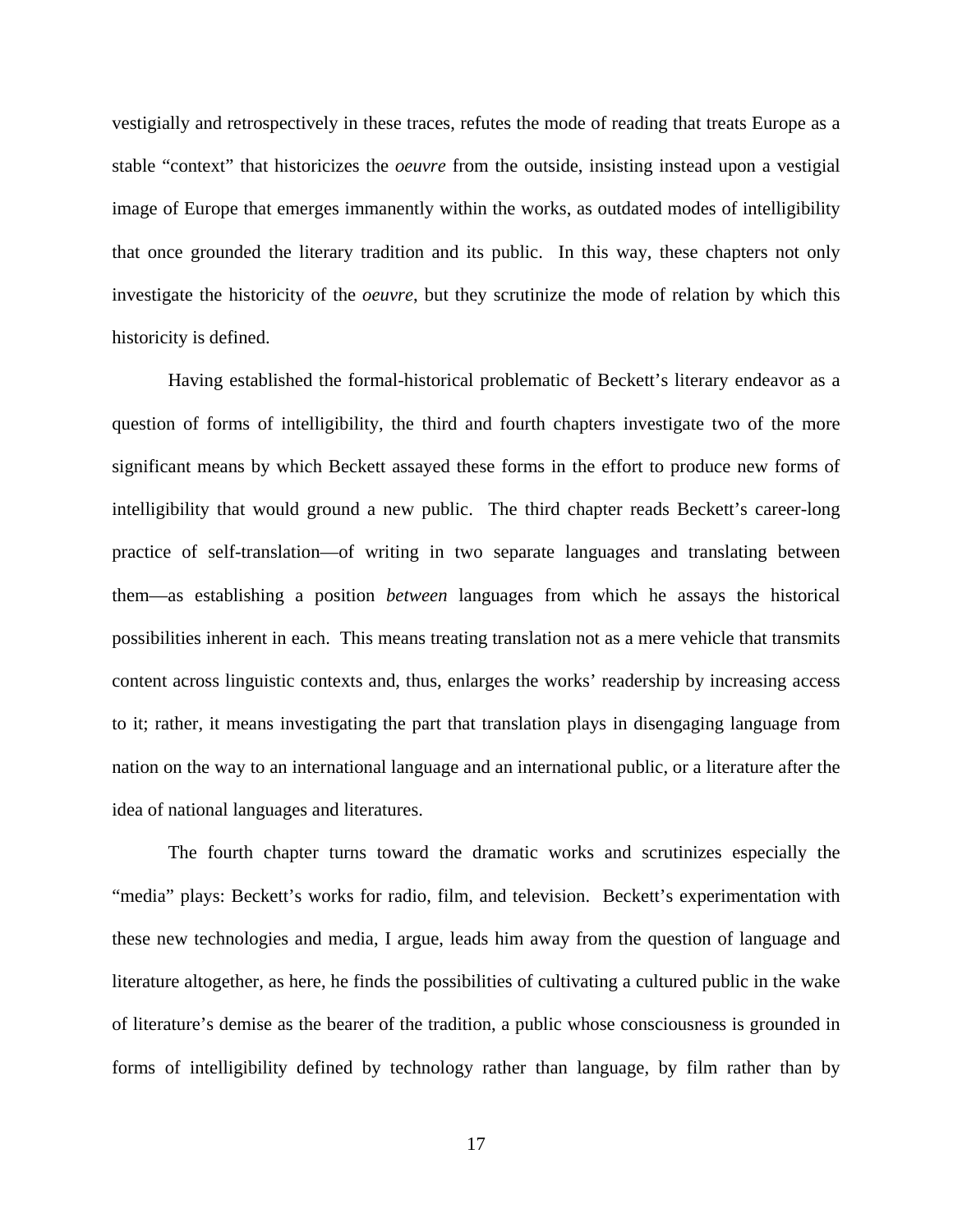literature. Here, despite Beckett's frequent and famous claims that he thought of his dramatic works as a mere respite from the more serious work of the prose, we find his most radical experimentation with and destruction of literary forms as a way of engaging the historical problematics that occupy the entire *oeuvre* and elaborating new forms of intelligibility for a postliterary culture.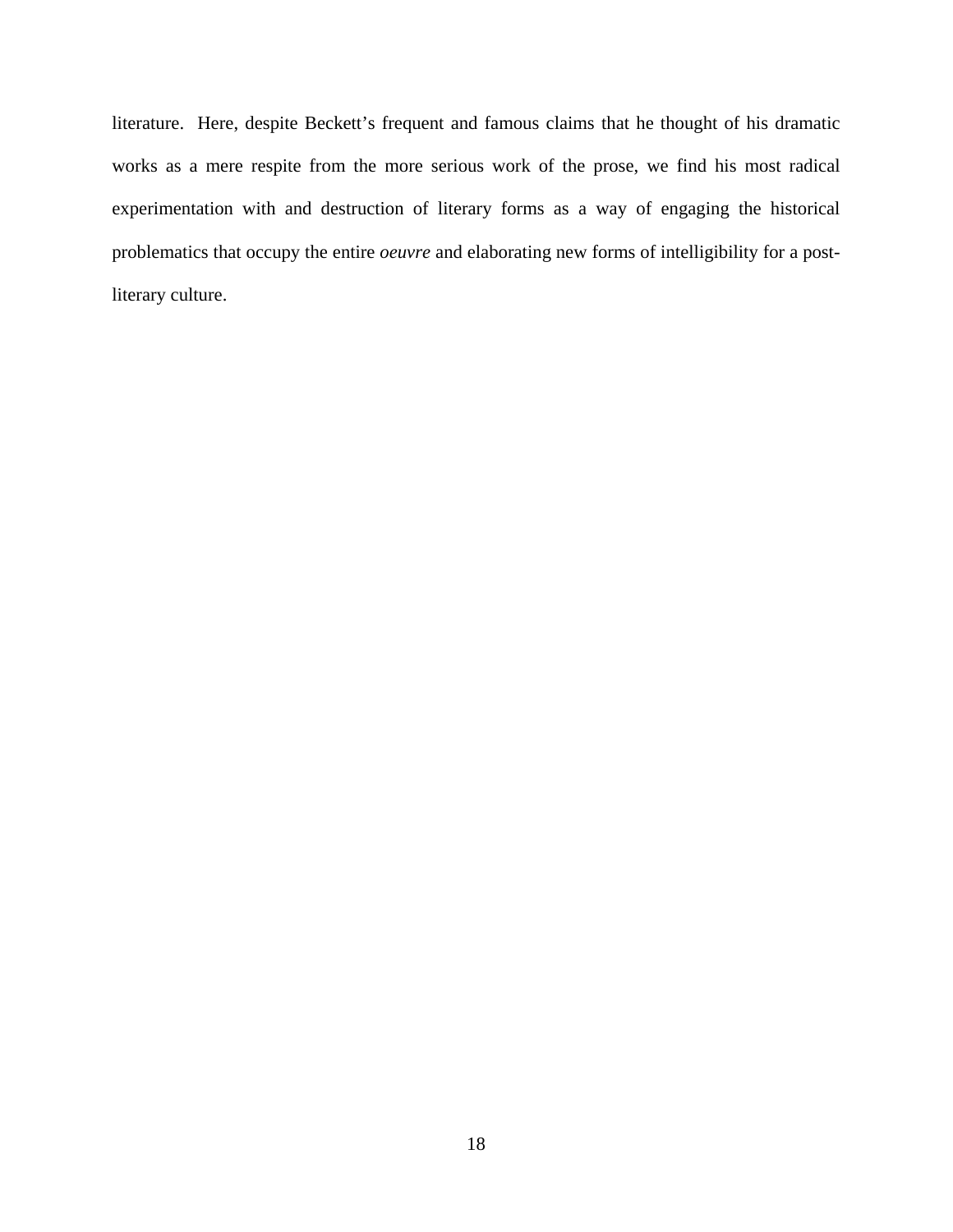# <span id="page-26-0"></span>**2.0 ASSAYING THE HYPOTHETICAL: THE** *ETHOS* **OF THE ABANDONED WORK**

"So, I may happen to contradict myself but, as Demades said, I never contradict truth. If my soul could only find a footing I would not be assaying myself but resolving myself. But my soul is ever in its apprenticeship and being tested."

 $-$ Michel de Montaigne, "On Repenting"<sup>[32](#page-26-2)</sup>

"Can one be ephectic otherwise than unawares?"

<span id="page-26-1"></span>--Samuel Beckett, The Unnamable<sup>[33](#page-26-3)</sup>

 $\overline{a}$ 

# **2.1 BECKETT'S "WÖRTERSTÜRMEREI"**

In a 1937 letter to Axel Kaun, written in German, Beckett famously announces his intention to

produce what he calls a "literature of the unword:"<sup>[34](#page-26-4)</sup>

<span id="page-26-2"></span><sup>&</sup>lt;sup>32</sup> Michel de Montaigne, The Complete Essays, ed. and trans. by M.A. Screech (New York: Penguin Books, 2003), 908.

<span id="page-26-3"></span><sup>&</sup>lt;sup>33</sup> Samuel Beckett, Three Novels: Molloy, Malone Dies, The Unnamable, tr. by Samuel Beckett and Patrick Bowles (New York: Grove Press, 1958), 291.

<span id="page-26-4"></span><sup>&</sup>lt;sup>34</sup> Samuel Beckett, "German Letter of 1937," Disjecta, ed. by Ruby Cohn (New York: Grove Press, 1984), 173. Here and in what follows, I quote Martin Esslin's translation of the letter, which appears in the Disjecta collection, even though a new translation by Viola Westbrook has recently been published in the first volume of The Letters of Samuel Beckett: 1929-1940, ed. by Martha Dow Fehsenfeld and Lois More Overbeck (Cambridge: Cambridge University Press, 2009). The two translations differ, sometimes significantly, and I will stress one of these differences presently; in the meantime, I quote from Esslin's translation, as this one will be more familiar to scholars. Esslin's rendering of "Literatur des Unworts" as "literature of the unword," especially, has become canonical in the study of Beckett.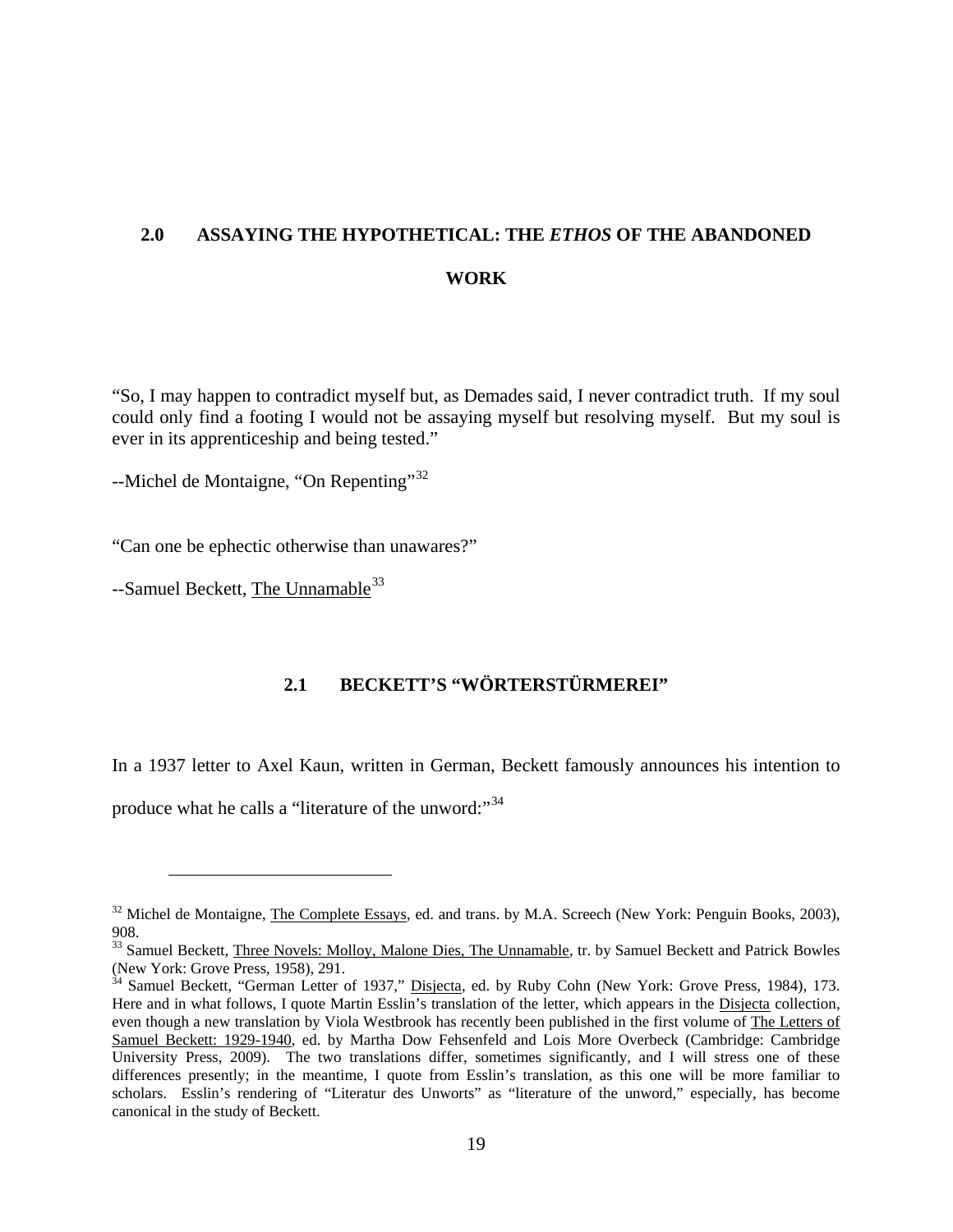And more and more my own language appears to me like a veil that must be torn apart in order to get at the things (or the Nothingness) behind it. Grammar and Style. To me they seem to have become as irrelevant as a Victorian bathing suit or the imperturbability of a true gentleman. A mask. Let us hope the time will come, thank God that in certain circles it has already come, when language is most efficiently used where it is being most efficiently misused. As we cannot eliminate language all at once, we should at least leave nothing undone that might contribute to its falling into disrepute. To bore one hole after another in it, until what lurks behind it—be it something or nothing—begins to seep through; I cannot imagine a higher goal for a writer today […] Let us therefore act like that mad mathematician who used a different principle of measurement at each step of his calculation. An assault against words in the name of beauty."<sup>[35](#page-27-0)</sup>

Ruby Cohn's Foreword to Disjecta, the volume in which Martin Esslin's English translation of this letter was first published, claims that the letter "reveals more of [Beckett's] artistic credo than any other document."[36](#page-27-1) C.J. Ackerley and S.E. Gontarski corroborate this judgment, stating that the letter "offers invaluable insights into SB's growing alienation from public opinion" and his development of certain guiding "intuitions" regarding language.<sup>[37](#page-27-2)</sup> James Knowlson's authorized biography of Beckett, Damned to Fame, asserts the significance of Beckett's German travels in 1936-37, during which he met Kaun, as Knowlson exploits the posthumous discovery of diaries from that period and makes these diaries central to his portrait of the developing

<span id="page-27-1"></span><span id="page-27-0"></span><sup>&</sup>lt;sup>35</sup> Ibid., 171-173.<br><sup>36</sup> Ibid., 11. Cohn's Note at the end of the volume (pg. 170), immediately preceding Esslin's translation, repeats that, in this letter, "Beckett articulated a virtual credo."

<span id="page-27-2"></span><sup>&</sup>lt;sup>37</sup> C.J. Ackerley and S.E. Gontarski, The Grove Companion to Samuel Beckett (New York: Grove Press, 2004), 221. The Grove Companion acts as a reference work, an encyclopedia of Samuel Beckett and his works. Its unambiguous and matter-of-fact judgment of the "German letter's" value, then, indicates both the canonical status that the letter has attained in the study of Beckett and the prevalence of this particular judgment of its value.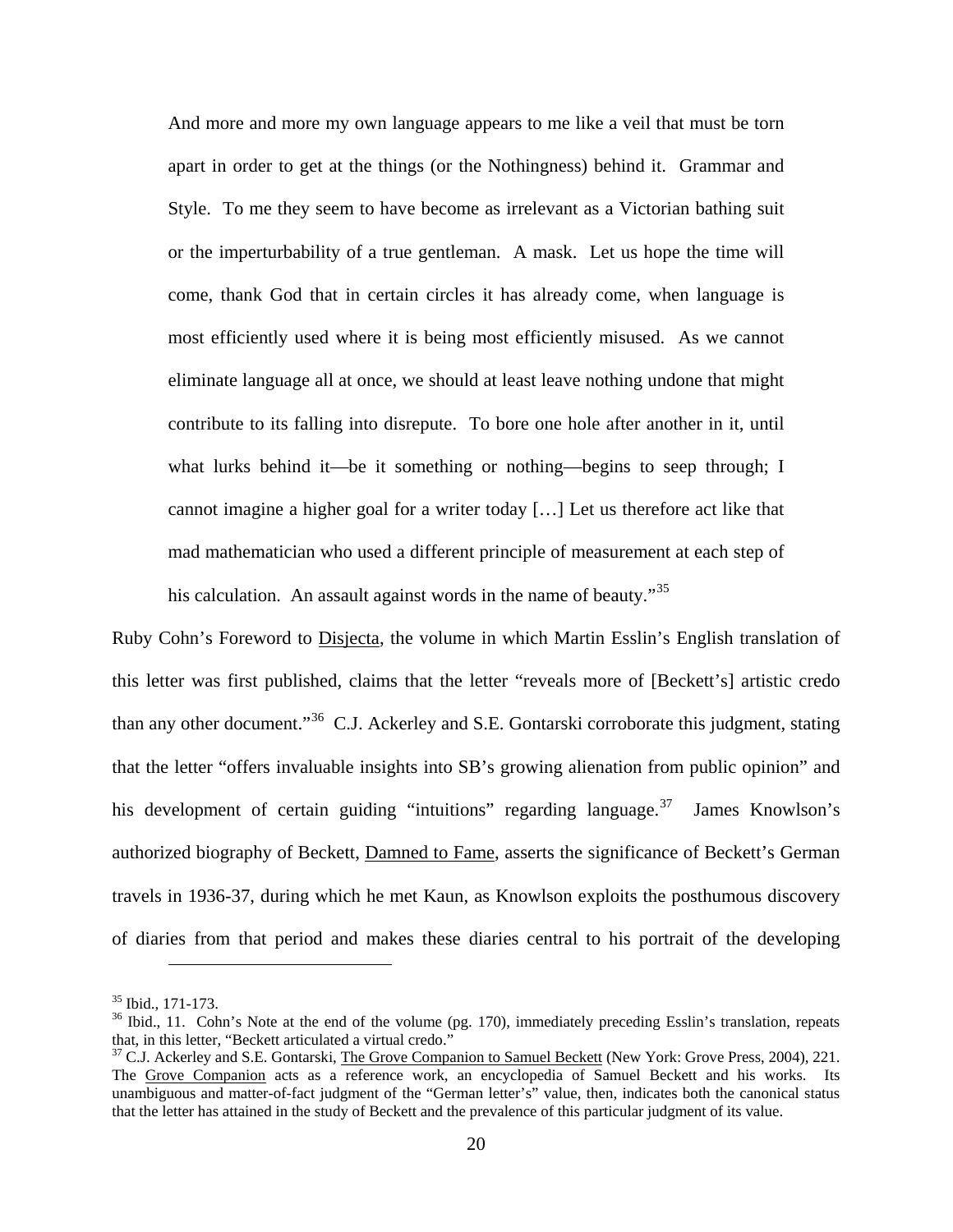artist.[38](#page-28-0) Klaus Albrecht—younger brother of Günther Albrecht, who was an acquaintance of Beckett's in Hamburg during this time, as well as Axel Kaun's best friend—also presents Beckett's time in Germany as a formative period that led directly to his return to Paris and the commencement, in earnest, of his literary career.<sup>[39](#page-28-1)</sup> Within this context, the 1937 letter to Kaun has been read almost as a manifesto announcing the new aesthetic direction that would shape Beckett's literary output for decades to come. Indeed, this letter finally distinguishes what we can recognize as the beginnings of a Beckettian aesthetic—a "literature of the unword"—from the Joycean aesthetic—an "apotheosis of the word"<sup>[40](#page-28-2)</sup>—that Beckett struggled to distance himself from. $41$ 

Reading the letter as the aesthetic manifesto or credo of the developing artist, one cannot help but notice the violent and disdainful tone that characterizes the document: language must be "torn apart;" the writer must "bore one hole after another in it;" the end goal, a "literature of the unword," may be attained only by an "assault against words." The conventions of literature appear here as a set of outdated habits and tired clichés whose historical relevance has long since past. And not just the prevailing conventions of literature at the moment: the constitutive elements of literature *per se*—down to and including even "Grammar and Style"—"have become as irrelevant as a Victorian bathing suit or the imperturbability of a true gentleman." There can be no "higher goal for a writer today" than to destroy, discard, or otherwise circumvent these elements, Beckett says, and he thus articulates a kind of aesthetic negativity that responds to the

<span id="page-28-0"></span><sup>&</sup>lt;sup>38</sup> James Knowlson, Damned to Fame: The Life of Samuel Beckett (New York: Grove Press, 1996). Knowlson discusses the discovery and significance of the diaries in his Preface (pp. 19-22), and the diaries constitute the major source material for Chapter 10, "Germany: The Unknown Diaries, 1936-37" (pp. 216-242).

<span id="page-28-1"></span><sup>&</sup>lt;sup>39</sup> Klaus Albrecht, "Günther Albrecht—Samuel Beckett—Axel Kaun," Journal of Beckett Studies 13.2 (Spring 2004): 24-38.<br><sup>40</sup> Beckett, <u>Disjecta</u>, 172.<br><sup>41</sup> Evidence of this struggle is ample, especially in his correspondence. See, for example, his 28 June 1932 letter to

<span id="page-28-2"></span>

<span id="page-28-3"></span>Samuel Putnam: "But I vow I will get over J.J. ere I die." The Letters of Samuel Beckett: 1929-1940, 108.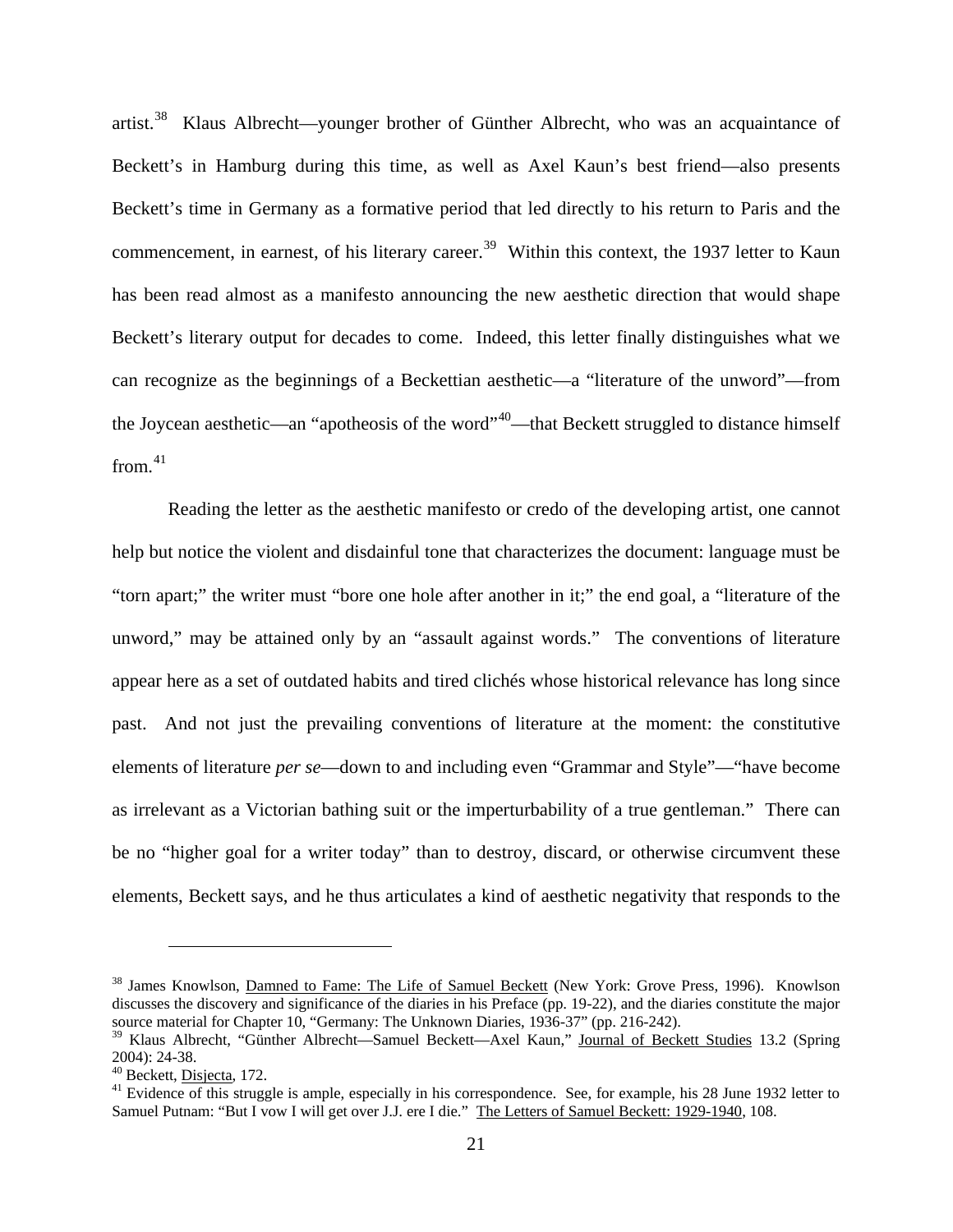sense of "lateness"—of living after the characteristic conventions and forms of European culture and literature have fallen into obsolescence—that pervades the letter. This historical perspective, the recognition that the "writer today" has arrived too late to fruitfully and creatively employ the materials that have constituted the European literary tradition, drives the aesthetic goal of an "assault against words" in the name of clearing away the ruins of the tradition and allowing new forms of creativity to emerge. The publication of this letter in 1984 must have appeared to confirm what several decades of critics had been saying all along about Beckett's works: that they disintegrate literary form and content, destroying conventional literary devices and rendering them unusable, "assault[ing]," indeed, the very edifice of language and literature as an institution.<sup>[42](#page-29-0)</sup> Such critics have emphasized the negative, destructive aspects of Beckett's literary aesthetic, and the publication of the letter to Kaun has only consecrated that reading.

The word that Esslin translates as "[an] assault against words" bears further scrutiny, however, and stressing it will reveal another aspect of the burgeoning Beckettian aesthetic. Beckett's German sentence reads, "Eine Wörterstürmerei im Namen der Schönheit."[43](#page-29-1) Esslin's "assault against words" adequately renders the sense of "Eine Wörterstürmerei," or a "storming" of words, but it glosses over the strangeness of Beckett's formulation, as well as its invention: the word appears in neither the Duden nor the Deutsches Wörterbuch der Grimm. Viola Westbrook, the translator of Beckett's German letters in the recently published Letters of Samuel Beckett, translates "Eine Wörterstürmerei" more literally as "Word-storming."<sup>44</sup> Doing so retains the peculiarity of Beckett's formulation, both in the sense of its "strangeness" and in the sense that it is "peculiar to" the German language and its conventions. Beckett only began to

<span id="page-29-0"></span><sup>&</sup>lt;sup>42</sup> See Raymond Federman, Journey to Chaos: Samuel Beckett's Early Fiction (Berkeley: Univ. of California Press, 1965) as an influential example of this critical commonplace.<br> $43$  Beckett, Disjecta, 54.

<span id="page-29-2"></span><span id="page-29-1"></span><sup>&</sup>lt;sup>44</sup> Beckett, The Letters of Samuel Beckett: 1929-1940, 520.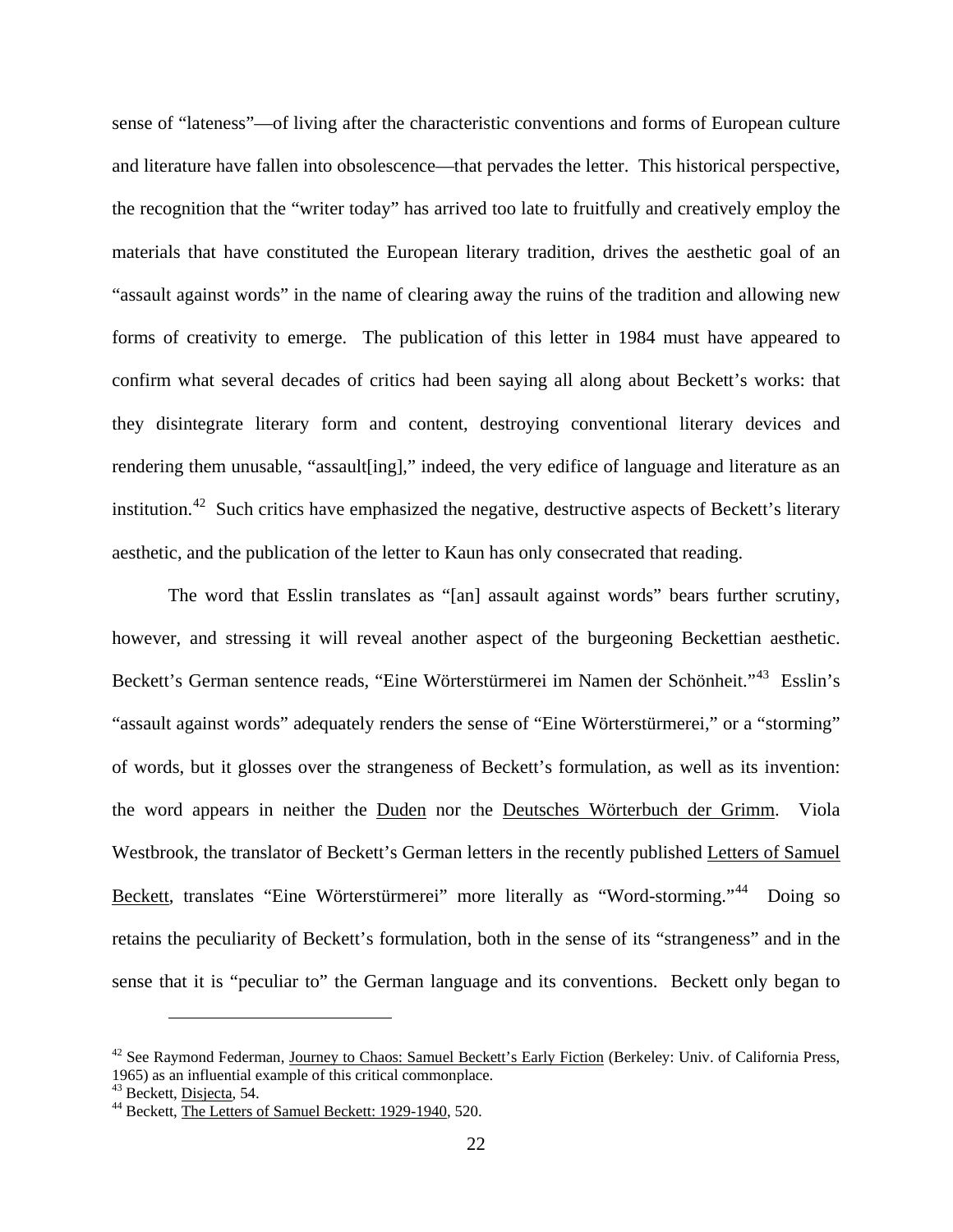study German as an adult and, thus, had attained neither the facility nor the familiarity with the language that he had with French. Westbrook argues, in the "German Translator's Preface" to the Letters, that Beckett's German letters from the 1930s read like those of a student still learning the language, approaching it as an outsider, thinking in English and contorting those thoughts to fit into the German.<sup>45</sup> This process often results in overt mistakes—Beckett frequently uses "syntax that is possible in English but not in German"[46](#page-30-1)—but it also affords him the opportunity to experiment with a language that he is just discovering, to probe the possibilities presented by its conventions, which he had not yet mastered and rendered habitual for himself.<sup>47</sup> Such experimentation in "student" texts, Westbrook claims, often yields "creative wordplay, word inventions, and unusual word combinations,"<sup>[48](#page-30-3)</sup> especially in German, which permits the creation of compound words that have no English equivalent. Such inventions, of which "Eine Wörterstürmerei" is only one, pervade the German letters, and they exhibit a mind that is not merely struggling with an unfamiliar language, but deliberately pushing against its conventions to see what they will yield. Westbrook's literal rendering of Beckett's neologism illuminates for the English-speaking reader the laborious process of testing and invention that Esslin's translation hides by assimilating it into quotidian terms. Westbrook's translation reveals that the phrase with which Beckett launches his offensive against language, in its very

<span id="page-30-2"></span>

<span id="page-30-1"></span><span id="page-30-0"></span><sup>&</sup>lt;sup>45</sup> Ibid., xliii.<br><sup>46</sup> Ibid., xliv.<br><sup>47</sup> See also John Fletcher, <u>Samuel Beckett's Art</u> (London: Chatto & Windus, 1967), 96-100. Fletcher makes the same argument for Beckett's French: "An author writing in a language not his own will tend to do certain things that a native will not tend to do, at least not habitually" (97); "one can detect that he is conscious of writing in a foreign tongue, and enjoys manipulating it" (98); "In his adopted medium, Beckett can rarely resist a play on words, and his pleasure in this might well be considered naïve by a native for whom habit has dulled their strangeness […] Beckett is so ready to exploit a pun that he tends to see them in situations where a native would probably miss them" (99- 100). The foreignness of the language grants Beckett a critical vantage point from outside of it, which allows him to experiment with it in ways that most native speakers would not or could not.

<span id="page-30-3"></span><sup>48</sup> Beckett, The Letters of Samuel Beckett: 1929-1940, xlv.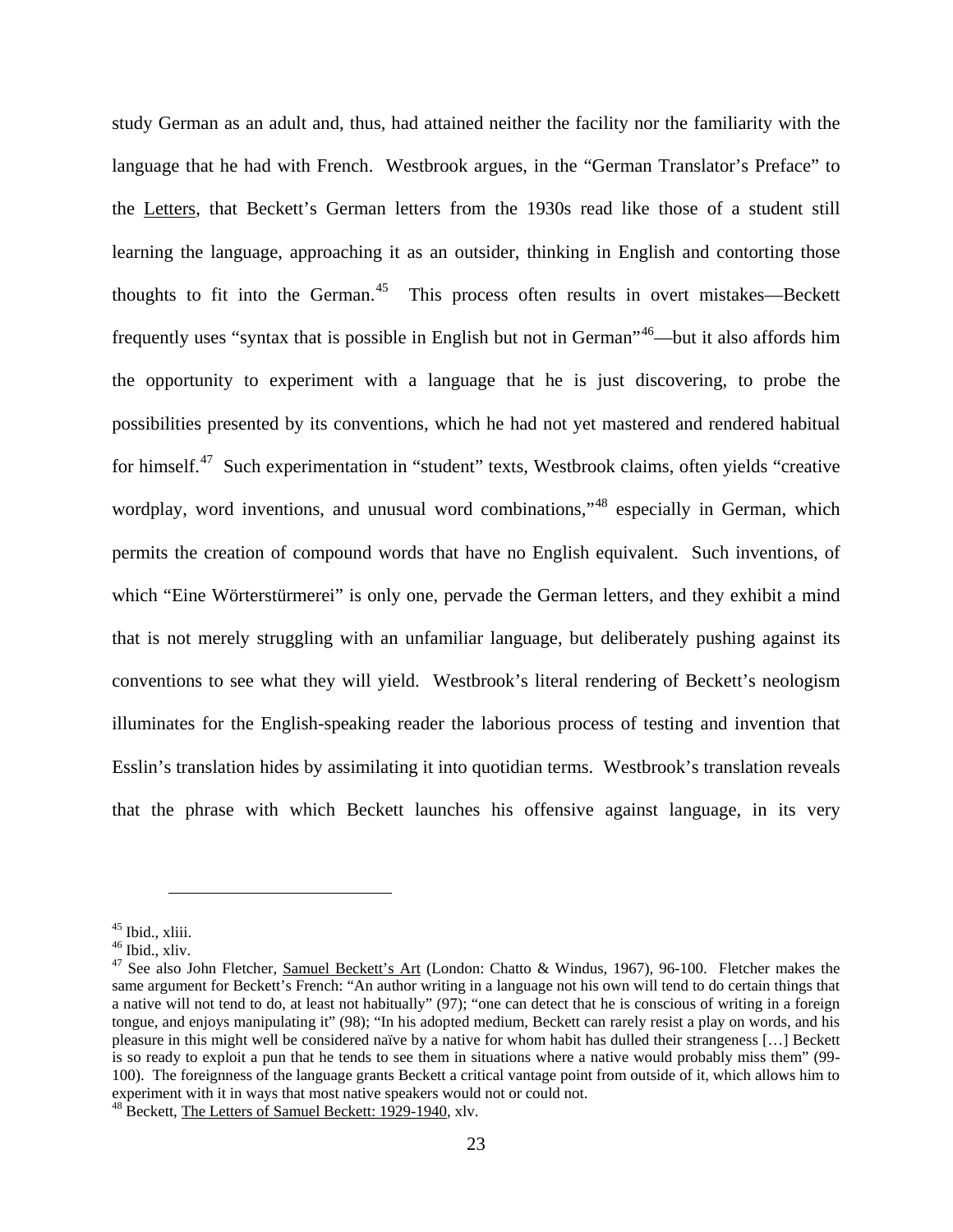formulation, finds him experimenting with language, testing its possibilities and limits of expression, and inventing a new expression. The "assault" is, at the same time, an "assay."

If we are to think of the letter to Axel Kaun as a significant document that evinces a burgeoning aesthetic, then we must consider the Beckettian "Wörterstürmerei" under both of its aspects: as "assault" and as "assay." Examining this latter aspect will form the burden of the present chapter, which endeavors to describe the coarticulation in Beckett's works of a radically experimental literary aesthetic with a corresponding literary *ethos*—more precisely, to describe the aesthetic *as ethos*—grounded in the historical perspective of lateness that surveys the extant literary materials and finds them already in decline, having outlived their viability, and verging on obsolescence. The task of outlining the Beckettian aesthetic has been undertaken before, of course, but previous attempts have typically tried to synthesize, from Beckett's diverse and occasional critical writings, a coherent aesthetic theory or philosophical foundation upon which Beckett built his *oeuvre*. [49](#page-31-0) Likewise, many critics have pursued questions of ethics in relation to this *oeuvre*—Russell Smith goes so far as to claim that "the ethical reading has been a dominant mode in the reception of Beckett<sup>"[50](#page-31-1)</sup>—especially since the so-called "ethical turn" in literary criticism, but these too have adopted a predominantly theoretical approach that tries to decipher Beckett's ethical philosophy as it is enacted by the characters in his works. By contrast, this chapter will describe an essayistic literary practice and *ethos* whose works emerge not as functions of a coherent aesthetic philosophy but as the results of a committed adherence to an open-ended and self-critically vigilant process of testing: the "Wörterstürmerei." We will find,

<span id="page-31-0"></span><sup>49</sup> James Acheson, Samuel Beckett's Artistic Theory and Practice (New York: St. Martin's Press, 1997) and Martin Esslin's introductory piece to the seminal anthology, Samuel Beckett: A Collection of Critical Essays (Englewood Cliffs, NJ: Prentice-Hall, 1965), stand as notable examples here.<br><sup>50</sup> Russell Smith, "Introduction," <u>Beckett and Ethics</u>, ed. by Russell Smith (London: Continuum, 2008), 4. For other

<span id="page-31-1"></span>prominent works on Beckett's ethics, see John Calder, The Philosophy of Samuel Beckett (London: Calder, 2001) and Shane Weller, Beckett, Literature, and the Ethics of Alterity (New York: Palgrave MacMillan, 2006).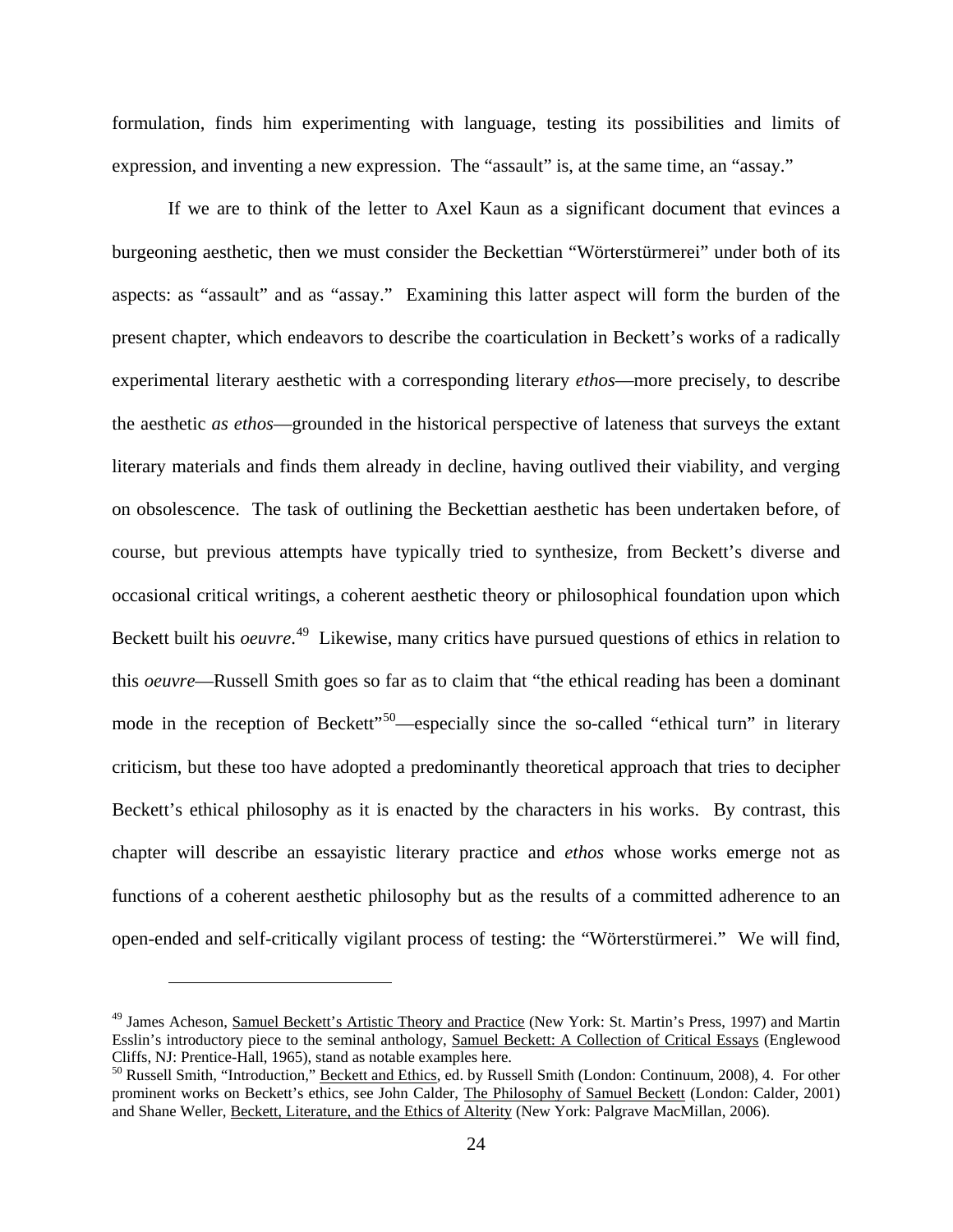later on, that this process leaves a residue, a sediment, lingering traces of the literary history that it seeks to destroy. Attending to these traces in the chapters that follow will allow us to develop a way of investigating the historicity of the *oeuvre* without falling back on the conception of history as "context."

The Texts for Nothing will provide a fruitful point of departure, as its form—an openended series of thirteen texts that never reaches resolution—will be most conducive to exploring the essayistic aspect of the Beckettian "Wörterstürmerei." I will turn to some of the other prose fiction works—focusing especially on Watt and Company—later on. Opening the Texts at random, my eye falls upon the following passage:

But it will end, a desinence will come, or the breath fail better still, I'll be silence,

I'll know I'm silence, no, in the silence you can't know, I'll never know anything.

But at least get out of here, at least that, no? I don't know.<sup>[51](#page-32-0)</sup>

Here, the familiar Beckettian conflict between the desire for resolution or an ending and the impossibility of its achievement is primarily figured, as it so often is in Beckett, as a continuous stream of language vainly yearning for silence. To be sure, the passage also presents escape ("at least get out of here, at least that") and death ("or the breath fail better still") as alternative figures of resolution, but even this latter is posed in a way that also suggests losing the capacity to speak. This phrase's position in the sentence—falling between an affirmation of a coming "desinence" or grammatical ending, on one side, and the declarative, "I'll be silence, I'll know I'm silence" on the other—emphasizes this connotation. The text immediately negates these affirmations of the coming silence and the end of speech—"no, in the silence you can't know, I'll never know anything"—and the yearning for silence continues, unresolved, its persistence

<span id="page-32-0"></span><sup>&</sup>lt;sup>51</sup> Samuel Beckett, Stories and Texts for Nothing (New York: Grove Press, 1967), 112.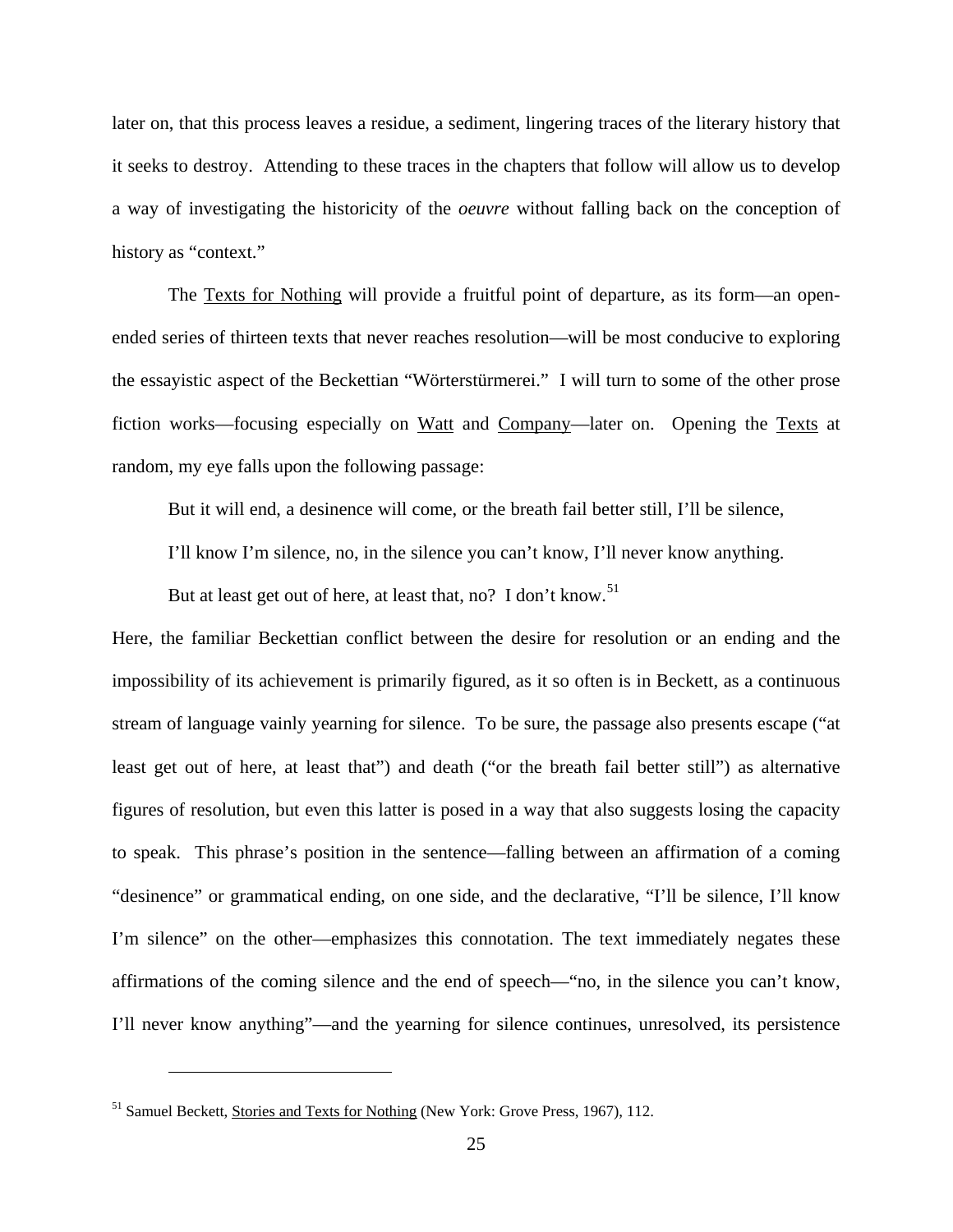evident in the passage's paratactic structure and evenly paced clauses, which give the sense of a continuous, measured, and repeated effort. Even the end of the Texts for Nothing, which holds out the promise of "a coda worthy of the rest" and "the end of the farce of making and the silencing of silence,"<sup>[52](#page-33-0)</sup> fails to resolve these efforts:

And were there one day to be here, where there are no days, which is no place, born of the impossible voice the unmakable being, and a gleam of light, still all would be silent and empty and dark, as now, as soon now, when all will be ended, all said, it says, it murmurs.  $53$ 

The last phrases, "it says, it murmurs," indicate that the preceding declarations of closure and finality—"as soon now, when all will be ended, all said"—are merely quotations, something someone else said, other voices speaking. The possibility of ending in this manner—achieving a final silence and darkness that puts thought and speech to rest at last—appears as only the latest iteration of a tired formula, an old spell whose charm has long since worn off, "the same old mutterings, the same old stories, the same old questions and answers."<sup>54</sup> Even at the end of his work, Beckett refuses to allow any such formula to gain a foothold and resolve the work, even though to do so would provide the comfort and satisfaction of a closed form, as in the story of Joe Breem, or Breen:

Yes, to the end, always muttering, to lull me and keep me company, and all ears always, all ears for the old stories, as when my father took me on his knee and read me the one about Joe Breem, or Breen, the son of a lighthouse keeper, evening after evening, all the long winter through. […] that's all I remember this

<span id="page-33-1"></span><span id="page-33-0"></span> $\frac{52}{53}$  Ibid., 139.<br> $\frac{53}{54}$  Ibid., 140.<br> $\frac{54}{54}$  Ibid., 78.

<span id="page-33-2"></span>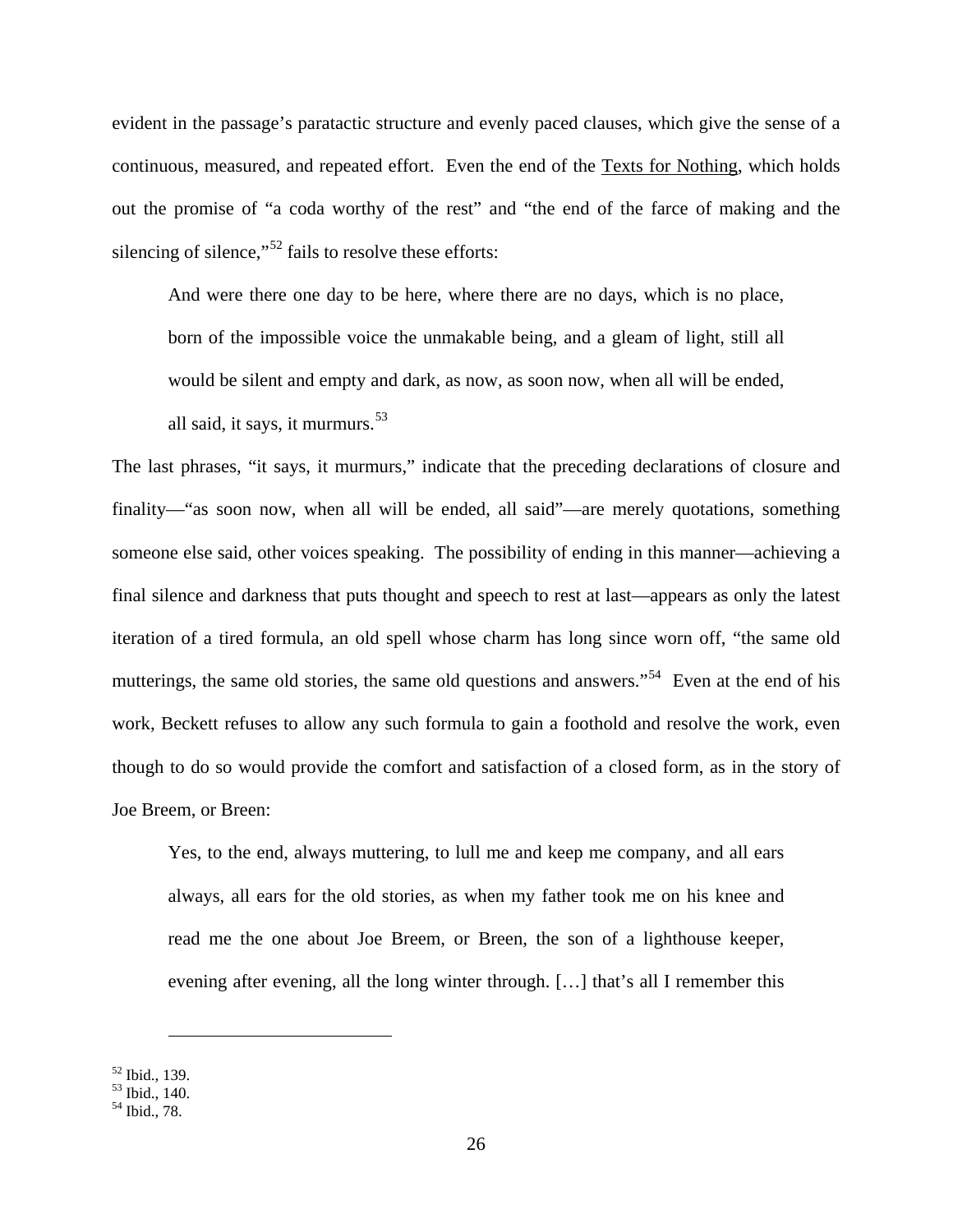evening, it ended happily, it began unhappily and it ended happily, every evening,

a comedy, for children.<sup>[55](#page-34-0)</sup>

Rather than allow the familiar narrative form to "lull [him] and keep [him] company," Beckett remains vigilant, and at the last moment, he turns against his own ending and reveals it as a cliché for which he no longer has any use. The work remains unresolved and perpetually vexed, therefore, as a result of this attitude of vigilant testing that presents the desired, conventional conclusion but refuses to submit to its habitual comforts.

The Texts for Nothing, thus, proceed as a kind of trial whose open-endedness is a necessary consequence of its procedure:

I'm the clerk, I'm the scribe, at the hearings of what cause I know not. Why want it to be mine, I don't want it. There it goes again, that's the first question this evening. To be judge and party, witness and advocate, and he, attentive, indifferent, who sits and notes.<sup>[56](#page-34-1)</sup>

Here, we have a trial both in the sense of a judicial proceeding and in the sense that the text is "trying on" a guise, a figure for thought, or a narrative trope that will reach some kind of resolution. In this case, the text conjures up a courtroom scene, an opportunity to weigh opposing arguments, take notes, and render a reasoned judgment that will bring the matter at hand to some kind of conclusion. Inevitably, this fails—"There it goes again, that's the first question this evening"—as the trope or figure breaks down into the same endless stream of irresolvable questions, and the process continues, as the text searches for a new figure to try on. Throughout the Texts, in fact, we find a series of "trials" in this second sense, as each of the thirteen texts tries or assays a different approach in an effort to end:

<span id="page-34-1"></span><span id="page-34-0"></span>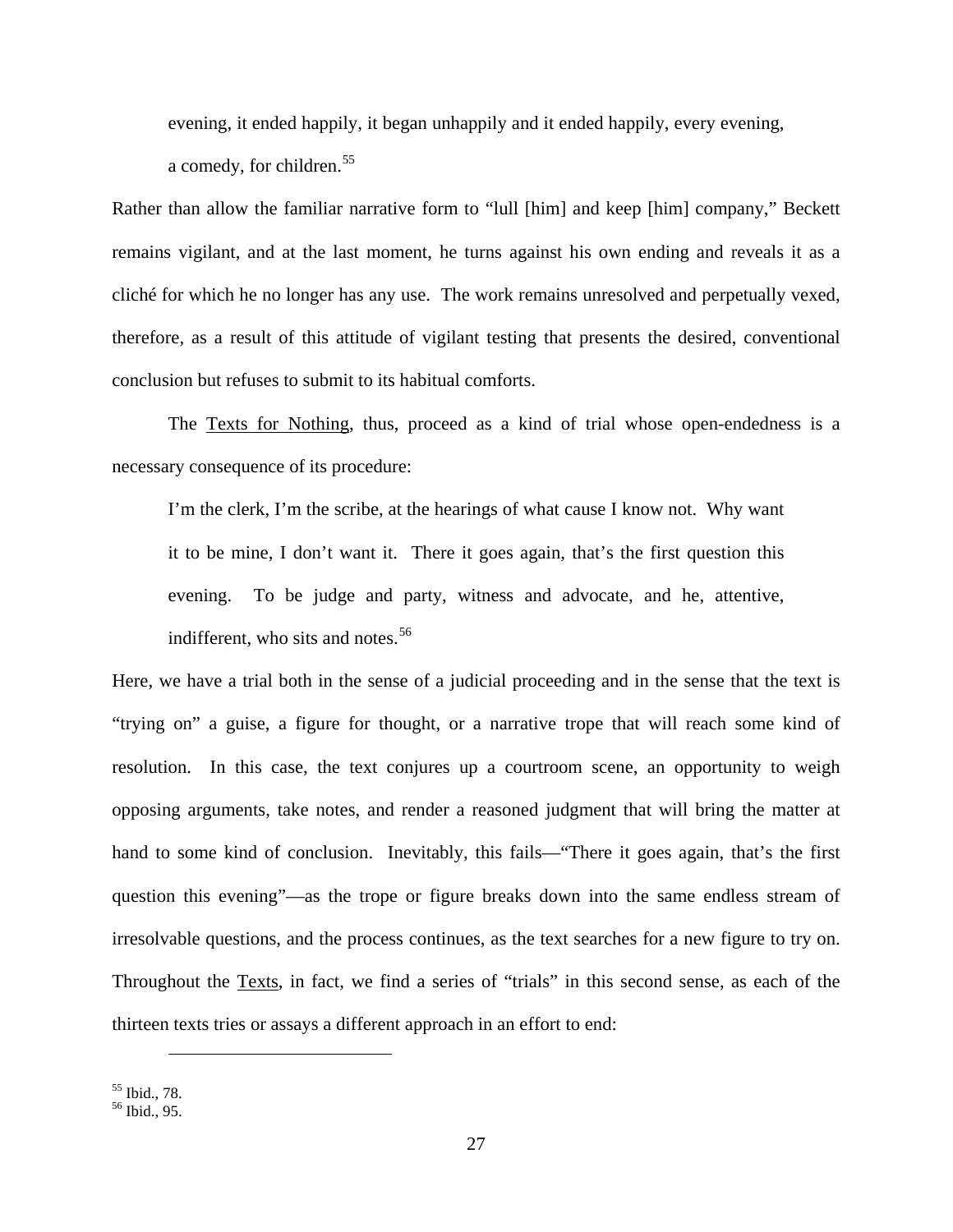If I said, There's a way out there, there's a way out somewhere, the rest would come. What am I waiting for then, to say it? To believe it? And what does that mean, the rest? Shall I answer, try and answer, or go on as though I had asked nothing? $57$ 

The conditional, "If I said," that opens Text 9 indicates that what follows will be a provisional tactic, a hypothesis that allows thought to gain a footing, however tenuous, and begin to move toward some kind of resolution. The endless stream of questions emerges immediately to test that hypothesis—"What am I waiting for then, to say it? To believe it? And what does that mean, the rest?"—and the hypothesis finally has to be discarded and replaced by another whose explanatory (or conciliatory) powers will face the same trial and eventual failure. The volume exhibits this constant back-and-forth motion from its very beginning: "Suddenly, no, at last, long last, I couldn't anymore, I couldn't go on."<sup>58</sup> The text tries on or attempts one beginning ("Suddenly"), then immediately discards that beginning and replaces it with another, more satisfactory attempt ("no, at last, long last"), one that will eventually prove equally doomed to failure. Still, the series of trials presses on towards an exhaustiveness that can only be approached but never reached:

Did I try everything, ferret in every hold, secretly, silently, patiently, listening? I'm in earnest, as so often, I'd like to be sure I left no stone unturned before reporting me missing and giving up.[59](#page-35-2) 

This passage, the beginning of Text 7, emphasizes the essayistic qualities of the Texts even more clearly in the French:

<span id="page-35-0"></span><sup>57</sup> Ibid., 117. <sup>58</sup> Ibid., 75.

<span id="page-35-2"></span><span id="page-35-1"></span><sup>59</sup> Ibid., 107.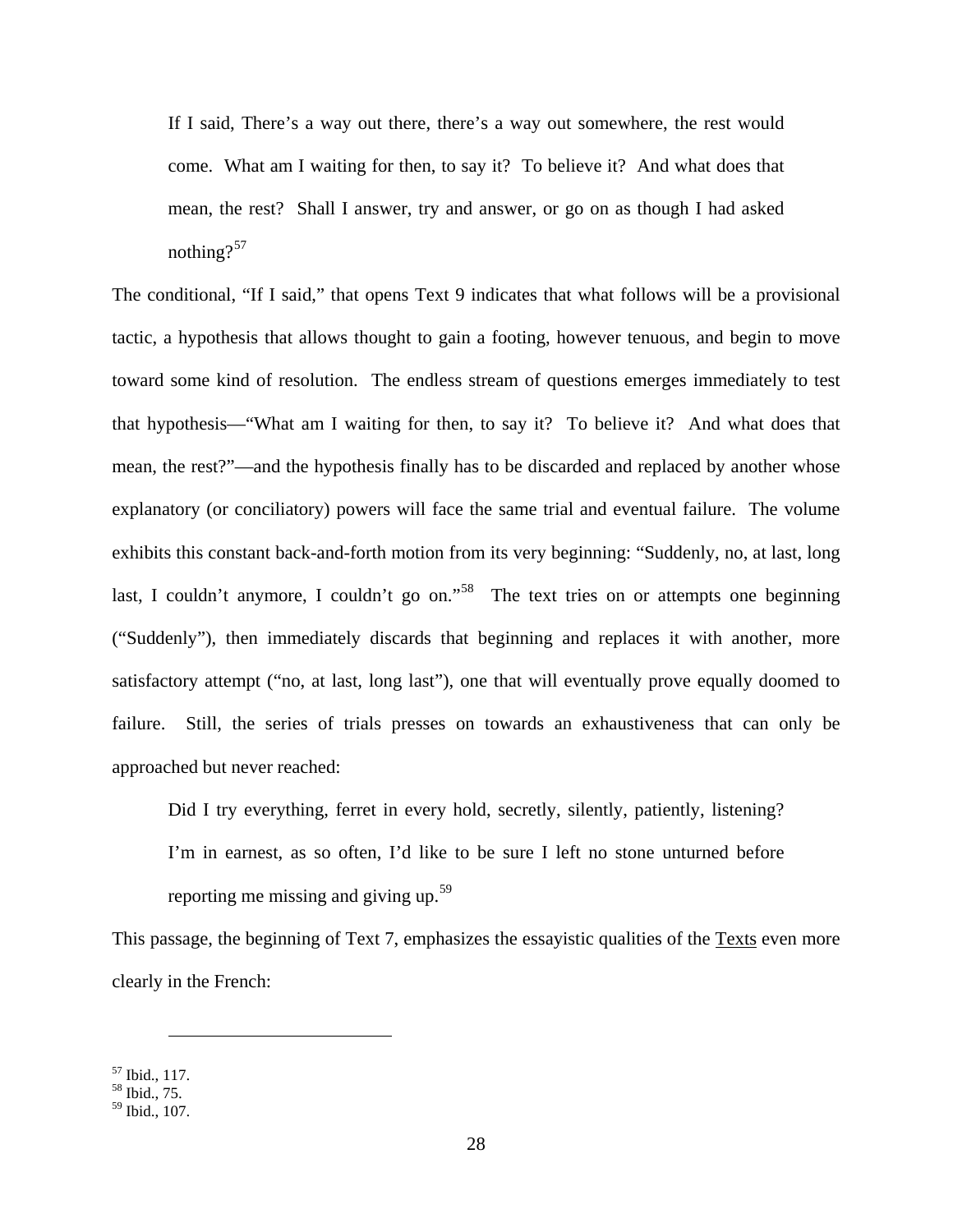Ai-je tout essayé, bien fouiné partout, doucement, en écoutant avec patience, sans faire de bruit? Je parle sérieusement, comme souvent, j'aimerais savoir si j'ai tout fait, avant de me porter manquant, et d'abandonner.  $60$ 

Not only does the text indicate that is in the process of "*essayer*," but the more pronounced and prominent deployment of the conditional tense ("*j'aimerais* savoir *si* j'ai tout fait") expresses the work's constant hesitation, its refusal to end, and the attitude of vigilant testing that characterizes the aesthetic "Wörterstürmerei."

## **2.2 "FIDELITY TO FAILURE"**

For Beckett, the conditional nature of the trial and the refusal to resolve the work evince a negative desire to spurn conventional narrative structures whose historical relevance and viability have long since past; this negativity stems from Beckett's cognizance of his own lateness, which thus determines the form of the work. At the same time, however, the impetus and historical perspective that give rise to this negativity also yield a positive *ethos*—an attitude adopted towards the process that produces the work—that drives the aesthetic. I have been calling this aesthetic procedure "essayistic," in the sense that the "Wörterstürmerei" that assaults literary forms, conventions, and language simultaneously *assays* or tests these things; and in doing so, I have implied certain formal and procedural affinities between Beckett's prose fiction and the Essais of Michel de Montaigne. Elaborating those affinities will further illuminate Beckett's literary *ethos*.

<span id="page-36-0"></span> $60$  Samuel Beckett, Nouvelles et Textes pour rien (Paris: Éditions de Minuit, 1958), 175.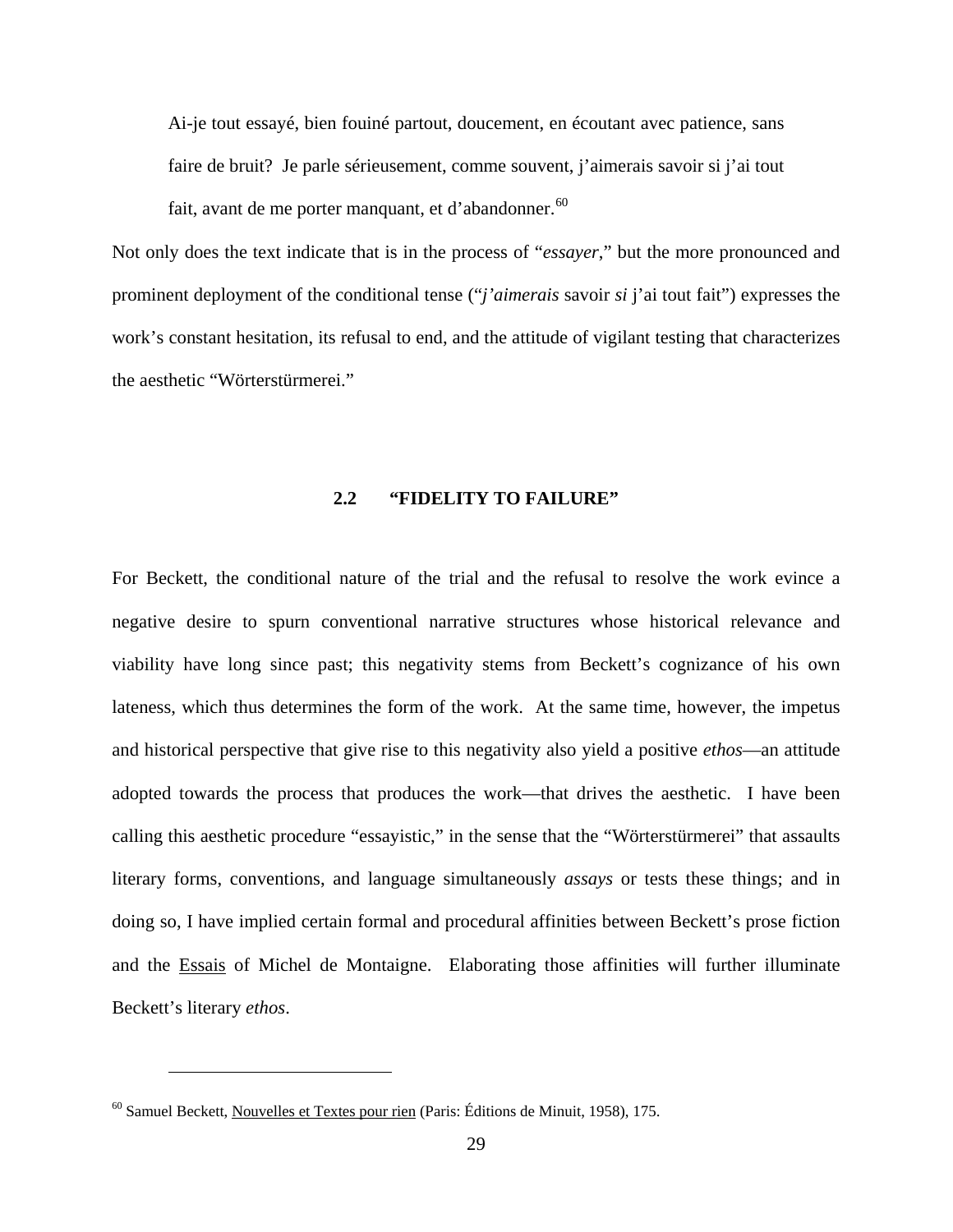The attitude of vigilance toward the habitual that prevents the work's resolution, as discussed in the preceding pages, resonates with the passage from Montaigne that stands as an epigraph to this chapter. In his essay, "On Repenting," Montaigne describes the task that his volume of Essais undertakes:

This is a register of varied and changing occurrences, of ideas which are unresolved and, when needs be, contradictory, either because I myself have become different or because I grasp hold of different attributes or aspects of my subjects. So I may happen to contradict myself but, as Demades said, I never contradict truth. If my soul could only find a footing I would not be assaying myself [*m'essaierais*] but resolving [*résoudrais*] myself. But my soul is ever in its apprenticeship and being tested [*en épreuve*].<sup>[61](#page-37-0)</sup>

In the effort to present his reader with "the whole Form of the human condition," $62$  Montaigne submits himself to a perpetual apprenticeship or trial—which he calls *m'essaier—*a continuous process of testing that will necessarily change, as its subject matter—himself—is in constant flux. He cannot allow his soul to gain a "footing," an anchoring point that would stabilize and fix the image of himself, because doing so "would not be assaying [him]self but resolving [him]self;" he would be giving up on the trial, the *essai*, and giving in to the stable, reliable selfimage that habit creates at every moment. If he wishes to continue the *essai*, he must remain vigilant against habit; or, as he puts it, "To finish the job I only need to contribute fidelity,"[63](#page-37-2) that is, fidelity to his changing subject matter. If Montaigne wants to produce an image of himself in the complexity and variability of his historicity, he must faithfully record every change in

<span id="page-37-2"></span><span id="page-37-1"></span>

<span id="page-37-0"></span><sup>&</sup>lt;sup>61</sup> Montaigne, Complete Essays, 908.<br><sup>62</sup> Ibid., 908.<br><sup>63</sup> Ibid., 908. Montaigne's French reads, "Pour la parfaire, je n'ai besoin d'y apporter que la fidélité." Quoted in Michel de Montaigne, Essais III, ed. Pierre Michel (Paris: Éditions Gallimard, 2003), 45.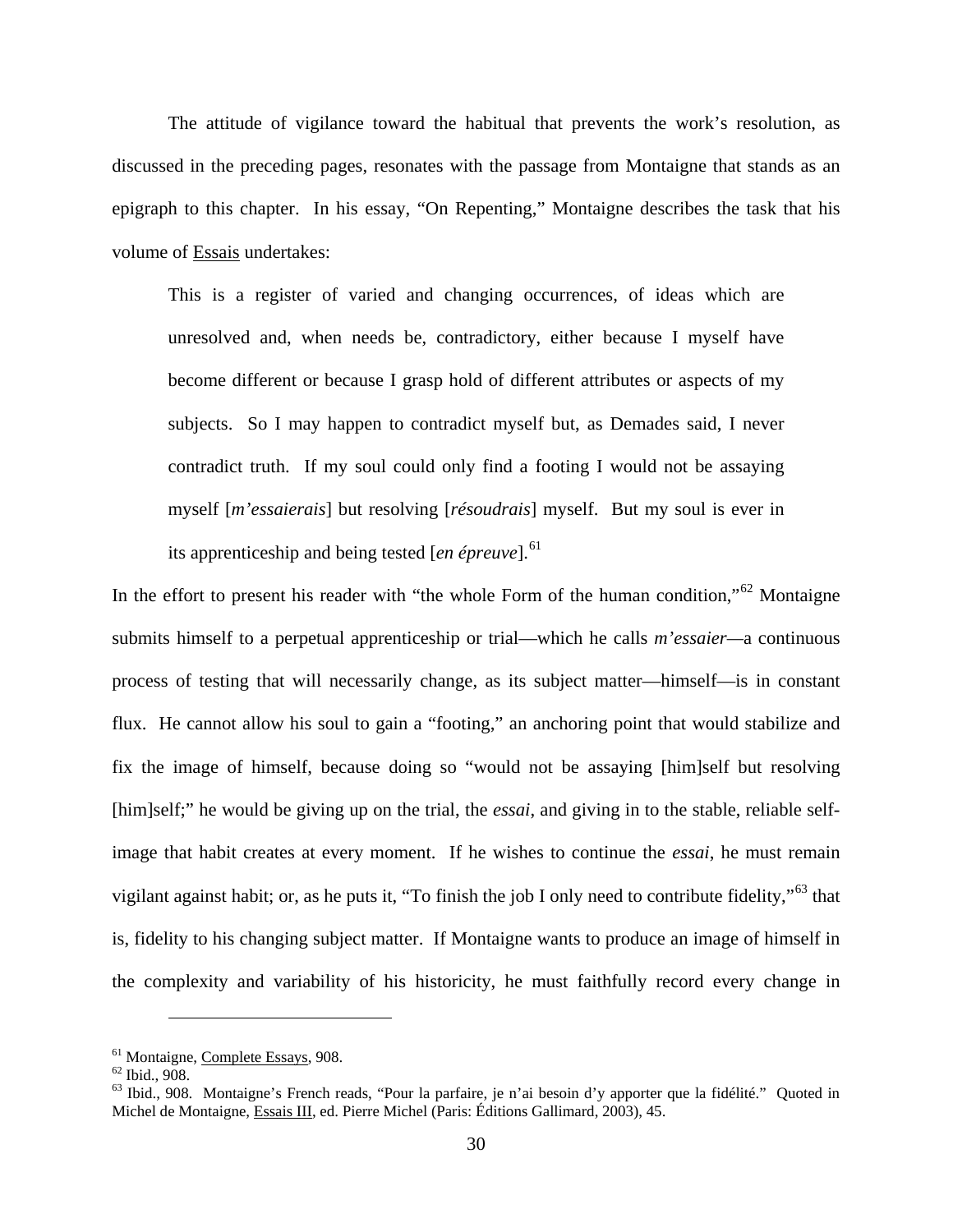character, disposition, opinion, and judgment that he undergoes, even if doing so introduces inconsistencies or contradictions into his presentation. To remove these contradictions, to stabilize the image of himself and resolve the work, would entail a falsification of himself, a violation of method, and a breach of fidelity. Montaigne's volume, thus, comprises an unfinished series of self-portraits that exhibit him in various instances of his apprenticeship: studying classical history, weighing ethical problems, judging past and present military strategies, evaluating Europe's recent discovery of the American continents, and so on. Each attempt to assay himself can only, like Rembrandt's self-portraits, illuminate one facet of himself at a single moment in time, casting the rest into shadow. There can be no question of "resolving [him]self," of presenting every facet simultaneously and for all time, so, to remain faithful, the trial must continue. Insofar as the Essais adhere to the criterion of "fidelity," they must remain unresolved as a necessary consequence of the method itself. At the heart of this emergent literary genre, then, we find an ethical attitude and criterion—"fidelity"—that determines the genre's open-ended form.

Beckett evinces a similar *ethos* in the oft-cited "Three Dialogues," as he elaborates a new attitude towards art characterized by a "fidelity to failure."[64](#page-38-0) In discussing the paintings of Tal Coat, Masson, and Bram van Velde, Beckett notes that the latter stakes out a new aesthetic direction by finally refusing to participate in the endeavor that has characterized the entire history of the art, namely, the effort (inevitably met with failure) to perfect the representation of the world by establishing a stable relation between artist and occasion, subject and object, representer and represented:

<span id="page-38-0"></span><sup>64</sup> Beckett, "Three Dialogues," Disjecta, 145.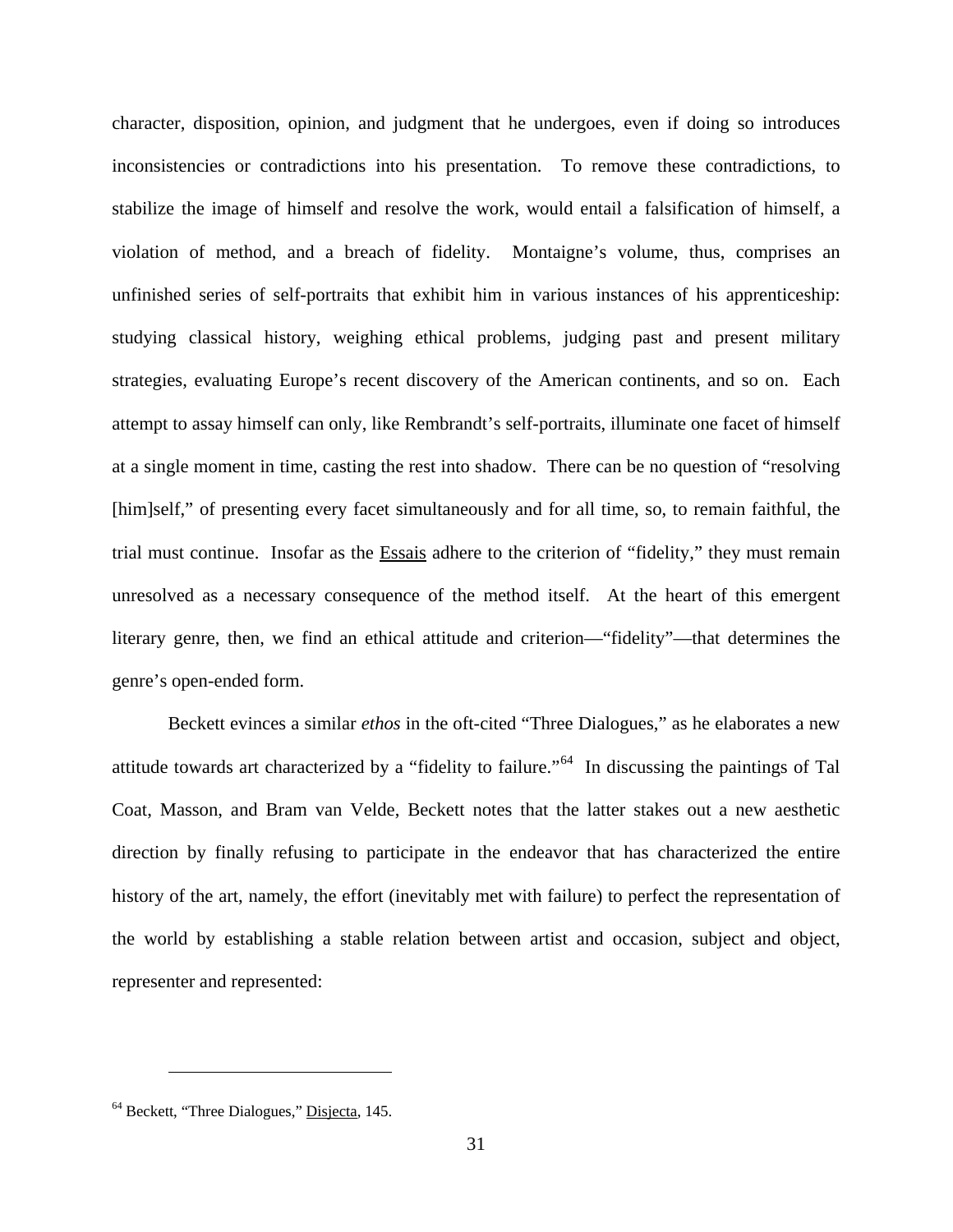The history of painting, here we go again, is the history of its attempts to escape from this sense of failure, by means of more authentic, more ample, less exclusive relations between representer and representee, in a kind of tropism towards a light as to the nature of which the best opinions continue to vary, and with a kind of Pythagorean terror, as though the irrationality of pi were an offense against the deity, not to mention his creature. My case, since I am in the dock, is that van Velde is the first to desist from this estheticized automatism, the first to admit that to be an artist is to fail, as no other dare fail, that failure is his world and the shrink from it desertion, art and craft, good housekeeping, living.<sup>[65](#page-39-0)</sup>

As in the letter to Kaun and the ending of the Texts for Nothing, Beckett's reflections on the history of painting express his weariness with a topic that has already been discussed repeatedly and exhaustingly, before he even arrived: "here we go again," taking up the same tired questions, repeating yet again the same old problems. Van Velde, Beckett claims, turns away from these problems and bases his painting not on the effort to succeed, finally, where the entire history of painting has failed before him—stabilizing, at last, the relation between artist and occasion—but on the inevitable failure of that effort. This decision, this turning away, bears both aesthetic and ethical import, since to "shrink" from failure as an aesthetic desideratum would be "desertion, art and craft, good housekeeping, living:" the acceptance of habit's comforts, the submission to working within the domain of the already-domesticated, the already-exhausted, the "plane of the feasible."[66](#page-39-1) This new artistic *ethos* must persistently pursue failure (even at the expense of the comforts of "living") which the habituated categories, "artist" and "occasion," threaten to assimilate and domesticate at every moment:

<span id="page-39-1"></span><span id="page-39-0"></span>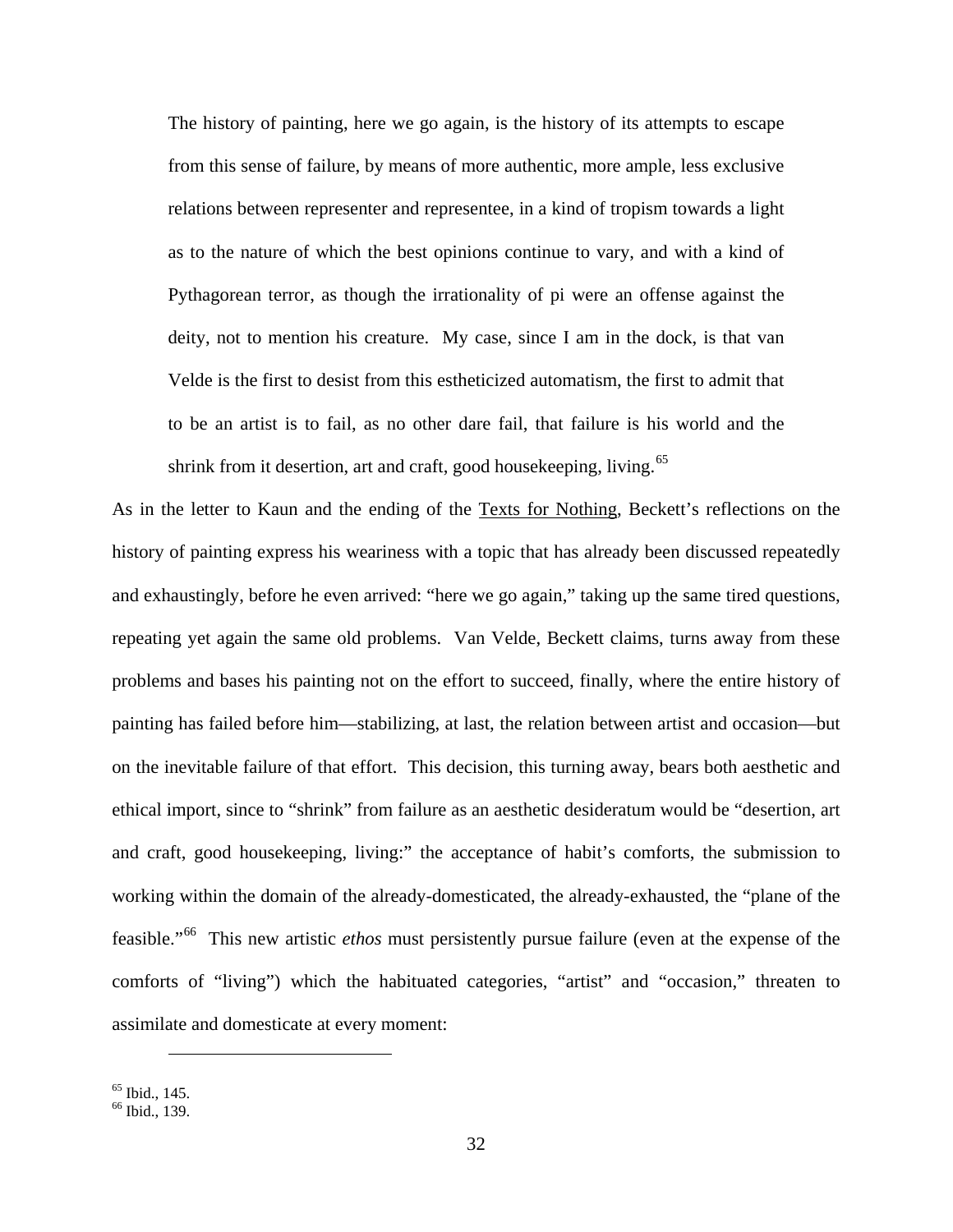I know that all that is required now, in order to bring even this horrible matter to an acceptable conclusion, is to make of this submission, this admission, this fidelity to failure, a new occasion, a new term of relation, and of the act which, unable to act, obliged to act, he makes, an expressive act, even if only of itself, of its impossibility, of its obligation.<sup>[67](#page-40-0)</sup>

As with Montaigne, bringing the matter "to an acceptable conclusion" requires breaching the "fidelity to failure," even a momentary lapse in which would "restor[e] him, safe and sound, to the bosom of Saint Luke."[68](#page-40-1) Beckett resists the seduction of the "acceptable conclusion," however, as he remains faithful to failure even in the formulation of this new artistic attitude and *ethos*. He presents these ideas in the form of a dialogue between B and D, in which B articulates what appears to be Beckett's position but consistently loses the argument: the first dialogue, on Tal Coat, closes with D reducing B to silence; the second, on Masson, ends as B exits in tears; and the final dialogue, on van Velde, ends with B admitting, "Yes, yes, I am mistaken, I am mistaken."<sup>[69](#page-40-2)</sup> Rather than making his argument triumphantly overmaster the false problems of the "history of painting"—which, after all, would only make his point the latest development within that history—Beckett deliberately adopts the weaker position and presents it as such; and he faithfully adheres to it through three crushing defeats.<sup>[70](#page-40-3)</sup>

<span id="page-40-3"></span><span id="page-40-2"></span>

<span id="page-40-1"></span><span id="page-40-0"></span><sup>&</sup>lt;sup>67</sup> Ibid., 145.<br><sup>68</sup> Ibid., 143.<br><sup>69</sup> Ibid., 145.<br><sup>70</sup> In a now famous 1956 interview with Israel Shenker for the <u>New York Times</u>, Beckett articulates his adherence to the weaker position as follows: "The kind of work I do is one in which I'm not master of my material…I'm working with impotence, ignorance. I don't think impotence has been exploited in the past." Quoted in Lawrence Graver and Raymond Federman, eds., Samuel Beckett: The Critical Heritage (London: Routledge & Kegan Paul, 1979), 148.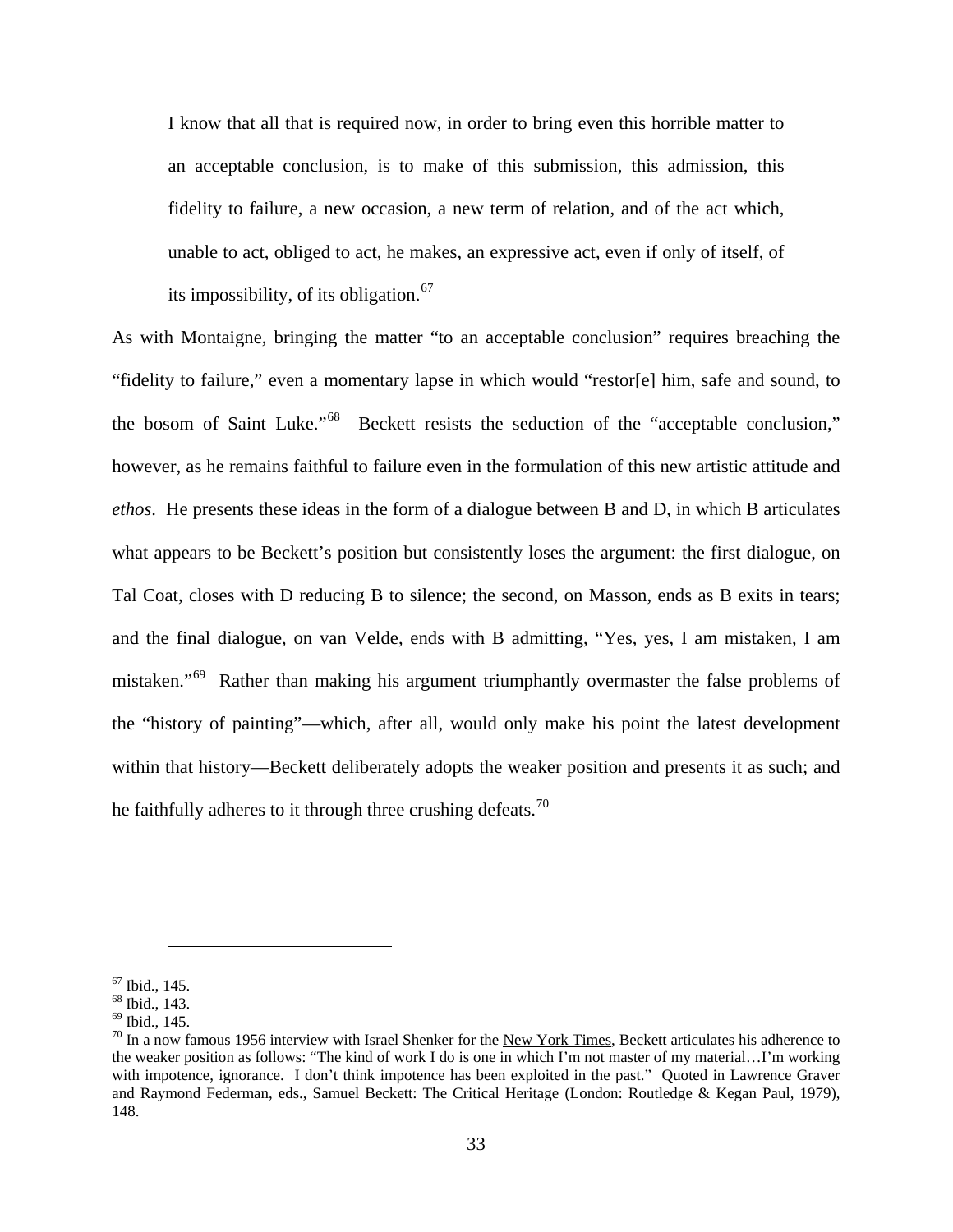# **2.3 THE CARTESIAN BECKETT**

While the negativity of Beckett's literary aesthetic and the emphasis that it places on "failure" have been widely noted, little attention has been paid to the *fidelity* to failure, which, as I've argued above, entails a literary *ethos* that drives an essayistic literary practice, which resonates strongly with Montaigne's literary project in the Essais. It comes as no surprise, then, that few critics have commented on the affinities between Beckett's works and the Essais, as they have focused instead on Beckett and Descartes, a figure antithetical to Montaigne. Those rare critics who actually link Beckett and Montaigne directly usually present them as each other's foils: either Montaigne represents a conservative, aristocratic humanism that the radical Beckettian aesthetic eschews and supersedes; $^{71}$  $^{71}$  $^{71}$  or, alternatively, Montaigne's solitude, the necessary condition for his perpetual apprenticeship, is championed "as an antidote to modern man's alienation, the Sartrian distrust of others, and the disintegration and gradual loss of self in the works of Samuel Beckett."<sup>72</sup> By contrast, the concern for Beckett's interest in Descartes, in particular, and questions epistemological, in general, has dominated the critical literature on Beckett—at least, among Anglo-American critics—almost since its inception. Early essays by Samuel Mintz,<sup>[73](#page-41-2)</sup> Ruby Cohn,<sup>[74](#page-41-3)</sup> and Frederick Hoffman<sup>[75](#page-41-4)</sup> charted and catalogued Cartesian allusions and concepts in Beckett's work; more recent studies by James Acheson<sup>[76](#page-41-5)</sup> and Richard

<span id="page-41-0"></span><sup>&</sup>lt;sup>71</sup> See, for example, Neal Oxenhandler, "Toward the New Aesthetic," Contemporary Literature 11.2 (Spring, 1970),  $169-191$ .

<span id="page-41-1"></span><sup>&</sup>lt;sup>72</sup> Francis S. Heck, "The Meaning of Solitude in Montaigne's 'Essays," <u>The Bulletin of the Rocky Mountain</u><br>Modern Language Association 25.3 (September, 1971), 97.

<span id="page-41-3"></span><span id="page-41-2"></span><sup>&</sup>lt;sup>73</sup> Samuel I. Mintz, "Beckett's <u>Murphy</u>: A 'Cartesian' Novel," *Perspective* 11 (Autumn, 1959): 156-165.<br><sup>74</sup> Ruby Cohn, "Philosophical Fragments in the Works of Samuel Beckett," <u>Samuel Beckett: A Collection of Critica</u> Essays, ed. by Martin Esslin (Englewood Cliffs, NJ: Prentice-Hall, 1965).<br><sup>75</sup> Frederick J. Hoffman, "The Elusive Ego: Beckett's M's," Samuel Beckett Now: Critical Approaches to His

<span id="page-41-4"></span>Novels, Poetry, and Plays, ed. by Melvin J. Friedman (Chicago: University of Chicago Press, 1970).<br><sup>76</sup> Acheson, <u>Samuel Beckett's Artistic Theory and Practice</u>.

<span id="page-41-5"></span>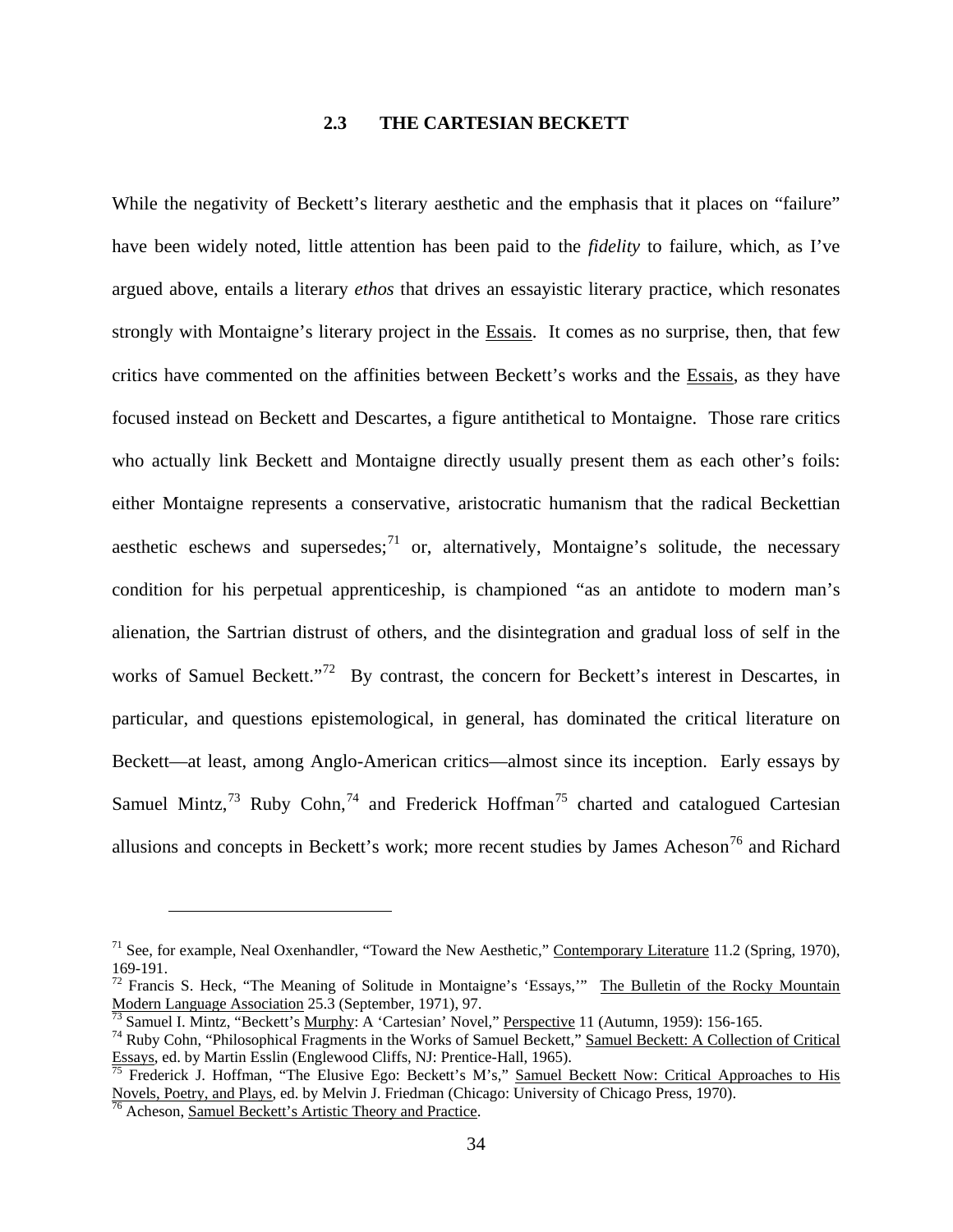Begam<sup>[77](#page-42-0)</sup> approach the same questions from a different angle, arguing that Beckett's works index the disintegration of the Cartesian project and the modern philosophical tradition that it engendered, obliterating the modern rational subject and yielding epistemological indeterminacy. All of these critics would read the passages from the Texts for Nothing presented above along epistemological lines, as dramatizations of the effort to ground clear and distinct knowledge and/or the disintegration of that project. Here, the *oeuvre* appears as a systematic, if despondent, engagement with the history of modern philosophy,<sup>[78](#page-42-1)</sup> rather than a sustained, essayistic, generative literary practice that, after all, supported a six decades-long literary career. For Hugh Kenner, whose incisive works, Samuel Beckett: A Critical Study and Flaubert, Joyce, and Beckett: The Stoic Comedians, represent this critical trend most powerfully, Beckett belongs to the genealogy of Enlightenment Stoics who view the world as a closed field of finite, knowable, and exhaustible possibilities. According to this reading, Beckett ultimately represents the apotheosis of the dehumanization of man and the end of the European humanist tradition, a civilizational apocalypse that, for Kenner, stands as the logical culmination of the Cartesian epistemological project. I will outline Kenner's argument in more detail in what follows, as his account of Beckett's lateness—wherein Beckett stands as the emblem of the European apocalypse—represents a prevalent interpretation of Beckett that opposes my own, and the contrast between the two will help to illuminate the latter.

Kenner locates the literary and intellectual culture of the European Enlightenment at the confluence of two complementary trajectories: the growing influence of the philosophy of

<span id="page-42-0"></span><sup>&</sup>lt;sup>77</sup> Richard Begam, <u>Samuel Beckett and the End of Modernity</u> (Stanford: Stanford University Press, 1996).<br><sup>78</sup> Begam's work, especially, reads Beckett's novels as adhering to a systematic philosophical program, as he arg

<span id="page-42-1"></span>that Beckett's first five novels (excluding the posthumously-published Dream of Fair to Middling Women)— Murphy, Watt, Molloy, Malone Dies, and The Unnamable—enact a gradual and progressive destruction of the Cartesian philosophical project and its legacy.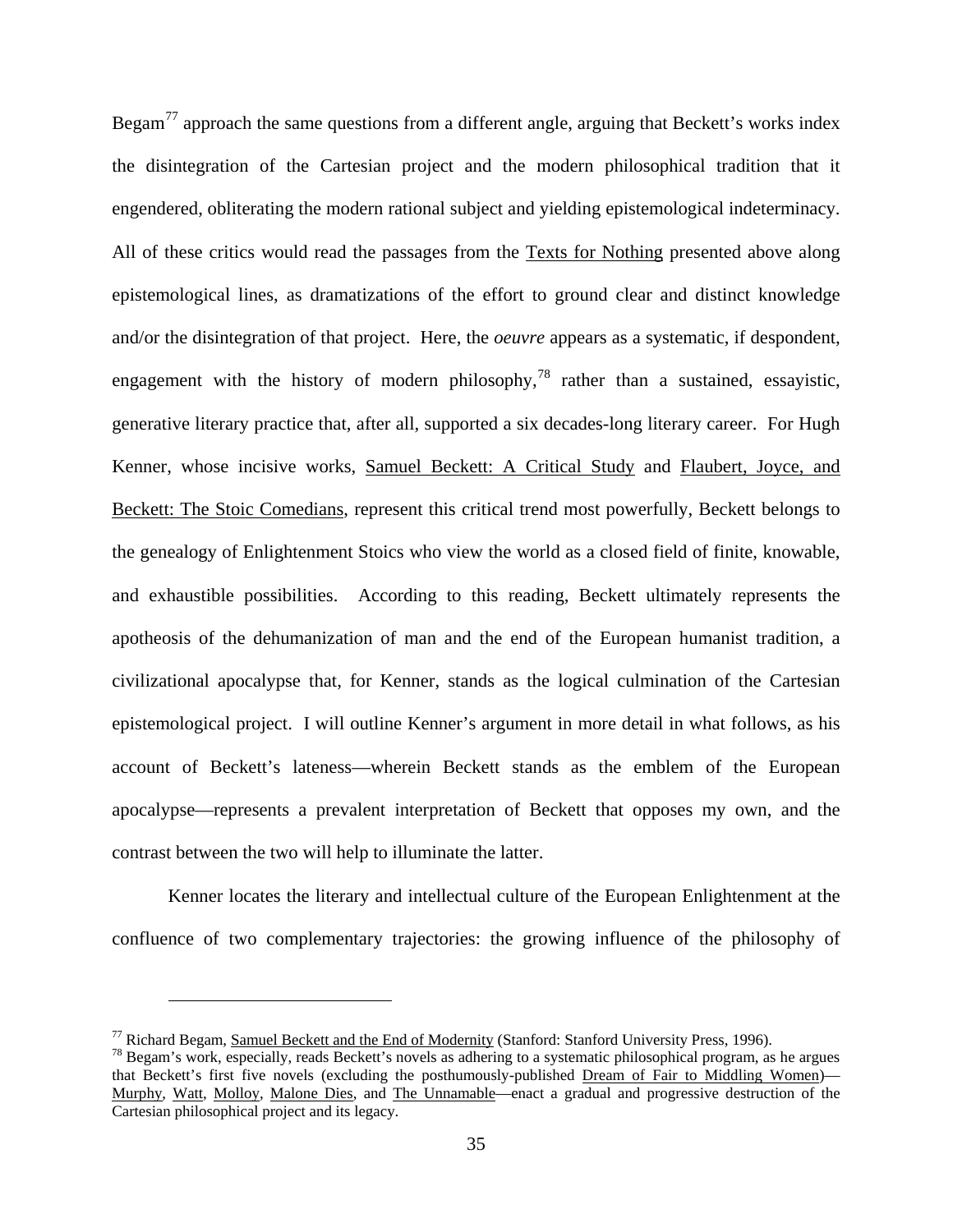Descartes—the "philosophy which has stood behind all subsequent philosophies, and which makes the whole of intelligible reality depend on the mental processes of a solitary man<sup>779</sup>—and the full exploitation of Gutenberg's printing technology. The former introduces the "burden of one who is conscious that he is conscious, since the seventeenth century a peculiarly Western burden;"<sup>[80](#page-43-1)</sup> the latter transforms language, once "the graph of speech,"<sup>[81](#page-43-2)</sup> into a "closed field"<sup>[82](#page-43-3)</sup> of moveable parts whose possible arrangements on the page form a finite and exhaustible set. Together, these trajectories yield the idea of a circular form of consciousness—closed, insular, always reflecting upon itself and upon the fact that it is reflecting upon itself, *ad infinitum* along with the emergence of literary artifacts whose technological means of production express this same insularity and enclosure: "the Gutenberg Revolution transformed literary composition into a potentially Stoical act,"[83](#page-43-4) as the writer now selects from a closed set the elements to be combined on the page.

The novel as a literary form emerges within this intellectual and literary culture and embodies its circularity. For Kenner, the novel is inherently concerned with epistemological problems: it has dispensed with the appeal to the Muse, so its narration is plagued with the logical question of how the narrator, who is himself part of the world and story that he narrates, came by his information. The problem ultimately takes on the circular logic of "the paradox of the Cretan liar: all Cretans are liars, said the man from Crete. It has always been inherent in the novel, the supposed narrator of which is part of the narration."<sup>[84](#page-43-5)</sup> Having foregone all claims to divine inspiration, the novelist eventually has to admit that the story that he tells has been made

<span id="page-43-1"></span><span id="page-43-0"></span><sup>&</sup>lt;sup>79</sup> Hugh Kenner, <u>Samuel Beckett: A Critical Study</u>, 2<sup>nd</sup> edition (Berkeley: University of California Press, 1968), 17.<br><sup>80</sup> Ibid., 35.<br><sup>81</sup> Hugh Kenner, <u>Flaubert, Joyce, and Beckett: The Stoic Comedians</u> (London: Dalk

<span id="page-43-2"></span>

<span id="page-43-4"></span><span id="page-43-3"></span>

<span id="page-43-5"></span>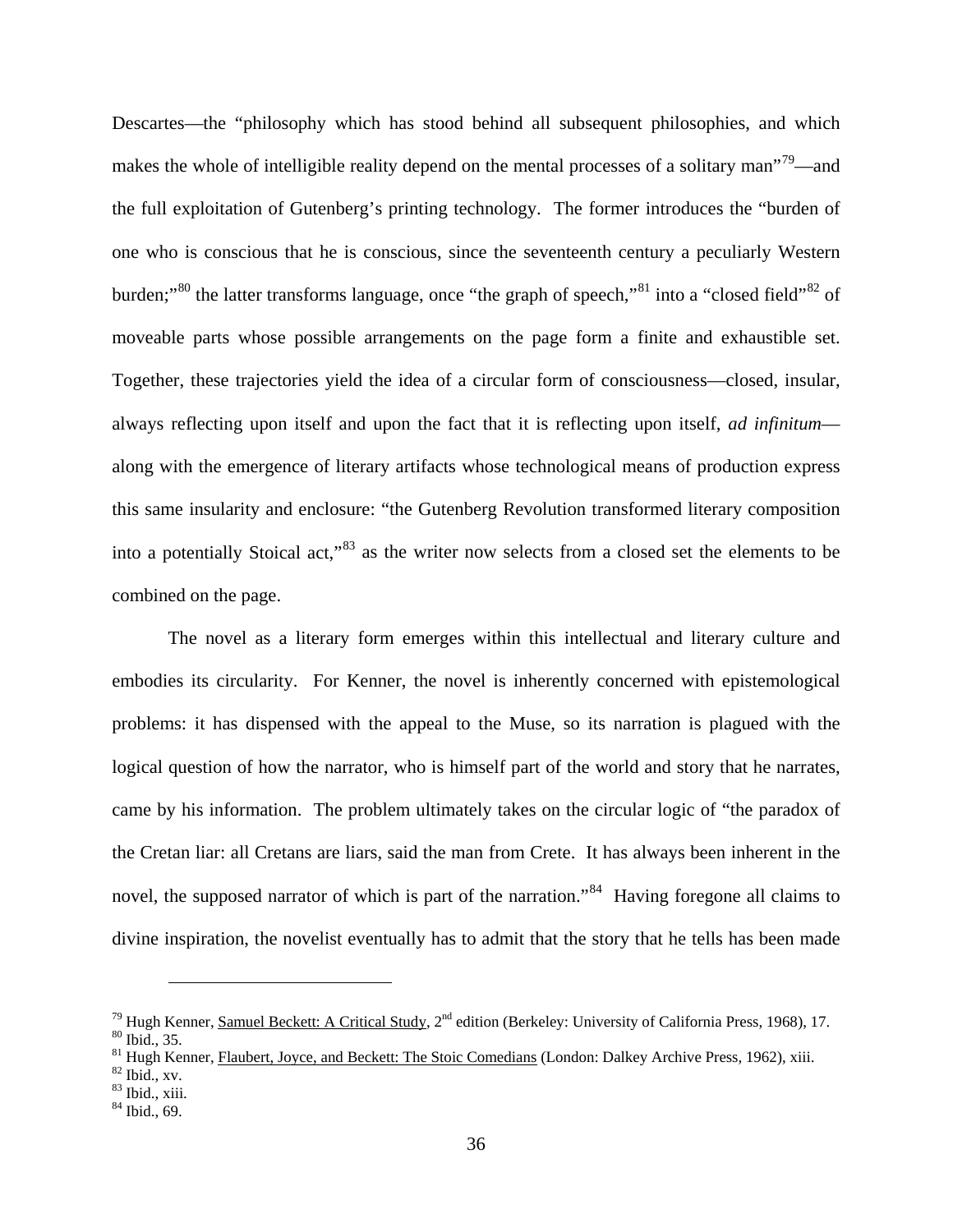up, a product of his own mind: "the fiction writer's job," Kenner says, "is telling lies."<sup>85</sup> Thus, Kenner finds the "very heart of novel writing" to be "a man in a room writing things out of his head while every breath he draws brings death nearer.<sup>[86](#page-44-1)</sup> Writing a novel, then, imitates the Cartesian circle of self-consciousness whose circumference encloses the world within the mind: just as, for Descartes, all knowledge of the world may be reduced to the mind's consciousness of its own consciousness, so the world of the novel may be reduced to the "solitary ordeal"<sup>[87](#page-44-2)</sup> of its own composition; and, indeed, Kenner argues, Descartes' "journey to the famous room with the stove foreshadows the novelist's journey to the room where one writes day after day, alone."<sup>[88](#page-44-3)</sup> Kenner applies the epithet, "Stoic Comedian," to those novelists—Flaubert, Joyce, and Beckett being foremost among these—who exploit the novel's inherent circularity and, thus, reveal the novel's true nature: "to be (who can doubt it?) a sheaf of papers filled by a man alone in a room, writing."<sup>89</sup> They write novels that take stock of themselves *qua* novels and, more generally, *qua* books, as arrangements of a finite set of letters on the page. These writers ultimately bring the genre to a state of self-conscious circularity that is inherent in its Cartesian foundations and that is, like the philosophical genealogy that Descartes inaugurates, finally a dead end, a creative impasse from which nothing new can be made.

Beckett represents, in Kenner's account, the apotheosis of this development: the Comedian of the Impasse, the writer whose fiction begins from the premise that it can only endlessly repeat the scene of its own writing. Here, Kenner argues, the novelist confronts his own predicament, sitting in a room filling pages about sitting in a room filling pages; and, with

<span id="page-44-0"></span><sup>&</sup>lt;sup>85</sup> Ibid., xviii.<br><sup>86</sup> Kenner, <u>Samuel Beckett</u>, 62.<br><sup>87</sup> Ibid., 17.<br><sup>88</sup> Ibid., 81.

<span id="page-44-3"></span><span id="page-44-2"></span><span id="page-44-1"></span>

<span id="page-44-4"></span><sup>89</sup> Kenner, The Stoic Comedians, 83.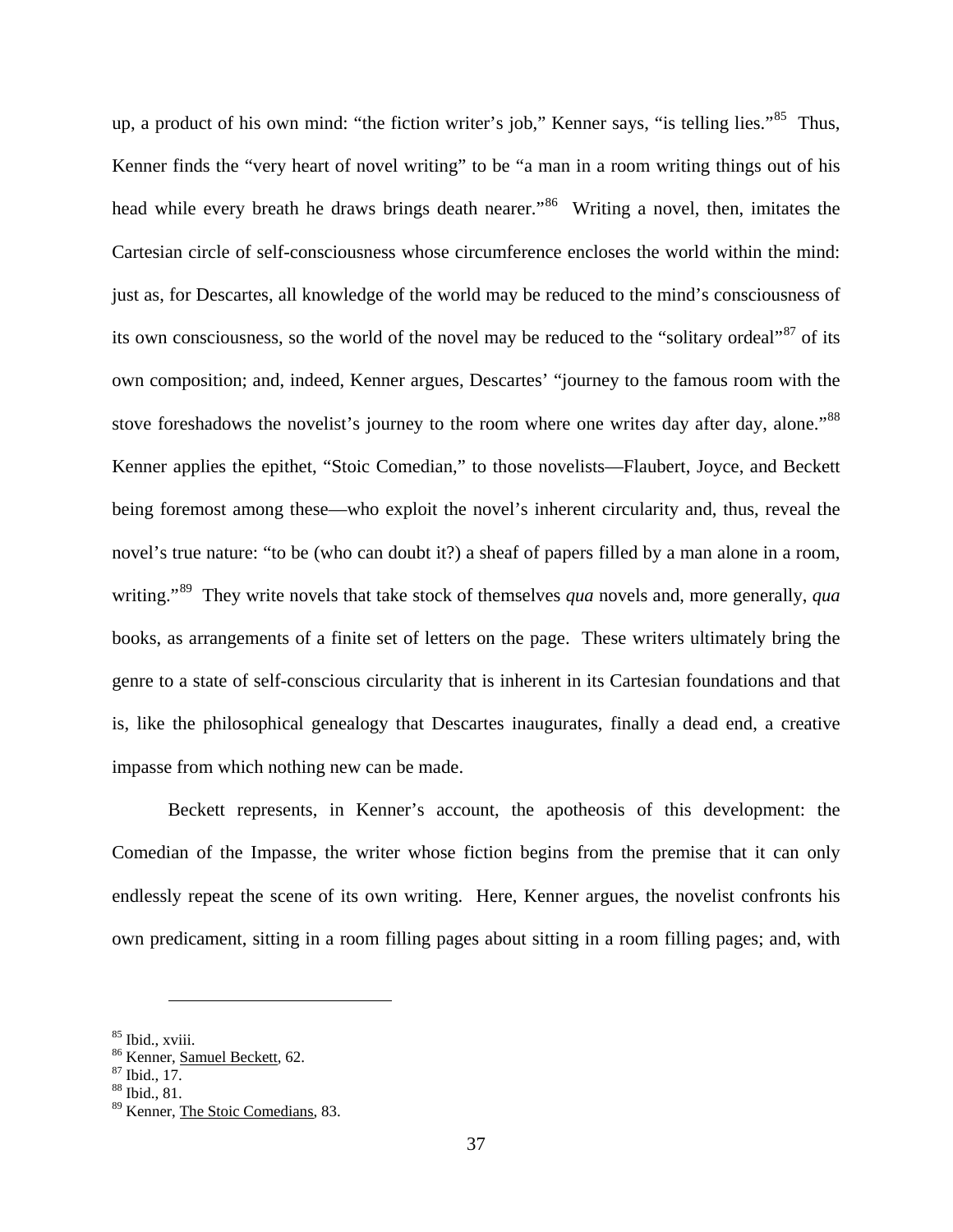each successive work, "the circle tightens, the equation grows more compact,"<sup>[90](#page-45-0)</sup> reducing the universe until "all that is written pertains to a mental world, circumscribed in content, constant in method, its boundary the skull, its terms the synapses, and its laws, so far as it can manage, those of logic."[91](#page-45-1) If, within this finite and restricted world, Beckett's narrators produce seemingly endless streams of language that consistently fail to reach resolution, this is only because the circumference of the circle that encloses that world may be traversed infinitely. The field of possibilities can be enlarged no further, and thus, Beckett's works represent, for Kenner, the culmination of the dual trajectories of Enlightenment—Descartes' reduction of all knowledge to an infinitely repeated act of solipsism and Gutenberg's reduction of language to a closed set of moveable parts—that have "landed western civilization in its present fix:" $\frac{92}{2}$  $\frac{92}{2}$  $\frac{92}{2}$  the death of the European humanist tradition and of creative possibility. Beckett stands at the end of this development—an apocalyptic figure, the quintessential modernist—looking back on the history of Europe and closing it off, finally, in an act of literary apotheosis.

# **2.4 ASSAYING THE HYPOTHETICAL: WATT**

Beckett's connection to the genealogy of the Enlightenment Stoics, according to Kenner, may be seen most clearly in his mid-1940s novel, Watt, whose peculiar form and procedure pick up where the "Ithaca" episode of Ulysses left off: a "comedy of the inventory,"<sup>[93](#page-45-3)</sup> an encyclopedic effort to encompass and master the world of the novel by listing and exhausting, in the most

<span id="page-45-0"></span><sup>&</sup>lt;sup>90</sup> Kenner, **Samuel Beckett**, 25.

<span id="page-45-1"></span><sup>&</sup>lt;sup>91</sup> Kenner, The Stoic Comedians, 101.

<span id="page-45-2"></span><sup>92</sup> Kenner, Samuel Beckett, 16.

<span id="page-45-3"></span><sup>&</sup>lt;sup>93</sup> Kenner, The Stoic Comedians, 77.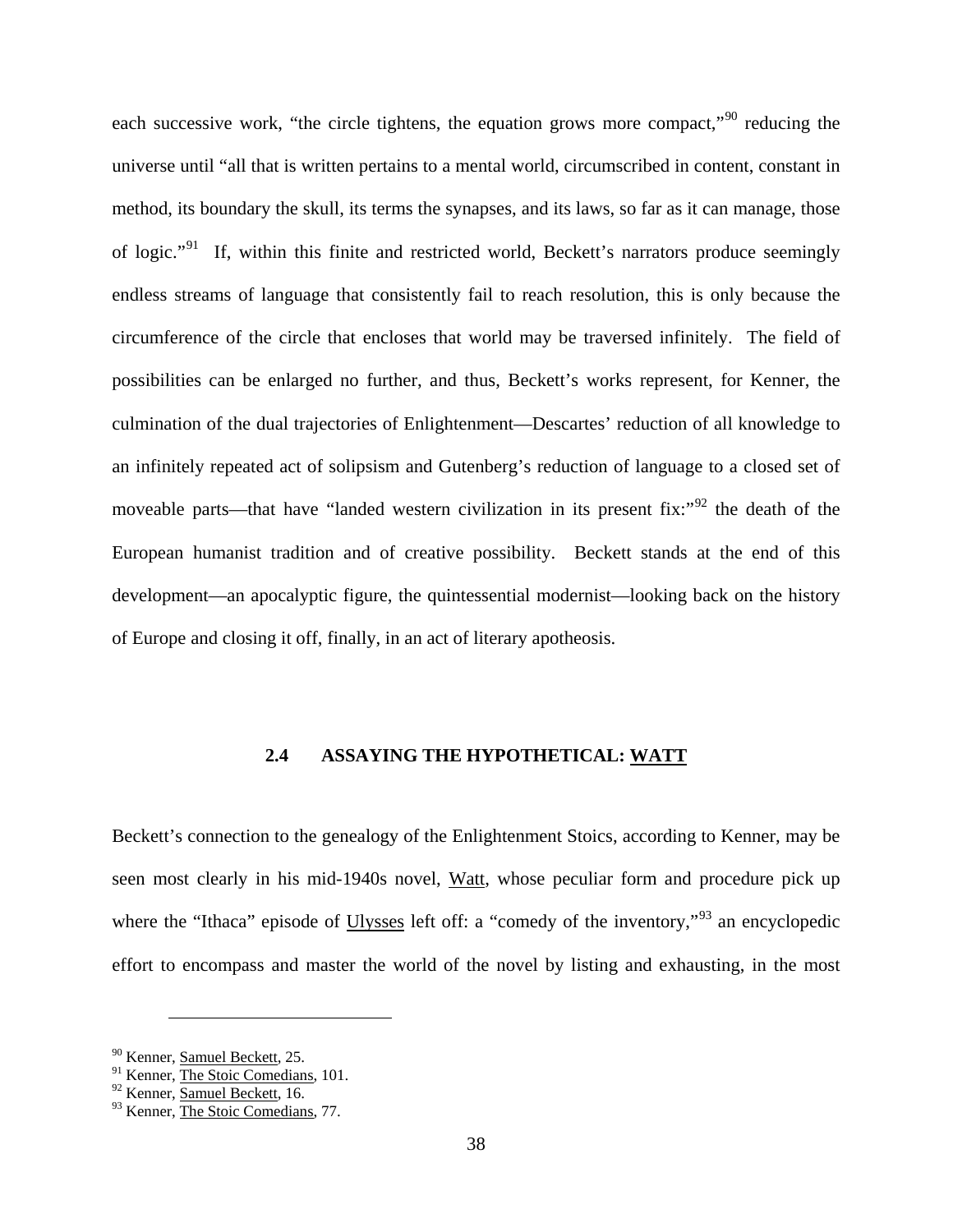logical form it can muster, the entire field of possible actions that may be undertaken within its pages. As a novelistic inventory, Watt actually outstrips Ulysses, Kenner argues, for, while Joyce's novel exhausts the actions that occur within it, Beckett's novel exhausts the entire field of *possible* actions, including those not exercised. Hence Watt, trying to decipher the arrangement by which Mr. Knott's occasional table scraps always found a famished dog at a particular hour, "considered, not only some of those solutions that had apparently not prevailed, but also some of those objections that were perhaps the cause of their not having done so, distributed as follows:"

*Solutions Number of Objections*

 $\overline{a}$ 

*Number of Solutions Number of Objections*

### **Figure 1. Watt's table of solutions and objections.**

Beckett's inventory encompasses action and possibility more abstractly and more generally than Joyce's; for, while the latter considers Bloom's specific route through Dublin at particular times

<span id="page-46-0"></span><sup>&</sup>lt;sup>94</sup> Samuel Beckett, Watt (New York: Grove Press, 1953), 97-98.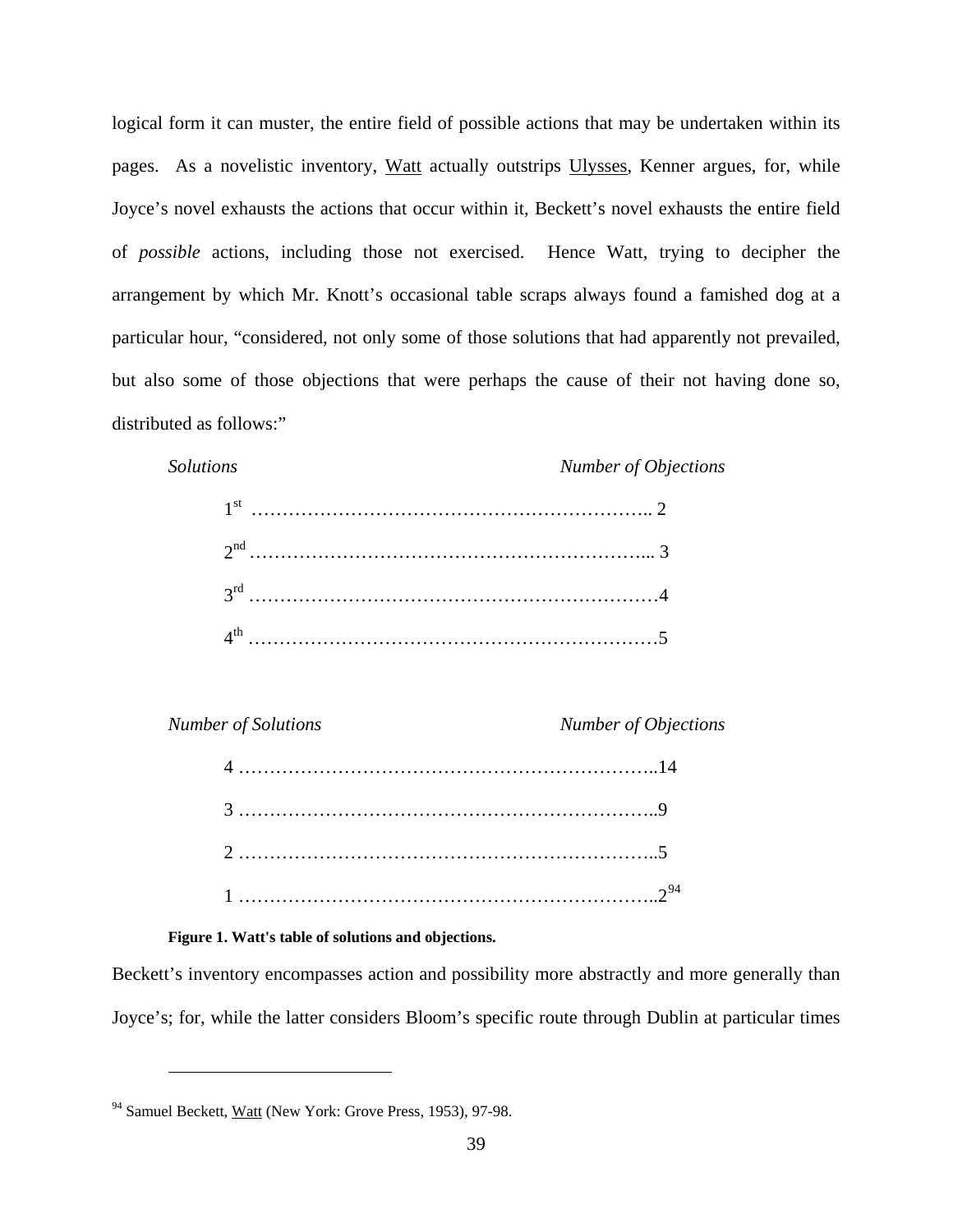of day on 16 June 1904, the former considers "Watt's way of advancing due east, for example,"<sup>[95](#page-47-0)</sup> the analysis of which may presumably be applied to his way of advancing in any direction, in any place, and at any time. Everything gets subsumed into this inventory as a set of data and all of its possible permutations: the paths that may be traversed between the door, the window, the fire, and the bed; the looks that pass among a committee of five men engaged in the effort to exchange looks with each of the other members; the possible arrangements of four pieces of furniture in four locations within a room; and so on. The inventory extends to language itself, as Watt begins to systematically invert first the order of the letters in the words that he speaks; then the order of the words in each sentence; then the order of the sentences in the period; then the order of the letters in the words and the words in the sentences; then the order of the letters in the words and the sentences in the period; then the order of the words in the sentences and the sentences in the period; and finally, the order of the letters in the words, the words in the sentences, and the sentences in the period, such that even language becomes a mere arrangement of data, the mastery of which the novel displays by enumerating its possible permutations. Ultimately, Kenner reads Watt's pedantic style as a "technical narcissism" that is "expanded into a kind of aesthetic principle,"[96](#page-47-1) a "fiction which is at the same time an exercise in symmetry and ritual,"<sup>[97](#page-47-2)</sup> a formal *tour de force*, an exhibition of technical mastery that reduces the materials of the novel and its world to closed sets of manipulable data.

If the novel seeks this kind of Joycean mastery, however, then it consistently fails, because the sets never fully close. When considering, for example, the "frequent changes of

<span id="page-47-2"></span>

<span id="page-47-1"></span><span id="page-47-0"></span><sup>&</sup>lt;sup>95</sup> Ibid., 30.<br><sup>96</sup> Kenner, <u>Samuel Beckett</u>, 98.<br><sup>97</sup> Kenner, The Stoic Comedians, 81.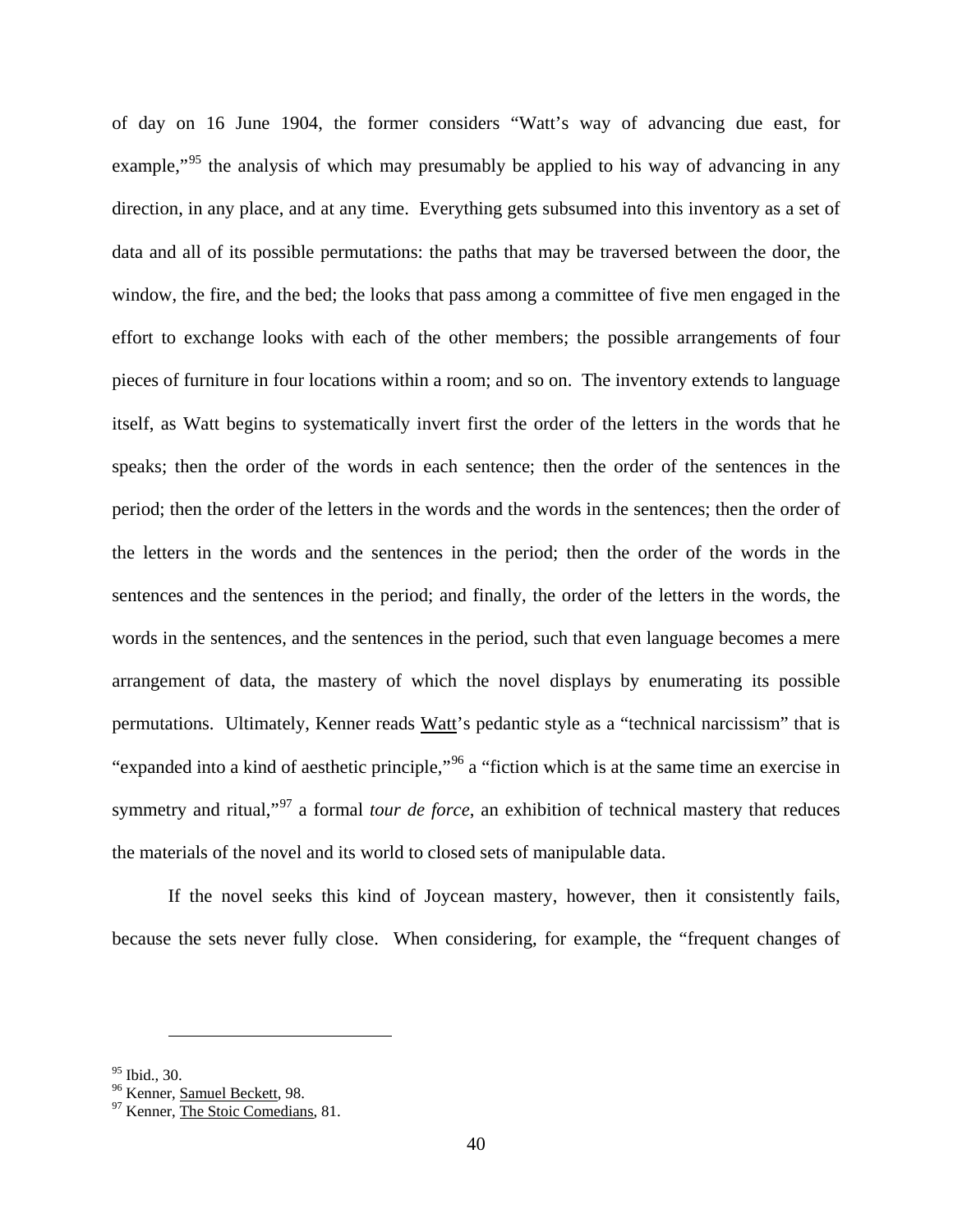position, both absolute and relative,"<sup>[98](#page-48-0)</sup> to which Mr. Knott subjects the furniture in his bedroom, the novel produces two densely printed pages that list the possible arrangements of four pieces of furniture (the tallboy, the dressing-table, the nightstool, and the washhand-stand) in four locations around the room (by the fire, by the bed, by the door, and by the window) and with each piece standing on one of five different sides (on its feet, on its head, on its face, on its back, and on its side). Each of these arrangements, we are told, was "not at all rare,"

to consider only, over a period of nineteen days only, the tallboy, the dressingtable, the nightstool and the washhand-stand, and their feet, and heads, and faces, and backs and unspecified sides, and the fire, and the bed, and the door, and the window, not at all rare.

For the chairs also, to mention only the chairs also, were never still.

For the corners also, to mention only the corners also, were seldom vacant<sup>[99](#page-48-1)</sup>

The number of variables considered has been arbitrarily limited to produce what only appears to be a manageable list of permutations (if such a list may be called "manageable"), while additional variables remain unconsidered. Likewise, when Watt analyzes the daily changes in Mr. Knott's physical appearance, the novel churns out another two pages listing the possible permutations of fluctuating figure, stature, skin, and hair, "to mention only the figure, stature, skin and hair:"

For daily changed, as well as these, in carriage, expression, shape and size, the feet, the legs, the hands, the arms, the mouth, the nose, the eyes, the ears, to

<span id="page-48-1"></span><span id="page-48-0"></span> $\frac{98}{99}$  Beckett, <u>Watt</u>, 204.<br><sup>99</sup> Ibid., 206-207.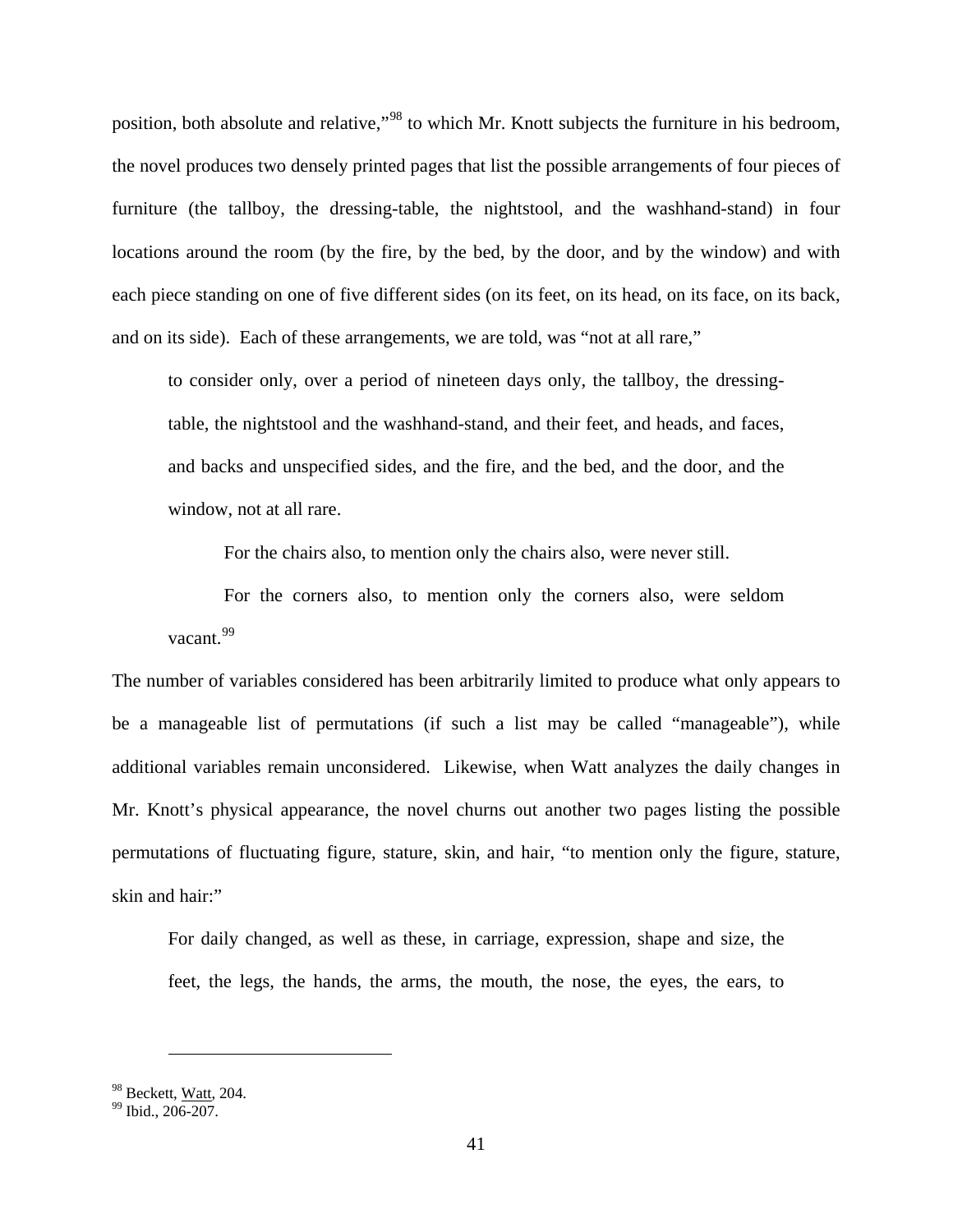mention only the feet, the legs, the hands, the arms, the mouth, the nose, the eyes,

the ears, and their carriage, expression, shape and size. $100$ 

The description continues in this manner for another three paragraphs. Producing lists of permutations to describe Mr. Knott's protean appearance expands the novel considerably; incorporating the additional variables enumerated at the end into the combinatorial analysis would further expand the novel, exponentially; and yet, even this would not exhaust the matter, as each variable listed is accompanied by a corresponding assurance that there still remain other variables beyond those mentioned. Kenner might call this passage "an exercise in symmetry and ritual,"[101](#page-49-1) but this exercise does not enclose or master the material at hand. Even if we imagine the novel continuing to list the other variables not yet considered, the "symmetry and ritual" of the passage's structure would necessitate that such a list take the form, "For *x*, *y*, and *z* also changed daily, to mention only *x*, *y*, and *z*." The permutations and combinations of Mr. Knott's attributes would continue to increase exponentially, but the final enclosure and mastery of the elements involved would be perpetually deferred.

Here, the material exhausts the writer, not the other way around. Beckett's relentless adherence to the rigor of Watt's procedure *prevents* formal closure and creates not the selfsatisfaction of one in absolute control of the work, but a fatigue whose symptoms appear repeatedly throughout the novel. When Watt, trying to determine by what system the series of servants enter and exit Mr. Knott's employ, considers the hypothetical servants Tom, Dick, Harry, and the other who follows Harry, the narration indulges in a brief editorial intrusion:

But Tom's two years on the first floor are not *because of* Dick's two years on the ground floor, or of Harry's coming then, and Dick's two years on the ground floor

<span id="page-49-1"></span><span id="page-49-0"></span> $100$  Ibid., 211.<br> $101$  Kenner, The Stoic Comedians, 81.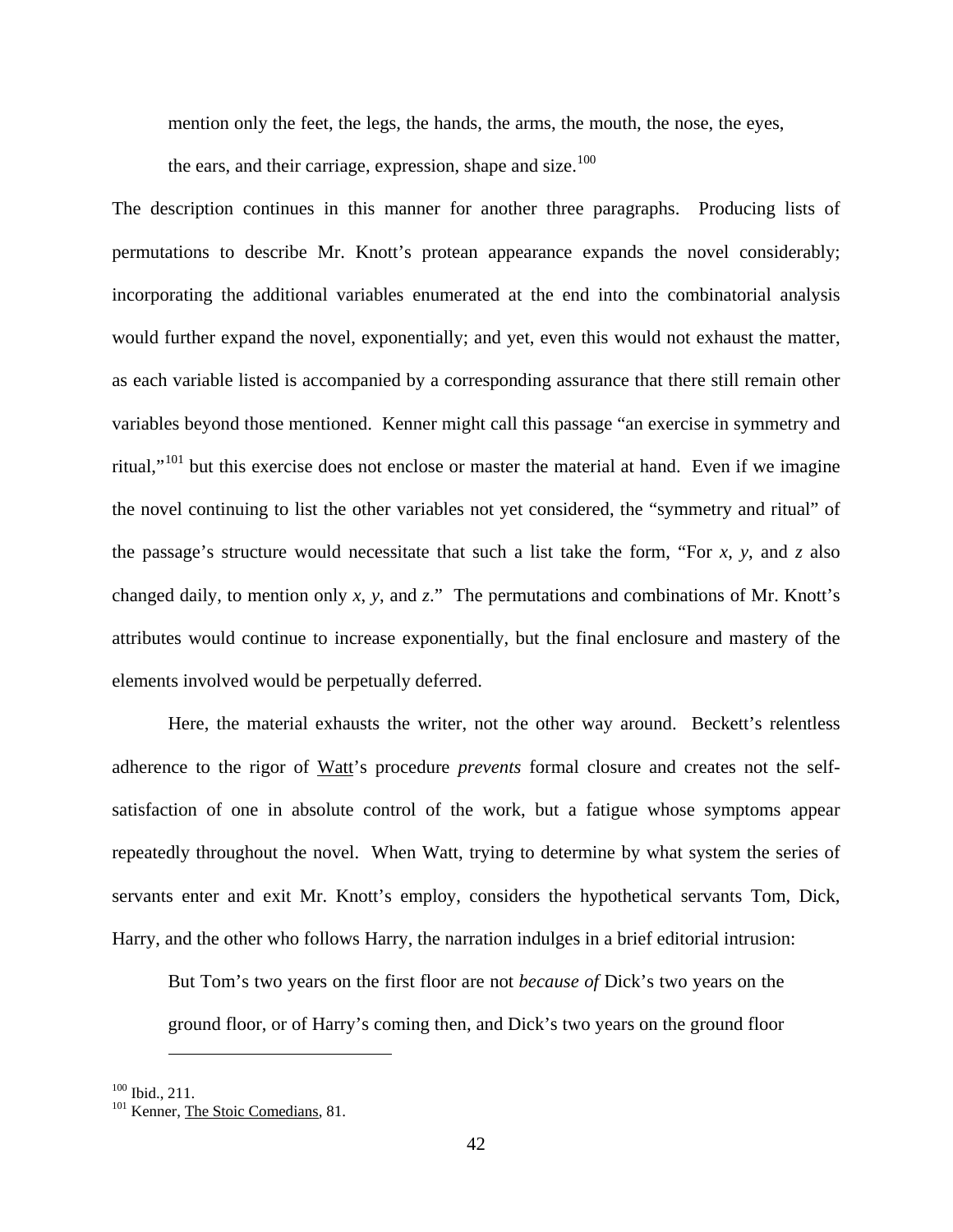are not *because of* Tom's two years on the first floor, or of Harry's coming then, and Harry's coming then is not *because of* Tom's two years on the first floor, or of Dick's two years on the ground floor, and Dick's ten years on the first floor are not *because of* Harry's ten years on the ground floor, or of the other's coming then, and Harry's ten years on the ground floor are not *because of* Dick's ten years on the first floor, or of the other's coming then, and the other's coming then is not *because of* (tired of underlining this cursed preposition) Dick's ten years on the first floor, or of Harry's ten years on the ground floor.<sup>[102](#page-50-0)</sup>

The parenthetical interjection draws attention to the fatigue and exhaustion that ensue as inevitable results of Beckett's fidelity to Watt's unusual procedure. The novel ends in a similar manner, with eight pages of Addenda whose opening footnote advises us that the "following precious and illuminating material should be carefully studied. Only fatigue and disgust prevented its incorporation."[103](#page-50-1) To have incorporated this material (as well as the additional variables noted in the passages above, to mention only the additional variables noted in the passages above) into the novel would have certainly extended the work exponentially, if not infinitely. Subjecting the novel's elements to a particular logical procedure does not, then, reduce those elements to a closed set of manipulable data, nor does it exhaust the field of the novel's possibilities; rather, it expands that field beyond the reach of enclosure. Beckett's fidelity—bound as it is to the insufficient capacities of the body—to that procedure eventually reaches its limit, and he has no choice but to end in fatigue and disgust, defeated.<sup>[104](#page-50-2)</sup>

<span id="page-50-2"></span>

<span id="page-50-1"></span><span id="page-50-0"></span><sup>&</sup>lt;sup>102</sup> Beckett, <u>Watt</u>, 134, emphasis in the original.<br><sup>103</sup> Ibid., 247n.<br><sup>104</sup> This fatigue extends even to <u>Watt</u>'s characters: Arthur, having recounted for pages without progress the series of unreciprocated looks that pass among the five members of an academic committee, "seemed to tire, of his story"(197), and he ultimately abandons it mid-sentence.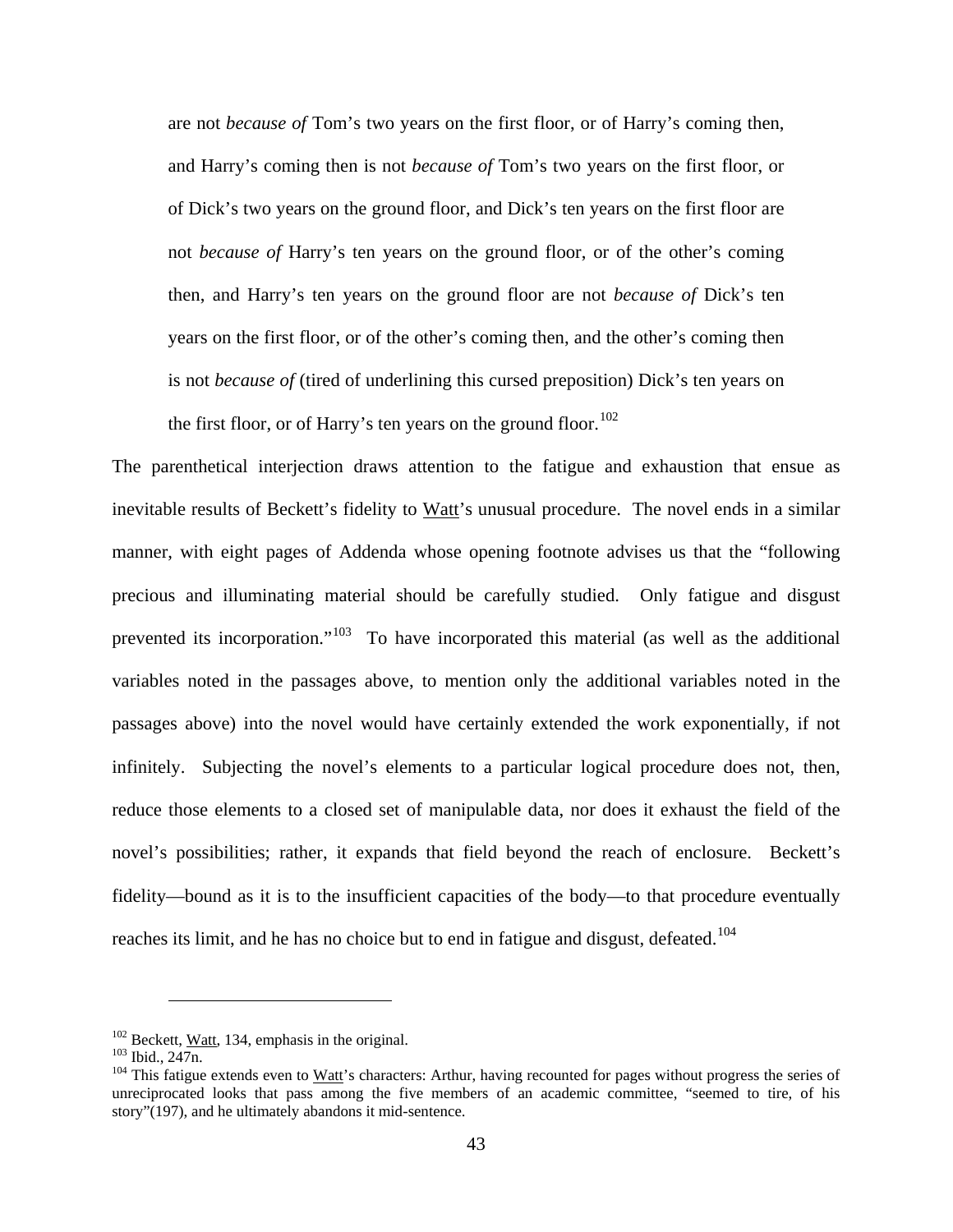The inclusion of the Addenda as the novel's unincorporated detritus, however, at least leaves lingering traces of the abandoned work that prevent it from becoming "embalmed" as a unified whole.<sup>105</sup> In an early critical writing, "Proust in Pieces," Beckett castigates a certain Professor Feuillerat for "embalming" À la Recherche du Temps Perdu by trying to recover Proust's original intention and reconstruct the novel as it "should" have been: a unified, cohesive work without the clutter, the "perturbations and dislocations of the text as it stands"<sup>[106](#page-51-1)</sup> in its present condition. Beckett argues that Professor Feuillerat's effort to clean up and resolve the work in this way misses the point entirely, as Proust's "book is the *search*, stated in the full complexity of all its clues and blind alleys, for that resolution, and not the *compte rendu* after the event of a round trip."<sup>[107](#page-51-2)</sup> For Beckett, the work hinges on Proust's adherence to a particular procedure, *la recherche*, even though this adherence prevents the work from achieving the neat cohesion that Professor Feuillerat demands from a novel. By the same token, from Watt onward, Beckett's works adhere to procedures that prevent them from resolving or ending, as we've seen in both Watt and the Texts For Nothing; but since Beckett cannot actually continue these processes indefinitely, the only way that he can end without succumbing to the "acceptable conclusion" is to abort the work mid-labor and publish the discharge. Hence, Watt's Addenda, which provide an early articulation of what would become a characteristic theme in Beckett's *oeuvre*: the abandoned, aborted, or jettisoned work. To be sure, Beckett actually cast off a number of works—"Premier Amour," Eleutheria, Mercier et Camier—as inadequate or substandard, but just as frequently, the theme of the abandoned or aborted work serves as a necessary device that permits the work to end, however provisionally, as in From an Abandoned

<span id="page-51-0"></span><sup>&</sup>lt;sup>105</sup> Cf. Beckett, "Proust in Pieces," <u>Disjecta</u>, 63-65.<br><sup>106</sup> Ibid., 64.<br><sup>107</sup> Ibid., 65, emphasis added.

<span id="page-51-2"></span><span id="page-51-1"></span>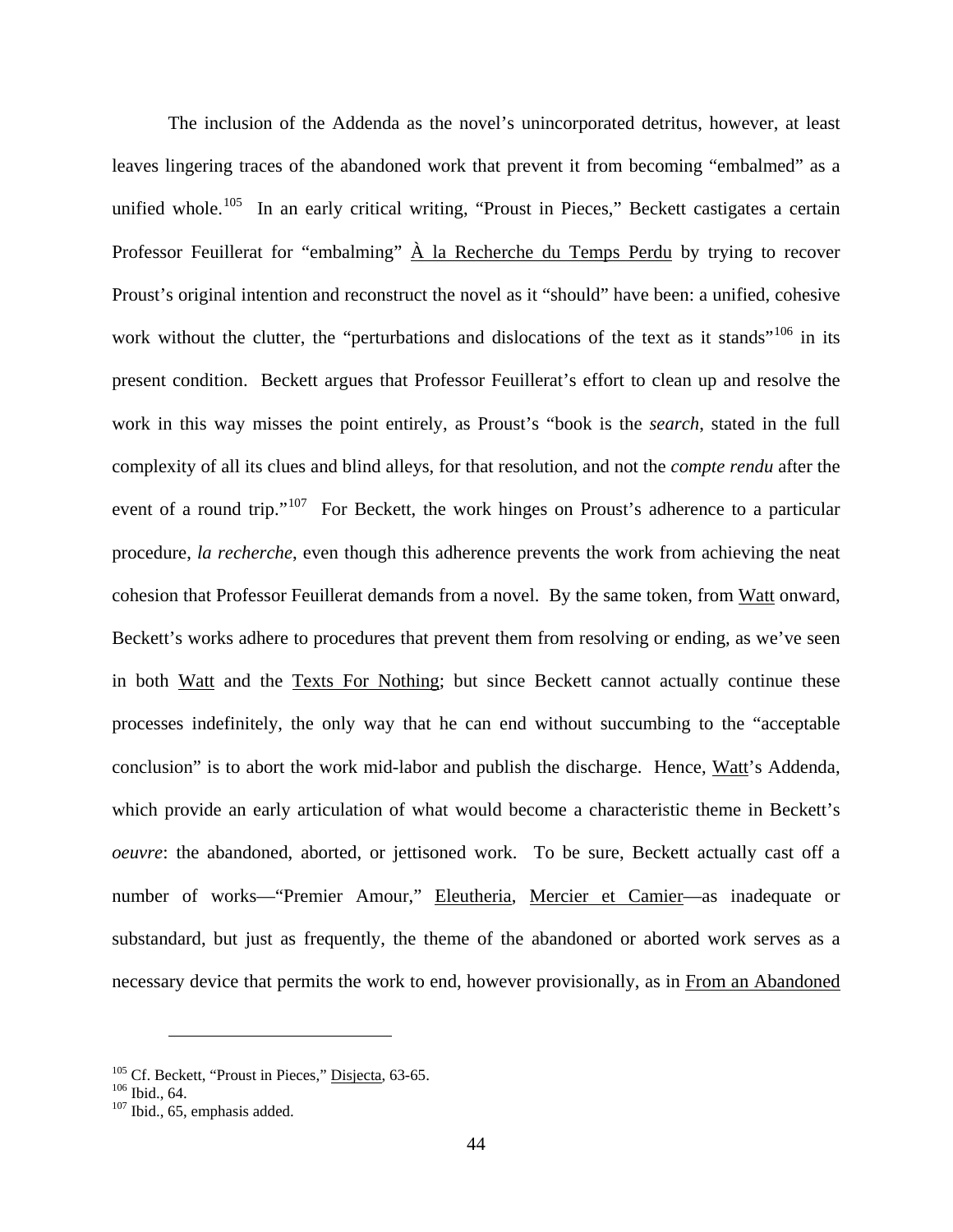Work, the Texts for Nothing, and the Foirades. In this light, Watt appears not as the apotheosis of the Enlightenment Stoicism whose literary genealogy includes Flaubert and Joyce—masters of their material who sit calmly behind their works, disinterestedly paring their nails—but as an abortion, as the waste left behind by the attempt, finally abandoned in fatigue, to pursue failure to the limits of language and literary form.

The pivotal scene with the piano tuners, the Galls father and son—"perhaps the principal incident of Watt's early days in Mr. Knott's house"<sup>[108](#page-52-0)</sup> and "the first and type of many"<sup>[109](#page-52-1)</sup> such events—will best illustrate this latter point. The scene itself, in its initial narration, proceeds simply enough: the piano tuners knock on the door; Watt lets them into the house and escorts them to the piano; the tuners find the piano's interior to be in tatters; and they claim that the piano, the piano-tuner, and the pianist are all "doomed."[110](#page-52-2) But here, the scene takes an unexpected turn, for it "was not ended, when it was past, but continued to unfold" for Watt, establishing an unsettling precedent for other events that would occur during his stay in Mr. Knott's house: "It resembled [these future events] in the vigour with which it developed a purely plastic content, and gradually lost, in the nice processes of its light, its sound, its impacts and its rhythm, all meaning, even the most literal."[111](#page-52-3) Watt quickly loses the ability to assimilate the event into recognizable terms, accept that the event took place, and then forget it: "If he had been able to accept it, then perhaps it would not have revisited him, and this would have been a great saving of vexation, to put it mildly."<sup>[112](#page-52-4)</sup> But this event and the others that would follow continue to resist any formulation that affords Watt this comfort:

<span id="page-52-0"></span> $^{108}$  Beckett, <u>Watt</u>, 72.<br> $^{109}$  Ibid., 76.

<span id="page-52-3"></span>

<span id="page-52-2"></span><span id="page-52-1"></span> $\frac{110}{111}$  Ibid., 72.<br>  $\frac{111}{112}$  Ibid., 72-73.

<span id="page-52-4"></span>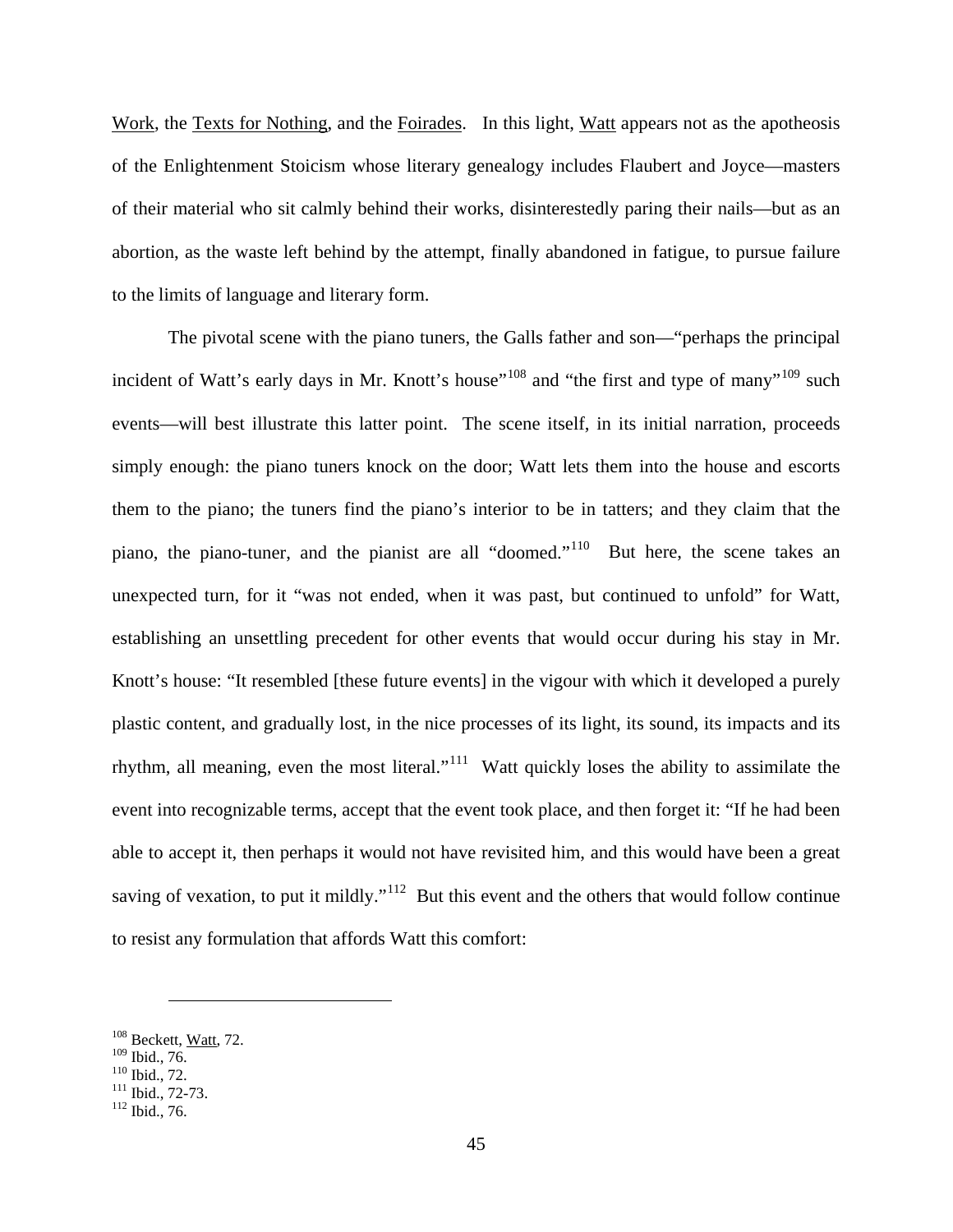Watt could perhaps accept them for what they were, the simple games that time plays with space, now with these toys, and now with those, but was obliged, because of his peculiar character, to enquire into what they meant, oh not into what they really meant, his character was not so peculiar as all that, but into what they might be induced to mean, with the help of a little patience, a little ingenuity.<sup>[113](#page-53-0)</sup>

As words begin to fail Watt, as they become inadequate to the task of describing events in the world, we catch a glimpse of the role of language in the novel. Watt does not concern himself, here, with what the events *actually* mean or whether language can adequately capture that meaning; he desires comfort, the relief from vexation that comes with allowing words to provide closure and "exorcize" the event:  $114$ 

But if he could say, when the knock came, the knock become a knock, or the door become a door, in his mind, presumably in his mind, whatever that might mean, Yes, I remember, that is what happened then, if then he could say that, then he thought that then the scene would end, and trouble him no more.<sup>[115](#page-53-2)</sup>

To declare, in the past tense, that something had happened; to "induce" meaning; to create, "with the help of a little patience, a little ingenuity," a spell that would charm the events to sleep; to formulate "a hypothesis proper to disperse them:"<sup>[116](#page-53-3)</sup> this would provide the comfort that Watt desires, the comfort that continues to elude him. "Not that Watt desired information, for he did not. But he desired words to be applied to his situation,"<sup>[117](#page-53-4)</sup> hypothetical words whose actual

<span id="page-53-2"></span>

<span id="page-53-1"></span><span id="page-53-0"></span><sup>113</sup> Ibid., 75.<br>
<sup>114</sup> Ibid., 78.<br>
<sup>115</sup> Ibid., 78.<br>
<sup>116</sup> Ibid., 81.

<span id="page-53-3"></span>

<span id="page-53-4"></span>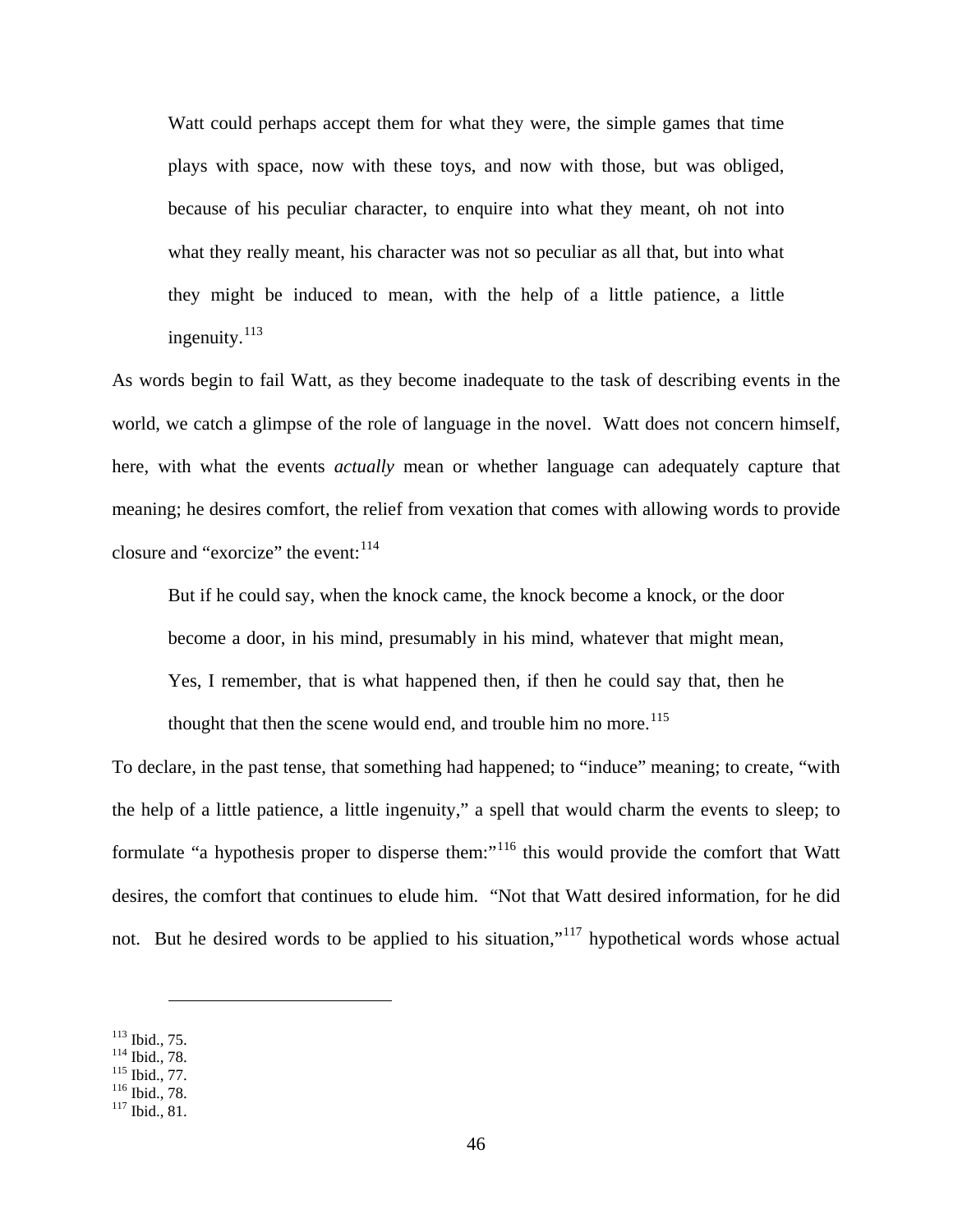relation to meaning or truth is, finally, of little relevance, but which nonetheless establish provisional footholds for thought, anchoring points that temporarily stabilize the vexing chaos that will not consent to be named. What matters here, then, is not the accuracy of Watt's formulations, but the persistent process of creating in language—despite language's failure, despite the fact that the old words will no longer suffice—hypotheses that exorcize events and allow him to rest, comforted.

This process introduces certain difficulties into the narration, however, as Watt frequently formulates hypotheses whose powers of dispersion last for only a short while before needing to be replaced by a new hypothesis, which will, in turn, lose its power and need to be replaced by still another. So, we have yet another series, but we cannot even be certain of its sequence, as Watt's discarded hypotheses frequently recover their virtue and can thus be used again, for a time. This creates a peculiar predicament for the narrator, who bases his story on Watt's own testimony:

For when he speaks, for example, of the incident of the Galls father and son, does he speak of it in terms of the unique hypothesis that was required, to deal with it, and render it innocuous, or in terms of the latest, or in terms of some other of the series?<sup>[118](#page-54-0)</sup>

The narrator has no way of knowing whether any of the events that Watt has recounted to him and that he now narrates and presents as the novel, Watt, have even taken place, or in what form, because he cannot tell which hypotheses in the series of hypotheses formulated have actually been given to him:

<span id="page-54-0"></span><sup>118</sup> Ibid., 78.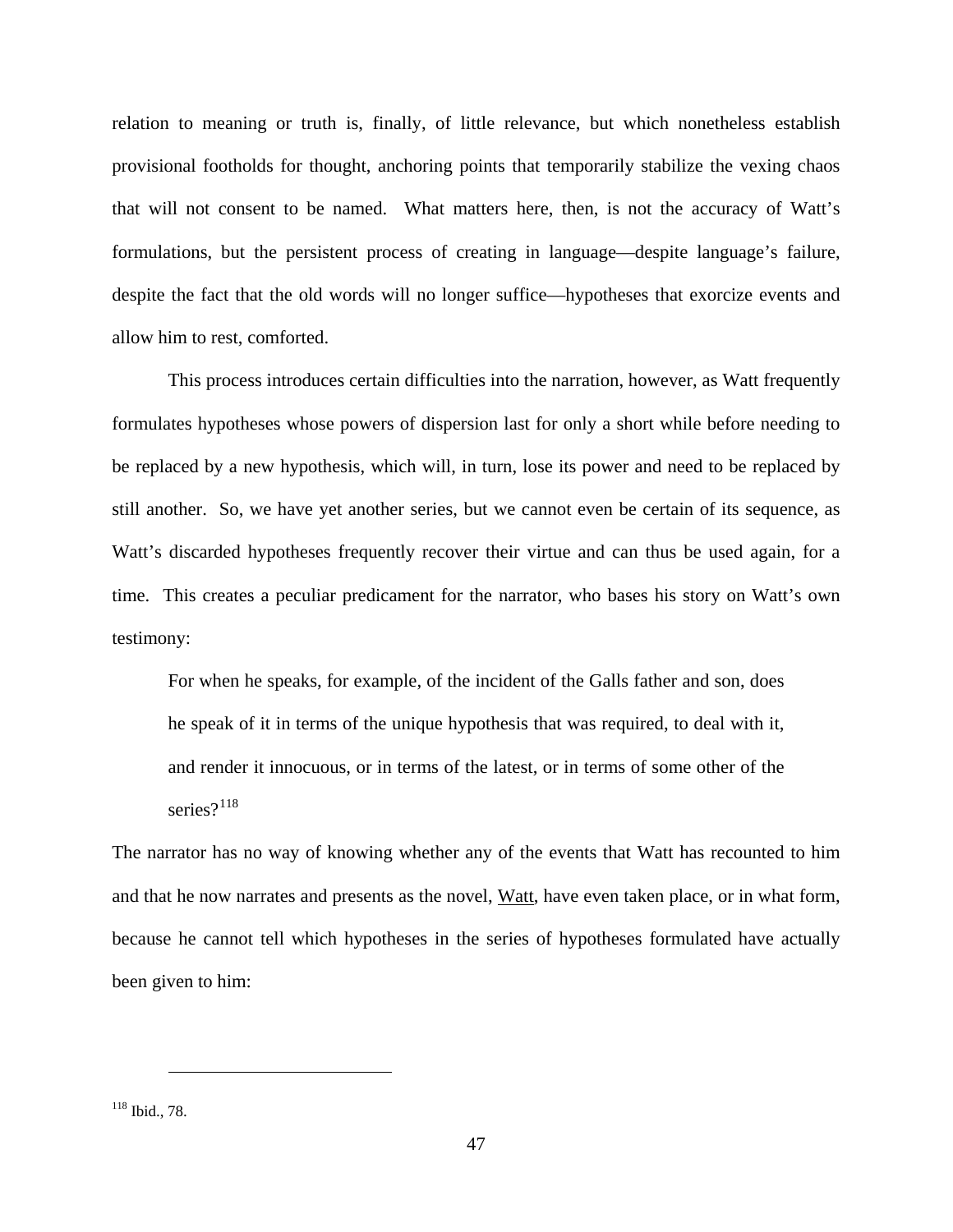To such an extent is this true, that one is sometimes tempted to wonder, with reference to two or three incidents related by Watt as separate and distinct, if they are not in reality the same incident, variously interpreted.<sup>[119](#page-55-0)</sup>

This last suggestion bears astonishing implications. Not only can we not be certain that the sequence of events that the narrator narrates bears any resemblance to the sequence of events that actually befall Watt, we cannot even say with certainty that a sequence of events—a "plot," as it were—actually befalls Watt. The entire novel may, in fact, consist of a single event, told repeatedly according to the unfinished series of hypotheses devised to exorcise it. The incident of the Galls father and son itself might be "only an unintelligible succession of changes, from which Watt finally extracted the Galls and the piano, in self-defence."<sup>[120](#page-55-1)</sup> Watt himself takes these implications further still, as he finally learns "to accept that nothing had happened, that *a* nothing had happened,"<sup>[121](#page-55-2)</sup> but "the only way one can speak of nothing is to speak of it as though it were something,"<sup>[122](#page-55-3)</sup> to apply words to it and create a hypothesis that makes a something of that nothing. At its furthest extreme, the novel might consist of nothing and the series of hypotheses formulated to disperse that nothing and be comforted.

It might be tempting, here, to read the failure of Watt's language and its ensuing consequences along epistemological lines, as a critique of the relation between language, as an arbitrary system of signs, and truth.<sup>[123](#page-55-4)</sup> Or, we might reference the "unreliable narrator," that staple of modern fiction whose often devious or self-interested narration challenges the relation between literary representation and reality. Or, we might, finally, read this passage as an

<span id="page-55-2"></span>

<span id="page-55-4"></span><span id="page-55-3"></span>

<span id="page-55-1"></span><span id="page-55-0"></span><sup>119</sup> Ibid., 78.<br><sup>120</sup> Ibid., 79.<br><sup>121</sup> Ibid., 80, emphasis added.<br><sup>122</sup> Ibid., 77.<br><sup>123</sup> See, for example, Jacqueline Hoefer, "<u>Watt,</u>" <u>Samuel Beckett: A Collection of Critical Essays,</u> ed. by Martin Esslin (Englewood Cliffs, NJ: Prentice-Hall, 1965).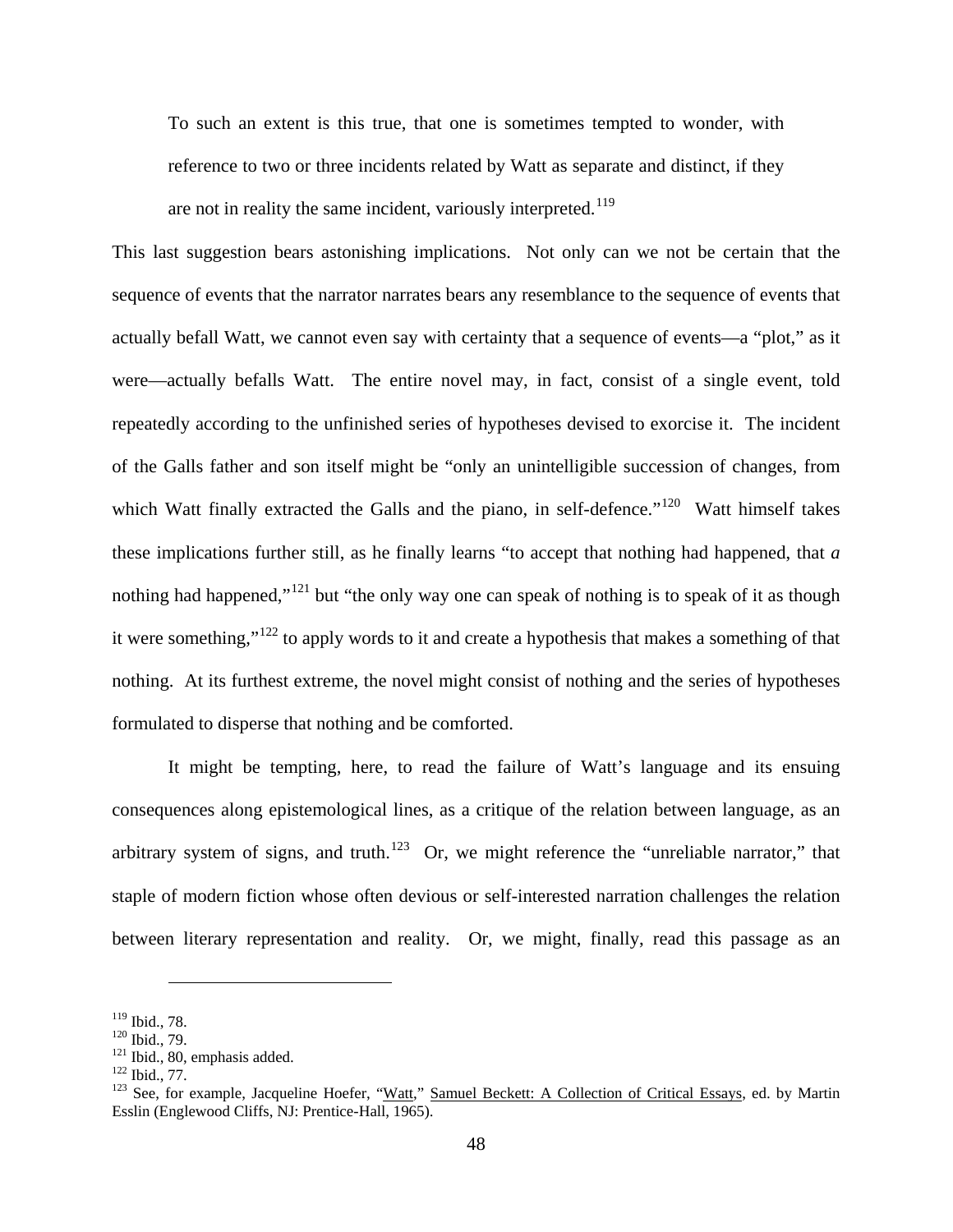affirmation of Kenner's argument that here, the novel turns in upon itself and reflects on itself *qua* novel, as a series of lies invented by the writer. These epistemological considerations do not exhaust the matter, however. Watt, at least, has no interest in truth or lies, nor in language's ability to convey either; he only desires the comfort of closure, which he tries to achieve by creating hypotheses that will "induce" meaning. These hypotheses form an infinite series that terminates only when Watt abandons it in exhaustion:

Cracks soon appeared in this formulation.

But Watt was too tired to repair it. Watt dared not tire himself further.<sup>[124](#page-56-0)</sup>

More importantly, however, we have seen that Watt's attempts to comfort himself in the wake of the unexpected disengagement of words from things leave a remainder, a sediment, a collection of unmanageable detritus; what is more, this detritus may constitute the material of the novel itself. Watt and all of its events may, after all, be only the discharge of Watt's aborted efforts to soothe his vexation—a series of discarded hypotheses whose provisional powers of explanation and dispersion have worn off—but, *as such*, it indexes an ongoing poetic process of creation and testing whose ultimate completion can never be attained. Watt does not exhaust the possible and enclose it within the ever-tightening circle of self-consciousness; it assays the hypothetical, for which enclosure, mastery, and finality represent an asymptote that may be infinitely approached but never reached.

<span id="page-56-0"></span> $124$  Beckett, Watt, 148.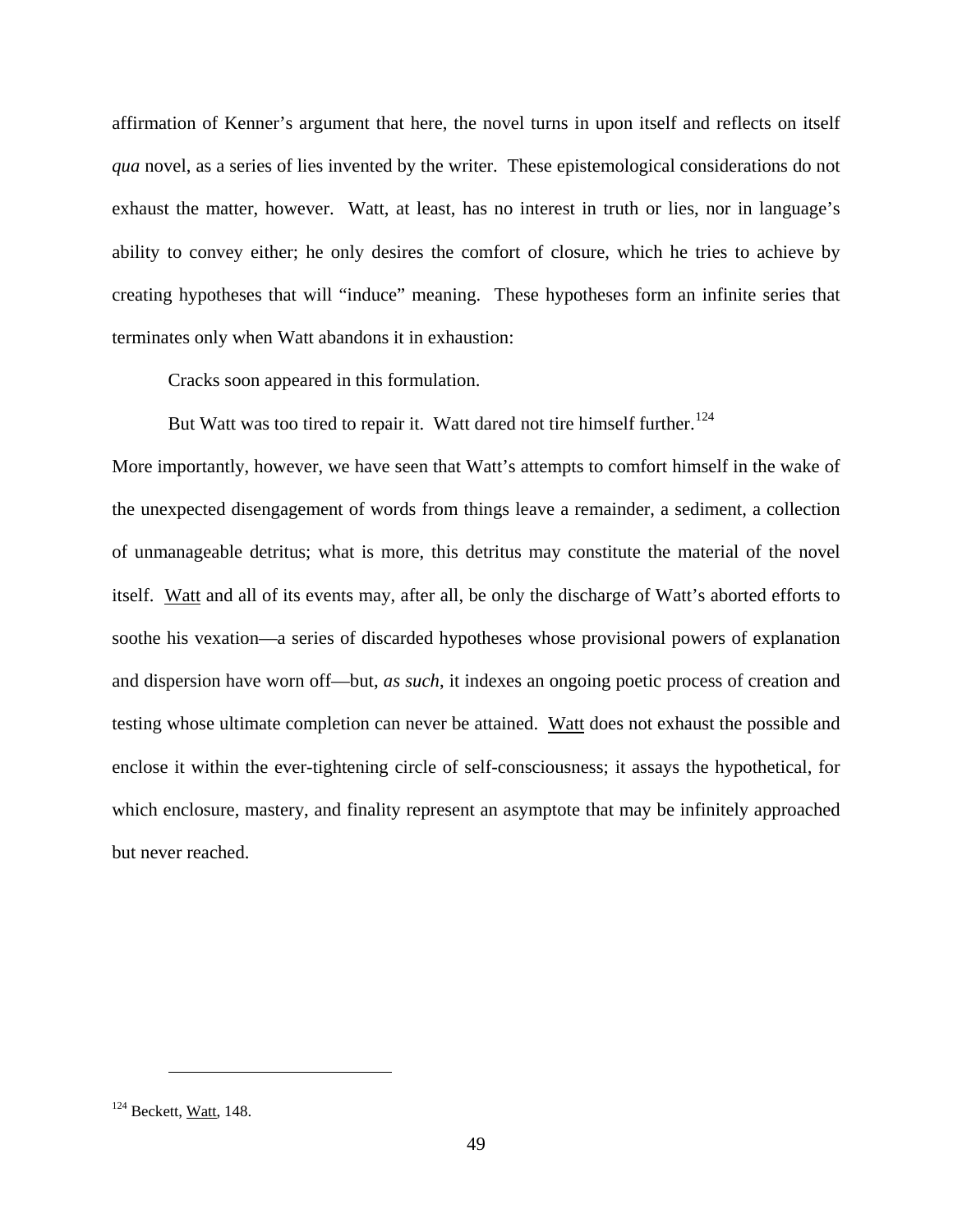#### **2.5 "UNLESSENABLE LEAST"**

Arguably, the episode of the Galls father and son stands as the "first and type of many" of Beckett's later works. Although he would never again employ as expansive and cumbersome a procedure as the one used in Watt, that novel nonetheless inaugurates a new direction—it was, after all, the first major work written after the 1937 letter to Axel Kaun—that Beckett's fiction would pursue for decades after, in the relentless effort to "fail better."<sup>125</sup> Already, in the passages discussed above, we can hear echoes across texts. Compare Watt's

But if he could say, when the knock came, the knock become a knock, or the door become a door, in his mind, presumably in his mind, whatever that might mean, Yes, I remember, that is what happened then, if then he could say that, then he thought that then the scene would end, and trouble him no more<sup>[126](#page-57-1)</sup>

## with the Texts for Nothing's

If I said, There's a way out there, there's a way out somewhere, the rest would come. What am I waiting for then, to say it? To believe it? And what does that mean, the rest? Shall I answer, try and answer, or go on as though I had asked nothing? $127$ 

Both works formulate hypotheses in the conditional tense, as provisional efforts to attain a closure and comfort whose final achievement remains perpetually, tantalizingly, beyond the works' reach. Compare, again, with the later prose work, Company:

<span id="page-57-1"></span><span id="page-57-0"></span><sup>&</sup>lt;sup>125</sup> Samuel Beckett, <u>Worstward Ho, Nohow On</u> (New York: Grove Press, 1983), 89. <sup>126</sup> Beckett, <u>Watt</u>, 77. <sup>127</sup> Beckett. Texts for Nothing, 117.

<span id="page-57-2"></span>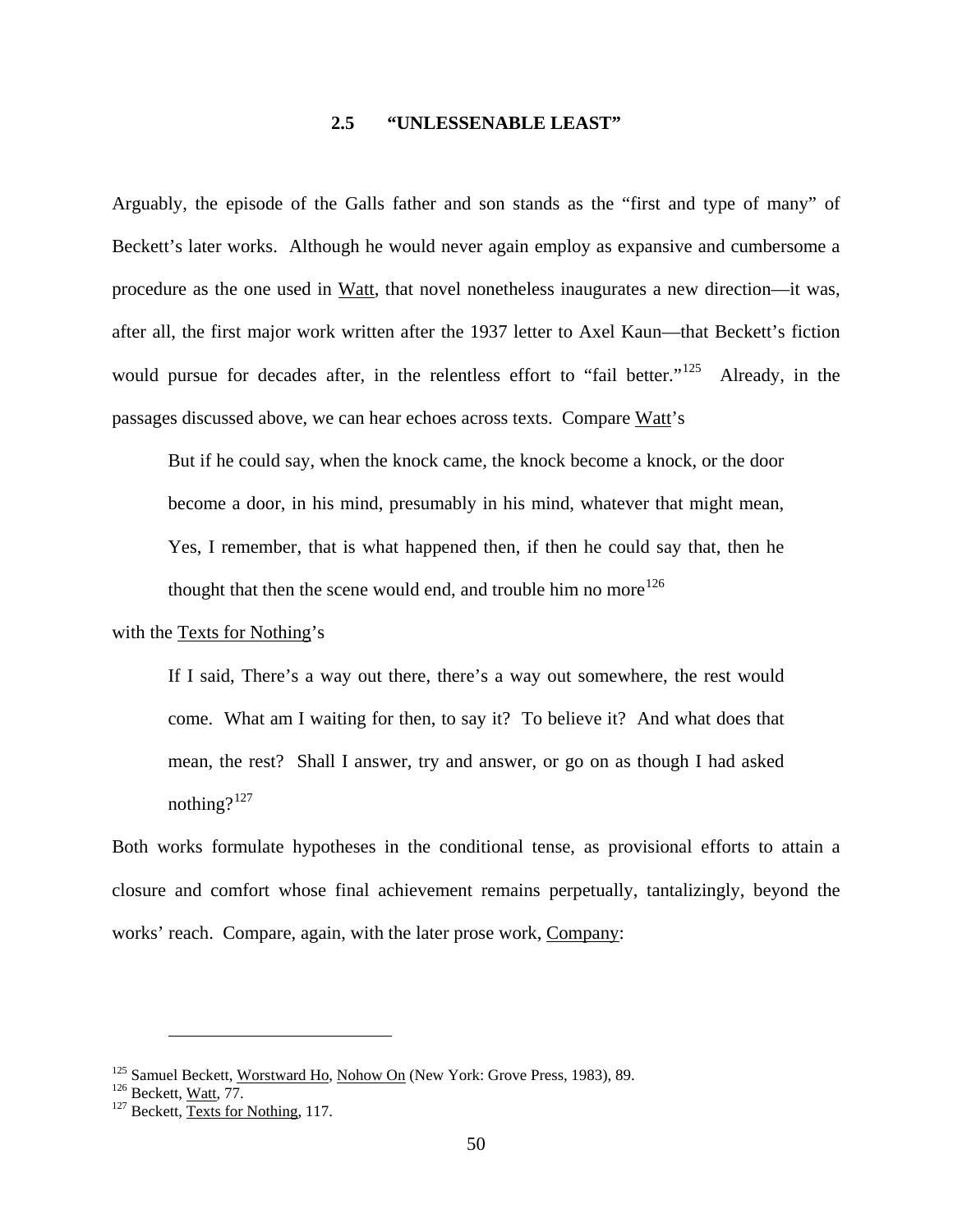Another trait its repetitiousness. Repeatedly with only minor variants the same bygone. As if willing him by this dint to make it his. To confess, Yes I remember. Perhaps even to have a voice. To murmur, Yes I remember. What an addition to company that would be! A voice in the first person singular. Murmuring now and then, Yes I remember.<sup>[128](#page-58-0)</sup>

Here, we find none of the myriad objects and locales—houses, train stations, parks, gardens, windows, fireplaces, tallboys, fences, kitchens, beds—that populate Watt's world. Indeed, Company sets its scene in fewer than ten words: "A voice comes to one in the dark. Imagine."<sup>[129](#page-58-1)</sup> Nonetheless, the hypothetical value of the affirmation, "Yes, I remember," remains consistent across these works and the more than three decades that separate them. In the former work, Watt's inability to say of the incident with the piano tuners, "Yes, I remember," epitomizes his failure to formulate the words that would assimilate the event into an intelligible narrative and render it familiar and innocuous. In the latter work, voices in the dark tell stories and try to coerce the listener to confess, "Yes, I remember," words that, if uttered, would create the listener as the subject, in the first person, of those actions, which would in turn become his past, his life, a story that could be narrated just like any other; and this listener-turned-speaker, having made this concession to the familiar functions of language and the meanings that it induces, would become a great "addition to company." Despite the vast differences in style and procedure, Company finds Beckett still testing the same hypothesis: "Yes, I remember." In both works, the ability or inability to posit this hypothesis probes the same questions of habit and its relation to language and narrative form.

<span id="page-58-1"></span><span id="page-58-0"></span><sup>&</sup>lt;sup>128</sup> Samuel Beckett, Company, Nohow On (New York: Grove Press, 1983), 10. <sup>129</sup> Ibid., 3.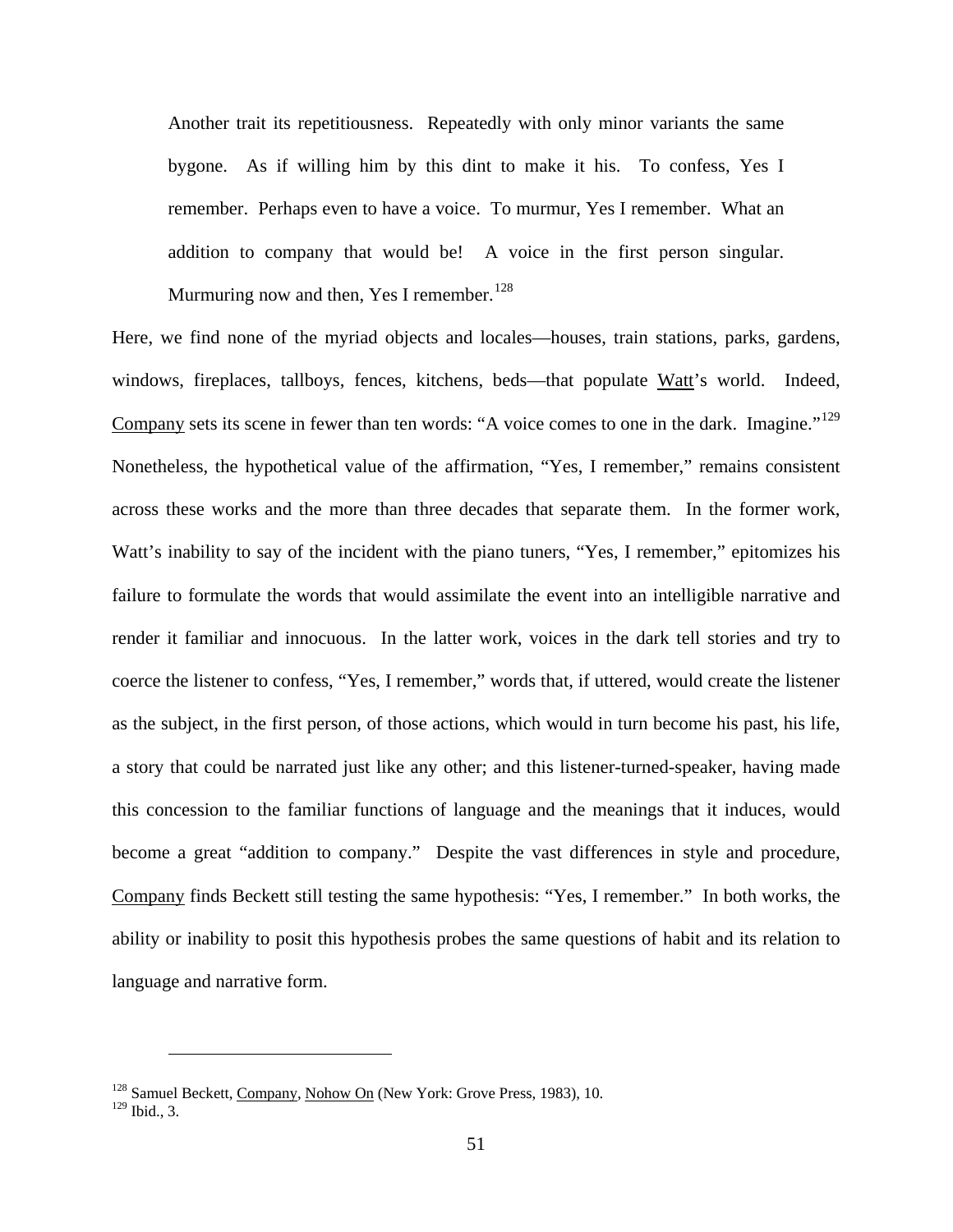Company assays this hypothesis more economically than Watt, however, without the maddening lists or the clutter of the Addenda. The question of whether the listener will acknowledge and assimilate narrated events by making an utterance in the first person and the past tense forms the entire premise and situation of Company, while Watt has to work such matters into a novel that still includes many of the conventional features of the genre: multiple characters, settings, actions, conversations, and the like. The later work's concision should not be understood, however, as a reduction of the field of possibility or the enclosure of the problem within a tighter, more manageable circumference, but as a new, arguably more elegant, formulation of the question that still retains the open-ended, essayistic quality of testing that we noted in the earlier works. Company's ending,

And you as you always were.

Alone.<sup>[130](#page-59-0)</sup>

may appear to provide closure and finality, as it narrows down to a one-word paragraph, centered on the page and focused on the enclosed emptiness of the long "o" sound, and it seems to make a coherent philosophical statement regarding the character's essential solitude. But the words that, having no other choice, the ending employs attest to the continuation, not the conclusion, of the work's processes. By this point, Company has already established the second person accusative "you" as part of the voices' tactics to coerce an "I" from the listener, and we recognize the past tense relative clause, "as you always were," as only the latest attempt to foist a past upon that "I." The predicate adjective, "alone," merely modifies the past that the voices want the listener to take on by murmuring, "Yes, I remember," and becoming part of company. This "alone" is not alone at all, but the story of a life, complete with beginning, middle, and end—I was alone, I

<span id="page-59-0"></span><sup>130</sup> Ibid., 46.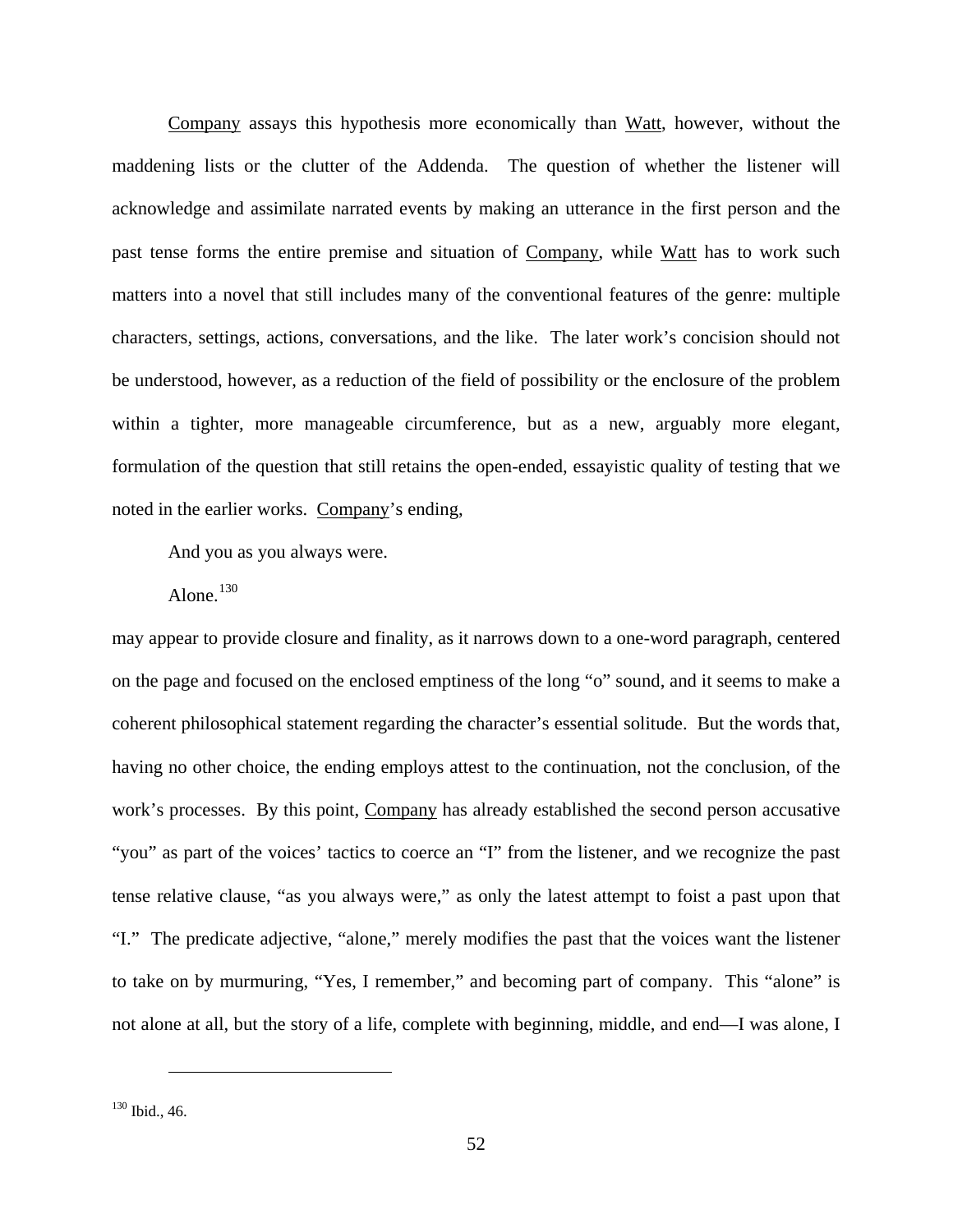am alone, I will be alone—formulated for company. Without the acknowledgement, "Yes, I remember," the "alone" has no bearing on the listener. Even with that acknowledgement, the "alone" would only be hypothetical and conditional: if he could say, "Yes, I remember," then he would have always been alone. The elegant economy of Company's ending thus belies an ongoing and unresolved process that assays the hypothesis, "Yes, I remember."

Even in the concise "closed space" works of Beckett's later years, then, we find the same attitude of vigilant testing that characterizes the sprawling, constantly self-questioning works of the '40s and '50s. The most seemingly self-enclosed of Beckett's prose works still retains what Pascale Casanova calls an "irreducible residue,"<sup>[131](#page-60-0)</sup> a lingering trace that attests to the work that has taken place but could not be finished. Casanova does not pursue the implications of this insight, however, as her Samuel Beckett: Anatomy of a Literary Revolution—whose focus on the process and impetus that generates the *oeuvre*, rather than its supposed "message," otherwise resonates strongly with my own argument in this chapter—argues that Beckett's works achieve a literary abstraction and an aesthetic autonomy that allows literature to finally "catch up" to the aesthetic avant-garde in other arts, specifically painting and music. The creation of an "autonomous" literature, for Casanova, means first disengaging language from nationalism and its politics—hence, Beckett's flight from the Ireland of Yeats and O'Casey—and, subsequently, disabling "all the ordinary conditions of possibility of literature—the subject, memory, imagination, narration, character, psychology, space and time, and so forth"—dismantling, freeing itself from "the whole historical edifice of literature,"[132](#page-60-1) down to and ultimately

<span id="page-60-0"></span><sup>&</sup>lt;sup>131</sup> Pascale Casanova, Samuel Beckett: Anatomy of a Literary Revolution, trans. by Gregory Elliott (London: Verso, 2006), 23.

<span id="page-60-1"></span><sup>132</sup> Ibid., 12. Targeting the relation between literature and nationalism means engaging the history of literature in Europe since Dante, which Beckett most certainly does. I will address Beckett's reading of Dante in the next chapter.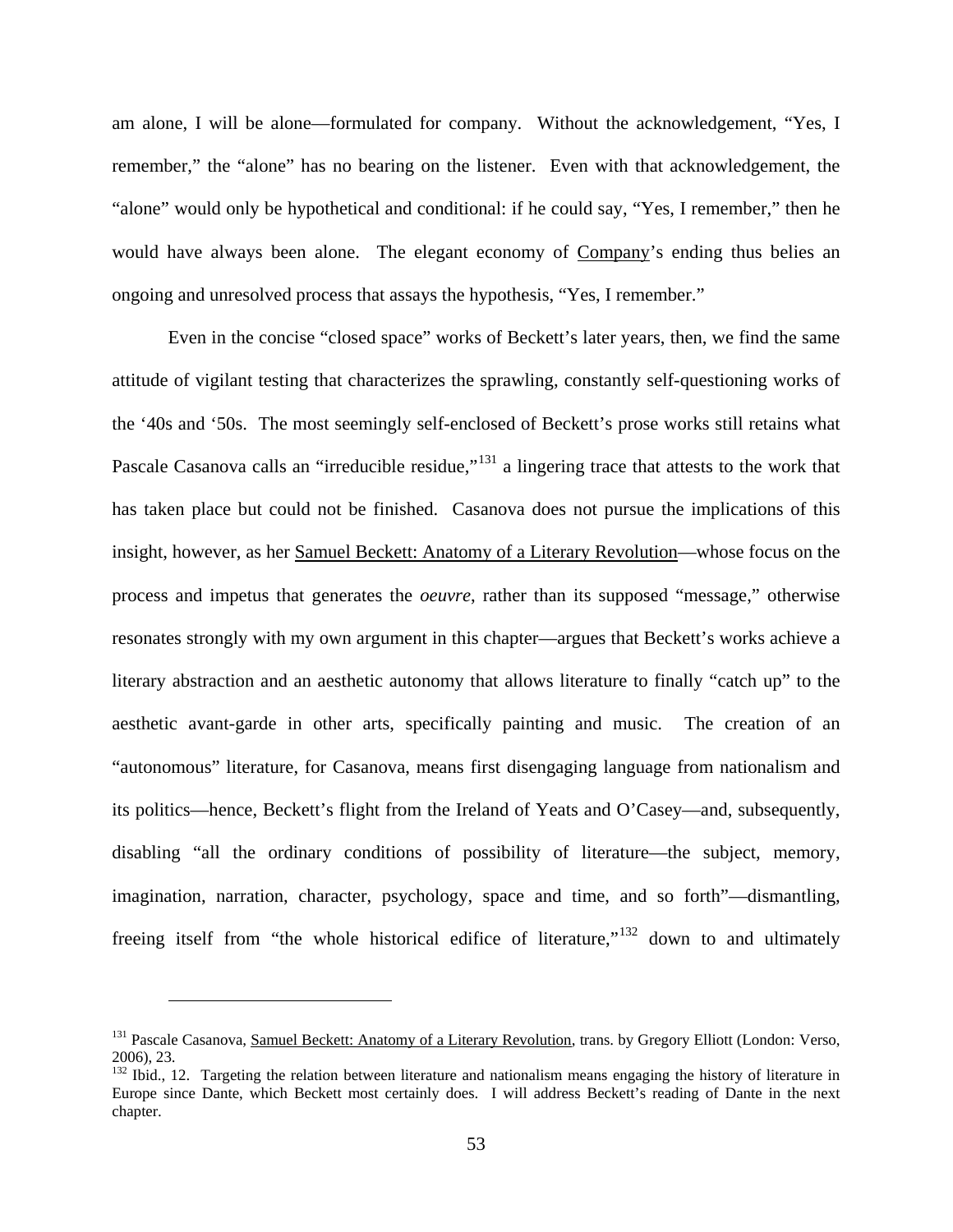including the referentiality of words themselves. Casanova recognizes the final achievement of this autonomy in Beckett's early 1980s work, Worstward Ho: "With Worstward Ho Beckett created a pure object of language, which is totally autonomous since it refers to nothing but itself."[133](#page-61-0) Furthermore, she claims that

what counts at the end, in the endgame, is not the disappearance, the final failure of the text, but instead a project that determines its end once the rule, the algorithm, has exhausted all its possibilities. The last words, repeated from the programme clearly announced at the beginning ("Said nohow on") resonate like a cry of victory: the success of the worst of failures.<sup>[134](#page-61-1)</sup>

Here, Casanova's formalist reading of Worstward Ho reprises Kenner's reading of Watt, though their final judgments differ: for Kenner, Watt's enclosed circularity represents the culmination of the Enlightenment stoicism that threatens to destroy the great humanist tradition of the European Renaissance, while for Casanova, Worstward Ho's self-enclosure marks the victorious achievement of literary abstraction that finally ushers literature into modernity. Nonetheless, both critics read Beckett's works as being entirely self-referential, such that the work represents only the process of its own creation: that is, the work is the process itself. For Casanova, the pursuit of failure succeeds when the process cuts off all external referents and turns inward upon itself.

<span id="page-61-1"></span><span id="page-61-0"></span><sup>&</sup>lt;sup>133</sup> Ibid., 26. It is worth noting the differences between Casanova's conception of "autonomous" literature and the conception that Adorno advances as opposed to "committed" literature in his essay on "Commitment." For Adorno, the gesture of refusal that autonomous literature makes by contesting the prevailing conventions of literature bears cultural and political implications, far greater, he argues, than those that follow from openly "committed" literature that wears its ideology on its sleeve and tries to convey it through a transparently "realist" literary mode; that is, autonomous literature remains engaged in the world *by virtue of* (not in spite of) the gesture of refusal that characterizes its drive towards autonomy. For Casanova, Beckett's drive towards aesthetic autonomy *begins* with a politically motivated gesture of refusal (specifically, the refusal of the politics of Irish nationalist literature), but the final achievement of this autonomy occurs only once the work has freed itself completely from all external referents. See T.W. Adorno, "Commitment," Aesthetics and Politics, ed. by Ronald Taylor (London: Verso, 2002).<br><sup>134</sup> Ibid., 26.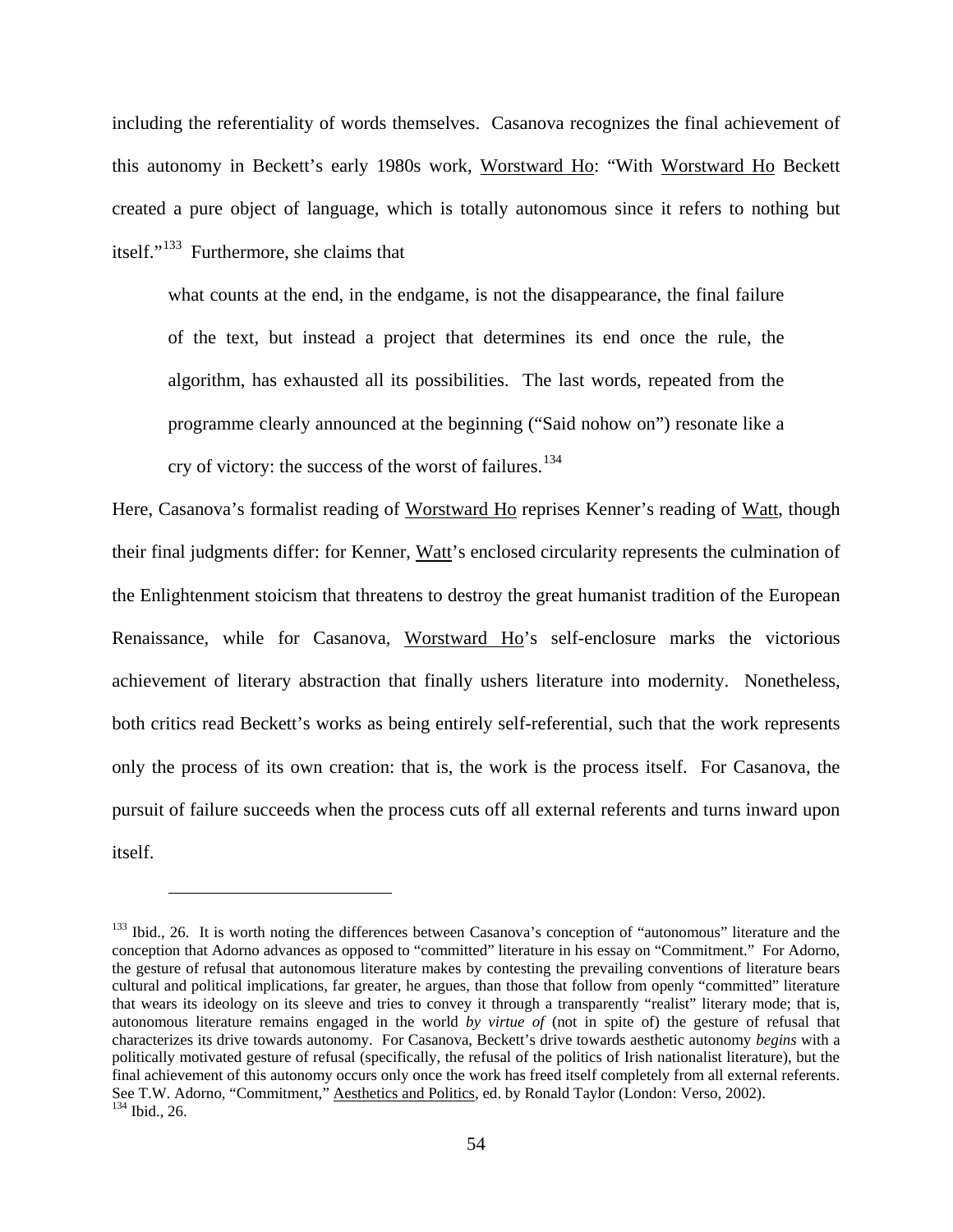Yet, the persistence of the "irreducible residue," the "Unlessenable least,"<sup>[135](#page-62-0)</sup> even in Worstward Ho, indicates the continued failure of the work that prevents it from hermetically sealing itself off from the outside world and achieving complete autonomy. While the work may have dispensed with plot, characters, settings, conventional syntax, even meaning, it cannot finally eliminate the word as the material trace of an ongoing process of testing and elaboration. Casanova deftly demonstrates how Worstward Ho's "aesthetic of lessness"<sup>[136](#page-62-1)</sup> gradually and progressively strips the word of its conventional meanings and functions on the way to abstraction, but the final achievement of the "literature of the *un*word" that Beckett first articulates in the 1937 letter to Axel Kaun remains beyond the work's reach. The process that Casanova calls "abstractivation"—"a dynamic peculiar to each text, which proceeds from words to the withdrawal of meaning—that is, from meaning to delivering realist representation its quietus"<sup>137</sup>—leaves a residue, a byproduct, a sediment: the words on the page or, more directly, the work itself. We've already seen, in Watt, that the failure of words and their referentiality, the "withdrawal of meaning" that "[delivers] realist representation its quietus," is not enough to produce a self-enclosed, abstract algorithm that runs until it has exhausted its possibilities; it produces, rather, an unfinishable series of discarded hypotheses, a lingering remainder that the algorithm can neither eliminate nor accommodate within its functions. In Worstward Ho, too, the persistence of legible traces—the work does not resist being read altogether, after all—shows that, while the work may, in fact, "fail better" than those that preceded it, it does not achieve complete autonomy. Its assault on language and "the whole historical edifice of literature" remains an assay that operates from within that edifice. The work, therefore, is not its own

<span id="page-62-1"></span><span id="page-62-0"></span><sup>&</sup>lt;sup>135</sup> Beckett, <u>Worstward Ho</u>, 106.<br><sup>136</sup> Casanova, 22.<br><sup>137</sup> Ibid., 12.

<span id="page-62-2"></span>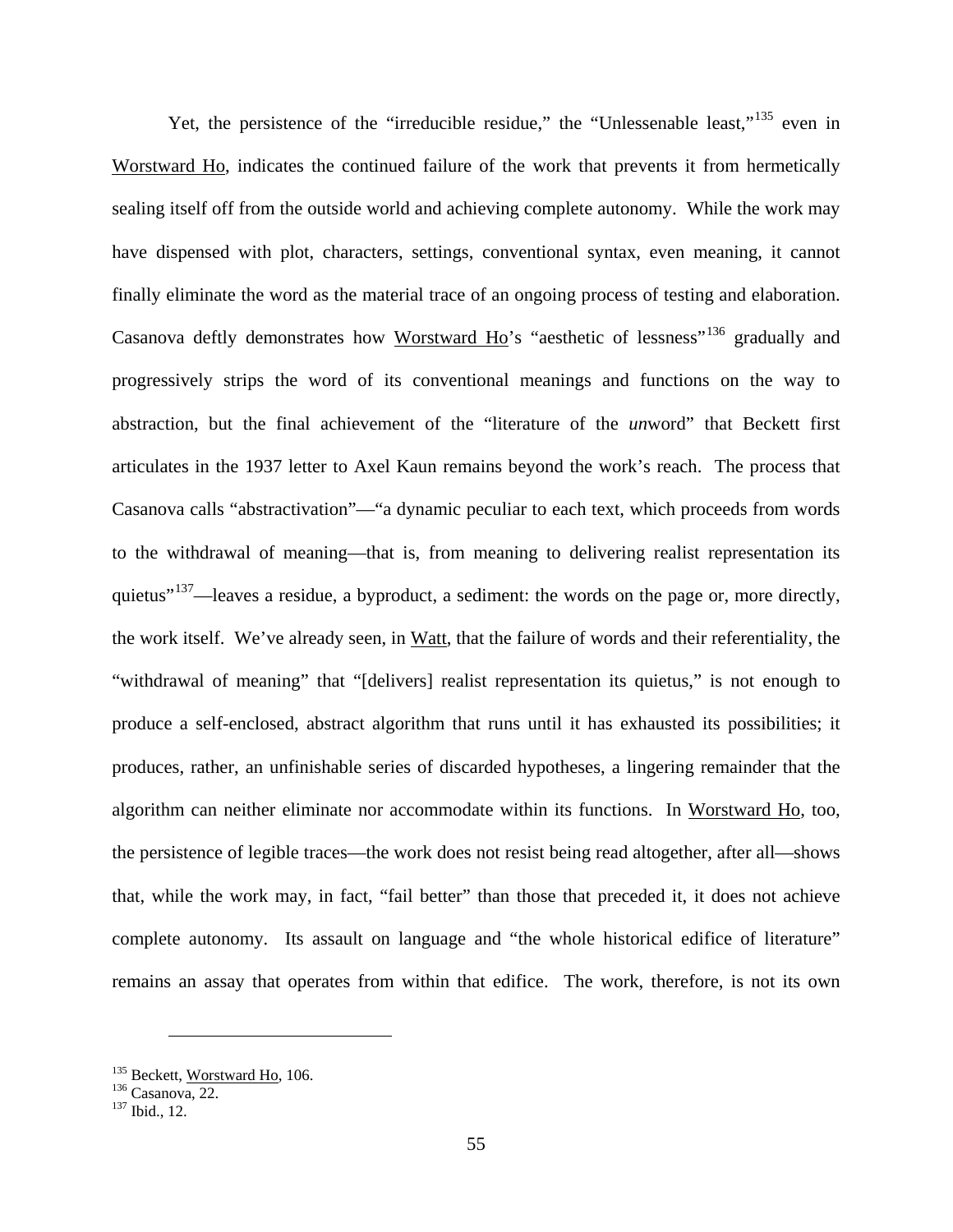process; it is the residue or the waste left behind by a process that, had it succeeded, would have left no traces whatsoever. It is the bent grass and broken branches attesting to the passage of one who could not efface his tracks entirely or render the trail completely illegible. While Beckett's works may pursue failure and the unword in the direction of abstraction, faithfully assaying the limits of legibility, the works cannot, of necessity, achieve the autonomy that Casanova claims for them, the freedom from the history of language and literature in the West; and, after all, the attainment of such freedom would only be another way of stabilizing the relation between "artist" and "occasion"—separating them entirely—and thus breaching the fidelity to failure. Paradoxically, the "Wörterstürmerei" that tests the conventions and forms that characterize that history in the effort to destroy them serves to preserve them and prolong their usage. The works' very presence as the discharge of the "Wörterstürmerei" attests to the continuing failure of the supposed drive towards literary autonomy and indexes the persistent, if only faintly legible, traces of the history that the works cannot efface.

## **2.6 "OTHERWISE THAN UNAWARES"**

"Can one be ephectic otherwise than unawares?"[138](#page-63-0) the Unnamable asks. Can one deliberately establish a literary practice that perpetually withholds credence from and refuses submission to the language and literary forms that, having no other choice, it employs? This question lies at the heart of the Beckettian literary project: the "Wörterstürmerei" whose destructive aesthetic also enacts a process of testing and experimentation; the fidelity to an essayistic literary *ethos*

<span id="page-63-0"></span><sup>&</sup>lt;sup>138</sup> Beckett, The Unnamable, 291.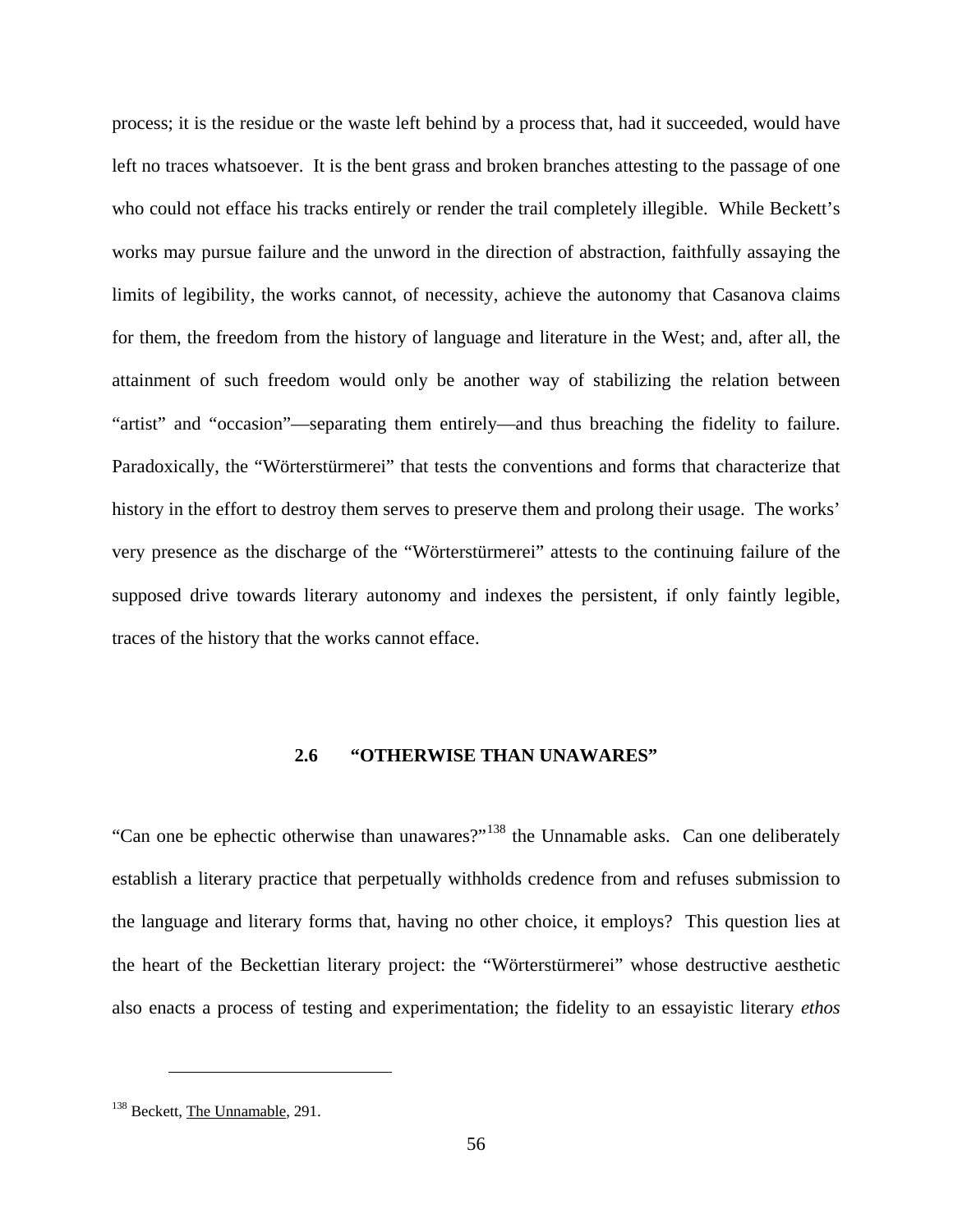that pursues failure and remains vigilant against the habitual comforts of the "acceptable conclusion;" the aborted hypotheses that assay the limits of literature's legibility and index the persistent, indelible traces of the literary history that the *oeuvre* presents as having already fallen into decline. Here, we find neither triumphant aesthetic mastery nor a Stoic reduction of the world to a closed field of exhaustible elements and possibilities; rather, we find an ongoing process of creation and experimentation operating at the limits of language and literary form. If this process does not yield cultural or creative rebirth, neither does it herald the apocalypse of European culture; and, after all, the death and rebirth of society are only conventional literary tropes belonging to tragedy and comedy, anyway. This process leaves a residue, however, a discharge, traces of a literature and a history to which Beckett arrived too late, in the moment of its obsolescence. It remains for the next chapter to elaborate what may yet be read, what is still legible, in these traces.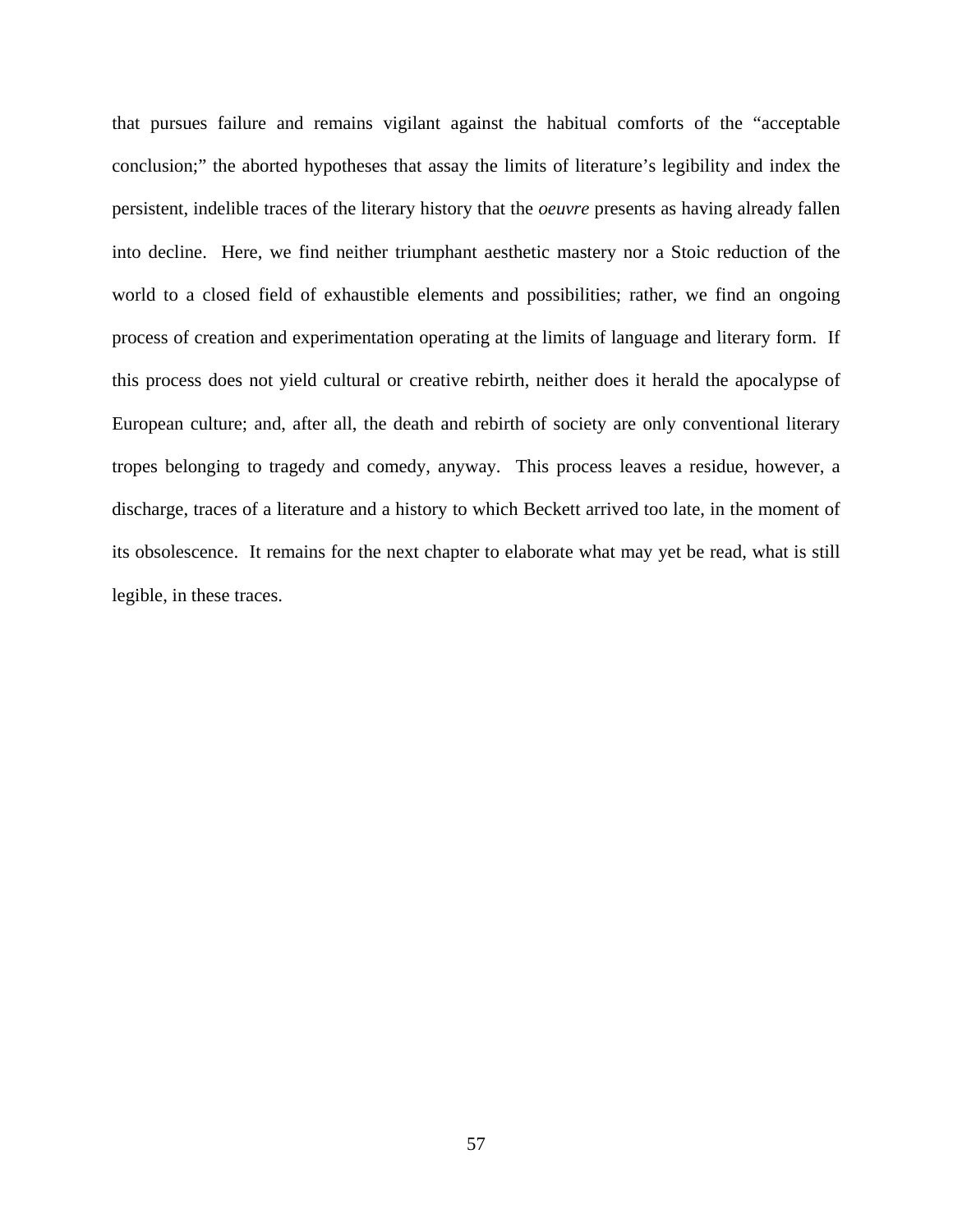## **3.0 READING THE VESTIGES OF EUROPE**

"Dante is 'easier to read,' for a foreigner who does not know Italian very well, for other reasons: but all related to this central reason, that in Dante's time Europe, with all its dissensions and dirtiness, was mentally more united than we can now conceive. It is not particularly the Treaty of Versailles that has separated nation from nation; nationalism was born long before; and the process of disintegration which for our generation culminates in that treaty began soon after Dante's time."

 $-$ T.S. Eliot, Dante<sup>[139](#page-65-0)</sup>

 $\overline{a}$ 

"Here is direct expression—pages and pages of it. And if you don't understand it, Ladies and Gentlemen, it is because you are too decadent to receive it."

--Samuel Beckett, "Dante...Bruno.Vico..Joyce"<sup>[140](#page-65-1)</sup>

The preceding chapter began to describe the coarticulation, in Beckett's prose fiction, of an experimental literary aesthetic with an essayistic literary *ethos* grounded in the historical consciousness of lateness. While that chapter demonstrated how that *ethos*, Beckett's relentless fidelity to failure, generates the fiction and drives it towards the limits of literary form, it also showed that this literary practice produces a sediment or discharge, traces that index the lingering vestiges of a literary history and institution in the moment of its obsolescence. Reading

<span id="page-65-1"></span><span id="page-65-0"></span><sup>&</sup>lt;sup>139</sup> T.S. Eliot, <u>Dante, Selected Essays 1917-1932</u> (New York: Harcourt, Brace, and Co., 1932), 202.<br><sup>140</sup> Samuel Beckett, "Dante…Bruno.Vico..Joyce," <u>Disjecta</u>, ed. by Ruby Cohn (New York: Grove Press, 1984), 26.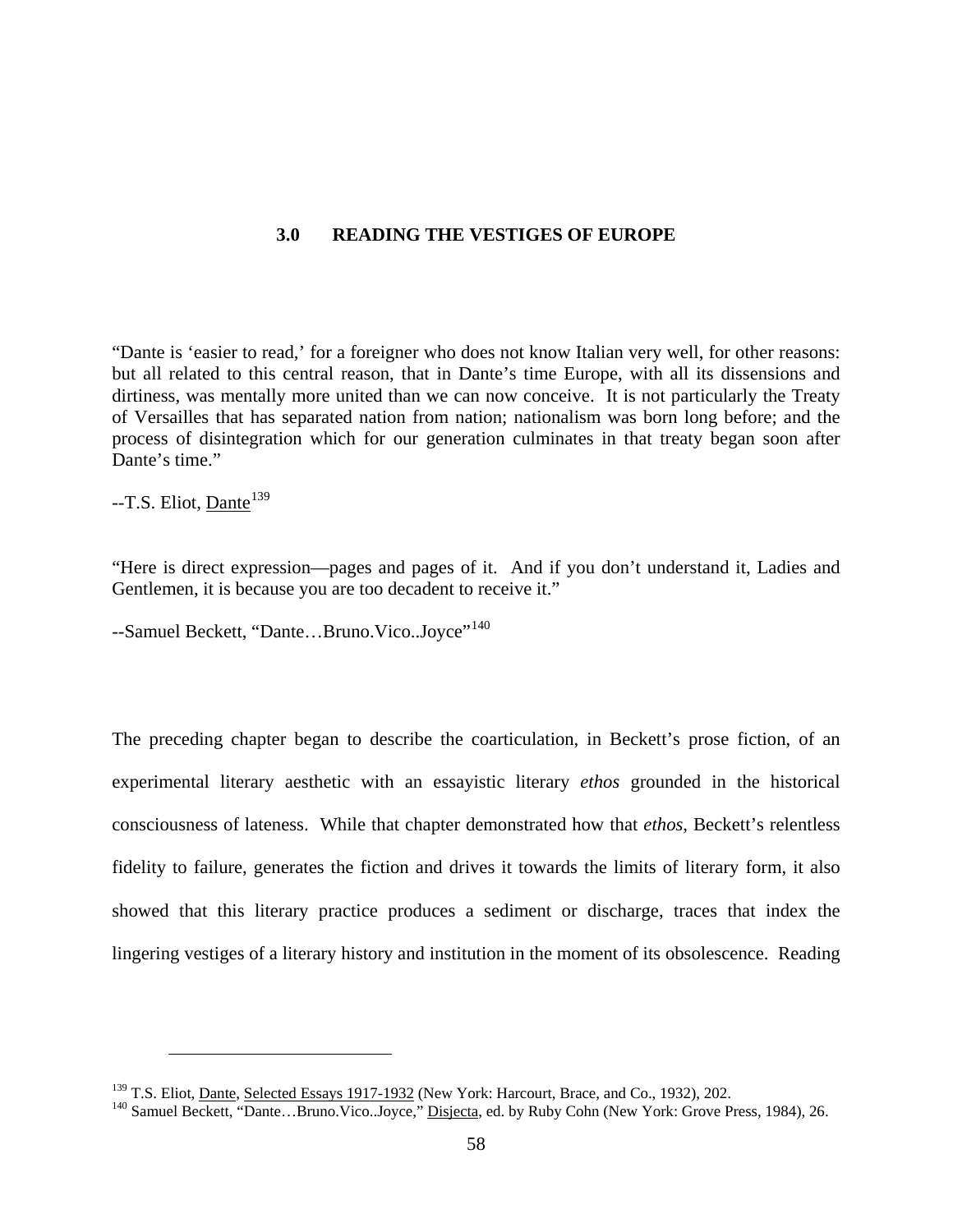these traces and interpreting what remains legible in them will form one of the primary objectives of this chapter.

Pursuing the question of "legibility" in relation to the historical consciousness of "lateness" will also afford us somewhat broader vistas with regard to the crisis of European civilization in the twentieth century, a crisis that T.S. Eliot, E.R. Curtius, Erich Auerbach, and others conceived as a crisis of legibility: By what mechanisms, they asked, does a civilization remain legible to itself as a continuous entity amid widespread historical change? Does the end of that continuity and the tendency towards illegibility signal the apocalyptic end of thinking? Or are new beginnings possible under new forms of intelligibility? This chapter will not only argue for the centrality of these considerations to Beckett's literary project—pursuing the questions of "legibility" and "civilization" back to Beckett's reading of Dante—but it will also consider "beginnings" in Beckett as the corollary, the inverse image of the perspective of "lateness" developed in the previous chapter.

## **3.1 "THE WESTERN PUBLIC AND ITS LANGUAGE"**

The question of legibility appears in Beckett's first published work, "Dante…Bruno.Vico.. Joyce," an essay written at James Joyce's behest and published initially in transition in 1929 and subsequently in the collection, Our Exagmination Round His Factification for Incamination of Work in Progress. Joyce organized this volume in order to garner interest in his Work in Progress (the working title for Finnegans Wake), and he assigned the young Beckett the task of demonstrating that the work's familial and literary lineage runs through a triptych of Italians: Dante Alighieri, Giordano Bruno, and Giambattista Vico. While Beckett devotes the majority of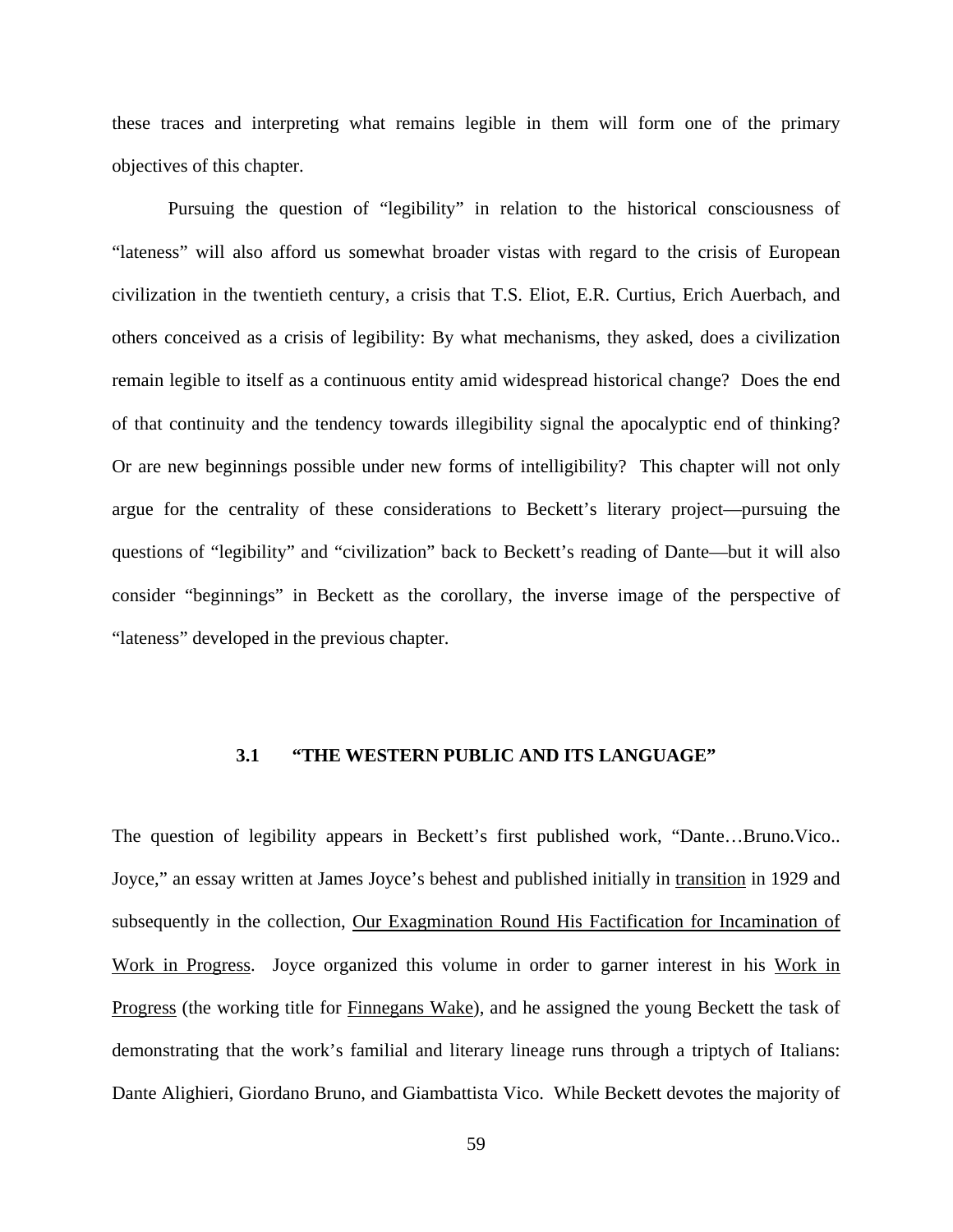the essay to comparing Joyce's work to these three (Dante and Vico, especially), he also takes the opportunity to castigate the outmoded tastes of the literary public, whose lukewarm reception of Joyce's preliminary fragments provided the occasion for Beckett's essay in the first place: "Here is direct expression—pages and pages of it. And if you don't understand it, Ladies and Gentlemen, it is because you are too decadent to receive it."<sup>141</sup> In only a few words, this caustic dressing-down pits Work in Progress's "direct expression"—a form of immanent, primitive language, as described by Vico—against the cultural decadence of the literary public, and it poses this antithesis in terms of the work's legibility: because of their jaded tastes and expectations, symptoms of a worn out civilization in decline, these Ladies and Gentlemen cannot read or comprehend Joyce's "savage economy of hieroglyphics."<sup>142</sup> Fortunately, Beckett would eventually lose the youthful arrogance displayed here, but this passage nonetheless evinces the historical consciousness of lateness whose continued presence we have already noted in the previous chapter: "here we go again,"[143](#page-67-2) repeating "the same old mutterings, the same old stories, the same old questions and answers,"<sup>[144](#page-67-3)</sup> which have become as tired and "irrelevant as a Victorian bathing suit or the imperturbability of a true gentleman."[145](#page-67-4) In Joyce's work, Beckett finds an effort to spurn the already-domesticated and create a new primitivism—illegible to the exhausted forms that the literary public demands—that will institute a new beginning. We can already see, here, how this question of legibility illuminates an entire historical situation—a decadent civilization in need of new beginnings—as well as the role of language and literature in creating the new forms of legibility that will bring that about.

<span id="page-67-2"></span>

<span id="page-67-1"></span><span id="page-67-0"></span><sup>&</sup>lt;sup>141</sup> Beckett, "Dante...Bruno.Vico..Joyce," 26.<br>
<sup>142</sup> Ibid., 28.<br>
<sup>143</sup> Beckett, "Three Dialogues," <u>Disjecta</u>, 145.<br>
<sup>143</sup> Samuel Beckett, Stories and Texts for Nothing (New York: Grove Press, 1967), 78.<br>
<sup>145</sup> Beckett,

<span id="page-67-4"></span><span id="page-67-3"></span>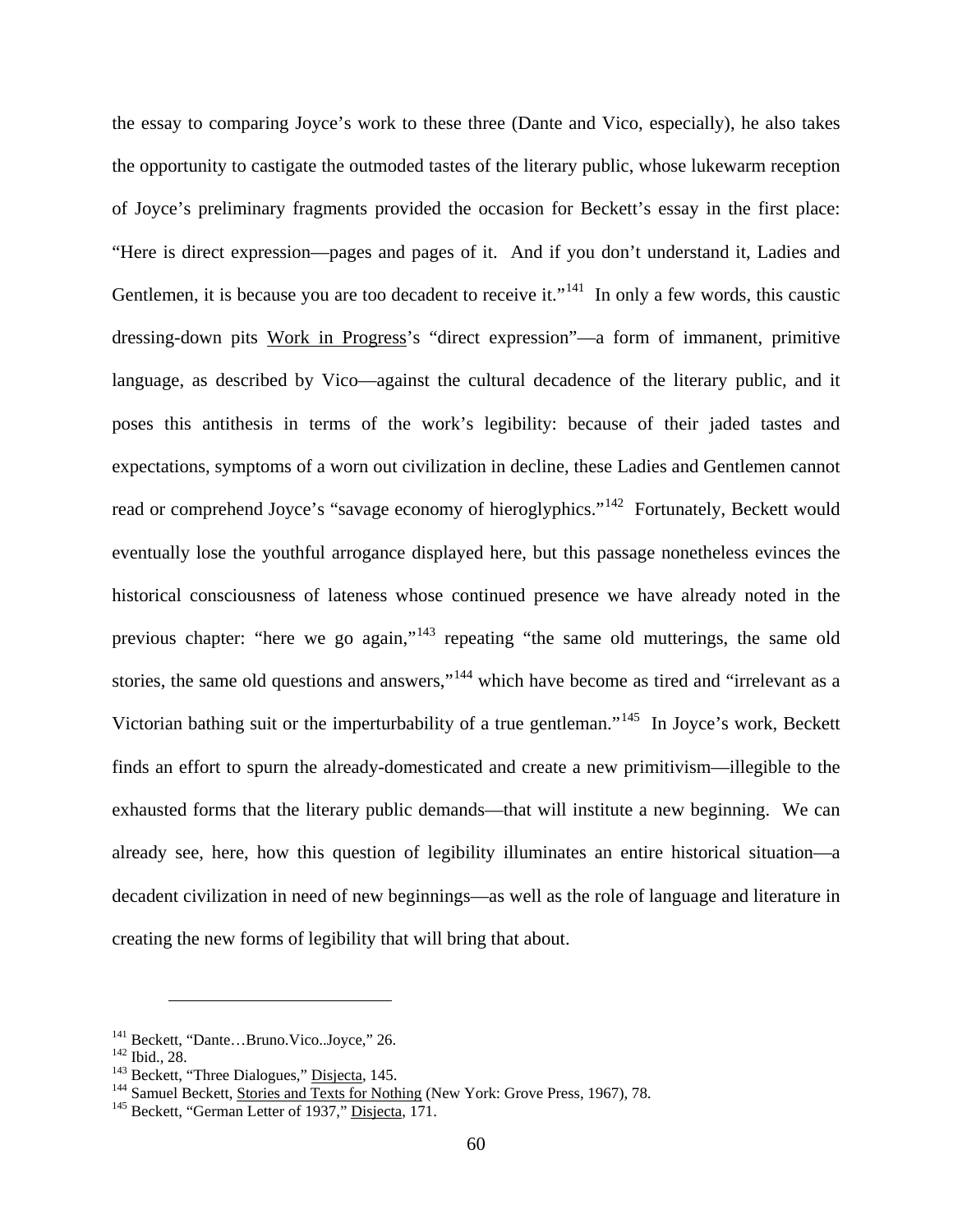Such a formulation—"a decadent civilization" and "a new primitivism"—may sound grandiose today, but its key terms and concepts come from Beckett's reading of Vico's Scienza Nuova, whose poetics provide the foundation upon which Beckett builds his reading of Work in Progress's literary innovation and historical significance. Beckett paraphrases Vico's position as follows:

Poetry, he says, was born of curiosity, daughter of ignorance. The first men had to create matter by the force of their imagination, and "poet" means "creator." Poetry was the first operation of the human mind, and without it thought could not exist. Barbarians, incapable of analysis and abstraction, must use their fantasy to explain what their reasons cannot comprehend. Before articulation comes song; before abstract terms, metaphors. The figurative character of the oldest poetry must be regarded, not as sophisticated confectionery, but as evidence of a poverty-stricken vocabulary and of a disability to achieve abstraction. Poetry is essentially the antithesis of Metaphysics…[It] follows that poetry is a prime condition of philosophy and civilization.<sup>[146](#page-68-0)</sup>

If "Poetry is essentially the antithesis of Metaphysics," then the philosophy of history espoused in the Scienza Nuova is essentially the antithesis of the metaphysical philosophy of history, since, for Vico, civilizations begin with a poetic act of making—aided only by "curiosity," "ignorance," and a "poverty-stricken vocabulary" incapable of abstraction—not an act of knowing or understanding. The first primitive forms of expression—what Vico calls "direct expression"—had to be created by minds that had not yet built or accumulated the linguistic and intellectual means necessary to think abstractly or analyze the world categorically. As a result,

<span id="page-68-0"></span><sup>146</sup> Beckett, "Dante…Bruno.Vico..Joyce," 24.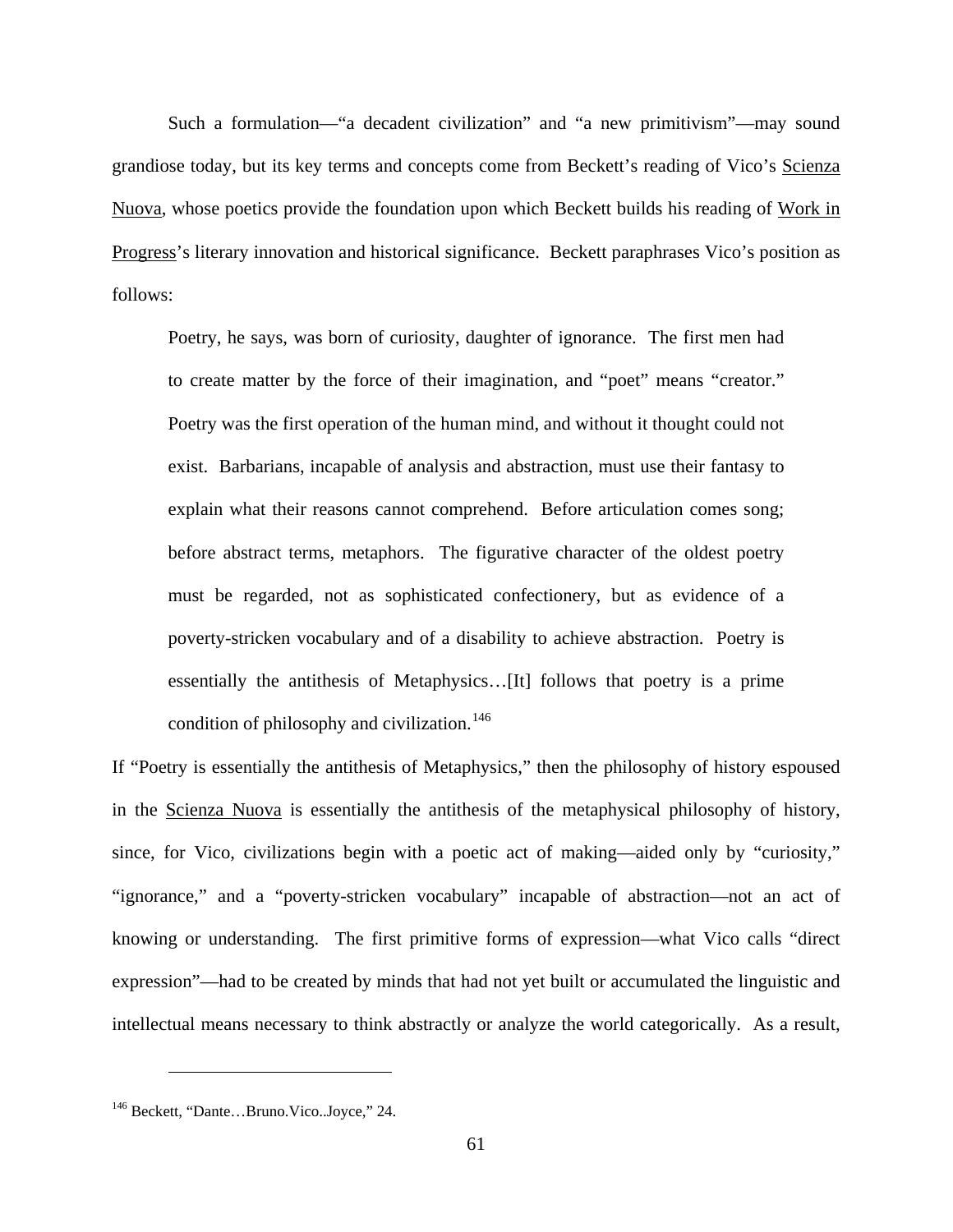this language was predominantly gestural and demonstrative ("If a man wanted to say 'sea,' he pointed to the sea<sup>"147</sup>), and the first forms of "sacred language" or hieroglyphics retained much of those qualities: "Hieroglyphics, or sacred language, as he calls it, were not the invention of philosophers for the mysterious expression of profound thought, but the common necessity of primitive peoples."<sup>[148](#page-69-1)</sup> The pictorial character of hieroglyphics does not harbor an esoteric symbology accessible only to the initiated; it represents the immanent relation between primitive minds and their immediate material surroundings. Abstraction, philosophy, and metaphysics all follow later, but as elaborations of the primitive poetic figures that articulate the world, not as the progressive perfection of human knowledge. For that reason, History cannot have a single *telos*, a final moment of transcendence in which it comprehends itself as a totality, because it can only develop the possibilities specific to its initial poetic articulation. History is what humans make "by the force of their imagination," and what has been made imposes limits and a necessity upon what can continue to be made: "History, then, is not the result of Fate or Chance—in both cases the individual would be separated from his product—but the result of a Necessity that is not Fate, of a Liberty that is not Chance."[149](#page-69-2) Instead of a single *telos*, Vico posits a cyclical History, where each cycle comprises the initial articulation of poetic figures that inaugurate a civilizational beginning and form institutions, the elaboration of those figures and institutions, and the eventual decline of that civilization as it finally exhausts its beginnings and gives way to new ones. History, then, does not have a single origin (any more than a single *telos*), but

<span id="page-69-1"></span><span id="page-69-0"></span> $^{147}$  Ibid., 24.<br><sup>148</sup> Ibid., 25.

<span id="page-69-2"></span><sup>149</sup> Ibid., 22.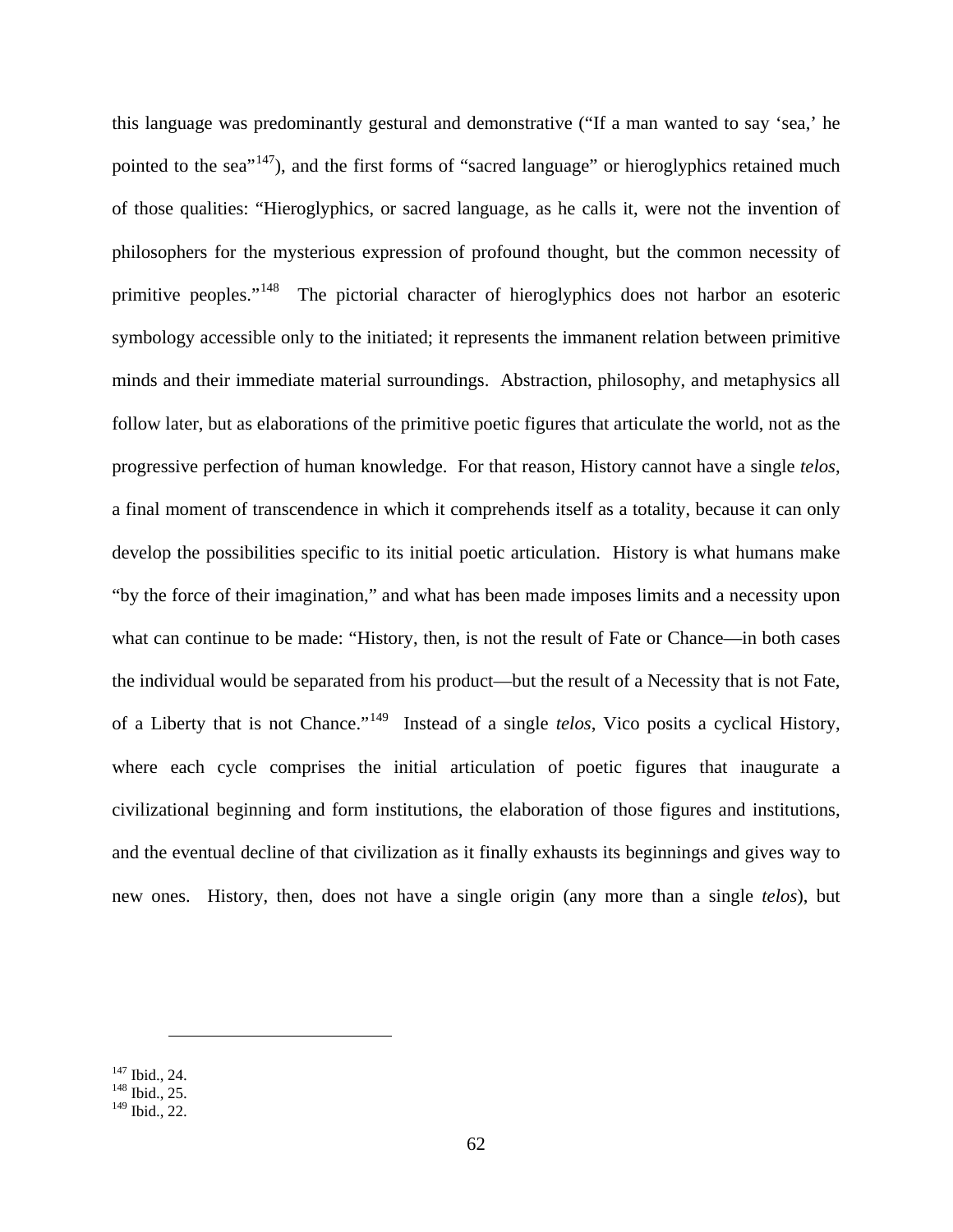multiple beginnings.<sup>[150](#page-70-0)</sup> And, since each cycle, each civilization, develops as an elaboration of the specific poetic figures that articulate its beginning, nothing guarantees continuity or legibility across cycles.

Thus, Beckett interprets Work in Progress's illegibility to the literary public as indexing a moment of civilizational transition: Joyce's achievement of a primitive, "direct expression" in literature—immanent, vital, stripped of abstraction—articulates new poetic figures, which the decadent Ladies and Gentlemen cannot read, toward a new beginning and a literary public that does not yet exist. This becomes Beckett's major point of comparison between Joyce and Dante:

[Dante] did not write in Florentine any more than in Neapolitan. He wrote a vulgar that *could* have been spoken by an ideal Italian who had assimilated what was best in all the dialects of his country, but which in fact was certainly not spoken nor ever had been. Which disposes of the capital objection that might be made against this attractive parallel between Dante and Mr. Joyce in the question of language, i.e. that at least Dante wrote what was being spoken in the streets of his own town, whereas no creature in heaven or earth ever spoke the language of Work in Progress. [151](#page-70-1) 

Just as Dante "construct [ed] a synthetic language"<sup>[152](#page-70-2)</sup> for a public that did not yet read or speak it, so Joyce creates a language that "no creature in heaven or earth ever spoke:"

It is reasonable to admit that an international phenomenon might be capable of speaking it, just as in 1300 none but an inter-regional phenomenon could have

<span id="page-70-0"></span><sup>&</sup>lt;sup>150</sup> For example, Vico goes to great lengths, in the early chapters of the Scienza Nuova, to demonstrate that the civilizations of Ancient Greece and Rome began independently of each other, which contradicted the prevailing idea that Roman civilization was merely a continuation and further development of Greek civilization.<br><sup>151</sup> Ibid., 30, emphasis in the original.<br><sup>152</sup> Ibid., 30.

<span id="page-70-2"></span><span id="page-70-1"></span>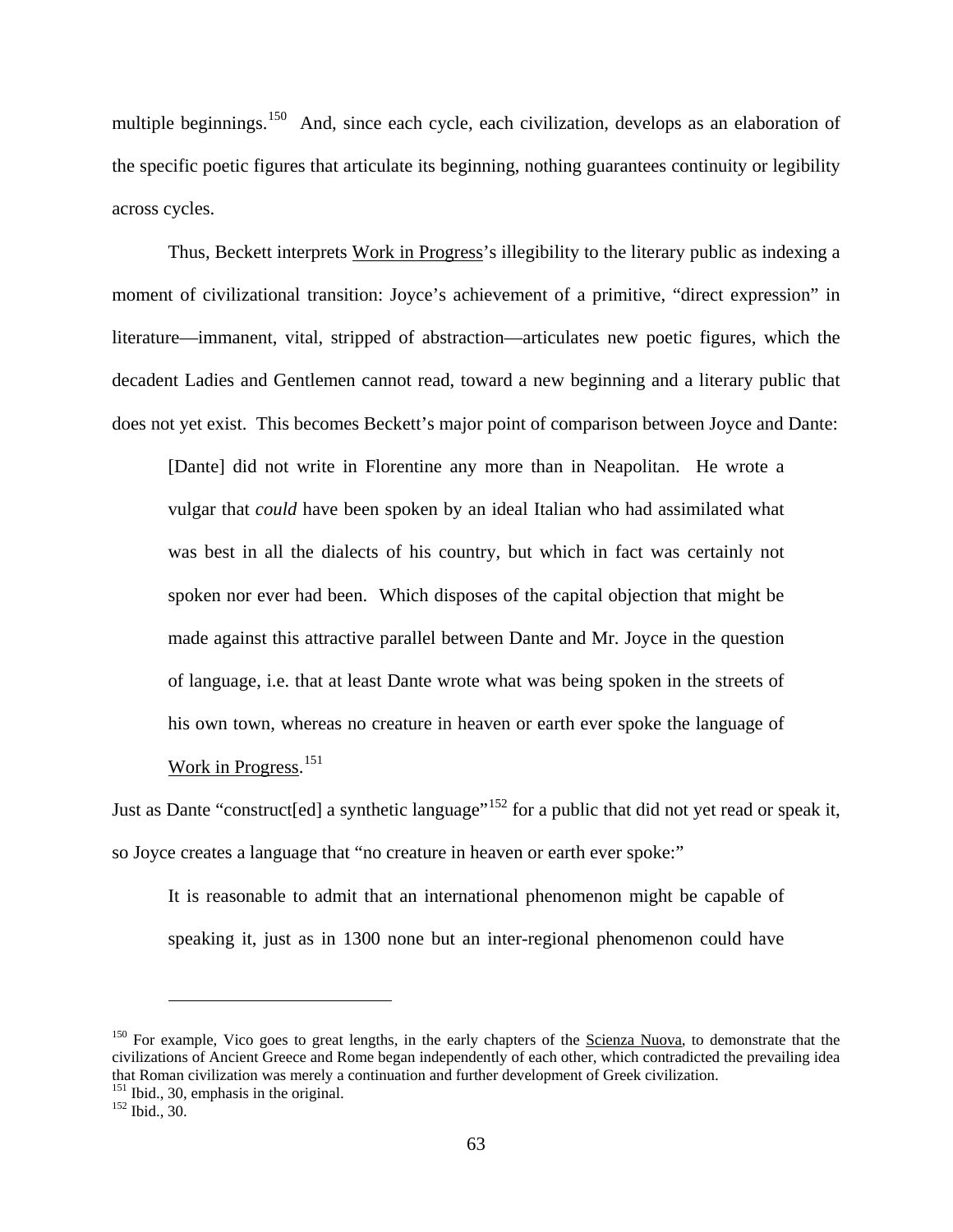spoken the language of the Divine Comedy. We are inclined to forget that Dante's literary public was Latin, that the form of his Poem was to be judged by Latin eyes and ears, by a Latin Esthetic intolerant of innovation.<sup>[153](#page-71-0)</sup>

Here, Beckett imagines the kinds of readers—an "international phenomenon" for Joyce, an "inter-regional phenomenon" for Dante—that each work summons, the readers that have not yet aggregated and emerged as a "public;" and in doing so, he imagines the world that each work articulates.[154](#page-71-1) In Dante's case, Beckett benefits from the perspective of hindsight, of course, but he nonetheless recognizes, in Dante's creation of an Italian vernacular, the emergence of an "inter-regional" consciousness:

[Dante's] conclusion is that the corruption common to all the dialects makes it impossible to select one rather than another as an adequate literary form, and that he who would write in the vulgar must assemble the purest elements from each dialect and construct a synthetic language that would at least possess more than a circumscribed local interest: which is precisely what he did.<sup>[155](#page-71-2)</sup>

By eschewing both the catholicity of Church Latin and the "circumscribed local interest" of the regional dialects, Dante's Italian vernacular poetically articulates an emerging social and political aggregation—the "nation"—whose subsequent elaboration in Europe over the succeeding centuries would effect a civilizational transition from the medieval, feudal world to modern Europe. Continuing the analogy, then, the "international phenomenon" that Work in Progress summons as its prospective reader represents the emergence of another new

<span id="page-71-1"></span><span id="page-71-0"></span><sup>&</sup>lt;sup>153</sup> Ibid., 31.<br><sup>154</sup> See also Erich Auerbach, Literary Language and Its Public in Late Latin Antiquity and in the Middle Ages, tr. by Ralph Manheim (New York: Pantheon, 1965). The formulation employed here—that Dante's and Joyce's works "summon" readerships that do not yet exist or have not yet aggregated—is Auerbach's, whose reading of Dante parallels Beckett's in ways that I will explore later.

<span id="page-71-2"></span><sup>&</sup>lt;sup>155</sup> Beckett, "Dante...Bruno.Vico..Joyce," 30.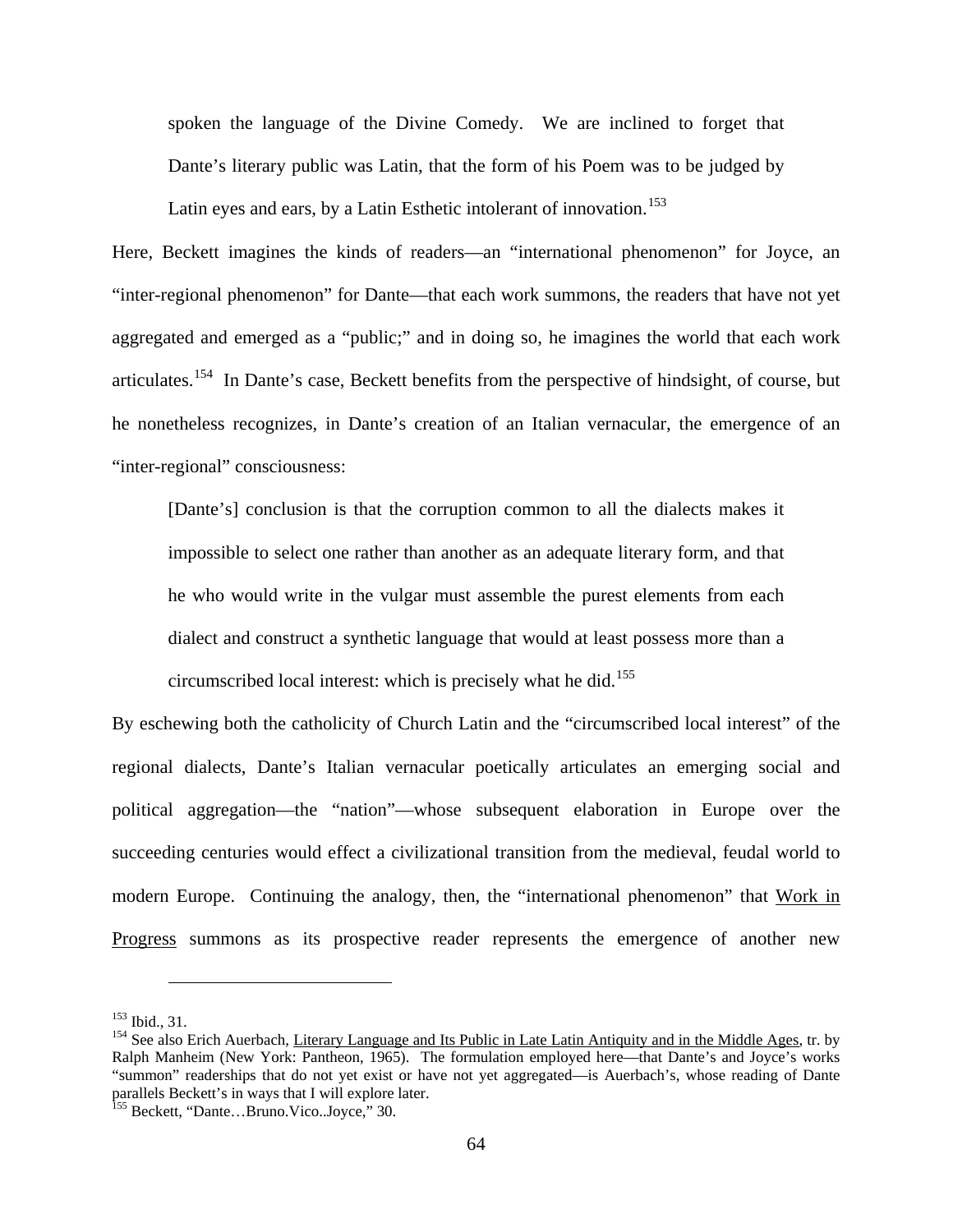aggregation, a new public beyond the nation, and a civilizational transition from modern Europe to a new internationalism and globalism that is already in progress as Beckett writes and whose effects we are only beginning to recognize and understand today.<sup>[156](#page-72-0)</sup>

But this new language that institutes the primitive beginnings of a new historical cycle does not come from nowhere. Neither Dante nor Joyce creates an artificial language *ex nihilo*; they each create a new vernacular. Dante's defense of vernacular literary eloquence in De Vulgari Eloquentia hinges upon distinguishing "vernacular language" from "*gramatica*," a distinction that he defines as follows: "I call 'vernacular language' that which infants acquire from those around them when they first begin to distinguish sounds; or, to put it more succinctly,…that [language] which we learn without any formal instruction, by imitating our nurses."<sup>157</sup> *Gramatica*—Latin being the obvious example in Dante's time—by contrast, exists "at one remove from us," and few people "achieve complete fluency in it, since knowledge of its rules and theory can only be developed through dedication to a lengthy course of study."<sup>[158](#page-72-2)</sup> Dante, then, immediately asserts the greater nobility of the vernacular, "because it is natural to us, while the other is, in contrast, artificial."<sup>159</sup> Vernacular language does not come from nature, though. Dante's definition of the vernacular as the language that humans learn by imitation alludes to Aristotle's discussion of *mimesis* in the Poetics, where he asserts that the "general origin of poetry" lies in the fact that "[i]mitation [*mimesis*] is natural to man from childhood, one of his advantages over the lower animals being this, that he is the most imitative creature in the

<span id="page-72-0"></span> $156$  Auerbach claims that Europe, in the twentieth century, is in the midst of a transition through which it will no longer be perceptible as a distinct entity, as "it is beginning to be engulfed in another, more comprehensive unity" (Literary Language 6).<br><sup>157</sup> Dante Alighieri, <u>De Vulgari Eloquentia</u>, Ed. and trans. by Steven Botterill (Cambridge: Cambridge University

<span id="page-72-1"></span>Press, 1996), 3.

<span id="page-72-2"></span><sup>158</sup> Ibid, 3.

<span id="page-72-3"></span> $159$  Ibid, 3.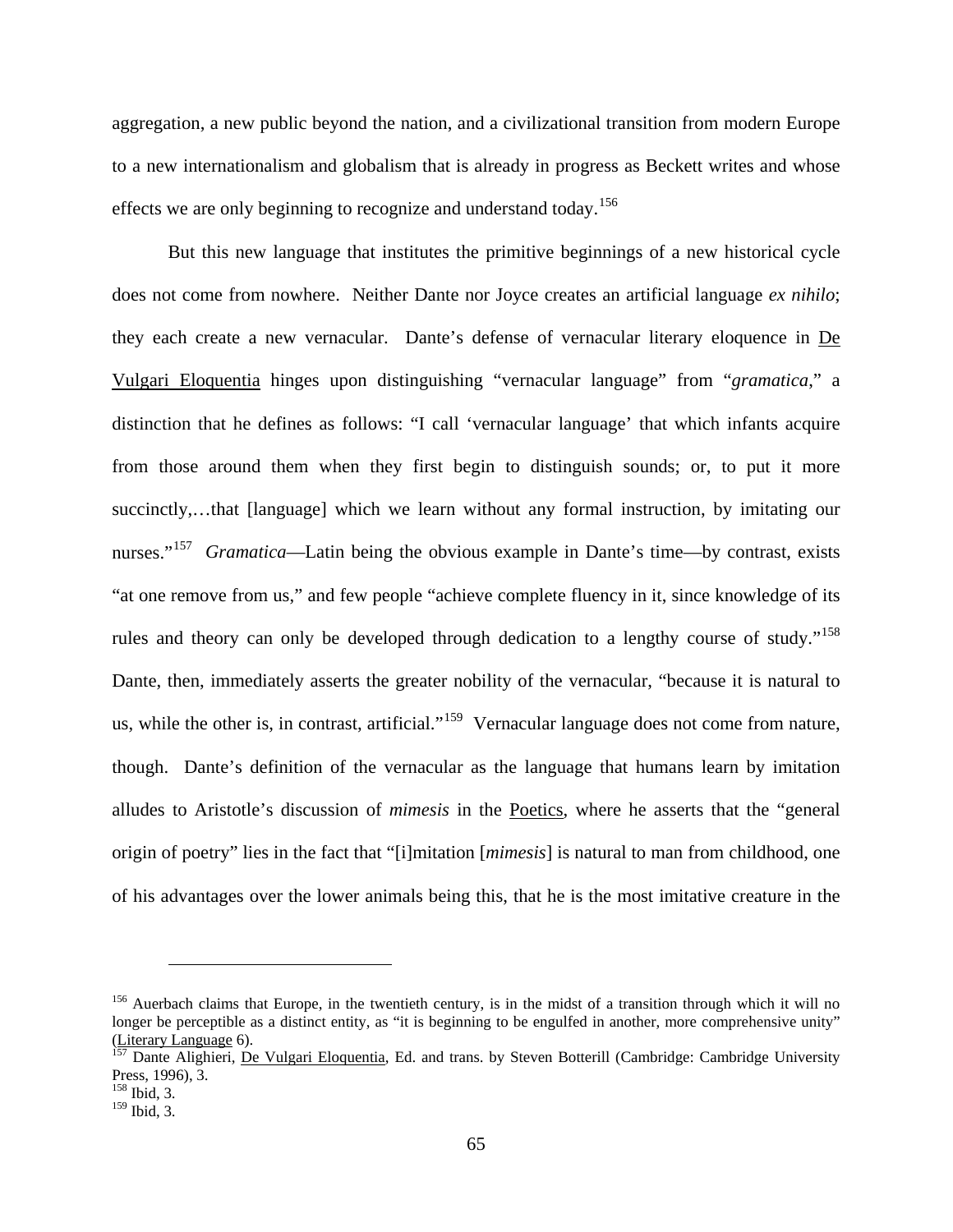world, and learns at first by imitation."[160](#page-73-0) Thus, vernacular language "is natural *to us*" in that it emerges from an activity that "is natural to man from childhood," the activity that characterizes the species and forms the basis of poetic creation: *mimesis*. Humans make language in relation to their immediate material circumstances, by imitation, and the number and diversity of vernacular dialects attest to the historical variability of that process. Indeed, after Dante surveys the historical development of the languages and dialects of Europe, he concludes that

since humans are highly unstable and variable animals, our language can be neither durable nor consistent with itself; but, like everything else that belongs to us (such as manners and customs), it must vary according to distances of space and time…If, therefore, the speech of a given people changes, as I have said, with the passing of time, and if it can in no way remain stable, it must be the case that the speech of people who live distant and apart from each other also varies in many ways, just as do their manners and customs—which are not maintained either by nature or by association, but arise from people's preferences and geographical proximity.<sup>[161](#page-73-1)</sup>

Vernacular languages—like "manners and customs"—vary, develop, and change in accordance with historical, rather than natural, factors and circumstances; and, as such, they are an immanent expression of the relation between those circumstances and the mimetic processes of their articulation. Having reached this conclusion, Dante quickly reestablishes the sharp distinction between the vernacular and the *gramatica*: if the vernacular expresses a historical, human process of making that varies across time and place, then the *gramatica*, with its fixed rules and

<span id="page-73-0"></span><sup>&</sup>lt;sup>160</sup> Aristotle, The Rhetoric and the Poetics of Aristotle, Trans. by W. Rhys Roberts and Ingram Bywater (New York: Modern Library, 1984), 226-227. Dante's philosophical training in the Scholastics and his great familiarity with Aristotle are well documented and require no additional comment or justification here.

<span id="page-73-1"></span><sup>&</sup>lt;sup>161</sup> Dante, De Vulgari Eloquentia, 21-23.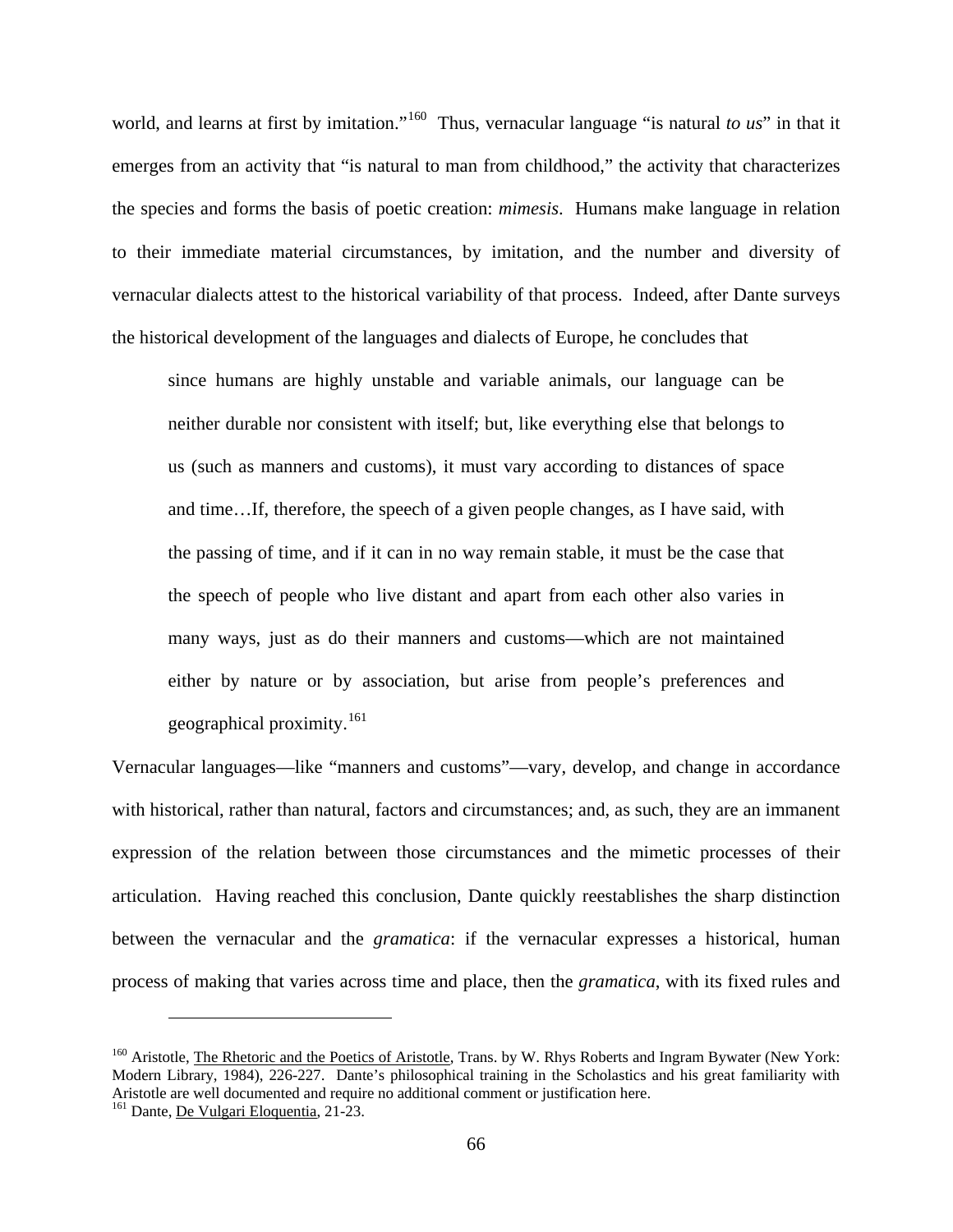structure, "is nothing less than a certain immutable identity of language in different times and places."[162](#page-74-0) In other words, the *gramatica* has been removed from the processes of historical change that the vernacular expresses immanently.<sup>[163](#page-74-1)</sup>

Dante's defense of vulgar eloquence in De Vulgari Eloquentia and his creation of an Italian vernacular in the Commedia, then, mark an effort to produce a new literature grounded mimetically in the dynamic materiality of human historicity, which the Latin *gramatica* immutable across time and space, impervious to change—cannot represent. Dante's primitivism, in Vico's sense, lies precisely in his repudiation of Latin, with its aspirations to universality, and his articulation of a language whose form of expression indexes its historical and material conditions (specifically, the emergence of an inter-regional or national consciousness in the early  $14<sup>th</sup>$  century) immanently; and we have already seen that this immanent relation between language and the world characterizes the "direct expression" that articulates the primitive beginnings of civilizations, according to Vico. Indeed, this immanent relation is lost only as civilizations and their languages achieve a higher degree of sophistication:

Convenience only begins to assert itself at a far more advanced stage of civilization, in the form of alphabetism. Here Vico, implicitly at least, distinguishes between writing and direct expression. In such direct expression, form and content are inseparable.<sup>[164](#page-74-2)</sup>

The elaboration of language to the point at which its form and content become separable—the former becoming merely the vehicle for the latter—implies a level of abstraction that

<span id="page-74-1"></span><span id="page-74-0"></span><sup>&</sup>lt;sup>162</sup> Ibid, 23.<br><sup>163</sup> Auerbach argues, in Literary Language and Its Public in Late Latin Antiquity and in the Middle Ages, that the Carolingians' restoration of "correct" Latin as a learned and liturgical language "definitively cut the already feeble ties of intelligibility between Latin and the vernacular languages" (265) and removed Latin from the vicissitudes of everyday life and historical change.

<span id="page-74-2"></span><sup>164</sup> Beckett, "Dante…Bruno.Vico..Joyce," 25.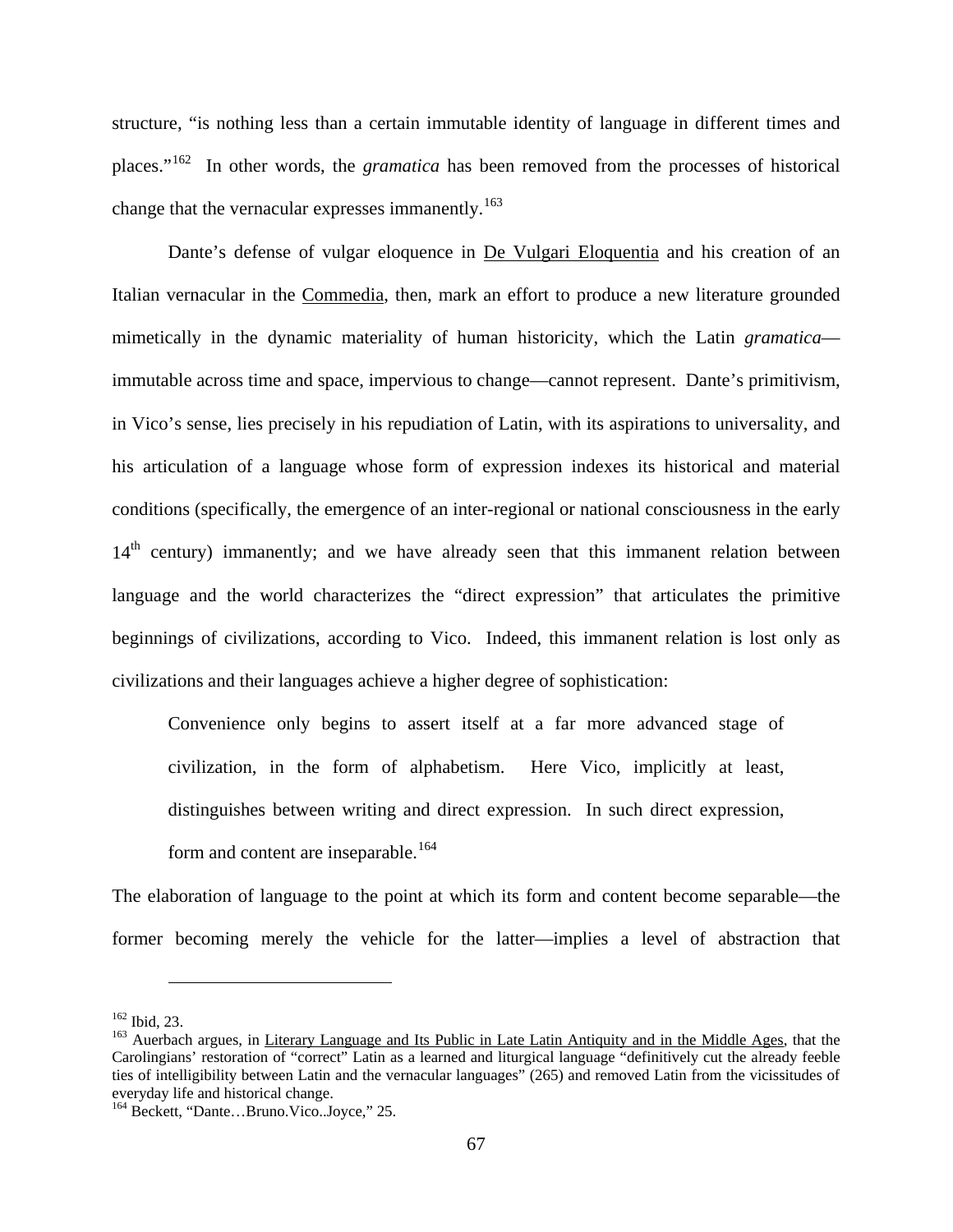civilizations only reach at a late stage. At a certain point, this abstraction becomes a symptom of decadence, as language detaches itself—like the Latin *gramatica*—from the immanence of historical change and loses its sensitivity for the flux and the materiality of the everyday.

Achieving a new literary primitivism, in Viconian terms, then, does not entail an idealist creation *ex nihilo*;<sup>[165](#page-75-0)</sup> nor does it entail "regression" to or nostalgia for a barbaric or romanticized past, since Vico's cyclical understanding of history means that the primitive beginnings of civilizations do not reside only in the past.<sup>166</sup> It means excising, tearing apart—"wordstorming"—or otherwise circumventing this abstraction that separates form from content and developing a new form of expression that indexes its historicity immanently, a language with all the vigor and gestural vitality of "direct expression." Joyce achieves precisely this, Beckett claims: "Mr. Joyce has desophisticated language. And it is worth while remarking that no language is so sophisticated as English. It is abstracted to death."<sup>167</sup> Just as Dante created a literary vernacular that would be sensitive to the diversity and variability of human historicity in ways that the Latin *gramatica* could not, so Joyce tries to desophisticate English, whose abstraction "to death" marks its decadence, in order to reach a language that expresses immanently its material conditions and the vicissitudes of historical change:

This writing that you find so obscure is a quintessential extraction of language and painting and gesture, with all the inevitable clarity of the old inarticulation.

<span id="page-75-0"></span><sup>&</sup>lt;sup>165</sup> Beckett begins his discussion of Vico, in fact, by explicitly rejecting Benedetto Croce's then-authoritative interpretation of Vico as a "mystic" and an idealist: "[Vico's] treatment of the origin and functions of poetry, language and myth, as will appear later, is as far removed from the mystical as it is possible to imagine" (2

<span id="page-75-1"></span><sup>&</sup>lt;sup>166</sup> See Massimo Verdicchio, "Exagmination Round the Fictification of Vico and Joyce" James Joyce Quarterly 26.4 (Summer 1989): 531-539. Verdicchio's essay is one of the more thorough and sustained studies of "Dante…Bruno.Vico..Joyce," but his failure to account for the cyclical character of Vico's history leads him to misread Vico's "primitive" as "regressive" and even "debased" (536). Thus, Beckett's comparison of Joyce with Vico, Verdicchio erroneously argues, is "[n]ot a flattering analogy" (536). John Pilling's reading of "Dante...Bruno.Vico..Joyce" in Beckett Before Godot (Cambridge: Cambridge University Press, 1997) follows Verdicchio's misreading in this matter.

<span id="page-75-2"></span><sup>167</sup> Beckett, "Dante…Bruno.Vico..Joyce," 28.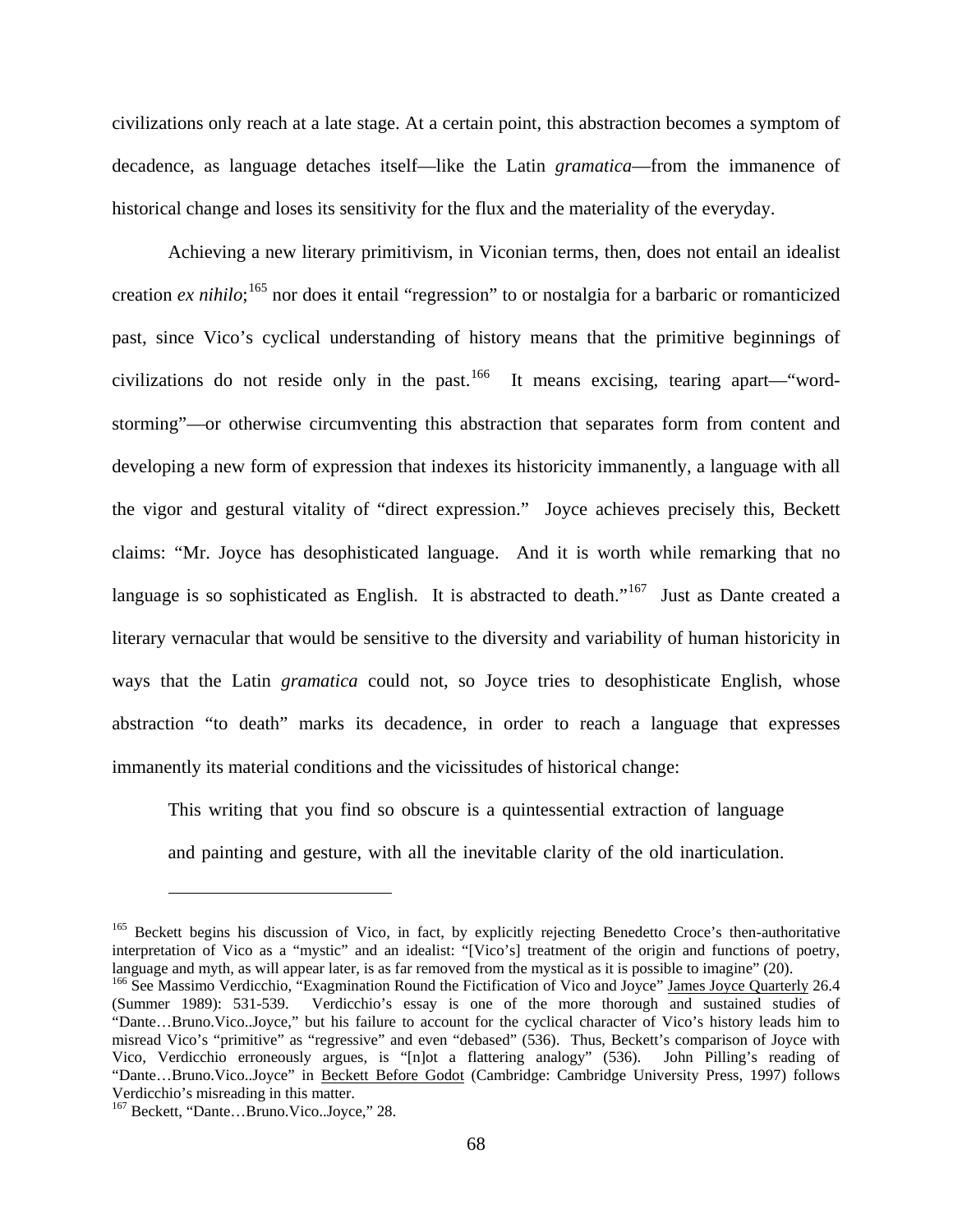Here is the savage economy of hieroglyphics. Here words are not the polite contortions of  $20<sup>th</sup>$  century printer's ink. They are alive. They elbow their way on to the page, and glow and blaze and fade and disappear.<sup>[168](#page-76-0)</sup>

The words themselves do more than transparently convey the meaning that has been entrusted to them. Here, meaning and the means of its conveyance cannot be differentiated. The words gesture, perform, dance, "elbow their way on to the page, and glow and blaze and fade and disappear," at one with the story:

Here form *is* content, content *is* form. You complain that this stuff is not written in English. It is not written at all. It is not to be read—or rather it is not only to be read. It is to be looked at and listened to. His writing is not *about* something; *it is that something itself*. [169](#page-76-1)

The decadent Ladies and Gentlemen complain that "this stuff is not written in English," with its familiar abstractions that keep form and content neatly separated; but here, Beckett suggests, in this "quintessential extraction of language and painting and gesture" that savagely tears apart that abstraction, we may hear the first primitive utterances expressing the emergence of a new reader, a new public, and a new beginning.

<span id="page-76-0"></span><sup>168</sup> Ibid., 28.

<span id="page-76-1"></span><sup>169</sup> Ibid., 27, emphasis in the original. Pascale Casanova reads this passage—especially the "form *is* content, content *is* form" line—as expressing a desire for abstraction, which is achieved when the work finally strips itself of "content" or "meaning" and reduces itself to "form." Beckett's essay clearly presents abstraction as a form of decadence, however. The production of a literature in which form and content are inseparable does not yield an abstraction that *ends* meaning; it yields a primitivism that *inaugurates* new meanings.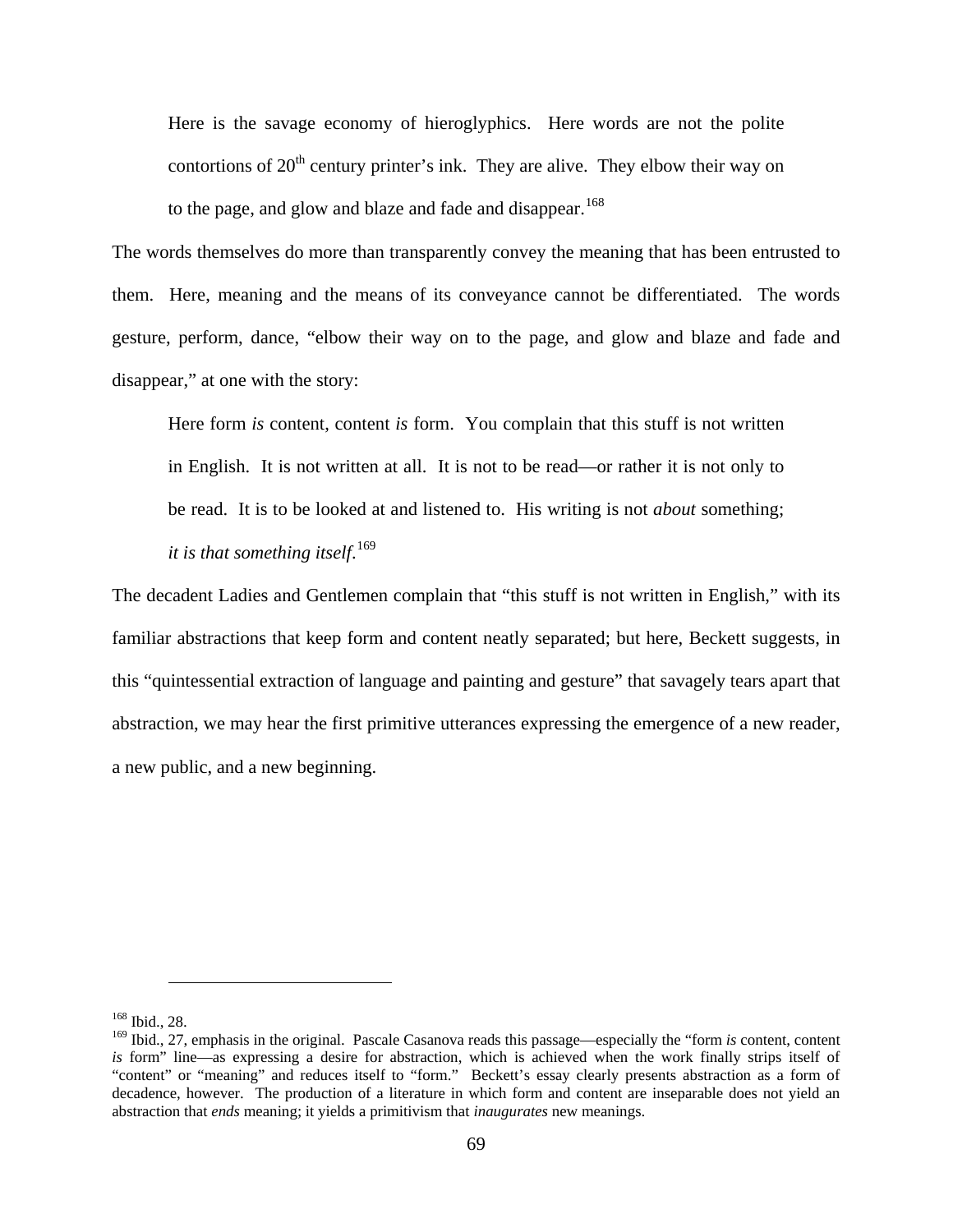## **3.2 READING "EUROPE" THROUGH DANTE**

I have already indicated that Beckett wrote "Dante…Bruno.Vico..Joyce" as an occasional piece, a critical work composed at Joyce's behest and for Joyce's benefit. While this might provide grounds for skepticism regarding the work's significance, we should not be too quick to dismiss this essay as a mere advertisement produced as a personal favor for a friend and mentor. We've seen how "Dante…Bruno.Vico..Joyce" evinces the sense of civilizational decadence and historical belatedness that pervades the entire *oeuvre*, such that we cannot avoid reading the essay as an integral, if early, moment within that *oeuvre*; and certainly, Beckett's own obsession with Dante proved to be lifelong, hardly the passing interest of one who is merely completing an assignment. More importantly, though, we cannot ignore the literary-historical milieu within which the essay emerged. Writing about Joyce and especially Dante between the wars meant joining an ongoing critical dialogue about the future of European civilization, and Vico's central position within the essay foregrounds the civilizational question from the very beginning. By this point, T.S. Eliot had already lauded the mythic form and structure of Ulysses as "a way of controlling, of ordering, of giving a shape and a significance to the immense panorama of futility and anarchy which is contemporary history,"<sup>[170](#page-77-0)</sup> thereby reading Joyce's literary innovation as a response to a perceived historical crisis. What's more, Eliot's monograph on Dante—published in 1929, the same year that "Dante...Bruno.Vico..Joyce" appeared in transition<sup>[171](#page-77-1)</sup>—reads the poet as the highest expression of the unity of the mind of medieval Europe, the apex of Western civilization, which has been declining towards the present crisis ever since; Eliot thus interprets

<span id="page-77-1"></span><span id="page-77-0"></span><sup>&</sup>lt;sup>170</sup> T.S. Eliot, "<u>Ulysses</u>, Order, and Myth," <u>The Dial</u> 75.5 (November 1923): 483.<br><sup>171</sup> "Dante…Bruno.Vico..Joyce" appeared again that same year in Our Exagmination, which was soon republished by Faber and Faber, whose literary advisor was Eliot. See Ackerley and Gontarski, The Grove Companion to Samuel Beckett, 190.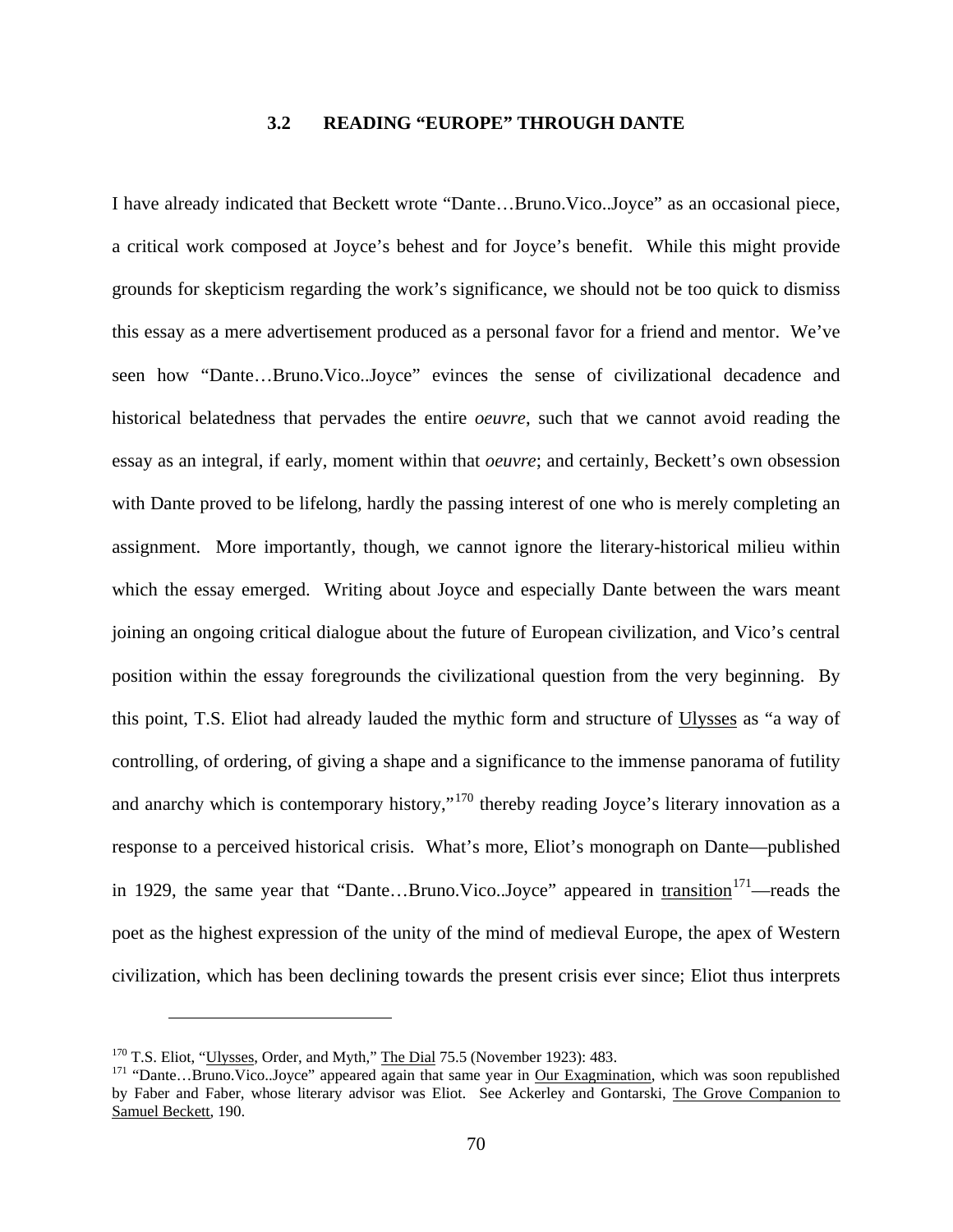Dante, as well, in a way that illuminates and reflects upon this crisis. Erich Auerbach (whose Dante als Dichter der irdischen Welt also appeared in 1929), E.R. Curtius, Antonio Gramsci, and others had already contributed or would contribute to this conversation by the end of the Second World War, thereby producing a robust and vital critical discourse on Dante and the crisis of twentieth century Europe within which we must read Beckett's essay. Yet, the majority of the extant scholarship on Beckett and Dante has focused overwhelmingly on questions of personal "influence" and "authority" to the almost complete exclusion of the historical and civilizational questions that permeate Beckett's essay.<sup>[172](#page-78-0)</sup> This blind spot in the criticism may be attributable, in part, to the relative lack of attention that has been given to the centrality of Vico's poetics and cyclical understanding of history in the essay, without which the comparison of Joyce with Dante

<span id="page-78-0"></span><sup>&</sup>lt;sup>172</sup> See especially Walter A. Strauss, "Dante's Belacqua and Beckett's Tramps," Comparative Literature 11.3 (Summer 1959): 250-261; Ruby Cohn, "A Note on Beckett, Dante, and Geulincx," Comparative Literature 12.1 (Winter 1960): 93-94; John Fletcher, "Beckett's Debt to Dante," Nottingham French Studies 4.1 (1965): 41-52; A.J. Leventhal, "The Beckett Hero," Samuel Beckett: A Collection of Critical Essays, ed. by Martin Esslin (Englewood Cliffs, NJ: Prentice-Hall, 1965); Michael Robinson, The Long Sonata of the Dead (New York: Grove Press, 1970); Neal Oxenhandler, "Seeing and Believing in Dante and Beckett," Writing in a Modern Temper: Essays on French Literature and Thought in Honor of Henri Peyre, ed. by Mary Ann Caws (Saratoga, CA: Anma Libri, 1984); Wallace Fowlie, "Dante and Beckett," Dante Among the Moderns, ed. by Stuart Y. McDougal (Chapel Hill: UNC Press, 1985); Sighle Kennedy, "Beckett's 'Schoolboy Copy' of Dante: A Handbook for Liberty," Dalhousie French Studies 19 (1990): 11-19; Mary Bryden, "Beckett and the Three Dantean Smiles," Journal of Beckett Studies 4.2 (Spring 1995): 29-33; Kelly Anspaugh, "'Faith, Hope, and—What Was It?': Beckett Reading Joyce Reading Dante," Journal of Beckett Studies 5.1-2 (Autumn 1995-Spring 1996): 19-38; Jean-Pierre Ferrini, Dante et Beckett (Paris: Hermann, 2003); and Daniela Casseli, Beckett's Dantes: Intertextuality in the Fiction and Criticism (Manchester, England: Manchester University Press, 2005).

The question of "influence"—how Dante influenced Beckett and how Beckett incorporates and/or subverts that influence—has taken on a variety of forms in the scholarship on Beckett and Dante over the past few decades. Strauss, Cohn, Fletcher, Oxenhandler, and Ferrini all catalog Dantean allusions in Beckett as a measure of the former's influence; Ferrini's book-length study provides the most exhaustive catalog to date. Strauss, Leventhal, Robinson, Kennedy, and Ferrini all follow the course of the Belacqua figure and argue that Beckett's subsequent protagonists stem from that figure. Fletcher and Ferrini argue that Beckett develops a "negative theology" in opposition to Dante, thereby providing a different twist on the question of influence. Anspaugh reads a "filial" and "master/pupil" lineage from Dante to Joyce to Beckett, in which the pupils' readings of the masters—whether it's Joyce reading Dante, Beckett reading Joyce, or Beckett reading Dante *through* Joyce—always simultaneously repeat and subvert the master. Caselli's recent study provides a more innovative reading of Beckett/Dante "intertexts" that tries to dispense with the question of influence by demonstrating the construction of authorship and, thus, destabilizing the master/pupil and origin/allusion relations.

Pascale Casanova's Samuel Beckett: Anatomy of a Literary Revolution, trans. by Gregory Elliott (New York: Verso, 2006) breaks this mold by taking up the historical implications of Beckett's interest in Dante, but she restricts her argument to literary politics in Ireland, leaving the broader European questions untouched.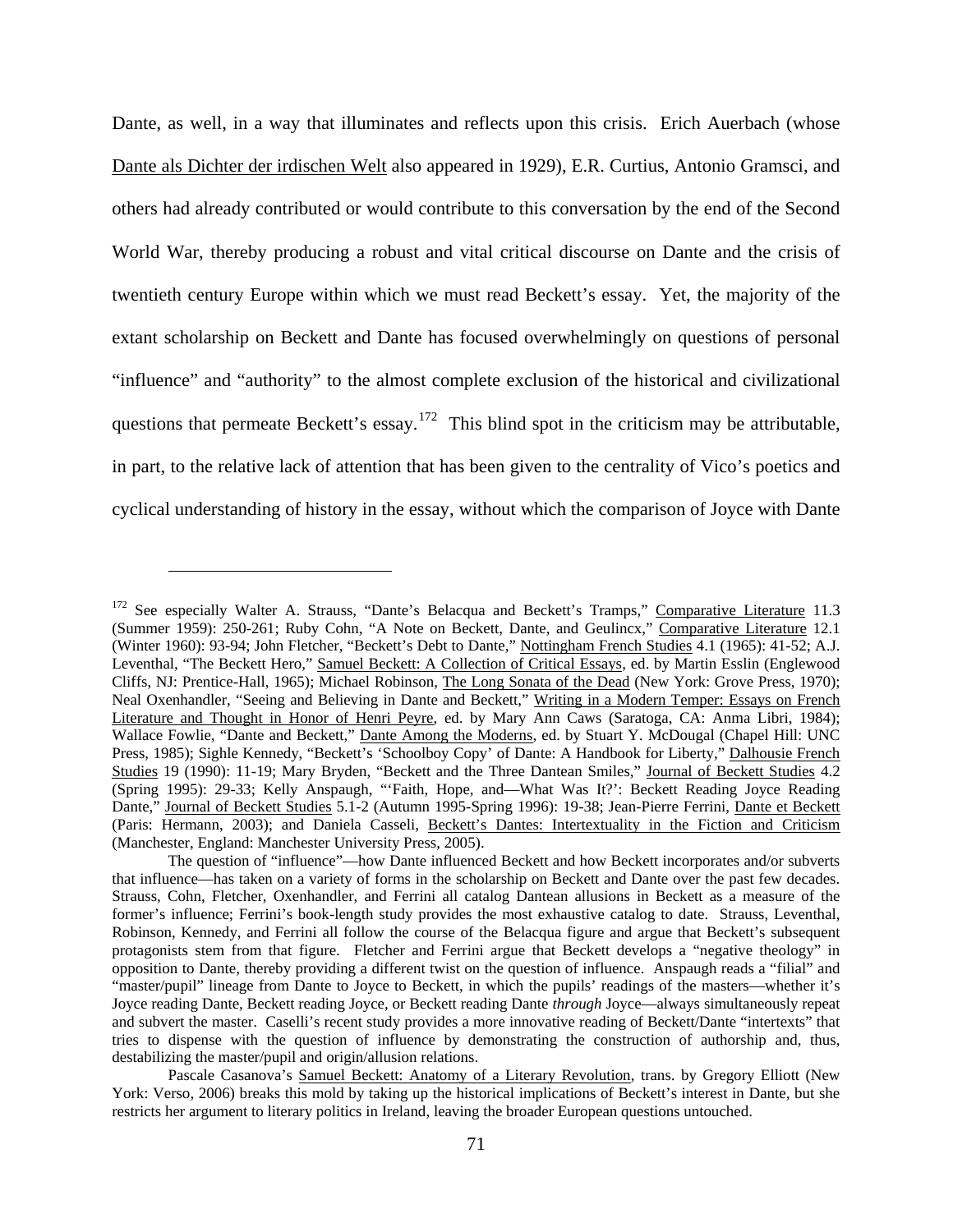"reduces itself," as John Fletcher says, "to a few incidental quotations and the not very original assertion that Dante was a linguistic innovator much like Joyce."<sup>[173](#page-79-0)</sup> Such platitudes might be applied to any great literary master, and Beckett's likening of Joyce to Dante would appear to be little more than this, if we remove the comparison from the context of Vico's historical cycles of beginnings and decadence. The civilizational questions that Beckett's reading of Vico foregrounds and the way that these questions color the subsequent readings of Dante and Joyce within the essay have mostly escaped comment.<sup>[174](#page-79-1)</sup> I will stress these points in what follows, as I resituate Beckett's reading of Dante amid the critical discourse on Dante and the crisis of Europe in the first half of the twentieth century.

Eliot's Dante presents this crisis as the culmination of a slow "process of disintegration<sup>"[175](#page-79-2)</sup> through which European culture, once unified by the immutable catholicity of Church Latin, has become increasingly illegible to its various constituents. Eliot attributes this fragmentation of Europe to the rise of nationalism and the concomitant development of national vernaculars, which he calls "modern languages:"

When you read modern philosophy, in English, French, German, and Italian, you must be struck by national or racial differences of thought: modern languages *tend*

<span id="page-79-0"></span><sup>&</sup>lt;sup>173</sup> Fletcher, "Beckett's Debt to Dante," 41. Ackerley and Gontarski's Grove Companion to Samuel Beckett—which also mentions Vico only briefly—likewise states that Beckett's comparison of Joyce and Dante "is based on linguistic innovation, an assemblage of 'the purest elements from each dialect,' and a 'synthetic language'" (123), without commenting on the historical situation or significance of their respective innovations.<br><sup>174</sup> Serious readings of the significance of Vico in Beckett's essay remain few and far between. See Verdicchio,

<span id="page-79-1"></span><sup>&</sup>quot;Exagmination Round the Fictification of Vico and Joyce;" Pilling, Beckett Before Godot; Eva Doran, "Au seuil de Beckett: Quelques notes sur 'Dante...Bruno.Vico..Joyce," Stanford French Review 5.1 (Spring 1981): 121-127; and Sighle Kennedy, Murphy's Bed: A Study of Real Sources and Sur-real Associations in Samuel Beckett's First Novel (Lewisburg, PA: Bucknell University Press, 1971). Verdicchio and Pilling focus largely on determining how much of Beckett's reading of Vico comes from secondary sources; they, ultimately, don't take Vico's presence in the essay very seriously, as they indicate that Beckett's reading was largely borrowed from other sources. Doran and Kennedy treat Vico as a significant figure in Beckett's works, but they do so by trying to extract from Vico a theoretical framework that will comprehend the *oeuvre*. Doran, for example, tries to "apply" Vico's cyclical conception of history to Beckett's works, which yields for her the "equation," "existence humaine=cercle vicieux" (125). She treats this insight as the interpretive key that unlocks the entire *oeuvre*. <sup>175</sup> Eliot, Dante, 202.

<span id="page-79-2"></span>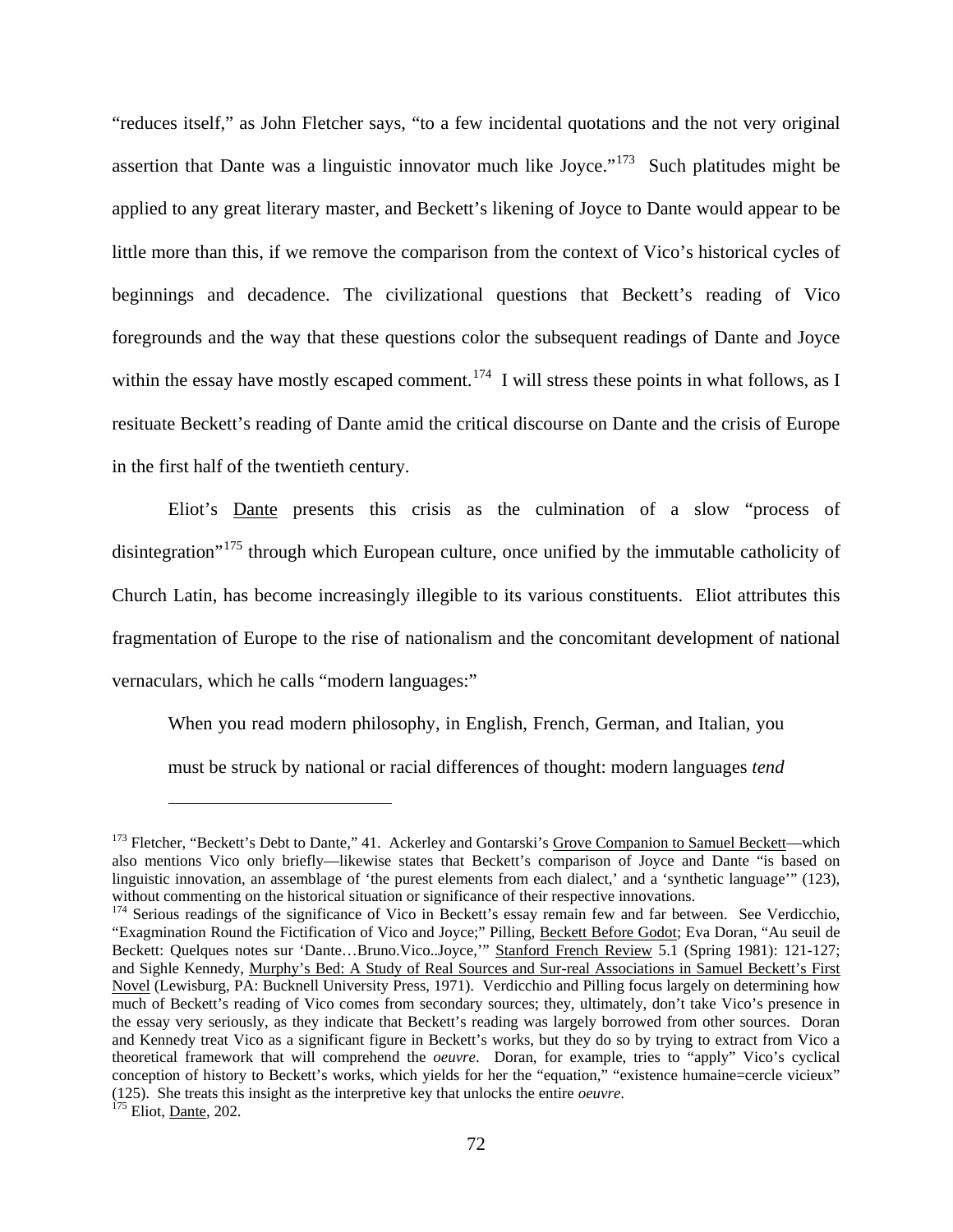to separate abstract thought (mathematics is now the only universal language); but medieval Latin tended to concentrate on what men of various races and lands could think together.  $176$ 

Somewhat counter-intuitively, Eliot's nostalgia for what he imagines here as the cooperative unity of the culture of medieval Europe under universal Latin attaches itself to Dante's Commedia, a work of vernacular language verse. Eliot brushes this difficulty aside, however, arguing that the proximity of Dante's Italian to Latin, his literary and philosophical formation in Latin, and his use of allegory (which was "a universal European method"<sup>177</sup>) counteract the tendency towards national specificity that characterizes most modern language poetry:

[In English poetry,] words have associations, and the groups of words *in*  association have associations, which is a kind of local self-consciousness, because they are the growth of a *particular* civilization; and the same thing is true of other modern languages. The Italian of Dante, though essentially the Italian of today, is not in this way a modern language. The culture of Dante was not of one European country but of Europe.<sup>[178](#page-80-2)</sup>

Dante's Italian expresses not the "local self-consciousness" of a nation, but the cultural and intellectual unity of Europe as a whole. Put differently, "The language of each great English poet is his own language; the language of Dante is the perfection of a common language,"<sup>[179](#page-80-3)</sup> his stated intentions in De Vulgari Eloquentia notwithstanding. Eliot thus feels justified in calling Dante "the most *universal* of poets in the modern languages."<sup>180</sup> This universality manifests

<span id="page-80-1"></span><span id="page-80-0"></span><sup>&</sup>lt;sup>176</sup> Ibid., 201, emphasis in the original.<br><sup>177</sup> Ibid., 205.<br><sup>178</sup> Ibid., 201, emphasis in the original.<br><sup>179</sup> Ibid., 213.

<span id="page-80-2"></span>

<span id="page-80-4"></span><span id="page-80-3"></span> $180$  Ibid., 200, emphasis in the original.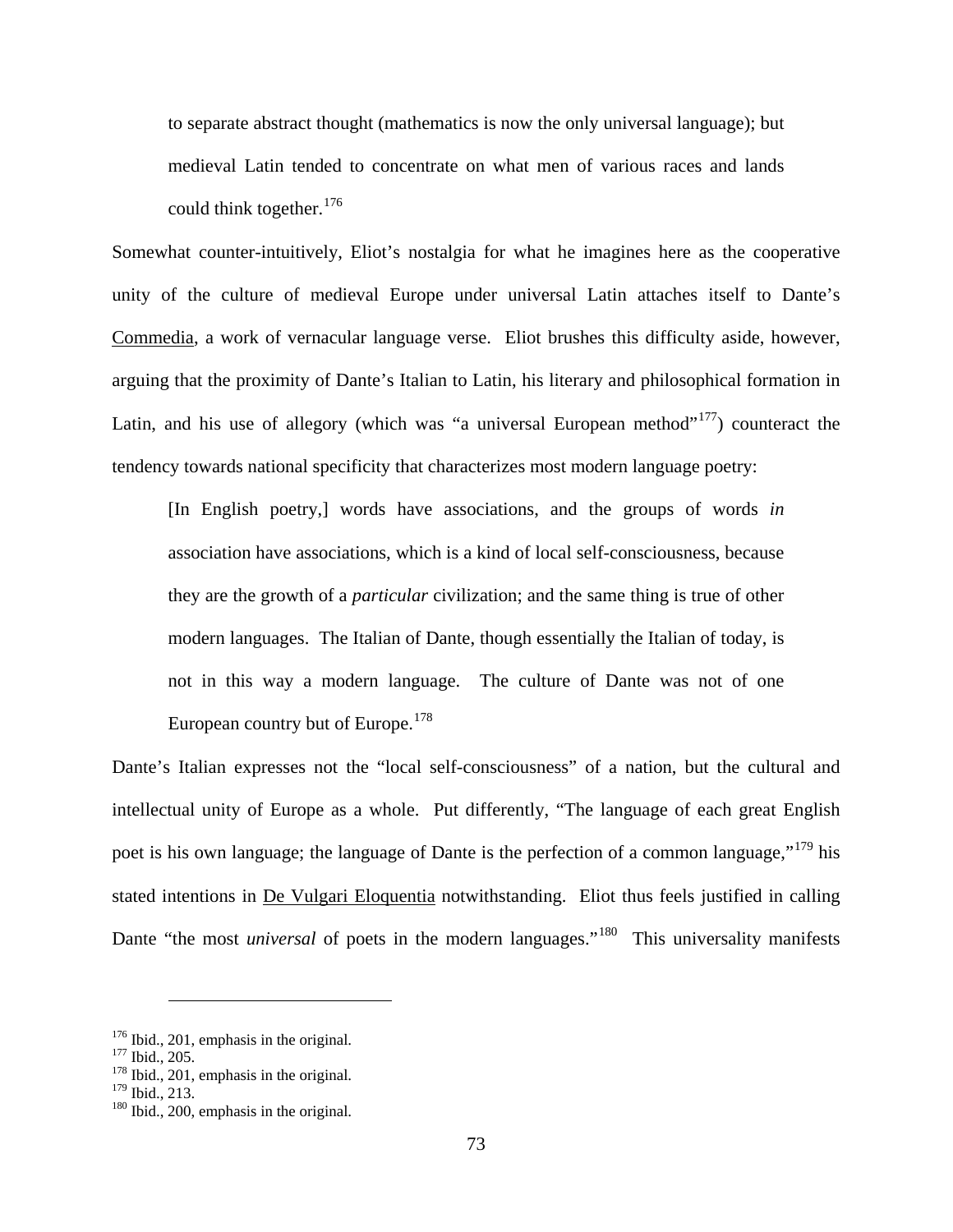itself, for Eliot, in the ease with which any European—even one not well versed in the Italian language—can read the Commedia:

Dante is "easier to read," for a foreigner who does not know Italian very well, for other reasons: but all related to this central reason, that in Dante's time Europe, with all its dissensions and dirtiness, was mentally more united than we can now conceive. It is not particularly the Treaty of Versailles that has separated nation from nation; nationalism was born long before; and the process of disintegration which for our generation culminates in that treaty began soon after Dante's time.<sup>[181](#page-81-0)</sup>

Dante's near-universal legibility, as Eliot would have it, across Europe indexes the unity and cooperative creative power of a civilization at the peak of its strength, and the disintegration of that legibility marks the slow decline of that civilization towards the crisis of the early twentieth century.

E.R. Curtius' monumental European Literature and the Latin Middle Ages echoes Eliot's alarm—it too "grew out of a concern for the preservation of Western culture," whose unity has nearly been lost in "the intellectual chaos of the present"<sup>[182](#page-81-1)</sup>—though Curtius takes a far more rigorous scholarly approach. Rather than decrying Europe's fall from the heights of an overly romanticized medieval past, Curtius seeks to continue the "cultivation of the European tradition<sup>"[183](#page-81-2)</sup> by demonstrating its continuity from the ancient world to the modern era and by uncovering the mechanisms that create and sustain that continuity. His work focuses on the Latin literature of the Middle Ages, then, in order to fill in a chronological gap in the study of

<span id="page-81-1"></span><span id="page-81-0"></span><sup>&</sup>lt;sup>181</sup> Ibid., 202.<br><sup>182</sup> Ernst Robert Curtius, European Literature and the Latin Middle Ages, trans. by Willard R. Trask (Princeton, NJ: Princeton University Press, 1973), viii.<br><sup>183</sup> Ibid., 16.

<span id="page-81-2"></span>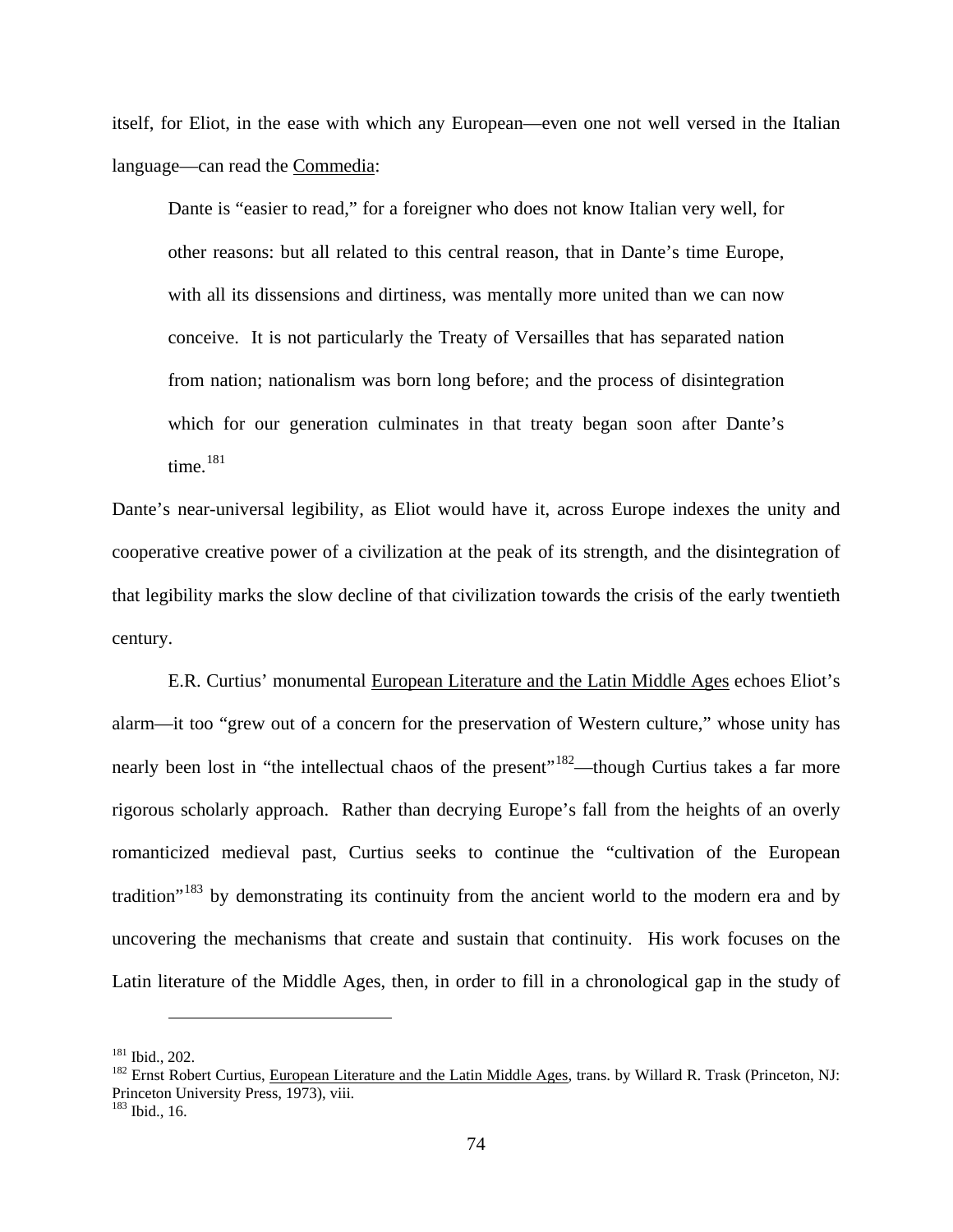European literary history and present the Middle Ages not as a rupture or interruption between the ancient and modern worlds, but as a transition that maintains a seamless continuity between the two. This continuity is most readily evident in the Latin literature of the period, since its language preserves cultural forms from Antiquity and transmits them to the Latin-derived Romance vernacular literatures of the late Middle Ages and beyond. "What is fundamental," for Curtius, throughout, "is the concept that the substance of antique culture was never destroyed,"[184](#page-82-0) but that it has been preserved and transmitted through the Latin language and its derivatives, such that Latinity forms the underlying, unifying substratum that makes the entire European tradition perceptible as a single, "intelligible unit."<sup>185</sup> He equates the entire tradition with "Romania," that is, the peoples and cultures rooted in Romance languages ("The Romance literatures hold the lead in the West from the Crusades to the French Revolution, one succeeding another. Only from within Romania does one obtain a true picture of the course of modern literature."<sup>[186](#page-82-2)</sup>), and he even goes so far as to claim England's Latinity and to make a place for twentieth century English literature within Romania, or the European tradition.<sup>[187](#page-82-3)</sup>

Curtius finds the mechanism by which the culture of Antiquity has been preserved and transmitted throughout Romania in the *topoi*, or "topics," of antique rhetoric. In the context of political or judicial oratory, the *topoi* are a set of commonplaces that can be used to build arguments; they are "intellectual themes, suitable for development and modification at the

<span id="page-82-3"></span><span id="page-82-2"></span>

<span id="page-82-1"></span><span id="page-82-0"></span><sup>&</sup>lt;sup>184</sup> Ibid., 20.<br><sup>185</sup> Ibid., 4.<br><sup>186</sup> Ibid., 34.<br><sup>187</sup> T.S. Eliot had been arguing for the Latinity of English literature for decades, by this point, and Curtius quotes a passage from Eliot's Criterion (Oct., 1923) approvingly in this matter: "Three or four great novelists do not make a literature, though War and Peace is a very great novel indeed. If everything derived from Rome were withdrawn everything we have from Norman-French society, from the Church, from Humanism, from every channel direct and indirect, what would be left? A few Teutonic roots and husks. England is a 'Latin' country, and we ought not to have to go to France for our Latinity" (35). For a more indepth discussion of the intellectual affinities and generally amicable correspondence between Curtius and Eliot, see Claus Uhlig, "Tradition in Curtius and Eliot," Comparative Literature 42.3 (Summer 1990): 193-207.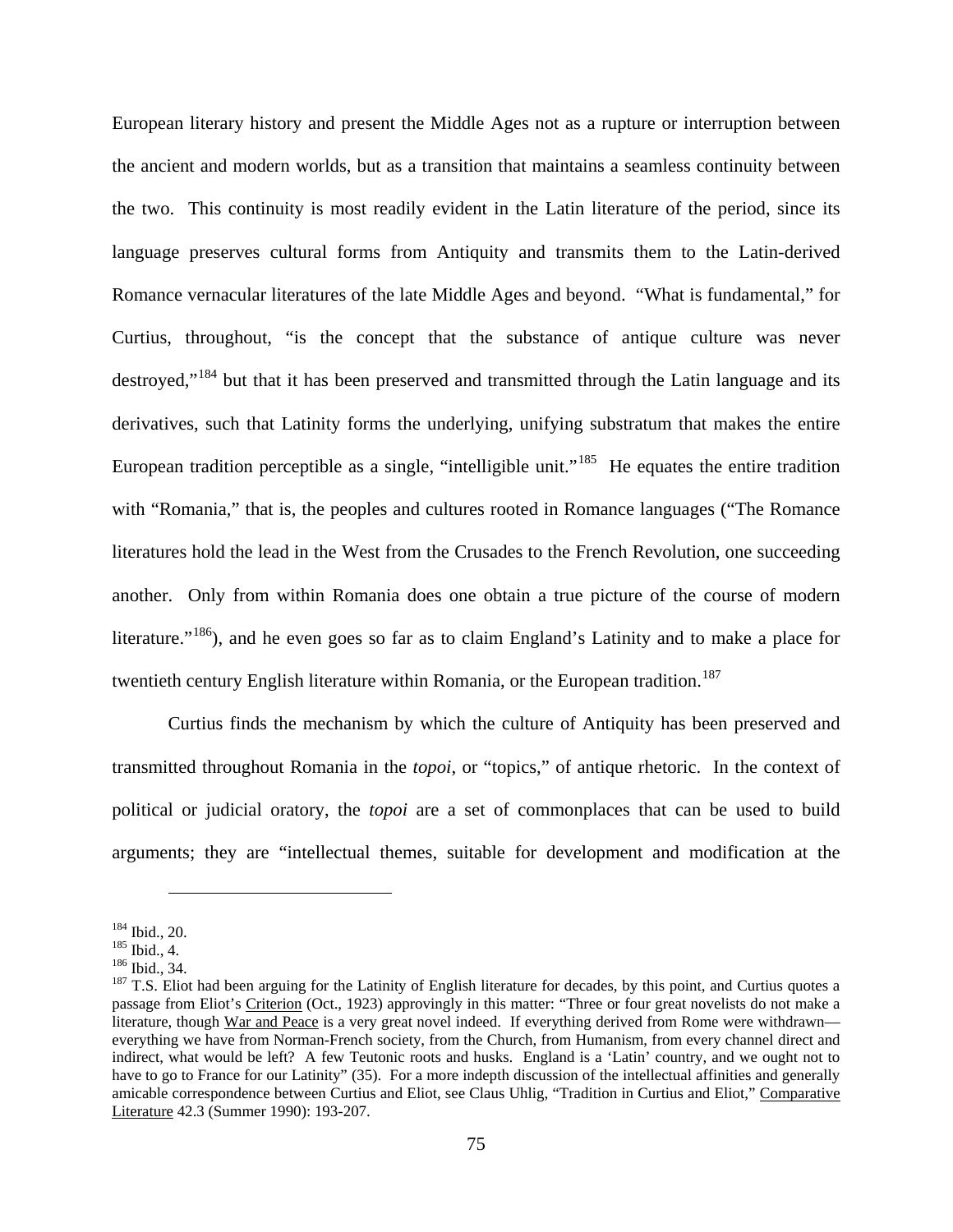orator's pleasure;" they are, "as Quintilian… says, 'storehouses of trains of thought' ('argumentorum sedes'), and thus can serve a practical purpose."[188](#page-83-0) With the advent of the Empire and the concomitant reduction of opportunities for political oratory before a public assembly, rhetoric loses its social function and consequently permeates other disciplines, literature especially, in order to survive; as a result, the *topoi* also "acquire a new function. They become clichés, which can be used in any form of literature, they spread to all spheres of life with which literature deals and to which it gives form."<sup>189</sup> Curtius shows that these *topoi* populate not only the Latin literature of Antiquity and the Middle Ages, but all of the vernacular literatures of Romania as well, such that the continued deployment of the *topoi*, their reiteration and elaboration in new contexts and languages, effects the continued transmission of the ancient world into the present and ensures that the tradition remains legible to itself, regardless of changes to specific languages over time; one can always find a recognizable *topos*, even when separated by vast distances of space and time from the work at hand. The *topoi*, Curtius argues, thus become the means through which the tradition may be read and understood from any point within itself.

Not even Dante's linguistic innovation disrupts that legibility. The Dante that Curtius painstakingly presents is a "traditional" poet, in the sense described above: far from the inventor of new modes of legibility that Beckett describes in "Dante…Bruno.Vico..Joyce," Curtius' Dante fills his poetry with figures and elements that anyone familiar with the tradition could recognize. Indeed, Curtius goes to great lengths to demonstrate that metaphors in the Commedia that prior critics had erroneously attributed to the influence of specific sources or poets were, in fact, traditional metaphors derived from the *topoi*. Of De Vulgari Eloquentia, Curtius only

<span id="page-83-0"></span> $188$  Curtius, European Literature and the Latin Middle Ages, 70.

<span id="page-83-1"></span><sup>189</sup> Ibid., 70.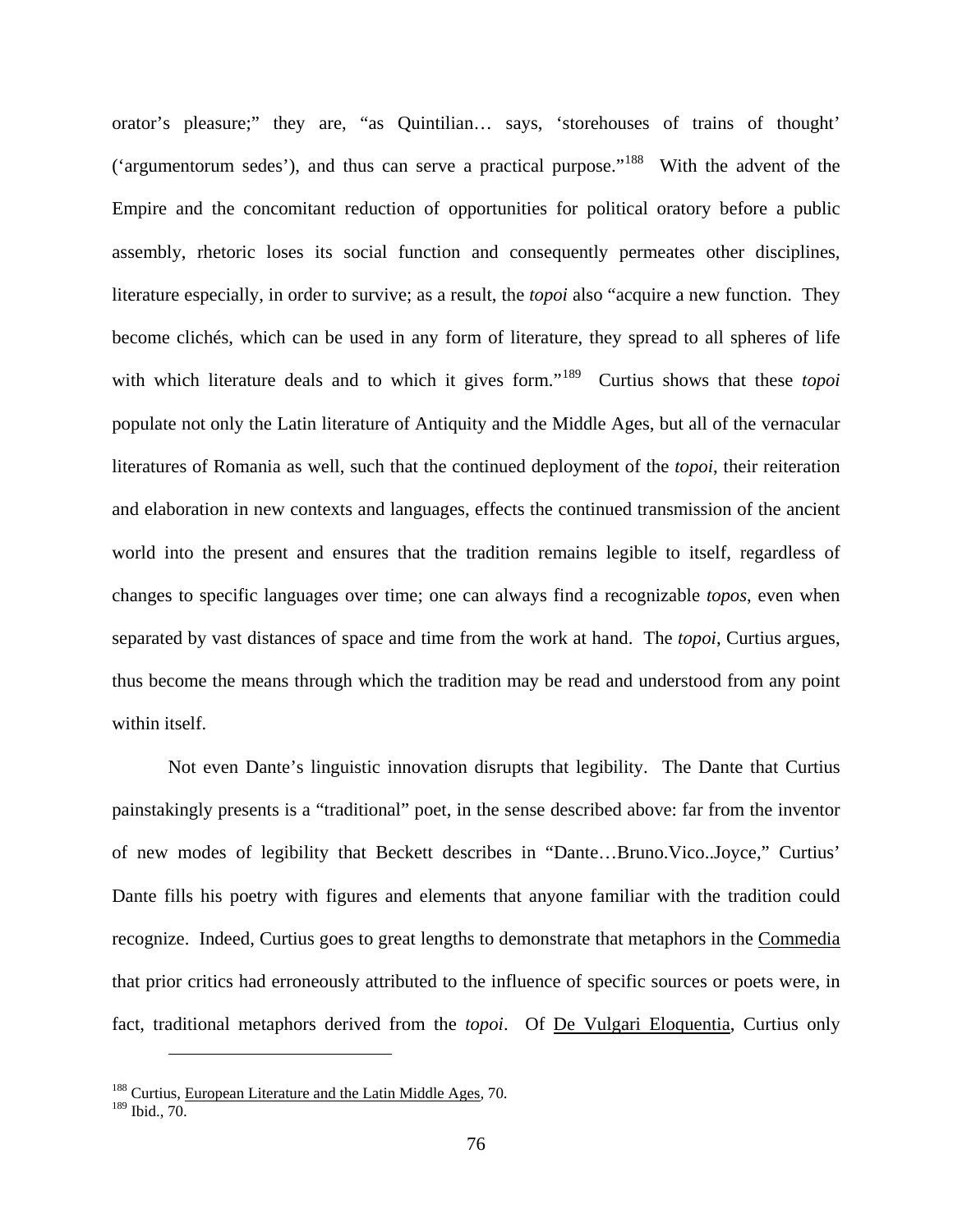comments, "Dante's treatise on vernacular poetry bears the title De Vulgari Eloquentia. About 1300, then, it is still normal to conceive of poetry as a species of eloquence."<sup>190</sup> Even in the treatise in which Dante purports to break from the tradition, Curtius finds evidence of the continued commingling of poetics and rhetoric through which the *topoi* permeate literature and ensure its continuity and legibility. Curtius' Dante, then, like Eliot's, is certainly a great and innovative literary master, but he is that precisely because he sustains and enhances the tradition.

The unity and cohesion of the tradition only come under attack, according to Curtius, near the end of the  $18<sup>th</sup>$  century, in what he calls the "Age of Goethe,"<sup>[191](#page-84-1)</sup> as the ascendancy of German literature and Romanticism introduces individual "experience" as a basis for poetic creation, in opposition to the elaboration of the *topoi*. The modern critic, formed by Romantic poetry and its interpretation, loses interest in "traditional" poetry that takes its themes—"spring or nightingales or swallows,"[192](#page-84-2) for example—from antique rhetoric and elaborates the tradition, preferring instead poetry whose themes are individual and distinct from the tradition. The substitution in modern literature of "experience" for the *topoi* thus produces a crisis of legibility that disintegrates the unity of the tradition and yields the "intellectual chaos of the present." Curtius' claim that, after exploring its Germanic roots in the 19<sup>th</sup> century, English literature (led by T.S. Eliot) turned back towards its Latinity in the early twentieth century is clearly aimed at reestablishing the predominance of Romania and its literatures, reintroducing the mechanisms by which the tradition remains legible to itself as a coherent and continuous unity, and thereby saving Western civilization from falling into illegibility.

<span id="page-84-0"></span><sup>190</sup> Ibid., 145.

<span id="page-84-1"></span><sup>&</sup>lt;sup>191</sup> Ibid., 34. The Age of Goethe and the ascendancy of Germanic literatures coincides with what Curtius calls the "Period of Technique" (23), the rise of industrialism that characterizes, for Curtius, the modern period and sets it in opposition to the Middle Ages and Antiquity.

<span id="page-84-2"></span> $192$  Ibid., 158.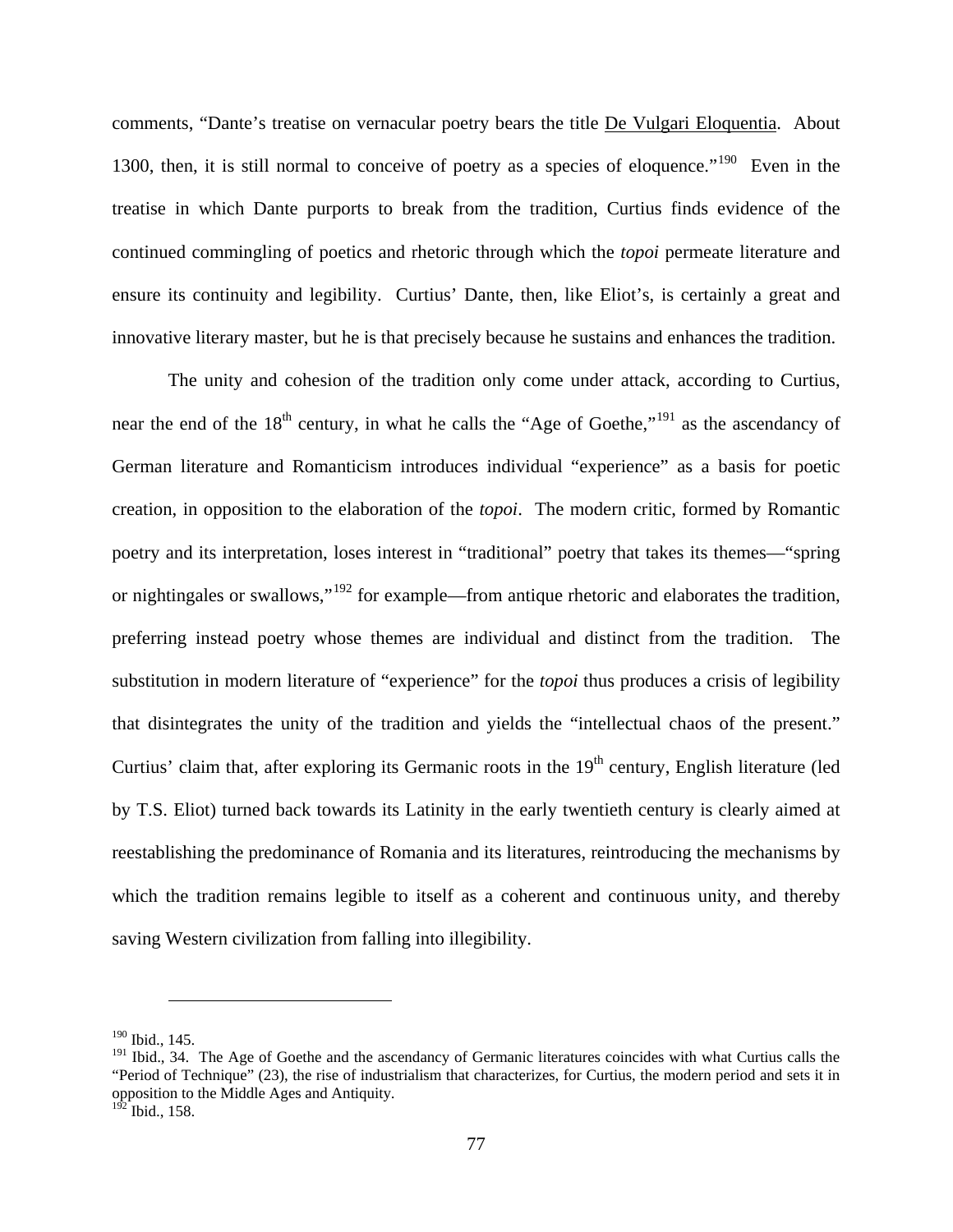Erich Auerbach responds to Europe's crisis of legibility in the twentieth century with considerably less alarm, in part because, as he shows in Literary Language and Its Public in Late Latin Antiquity and in the Middle Ages, such crises have happened before, specifically in the early Middle Ages. The Latin literature of the period may have, as Curtius argues, *preserved* much of antique culture and prevented it from being consigned to oblivion, but there was, Auerbach retorts, no literary public to read, cultivate, or elaborate it.<sup>193</sup> Auerbach, in fact, describes the early Middle Ages not as a transitional period that links Antiquity to the present and allows us to perceive "Europe" as an "intelligible unit," but as "the great hiatus, the period in which there is no literary public and no generally intelligible literary language."<sup>194</sup> The culture of Antiquity at the height of the Empire, Auerbach shows, was characterized by the presence of a sizable minority of educated persons, usually belonging to a higher social class, who engaged in literary activity both as a form of cultivated recreation and as a way of participating in the social and intellectual life of the Empire. Auerbach calls this group the "literary public"—"in contrast on the one hand to the great mass of the uneducated and on the other hand to those who made literature and learning their profession"<sup>[195](#page-85-2)</sup>—and he claims that they shared a common, "literary language," the existence of which "is the constituent prerequisite for the formation of the social class that we have called the public and, it goes without saying, for the creation of a literature that requires such a public."[196](#page-85-3) This literary language of late Antiquity remained rooted in the language of everyday life—"a literary language becomes an artificial or technical language as

<span id="page-85-0"></span><sup>&</sup>lt;sup>193</sup> Erich Auerbach, Literary Language and Its Public in Late Latin Antiquity and in the Middle Ages. Auerbach's study of the Middle Ages in this work not only supplements his own Mimesis, but it also directly challenges Curtius' influential work: "I have drawn considerable material and also the formulation of certain problems from Ernst Robert Curtius' imposing work on the Middle Ages, although I seldom agree with his judgment as to what is significant and what is not" (24). I will elaborate the contrast between these two more fully in what follows.  $194$  Ibid., 23.

<span id="page-85-2"></span><span id="page-85-1"></span><sup>195</sup> Ibid., 239.

<span id="page-85-3"></span><sup>196</sup> Ibid., 248.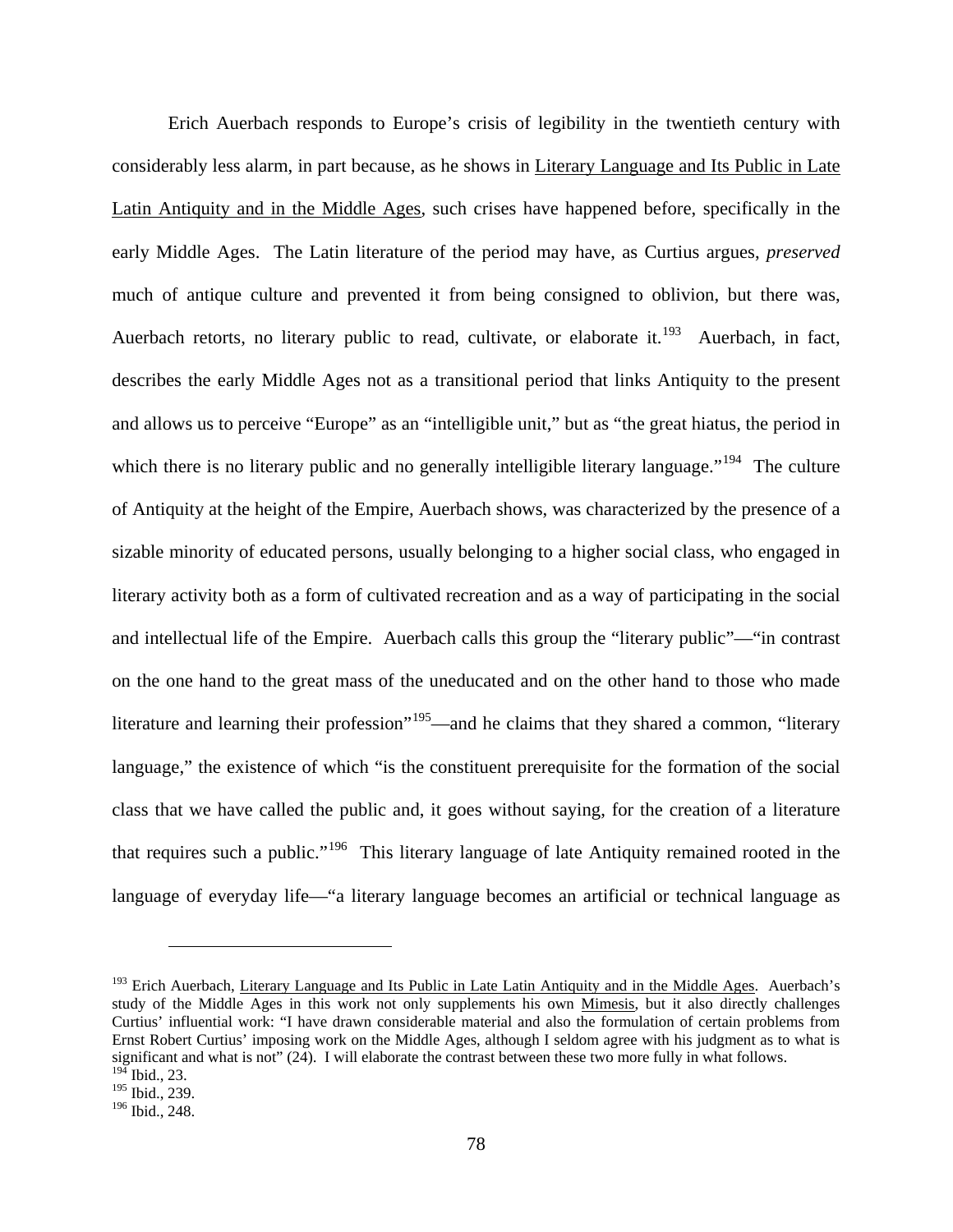soon as it ceases to take in material from the spoken tongue"<sup>[197](#page-86-0)</sup>—though it was considerably more conservative, changing more often through deliberate cultivation than by mere happenstance. The existence and elaboration of this common language sustained the public and its literature and produced a continuous legibility throughout the culture of late Antiquity, which only began to dwindle towards the end of the Empire. The absence of such a language—and thus, a literary public—in the early Middle Ages defines the "essential structural difference" between that period and Antiquity:

[A] time had dawned and would long endure when the leading classes of society possessed neither education nor books nor even a language in which they could have expressed a culture rooted in their actual living conditions. There was a learned language, and there were spoken languages that could not be written; there was no language of general culture.<sup>[198](#page-86-1)</sup>

The Carolingians' restoration of "correct" Latin and its curriculum preserved much of the tradition of Antiquity, Auerbach concedes, but it also "definitively cut the already feeble ties of intelligibility between Latin and the vernacular languages<sup>"[199](#page-86-2)</sup>—which had strayed far from their Latin source by this point—thereby decisively separating the language of scholarship and learning from the elaboration of culture grounded in the materiality of everyday life. Here, we see the continuity of the culture of Europe broken: even though the materials of the tradition were not destroyed, there existed no literary language that could ground a public capable of elaborating and continuing the culture of Antiquity.

<span id="page-86-0"></span><sup>197</sup> Ibid., 249. Auerbach's point resonates clearly with Dante's distinction between "vernacular" and "*grammatica*" here. <sup>198</sup> Ibid., 255.

<span id="page-86-2"></span><span id="page-86-1"></span><sup>&</sup>lt;sup>199</sup> Ibid., 265.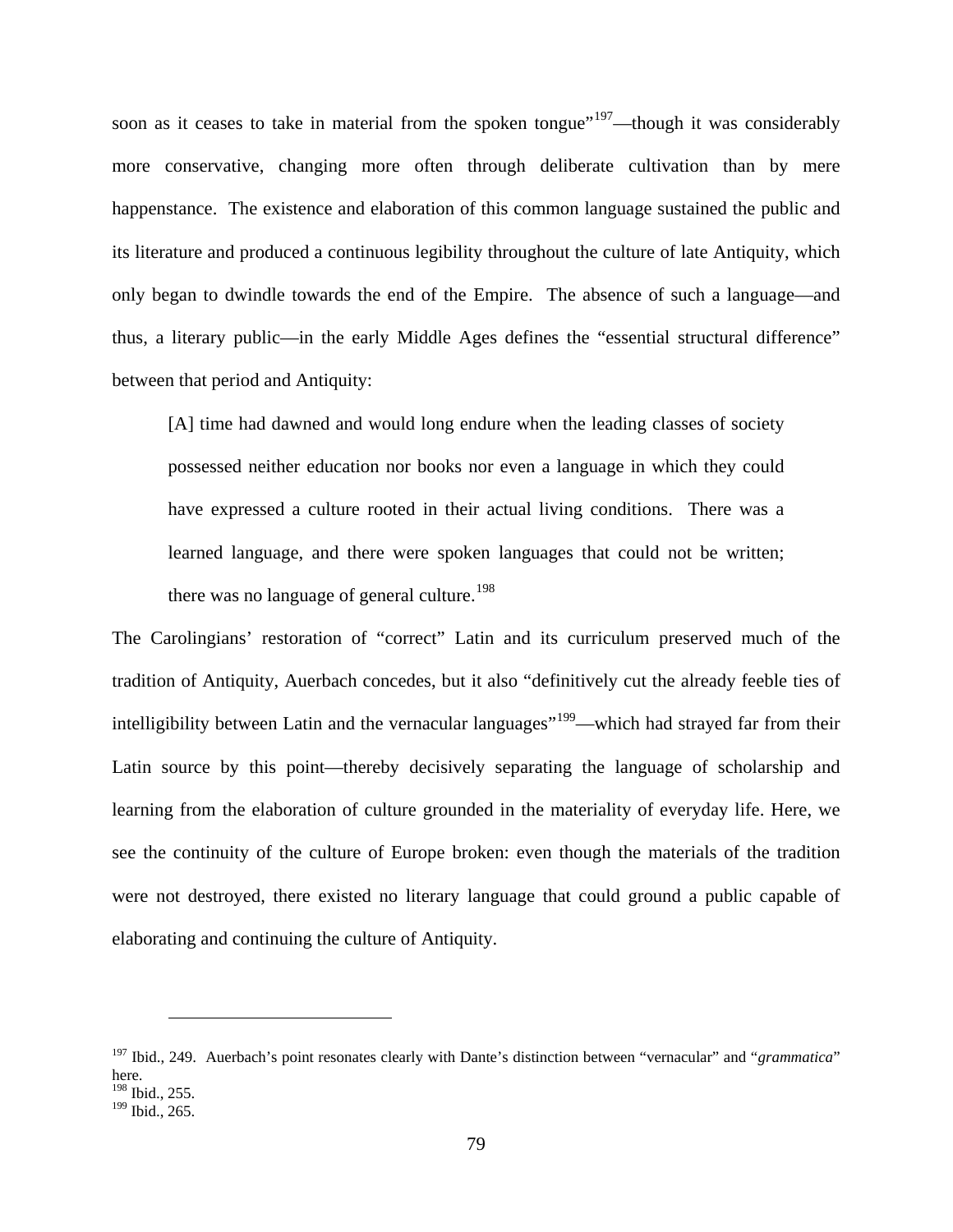This rupture in legibility, however, allowed the Romance literatures to develop *independently* in the late Middle Ages; in this development, Auerbach detects "the beginnings of a modern public."<sup>[200](#page-87-0)</sup> Speaking, in this way, of the modern public's "beginnings" implies a mode of relation between the modern and what came before it: a relation not of seamless, linear continuity, as Curtius would have it, the past transmitted down a continuous line of succession into the present, but rather a relation of what Edward W. Said (a great reader both of Auerbach and—like Auerbach himself—of Vico) would call "adjacency," wherein what has just begun stands *next to* what came before, related somehow (as there is no creation *ex nihilo*), yet intentionally differentiating itself. "Beginnings," Said writes,

inaugurate a deliberately *other* production of meaning—a gentile (as opposed to a sacred) one. It is "other" because, in writing, this gentile production claims a status *alongside* other works; it is *another* work, rather than one in a line of descent from X or Y. Beginnings, as I treat them, intend this difference, they are its first instance: they make a way along the road.<sup>[201](#page-87-1)</sup>

Dante's Commedia intends such a difference and "[inaugurates] a deliberately *other* production of meaning" in the late Middle Ages not only by creating an Italian vernacular that purposefully differentiates itself from both Church Latin (which difference he defends in De Vulgari Eloquentia) and the regional dialects of the Italian peninsula, but by summoning, Auerbach argues, a new literary public:

Dante created a public not for himself alone but for his successors as well. He molded, as potential readers of his poem, a community which was scarcely in

<span id="page-87-1"></span><span id="page-87-0"></span><sup>&</sup>lt;sup>200</sup> Ibid., 294.<br><sup>201</sup> Edward W. Said, Beginnings: Intention and Method (New York: Columbia University Press, 1985): 13, emphasis in the original. Said's debt to Vico, which he addresses explicitly in the book's final chapter, is evident even in his word choice, e.g., "gentile" for "secular."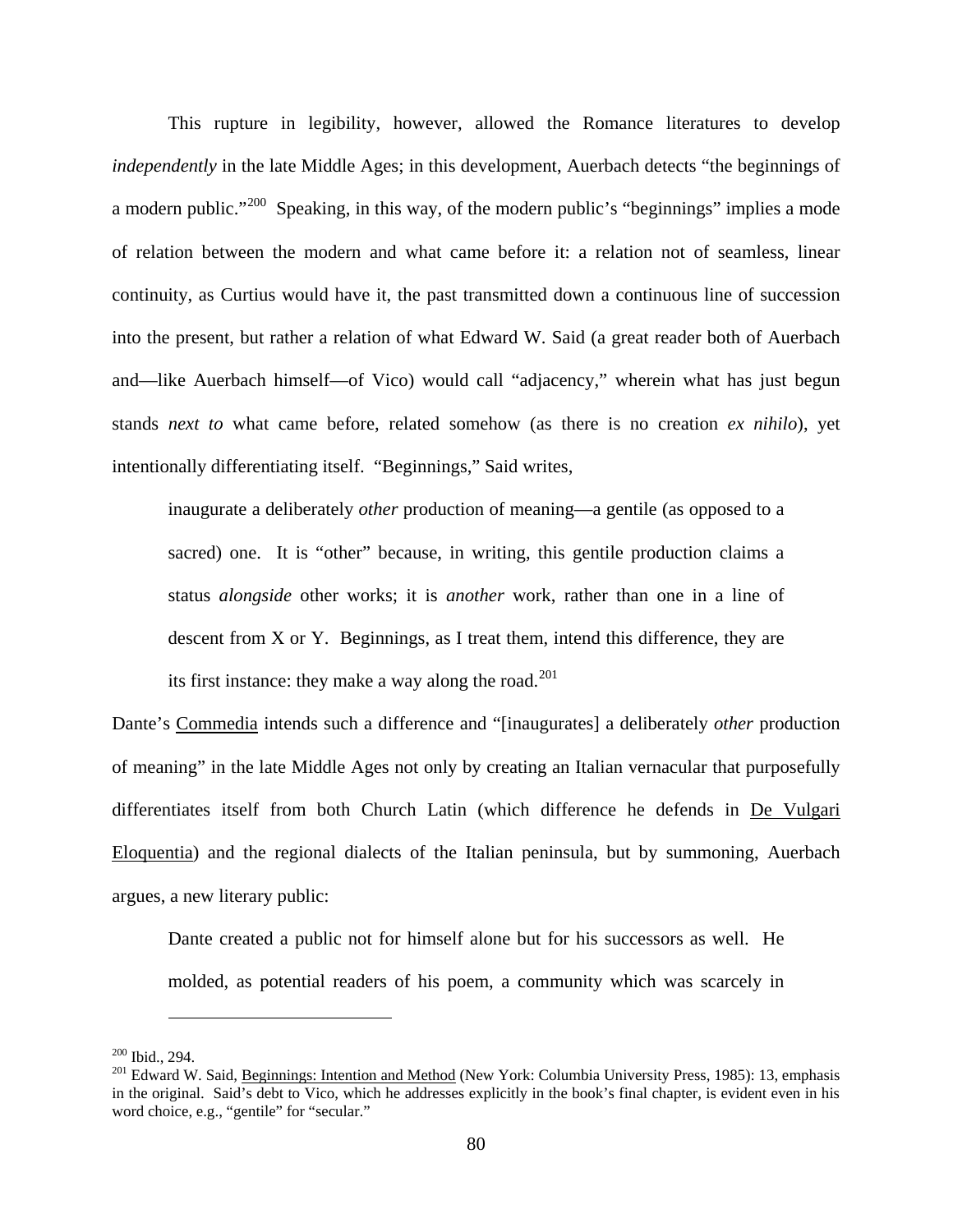existence at the time when he wrote and which was gradually built up *by* his poem and by the poets who came after him.[202](#page-88-0)

Dante does not merely solicit an audience *for* his poem; he cultivates a public *through* it. Auerbach examines Dante's numerous apostrophes to the Reader in the Commedia, and he finds Dante inviting his readers into the scene, directing their attention towards specific aspects of it, and guiding them towards the correct interpretation of the spectacle before them as it relates to the Divine Plan and the Divine Judgment, all in a vernacular language that the Church did not control, that any educated Italian could learn and cultivate, and that thus grounded the formation of a literary public in Italy, as distinct from the scholars and clerics who read only Latin. Far from sustaining the continuous legibility of a universal European culture from Antiquity, Auerbach's Dante, like Beckett's, articulates new forms of legibility that inaugurate a new public and a new beginning.

At this point, we can begin to see more clearly the contrasting images of Europe that emerge within the critical discourse on Dante and the tradition in the first half of the twentieth century. On one side, Eliot and especially Curtius propose a unified Europe, a single, continuous civilization, the essence of whose continuity has been present all along in an underlying substratum of Latinity that takes on specific historical forms (according to Curtius, at least) through the elaboration of the *topoi* but always remains legible to itself. The disintegration of that legibility by the early twentieth century and the end of the continuity of European culture thus appeared to Eliot and Curtius as a near-apocalypse, the catastrophic destruction of European civilization since Antiquity. On the other side, Beckett and Auerbach see only the latest iteration in a cycle of beginnings and decadence, such that the crisis of legibility in the first half of the

<span id="page-88-0"></span> $202$  Auerbach, Literary Language and Its Public, 312, emphasis added.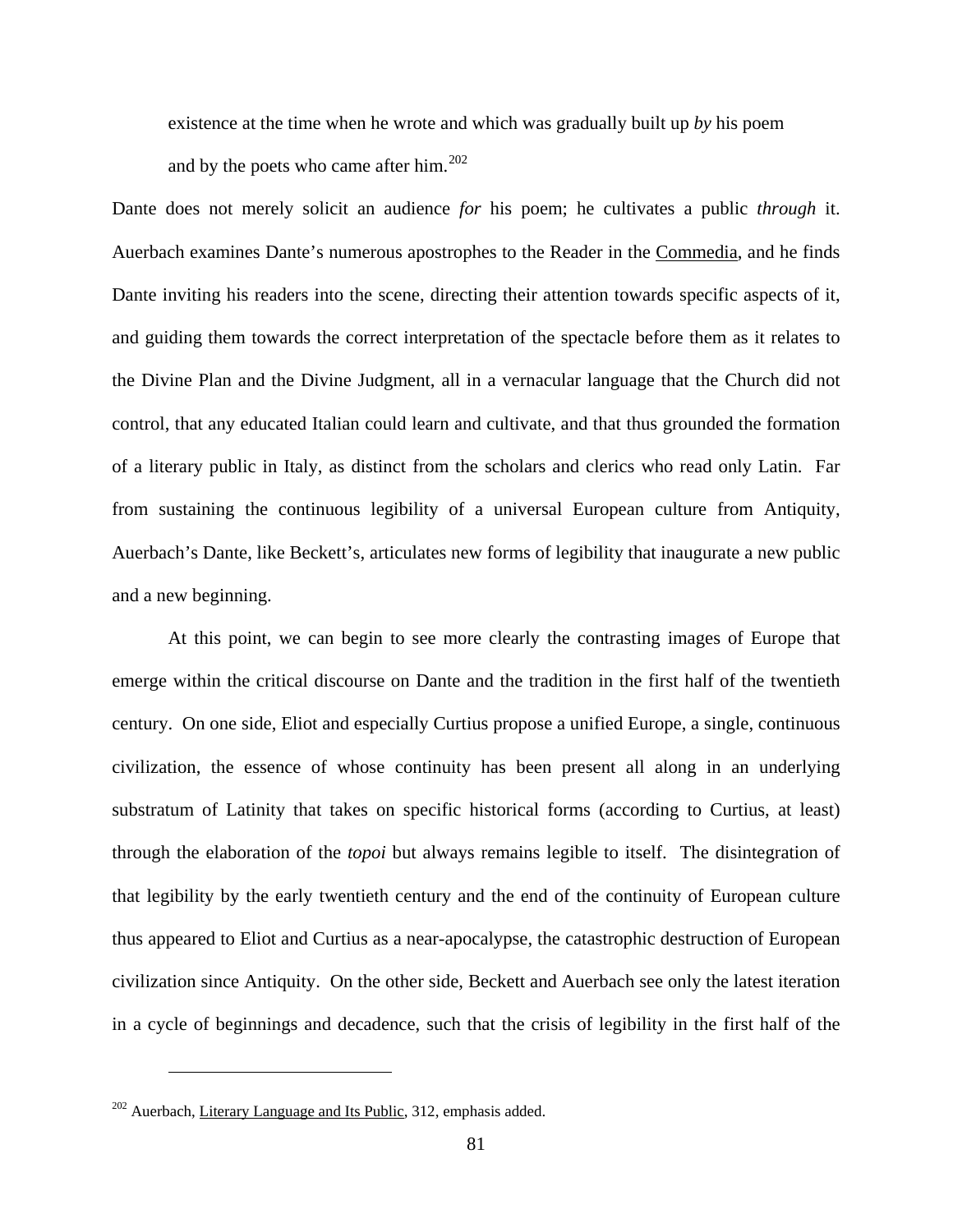twentieth century marks not a cataclysmic endpoint, but a moment of civilizational transition in which new beginnings, new modes of legibility, and a new public may be perceived, adjacent to what came before. "European civilization," Auerbach writes, "is approaching the term of its existence; its history as a distinct entity would seem to be at an end, for already it is beginning to be engulfed in another, more comprehensive unity."<sup>203</sup> The end of Europe's history is not catastrophic, for Auerbach, in part, because he can already perceive a "more comprehensive unity"—whose public might include the "international phenomenon" that Beckett imagines emerging in Europe's wake. More than that, "Europe," Auerbach implies, will soon appear to have been only one subject among many within a larger historical drama, for it is only Europe's history "*as a distinct entity*" that is ending; presumably, its role—if one can still speak of that "role" as singular—within the history of the "more comprehensive unity" cannot yet be deciphered. Auerbach thus finds himself at a moment of transition that provides him a fleeting glimpse of "Europe" in the moment of its extinction "as a distinct entity," as the primary and singular subject of the historical drama that terminates in the present; indeed, he says that elaborating the image of "Europe" is "a task specific to our time—a task which could not have been envisaged yesterday and will no longer be conceivable tomorrow."<sup>[204](#page-89-1)</sup> In the moment of its extinction, its obsolescence, this subject can only be pieced together and interpreted vestigially, by its vestiges, its detritus, by forms of intelligibility that no longer communicate or have outlasted their use.

<span id="page-89-1"></span><span id="page-89-0"></span> $^{203}$  Ibid., 6.<br> $^{204}$  Ibid., 6.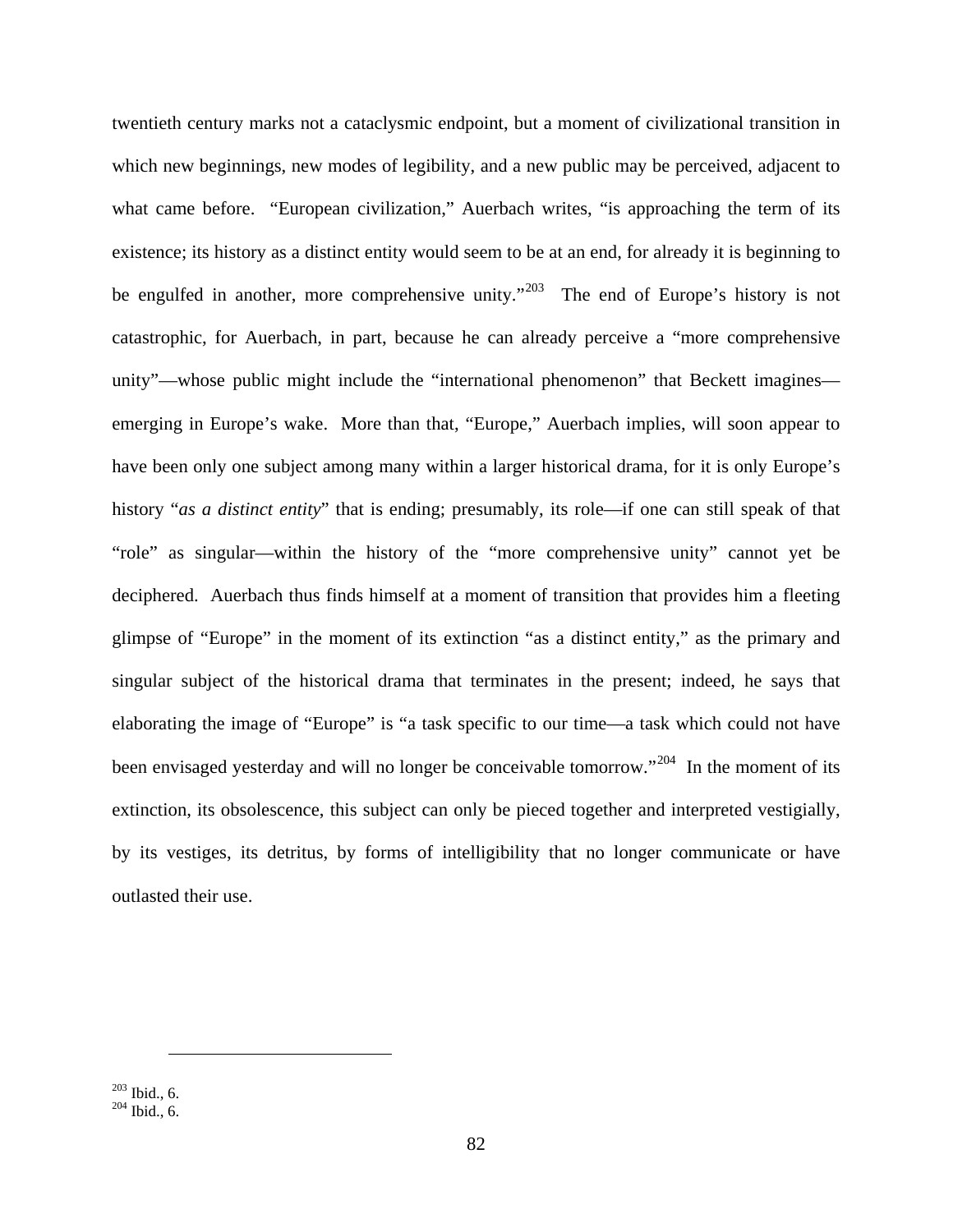## **3.3 "SYNTAXES UPENDED"**

Beckett, unlike Eliot, would never develop a theory of culture; but then, he never developed a systematic critical practice either. This difference in the way that they fashioned their lives and careers as men of letters accounts, at least in part, for the differing images of Europe that we find in their respective works. Whereas Eliot's longstanding effort to define and cultivate a coherent European literary culture and tradition took the form of numerous critical essays and years of dedicated, purposeful editorial work on The Criterion, Beckett's collected critical output bears the title, Disjecta,<sup>[205](#page-90-0)</sup> and it accordingly comprises a comparatively scant array of scattered miscellany, of which "Dante…Bruno.Vico..Joyce" is the first. Whereas Eliot sought to ground the coherence of the tradition in the stable legibility of Latinity, Beckett presents an image of "tattered syntaxes of Jolly and Draeger Praeger Draeger"<sup>206</sup>—the latter alluding irreverently to Anton August Draeger's Historiche Syntax der lateinischen Sprache<sup>207</sup>—and soon imagines these "syntaxes upended in opposite corners,"[208](#page-90-3) cast off, their predominance overthrown, their legibility disrupted. Whereas Eliot championed the unity and continuity of a literary language upon which a culture could be built, Beckett envisions that language—along with its institutional means of standardization and transmission—in ruins, the last lingering remnants of a decadent literary culture and its public.

The fragmentary and residual nature of this vision—operating without the support of a mythology or philosophical system—prevents it, however, from coalescing into a prophecy of

<span id="page-90-0"></span> $^{205}$  The title is Beckett's own, even though he agreed only reluctantly to having these pieces collected and published.<br>Included in this volume is a review of Rilke's poetry written for and published in Eliot's Criteri

<span id="page-90-1"></span><sup>&</sup>lt;sup>206</sup> Samuel Beckett, All Strange Away, The Complete Short Prose, 1929-1989, ed. by S.E. Gontarski (New York: Grove Press, 1995), 169.<br><sup>207</sup> Grove Companion, 149.

<span id="page-90-2"></span>

<span id="page-90-3"></span> $208$  Beckett, All Strange Away, 171.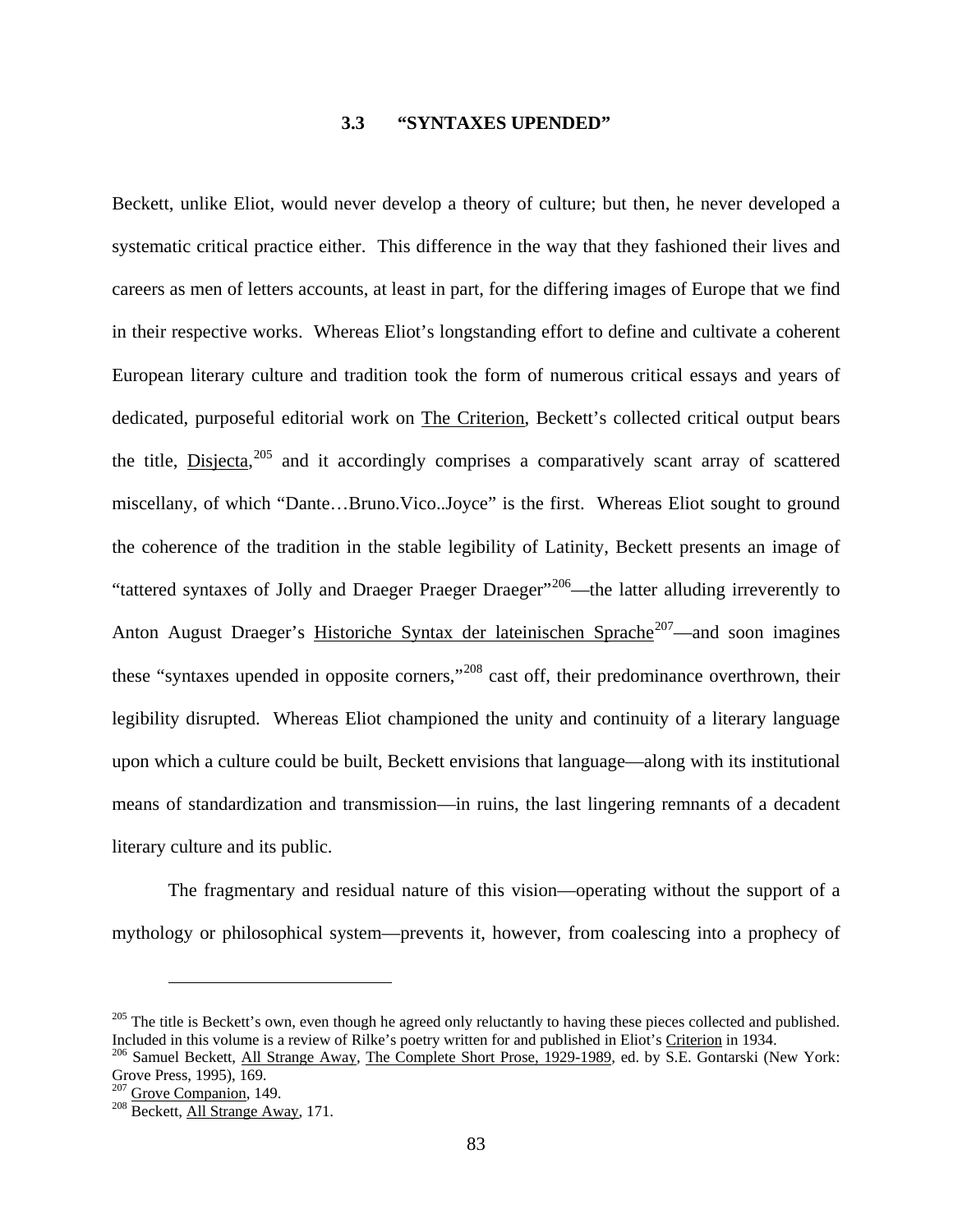apocalypse. We saw in the preceding chapter that Watt's discarded hypotheses and unassimilated Addenda yield an open-ended, abortive work that resists closure or culmination at the level of form. All Strange Away, the short fiction that imagines these "syntaxes upended," is more literally a disjectum, part of a series of residua stemming from an abandoned work, Fancy Dying, and finally yielding Imagination morte imaginez. This is not to say that these fragmentary pieces—which include four "Faux Départs," three in French, one in English, published in June 1965[209—](#page-91-0)form a linear series that *culminates* in Imagination morte imaginez's publication only a few months later (nor its almost immediately published English translation, Imagination Dead Imagine), for All Strange Away itself wasn't published until more than a decade later, in 1976, despite having been written in 1964. Even if All Strange Away represents an earlier moment in the writing process, a moment "on the way" to Imagination Dead Imagine, its later publication unsettles Imagination Dead Imagine's status as the "final" or "authoritative" version of the work; it reintroduces, after the fact, elements that Imagination Dead Imagine seemed to have already dispensed with. Taken together, All Strange Away, Imagination Dead Imagine, and the "Faux Départs" form not a cohesive *oeuvre*, much less a sequence of drafts leading inexorably toward the final refinement and polish of a single, finished work, but a scattered collection of detritus and residual fragments tending more towards dispersion than culmination.<sup>210</sup> All Strange Away's "tattered syntaxes," for example, appear variously as "les

<span id="page-91-0"></span><sup>&</sup>lt;sup>209</sup> Samuel Beckett, "Faux Départs," <u>Kurbusch 1</u> (June 1965): 1-5. Reprinted in <u>The Complete Short Prose</u>. The English fragment corresponds to the opening of All Strange Away.

<span id="page-91-1"></span><sup>&</sup>lt;sup>210</sup> See Leslie Hill, "Reading Beckett's Remainders," French Studies 38.2 (April 1984): 173-187. Hill shows that the two predominant readings of Beckett's short prose—that it employs an art of minimalism that strips away language to leave the reader face to face with the essential void of human existence, and that it employs an art of minimalism that refines or distills Beckett's message and provides its "quintessential expression" (173)—are both animated by the same "finalist assumptions," which are grounded in a "myth of cultural apocalypse" (174). Hill argues, in contrast, that the short prose enacts a continuing process of fragmentation and dispersion, of "repetition and difference" (174), but his thesis—"What Beckett's residues display is this principle of radical fragmentation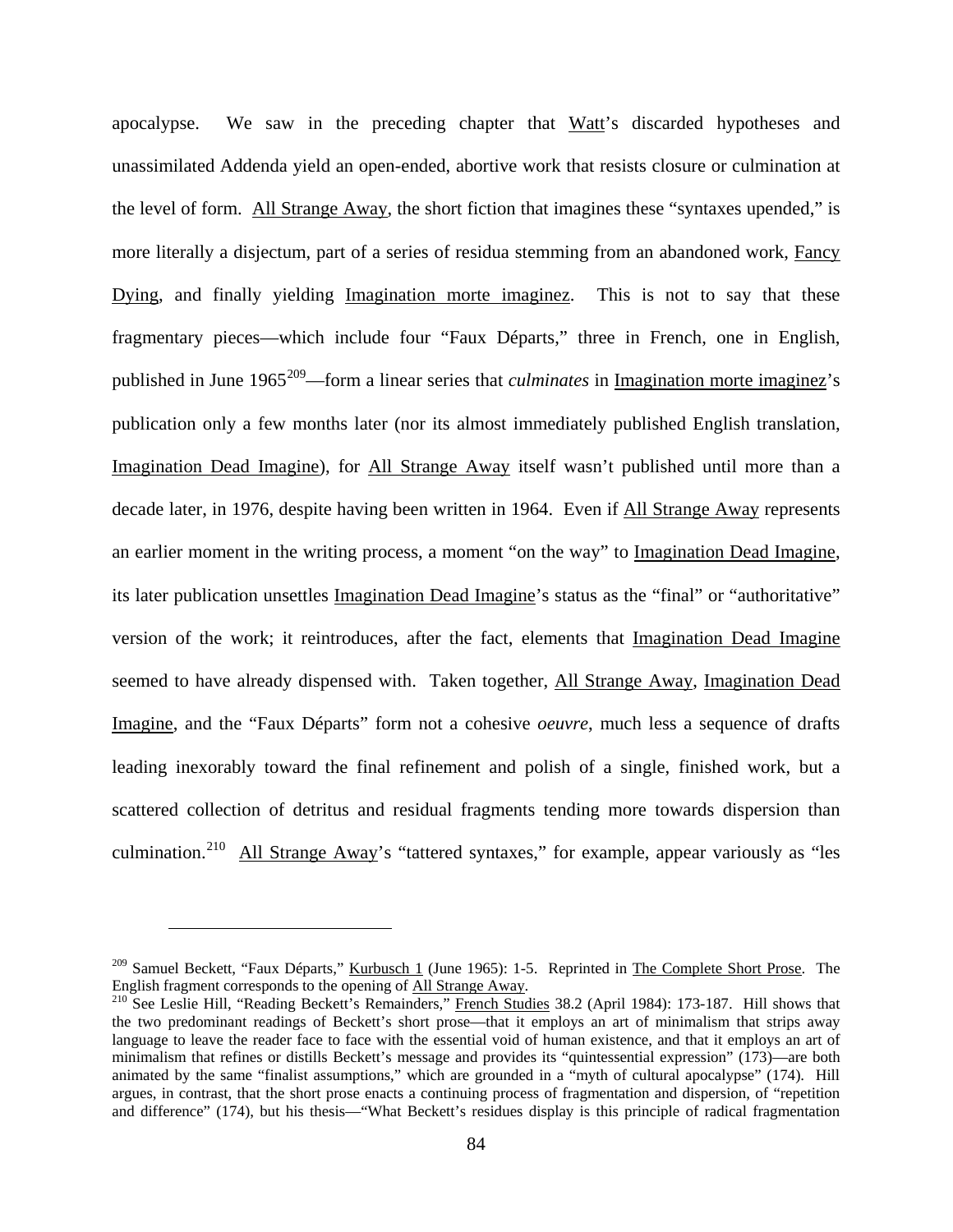Syntaxes de Jolly et de Draeger," "les Lexiques de Jolly et de Draeger," and "tattered syntaxes of Jolly and Draeger Praeger Draeger"<sup>[211](#page-92-0)</sup> in the first, second, and fourth "Faux Départs," respectively, but they are absent from the third fragment, as well as from Imagination Dead Imagine. This should not indicate that, by the time Beckett produces Imagination Dead Imagine, the question of a standardized literary language and its culture has been destroyed or refined out of the work; on the contrary, the syntaxes' intermittent disappearance and reappearance across more than a decade and two languages<sup> $212$ </sup> suggest that, even in their ostensible absence, the syntaxes linger transiently in the margins as a vestigial trace of an obsolete literary language and culture that the works nevertheless cannot eradicate entirely. The image of "syntaxes upended" does not finally prove apocalyptic, then, as it remains suspended between the drive towards erasure and the impossibility of its achievement across a series of residua that never achieve culmination or even an authoritative form.

This unresolved tension between the relentless effort to destroy the language that grounds a literary culture and the inevitable failure of that effort characterizes the *ethos* of the fidelity to failure discussed in the preceding chapter, and it forms the theme of "Enough," one of the four pieces collected and published in a trilingual edition under the title Residua in  $1970.<sup>213</sup>$  This particular residue takes the form of a first person monologue, a rarity among Beckett's short prose from the '60s, and its themes and images resonate with and respond to Eliot's elegiac

pursued to its logical end of dispersion and multiplicity" (175)—ultimately deploys the "myth of cultural apocalypse" in its own way, as "dispersion and multiplicity" become ends in themselves.

What's more, the residual, fragmented short fiction of the '60s and '70s reveals the "finalist assumptions" of genetic criticism, which examines the writing process—as evidenced in manuscripts and other archival material in order to make empirically based interpretive claims about the final work. This brand of criticism presumes a teleological relation among drafts, a relation that does not hold in the case of Beckett's short fiction. See Dirk Van Hulle, "Introduction: Genetic Beckett Studies," <u>Journal of Beckett Studies</u> 13.2 (Spring 2004): 1-9.<br><sup>211</sup> Beckett, "Faux Départs," <u>The Complete Short Prose</u>, 271-272.<br><sup>212</sup> Three languages, actually, considering that th

<span id="page-92-1"></span><span id="page-92-0"></span>

with German translations by Elmar Tophoven.

<span id="page-92-2"></span><sup>&</sup>lt;sup>213</sup> The other three pieces in the collection are Imagination Dead Imagine, "Ping," and Lessness.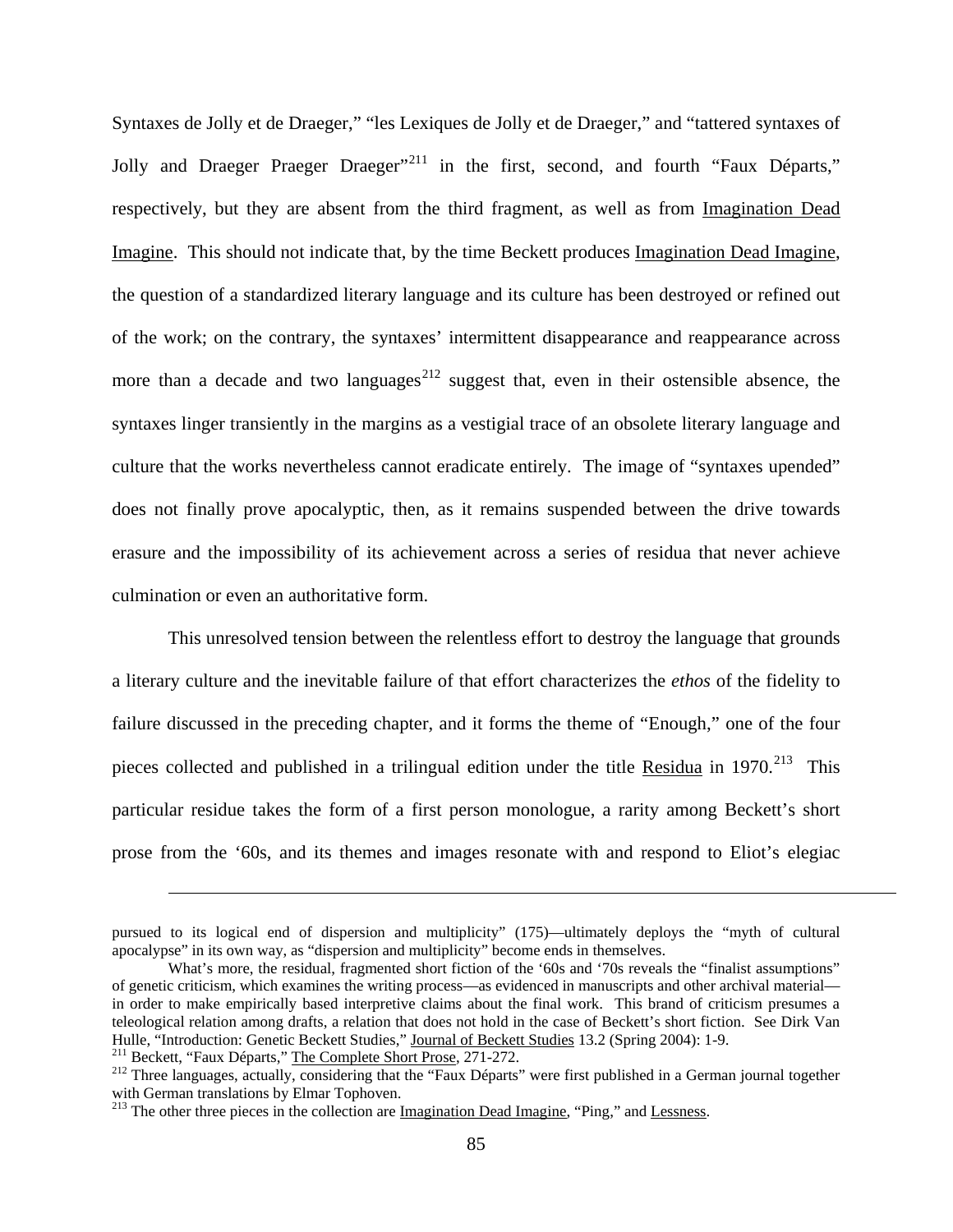poem, "Gerontion." Where Eliot's monologist, however, is the old man of the poem's title—a figure of Europe in decay, whose memory extends from the "hot gates" of the Battle of Thermopylae in the fifth century B.C.E. to the trench battles "in the warm rain / …knee deep in the salt marsh"[214](#page-93-0) of the recently concluded Great War—Beckett's is another, apparently a woman,<sup>[215](#page-93-1)</sup> who attends the old man until he tells her to leave. Up until that point, she submitted to his desires completely, such that they were also her desires:

I only had the desires he manifested. But he must have manifested them all. All his desires and needs. When he was silent he must have been like me. When he told me to lick his penis I hastened to do so. I drew satisfaction from it. We must have had the same satisfactions. The same needs and the same satisfactions.<sup>[216](#page-93-2)</sup>

She submitted to and internalized his language, as well: "I never asked myself the question. I never asked myself any questions but his."<sup>217</sup> She walked for miles at his elbow and listened to his murmuring:

As soon as out of the corner of his eye he glimpsed my head alongside his the murmurs came. Nine times out of ten they did not concern me. But he wished everything to be heard including the ejaculations and broken paternosters that he poured out to the flowers at his feet.<sup>[218](#page-93-4)</sup>

Here, desire and language become one, as the old man spills his language/seed on the ground together with the "broken paternosters," vestiges of the language and the liturgy that once united

<span id="page-93-0"></span><sup>&</sup>lt;sup>214</sup> T.S. Eliot, "Gerontion," The Waste Land and Other Poems, ed. by Frank Kermode (New York: Penguin, 1998), 31.

<span id="page-93-1"></span><sup>&</sup>lt;sup>215</sup> The narrator's sex is not certain, though the reference to his or her "old breasts" in the final sentence allows one to make a reasonable assumption. All of the sex acts described in "Enough" would be sterile anyway, regardless of the narrator's sex; so, from a reproductive standpoint—which I will argue is of central importance to the work—it doesn't really matter whether the narrator is a man or a woman.

<span id="page-93-2"></span><sup>&</sup>lt;sup>216</sup> Samuel Beckett, "Enough," <u>The Complete Short Prose</u>, 186.<br><sup>217</sup> Ibid., 186. <sup>218</sup> Ibid., 188.

<span id="page-93-4"></span><span id="page-93-3"></span>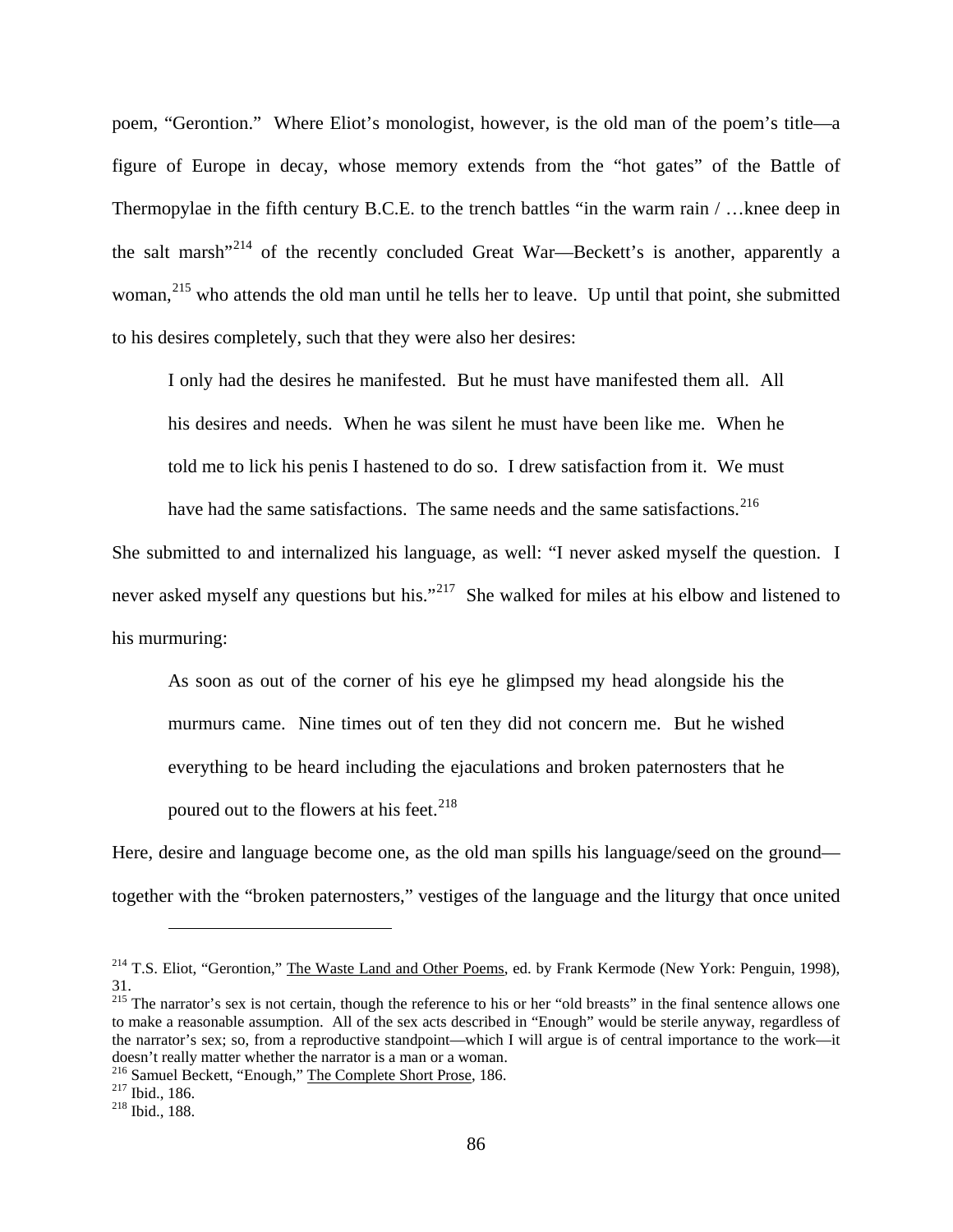the medieval "mind of Europe," for Eliot—in an act of barren onanism devoid of reproductive potential. He too, as in Eliot, is "an old man in a dry month,"[219](#page-94-0) a figure of sterility, both sexual and cultural, in sterile times. But "Gerontion" cannot proceed beyond the old man's sterility and, by extension, Europe's degeneration and decline: "Thoughts of a dry brain in a dry season,"<sup>[220](#page-94-1)</sup> the poem concludes. Instead of reproduction, we find the Jew landlord "Spawned in some estaminet of Antwerp, / Blistered in Brussels, patched and peeled in London"<sup>[221](#page-94-2)</sup> and the "Unnatural vices" that are "fathered by our heroism,"[222](#page-94-3) both images of the corruption of Europe and its generative processes.<sup>[223](#page-94-4)</sup> For the old man, the "I" of Eliot's poem, there can be no going on past the sterility of the present, only catastrophe. In "Enough," by contrast, there may be no reproduction, only sex acts without issue (fellatio, onanism), but the "I" continues beyond the old man's sterile decay, even if this continuation takes the form of being cast off and beginning is figured not as regeneration, but as "disgrace."<sup>[224](#page-94-5)</sup> In fact, the work occupies itself with trying to imagine going on after the old man, with trying to *narrate* going on without his language and desires. "All that goes before forget,"<sup>[225](#page-94-6)</sup> it starts, clearing the ground for a new beginning. But every time the woman narrates being told to leave, she immediately takes two steps forward and, finding that she can proceed no further in the story, recounts more from her past life with the old man, until she arrives once again at the point of departure and disgrace:

Too much at a time is too much. That gives the pen time to note. I don't see it but I hear it there behind me. Such is the silence. When the pen stops I go on.

<span id="page-94-2"></span>

<span id="page-94-4"></span><span id="page-94-3"></span>

<span id="page-94-1"></span><span id="page-94-0"></span><sup>&</sup>lt;sup>219</sup> Eliot, "Gerontion," 31.<br>
<sup>220</sup> Ibid., 33.<br>
<sup>221</sup> Ibid., 31.<br>
<sup>222</sup> Ibid., 32.<br> **223** On Eliot's anti-Semitism, see especially Anthony Julius, <u>T.S. Eliot, Anti-Semitism, and Literary Form</u> (Cambridge: Cambridge University Press, 1995).

<span id="page-94-5"></span><sup>&</sup>lt;sup>224</sup> Beckett, "Enough," 190.<br><sup>225</sup> Ibid., 186.

<span id="page-94-6"></span>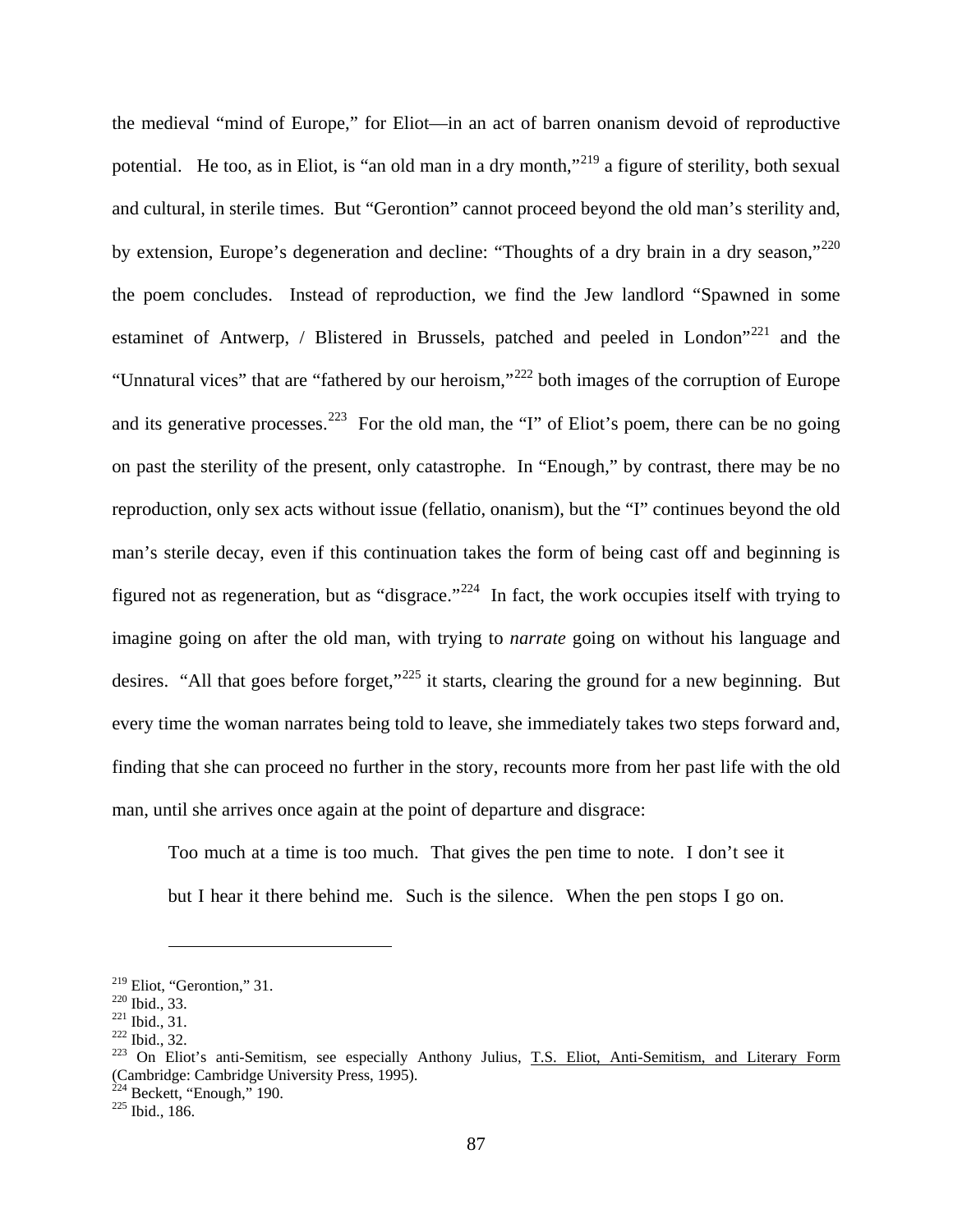Sometimes it refuses. When it refuses I go on. Too much silence is too much. Or it's my voice too weak at times. The one that comes out of me. So much for the art and craft. $^{226}$  $^{226}$  $^{226}$ 

She is not Lot's wife. She does not look back and condemn herself to bear mute, immobile witness to the old man's destruction. But, even facing forward, she can still hear behind her the notations of the pen drawing her actions back into familiar words, assimilating her beginning back into the "plane of the feasible,"<sup>[227](#page-95-1)</sup> back into the habitual comforts of "the art and craft."<sup>[228](#page-95-2)</sup> She tries to go on when the pen stops; she tries to break the silence with her "too weak" voice; but when the next paragraph begins, she is back in the past tense, narrating the old man in the old man's language. She only achieves the future tense once, near the end: "Now I'll wipe out everything but the flowers,"<sup>[229](#page-95-3)</sup> commencing the act of erasure demanded by the work's opening imperative. But the flowers remain, the flowers on which the old man has spilled "the ejaculations and broken paternosters;" and as the narrator consumes these flowers ("We lived on flowers. So much for sustenance." $230$ , the last remnants of the old man's language and culture once again enter her body as it continues on, even if they can no longer engender anything there.

The old man may have lost the ability to reproduce, but imagining a futurity without him and his language proves to be a daunting task: "What do I know of man's destiny?" the narrator queries. "I could tell you more about radishes. For them he had a fondness. If I saw one I

<span id="page-95-2"></span>

<span id="page-95-1"></span><span id="page-95-0"></span><sup>&</sup>lt;sup>226</sup> Ibid., 186.<br><sup>227</sup> Beckett, "Three Dialogues with Georges Duthuit," <u>Disjecta</u>, 139.<br><sup>228</sup> See "Three Dialogues," 145: "My case, since I am in the dock, is that van Velde is the first to desist from this estheticized automatism, the first to admit that to be an artist is to fail, as no other dare fail, that failure is his world and the shrink from it desertion, art and craft, good housekeeping, living." I discuss this passage at length in the preceding chapter.

<span id="page-95-3"></span><sup>&</sup>lt;sup>229</sup> Beckett, "Enough," 192.<br><sup>230</sup> Ibid., 192.

<span id="page-95-4"></span>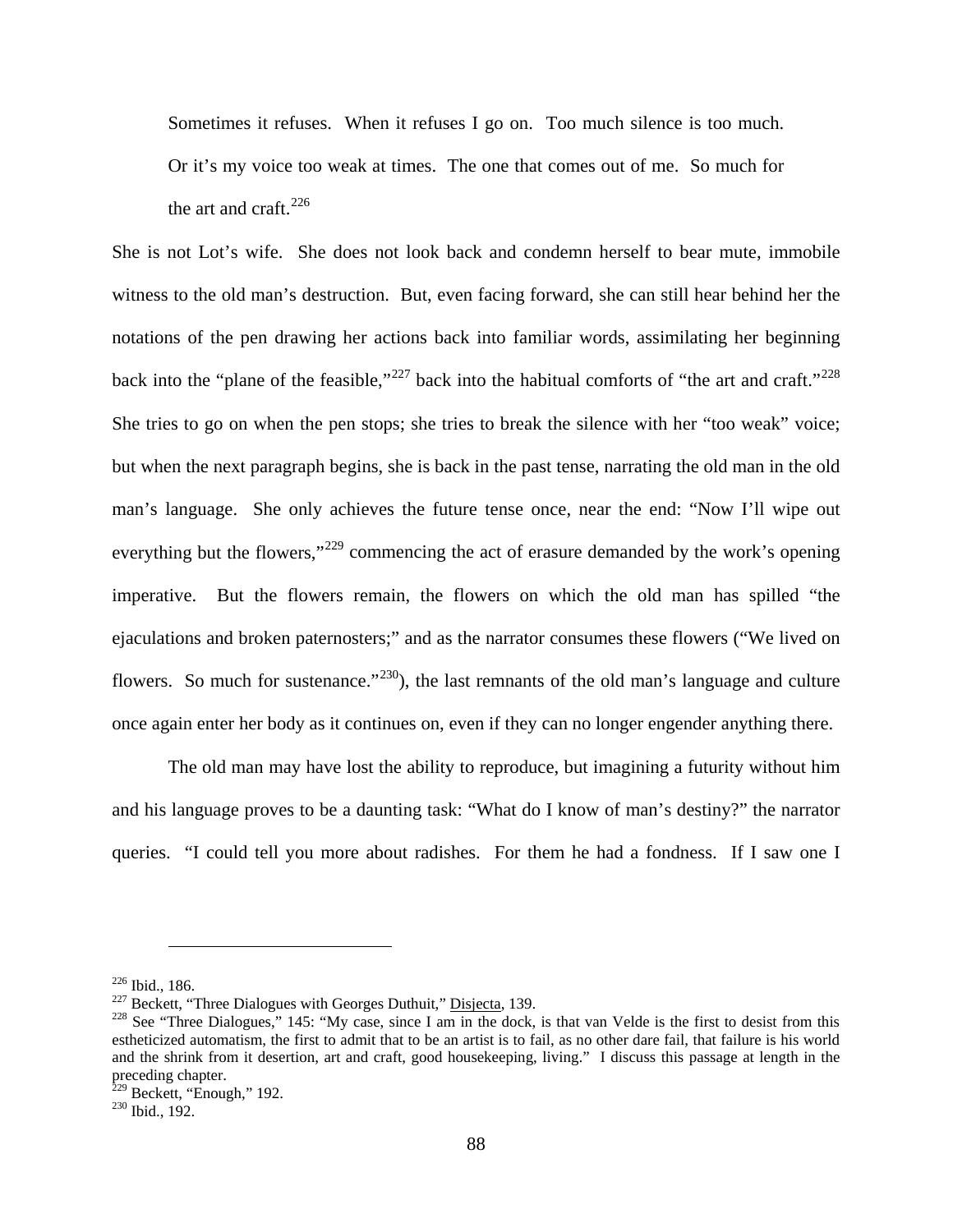would name it without hesitation."<sup>[231](#page-96-0)</sup> The distinction presented here between the ease of naming the already known—that which the old man desires or for which "he had a fondness"—and the difficulty of imagining a futurity beyond the certainty of that naming occupies and pervades much of Beckett's short fiction from the '60s. In All Strange Away, this dichotomy takes form in the competing refrains, "all that most clear" and "imagine later." The former refrain usually follows a more or less quantitative description or measurement of the observable physical features of an object or space, and it declares in the present tense that something is the case; the latter usually appears with regard to an emotion or concept that is less easily quantified and cannot be made immediately available to language, and it tries to open up a future or a time outside of the immediate certainty of the already known in which such things may be imagined. But figuring this outside temporally, as "later," introduces certain difficulties, and it soon becomes clear that the refrain, "imagine later," does more than just remind the narrative voice to imagine something at another time; rather, "later" is what must be imagined. "Out of the door and down the road in the old hat and coat like after the war, no, not that again,"<sup>[232](#page-96-1)</sup> the voice says, evoking and rejecting not only Beckett's own previous modus operandi—present in the prose fiction from the four Nouvelles through Comment c'est—but the journey motif that has pervaded Western literature since The Odyssey. In disavowing this motif, All Strange Away disables one of the most common and conventional ways of representing narrative temporality spatialization—through which "later" comes to mean a further stage in the journey, a further distance achieved. "We did not keep tally of the days," the narrator of "Enough" recalls: "If I arrive at ten years it is thanks to our pedometer. Total mileage divided by average daily

<span id="page-96-1"></span><span id="page-96-0"></span> $^{231}$  Ibid., 192.<br> $^{232}$  Beckett, All Strange Away, 169.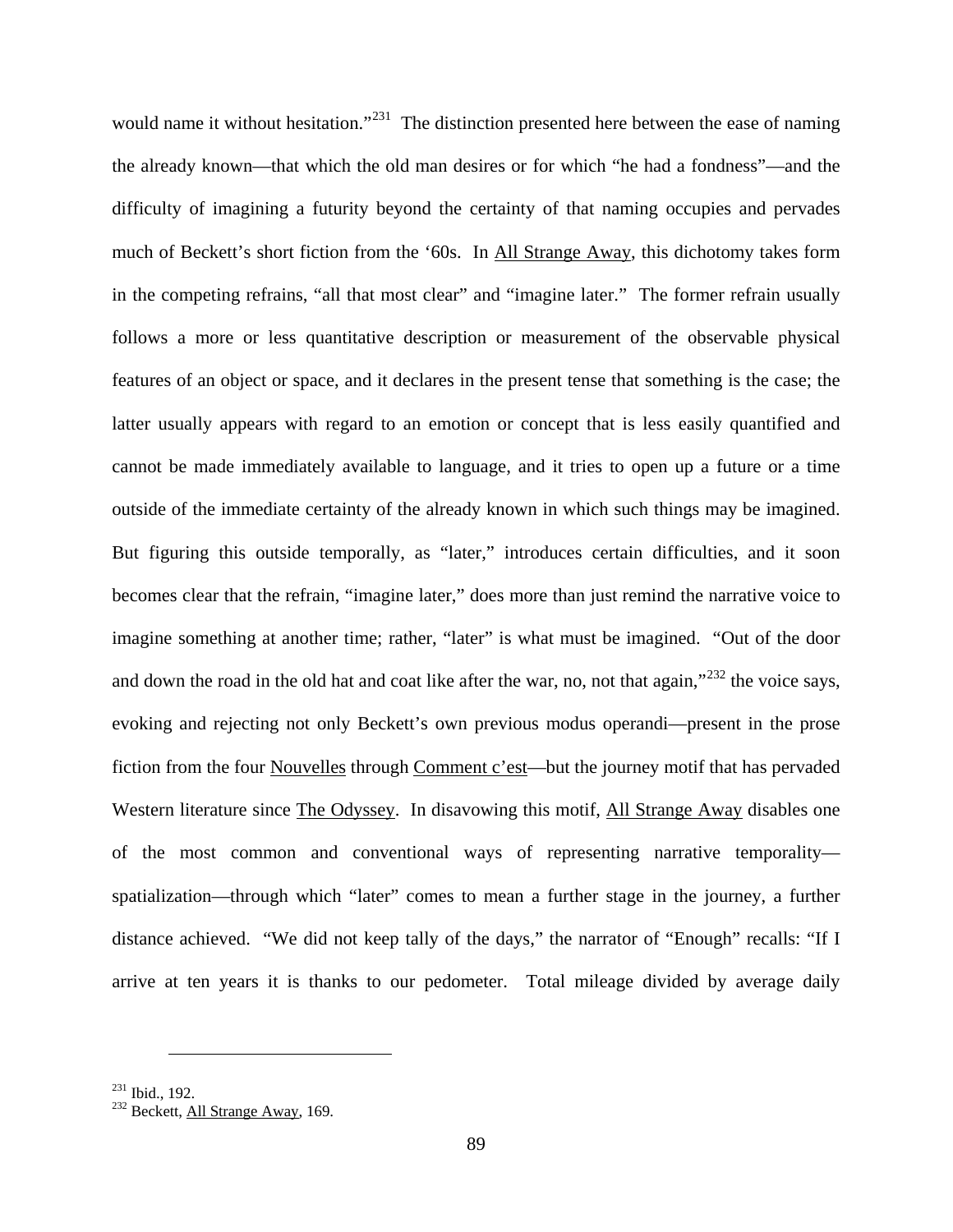mileage."<sup>233</sup> She finds herself unable to narrate "after" the old man in part because she cannot imagine "after" him in terms other than his own: in taking the two steps needed to move beyond him, she has resumed his journey and immediately finds herself back in his language, going on but figuring "on" in terms of one of the primordial motifs of Western literature. All Strange Away, having disabled this motif from the start, tries to imagine other forms of temporality that will prevent "later" from being assimilated back into the familiarity of "all that most clear." Hence, the discarded journey motif gives way first to the grey rubber ball that is squeezed periodically, and subsequently, in Imagination Dead Imagine and The Lost Ones, to the cycles of light and heat. In these latter works, which replace linear with cyclical time, "on" past the old man or outside the "all that most clear" cannot be figured as "later;" nor, for that matter, can they be figured as a further distance, since these works are set in closed spaces, a rotunda and a cylinder, respectively. The Lost Ones does maintain All Strange Away's distinction between "all that most clear" and "imagine later," but it figures this distinction as inside/outside, where the certainty of the already known may be found inside the cylinder, and outside of that certainty is literally outside the cylinder: "For in the cylinder alone are certitudes to be found and without nothing but mystery."<sup>[234](#page-97-1)</sup> But here, again, the work remains suspended between the two poles of this dichotomy. The inhabitants' achievement of a way out of the cylinder "is conceivable," but it remains unrealized for lack of the cooperative effort required to stabilize a ladder in the center of the cylinder without leaning it against a wall.<sup>235</sup> Alternatively, the work closes by postulating an "unthinkable end,"[236](#page-97-3) the prospective death of the cylinder's population, but it formulates this apocalypse in the conditional tense: "So much roughly speaking for the last state of the cylinder

<span id="page-97-1"></span><span id="page-97-0"></span><sup>&</sup>lt;sup>233</sup> Beckett, "Enough," 191.<br><sup>234</sup> Samuel Beckett, <u>The Lost Ones, The Complete Short Prose</u>, 216.<br><sup>235</sup> Ibid., 207.<br><sup>236</sup> Ibid., 222.

<span id="page-97-2"></span>

<span id="page-97-3"></span>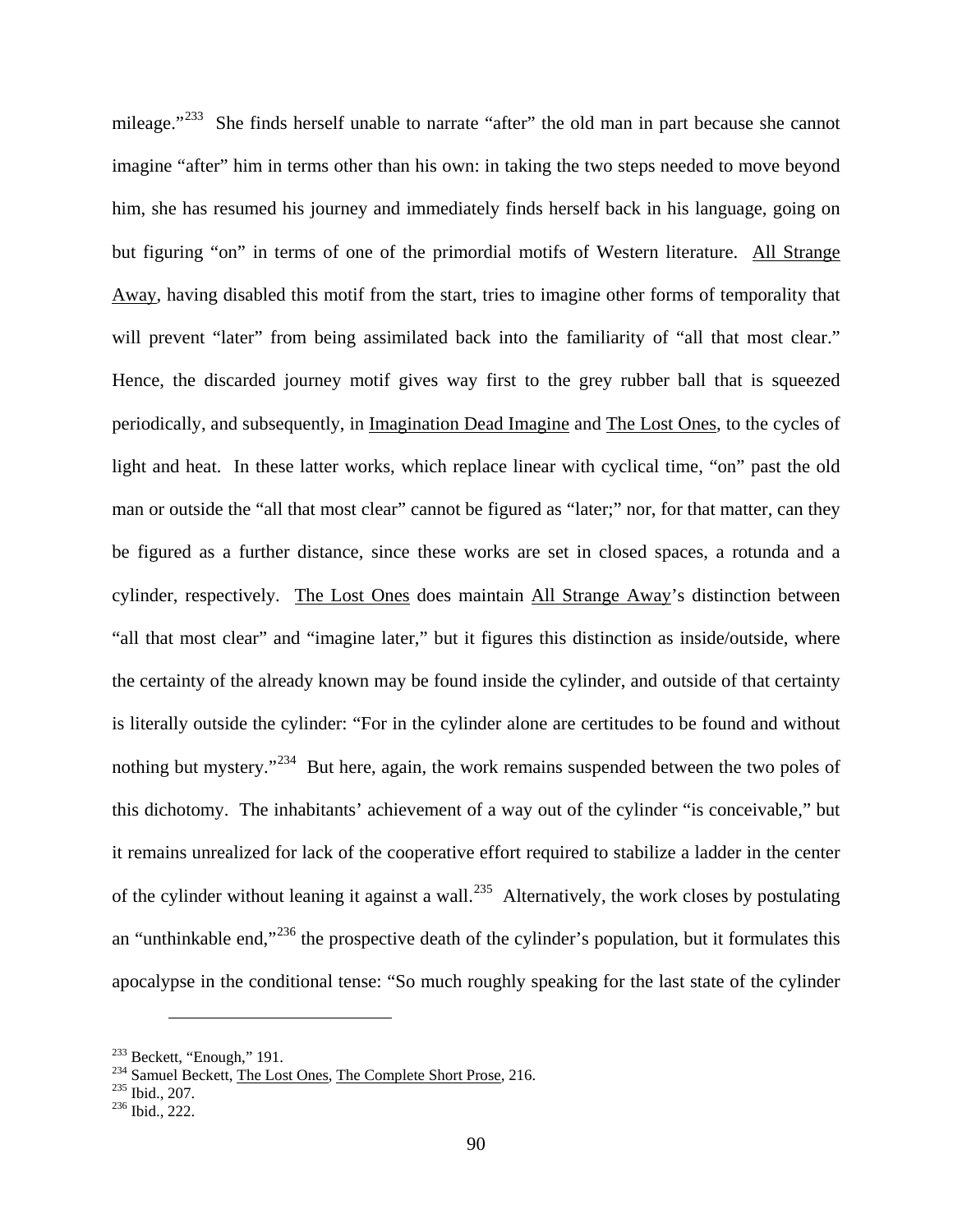and of this little people of searchers one first of whom if a man in some unthinkable past for the first time bowed his head if this notion is maintained."<sup>237</sup> As usual, Beckett refuses culmination: the inhabitants may not be able to achieve, only imagine, a way out of the familiar certitude of the cylinder, but neither are they condemned inevitably to die within it.

The real interest of The Lost Ones for the present chapter, however, lies in its treatment of the institutions of culture—custom, law, religion, etc.—together with the destruction of language. This latter operation occurs in The Lost Ones' sister-piece, "Bing," which emerged in 1966 (with its English version, "Ping," following the next year) as a residue from the temporarily abandoned Le Dépeupleur; Beckett eventually finished and published Le Dépeupleur in 1970, and its English version, The Lost Ones, followed in 1972. Despite their drastic formal and thematic differences, then, Le Dépeupleur/The Lost Ones and "Bing"/"Ping" must be considered in tandem, as each other's supplements, as two residua produced and aborted by the same process; Beckett even describes "Bing" in a manuscript note as "the result or miniaturization of Le Dépeupleur abandoned because of its intractable complexities."<sup>[238](#page-98-1)</sup> Together, they articulate a nexus at which Beckett's formal experimentation with literary language engages the broader historical and cultural questions discussed throughout this chapter.

Although The Lost Ones includes a number of familiar Beckettian themes and scenarios—bodies in closed spaces, languishing in a perpetual middle without progress or culmination, the vain search for a way out—its almost Borgesian anthropological style and perspective make it an uncharacteristic fiction for Beckett, one in which the question of culture appears in unusually sharp relief. The third person narrative voice surveys the cylinder and its

<span id="page-98-1"></span><span id="page-98-0"></span><sup>&</sup>lt;sup>237</sup> Ibid., 223.<br><sup>238</sup> Grove Companion, 57. "Ping" was published in Suhrkamp's trilingual <u>Residua</u> collection in 1970; both "Ping" and The Lost Ones were published in English in John Calder's Six Residua in 1978.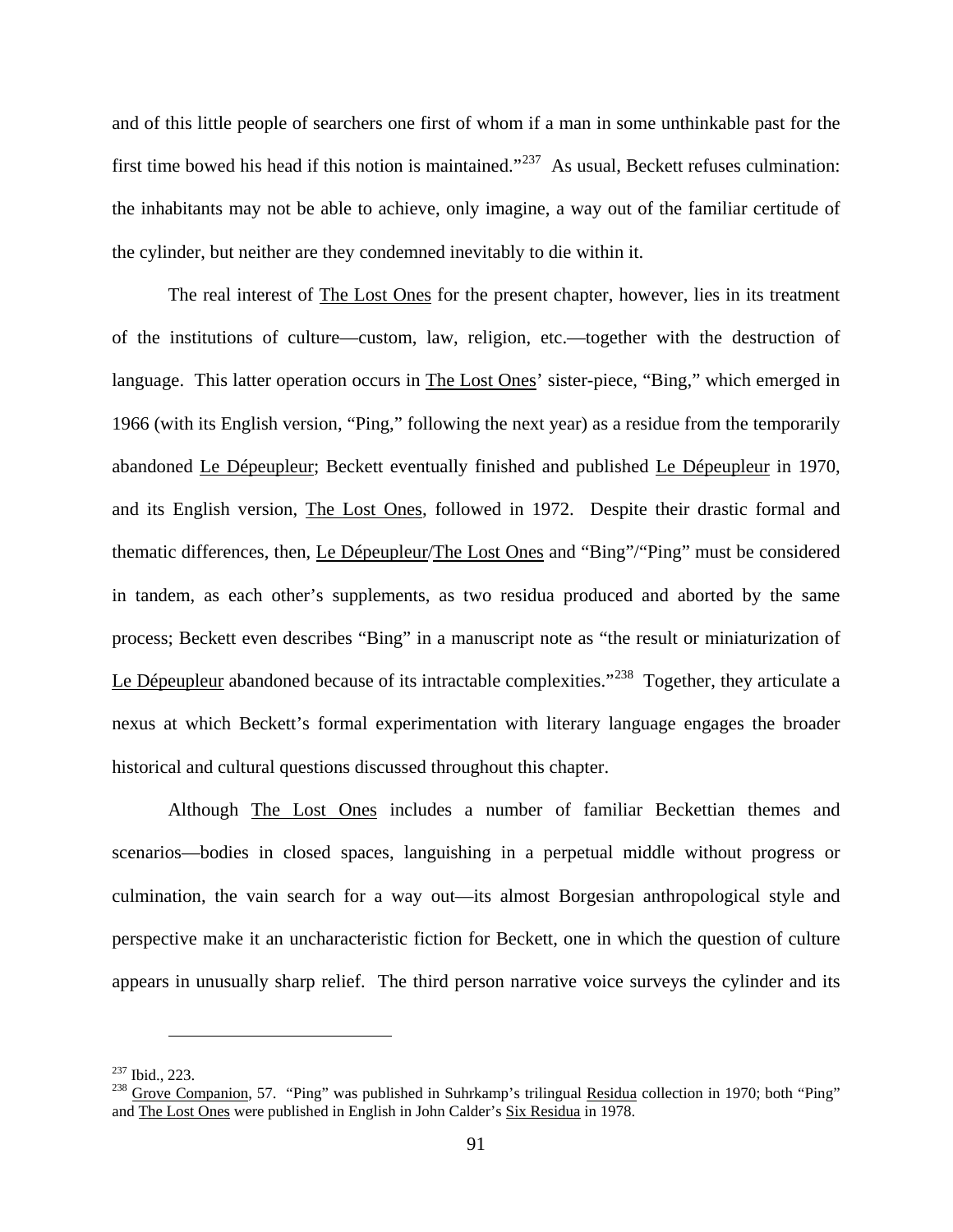inhabitants, and it describes their "custom[s],"<sup>[239](#page-99-0)</sup> "conventions," "laws,"<sup>[240](#page-99-1)</sup> "ethics,"<sup>[241](#page-99-2)</sup> "code[s]," and "rule[s],"<sup>[242](#page-99-3)</sup> their various and competing views regarding the myth of a way out, and even a "[p]icturesque detail"<sup>[243](#page-99-4)</sup> or two. It restricts itself almost entirely to empirical observation and notation, and it records "data and evidences"[244](#page-99-5) with an eye towards offering a complete "apercu"<sup>[245](#page-99-6)</sup> of the abode and its constituent parts, arranged for analysis. Judgment enters only infrequently, but it appears in repeated comments about the strangeness of the culture and customs of the cylinder.<sup>246</sup> In making this judgment, the narrative gives the lie to its assumed objectivity and betrays its own grounding in a culture whose customs and values it treats as the norm against which the culture of the cylinder must be evaluated. We have, then, a fiction of (implicitly) *comparative* anthropology—the culture of the cylinder set against that of the narrative voice (and, presumably, its readership)—wherein the latter of these two lays claim to exhaustive knowledge and mastery of the former, as demonstrated, for example, by the classification of all bodies within the cylinder into four types, based on position and movement. The situation, style, and perspective of this fiction clearly evoke the history of European imperialism in the New World, Africa, and Asia: the assertion of strangeness that echoes travel narratives of the so called "Age of Discovery," in which astonished European explorers encountered customs and rituals too foreign to comprehend; the objectification and classification of peoples and customs by a dispassionate, if occasionally amused ("Picturesque detail!"), anthropology; the establishment of a hierarchy of power and subordination as a function of this

<span id="page-99-7"></span>

<span id="page-99-3"></span><span id="page-99-2"></span>

<span id="page-99-4"></span>

<span id="page-99-6"></span><span id="page-99-5"></span>

<span id="page-99-1"></span><span id="page-99-0"></span><sup>&</sup>lt;sup>239</sup> Beckett, <u>The Lost Ones</u>, 203.<br>
<sup>240</sup> Ibid., 207.<br>
<sup>241</sup> Ibid., 222.<br>
<sup>242</sup> Ibid., 211.<br>
<sup>243</sup> Ibid., 211.<br>
<sup>243</sup> Ibid., 214.<br>
<sup>244</sup> Ibid., 204.<br>
<sup>245</sup> Ibid., 204.<br>
<sup>245</sup> Ibid., 204.<br>
<sup>246</sup> "This at first sight is s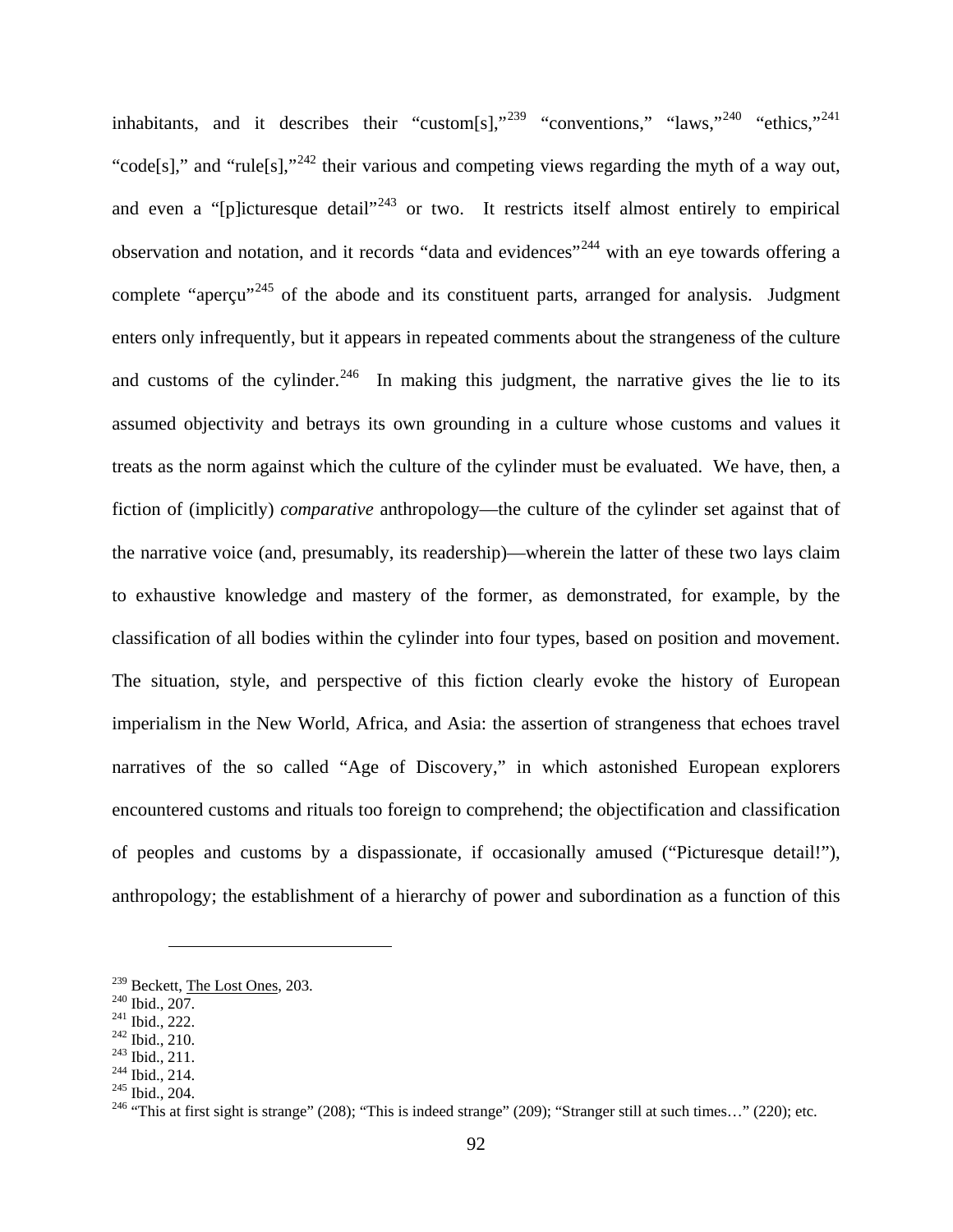dispassionate study; and so on. That Beckett links this anthropological conception of culture to the history of European imperialism in a work from the mid- to late 60's, in the midst of decolonization and a new phase of imperialism in Vietnam, bears a political import that merits further scrutiny elsewhere, especially in light of the struggle for home rule in the Ireland of his youth; but these considerations lie outside the scope of this study. What is significant here is The Lost Ones' elaboration of a particular image of culture—formulated according to the history of European modernity, from Dante's comparative study of the vernacular languages, "manners and customs" of the Romance peoples in De Vulgari Eloquentia to the development and formalization of anthropology as an adjunct to Europe's global imperial enterprise—presented in the moment in which it ceases to be historically viable.

When read in tandem with "Ping"—which foregrounds the question of language that is otherwise absent from The Lost Ones—we find Beckett revisiting the nexus of language, culture, and nation that Dante first articulated at the beginning of the fourteenth century. Where Dante produced a vernacular that grounded the formation of a national culture in Italy, however, Beckett seems bent on destroying any such culture from the ground up, upending syntaxes and disallowing the cultivation of sense or meaning:

All known all white bare white body fixed one yard legs joined like sewn. Light heat white floor one square yard never seen. White walls one yard by two white ceiling one square yard never seen. Bare white body fixed only the eyes only just. Traces blurs light grey almost white on white. Hands hanging palms front white feet heels together right angle. Light heat white planes shining white bare white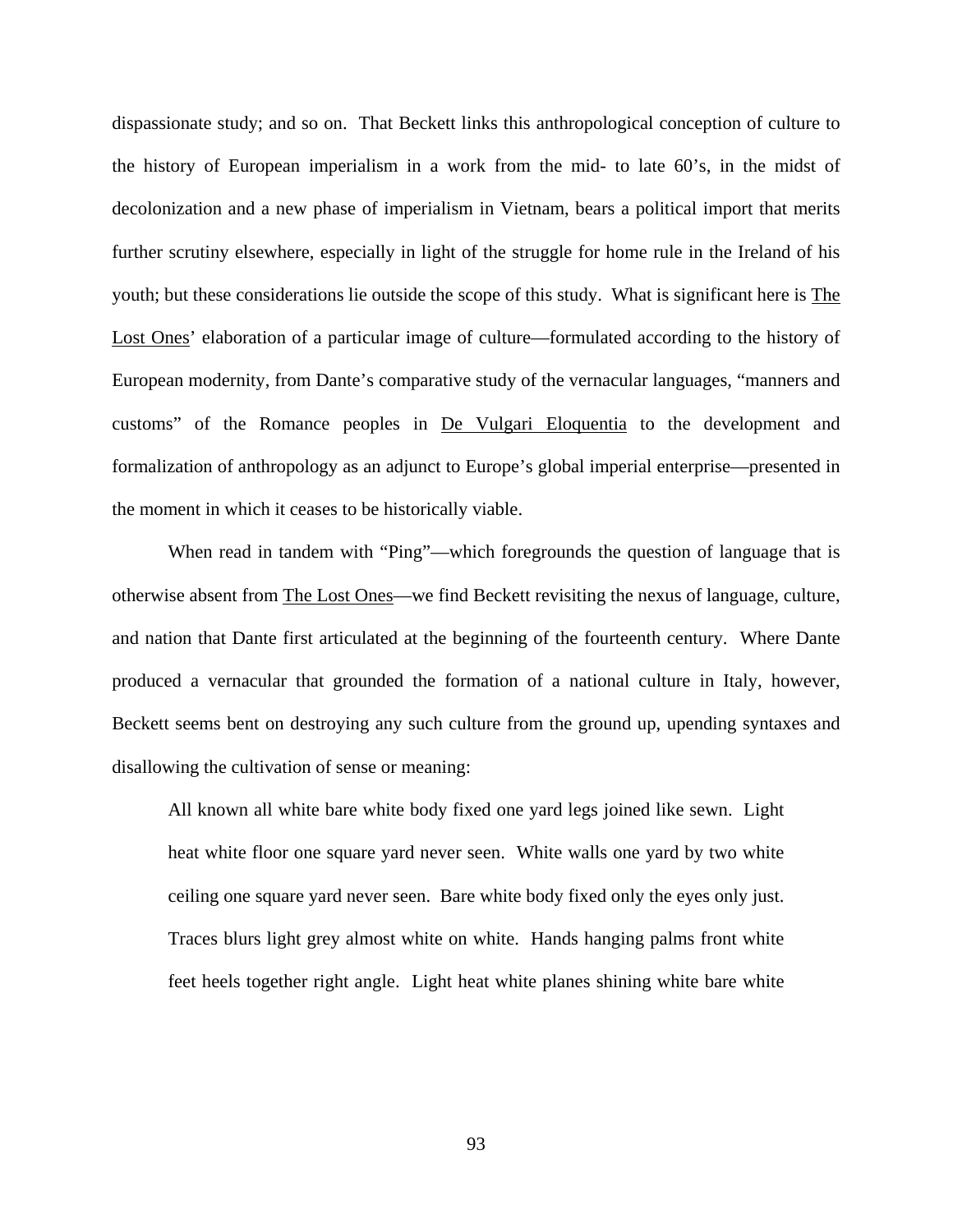body ping fixed elsewhere. Traces blurs signs no meaning light grey almost white.<sup>[247](#page-101-0)</sup>

The clipped, staccato pacing of an almost entirely monosyllabic passage, the repetition of words and word groupings, the abandonment of conventional syntax, and the interjection of the mechanical "ping" create a machine-like rhythm that reduces words to surface sound and appearance. The opening utterance, "All known"—yet another version of "all that most clear" seems to forbid interpretation and meaning in advance ("signs no meaning"), especially as it becomes yet another refrain, yet another element subsumed into the work's mechanical repetition. But if such a language cannot express the consciousness and culture of a nation, neither does it express the destruction of poetic possibility. As the "pings" increase in frequency and the machine-like rhythm intensifies, the "all known" begins to lose its certainty and surface transparency. Compare the opening passage quoted above with

Light heat all known all white planes meeting invisible. Ping murmur only just almost never one second perhaps a meaning that much memory almost never. White feet toes joined like sewn heels together right angle ping elsewhere no sound. Hands hanging palms front legs joined like sewn. Head haught eyes holes light blue almost white fixed front silence within. Ping elsewhere always there but that known not.  $248$ 

These passages employ many of the same elements, phrases, and images, but the differing arrangements produce different associations and interactions: in the earlier passage, "ping" is "fixed" and accordingly associated with the stasis of "all known" and the surface texture of "signs no meaning." In the later passage, as "ping" joins "murmur"—a combination that recurs

<span id="page-101-1"></span><span id="page-101-0"></span><sup>&</sup>lt;sup>247</sup> Samuel Beckett, "Ping," The Complete Short Prose, 193.<br><sup>248</sup> Ibid., 194.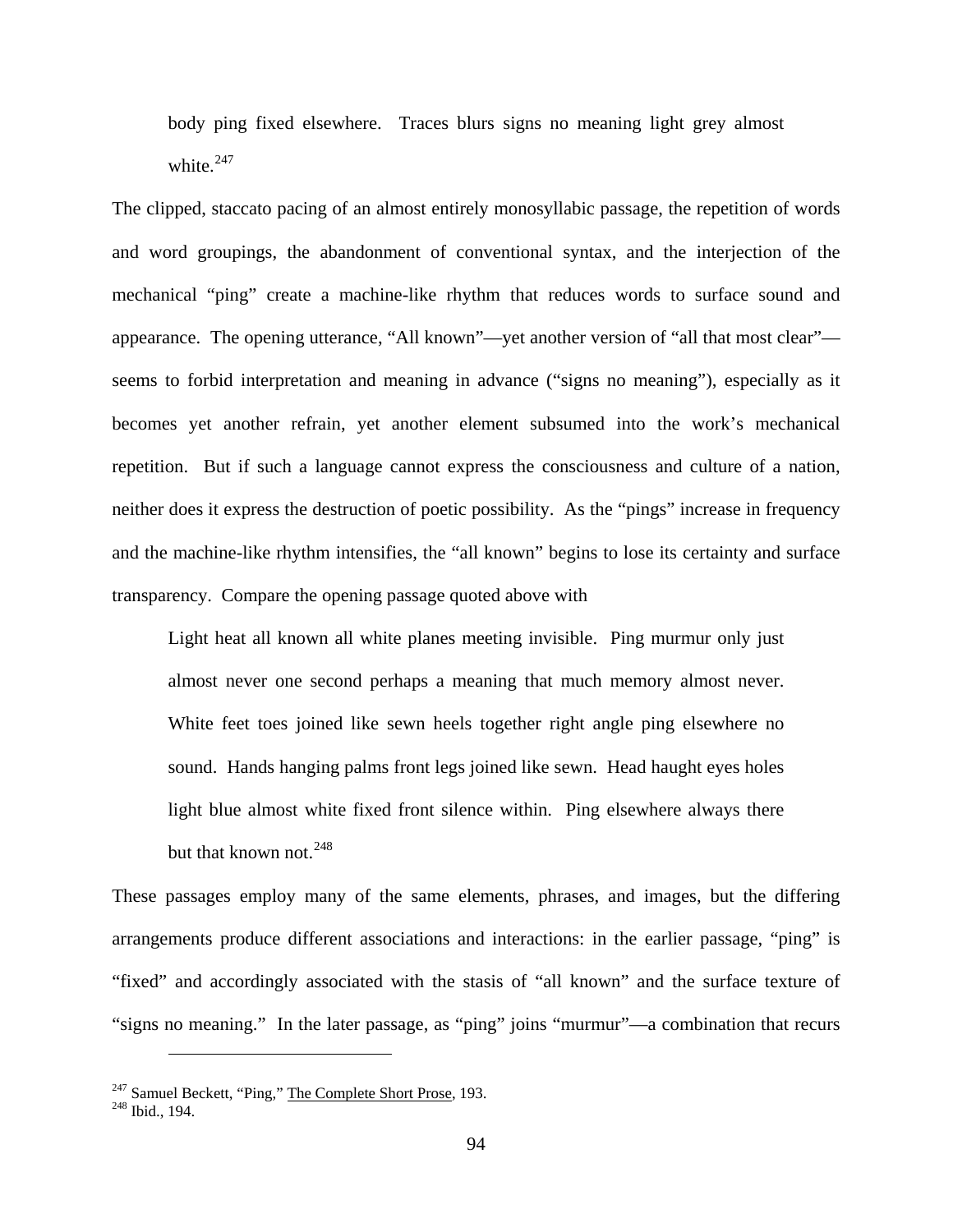with increasing frequency through the middle of the work—"perhaps a meaning" replaces "signs no meaning," and "that known not" at least partially qualifies "all known." Even if we cannot say that "ping" becomes meaningful in such moments, it at least seems that its function within the work has changed: "ping" ceases to be a strictly mechanical sound that destroys any kind of sense beyond surface sound and starts to act as a tag or marker that appears in conjunction with the attempt to articulate an "elsewhere," a "that known not," a "murmur" that expresses "perhaps a meaning." Furthermore, the onomatopoetic creation of a mechanical-linguistic marker, and the fact that this onomatopoeia differs across the French and English versions—"ping" operates as the English translation of *both* "bing" and "hop" from the French—suggest not the destruction, but the reformulation and transformation of literary language.

But does such a language articulate a public? If Joyce's Work in Progress summons an "international phenomenon" as its reader, what reader does "Ping" or Worstward Ho summon? What material conditions does their language express? The next chapters will pursue these questions—and continue to investigate Beckett's transformation of literary language—along two disparate paths: following, first, Beckett's practice of self-translation and, second, his experimentation with technology and new media in the dramatic works.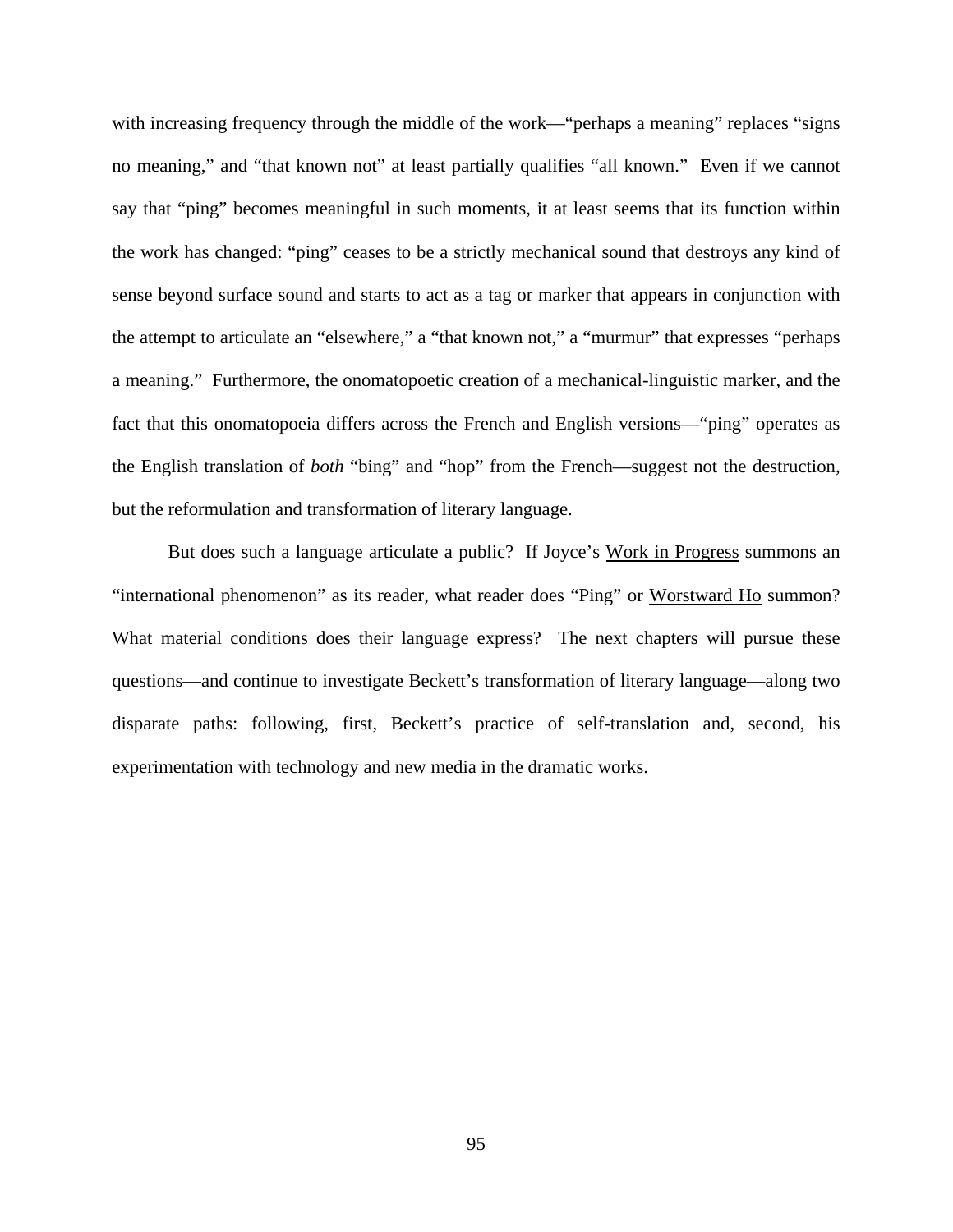## **4.0 SELF-TRANSLATION AND THE AFTER-LIFE OF THE WORK**

"Our translations, even the best ones, proceed from a mistaken premise. They want to turn Hindi, Greek, English into German instead of turning German into Hindi, Greek, English…The basic error of the translator is that he preserves the state in which his own language happens to be instead of allowing his language to be powerfully affected by the foreign tongue. Particularly when translating from a language very remote from his own, he must go back to the primal elements of language itself and penetrate to the point where work, image, and tone converge. He must expand and deepen his language by means of the foreign tongue."

--Rudolf Pannwitz, Die Krisis der europäischen Kultur<sup>[249](#page-103-0)</sup>

 $\overline{a}$ 

The preceding chapter showed that Beckett's works, even at their most sparse and seemingly abstract, nonetheless display an historical consciousness and elaborate an image of Europe and its literary culture as outdated forms of intelligibility in the moment of their obsolescence. If imagining a futurity after Europe proved to be a task that could not be accomplished without recourse to the very motifs and figures of thought that constituted it, it also became clear that the status of literary language and its possibilities lies at the center of Beckett's literary project. This study has, to this point, focused on demonstrating that Beckett's formal experimentation with literary language in his works expresses an historical consciousness of lateness that tries to eschew, discard, or work around obsolete forms of intelligibility and create new beginnings

<span id="page-103-0"></span><sup>&</sup>lt;sup>249</sup> Quoted in Walter Benjamin, "The Task of the Translator," Selected Writings Volume 1: 1913-1926, ed. by Marcus Bullock and Michael W. Jennings, trans. by Harry Zohn (Cambridge, MA: Harvard University Press, 1996), 261-262.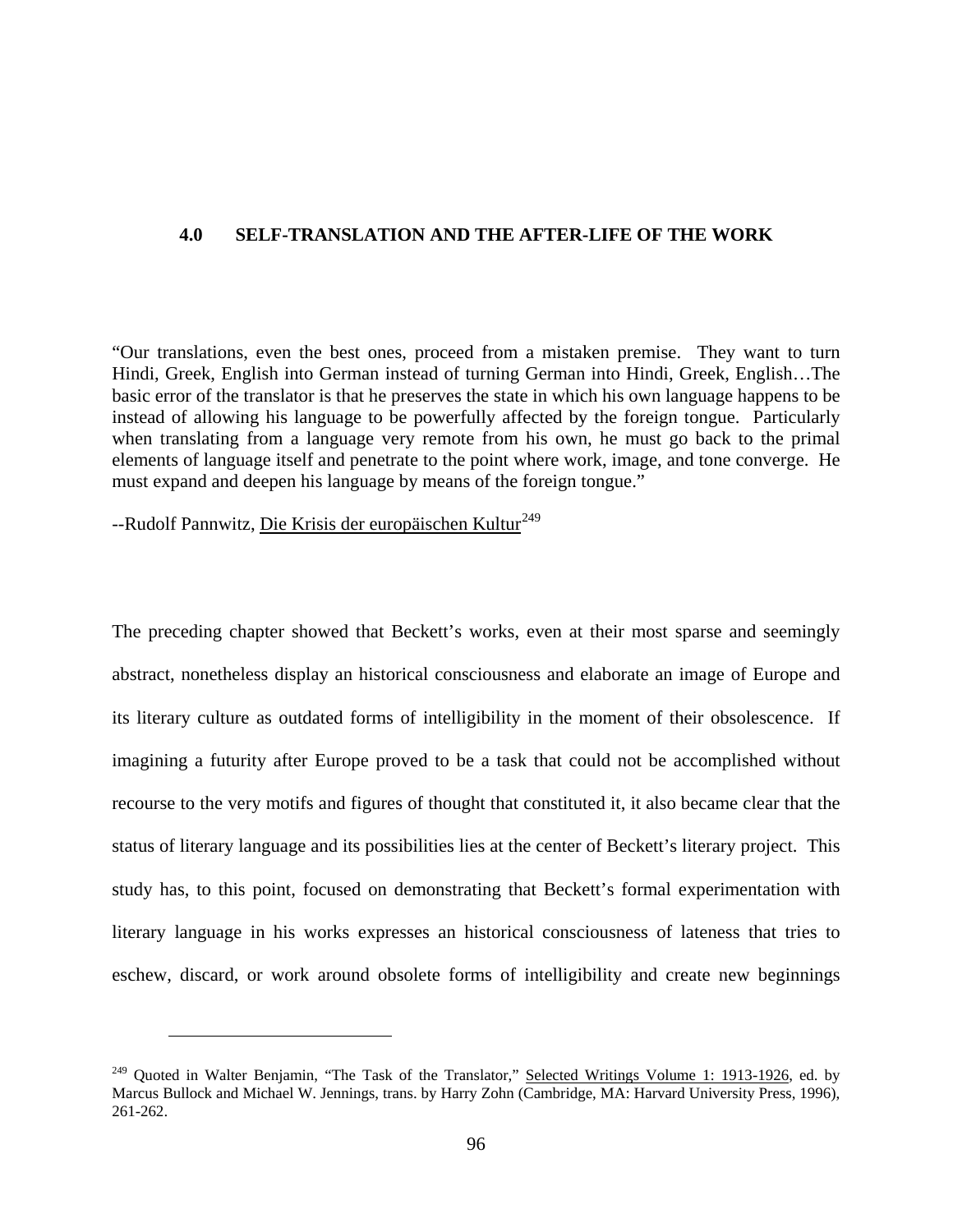without succumbing to a "myth of cultural apocalypse." Thus, the aims of the first two chapters—though both were grounded in close readings, rather than the formulation of an overarching Beckettian aesthetic theory—were broadly synthetic, joining formal and historical concerns, and they sought to develop ways of reading a notoriously difficult body of work.

The present chapter will focus more directly on Beckett's literary experimentation and its effects on language, attending specifically to one of the most unique and salient features of his *oeuvre*: his almost career-long practice of writing in two languages and translating between them. This shift in focus will not lead us away from the preceding chapters' historical concerns, however; on the contrary, this chapter will read Beckett's self-translation not only as a kind of formal experimentation with language, but as a reflection on the historicity of language and its possibilities in literature. Self-translation, then, is not only a means towards an ever more radical literary language; it is how Beckett continues to assay the nexus of language, literature, and nation that Dante articulated in the early fourteenth century, the very nexus that ceased to be viable in the twentieth and that remained fraught with danger for a cosmopolitan Irishman looking for a way out of the traps of nationalism. The present chapter will read Beckett's selftranslation as a way of engaging this historical nexus and disengaging language from nation, on the way to an international literature.

## **4.1 "THE LIFE OF LANGUAGE AND ITS WORKS"**

Walter Benjamin's 1921 essay on "The Task of the Translator" will provide a fruitful point of departure, as its theory of translation as a meta-literary practice that monitors historical transformations in language will help us to link Beckett's early meditation on language and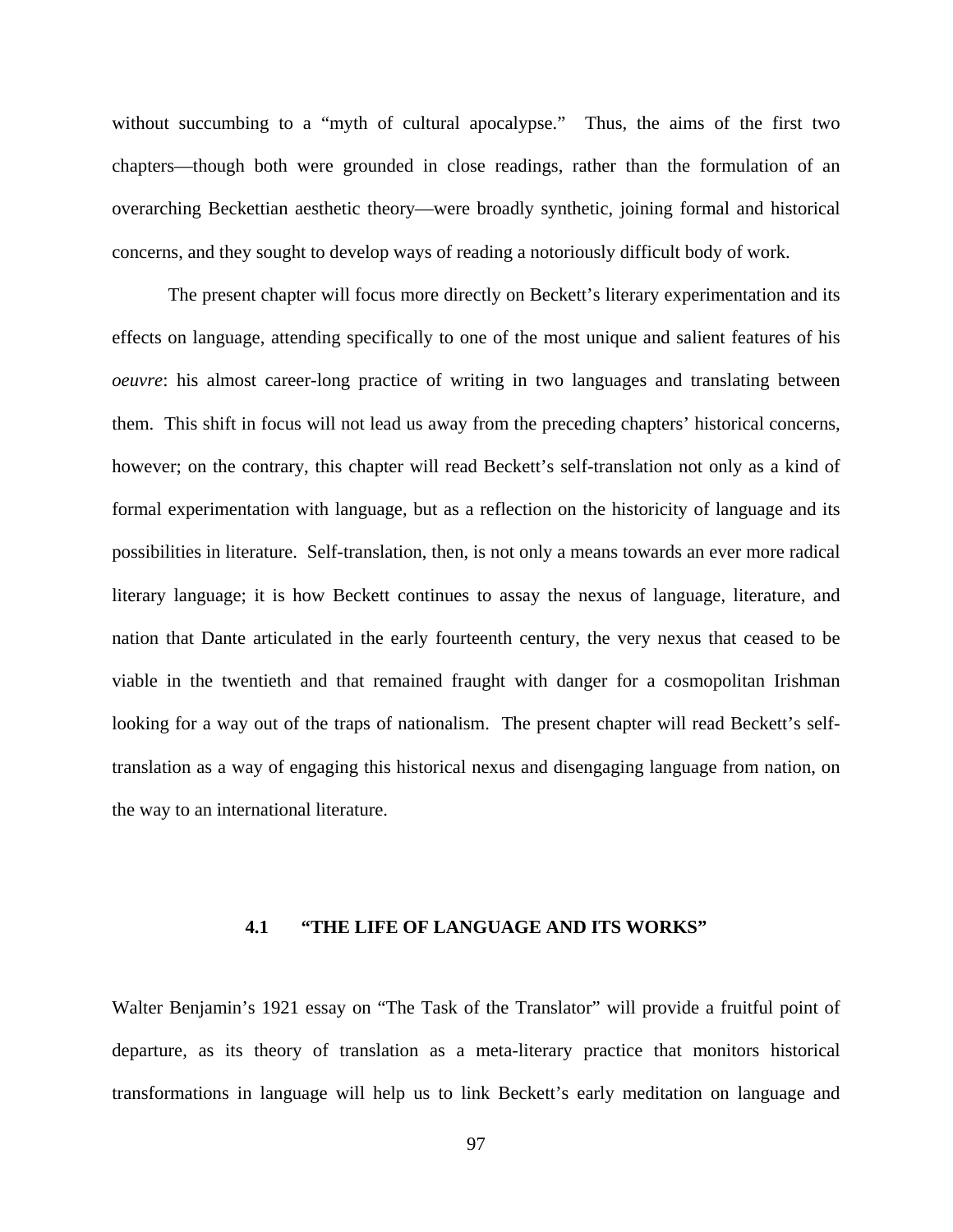culture in "Dante…Bruno.Vico..Joyce" to his equally formative work as a translator around the same time. Benjamin begins his essay by discounting reception theories of both literature and, by extension, translation; for, if "[n]o poem is intended for the reader,"<sup>[250](#page-105-0)</sup> as Benjamin claims, then neither should be its translation. In this way, Benjamin immediately dismisses any conception of translation grounded in the idea of making the original work accessible to other audiences, since the work's value, in any language, lies not in the content that it conveys to the reader, but in the way that it elaborates language itself. Translation is not merely a means that provides greater access to the original by "copying" it in a different language, but a "form,"<sup>[251](#page-105-1)</sup> a distinct mode of literary activity whose aims supplement those of the original. This form belongs, Benjamin says, to the "afterlife" of the work, to a time somewhat later than the work's origin: "translation marks [the work's] stage of continued life."<sup>252</sup> Benjamin's conception, here, of the "life" and "afterlife" of literary works should not be mistaken for an idealist notion of the work's "spirit." On the contrary, this conception emerges from a materialist understanding of the work and its historical elaboration: "everything that has a history of its own, and is not merely the setting for history, is credited with life," $253$  and the work's history develops and unfolds through material processes and practices, including translation and criticism. Translation as a literary form continues to elaborate the original, to transform its meanings, to preside over its historical destiny centuries after it has been brought into the world. Through this process, "the life of the originals attains its latest, continually renewed, and most complete unfolding."<sup>[254](#page-105-4)</sup> Translation, thus, forms one of the material processes by which the work survives, enters

<span id="page-105-2"></span><span id="page-105-1"></span>

<span id="page-105-0"></span><sup>&</sup>lt;sup>250</sup> Ibid., 253.<br><sup>251</sup> Ibid., 254.<br><sup>252</sup> Ibid., 254.<br><sup>253</sup> Ibid., 255.<br><sup>254</sup> Ibid., 255.

<span id="page-105-3"></span>

<span id="page-105-4"></span>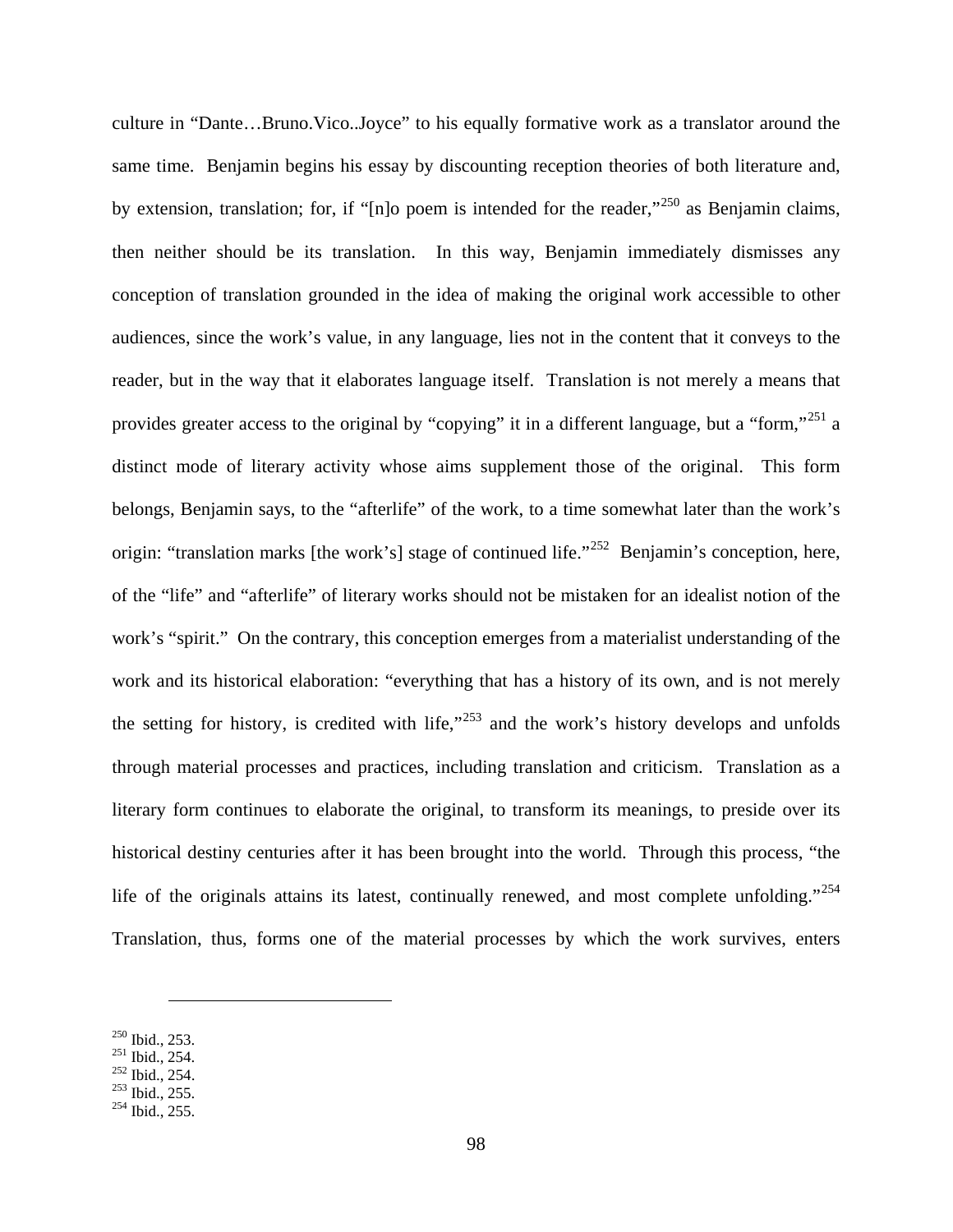tradition, and becomes formative for future generations. And, since each subsequent translation reveals the extent to which the languages involved have changed since the last translation, translation monitors the historical transformations that the work and its languages undergo. Thus, translation "is so far removed from being the sterile equation of two dead languages"—the one merely copying or substituting itself for the other—"that of all literary forms it is the one charged with the special mission of watching over the maturing process of the original language and the birth pangs of its own."[255](#page-106-0)

This means, for Benjamin, that the object of any "good" translation—that to which it addresses itself—is not the transmission of the original content to a different audience, but the historicity of language. Put differently, translation does not direct its efforts towards the reader, but towards the "life of language and its works."<sup>[256](#page-106-1)</sup> Translation is an operation of language upon language that, thus, engages the relationship between languages. But since the "innermost" relationship of languages to one another<sup> $257$ </sup> cannot be fully revealed in time through historically contingent linguistic forms—for if such a relation exists in itself, it can only exist outside of history (at "the messianic end"[258](#page-106-3) of history, Benjamin says)—translation *represents* this relation "in embryonic or intensive form."<sup>259</sup> That is, translation indexes—immanently, within the translated work—the historical relation of languages to each other, in the very process of transformation. And, since translation continues to unfold the afterlife of the language's works, it contributes to this elaboration and transformation.

<span id="page-106-2"></span><span id="page-106-1"></span>

<span id="page-106-0"></span><sup>&</sup>lt;sup>255</sup> Ibid., 256.<br><sup>256</sup> Ibid., 256.<br><sup>257</sup> Ibid., 255.<br><sup>258</sup> Ibid., 257.

<span id="page-106-3"></span>

<span id="page-106-4"></span><sup>&</sup>lt;sup>259</sup> Ibid., 255.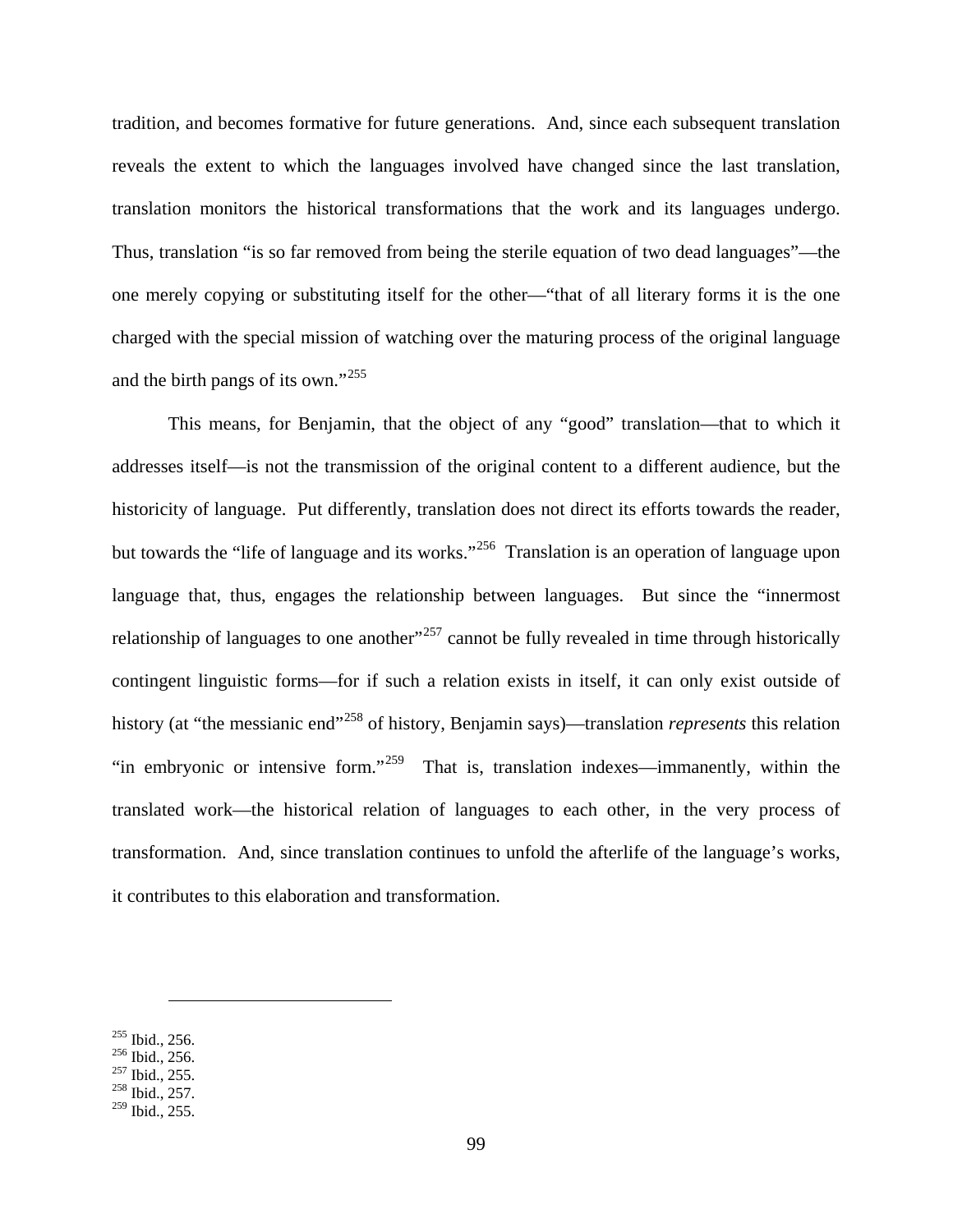These considerations—that translation is a distinct literary form that attends specifically to historical transformations in language even as it contributes to those transformations—will guide our reading and evaluation of Beckett's practice of self-translation in this chapter. For, if we are to treat this practice as a significant, even defining, aspect of Beckett's overall literary project, then we must immediately dispense with the idea that Beckett translated his own works for the sake of his audience; and indeed, for the most part, the current critical consensus on Beckett's self-translations upholds this.<sup>[260](#page-107-0)</sup> Although Beckett undertook his last *hired* translation project before achieving international fame, the fact that a world renowned, Nobel Prize winning writer, whose works would have been translated anyway, would continue to translate these works himself when he drew no pleasure from it at least hints at the value that he attributed to the process.<sup>[261](#page-107-1)</sup>

We can begin to assess this value by looking back at Beckett's first major work as a translator: he produced, together with Alfred Péron, a French version of the "Anna Livia Plurabelle" section of James Joyce's Work in Progress. The extent to which the final, published French version of "Anna Livia Plurabelle" reflects Beckett's and Péron's work has been a contentious point in the somewhat infamous history of this translation, beginning with its first public reading at a séance honoring Joyce; however, Megan Quigley argues convincingly that the version that appeared in the Nouvelle Revue Française in 1931—the version that Joyce, Paul Léon, Ivan Goll, Philippe Soupault, and others had supposedly reworked extensively—is, in fact,

<span id="page-107-0"></span><sup>&</sup>lt;sup>260</sup> Pascale Casanova qualifies this perspective in The World Republic of Letters, trans. by M. B. DeBevoise (Cambridge, MA: Harvard University Press, 2004), however, as she claims that Beckett began writing in French to attract Parisian audiences, that is, "to stake his claim to literary existence" (141); though, she acknowledges that Beckett's practice of self-translation, which he continued long after his "literary existence" ceased to be in question, became an integral part of his unique literary endeavor.

<span id="page-107-1"></span><sup>&</sup>lt;sup>261</sup> See Ackerley and Gontarski, 14. Beckett's "last commercial translation," an Anthology of Mexican Poetry, was published in 1958, though Beckett completed the translations in 1951, two years before the first performance of En attendant Godot.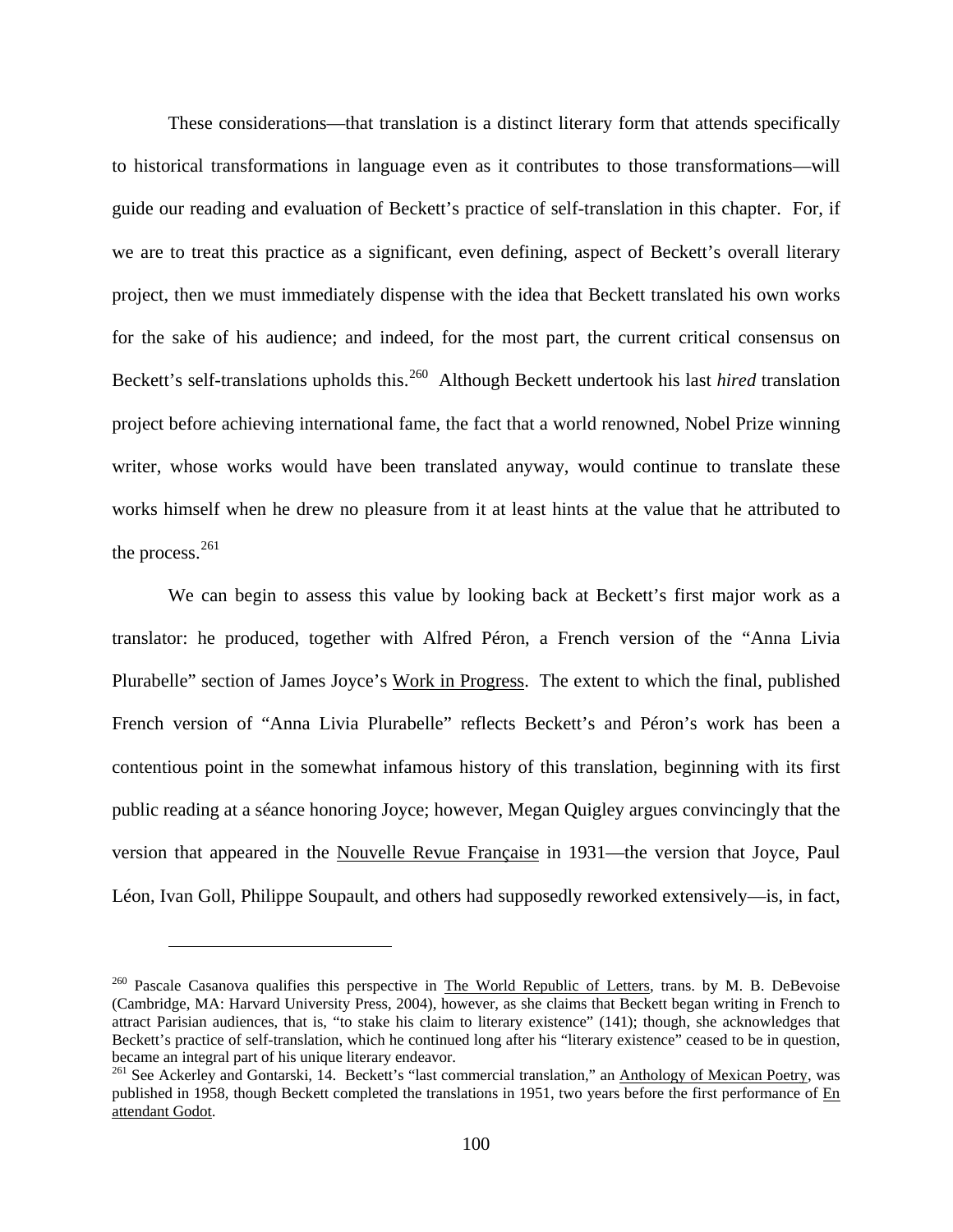nearly identical with the final typescript that Beckett and Péron produced.<sup>262</sup> Furthermore, Quigley refutes the consensus critical opinion that treats the Beckett-Péron translation "as the scapegoat to contrast the presumed genius of Joyce's method with the plodding literal translation that might have occurred had hacks like Beckett and Péron been permitted to finish the job,"<sup>[263](#page-108-1)</sup> as she shows how far Beckett and Péron had to depart from Joyce's original text in order to match his linguistic innovations in another language; and indeed, upon submitting an earlier version of the translation to Soupault, Beckett expressed the fear that he and Péron had produced a work "trop éloigné de l'original."[264](#page-108-2) Quigley shows that, far from churning out a "plodding literal translation," "Beckett attempted to recreate the text in French, playing with French homophones, portmanteaux, and riddles and undermining signification in French just as Joyce did in English."[265](#page-108-3)

After all, if in Work in Progress, "form *is* content, content *is* form"—as Beckett claimed not long before in "Dante…Bruno.Vico..Joyce"—then, surely, a "plodding literal translation" would not even be possible, as the content cannot be sufficiently separated from the form of expression to be transferred to another.<sup>266</sup> There can be no question of copying the work in another language; translating "Anna Livia Plurabelle" can only mean reinventing it. Umberto Eco calls Finnegans Wake "the easiest text to translate" for precisely this reason, "because it

<span id="page-108-0"></span><sup>&</sup>lt;sup>262</sup> Megan M. Quigley, "Justice for the 'Illstarred Punster': Samuel Beckett and Alfred Péron's Revisions of 'Anna Lyvia Pluratself," James Joyce Quarterly 44.3 (Spring 2004): 469-487. Quigley spurns the received accounts from Soupault and Eugene Jolas—of the production of this translation and, in investigating the series of drafts and typescripts that Beckett and Péron produced, determines that the final published version contains "fewer than a dozen small changes" (477) from the last Beckett-Péron typescript. Quigley speculates that Joyce's insistence on the inadequacy of the Beckett-Péron version was rooted in personal and political motives.<br><sup>263</sup> Ibid., 469.<br><sup>264</sup> Beckett, <u>The Letters of Samuel Beckett: 1929-1940</u>, 38. Letter to Philippe Soupault, 5 August 1930.<br><sup>264</sup> O

<span id="page-108-2"></span><span id="page-108-1"></span>

<span id="page-108-3"></span>and Péron made, each in his own hand, to each successive version of the translation, Quigley attributes the most extreme inventions to Beckett, while Péron, who was a native speaker of French, helped to mold those inventions into more recognizably French idioms.

<span id="page-108-4"></span><sup>266</sup> Ibid., 480.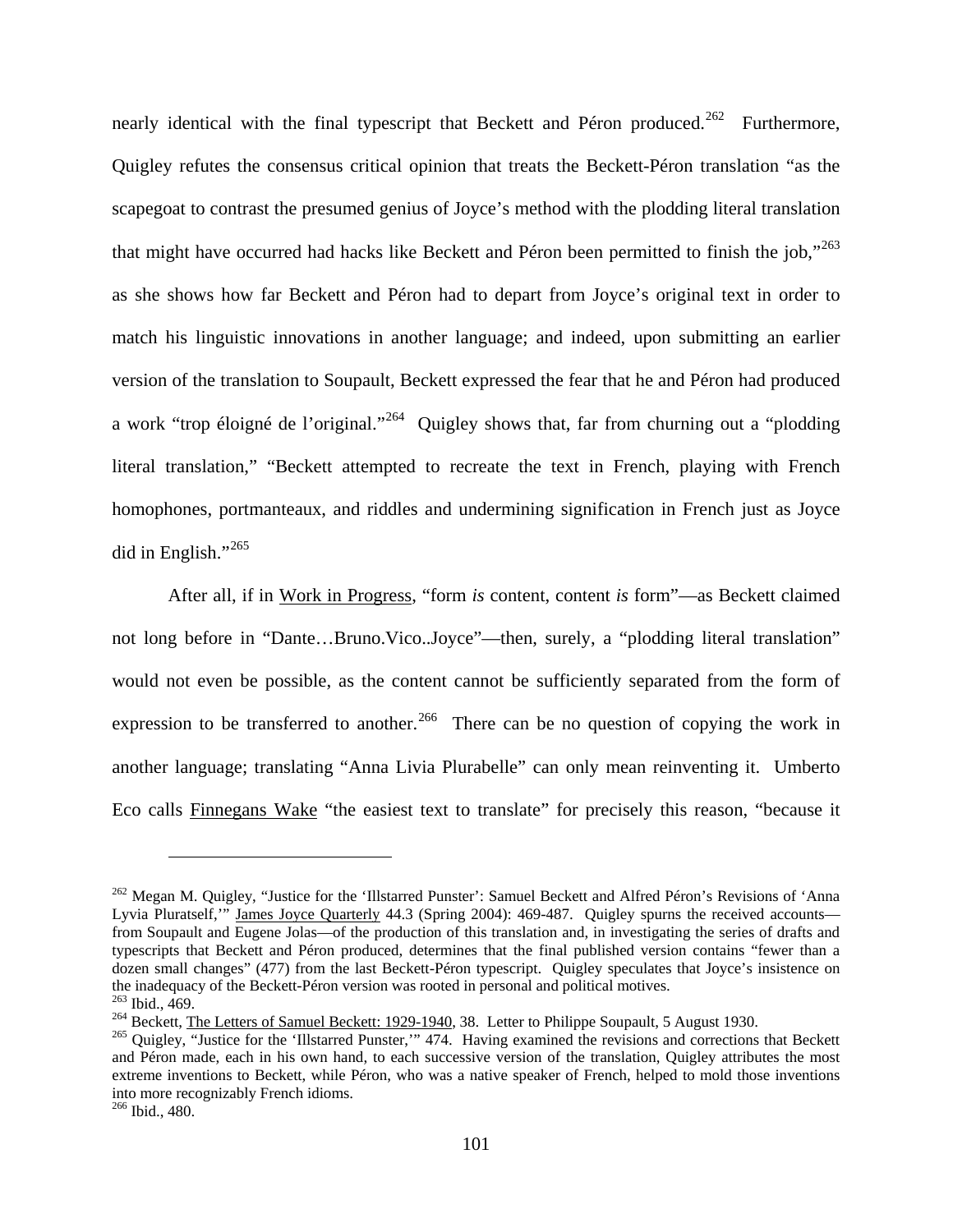allows for the greatest artistic license."<sup>[267](#page-109-0)</sup> Beckett, by contrast, complains of "the futility of the translation"[268](#page-109-1) due to the original's particular intention towards language. Since, as he argued before, Work in Progress represents an attempt to "desophisticate language" and create a new "direct expression" through linguistic hybridization, multilingual puns, allusions, and neologisms, he must have realized that he was not translating from English at all; indeed, when speaking of the difficulties of the translation, he once again refers to the language of Work in Progress as "hieroglyphics,"<sup>[269](#page-109-2)</sup> a pictorial primitive language not far removed from the vitality of gesture, but far indeed from English's abstraction "to death." Nor, by extension, could he have hoped to translate "Anna Livia Plurabelle" *to* French, as doing so would betray the original's anti-national intentions. He could only join an ongoing process of linguistic deconstruction and invention by beginning at a different point, starting with the structures, idioms, and colloquialisms of French and working towards the same disengagement of language and nation that Joyce achieves, further cultivating the emerging international public that Joyce's work articulates. Here, translation cannot mean establishing a relation of equivalence between two languages and transferring content from one to the other, nor can it mean making a monument of national culture legible to another nation; it means elaborating the historical legacy of the original in its afterlife, which, in this case, entails continuing the drive towards illegibility, or more precisely, towards a new international legibility.

This process, as Benjamin says, yields results whose significance belongs to "the life of language and its works." But translating "Anna Livia Plurabelle" adds another dimension that

<span id="page-109-0"></span><sup>&</sup>lt;sup>267</sup> Ibid., 487. Here, Quigley translates from Eco's introduction to Anna Livia Plurabelle di James Joyce, ed. by Rosa Maria Bollettieri Bosinelli (Torino: Giulio Einaudi, 1996).

<span id="page-109-1"></span><sup>&</sup>lt;sup>268</sup> The Letters of Samuel Beckett: 1929-1940, 78. Letter to Thomas McGreevy, 29 May 1931.

<span id="page-109-2"></span><sup>&</sup>lt;sup>269</sup> Ibid., 41. Letter to Thomas McGreevy, 7 August 1930.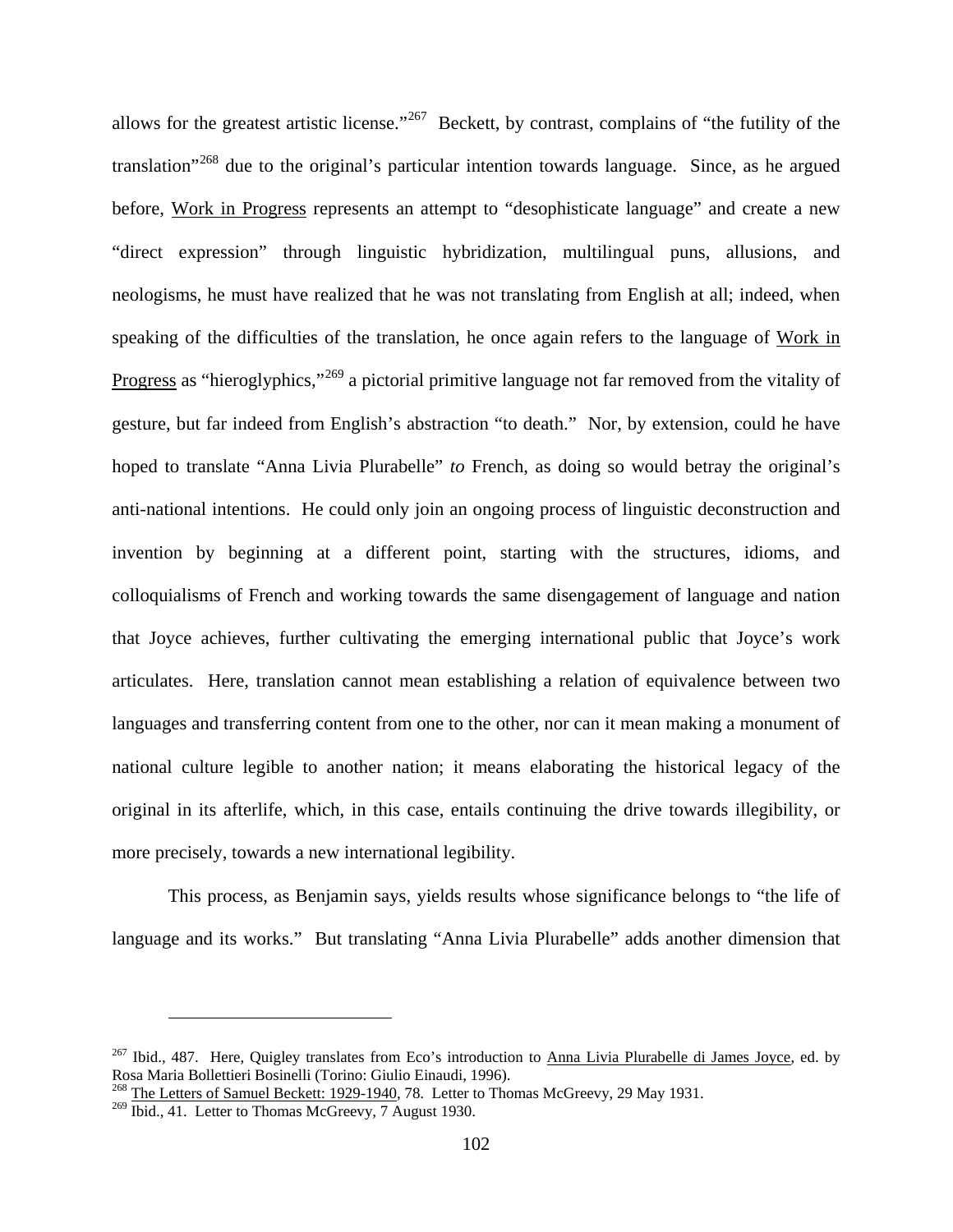even Benjamin does not anticipate. In most translations, the basic structural difference between the original work and its translation may be characterized as follows:

Unlike a work of literature, translation finds itself not in the center of the language forest but on the outside facing the wooded ridge; it calls into it without entering, aiming at that single spot where the echo is able to give, in its own language, the reverberation of the work in the alien one. $270$ 

Translation does not immerse itself in a language in the way that the original work usually does, but stands outside of it, at a distance from which it can address the "language as a whole, taking an individual work in an alien language as a point of departure."<sup>271</sup> But since Joyce's "Anna" Livia Plurabelle" already seeks a position outside the language forest from which it assays "language as a whole," translating this work means finding a position still further from the center of the language forest, a position from which to assay both the language and its first assay. It means doubling an already meta-linguistic process, intensifying its assault upon language, and further exploring the possibility of a position outside of language. This intensification would prove formative for Beckett's developing literary project, especially as he sought to differentiate his work from Joyce's. For, while the opportunity to translate a work such as "Anna Livia Plurabelle" may have been unique, Beckett would later find a way to produce this kind of doubling and intensification on his own: by translating his own works.

<span id="page-110-1"></span><span id="page-110-0"></span> $^{270}$  Benjamin, 258-259.<br><sup>271</sup> Ibid., 259.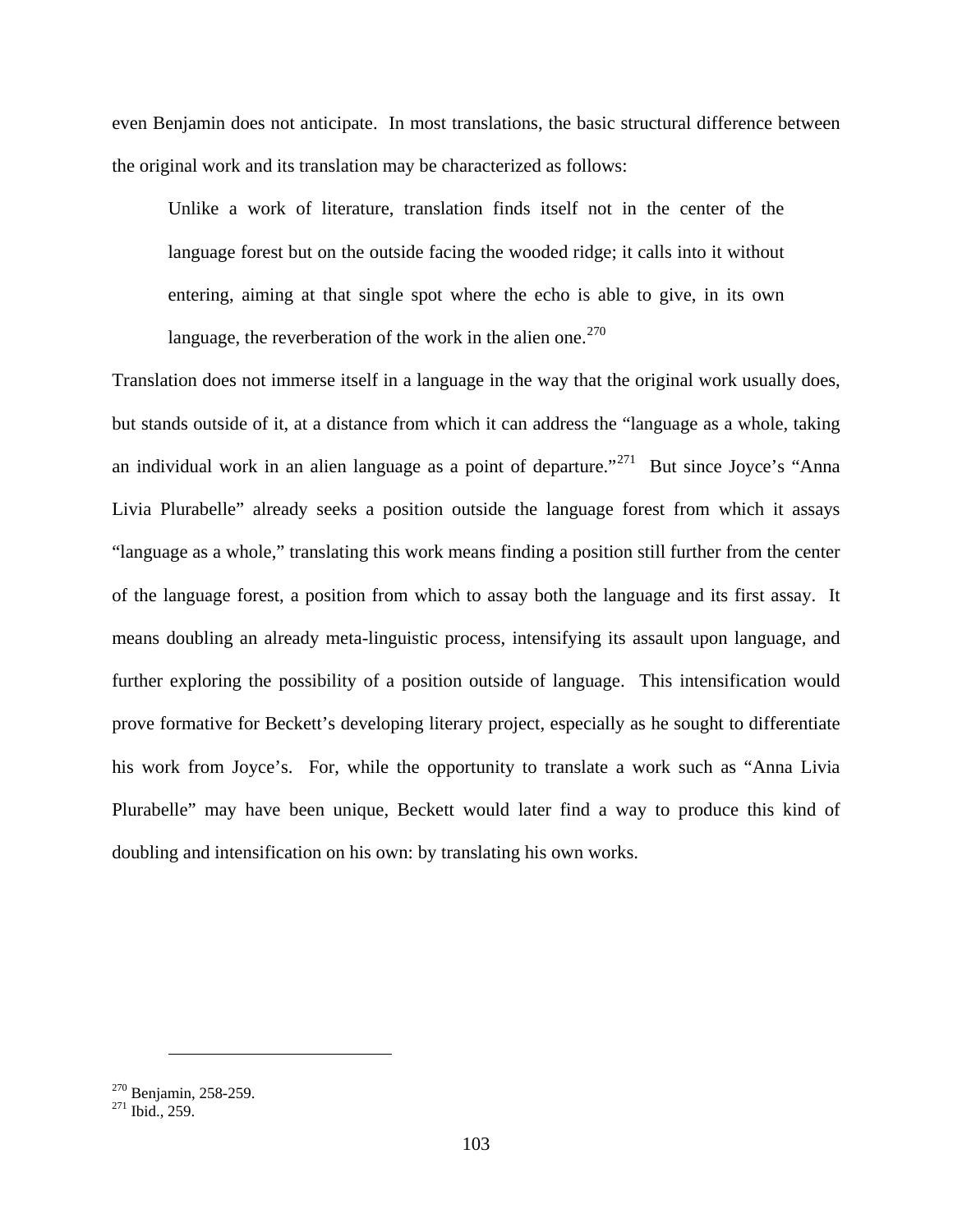## **4.2 AUTRE(S) ET PAREIL(LES)**

Beckett published a French translation of his novel, Murphy (aided by Alfred Péron), in 1946, but he did not adopt self-translation as a major component of his literary practice until the early 1950s, immediately following the unprecedented creative florescence of the mid to late '40s that ultimately led him to international fame. Nonetheless, it should already be clear that, before Beckett ever got his literary career off the ground, translation appeared to him as an abiding concern and a central aspect of a literary problematic closely linked to his ruminations on Dante, language, nation, and the future of Europe, which form the foundation of the historical consciousness of lateness that would ground and define his subsequent literary endeavor. His decision to begin writing in French in the late '30s and to stop writing in English altogether by the late '40s (after completing Watt) bears similar import, for, as Leslie Hill argues, Beckett came to the French language first and foremost through translation: he had learned it primarily through academic study, rather than immersion, which likely meant acquiring the language through translation exercises; and, by the time he began to write in French, he already had numerous published English-to-French translations to his name, including both "Anna Livia Plurabelle" and his own Murphy.<sup>[272](#page-111-0)</sup> Beckett's French, then, was always already a French in translation, a French within which he was never entirely at home. Indeed, few critics who have studied Beckett's French have failed to note its deliberate foreignness, its Anglicisms, its idiomatically incorrect puns, its stilted syntax: John Fletcher, for example, claims that "one can

<span id="page-111-0"></span><sup>&</sup>lt;sup>272</sup> Leslie Hill, "The Trilogy Translated," Beckett's Fiction: In Different Words (Cambridge: Cambridge University Press, 1990), 43. Beckett had also published a number of French-to-English translations, including poems by Paul Eluard and others for the Surrealist number of This Quarter in 1932.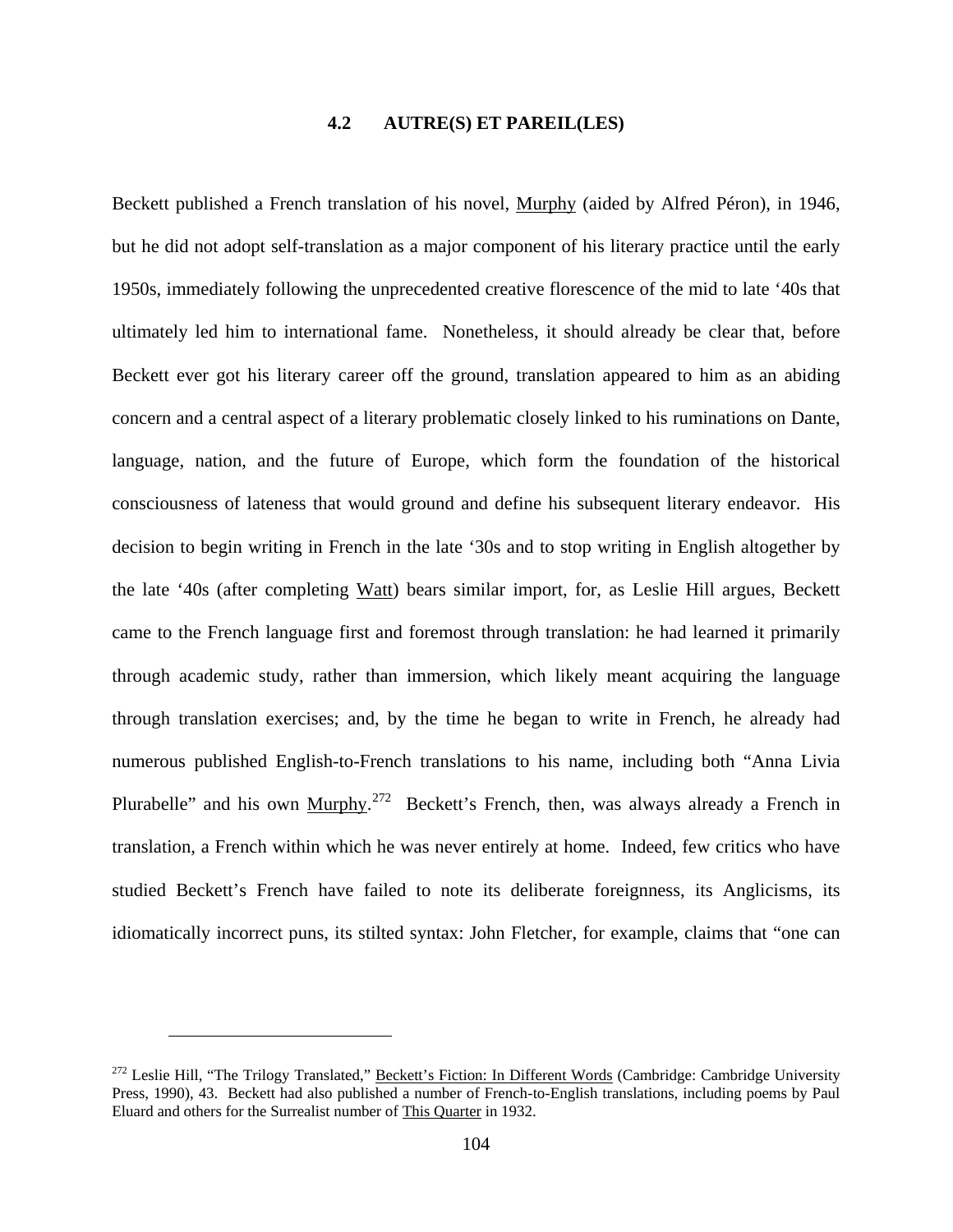detect that [Beckett] is conscious of writing in a foreign tongue, and enjoys manipulating it."<sup>[273](#page-112-0)</sup> Beckett's first creative works in French, the Poèmes 1937-1939,<sup>[274](#page-112-1)</sup> find him in this very attitude, assaying the alien language to see what it will yield. The first of these poems, the five-line "elles viennent," appears in the Collected Poems in English and French in both languages on facing pages:

elles viennent autres et pareilles avec chacune c'est autre et c'est pareil avec chacune l'absence d'amour est autre avec chacune l'absence d'amour est pareille

they come

different and the same

with each it is different and the same

with each the absence of love is different

with each the absence of love is the same  $275$ 

When placed side by side, the wordplay and experimentation with the conventions of French become evident: the opening line of the French version, for example, cannot be rendered in English without losing either the minimalist elegance of its formulation or the gender specification of the "they" that come, since English does not have a gendered third person plural pronoun. A more significant difference occurs in the latter half of the poem, where the fourth

<span id="page-112-2"></span>

<span id="page-112-1"></span><span id="page-112-0"></span><sup>&</sup>lt;sup>273</sup> John Fletcher, <u>Samuel Beckett's Art</u>, 98.<br><sup>274</sup> First published in <u>Les Temps modernes</u> (November, 1946).<br><sup>275</sup> Samuel Beckett, Collected Poems in English and French (New York: Grove Press, 1977), 38-39.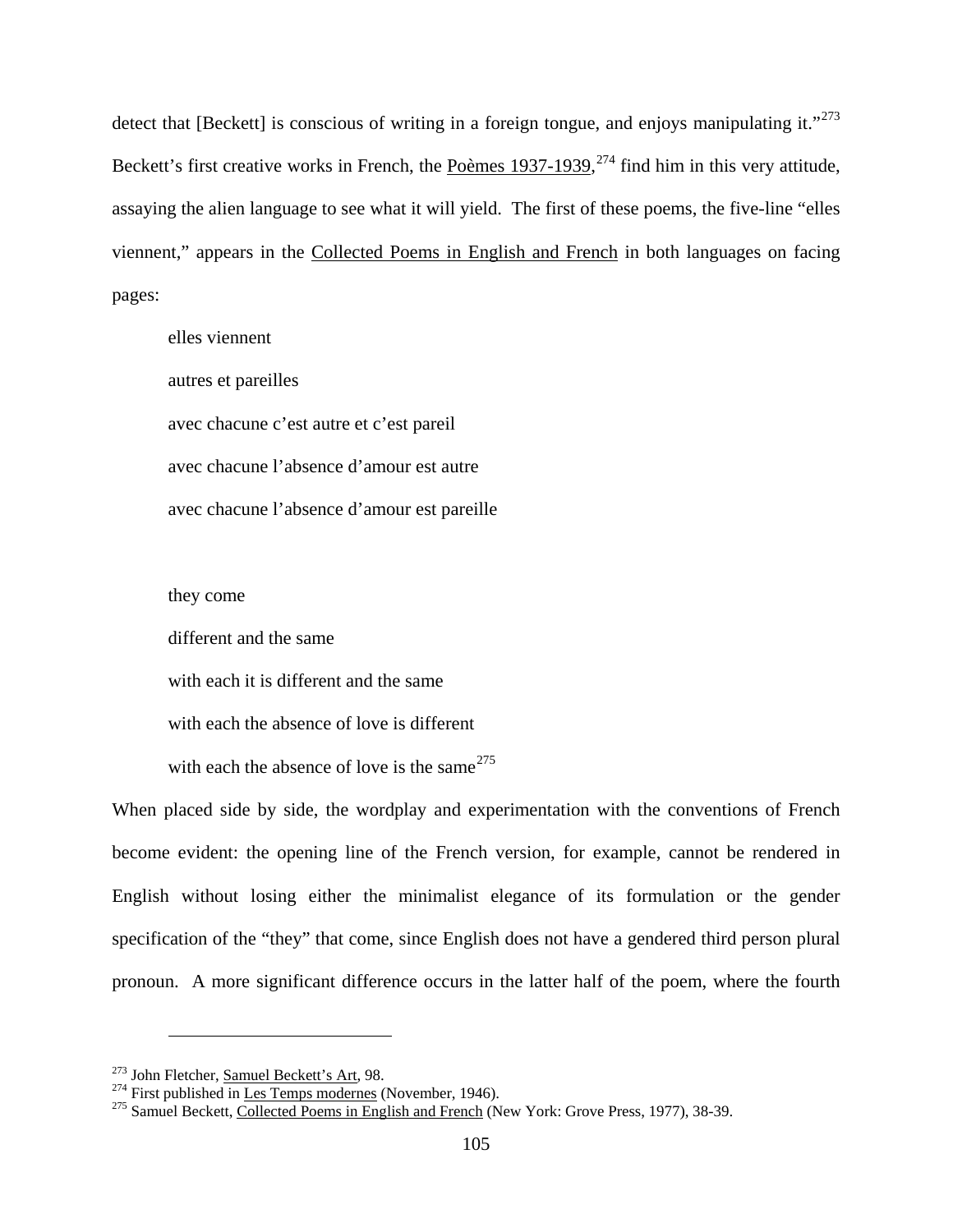and fifth lines of the English version seem to expand and analyze the third, such that the "absence of love" that is "different" in line 4 and "the same" in line 5 names the "it" that is both "different and the same" in line 3. In the French version, however, the shifting gender of the adjective, "pareil," complicates that interpretation: although the "ce" that is "pareil" (masculine) in line 3 might still be the "absence d'amour" that is "pareille" (feminine) in line 5 (since "c'est" never takes a feminine predicate adjective, regardless of the referent of "ce"), this identification seems less obvious in the French than in English, as the differing genders of the adjectives in lines 3 and 5 at least make it look like their corresponding nouns differ as well. In any case, it is clear that Beckett has created an interpretive aporia literally at the center of the poem (What is the "ce" that is both "autre" and "pareil?") by contriving a series of grammatical constructions that allow him to cycle through the various endings (except the masculine plural) that the adjective, "pareil," can take. This aporia emerges not from an ambiguity in the meaning of words, but from the structure and conventions of the language; and this aporia does not translate to the English version. When read together, an impasse occurs *between* the poems that expresses their incommensurability as a function of differences in the specific forms and conventions of the languages involved. Here, translation—and especially the moment of untranslatability—thus affords a comparative perspective through which the constitutive structures and elements of each language becomes visible. Indeed, this may as well be the theme of "elles viennent," as the poem deliberately seeks this moment of untranslatability in order to draw attention to the specificities of its languages; and "les langues" may as well be the unspoken referent of the poem's opening pronoun, since it is ultimately "langues"—plural, simultaneously "autres et pareilles," different and the same—that the poems speak.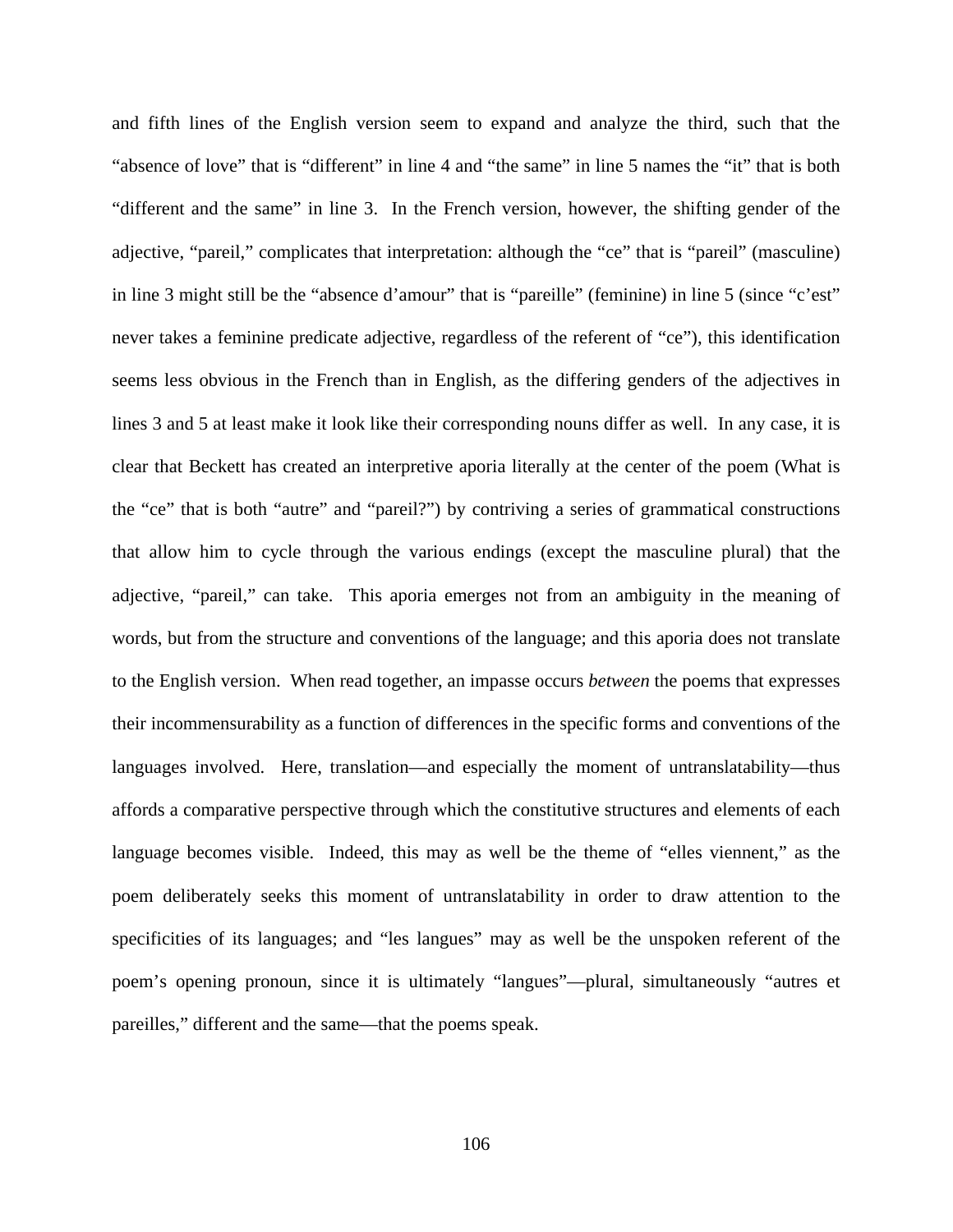Of course, "elles viennent" does not figure among Beckett's better or more important works—he would not even permit Minuit to publish an edition of the French poems until the late '60s—but its schoolboy-grammar-exercise style and interpretive markers that deliberately get lost between languages nonetheless show the extent to which Beckett's French is a French in translation; and his initial move from English is not a move *to* French unequivocally, but to a position *between* English and French, a position (as Benjamin says) at the edge of the language forest, a position from which he assays both languages in relation to each other. In this way, Beckett's decision to change languages marks a crucial early moment in the development of the essayistic literary *ethos* described in the first chapter, whose destructive aesthetic simultaneously enacts a process of testing that elaborates the historical possibilities of the very language(s) whose habitual forms it rejects; and translation as a form—or writing in a French fraught with the linguistic markers of translation—permits him the necessary perspective on the historicity of language to carry out this literary endeavor. Just as this essayistic *ethos* is grounded in the historical consciousness of lateness and the obsolescence of the received literary and linguistic conventions, so we may think of translation as a "late form," as it operates after the fact, in the "afterlife" of the work; and translation watches over the historical transformation of language, withholding rather than immersing itself, just as the essayistic *ethos* withholds credence and holds itself at a distance from the literary forms and conventions that it nonetheless employs.

The historical implications of Beckett's decision to change languages certainly did not escape him: his own frequently quoted comments—that he abandoned English "because you couldn't help writing poetry in it" and embraced French because it "had the right 'weakening' effect" and because "en français c'est plus facile d'écrire sans style"<sup>276</sup>—clearly resonate with

<span id="page-114-0"></span> $276$  Quoted in Ruby Cohn, Back to Beckett (Princeton, NJ: Princeton University Press, 1973), 58.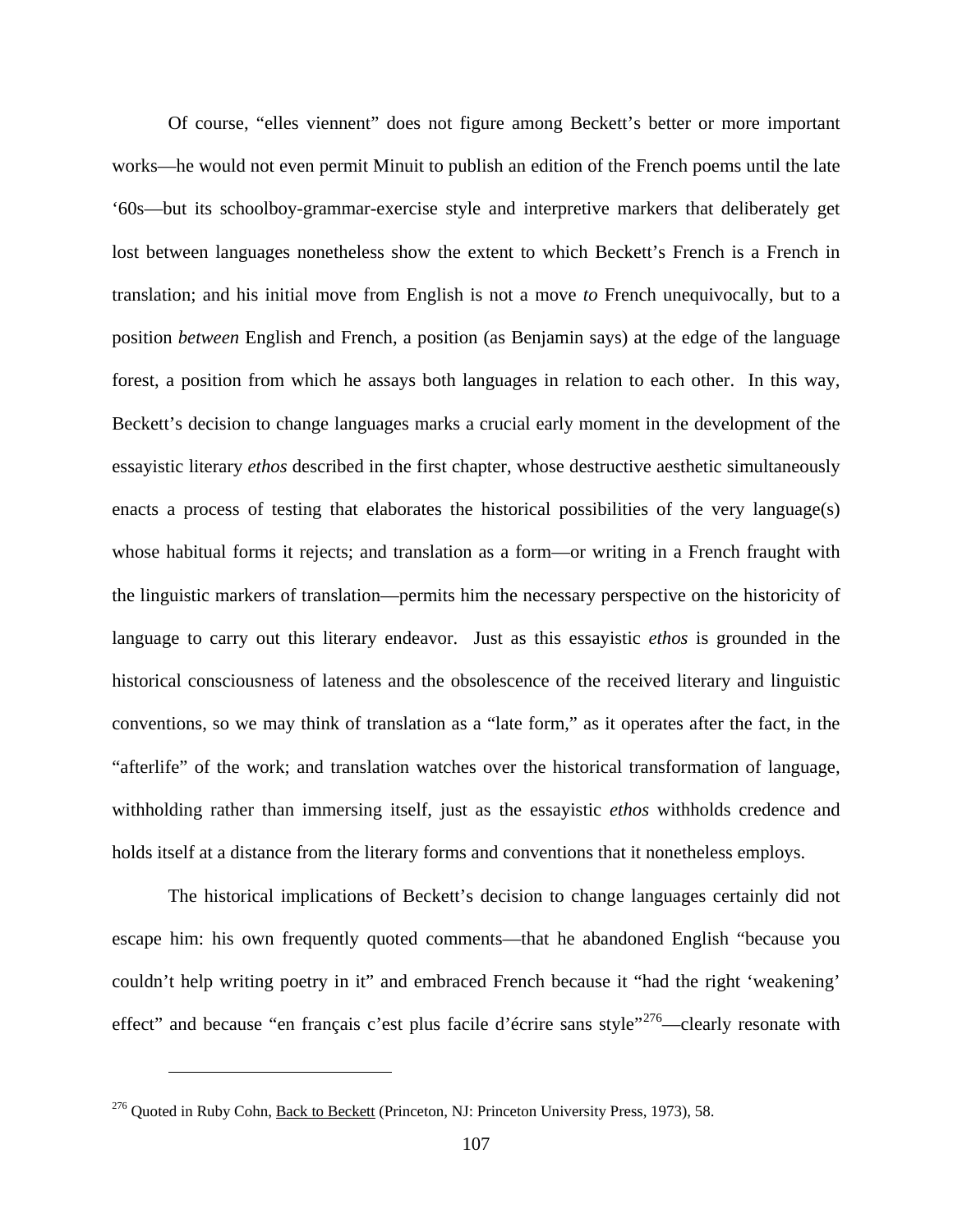his remark, in "Dante...Bruno.Vico..Joyce," that "no language is so sophisticated as English. It is abstracted to death." Thus, his refusal of English's "temptation to rhetoric and virtuosity"<sup>[277](#page-115-0)</sup> and his effort to "weaken" his writing by working in a foreign tongue have to be considered not as tactics toward a minimalism that progressively distills an essential message, but as an attempt to approximate the "poverty of language" that, according to Vico, forms one of the prime conditions for the primitive articulation of civilizational beginnings; as he says, "[Je] me remis à écrire—en français—avec le désir de m'appauvrir [to impoverish myself] encore davantage. C'était ça le vrai mobile."<sup>278</sup> In this way, Beckett's effort to deliberately impoverish the language of his works by writing in French must be read as a further expression of the historical consciousness of lateness that emerges, in part, from his sustained reflection on Vico's primitivism and Dante's nexus of language, literature, and nation as they pertain to the historical destiny of Europe in the twentieth century.

It is from this perspective that we can begin to evaluate the significance of Beckett's later practice of self-translation, for if his decision to move from English to French effectively afforded him a position and perspective *between* languages from which to assay both, then certainly, his move to write in both languages and translate between them intensified this perspective considerably. His story, "La Fin," will serve as an instructive example here, as it marks both his first major work of creative fiction written directly in French—in many ways, it inaugurated Beckett's period of intense creative activity in the late '40s that launched him to fame—and one of his first efforts at self-translation from French to English.<sup>279</sup> More than this, Beckett published the story in multiple forms in both languages, so tracing its successive

<span id="page-115-1"></span><span id="page-115-0"></span><sup>&</sup>lt;sup>277</sup> Ibid., 58.<br><sup>278</sup> Ibid., 59.

<span id="page-115-2"></span><sup>&</sup>lt;sup>279</sup> Waiting for Godot and the first English version of "The End" were both published in 1954. The English Molloy did not appear until 1955.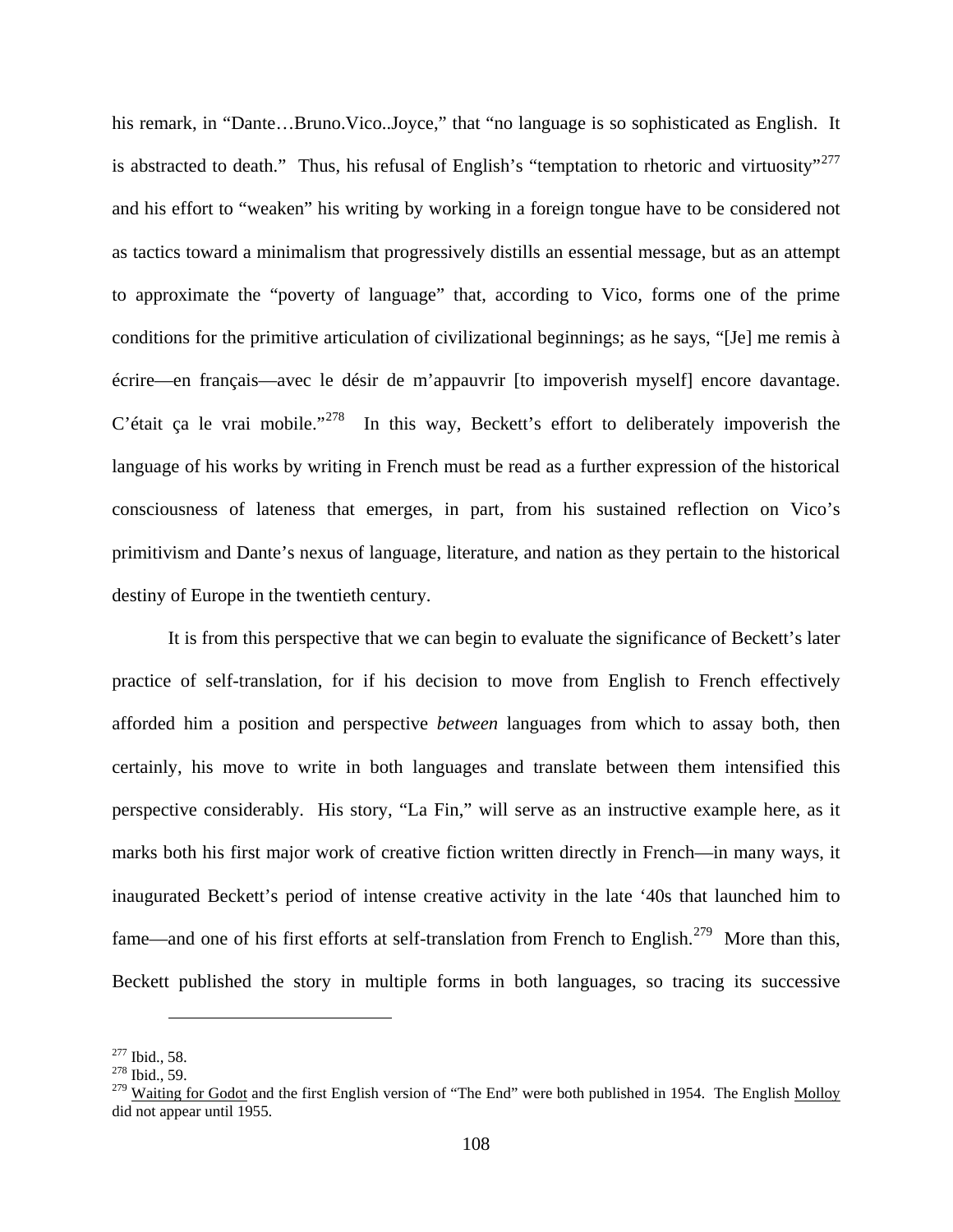incarnations will afford us a critical vantage point from which to evaluate the significance of self-translation to Beckett's literary aesthetic and *ethos*. I said a moment ago that Beckett wrote the story "directly" in French, but this is not quite right: he began the story in English, in February 1946, but changed languages a month later and published it in Les Temps modernes (under the title, "Suite") in July of the same year.<sup>[280](#page-116-0)</sup> However, due to a by-now-well-known misunderstanding between Beckett and Simone de Beauvoir—who edited the journal with Jean-Paul Sartre—Les Temps modernes only published the first half of the story.<sup>281</sup> The full French version did not see publication until nine years later, as "La Fin," when included in Nouvelles et Textes pour rien in 1955. In the meantime, Richard Seaver and Beckett collaborated on and published a full English translation—titled "The End"—in 1954.<sup>[282](#page-116-2)</sup> As with "Suite," however, the first publication of the story in English was fraught with errors and disappointment; Beckett was particularly upset that the Merlin press (in whose journal the story appeared) did not even allow him to correct the proofs before printing the story.<sup>283</sup> The revised second translation (first published in the Evergreen Review in 1960), which would eventually become the canonical English version included in the 1967 Stories and Texts for Nothing, does much more than just fix the errors from the first printing, though; it completely retranslates the work from the French, assaying it a second time. The differences in the various versions of the opening, for example, begin to reveal the extent to which Beckett reworked the story in each successive iteration:

Ils me vêtirent et me donnèrent de l'argent. Je savais à quoi l'argent devait servir, il devait servir à me faire démarrer. Quand je l'aurais dépensé je devrais m'en procurer d'autre, si je voulais continuer. Même chose pour les chaussures, quand

<span id="page-116-3"></span><span id="page-116-2"></span><span id="page-116-1"></span>

<span id="page-116-0"></span><sup>&</sup>lt;sup>280</sup> Knowlson, 325.<br><sup>281</sup> Ibid., 325-326. Knowlson provides a detailed and sympathetic account of this misunderstanding.<br><sup>282</sup> Samuel Beckett, "The End," <u>Merlin</u> 2.3 (1954), trans. by Richard Seaver and Samuel Beckett: 1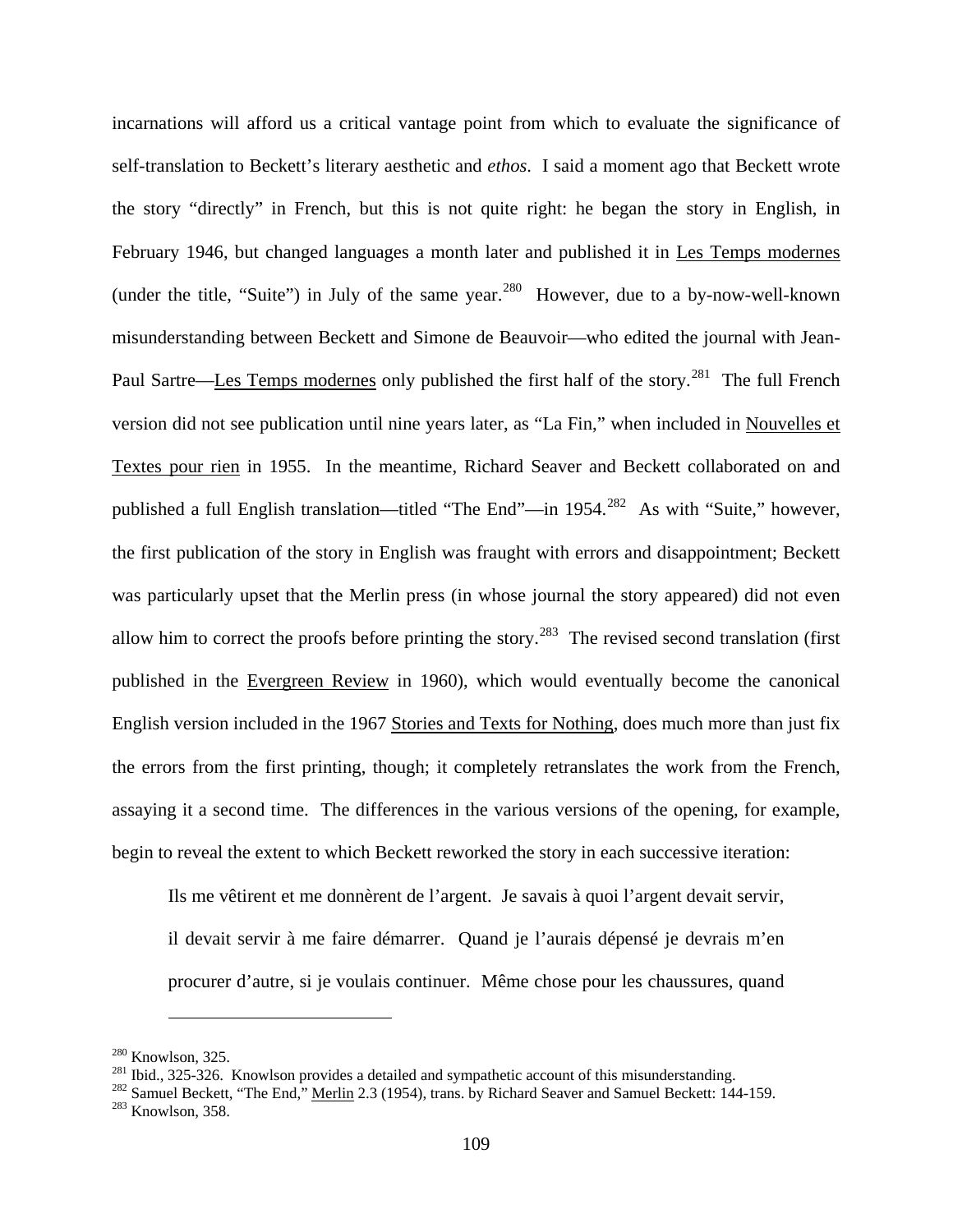elles seraient usées je devrais les faire réparer, ou m'en procurer d'autres, ou continuer pieds nus, si je voulais continuer. Même chose pour la veste et le pantalon, ils n'avaient pas besoin de me le dire, à cela pres que je pourrais continuer en bras de chemise, si je voulais.<sup>[284](#page-117-0)</sup>

The 1954 Merlin translation reads:

They dressed me and gave me money. I knew what the money was to be used for, it was for my travelling expenses. When it was gone, they said, I would have to get some more, if I wanted to go on travelling. The same for my shoes, when they were worn out I would have to have them repaired, or get myself another pair, or go on my way barefoot, if I wanted to go on. The same for my coat and trousers, needless to say, with this difference, that I could very well go on my way in my shirtsleeves, if necessary, particularly in warm weather, if I wanted to.<sup>[285](#page-117-1)</sup>

And the 1967 Stories and Texts for Nothing version reads:

They clothed me and gave me money. I knew what the money was for, it was to get me started. When it was gone I would have to get more, if I wanted to go on. The same for the shoes, when they were worn out I would have to get them mended, or get myself another pair, or go on barefoot, if I wanted to go on. The same for the coat and trousers, needless to say, with this difference, that I could go on in my shirtsleeves, if I wanted.[286](#page-117-2)

In general, the second translation stays closer to the French. This does not always mean, however, that it translates more *literally* than its predecessor: for, although "to get me started"

<span id="page-117-1"></span><span id="page-117-0"></span><sup>&</sup>lt;sup>284</sup> Samuel Beckett, "La Fin," <u>Nouvelles et Textes pour rien</u>, 77.<br><sup>285</sup> "The End," <u>Merlin</u> 2.3, 144.<br><sup>286</sup> Samuel Beckett, "The End," Stories and Texts for Nothing, 47.

<span id="page-117-2"></span>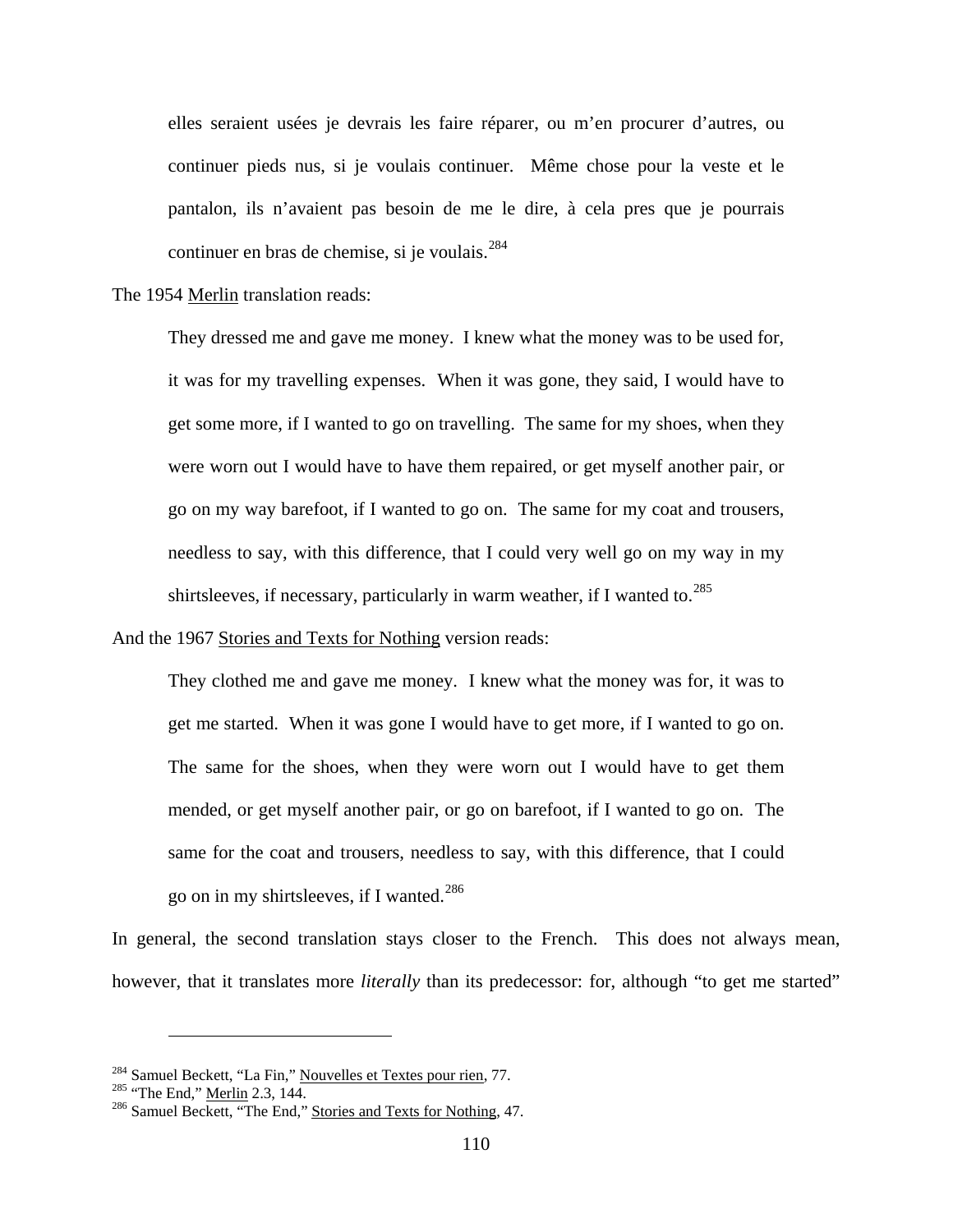(1967) undoubtedly renders "à me faire démarrer" more literally than "for my travelling expenses" (1954), "repaired" (1954) translates "réparer" more literally than the more colloquially English "mended" (1967), and the somewhat convoluted syntax of "what the money was to be used for" (1954) more closely mimics the verb construction of "à quoi l'argent devait servir" than the simpler, more informal "what the money was for" (1967). The 1967 version remains closer to the style of the French, however, as it retains the French's tendency to turn phrases into refrains through repetition: it always translates "continuer" as "go on," for example, and it maintains the word-for-word repetition of "si je voulais continuer" in the third and fourth sentences, rendering both identically as "if I wanted to go on." The 1954 translation, by contrast, introduces slight variations into this refrain—translating "continuer" variously as "go on," "go on travelling," and "go on my way"—such that it never becomes a refrain at all, but tends more towards the kind of linguistic diversity, even in the formulation of similar phrases, that one would expect from a native speaker. What's more, this first translation often throws in additional flourishes not found in the French (e.g., "if necessary, particularly in warm weather" or, later on, "In your plutocratic Sodom"<sup>[287](#page-118-0)</sup>), which further display its relative facility with the language, as compared to the French. Overall, the 1954 version feels more natural, competent, and fluent (if sometimes less colloquial) than the 1967 version.

The latter, canonical translation eschews this fluency and deliberately diminishes its linguistic palette to more nearly approximate the relative impoverishment of Beckett's French. It achieves this at times by adhering closely to the exact text of the French, foregoing the frequent flourishes in which the 1954 version indulges; at other times, it achieves this effect by straying from a word-for-word rendering of the French, as in "what the money was for." It avoids the

<span id="page-118-0"></span> $287$  "The End," Merlin 2.3, 155.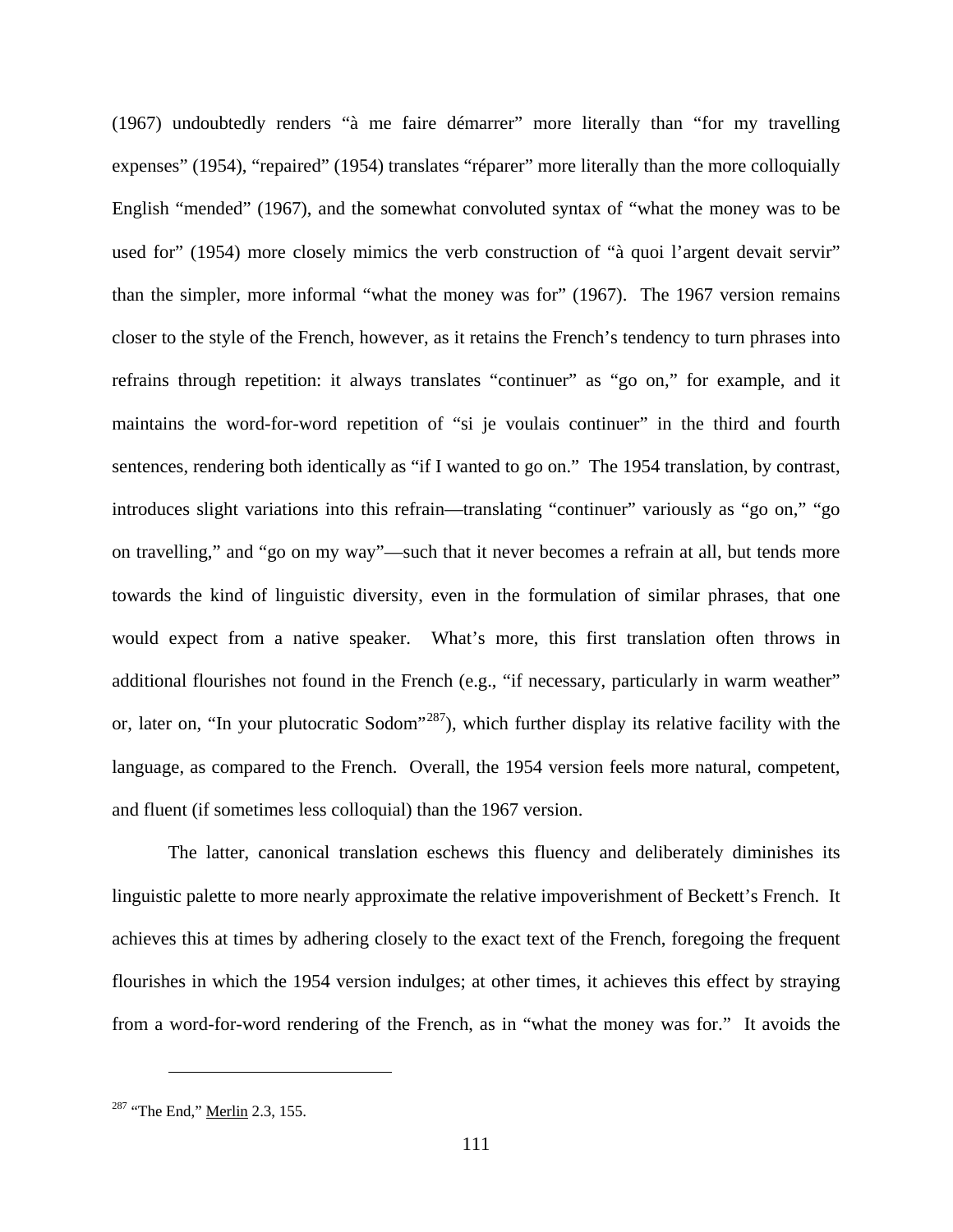florid euphemisms of polite English, instead matching the vulgarity of the French (for example, translating "je pissais dessus" as "pissed on it," which the 1954 translation renders more circumspectly as "made my water on it")<sup>[288](#page-119-0)</sup> and occasionally even superseding it (the 1967 version says that one can masturbate to the age of seventy; the French cuts it off at fifty, the 1954 English version at forty).<sup>[289](#page-119-1)</sup> Perhaps most telling, however, is the second translation's inclusion of what would become characteristically Beckettian interjections expressing fatigue, doubt, or hesitation, which the first translation excludes. Hence:

On y voyait aussi une sorte de champ de mars où des soldats jouaient au football,

toute l'année. Seules les fenêtres—non. La propriété semblait abandonnée.<sup>[290](#page-119-2)</sup> appears in the 1967 version as:

A kind of parade ground was to be seen, where soldiers played football all the year round. Only the ground-floor windows—no, I can't. The estate seemed abandoned.[291](#page-119-3)

and in the 1954 version as, "A kind of parade ground was also to be seen, where soldiers played football all year round. The estate seemed abandoned."<sup>292</sup> Not only does the 1967 version retain the interjection from the French, which the 1954 version omits entirely, but it actually develops and intensifies it. The "non" with which the narrator interrupts his description of the estate in the French remains ambiguous: Does it indicate an inaccuracy in the information just provided? Has the narrator said more than he meant to or something that he had promised not to say? Did the narrator accidentally invert the desired order of his narration? This latter interpretation seems the

<span id="page-119-0"></span><sup>&</sup>lt;sup>288</sup> "La Fin," 91. "The End," Stories and Texts for Nothing, 54. "The End," Merlin 2.3, 148.

<span id="page-119-1"></span><sup>&</sup>lt;sup>289</sup> "The End," Stories and Texts for Nothing, 65. "La Fin," 110. "The End," Merlin 2.3, 155.

<span id="page-119-2"></span> $290$  "La Fin," 114.

<span id="page-119-3"></span><sup>&</sup>lt;sup>291</sup> "The End," Stories and Texts for Nothing, 67.

<span id="page-119-4"></span> $292$  "The End," Merlin 2.3, 156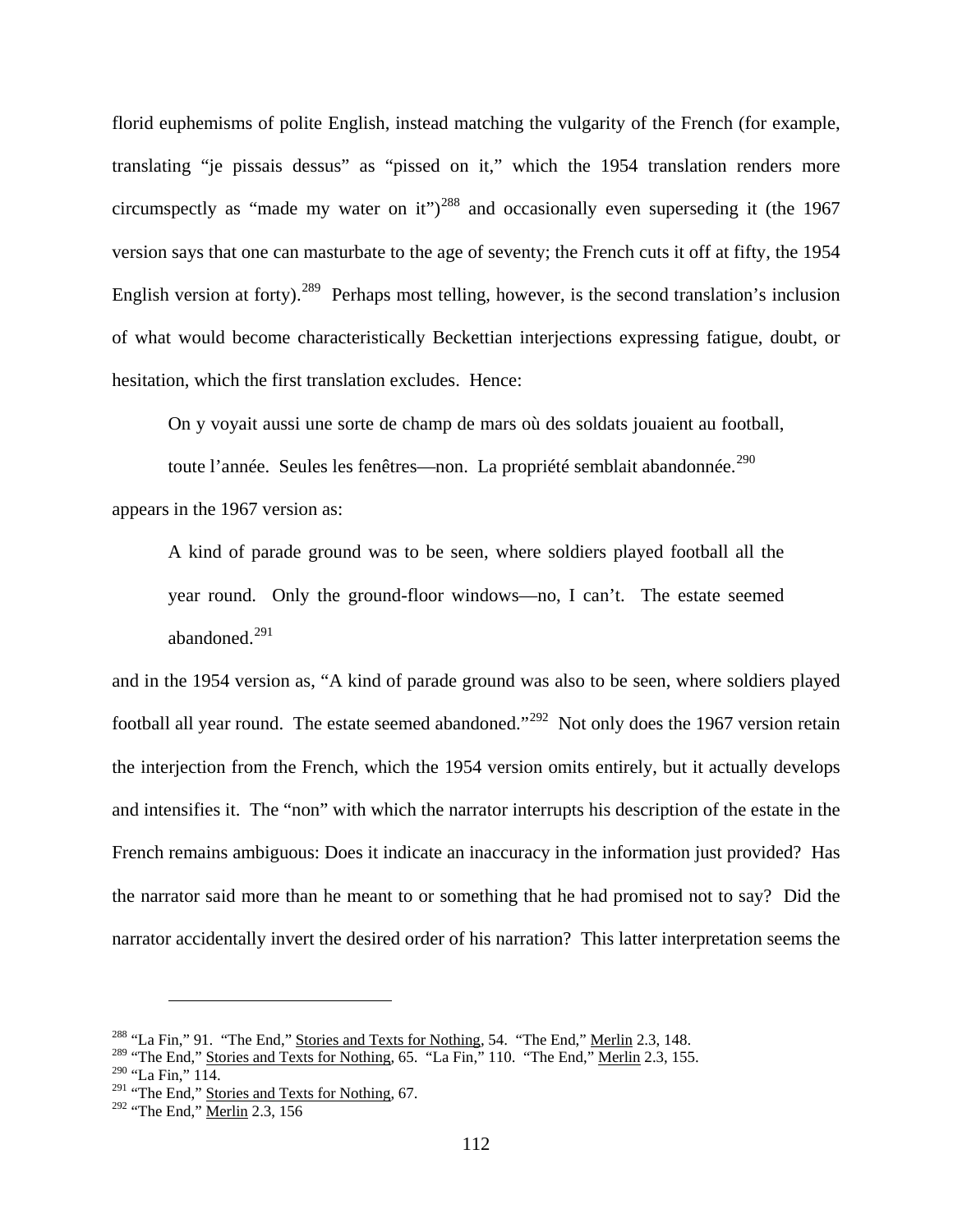most plausible, given that the narrator returns, four sentences later, to the aborted sentence: "Seules les fenêtres du rez-de-chaussée avaient des volets."[293](#page-120-0) It would appear that he started to deliver this sentence too early, stopped himself, and returned to it at the proper moment. This interpretation is less convincing in the 1967 English version, however, as it makes no sense to say, "no, I can't," if one has merely misplaced a sentence. It is still possible that the narrator has said something that he shouldn't have, but this is unlikely, since he soon returns to the abandoned sentence anyway. The most plausible reading of this "no, I can't" calls into question the narrator's competence, his ability to go on. He eventually manages—"Only the ground-floor windows had shutters"<sup>[294](#page-120-1)</sup>—but for a brief moment, "the words desert [him], it's as bad as that."[295](#page-120-2) His fluency falters in this version—though not in the French, nor in the 1954 translation—in a way that weakens his English and allows it to approach the poverty of the French, even though Beckett has to depart from the original text to achieve this effect. And this departure creates a difference that is not merely idiomatic—changing the words to retain the sense—but ultimately semantic; for, while the "non" of the French text casts a momentary doubt upon the narrator's competence as a storyteller, the stronger "no, I can't" of the English suggests a more deep-seated difficulty with the language itself.

This intensification of the narrator's incompetence in the canonical English translation compensates not only for Beckett's greater fluency in his first language, but also for differences in the languages themselves. For, if he began writing in French to avoid English's "temptation to rhetoric and virtuosity," then his translation of "La Fin" from French to English had more to do than just make the story linguistically and culturally accessible to the Anglophone world. He had

<span id="page-120-0"></span><sup>293</sup> "La Fin," 114.

<span id="page-120-1"></span><sup>&</sup>lt;sup>294</sup> "The End," Stories and Texts for Nothing, 67.

<span id="page-120-2"></span><sup>295</sup> Ibid., 70.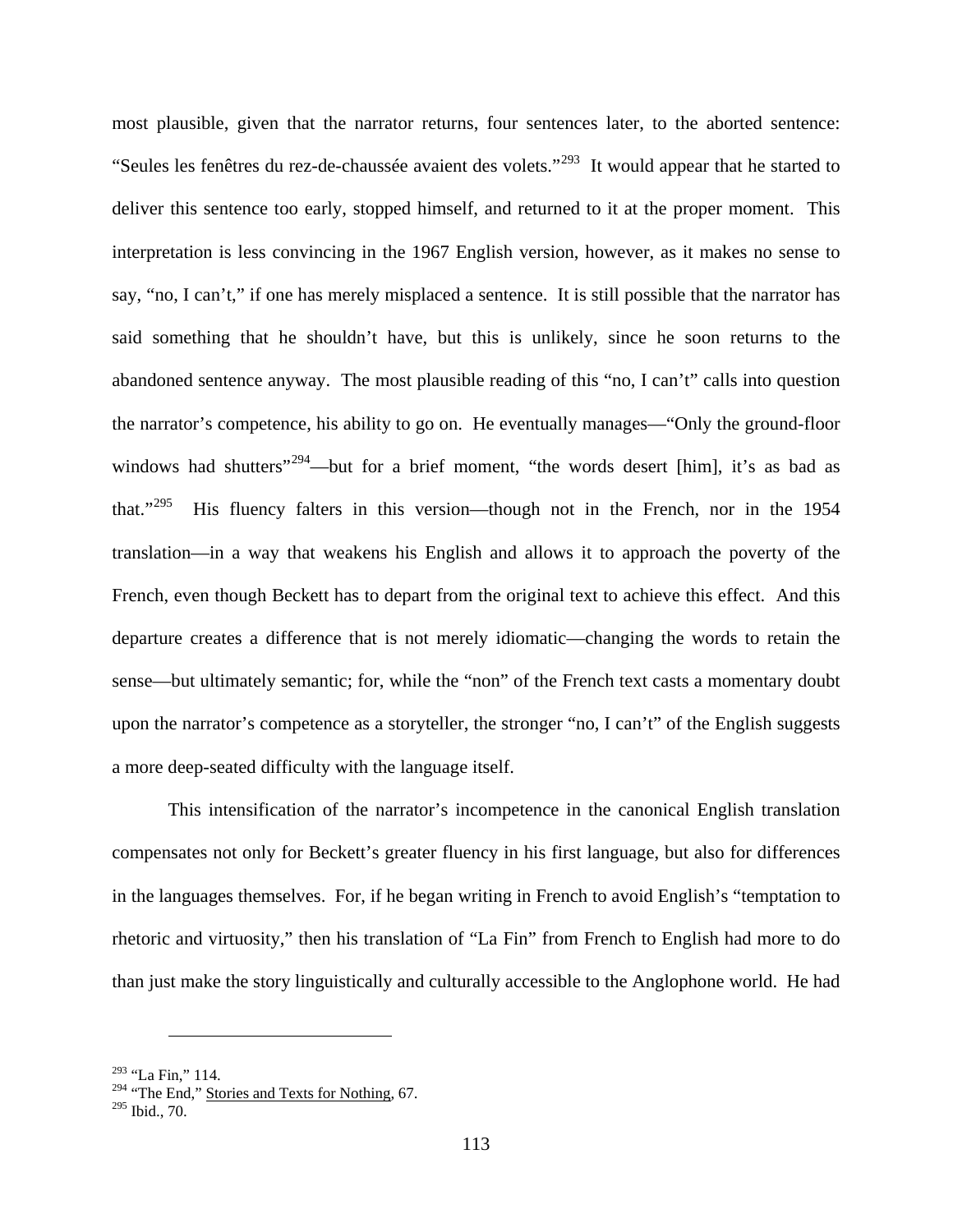to find a way to produce an English prose whose sophistication and abstraction would not surpass that of his French: in a word, he needed to create a different English, an English affected by the French original, through translation. Benjamin quotes Rudolf Pannwitz at length on this matter:

Our translations, even the best ones, proceed from a mistaken premise. They want to turn Hindi, Greek, English into German instead of turning German into Hindi, Greek, English…The basic error of the translator is that he preserves the state in which his own language happens to be instead of allowing his language to be powerfully affected by the foreign tongue. Particularly when translating from a language very remote from his own, he must go back to the primal elements of language itself and penetrate to the point where work, image, and tone converge.

He must expand and deepen his language by means of the foreign tongue.<sup>[296](#page-121-0)</sup> Beckett did not translate "The End" a second time to correct printer's errors: he translated it again because he had translated it inadequately the first time. He had allowed the "rhetoric and virtuosity" of his English to overmaster his comparatively impoverished French, and he had ultimately preserved "the state in which his own language happens to be instead of allowing his language to be powerfully affected by the foreign tongue." The second translation stays closer to the style, tone, and intention of the French—actively seeking the same poverty of language that the original evinces—and, in doing so, it produces a transformed English, an English no longer the same as that in which he began to write the story in 1946, an English that has been through the French and back again. More precisely, Beckett's second translation achieves an austere

<span id="page-121-0"></span><sup>296</sup> Benjamin, 261-262.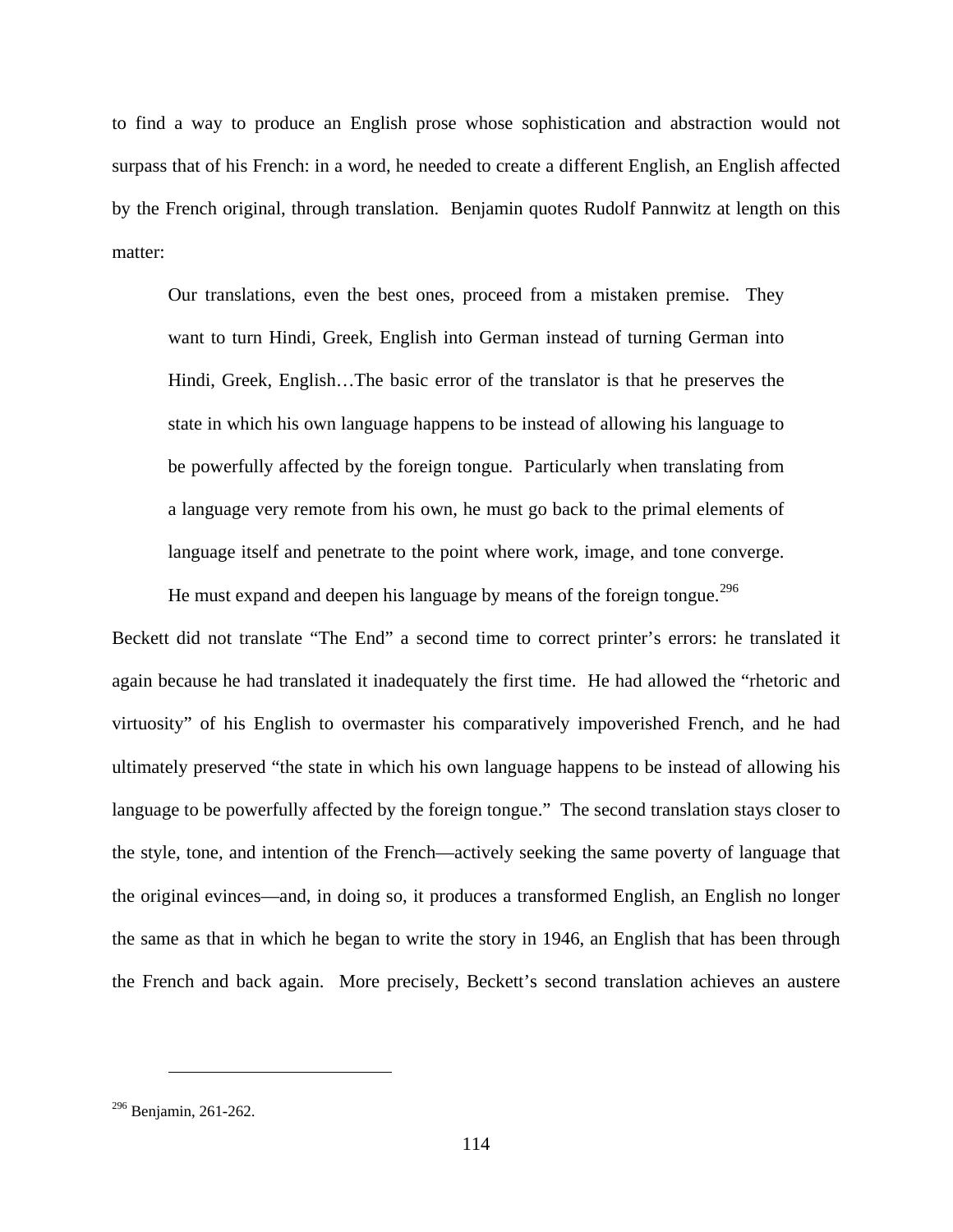prose neither entirely French nor English, but somewhere in between: a literature at the edge of the language forest, no longer fully immersed, but not yet a literature of the unword.

Beckett's numerous assays and assaults upon his own words—as evidenced by the series of published versions of "La Fin"/"The End"—demonstrate clearly that self-translation, for Beckett, was not just a way to maintain control over his works and the means by which they were disseminated. Rather, it was a method—a distinct literary mode for operating on language, for operating between languages, for producing an always-already translated language, plural, at once "autre" and "pareille"—that was central to his entire literary endeavor, and through which he assayed the historical possibilities of literature in a moment of historical and civilizational transition.

### **4.3 "EXCESSES OF LANGUAGE"**

Although Beckett had already translated his own Murphy, "La Fin" (the first time), and  $En$ attendant Godot, there could be little doubt, by the publication of the English Unnamable in 1958, that the trilogy marked Beckett's emergence as a fully bilingual writer; indeed, by this point, he had already started writing in English again and translating to French, in addition to working in the opposite direction.<sup>297</sup> In this context, being a "fully bilingual writer" means more than just being equally likely to write in either language; it means that the linguistic effects produced by writing in and between two languages had become part of his literary repertoire, a

<span id="page-122-0"></span> $297$  Beckett wrote From an Abandoned Work directly in English in 1954-55. It was published in the Evergreen Review 1.3 (1957): 83-91. He wrote All That Fall in 1956; it was published by Grove in 1957 and translated by Robert Pinget for publication by Minuit in 1957 as Tous ceux qui tombent. Krapp's Last Tape appeared in English in 1958, followed almost immediately the next year by its French translation (by Beckett and Pierre Leyris), La Dernière bande.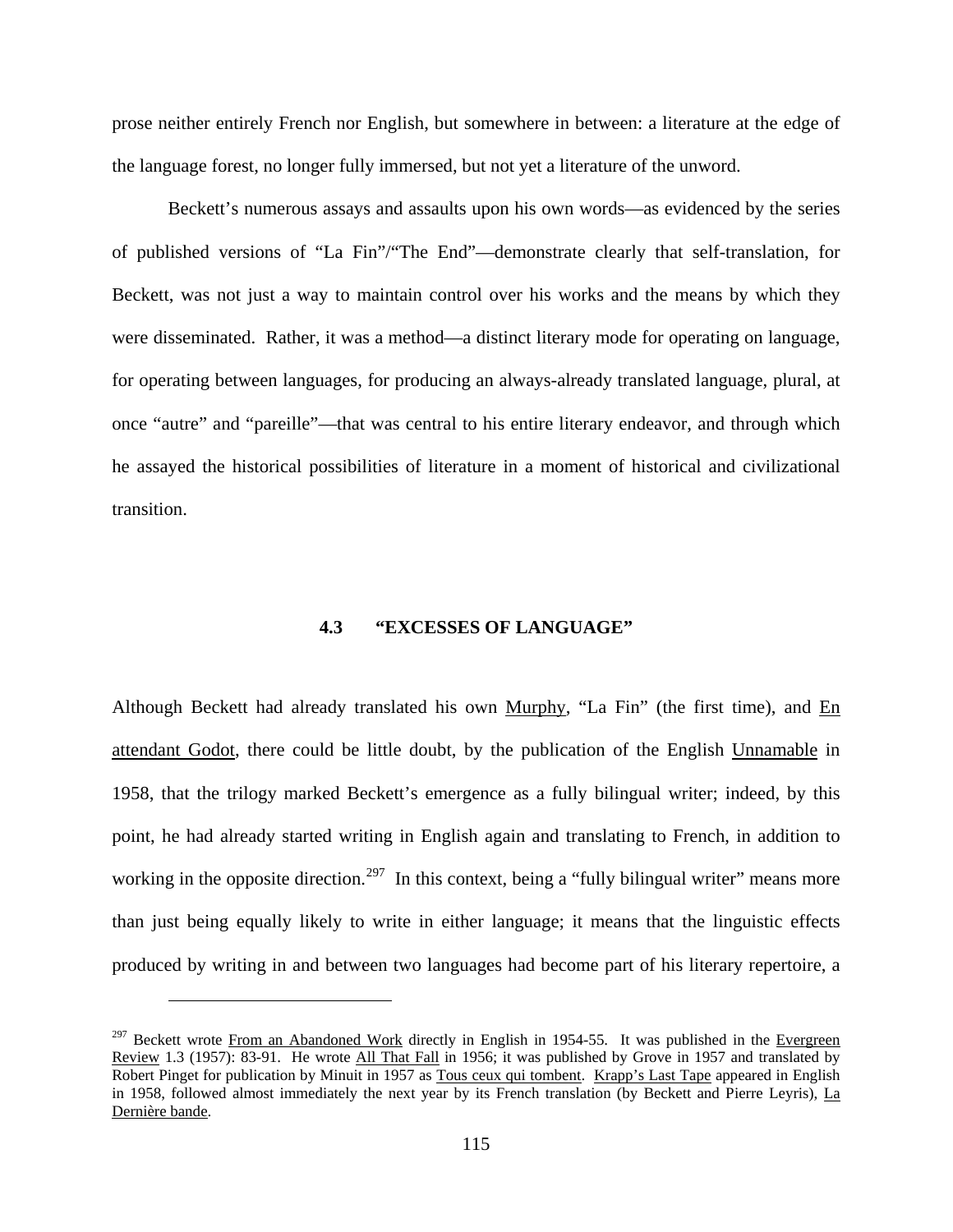salient tactic whose deployment now contributed to the aims of his works more directly. If translating from "La Fin" to "The End" yielded a new, plural English between languages, this pluralization invariably led to excesses as well, to moments that the language can no longer contain or assimilate. "It seemed to me that all language was an excess of language," Moran muses in the English Molloy; "Il me semblait que tout langage est un écart de langage," runs the corresponding line in the French.<sup>298</sup> But, as Sam Slote points out:

The English word "excess" is not quite the same as the French word "écart," their meanings diverge or, in other words, are *à l'écart*. And this difference of meaning also entails an excess of meaning since the specific sense of each passage is slightly different and thus each passage slightly exceeds the other. In divergence there is excess and in excess divergence.<sup>[299](#page-123-1)</sup>

Producing a plural language in translation means not only taking up a position between languages from which to assay both, but also producing excesses of language—moments of divergence in which the language cannot be made unified or whole, cannot be contained or assimilated—that create the same effect, revealing the limits of language by transgressing them. This pluralization of language that Beckett had achieved through self-translation in "La Fin"/"The End" emerges as an explicit theme and central preoccupation of L'Innommable and The Unnamable, such that self-translation as a form—and the way that the two versions of the novel interact—becomes an integral part of the novels' overall aims and methods. We can see this, in fact, from the very beginning:

<span id="page-123-0"></span><sup>&</sup>lt;sup>298</sup> Samuel Beckett, Molloy, Three Novels trans. by Patrick Bowles and Samuel Beckett (New York: Grove Press, 1955), 116. Samuel Beckett, Molloy (Paris: Editions de Minuit, 1951), 158.

<span id="page-123-1"></span><sup>&</sup>lt;sup>299</sup> Sam Slote, "On Worstward Ho," Journal of Beckett Studies 13.2 (Spring 2004): 188.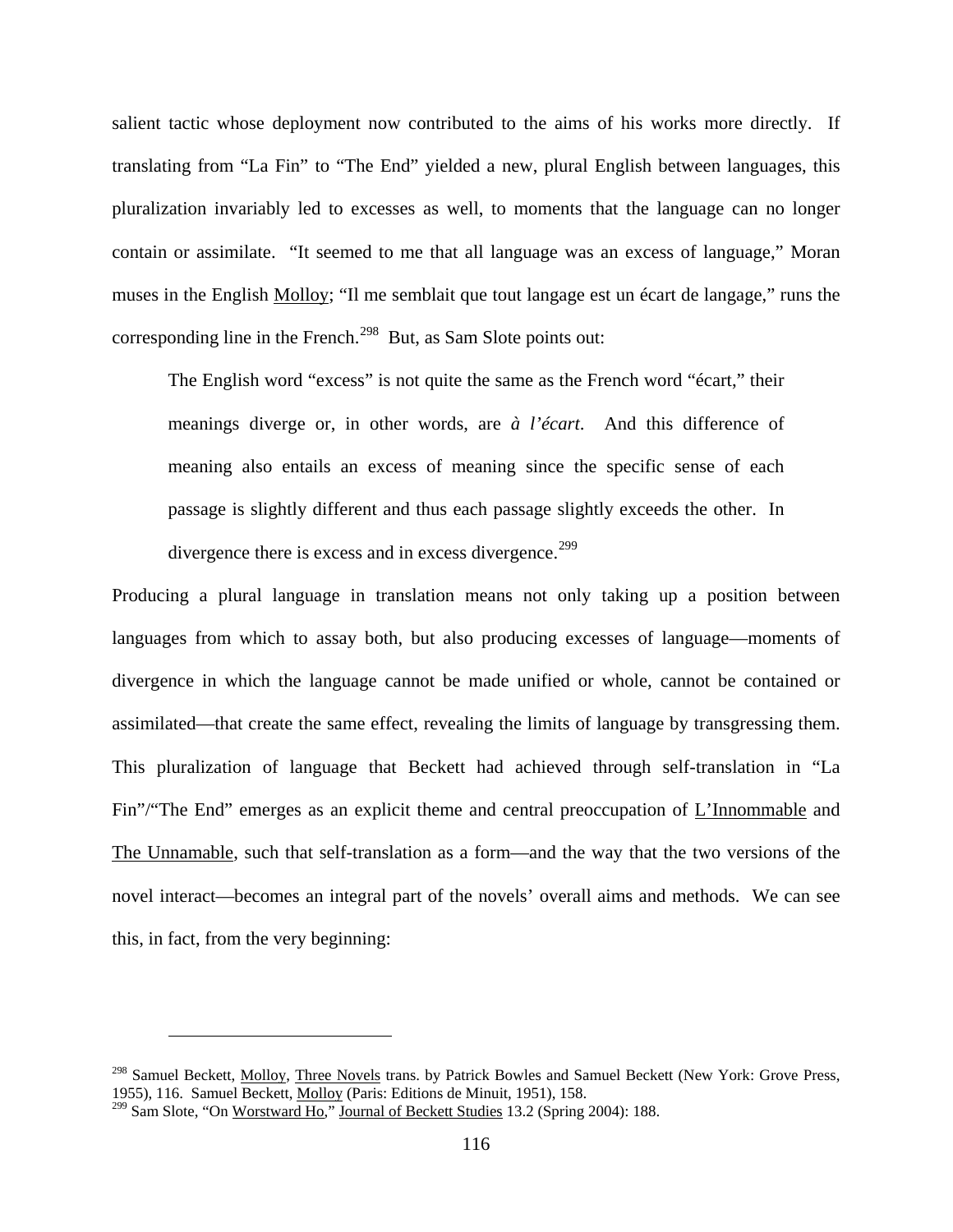Où maintenant? Quand maintenant? Qui maintenant? Sans me le demander. Dire je. Sans le penser. Appeler ça des questions, des hypothèses. Aller de l'avant, appeler ca aller, appeler ca de l'avant.<sup>[300](#page-124-0)</sup>

Where now? Who now? When now? Unquestioning. I, say I. Unbelieving. Questions, hypotheses, call them that. Keep going, going on, call that going, call that on.<sup>[301](#page-124-1)</sup>

The inversion of the second and third opening questions in the English version provides an immediately noticeable and easily avoidable divergence (there is no question of making these alterations for the sake of idiom or sense) that makes a deliberate show of differentiating the two versions of the novel from the outset. The novels continue to multiply and differentiate themselves in a variety of ways across the two languages in the sentences that follow. Most notably, the verb forms change, as The Unnamable translates L'Innommable's repeated infinitives (demander, dire, penser, appeler, aller) alternately as present participles (unquestioning, unbelieving, going) and second-person imperatives (say, call), finally combining the two (keep going, call that going). The rhythm of the passage changes accordingly, as The Unnamable's back-and-forth alternation between participle and imperative deviates palpably from L'Innommable's steady repetition of the infinitive. Yet, The Unnamable compensates for its comparatively diverse array of verb forms by condensing L'Innommable's prepositional phrases—"Sans me le demander" and "Sans le penser," the first of which includes a personal pronoun that suggests a first-person subject who denies asking the opening questions—into harsh, impersonal, austere, single-word negations: "Unquestioning." "Unbelieving." But the "I"

<span id="page-124-0"></span> $300$  Samuel Beckett, <u>L'Innommable</u> (Paris: Editions de Minuit, 1953), 7.  $301$  Samuel Beckett, The Unnamable, Three Novels, 291.

<span id="page-124-1"></span>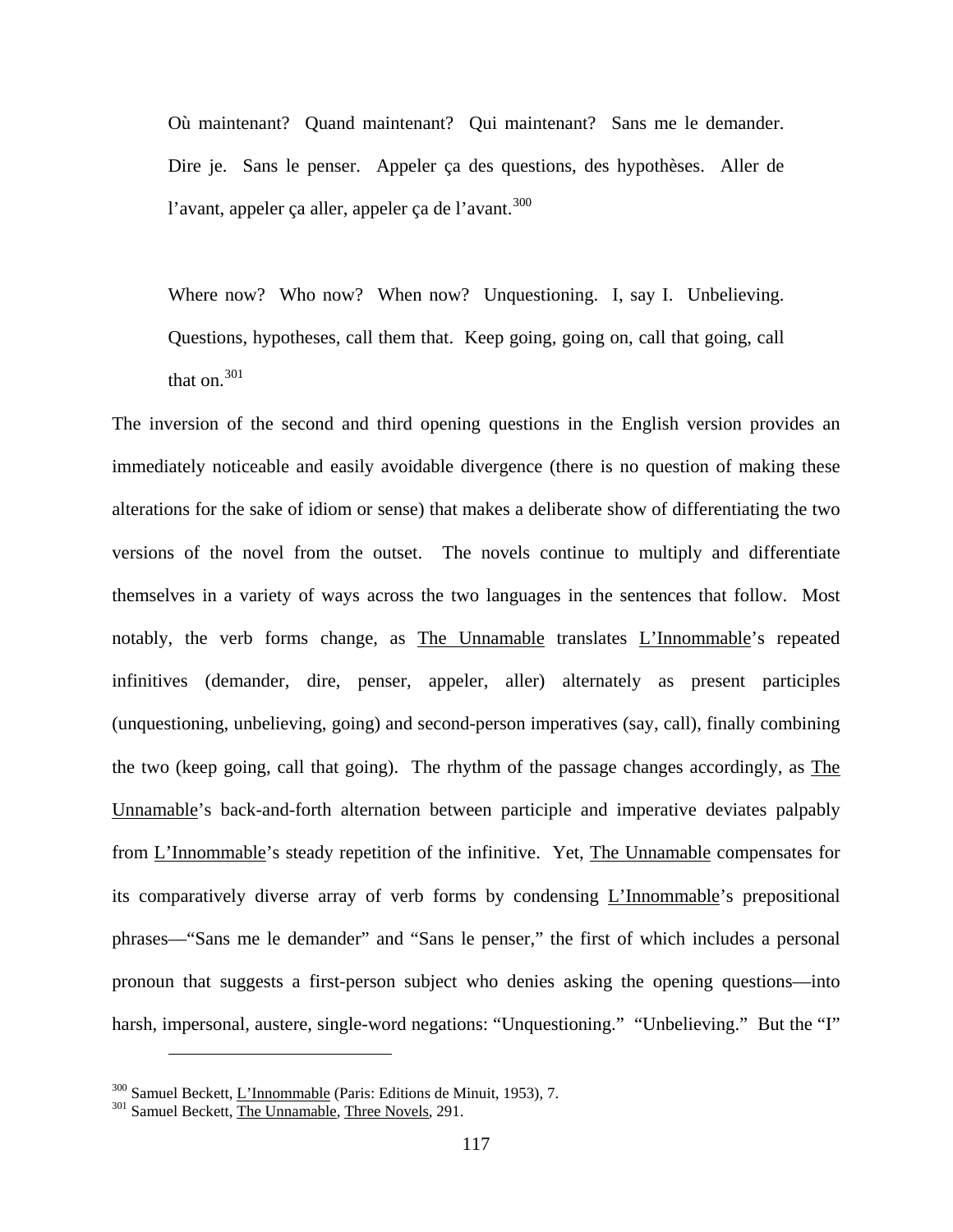reappears elsewhere in The Unnamable ("I, say I"), whether as a noun of direct address or as the first of two iterations of the word to be said, it is not clear; meanwhile, L'Innommable restricts itself in the corresponding sentence to the impersonal command, not even posed as a secondperson imperative, "Dire je." The pronoun, "le," in the fourth and sixth sentences of L'Innommable specifies the questions not asked and the word not thought, respectively, while The Unnamable negates these questions and words more generally and indefinitely, refusing to indicate who is unquestioning, what is not questioned, and so forth; presumably, "Unquestioning" forbids more questions than just the three presented at the outset. And yet, this strengthened, more prohibitive negation does not prove decisive for the novel, which continues to question and to proceed by "affirmations and negations invalidated as uttered,"<sup>[302](#page-125-0)</sup> regardless of its opening injunction against such a procedure. The Unnamable's divergence from L'Innommable in this matter cannot be understood as improving upon it, then, deciding in revision what remained undecided in the first version, but as proliferating its possibilities and multiplying its forms of negation—without providing a means by which to decide among them such that both versions, both languages, remain provisional. After all, if the fact of translation and its necessity as such reveals that no language is complete and sufficient unto itself, as Benjamin argues, then certainly Beckett's translation of his trilogy plays a crucial role in a procedure that foregrounds the multiple, provisional nature of the novels' language.

In fact, the divergent rhythms and linguistic patterns that multiply and disperse the already self-negating semantic content of the novels across two languages only underscore and intensify the novel's pointed reflection on its own procedure:

<span id="page-125-0"></span><sup>302</sup> Ibid., 291.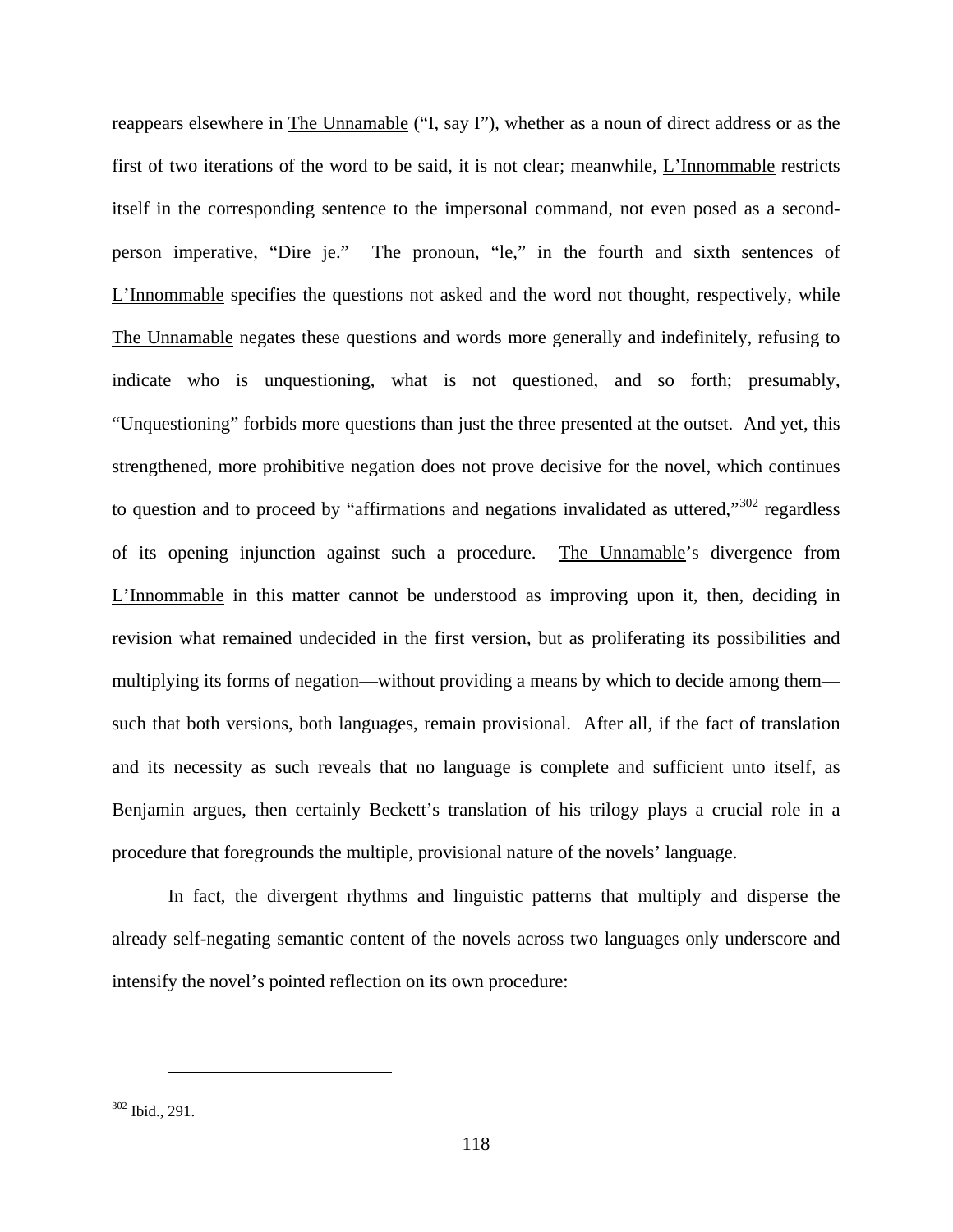What am I to do, what shall I do, what should I do, in my situation, how proceed? By aporia pure and simple? Or by affirmations and negations invalidated as uttered, or sooner or later? Generally speaking. There must be other shifts. Otherwise it would be quite hopeless. But it is quite hopeless. I should mention before going any further, any further on, that I say aporia without knowing what it means. Can one be ephectic otherwise than unawares? I don't know.<sup>[303](#page-126-0)</sup>

<span id="page-126-0"></span>Here, the novel questions how to go on—though the question has already been negated in advance ("Unquestioning")—suggests ways to go on, negates those as well, expresses hope that it might find other ways to go on, negates that hope, and finally queries whether it is possible to remain ephectic, to suspend judgment on this matter of procedure and go on without *having* to decide how, and yet (paradoxically) do so knowingly and deliberately, "otherwise than unawares," the convolution of this double negative perhaps suggesting how that might be achieved: "I don't know," it determines, without determining anything. In the meantime, however, the novel *has*, in fact, gone on—past tense—and ephectically, at that, deferring the moment of decision indefinitely; whether it has done so "otherwise than unawares" is much harder to judge. If the novel cannot determine how to go on, however, surely we can at least describe how it *has* gone on: "By aporia pure and simple," we might say, and be done with it. But the novel has already suggested and disabled this possibility; it even claims to use the term without knowing what it means, effectively creating an impasse before "aporia," such that the very sign by which we might designate a narrative procedure that favors undecidability and deferral itself becomes deferred beyond decidability. Even the words that the novel puts forth to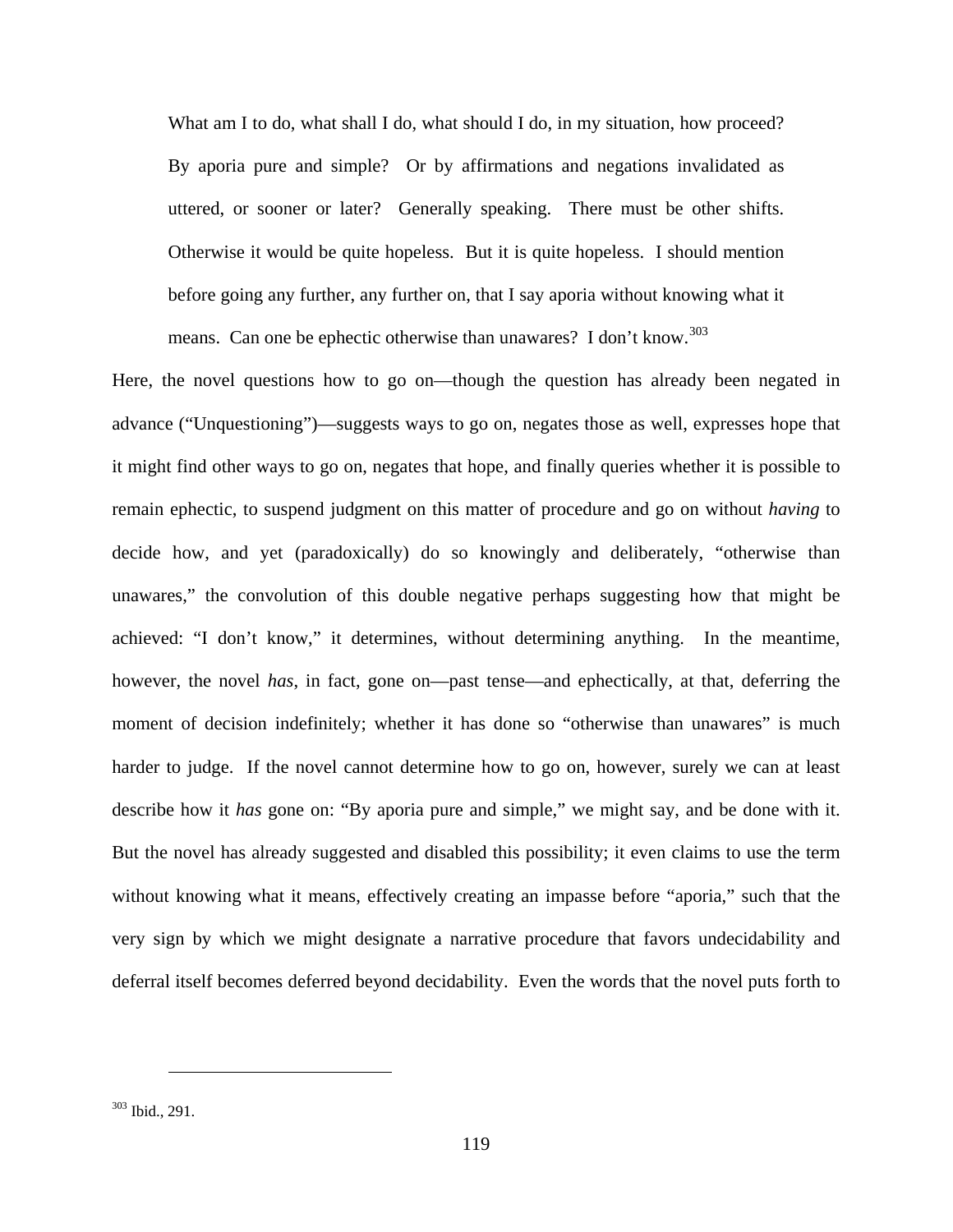describe this procedure—"aporia" and "ephectic" ("aporie" and "éphectique" in the French<sup>[304](#page-127-0)</sup>) suggest the futility of the effort, as they are quite literally "all Greek" or beyond comprehension; and, although the idiom, "It was all Greek to me," belongs to English but not French, Beckett had already employed it in translation by this point—both versions of "The End" render "Je n'y comprenais rien" in this way<sup>305</sup>—so that the idiom resonates even in his French. This implied bilingual pun further defers the question of procedure that occupies the novel by dispersing it across two languages (three, if one counts Greek).

Indeed, this question of procedure cannot even be posed without multiplying it, dispersing its semantic content beyond what either language can contain. Unlike "La Fin"/"The End," where the question of how to "go on" is strictly one of "continuer" or continuation, L'Innommable and The Unnamable elaborate the question to include "aller de l'avant" or forging ahead; for, The Unnamable translates both "aller de l'avant" and "continuer" as "go on."[306](#page-127-2) (Compare, for example, "Aller de l'avant, appeler ça aller, appeler ça de l'avant"/"Keep going, going on, call that going, call that on" from the novels' opening with their famous endings: "il faut continuer, je ne peux pas continuer, je vais continuer"/"you must go on, I can't go on, I'll go on."[307](#page-127-3)) In these novels, does "go on" render "aller de l'avant" and "continuer" individually, each in its turn, or does it render both together, combining them as two modalities of the same procedure, or separate stages of the same modality? Does the English oversimplify the complexity of the French, or does it provide a unity of expression that the French cannot achieve on its own? L'Innommable's and The Unnamable's inability to decide these questions remains evident almost three decades later, when Beckett deemed Worstward Ho

<span id="page-127-1"></span><span id="page-127-0"></span>

<sup>&</sup>lt;sup>304</sup> L'Innommable, 7-8.<br><sup>305</sup> "La Fin," 111. "The End," <u>Merlin</u> 2.3, 155. "The End," <u>Stories and Texts for Nothing</u>, 66.<br><sup>306</sup> "Go on" translates "Avancez" in <u>Molloy</u>, as well. <u>Molloy</u> (Minuit), 26. <u>Molloy</u> (Grove),

<span id="page-127-2"></span>

<span id="page-127-3"></span>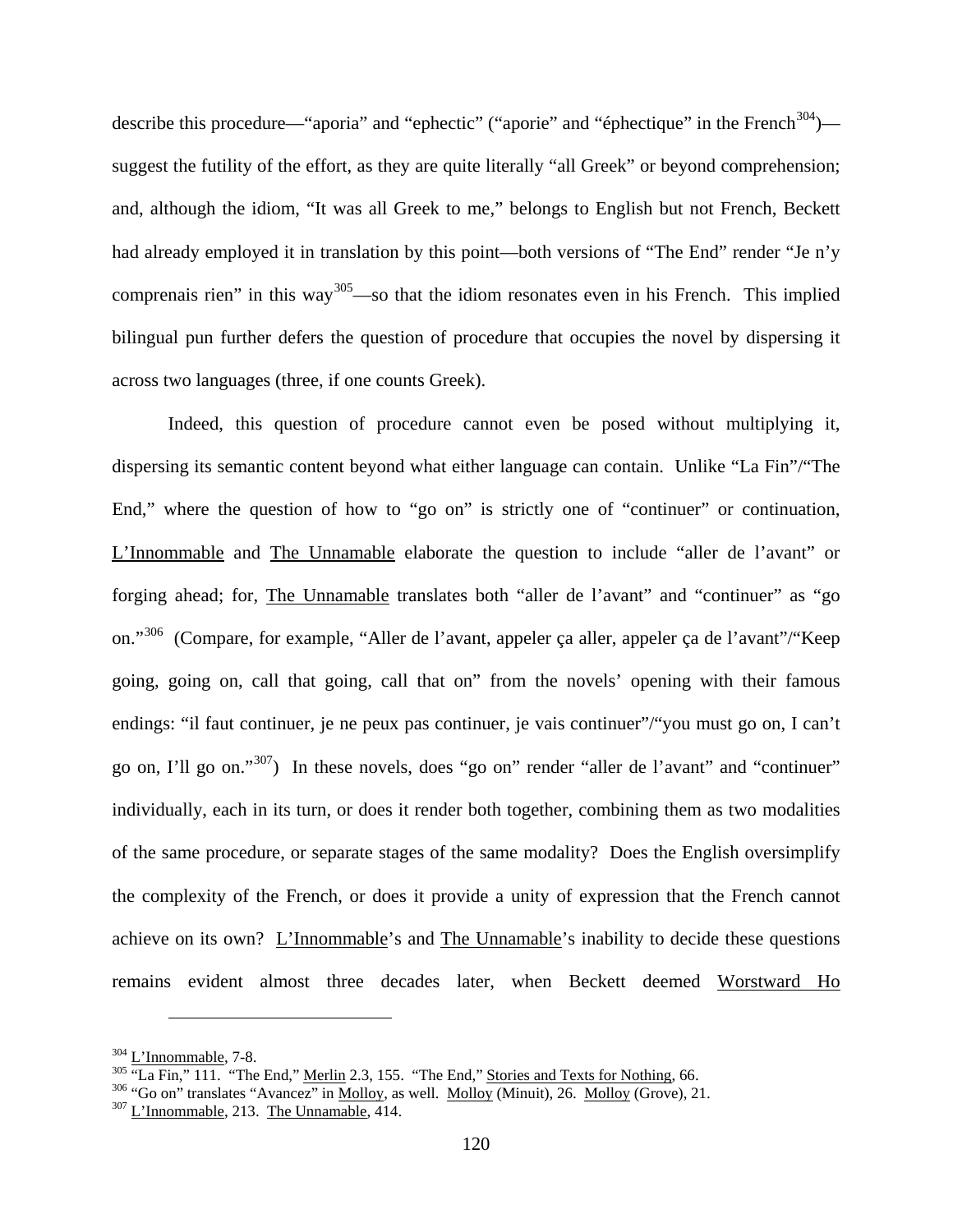"untranslatable," primarily because he could find no satisfactory way to render in French the "On" that propels the English text.<sup>[308](#page-128-0)</sup> Thus, even the effort to name the novel's procedure produces an excess of language that cannot be contained or translated whole.

Creating such excesses of language constitutes one of the primary aims of Beckett's trilogy and forms one of the main strategies by which it assays literature and its conventions. Molloy, for example, produces these excesses at the level of form. It opens, "I am in my mother's room. It's I who live there now. I don't know how I got there."<sup>309</sup> By beginning this way, Molloy disallows in advance the possibility that his narration will come full circle and arrive back at the moment at which he started writing. His section of the novel, in fact, ends with him out in the woods somewhere, content to stay put: "Molloy could stay, where he happened to be."<sup>[310](#page-128-2)</sup> From this point on, he has to have reached his mother's room, though he doesn't remember how this happened, so his narrative remains open, formally, unable to enclose itself and assimilate the events that it purports to narrate. Moran, for his part, actually manages to narrate back to the point at which he begins to write, to bring his story full circle, but then he too introduces an excess that reopens his narrative and prevents its enclosure: "It is midnight. The rain is beating on the windows,"[311](#page-128-3) he writes at the beginning of his section. After his long, fruitless search for Molloy, he returns home and ends the novel thus: "Then I went back into the house and wrote, It is midnight. The rain is beating on the windows. It was not midnight. It was not raining."<sup>312</sup> His entire narrative immediately becomes suspect, the mere product of the

<span id="page-128-0"></span><sup>&</sup>lt;sup>308</sup> Knowlson, 601. Slote, 188. Slote provides a particularly incisive account of the untranslatability of "on" in Worstward Ho, as well as the special position that "on" occupies within Beckett's *oeuvre*.<br><sup>309</sup> Beckett, <u>Molloy</u>, 7.<br><sup>310</sup> Ibid., 91.<br><sup>311</sup> Ibid., 92.<br><sup>312</sup> Ibid., 176.

<span id="page-128-1"></span>

<span id="page-128-3"></span><span id="page-128-2"></span>

<span id="page-128-4"></span>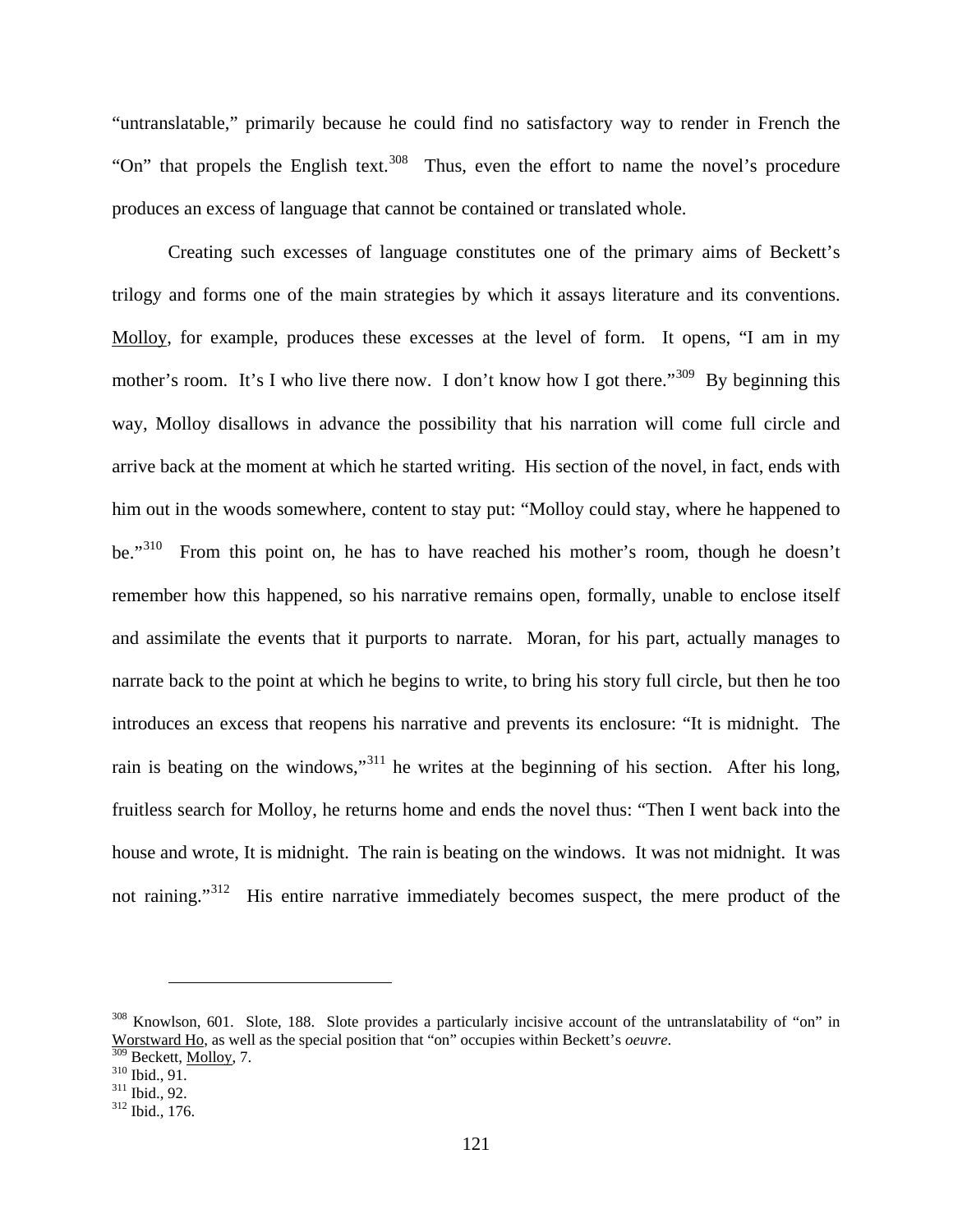conventional form in which he casts it. For "what really happened,"<sup>[313](#page-129-0)</sup> if one may speak of such things, must be sought elsewhere, as it exceeds the formal bounds within which Molloy and Moran try to assimilate it.

Such excesses abound in the novel. Molloy's writing, for example, the very writing that will present itself to the reader in the pages that follow, appears from the beginning to be caught up in a system of circulation and exchange: Molloy expends himself in writing and receives monetary compensation; his expenditure returns to him for further expenditure, in revision; this expenditure eventually results in the production of a marketable commodity, the novel Molloy. Yet, Molloy insists, "I don't work for money. For what then? I don't know." The pages that return to him for revision "are marked with signs I don't understand. Anyway I don't read them."[314](#page-129-1) Molloy nearly disrupts this system of circulation and exchange, as he expects no compensation for his writing; but this ends up being of little consequence, as he receives the compensation regardless of his expectation. More significantly, though, Molloy does not even read (let alone revise) the edited proofs that return to him each week. The editorial marks on the pages seek to communicate meaningful content to Molloy, who will then respond in kind by revising his pages and sending them back for further review, thereby continuing the circulation or communication of meaningful content. But Molloy cannot understand these editorial markings, nor does this seem to bother him. Their communication fails, and Molloy's writing falls out of circulation. A pile of pages covered with meaningless marks steadily accumulates in Molloy's room. These pages become pure expenditure, a waste—another version of the "work as detritus" theme inaugurated in Watt—insofar as they fail to compensate the editor's

<span id="page-129-1"></span><span id="page-129-0"></span>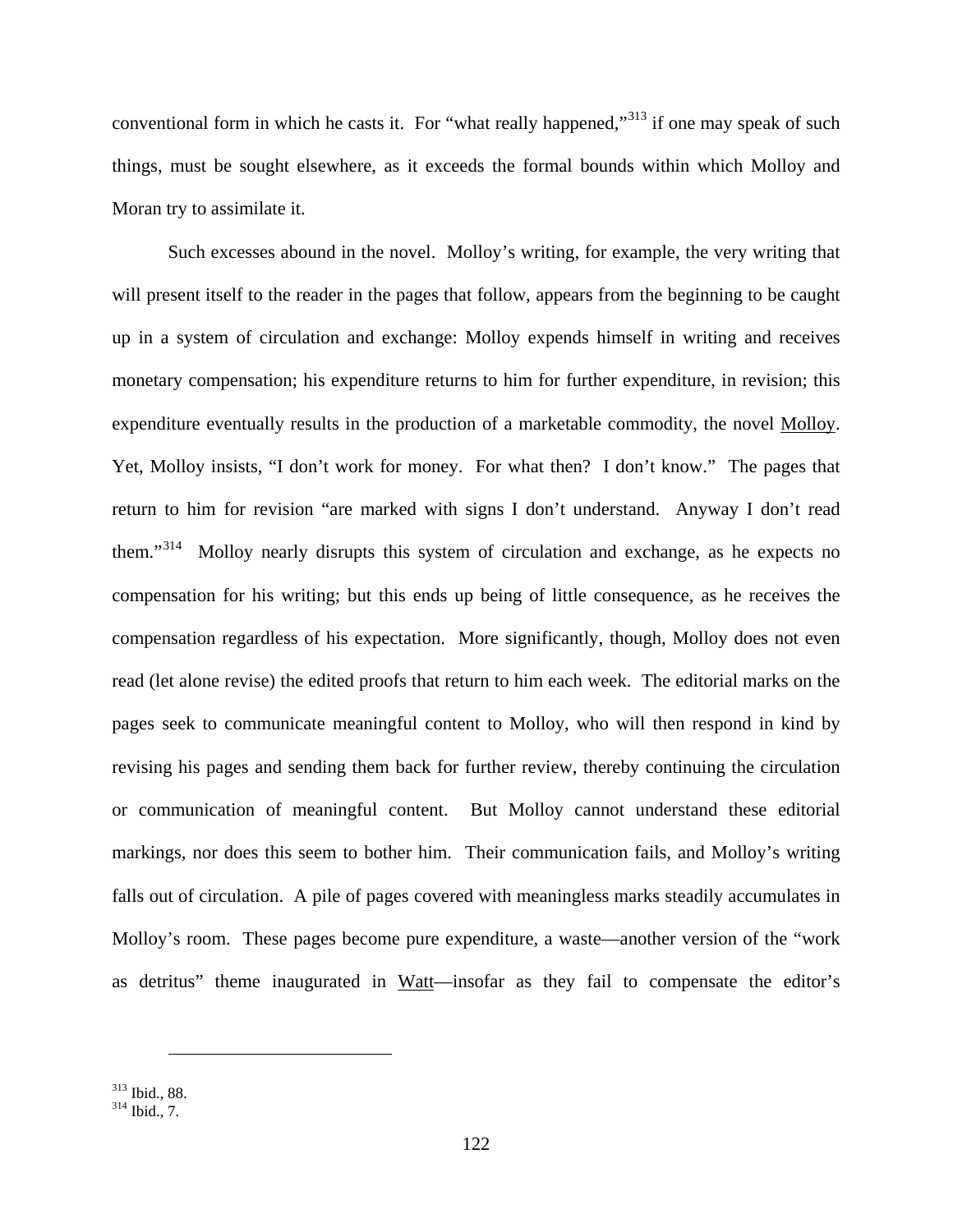expenditure or produce a finished, marketable commodity. They exceed the capacities of the closed system of circulation and exchange and seek a position outside of it through failure.

More significant, perhaps, are the occasions when Molloy reflects on language and the effects of its usage:

And then sometimes there arose within me, confusedly, a kind of consciousness, which I express…by means of other figures quite as deceitful, as for example, It seemed to me that, etc., or, I had the impression that, etc., for it seemed to me nothing at all, and I had no impression of any kind, but simply somewhere something had changed, so that I too had to change, or the world too had to change, in order for nothing to be changed. And it was these little adjustments, as between Galileo's vessels, that I can only express by saying, I feared that, or, I hoped that, or, Is that your mother's name? said the sergeant, for example, and that I might doubtless have expressed otherwise and better, if I had gone to the trouble. $315$ 

Here, Molloy imagines the world as a succession of changes and language as an inadequate means that tries to compensate for or adjust to these changes in order to create a sense of stability, order, or—as Watt might say—comfort or relief from vexation. But "what really happened" exceeds this "deceitful" order by far and cannot be captured by such figures as, "It seemed to me that, etc., or, I had the impression that, etc." To "[go] to the trouble" of finding or making an expression adequate to "what really happened" lies beyond Molloy's meager abilities in his weakened state. But, by acknowledging the unavoidable deception that his narrative has

<span id="page-130-0"></span><sup>315</sup> Ibid., 88.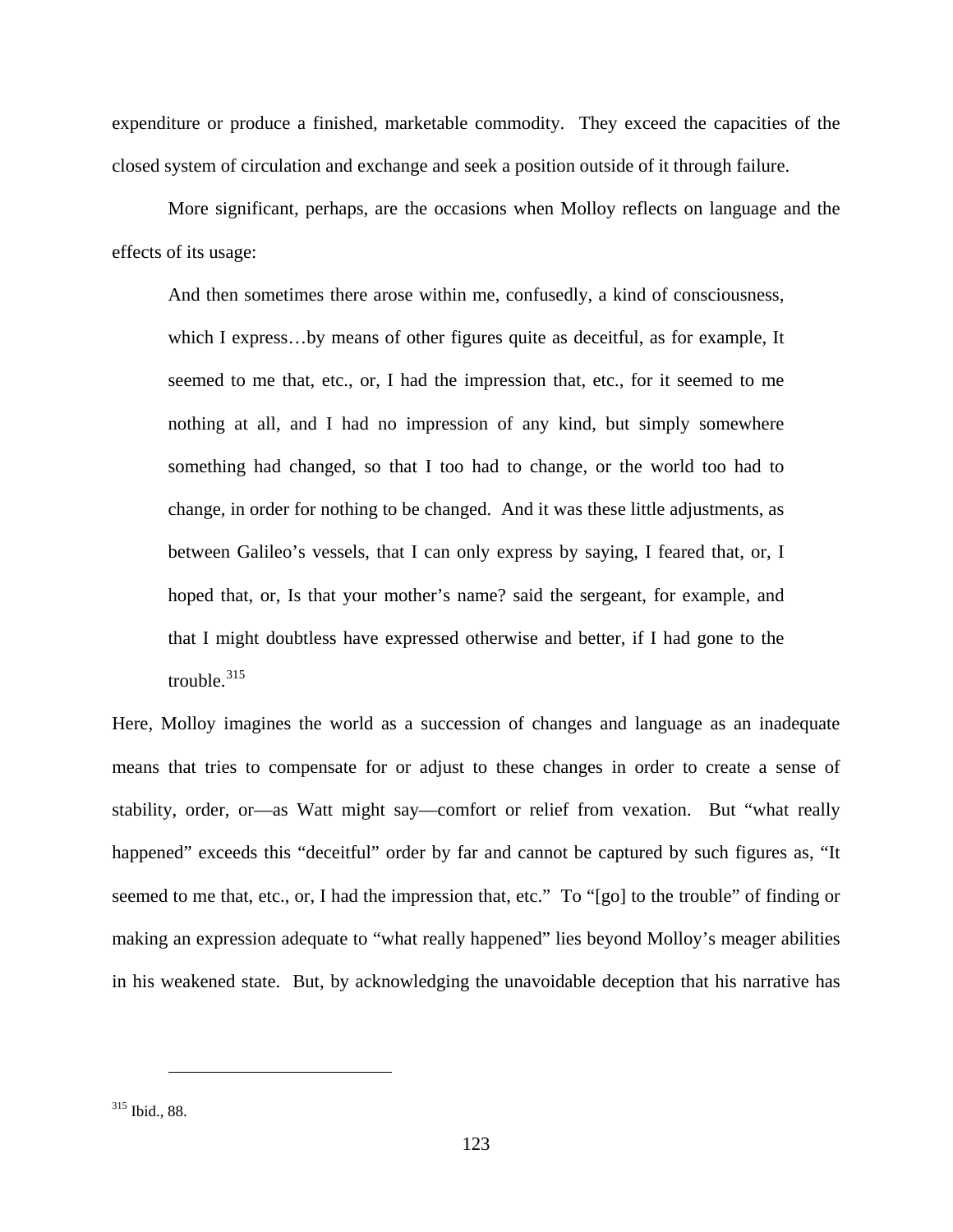enacted to this point, Molloy at least casts a critical eye on language as a form of habit whose boundaries are easily exceeded.

Malone Dies expresses these excesses of language perhaps more poignantly, if less pointedly, as Malone's impending death provides an occasion for him to reflect upon the forms of habit that have ordered his existence in the moment in which these begin to decay. The critical moment, in this regard, comes when Malone loses his stick. Up until this point, his stick, which has a sort of claw or hook on the end of it, has ordered the entire habitual web of sensorymotor relations that define his bed-ridden existence. The stick can reach the cart that transports his meals and his chamber pot between the bed and the door: "What matters is to eat and excrete."<sup>[316](#page-131-0)</sup> The stick also reaches the piles of his possessions that lay strewn across the room. Malone attributes great importance to these piles: when he draws up his agenda of things to do as he waits for death, taking inventory of his possessions appears as the final task to be performed immediately before he dies. Only by exhaustively enumerating the objects and effects that he calls his own can he give an ordered account of his life; without the stick, he cannot perform this inventory, nor can he give his narrative the desired order. The loss of the stick, then, means more than the loss of possessions, more even than the loss of food or the chamber pot: it means the destruction of the habitual order that made Malone's room habitable. Just as Proust's narrator awakens in the middle of the night and, in a state of half-dreaming semi-consciousness, cannot determine whether he is lying in the bedroom of his childhood or that of his adult life until some external object or stimulus reactivates habit, orients his consciousness, and orders the room around him, so Malone finds himself unable to order his mind and take comfort without being able to reach the objects around him. "To restore silence is the role of objects," as Molloy

<span id="page-131-0"></span><sup>&</sup>lt;sup>316</sup> Samuel Beckett, Malone Dies, Three Novels: Molloy, Malone Dies, The Unnamable, tr. by Samuel Beckett (New York: Grove Press, 1958), 185.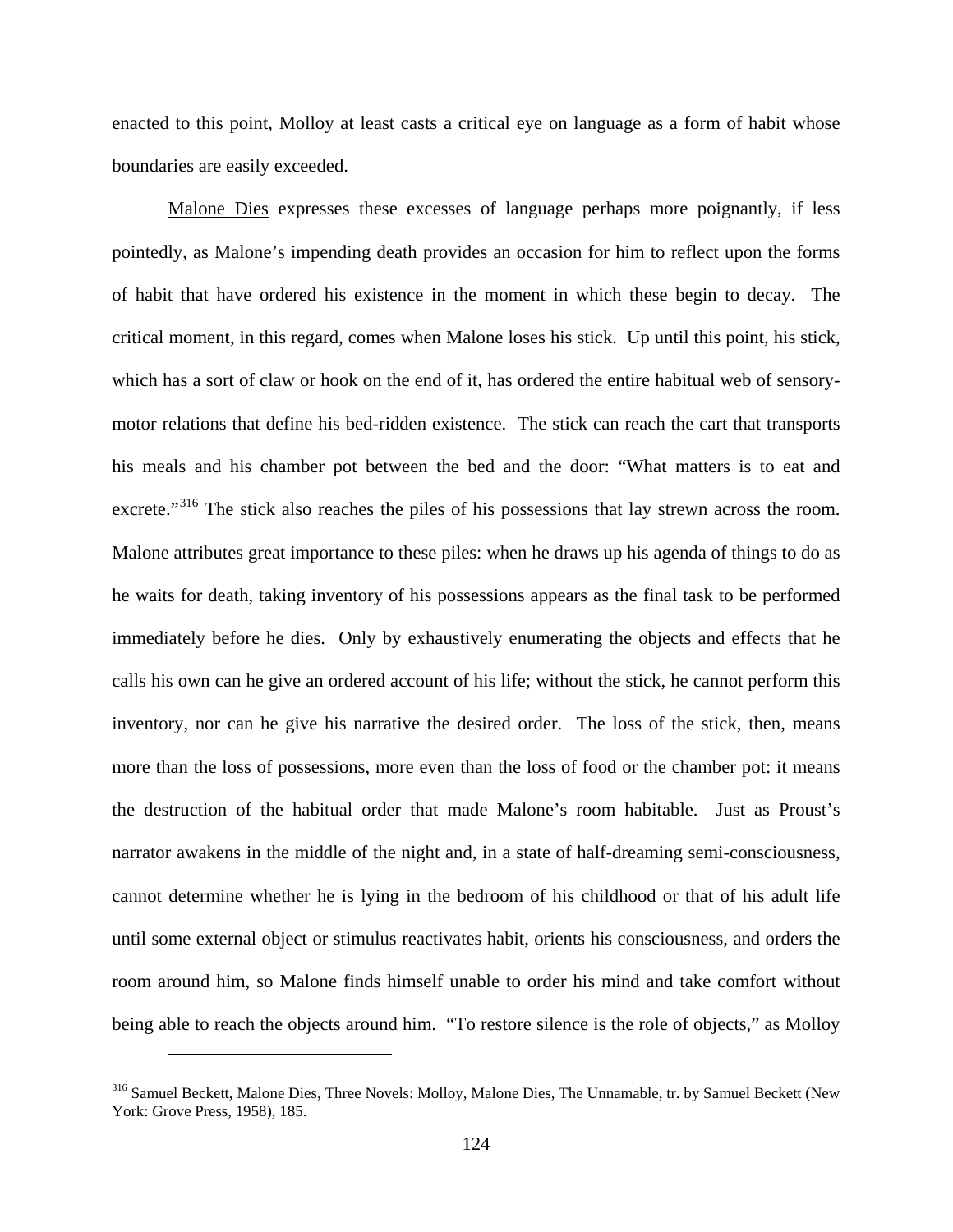says, and Malone's loss of the stick ensures that he will enjoy such silence no more.<sup>317</sup> From this moment on, Malone's frequent narrative intrusions become fewer and farther between. Throughout the novel, Malone interrupts his stories with comments like, "What tedium,"<sup>[318](#page-132-1)</sup> "This is awful,"[319](#page-132-2) or "I have tried to reflect on the beginning of my story. There are things I do not understand,"<sup>[320](#page-132-3)</sup> all of which create and maintain a strict distinction between Malone's story and Malone as a narrator who can pause and reflect on the story that he narrates. Once he loses his stick, though, he begins to slip seamlessly, mid-paragraph, between his story and his commentary, whereas previously, story and commentary were always separated by a doublespaced paragraph break. He even inserts himself into the story momentarily, making himself a character capable of acting on the other characters in the story: "Moll. I'm going to kill her. She continued to look after Macmann, but she was no longer the same.<sup>"321</sup> His narrative insertions gradually cease to act as interruptions that distinguish Malone from his story. Instead, once he has lost the habitual order that the stick creates, Malone begins to merge with his story. The hierarchical structure of Malone Dies—consisting of the "frame narrative" of Malone waiting for death, and the "story-within-the-story" that Malone narrates—dissipates, as these different levels of narration converge. The novel closes with the character Lemuel, from Malone's story, and the "I" that previously designated the narrator, Malone, blending together in an incoherent stream of language that visibly peters out on the page.<sup>[322](#page-132-5)</sup> In this last moment, the words cease to articulate

 $\overline{a}$ 

or with it or with his hammer or with his stick or with his

<span id="page-132-1"></span><span id="page-132-0"></span> $\frac{317}{318}$  <u>Molloy,</u> 13.<br> $\frac{318}{19}$  Malone Dies, 187.

<span id="page-132-5"></span>

<span id="page-132-4"></span><span id="page-132-3"></span><span id="page-132-2"></span> $\frac{320}{121}$  Ibid., 189.<br> $\frac{321}{121}$  Ibid., 264.<br> $\frac{322}{121}$  Ibid., 288: "Lemuel is in charge, he raises his hatchet on which the blood will never dry, but not to hit anyone, he will not hit anyone, he will not hit anyone any more, he will not touch anyone any more, either with it or with it or with it or with or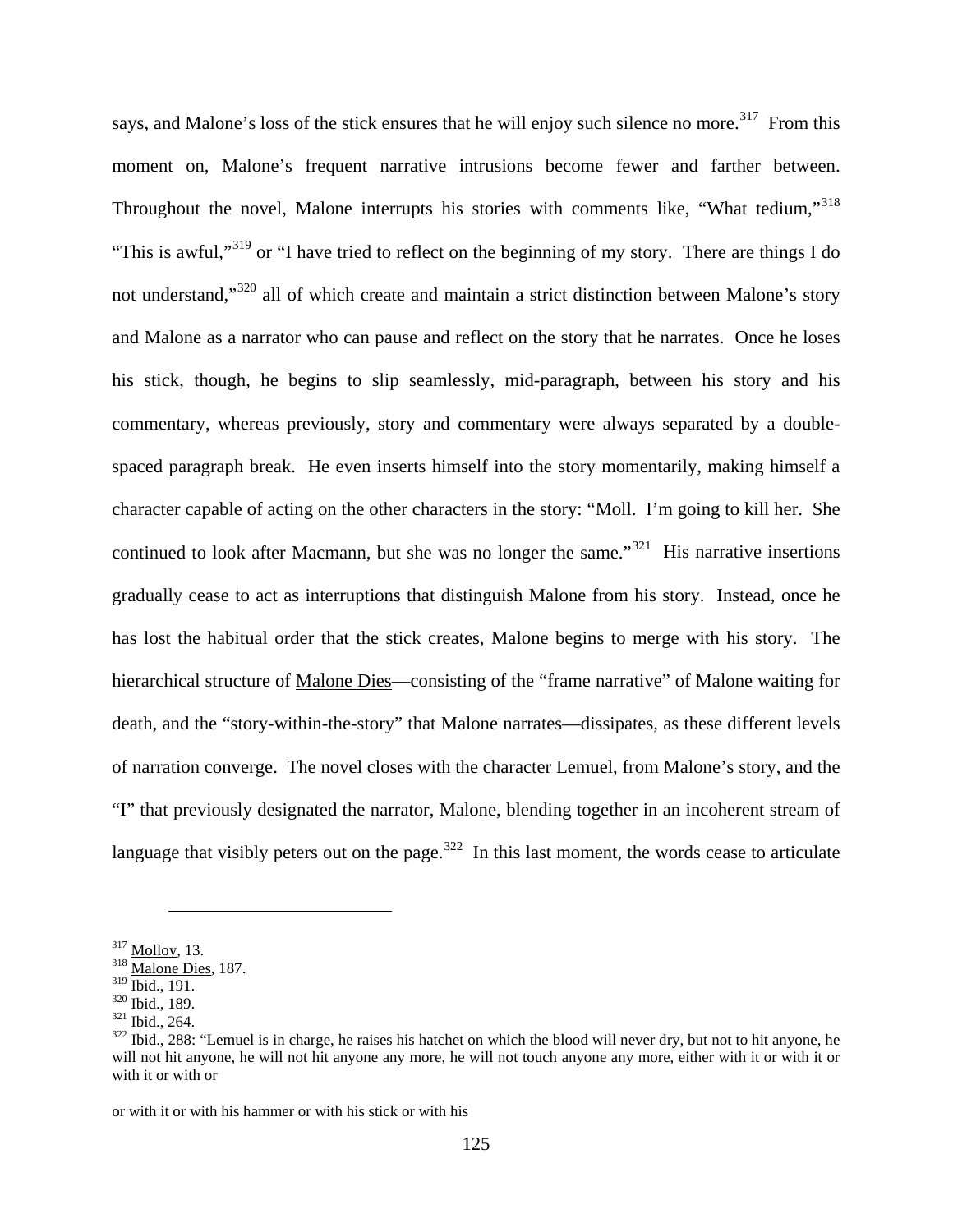a stable, habitual order that can sustain a narrator, a character, and the speech and actions of each, while keeping these things separate and in their proper relation to each other. Here, language exceeds the bounds of literary form, and the novel approaches the plurality of language that The Unnamable will assay in the pages that follow.

Like The Unnamable, the trilogy as a whole seeks these excesses of language not only at a thematic and formal level, but through self-translation as well; or, to be more precise, selftranslation contributes to the formal pluralization of language in these novels. For example, Molloy opens his narration, after his prologue, differently in each language: "Cette fois-ci, puis encore une je pense, puis c'en sera finis je pense, de ce monde-là aussi. C'est le sens de l'avantdernier" becomes "This time, then once more I think, then perhaps a last time, then I think it'll be over, with that world too. Premonition of the last but one but one,"<sup>[323](#page-133-0)</sup> adding another iteration to account for the third novel in the series, which Beckett evidently hadn't anticipated when initially writing the French Molloy. Furthermore, Molloy calls the two men that he watches on a stretch of road A and B in the French, A and C in the English. Such differences—like The Unnamable's inversion of L'Innommable's opening questions—immediately alert the reader to the fact that the English translation does not just copy the French novel, even if the English frequently translates the French about as literally as possible. From the beginning of the

fist or in thought in dream I mean never he will never

or with his pencil or with his stick or

- never there he will never
- never anything
- there

```
any more"
323 Molloy (Minuit), 8. Molloy (Grove), 8.
```
or light light I mean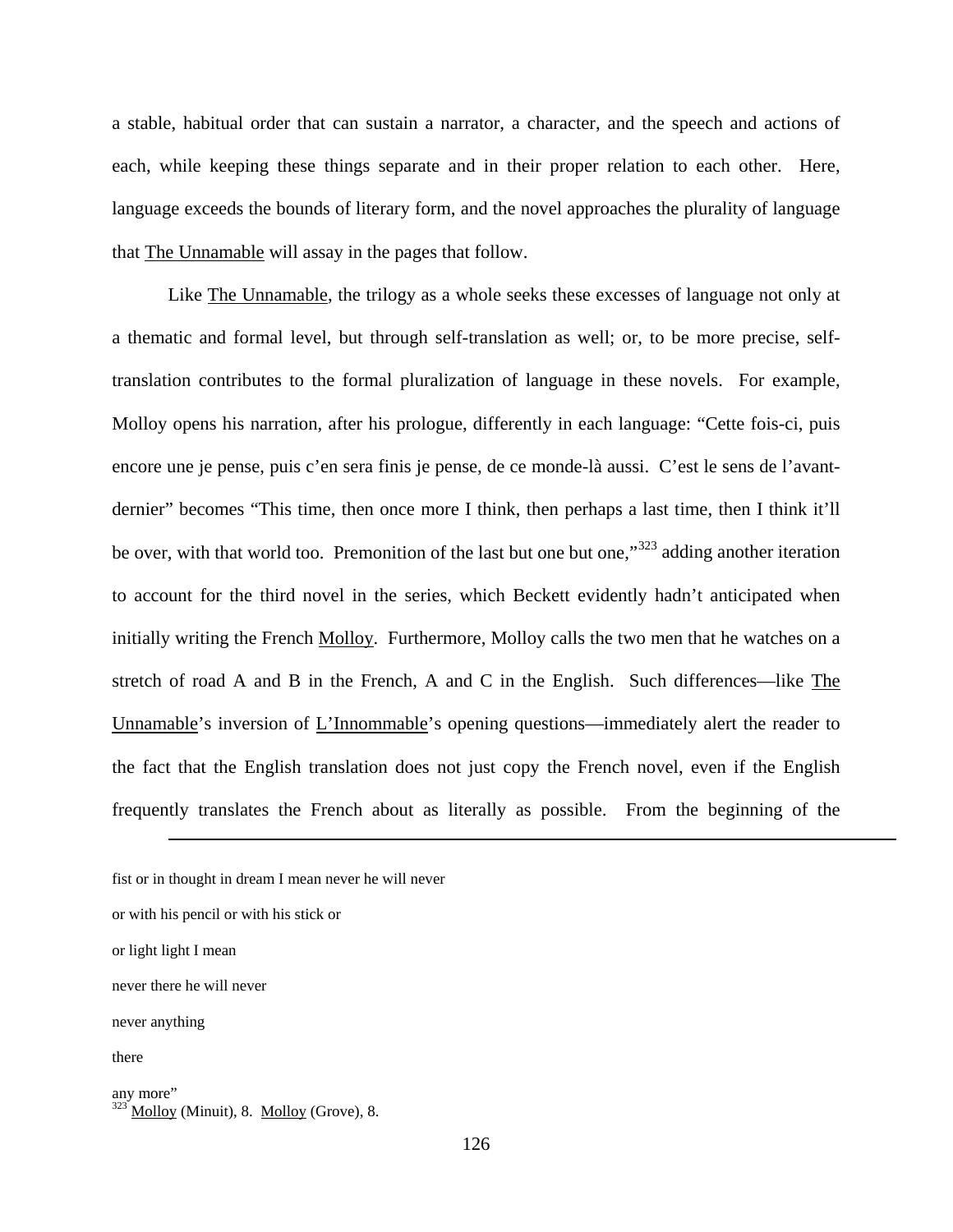translation, Beckett announces Molloy's linguistic plurality, its status as a bilingual novel that operates in both languages simultaneously.

What is more, although many of these pluralities were clearly produced in translation, after the fact, as it were, some appear in the French but had to wait for the English translation to become visible. Thus, for example, amid the crass, vaudevillian comedy of the police officer's futile effort to interrogate Molloy in the street—he asks to see Molloy's papers, and Molloy produces a few scraps of toilet paper, etc.—Molloy halts suddenly and listens: "Il me sembla entendre, à un moment donné, une musique lointaine. Je m'arrêtai, pour mieux l'écouter."<sup>[324](#page-134-0)</sup> The English version renders this passage almost word-for-word, without any suggestive changes: "I seemed to hear, at a certain moment, a distant music. I stopped, the better to listen."<sup>325</sup> Yet, for an Anglophone reader, the tableau created by Molloy's pregnant pause for "distant music" immediately calls to mind the climactic scene of Joyce's "The Dead," as Gabriel Conroy prepares to leave the party and turns to find his wife, Greta, standing at the top of the stairs, listening raptly to the sad air that the tenor, Bartell D'Arcy, is singing in the adjacent drawing room. Gabriel thinks that he would like to paint her in this attitude and that he would call the painting Distant Music; and he is filled with a desire that will soon be devastated when he learns that a boy, now dead, with whom Greta had been in love long ago had once sung that song to her. The ironic allusion to such a poignant literary moment in the midst of Molloy's comedy heightens the farce, but only in the English version, as "une musique lointaine" would not likely resonate in the same way for a Francophone reader. And yet, "a distant music" translates "une musique lointaine" word-for-word—Beckett does not have to depart from a literal rendering to squeeze in the allusion—so it appears that he wrote "une musique lointaine" with the allusion

<span id="page-134-1"></span><span id="page-134-0"></span> $\frac{324}{325}$  <u>Molloy</u> (Minuit), 26.<br> $\frac{325}{325}$  Molloy (Grove), 21.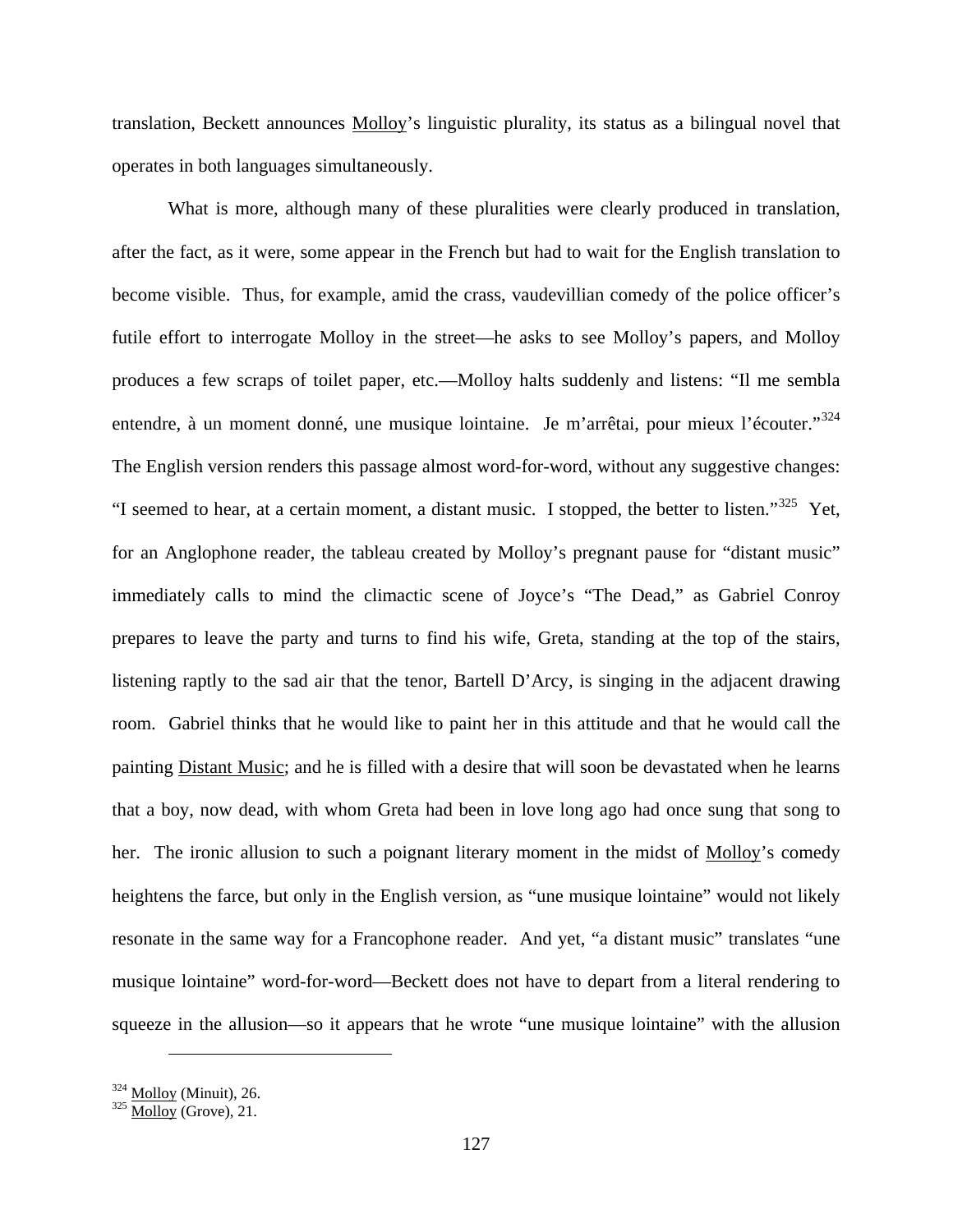already in mind, cast in a French written as though for Anglophone ears. Those same ears, in this context, could not help but hear, in "Je m'arrêtai," not only the pun on "arrest" in the legal sense—after all, Molloy heightens the comedy of the scene still further by "arresting" himself at the precise moment that the police officer wants him to move on—but also the allusion to Stephen Dedalus' aesthetic theory from the end of A Portrait of the Artist as a Young Man ("You see I use the word *arrest*.").<sup>[326](#page-135-0)</sup> Although the publication of the English Molloy created vast linguistic pluralities across both versions of the novel, it is also clear that such pluralities already existed in the French novel by itself, that it was already a bilingual novel—written in a French already diverging from the national language and culture of Racine, Voltaire, and Balzac, legible to a bilingual readership capable of hearing Anglophone allusions in French—before its fraternal twin ever appeared.<sup>[327](#page-135-1)</sup>

The English Molloy, too, exceeds the boundaries of its language, not only by reflecting back upon and diverging from the French, but by alluding to the complex history of the English language and its culture. When Beckett renders "Les pleurs et les ris, je ne m'y connais guère" as "Tears and laughter, they are so much Gaelic to me,"<sup>[328](#page-135-2)</sup> for example, he does much more than just convey the sense of the original in a markedly English idiom that he had already exploited for this purpose before. Changing the idiom—substituting "Gaelic" for "Greek"—adds another layer of resonances: for, when an Irish-born writer has his Irish-named protagonist say, in English and in a recognizably English (if recognizably altered) idiom, "they are so much Gaelic to me"—where Gaelic stands in for Greek as the standard of incomprehensibility by which all

<span id="page-135-0"></span><sup>&</sup>lt;sup>326</sup> James Joyce, A Portrait of the Artist as a Young Man, ed. by R.B. Kershner (New York: St. Martin's Press, 1993), 179.

<span id="page-135-1"></span> $327$  Hill suggests that the title alone—an obviously Irish name on the cover of a novel written in French—suffices to announce the bilingual character of the French Molloy. <sup>328</sup> Beckett, Molloy (Minuit), 48. Molloy (Grove), 37.

<span id="page-135-2"></span>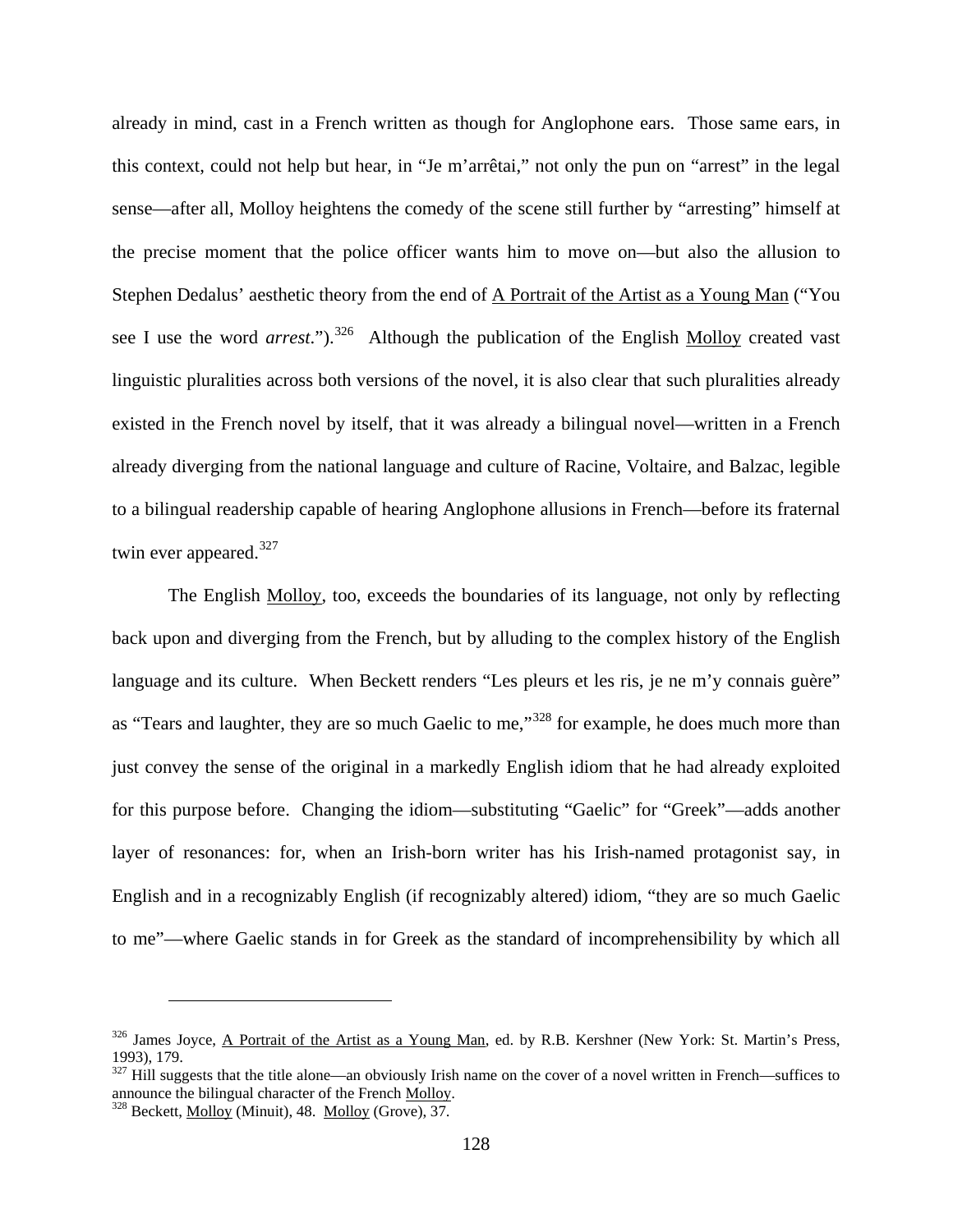other incomprehensible things are judged—this immediately evokes the history of English imperialism in Ireland, the forced repression of the Gaelic language, the subsequent efforts to recover and revive the language in the  $19<sup>th</sup>$  and  $20<sup>th</sup>$  centuries, and so on. Changing the idiom to evoke this painful history sets the novel against its own language, unsettles English's normativity as a system of meaning, unveils the operations of power that produced that normativity, and thus delineates the historical and political stakes of writing in that language. Just as the French Molloy is, in many ways, a bilingual novel on its own, even before its translation, so too the translated Molloy rests uneasily in English—even when not read together with the French—and casts a critical eye towards its historical limits and conditions of possibility. The fact of translation only intensifies the novel's sense of unease in its language: far from slipping comfortably from French into fluent, idiomatic English, the novel sustains a troubled relation with its languages by creating a new idiom that simultaneously belongs to English and critiques it, exceeding its limits and seeking a position outside it or between languages. Such instances show that the formal, thematic, and linguistic effort, in the trilogy, to exceed language's limits and produce pluralities that take up a position between languages from which to critique both, forms a crucial part of a literary endeavor that targets and assays the relation between language and nation on the way to an international literature.

#### **4.4 THE UNTRANSLATABLE**

Beckett's endeavor to disarticulate language and nation through translation and pluralization would prove to be career-long, and by the late '50s, he had added German translations of his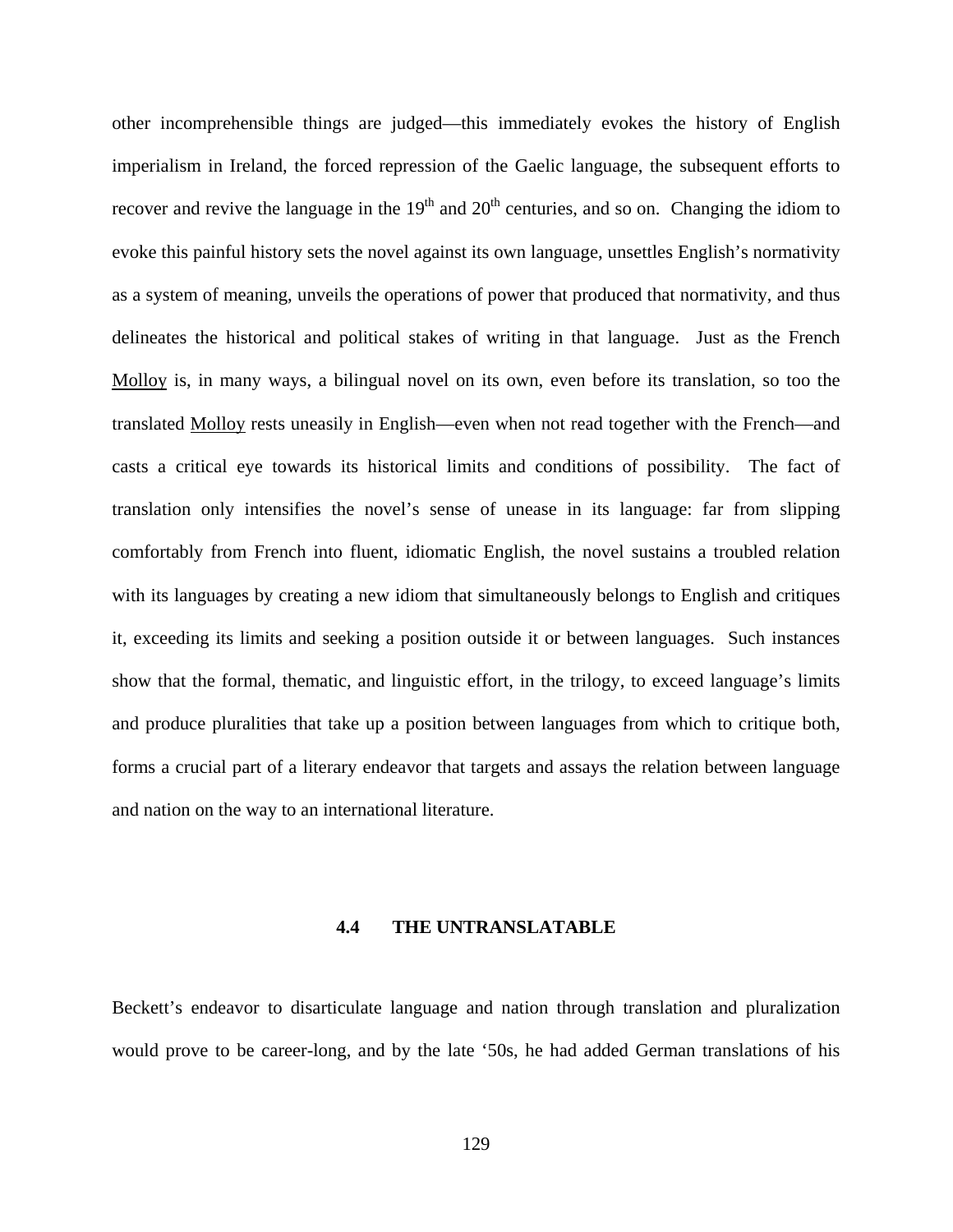works to this effort.<sup>[329](#page-137-0)</sup> This made his achievement, in the early '80s, of a work of English prose that he deemed "untranslatable" all the more remarkable. He attempted a French translation of Worstward Ho but had to give up, citing (among other things) the impossibility of translating the opening preposition and pervasive refrain, "on." Edith Fournier's translation of the work, titled Cap au pire, renders this preposition as "encore," which captures the repetition and continuity of "on," but lacks its forward momentum.<sup>330</sup> By this point, as we've seen, Beckett had already employed the phrase, "go on," in translating a range of French words and phrases—including "continuer," "avancez," and "aller de l'avant"—which, taken together, come close to exhausting "on," though none of them achieves this on its own. This translation history, in fact, forms part of the difficulty: in searching for a suitable word to render "on" in French, Beckett had not only to find the word that would exhaust all of its connotations in English, but he had to work against his own translation history, for "on" had acquired a considerable range of connotations *through* his own translations, such that it was already over-loaded with the semantic burden of his own French. In a sense, Beckett could not translate "on" from English to French, because his "on" was already between languages, already not entirely or exclusively English, already (as Sam Slote says) translated.<sup>[331](#page-137-2)</sup> As with his work on Joyce's hieroglyphic "Anna Livia Plurabelle," the "futility of the translation" here stems (not only from Worstward Ho's impossible syntax, but) from working with languages that have already disengaged, to some extent, from nation, national culture, and its literary public. And if, as Eliot claimed, "modern languages" express "national

<span id="page-137-1"></span><span id="page-137-0"></span> $329$  Elmar Tophoven performed most of the German translations, often with Beckett's assistance.<br> $330$  Beckett, Cap au pire, trans. by Edith Fournier (Paris: Les Editions de Minuit, 1991). Fournier finished and published the translation after Beckett's death.

<span id="page-137-2"></span> $331$  Slote, 197: "Worstward Ho is already a translated text. It is already disarticulated and it remarks its disarticulation by exploiting the possibilities latent with the word 'on.'"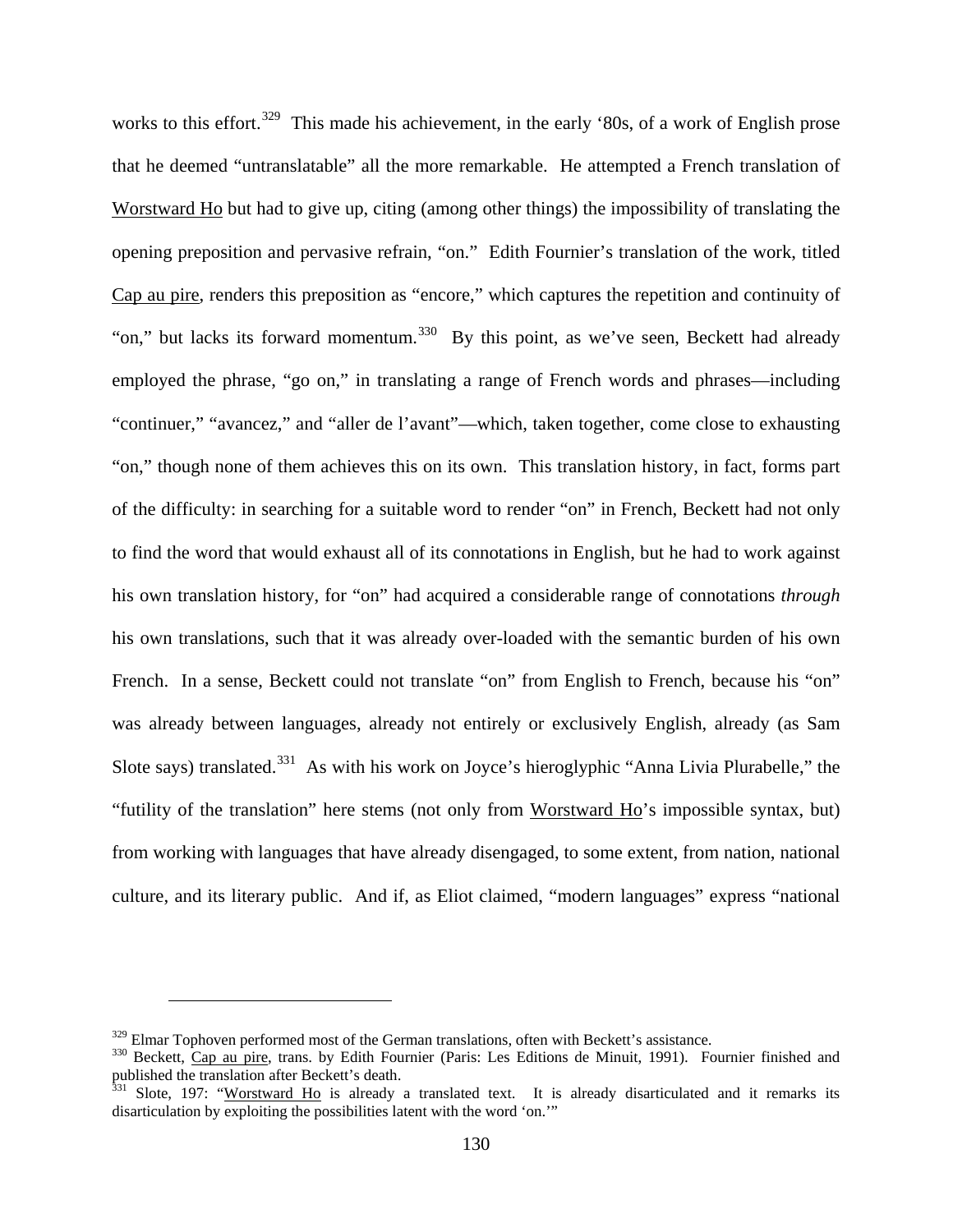or racial differences of thought"<sup>[332](#page-138-0)</sup> and represent the emergence and development of competing national cultures and literatures in Europe after Dante, then Beckett's untranslatable English prose represents something other than a "modern language," and it expresses a new culture and public whose consciousness emerges no longer at Dante's nexus of language, literature, and nation, but elsewhere, between languages, *inter*-nationally, and perhaps—as we shall see in the next chapter—outside of literature.

<span id="page-138-0"></span><sup>332</sup> Eliot, Dante, 201.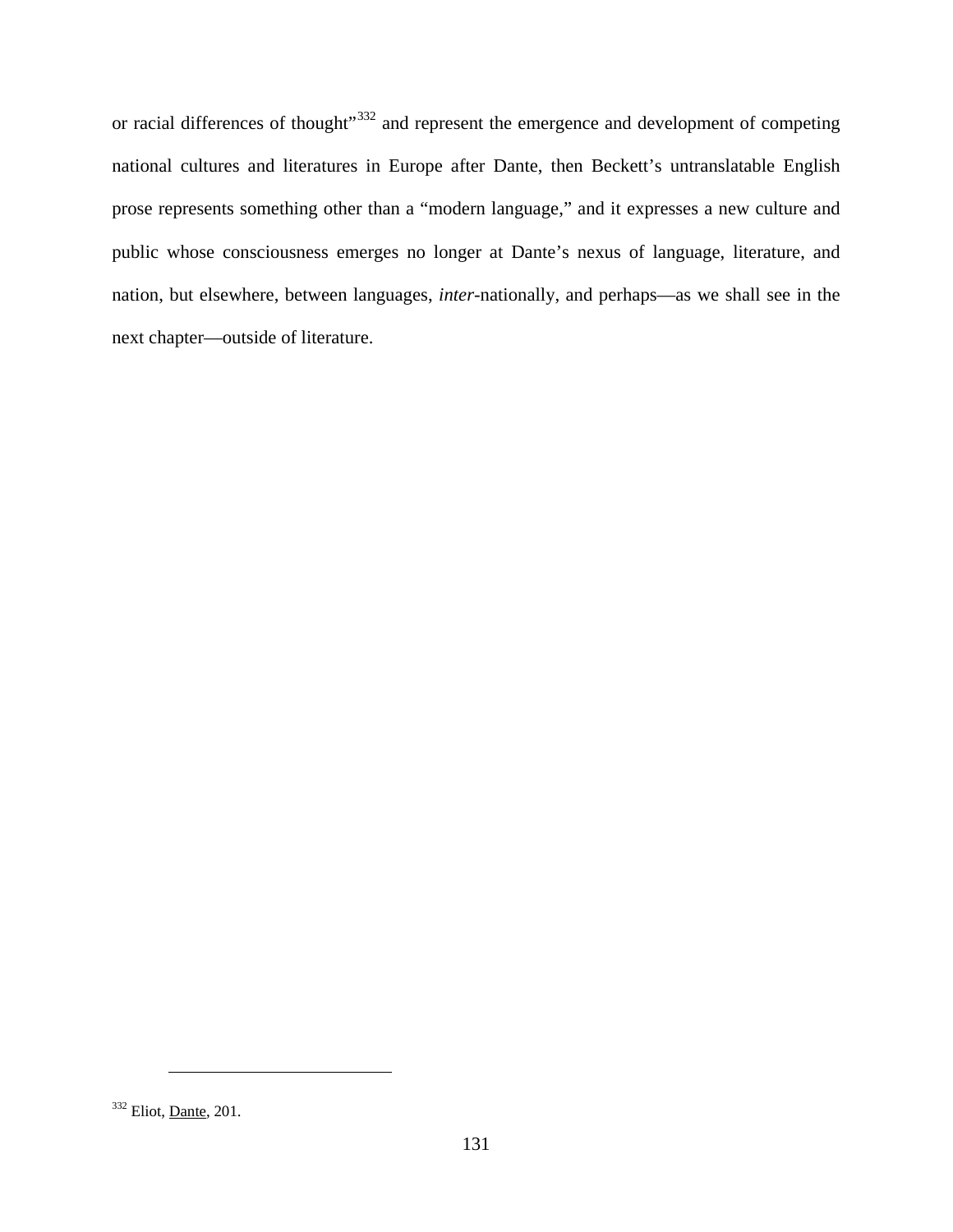# **5.0 TOWARDS A POST-LITERARY POESIS: TECHNOLOGY AND NEW MEDIA IN THE DRAMATIC WORKS**

"*It might be stated as a general formula that the technology of reproduction detaches the reproduced object from the sphere of tradition. By replicating the work many times over, it substitutes a mass existence for a unique existence. And in permitting the reproduction to reach the recipient in his or her own situation, it actualizes that which is reproduced*. These two processes lead to a massive upheaval in the domain of objects handed down from the past—a shattering of tradition which is the reverse side of the present crisis and renewal of humanity."

--Walter Benjamin, "The Work of Art in the Age of Its Technological Reproducibility"<sup>[333](#page-139-0)</sup>

"I have no experience of studio work and it is naturally in the scenario and editing end of the subject that I am most interested. It is because I realise that the script is function of its means of realisation that I am anxious to make contact with your mastery of these, and beg you to consider me a serious cinéaste worthy of admission to your school."

--Samuel Beckett, letter to Sergei Eisenstein, 2 March, 1936<sup>[334](#page-139-1)</sup>

The preceding chapters have read Beckett's formal experimentation with literary language and especially his deviation from national languages through self-translation as an effort to produce a new literary language that would ground the formation of a new literary public—since, as Erich Auerbach claimed, a "literary language" forms "the constituent prerequisite for the formation of

<span id="page-139-0"></span><sup>&</sup>lt;sup>333</sup> Walter Benjamin, "The Work of Art in the Age of Its Technological Reproducibility," Selected Writings Volume 4: 1938-1940, ed. by Marcus Bullock and Michael W. Jennings, trans. by Harry Zohn and Edmund Jephcott (Cambridge, MA: Harvard University Press, 2003): 254, emphasis in the original.

<span id="page-139-1"></span><sup>334</sup> Samuel Beckett, The Letters of Samuel Beckett: 1929-1940, 317.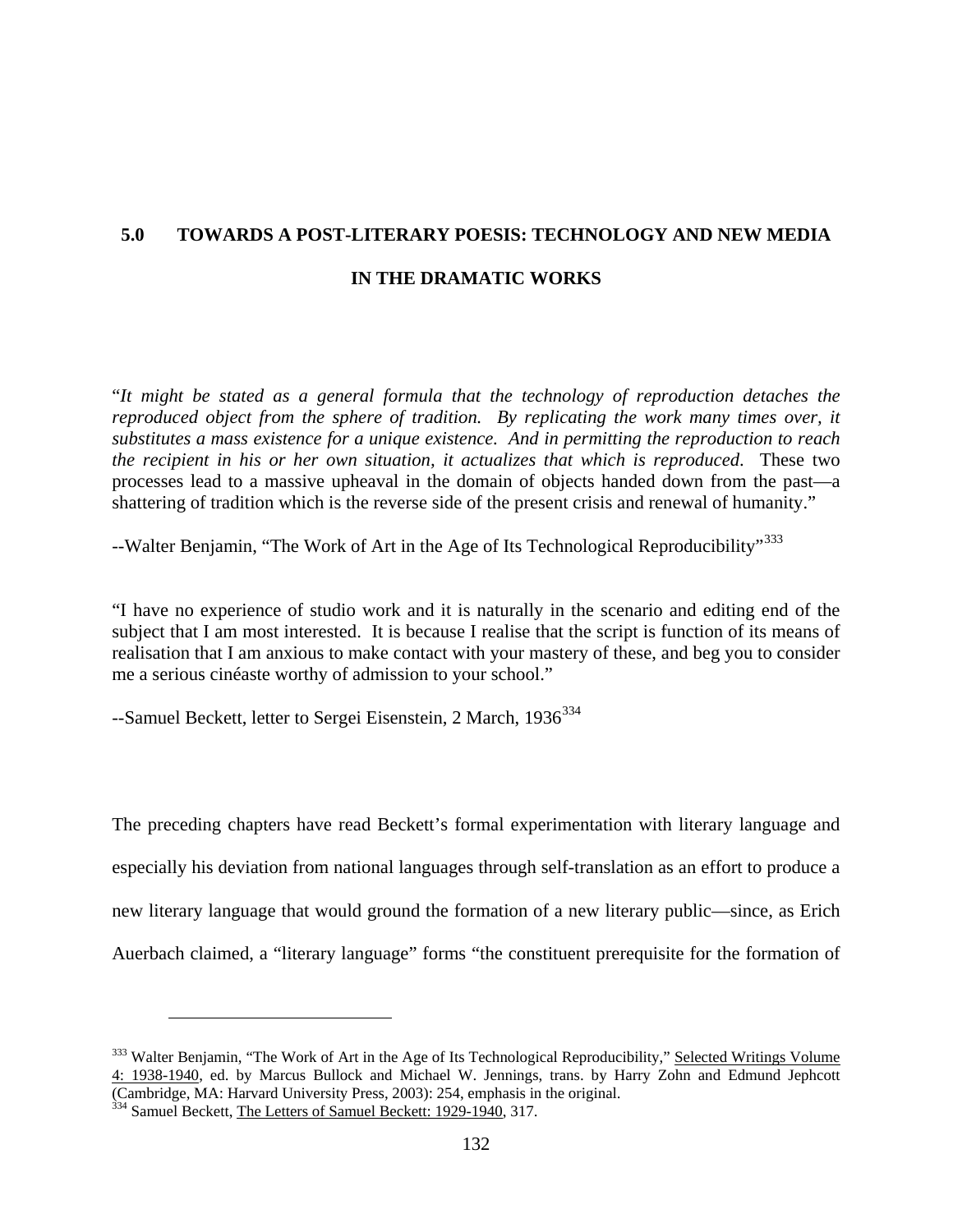the social class that we have called the public and, it goes without saying, for the creation of a literature that requires such a public<sup> $335$ </sup>—in place of the decadent "ladies and gentlemen" whose outmoded tastes Beckett berates from the very beginning of his literary career. In doing so, these chapters have focused almost exclusively on Beckett's prose fiction.

The dramatic works complicate this argument, however. In many ways, these works do continue the labor of the prose fiction, embodying the essayistic *ethos* that relentlessly tests and destroys the received conventions and forms of European literature, often experimenting with technological means and emerging technology-based media as ways of assaying the elements, conventions, and technologies specific to the theater, just as the prose fiction assays the written word: hence, Endgame's relentless enumeration and exhaustion of the machinery of the theater, for example, or Didi and Gogo's futile exhaustion of every conventional means of ending in Godot. But each of these genres bears its own particular problematics and characteristics that should prevent us from treating the dramatic works as a mere extension of the prose. Whereas the prose fiction assails the written word from all angles but cannot, finally, be rid of it, the dramatic works still have silence, movement, and mute gesture at their disposal: "Breath" and the pantomime, "Act Without Words II," for example, both operate entirely without language.<sup>[336](#page-140-1)</sup> Whereas, conversely, the dramatic works have to contend with the actual presence of human bodies on stage, the prose fiction frequently dissipates the body amid the stream of words, such that the body's presence appears as an effect of the figures of language that constitute it: compare, for example, the lengths to which "Not I" goes to dissuade the audience from thinking that the mouth that speaks belongs to a body, with The Unnamable, in which it is neither

<span id="page-140-1"></span><span id="page-140-0"></span><sup>&</sup>lt;sup>335</sup> Auerbach, Literary Language and Its Public in Late Latin Antiquity and in the Middle Ages, 248.<br><sup>336</sup> "Act Without Words I" includes a bucket that has "WATER" written on its side, so it does not entirely escape language.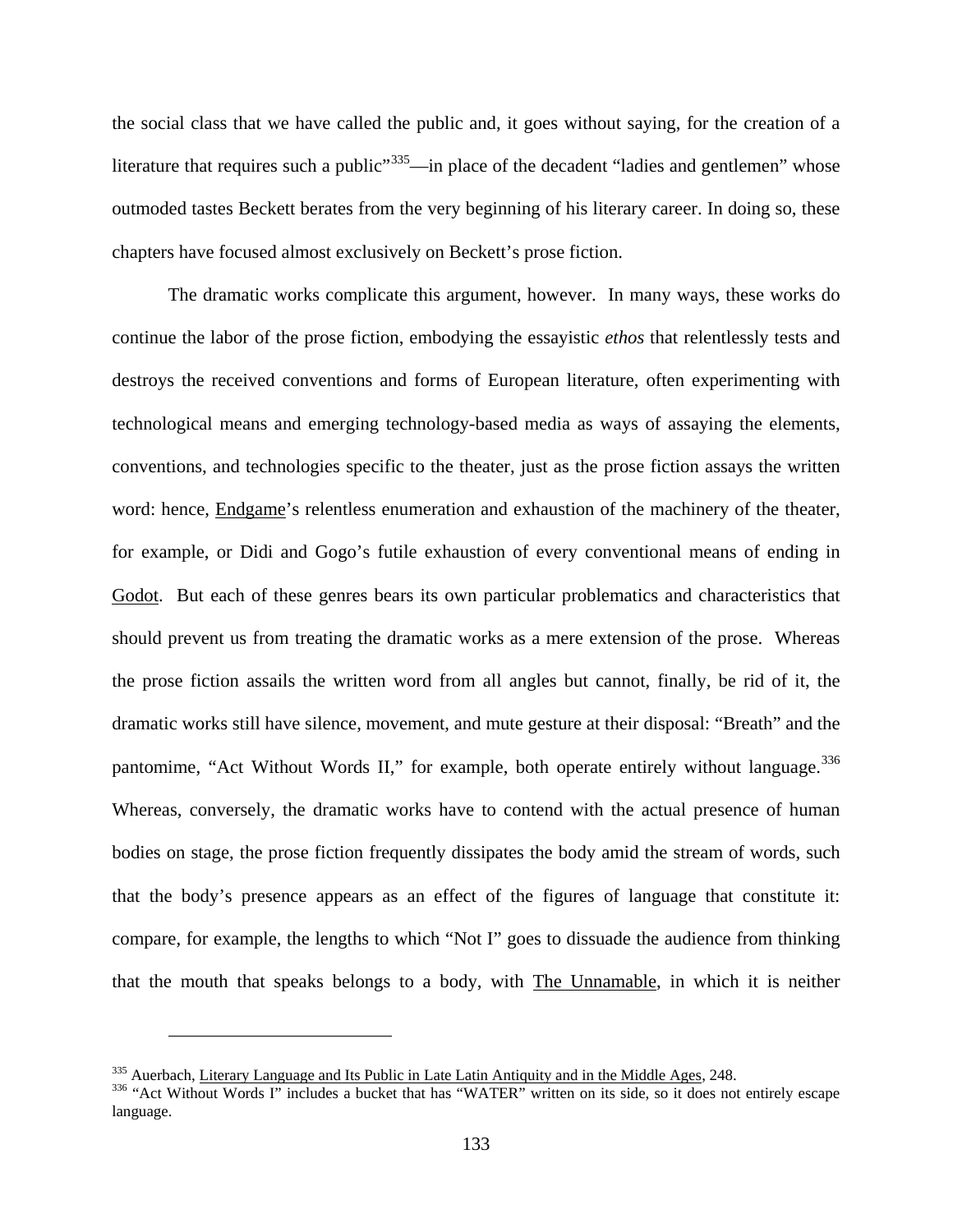necessary nor even particularly plausible to imagine that the stream of language on the page emanates from a human voice, let alone a body. Despite their frequent thematic and even methodological similarities, then, it would be inadequate to subject both genres of Beckett's *oeuvre* to the same analysis. Beckett's experimentation with new media—radio, film, television—throughout his career as a dramatist heightens this inadequacy all the more, since, I will argue, these plays' reliance on their respective media introduces further elements that are insusceptible to conventional literary analysis.

Such differences in the various problematics that occupy each genre suggest a more pervasive difference between the two major divisions of Beckett's work and the undertakings specific to each: while the prose fiction assays language on the way to a new literary language that articulates a post-national literary public in the wake of European modernity, the dramatic works' experimentation with technology and new media explores the transformation in art, literature, and the public enacted by these technologies and assays the concomitant possibilities of a post-literary poesis and a post-literary public. This final chapter will scrutinize Beckett's dramatic works, paying particular attention to the media plays (those composed for radio, film, and television), in order to evaluate Beckett's effort to imagine forms of poesis and a public—a class of people capable of cultivating and elaborating culture—in the wake of literature's dominance as the bearer of culture.

#### **5.1 A NON-LITERARY PUBLIC**

The very idea of a post-literary poesis and public implies not only that the advent of new technologies and their application in art has transformed the very nature of art and its attendant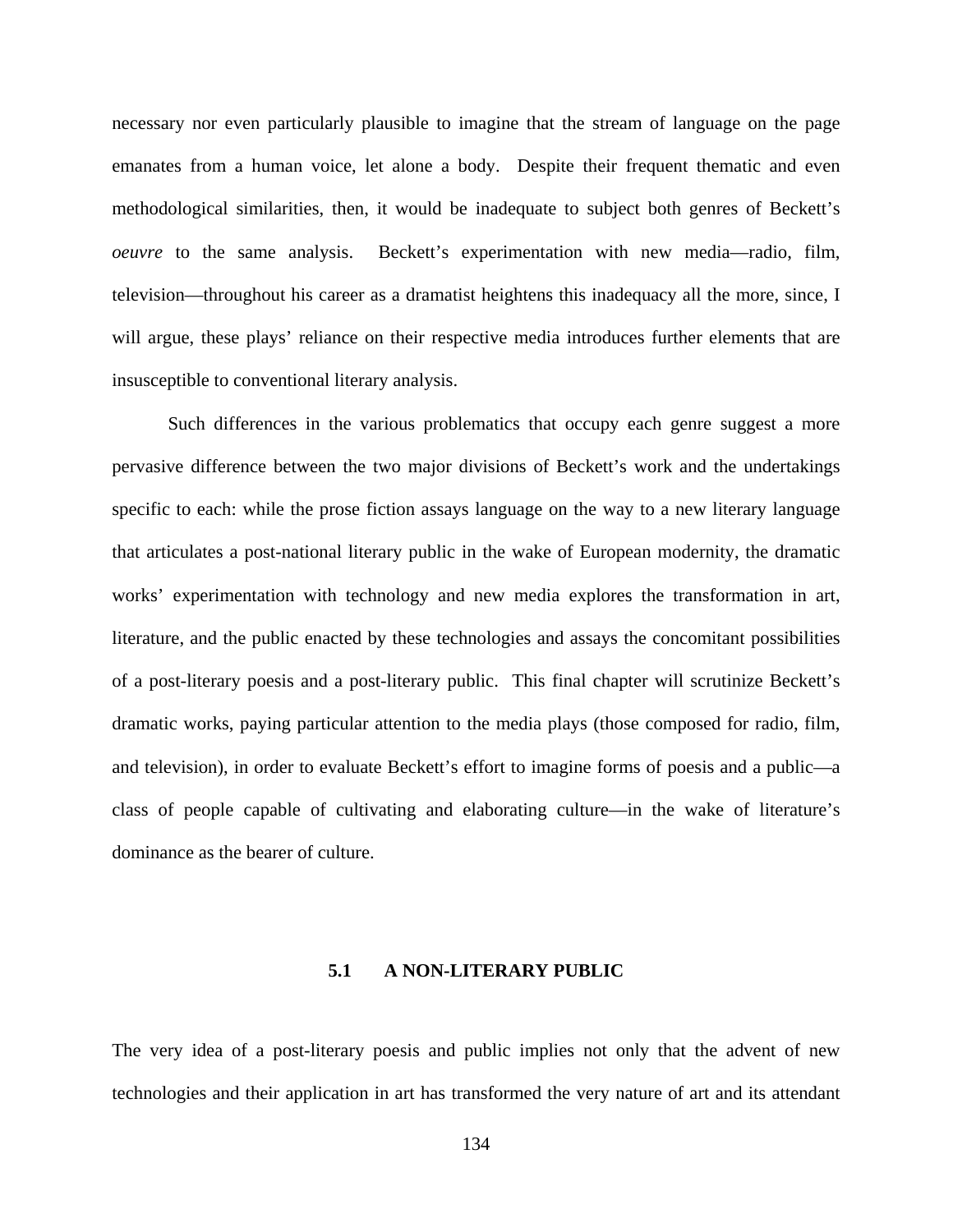modes of perception, but that this transformation has also affected social relations and the formation of the public as they pertain to the work of art and tradition. The significance of Walter Benjamin's famous essay on "The Work of Art in the Age of Its Technological Reproducibility" lies in its recognition and analysis of both of these aspects. The technological reproducibility of the work of art and the emergence of new forms of art designed specifically to be reproduced—such as photography and film—Benjamin says, have fundamentally altered the way that the work is received, as well as its social function. Benjamin argues that the technological reproduction of the work of art destroys its "aura"—its "here and now," its "unique existence...that bears the mark of the history to which the work has been subject"<sup>337</sup>—which he figures as a kind of distance between the work and its audience: the work's authenticity, or the unique history that separates it from all other objects, surrounds it with a kind of mystique that attaches to the object itself, but not to any reproduction of it. Because of this aura, people will travel great distances to see the authentic Mona Lisa, even if they already know what it looks like from prints or other reproductions that are readily available to them without any significant expenditure of time or money, but which are considered intrinsically worthless by comparison, since they do not possess the aura of the original.<sup>338</sup> This sense of the work's "aura" does not obtain in the case of photography or film: "From a photographic plate, for example, one can make any number of prints; to ask for the 'authentic' print makes no sense."<sup>[339](#page-142-2)</sup> The fact that the photograph is meant to be reproduced endlessly, with no loss of authenticity, diminishes the historical uniqueness of the work as object or artifact. One of the immediate effects of this destruction of the aura, then, lies in the erasure of the distance that separates the work from its

<span id="page-142-2"></span><span id="page-142-1"></span>

<span id="page-142-0"></span> $\frac{337}{338}$  Benjamin, 253.<br> $\frac{338}{338}$  It goes without saying that the internet has made such images or reproductions eminently accessible, such that one can access the Mona Lisa on a phone or device that one carries around in her pocket. <sup>339</sup> Ibid., 256.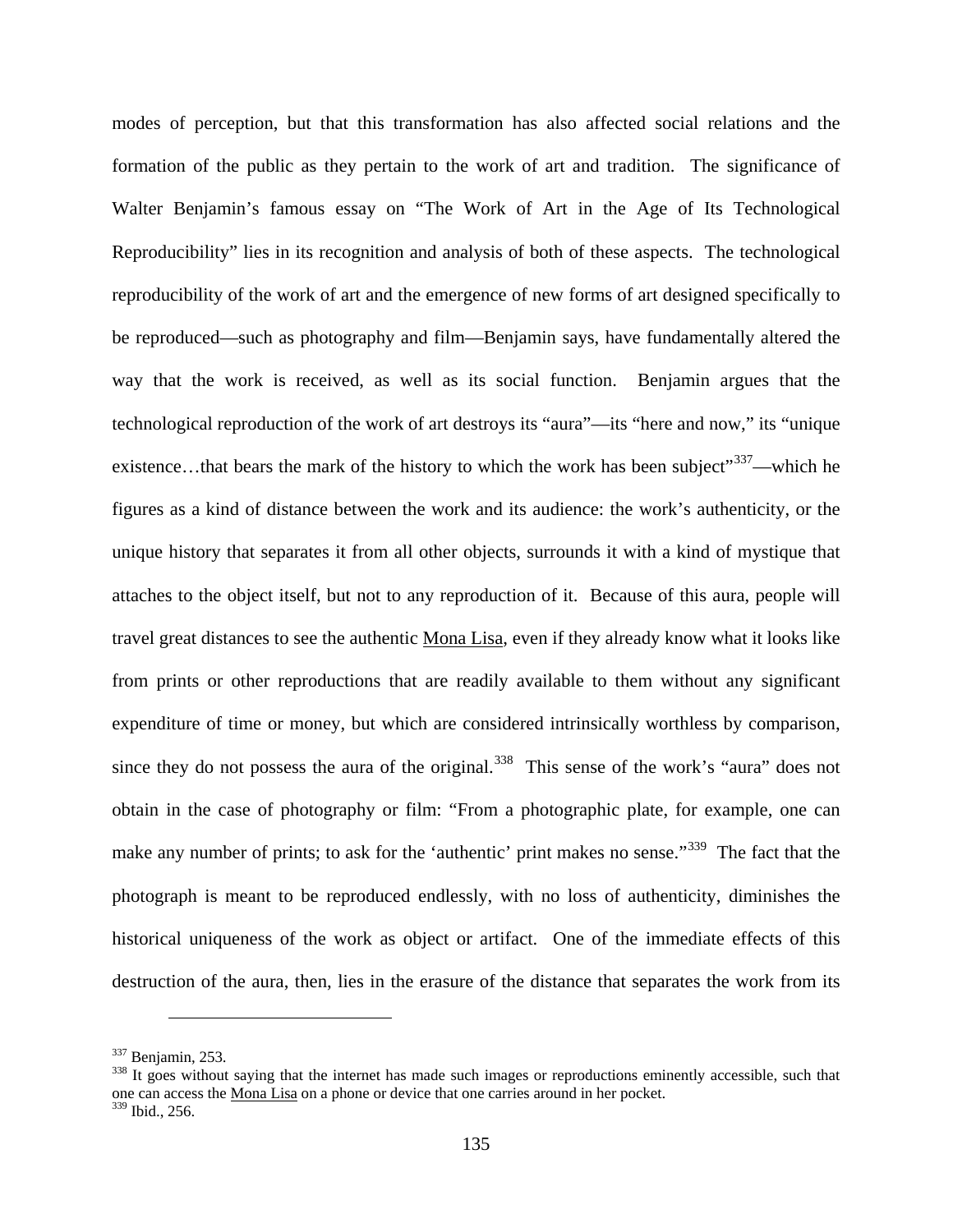recipients: for, while there is only one authentic Mona Lisa, and one may have to travel a great distance and pay admission to stand in its presence, anyone can own a copy of a photograph, and anyone can watch a film or listen to a symphony in his own living room. The work becomes available to a much broader public, including those who would not previously have considered themselves as participants in cultural life. Thus, the advent of new technologies of reproduction in art produces a concomitant transformation in the nature and composition of its public.

One of the more profound effects of the destruction of the work's aura through technological reproducibility, however, is the upheaval of the received cultural tradition that it enacts. Since the work's aura encapsulates "all that is transmissible in it from its origin on, ranging from its physical duration to the historical testimony relating to it,<sup>[340](#page-143-0)</sup> its destruction disrupts the work's relation to tradition or its embeddedness within a particular history and social context:

*It might be stated as a general formula that the technology of reproduction detaches the reproduced object from the sphere of tradition. By replicating the work many times over, it substitutes a mass existence for a unique existence. And in permitting the reproduction to reach the recipient in his or her own situation, it actualizes that which is reproduced*. These two processes lead to a massive upheaval in the domain of objects handed down from the past—a shattering of tradition which is the reverse side of the present crisis and renewal of humanity.[341](#page-143-1)

Benjamin finds great critical value in this "shattering of tradition," since the work of art's aura, the sense of distance that indexes its unique historical existence but also separates it from the

<span id="page-143-1"></span>

<span id="page-143-0"></span> $340$  Ibid., 254.<br> $341$  Ibid., 254, emphasis in the original.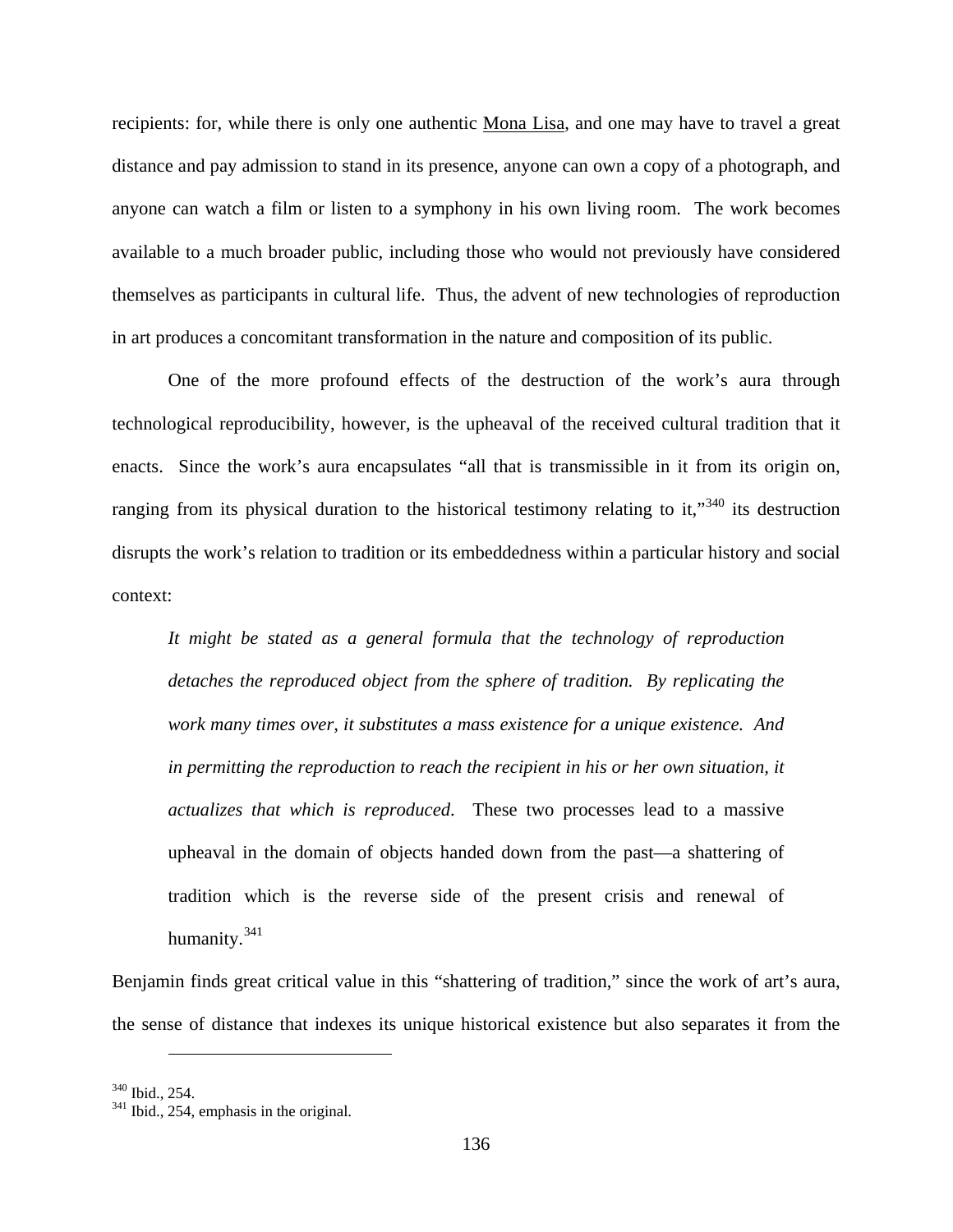observer, has its origin in "cult value," that is, the work's use for religious, ritualistic, or magical purposes. Certain frescoes and statues in medieval cathedrals, for example, are not visible to observers at ground level, since they were not made to be exhibited before human eyes, but to serve a particular religious function towards the greater glory of God. That is, their ritual function or "cult value" diminishes their accessibility to human observers and, thus, their "exhibition value." Indeed, Benjamin posits a spectrum on which "cult value" and "exhibition value" form the opposing poles: <sup>[342](#page-144-0)</sup> the greater the cult value, the less the exhibition value, as in the case of the above frescoes; conversely, the greater the exhibition value, the less the cult value, and the work of art in the age of technological reproducibility may perhaps best be characterized by the emphasis that it places on exhibition value, which is evident in the ease with which the work "reach [es] the recipient in his or her own situation." This shift in emphasis towards exhibition value, then, contributes to the destruction of the work's aura by freeing art from its subservience to cult value or ritual. The transformation of the work of art by the technology of reproduction, thus, serves a critical function that purges outdated, cult-based concepts of art—"such as creativity and genius, eternal value and mystery"<sup>343</sup>—and paves the way, Benjamin argues, for the development of a revolutionary aesthetic. This "revolutionary criticism of traditional concepts of  $art^{\prime,344}$  $art^{\prime,344}$  $art^{\prime,344}$  comes, however, at the expense of a "massive" upheaval in the domain of objects handed down from the past"—the disruption of the seamless legibility of an aesthetic tradition whose continuity and historical cohesiveness were guaranteed, Benjamin claims, by its dependence on cult value—but this upheaval, this destruction of tradition, permits the emergence of a new public that can access the work of art without the

<span id="page-144-1"></span><span id="page-144-0"></span> $\frac{342}{343}$  Ibid., 252.<br> $\frac{343}{344}$  Ibid., 261.

<span id="page-144-2"></span>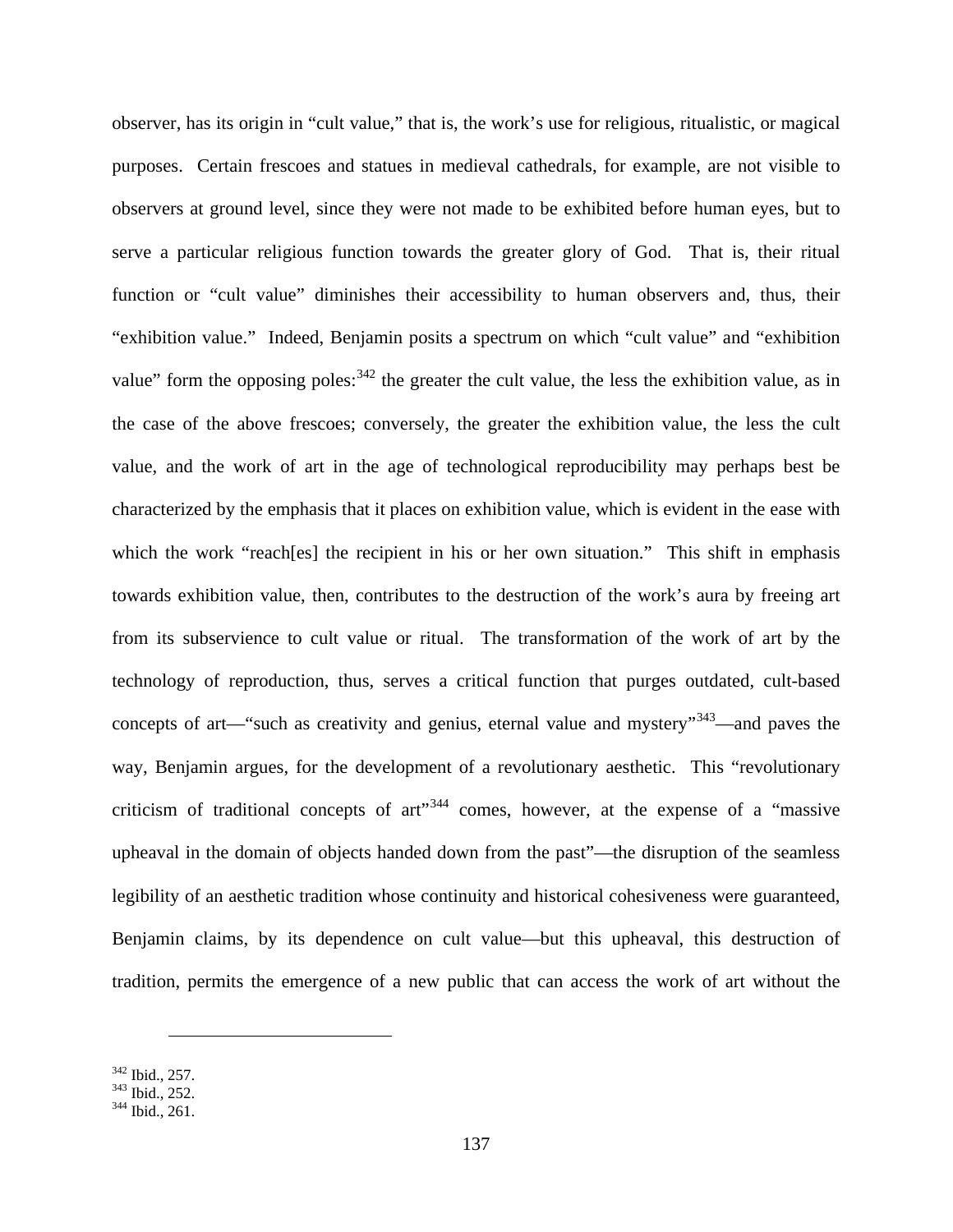restrictions of cult-based institutions or the mystique of authenticity. In this way, the "shattering of tradition" enacted by the emergence of technologically reproducible art "is the reverse side of the present crisis and renewal of humanity."

Benjamin castigates early critics of cinema who, unwilling to concede to this "upheaval" and "renewal," tried to maintain the seamless legibility of the tradition even in the face of this crisis. These critics tried to assimilate this new technology into existing aesthetic theories by speaking of film as a kind of hieroglyphics or sacred art; and, while this comparison may well express the technology's primitivism, in Vico's sense—the way that it institutes new beginnings and new ways of thinking—it figures the technology as a new kind of *language* and associates the film as object with the kind of cult or ritual value that the medium had rendered obsolete. Benjamin argues that such critics misjudge entirely the transformation in art, perception, and the public that coincides with the emergence of these new technologies of reproduction. Yet, many early critics of Beckett's media plays—even those who actually tried to account for the significance of the plays' media<sup>345</sup>—misapprehend this transformation in the same way. Enoch Brater, for example, writes of Beckett's television plays, Nacht und Träume and Quad:

Writing with the basic material of television, video images, Beckett makes us sense the verbal potential of all that he renders so palpably visual. The medium of television requires another kind of lyrical language here, a spatial and temporal one, for its most effective means of communication. The video image says more precisely because it says less, and in saying less it says everything in the way this

<span id="page-145-0"></span><sup>&</sup>lt;sup>345</sup> See Linda Ben-Zvi, "Samuel Beckett's Media Plays," Modern Drama 28.1 (March 1985): 22-37. Ben-Zvi indicates that, even as late as the early 1980s, relatively few critics of Beckett's dramatic works paid much attention to the media plays, and those few who did based their criticism on "readings" of the written texts. Such limitations, Ben-Zvi argues, prevented those critics from adequately considering the "shaping presence of the medium itself" (23).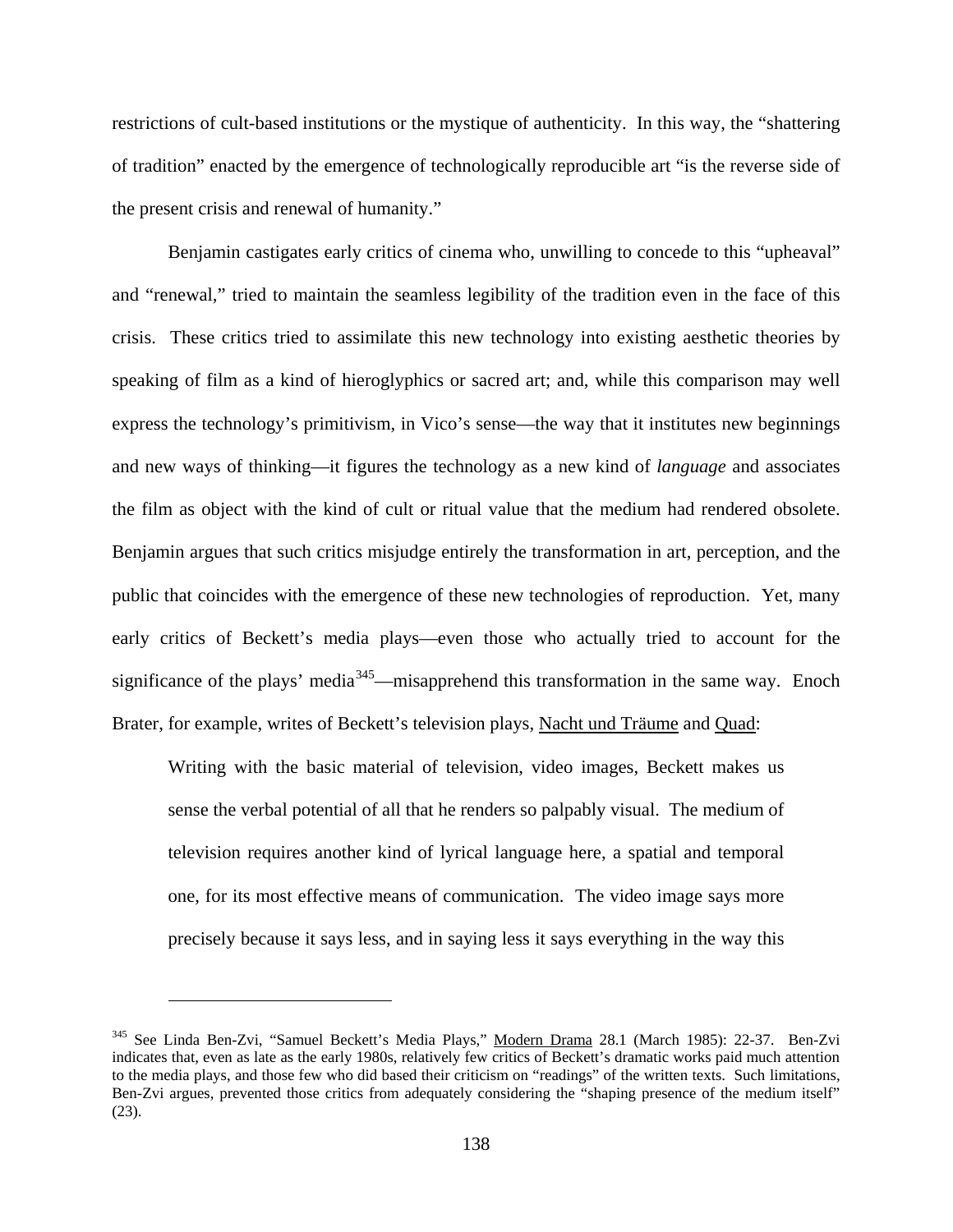medium can be made to say it. It is the camera that provides punctuation and emphasis here.<sup>[346](#page-146-0)</sup>

For Brater, the visual images and the machinery that comprise "the basic material of television" constitute another way of "saying," a new kind of "lyrical language" in which the visual suggests a "verbal potential," and the camera "provides punctuation." In a word (pun intended), Brater figures television as merely a different kind of literature. Linda Ben-Zvi tries more arduously to account for "the shaping presence of the medium itself"<sup>[347](#page-146-1)</sup> in Beckett's media works, but her analysis of the radio play, All That Fall, nonetheless falls back on one of the stock-in-trade claims of literary humanism, as she finds in this work "a new radio form—or theatre—that approximates the mysteries of life."[348](#page-146-2) The mystique of authenticity and the cult-based reverence that establish an aura for the work remain palpable here. Furthermore, Ben-Zvi claims that "the metaphysical situation is consistent in almost all Beckett's works,"[349](#page-146-3) including All That Fall, and she thereby suggests that the technology of radio may be treated as only a different means by which Beckett achieves the same ends as his prose works, ends that remain consistent with those of the entire tradition of literary humanism in Europe; and, in subordinating the effects of All That Fall's form and medium to this supposed "metaphysical situation," Ben-Zvi makes the work legible to that tradition and its public.

But Beckett was never concerned with the public's comprehension of his dramatic works, at least not in a conventional sense. He made this quite clear in the fierce debates surrounding the first English production of Play by the National Theatre Company in London: Kenneth

<span id="page-146-0"></span><sup>&</sup>lt;sup>346</sup> Enoch Brater, "Toward a Poetics of Television Technology: Beckett's Nacht und Träume and Quad," Modern Drama 28.1 (March 1985): 51.<br><sup>347</sup> Ben-Zvi, 23.<br><sup>348</sup> Ibid., 30.

<span id="page-146-1"></span>

<span id="page-146-2"></span>

<span id="page-146-3"></span><sup>349</sup> Ibid., 25.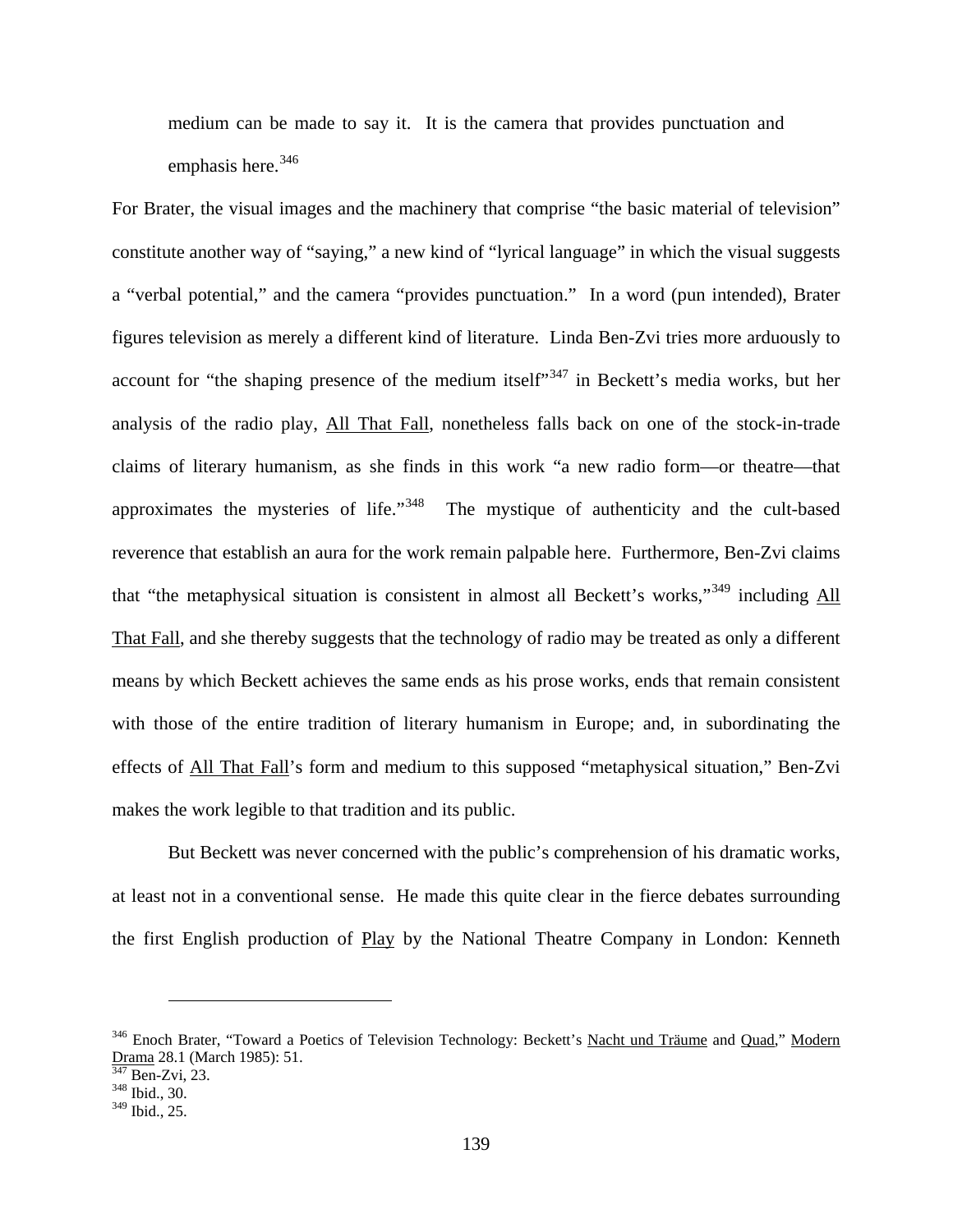Tynan, the company's literary manager, and William Gaskill (supported, mostly in absentia, by the company's artistic director, Sir Laurence Olivier) demanded that Beckett and director George Devine reduce the rapid-fire pace of the work's dialogue for the sake of intelligibility, while the latter two insisted that this pace was crucial to the play's effect and must be maintained regardless of—indeed, *because of*—its deleterious effects on the audience's comprehension.<sup>[350](#page-147-0)</sup> The entire situation and mise en scène of Play aim, in fact, at disrupting sense, intelligibility, and the ideal of "imitation of action" that has been the highest desideratum of the theater since Aristotle. The three actors appear on stage as disembodied heads in urns. They do not interact with, acknowledge, look at, or gesture towards each other. They must either kneel inside/behind the urns or have their height reduced by the use of trap doors in the stage, in either case preventing the audience from assessing their true heights and assuming that a full body adjoins the head.<sup>[351](#page-147-1)</sup> The actors deliver their lines at a pace that strains or even prohibits comprehension: Devine instructed his actors that "the words did not convey thoughts or ideas but were simply 'dramatic ammunition' to be uttered."[352](#page-147-2) The play includes a da capo repeat—flouting whatever sense of narrative continuity might remain—with a variation of the director's choosing. One of the suggested variations increases the pace of speech and adds a "breathless quality" to the enunciation that further obscures intelligibility.<sup>[353](#page-147-3)</sup> The sequence in which the lines are delivered does not follow a recognizable chronology or narrative with a beginning, middle, and end, nor does the sequence operate according to the logic of conversation, as the characters neither address nor respond to each other; and, in any case, the second iteration frequently alters this

<span id="page-147-1"></span>

<span id="page-147-0"></span><sup>&</sup>lt;sup>350</sup> Knowlson, <u>Damned to Fame</u>, 459-460.<br><sup>351</sup> Samuel Beckett, Play, Samuel Beckett: The Grove Centary Edition, Vol. 3, 367. In addition to Beckett's customary, highly-detailed stage directions at the beginning of the play, this work also includes additional extended notes on both the urns and the light.

<span id="page-147-2"></span><sup>&</sup>lt;sup>352</sup> Knowlson, 459. Knowlson suggests that the phrase, "dramatic ammunition," was Beckett's own that he used frequently in conversations with Devine.

<span id="page-147-3"></span> $353$  Beckett, Play, 368. The final printed page of the work outlines four suggested variations for the repeat.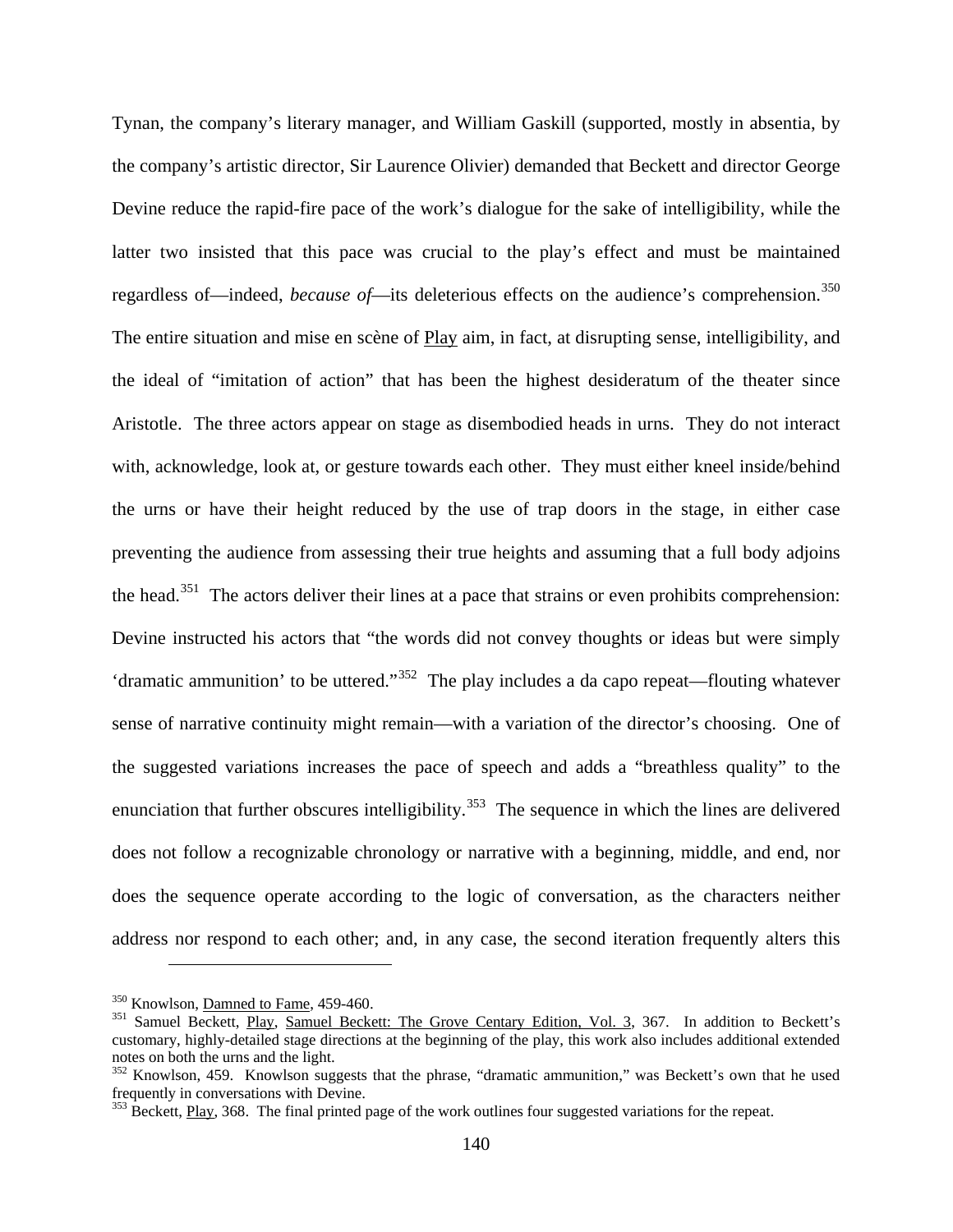sequence, thereby further dissociating the lines spoken from the imitation of action for an audience's comprehension.<sup>354</sup> Rather, what animates the talking heads in urns, what determines the sequence of lines uttered, and what generally organizes the structure and the space of the work is the single spotlight located at the front of the stage that shines seemingly without reason on each of the heads in turn. The head speaks when illuminated and remains silent when cast in darkness, entirely in thrall to the inhuman logic of the apparatus that organizes the play; Beckett's stage directions even refer to the actors as the light's "victims."<sup>[355](#page-148-1)</sup> This light shifts its focus arbitrarily, without regard for narrative order, and it often shifts mid-sentence, without regard even for grammatical order. Its almost instantaneous jumps from one head to another create a fragmentary effect that mimics the cinematic montage and further disrupts the sense of continuous presence on stage. There can be no question of intelligibility, not only in the sense that the audience frequently cannot make out the actors' utterances: the very conventions of dramatic intelligibility—the presence of bodies performing actions on stage, narrative continuity, plot-driven dialogue—have been disrupted, and the play has been reorganized around the machinery that usually only serves as a prop or a means.

We might think of Play, in this sense, as an earlier assay of the technological problem that occupies Film, conceived for the stage. Indeed, Beckett composed these works within a year of each other, and each is titled according to its medium, as if to suggest that each work serves as a study, critique, or quintessential representation of the medium itself.<sup>356</sup> Accordingly, each work subordinates plot, character, dialogue (where applicable: Film is almost entirely silent), and

<span id="page-148-1"></span><span id="page-148-0"></span><sup>&</sup>lt;sup>354</sup> Ibid., 368. The fourth suggested variation alters the "order of speeches."<br><sup>355</sup> Ibid., 366. The location and operation of the spotlight form the greatest obstacles to staging <u>Play</u>. Beckett's extensive notes on the light makes certain allowances to the exigencies of individual productions, but he insists on keeping the light separate from the space of the audience; i.e., the spotlight cannot shine onto the stage from behind the audience.

<span id="page-148-2"></span><sup>&</sup>lt;sup>356</sup> Beckett wrote Play in 1962-63, and it was first produced in German (as Spiel) in June of 1963. He wrote the first draft of shooting notes for Film in April 1963. See Ackerley and Gontarski, 193 and 443.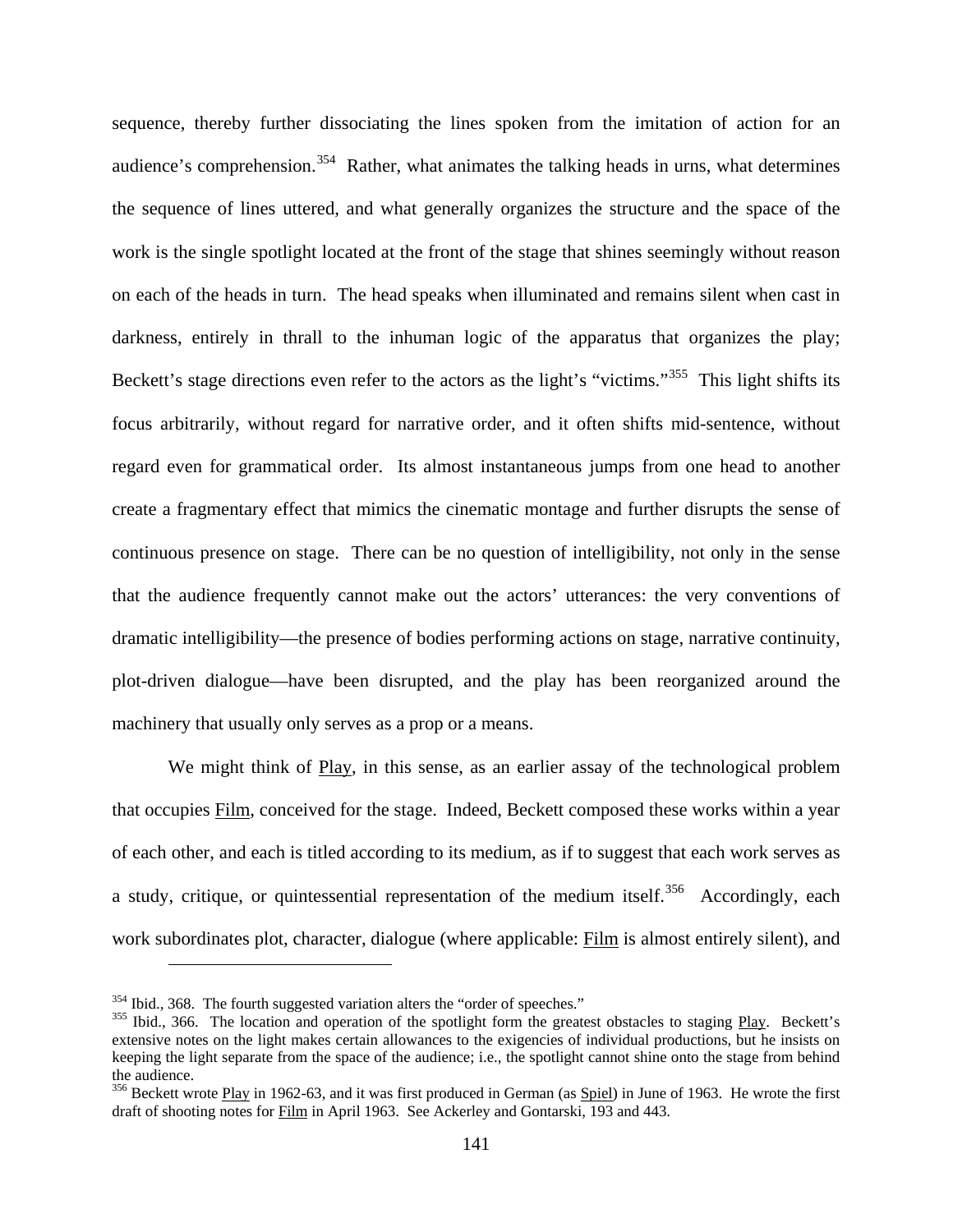the imitation of action to the machinery that constitutes and organizes the medium: just as the heads in Play are both terrorized and animated by the stage machinery that condemns them to repeat their lines unintelligibly in a purgatory whose organization is mechanical rather than moral, so the "protagonist" or object of the camera's perception in Film ("O" for object) assays the problem of how to escape this perception, or how to become imperceptible to the mechanical eye whose perception forms the condition of existence itself within the medium. That is to say, the primary conflict of Film pertains directly to the machinery of film itself.

By foregrounding the technology of the medium—to the detriment of plot, character, dialogue, and every other convention of dramatic intelligibility—however, Film actually begins to establish an alternative intelligibility that is immanent to the medium and its constitutive technology. Although Beckett's notes for the scenario begin in familiar conceptual and thematic territory, they soon turn to assay a series of technological problems:

#### *Esse est percipi*.

 $\overline{a}$ 

All extraneous perception suppressed, animal, human, divine, selfperception maintains in being.

Search of non-being in flight from extraneous perception breaking down in inescapability of self-perception.

No truth value attaches to above, regarded as of merely structural and dramatic convenience.<sup>[357](#page-149-0)</sup>

While it might appear that these notes outline a philosophical program or an underlying message that the film conveys, Beckett immediately makes it clear that this program is itself the device or the means, "of merely structural or dramatic convenience," that conveys the film, not the other

<span id="page-149-0"></span><sup>&</sup>lt;sup>357</sup> Samuel Beckett, Film, Samuel Beckett: The Grove Centenary Edition, Vol. 3, 371.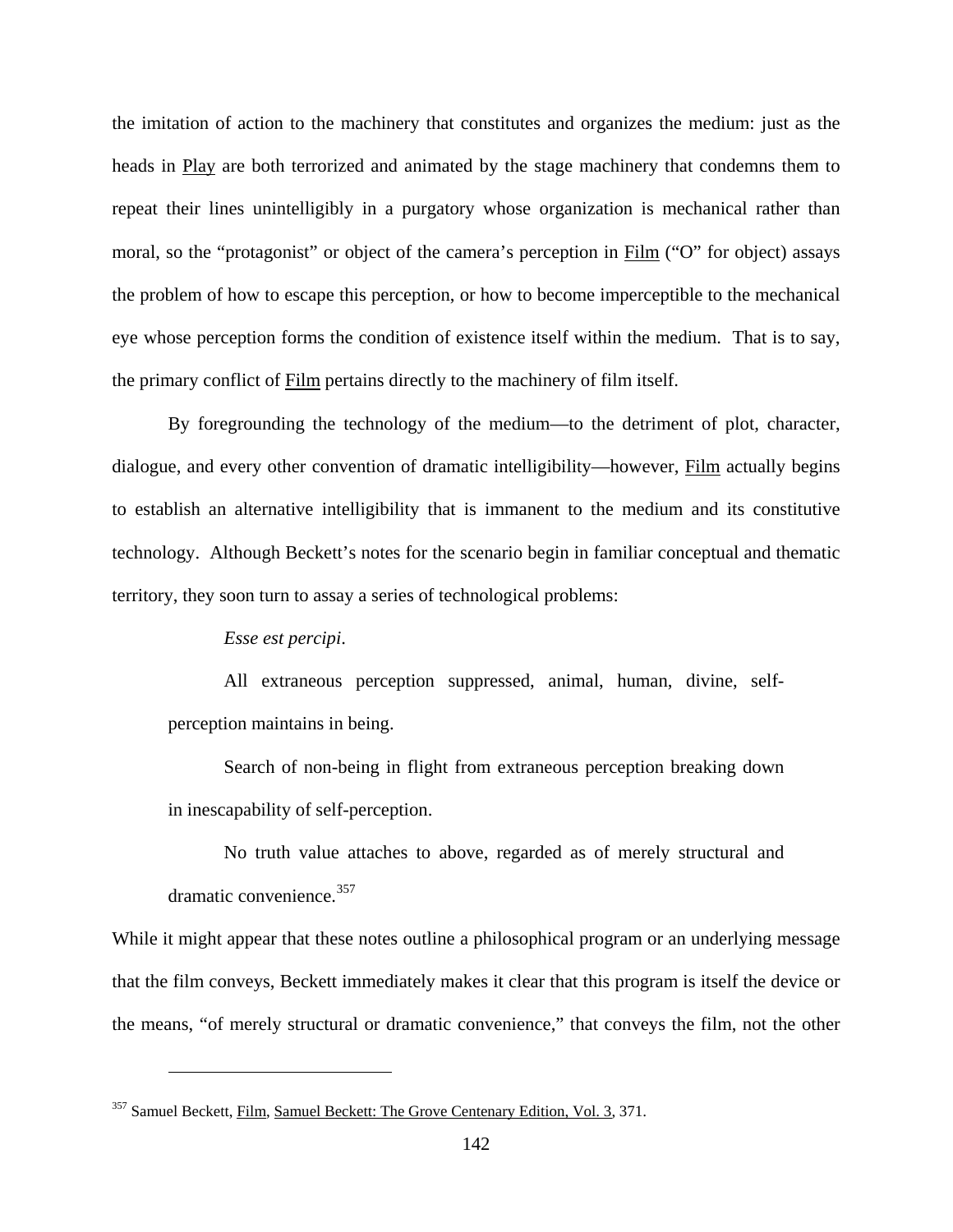way around. It serves as the first of two "dramatic convenience[s]," each of which aims to render intelligible a formal aspect of the film that otherwise defies conceptual or linguistic comprehension. In this case, this program provides a convenient and familiar way of conceiving of the central problem of the film, which is essentially formal and technological, rather than conceptual: how to escape the camera's perception, which perception is itself the condition of the medium's existence. The second such "convenience," the scene with the old couple in the street, serves no plot purpose in the film and is entirely "undefendable *except* as a dramatic convenience"<sup>[358](#page-150-0)</sup> that establishes a protocol of intelligibility. E (or "eye," which is the pursuing camera's perspective) turns its attention towards the old couple, after O has jostled them in his flight from E; when the couple, in its turn, notices E's attention—indicated by the close-up, head-on shot of the couple's faces—the actors adopt an expression for which words prove inadequate, "an expression only to be described as corresponding to an agony of perceivedness."[359](#page-150-1) The couple puts on and takes off their respective spectacles—pince-nez for the man, a *lorgnon* for the woman—thus emphasizing the importance of visual perception and further suggesting that such perception is, in fact, the stimulus to which they respond with the indescribable expression. The ensuing scene in the stairwell with the old woman repeats and reinforces this connection between the close-up shot of the face and a particular facial expression ("same expression as that of couple in street"<sup>[360](#page-150-2)</sup>). Together, these scenes establish a pattern or protocol, such that, in the final scene in the room, when E finally confronts O head-on, we know

<span id="page-150-0"></span> $\frac{358}{359}$  Ibid., 378, emphasis added.<br> $\frac{359}{359}$  Ibid., 373.

<span id="page-150-2"></span><span id="page-150-1"></span><sup>&</sup>lt;sup>360</sup> Ibid., 374.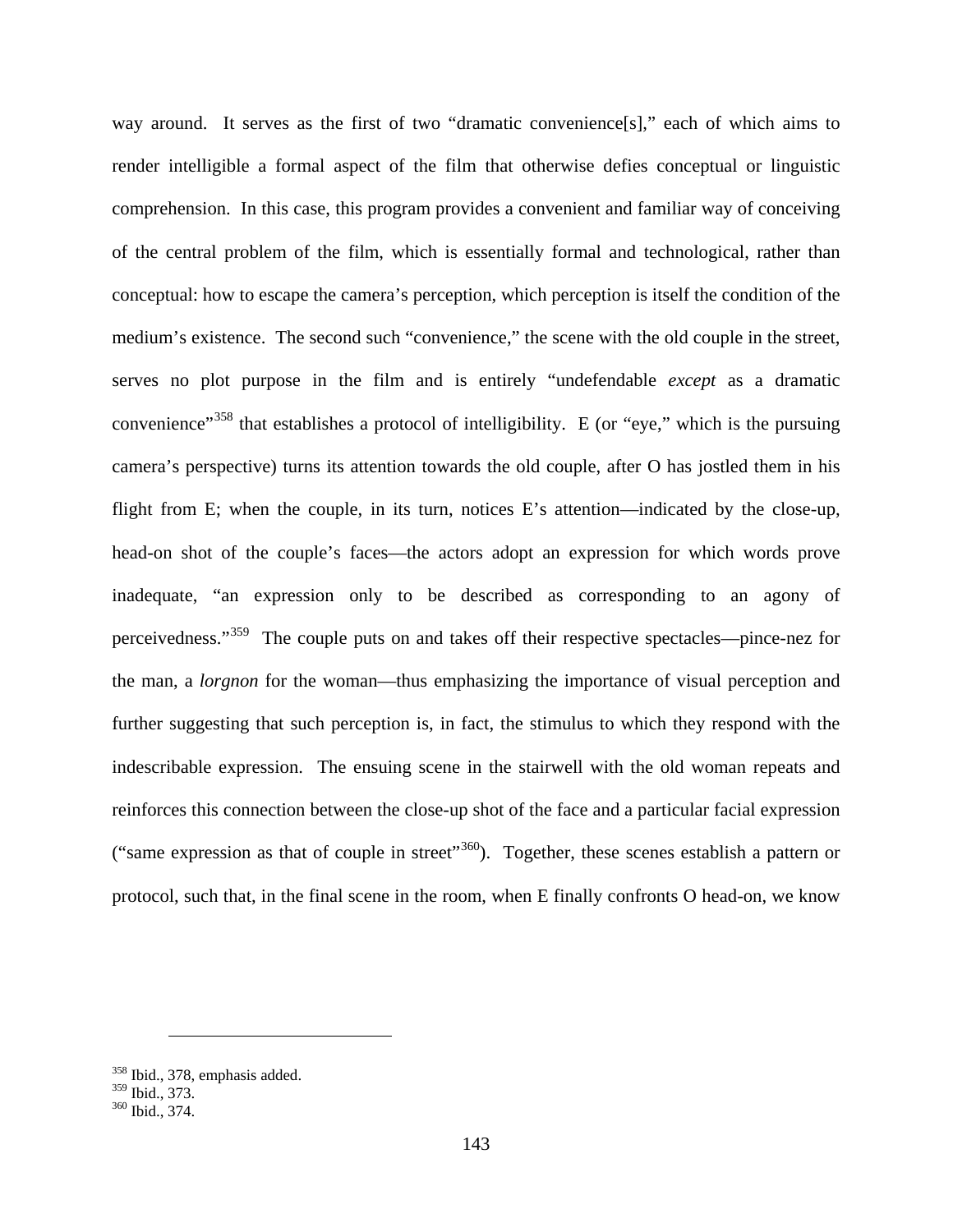what to expect from O: "that look."<sup>[361](#page-151-0)</sup> Thus, Protocol 1: close-up of the face  $\rightarrow$  "that look," a horror or anguish consequent upon being perceived by E.

The second protocol of intelligibility inaugurated in the street scene with the old couple pertains to creating a second perspective, O's, that can be *formally* distinguished from E's. Beckett's notes call this "the chief problem of the film,"<sup>[362](#page-151-1)</sup> from a technical standpoint; indeed, establishing a protocol that allows the audience to distinguish between O's and E's perspectives is absolutely essential to making intelligible the climactic scene, where each looks at the other full in the face, and O realizes with horror that he perceives himself. Beginning with the street scene, once O jostles the couple, the film cuts abruptly from the initial perspective—the camera positioned behind O, never more than 45 degrees towards his front, so as to remain undiscovered in its pursuit—to a closer perspective on the couple, stationary, shot from where we just saw O standing. What's more, this second perspective is distorted, shot through a lens-gauze, so that it is visually distinct from the previous shot, as though seen through different eyes. The couple looks into the camera with a mixture of confusion and disgust commensurate with the circumstance of being run into by a bum on the street; their expression, here, never approaches "that look." The perspective cuts abruptly again, back to the original position and visual clarity; then, the camera moves in on the couple to elicit "that look." Thus, the film has established two separate perspectives, each with its own formal characteristics and conventions. They may be distinguished not only by their respective positions—the first perspective (E) following O at no more than a 45 degree angle, the second perspective (O) shot from where we have already seen O standing—but by the quality of their perception, the response that their perception elicits, and also by their movements: E's perception is clear, O's is distorted by the lens-gauze; E's

<span id="page-151-1"></span><span id="page-151-0"></span>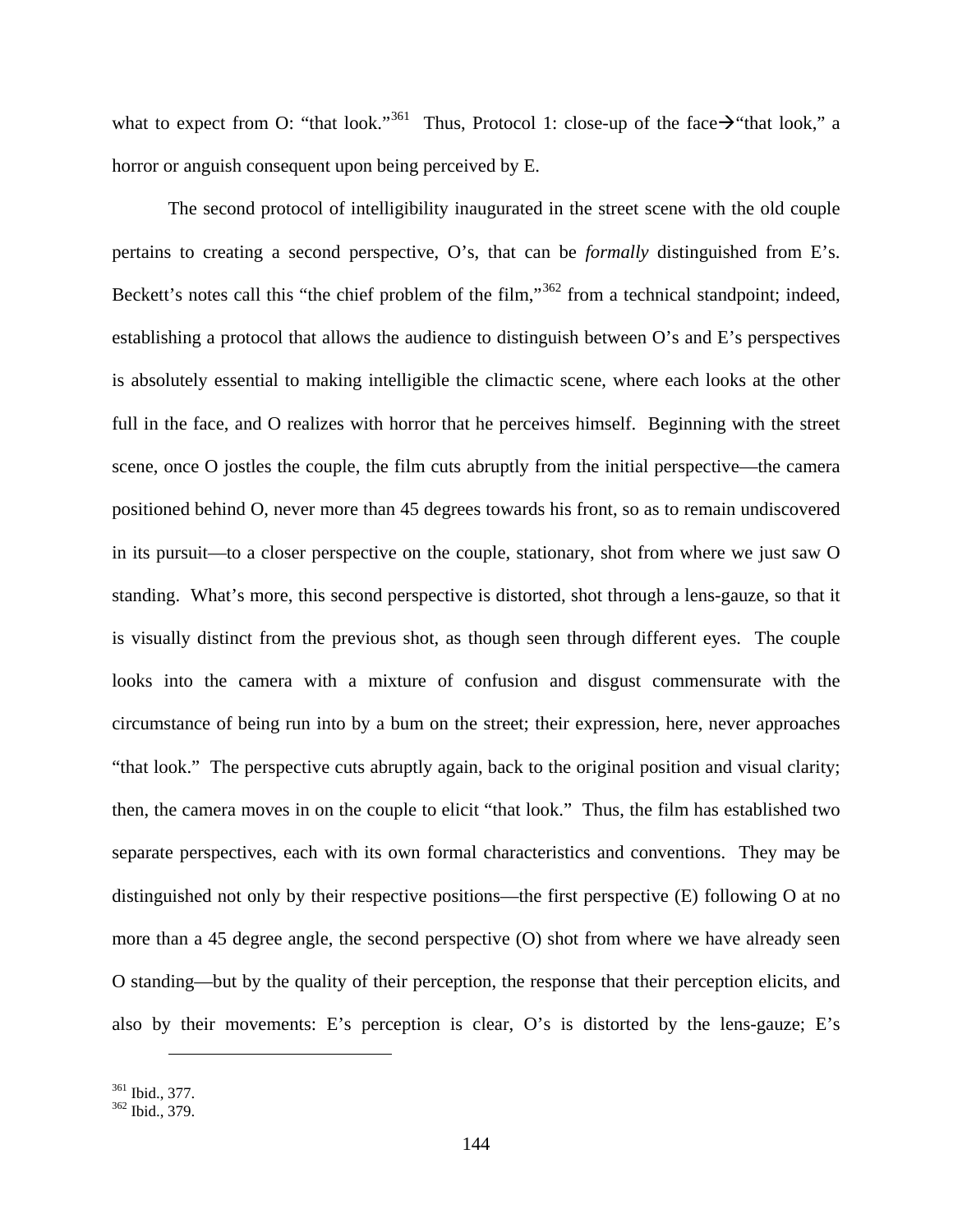perception elicits "that look," O's does not; E's perspective tracks and follows O over time, O's perspective is always stationary and held just long enough to produce a static tableau. Here, again, the scene in the stairwell repeats these distinctions and establishes them as a protocol: E's perspective remains behind O, perceives without the lens-gauze, elicits "that look" from the old woman, and tracks forward to follow O when he escapes up the staircase; O's perspective is represented by a low-angle shot that looks up the stairs at the old woman from a position where we have just seen O crouching, the shot is distorted by the lens-gauze, it doesn't elicit "that look," and it remains stationary for the brief moment that the shot persists. Thus, Protocol 2: E's and O's perspectives will be distinguishable by differences in camera position, visual clarity, actor response to perception, and camera movement.

By the time E and O enter the room for the film's crucial (and by far longest) scene, then, Film has already taught its audience how to watch and interpret it; that is to say, it has *cultivated* a viewership or a public that can understand it. And, although Beckett deliberately ran roughshod over the intelligibility of language and the received conventions of the theater in Play, he exhibits great concern regarding the intelligibility of Film's protocols: he devotes the longest note of the scenario to puzzling over the difficulty of distinguishing between E's and O's perspectives and producing "for the spectator a *clear apprehension* of either."[363](#page-152-0) Certainly, this concern for the spectator and for the clarity of his or her apprehension differentiates Film from any of Beckett's works for the stage or in prose, where the essayistic *ethos* of the fidelity to failure relentlessly assails the received forms and conventions of literary intelligibility; and it emphasizes Beckett's effort to create new protocols of intelligibility specific to this work and its medium, protocols that summon and articulate a cultured public whose material bases are non-

<span id="page-152-0"></span> $363$  Ibid., 379, emphasis added.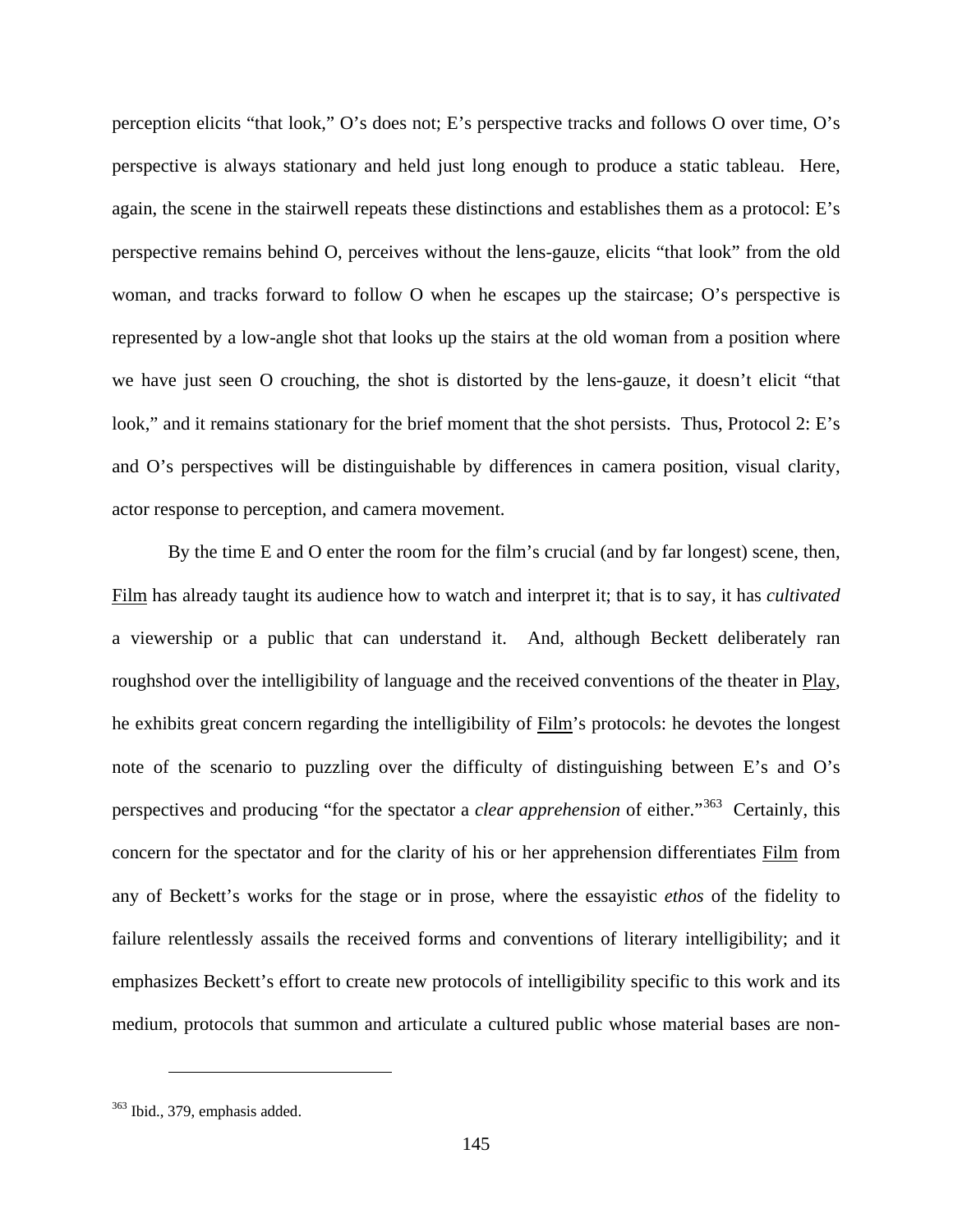literary, even non-linguistic. This public does not emerge through the articulation and cultivation of a "literary language," as Auerbach said of the public of the late Empire, but rather through the destruction of the forms of intelligibility belonging to literature and the theater, and the creation of new forms specific to the cinema.

Beckett's cinematic public must be distinguished, however, from the distracted masses that Benjamin identified as the audience for cinema, primarily because Beckett's Film addresses itself not to general audiences, but to a more exclusive group of viewers. Indeed, Benjamin even acknowledges, for his own part, that the film industry of the late '30s produced little of revolutionary value for mass consumption: "So long as moviemakers' capital sets the fashion, as a rule the only revolutionary merit that can be ascribed to today's cinema is the promotion of a revolutionary criticism of traditional concepts of art."[364](#page-153-0) As early as 1936—three years before the last version of Benjamin's essay and nearly thirty years before Film—Beckett imagined that the introduction of sound and color into cinema would alter the art of the medium in a way that would permit the cultivation of an experimental cinema distinct from the big studio films produced for mass consumption:

It is interesting that Becky Sharp in colour, which I think had a long run in London, was a complete flop here and was taken off at the Savoy after three days & not transferred to any other house. That does not encourage my hope that the industrial film will become so completely naturalistic, in stereoscopic colour & gramophonic sound, that a back water may be created for the two-dimensional silent film that had barely emerged from its rudiments when it was swamped.

<span id="page-153-0"></span><sup>364</sup> Ibid., 261.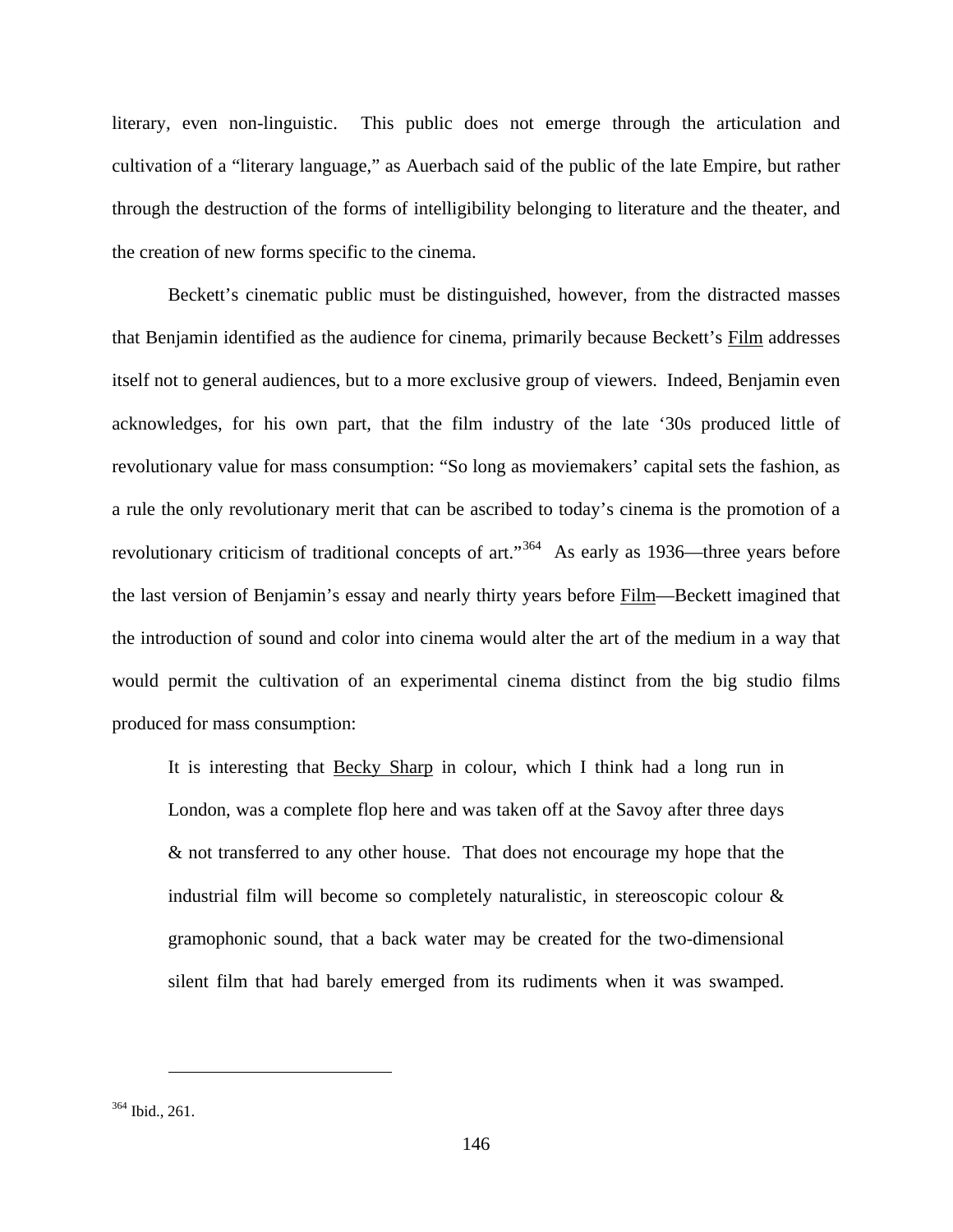Then there would be two separate things and no question of a fight between them or rather of a rout.<sup>[365](#page-154-0)</sup>

Of course, as it turned out, sound and color did, in fact, profoundly affect the "industrial film" and its naturalism, Becky Sharp's fate in Dublin notwithstanding;<sup>[366](#page-154-1)</sup> and, although Beckett would later decry the early death of cinema as a result of these developments ("The cinema was killed in the cradle and if ever there is an Elijah to throw himself down on the corpse I won't be there to profit by it." $367$ ), they did produce the necessary separation between the industrial film and the "two-dimensional silent film" that would permit the cultivation of the desired "back water" for experimentation with the latter. Beckett's Film may be viewed as an effort to produce such a back water and to elaborate the possibilities inherent in the silent film. For, although Film develops its own protocols of intelligibility and thus the necessary means to understand it, it nonetheless presumes from the outset an audience already versed in and receptive to the silent film and its conventions, an audience that would have been dwindling by the early '60s; that is, a somewhat exclusive audience, distinct from the general movie-going public. Film addresses itself to this more select audience and deliberately alienates the general public by eschewing the conventional devices of naturalistic cinema common to the industrial film, including both color and sound: the lone "Shhh!" serves no other purpose than to indicate that sound remains possible but has been purposefully excluded. Beckett's scenario notes call for a "Climate of film comic and unreal,"[368](#page-154-3) which Film's director, Alan Schneider, expounds as "Sam's feeling that the film

<span id="page-154-0"></span><sup>&</sup>lt;sup>365</sup> Beckett, <u>The Letters of Samuel Beckett: 1929-1940</u>, 311-312. Letter to Thomas MacGreevy, 6 February, 1936.<br><sup>366</sup> The editors of the Letters suggest that Beckett was mistaken anyway and that, other than a negative re

<span id="page-154-1"></span>Irish Times, Dublin received Becky Sharp quite warmly. It played to "record audiences" in January 1936. Ibid., 314-315.<br><sup>367</sup> Samuel Beckett, <u>The Letters of Samuel Beckett: 1941-1956</u>, ed. by George Craig, Martha Dow Fehsenfeld, Dan

<span id="page-154-2"></span>Gunn, and Lois More Overbeck (Cambridge: Cambridge University Press, 2011), 629. Letter to H.O. White, 2 July, 1956.

<span id="page-154-3"></span><sup>&</sup>lt;sup>368</sup> Beckett, Film, 378.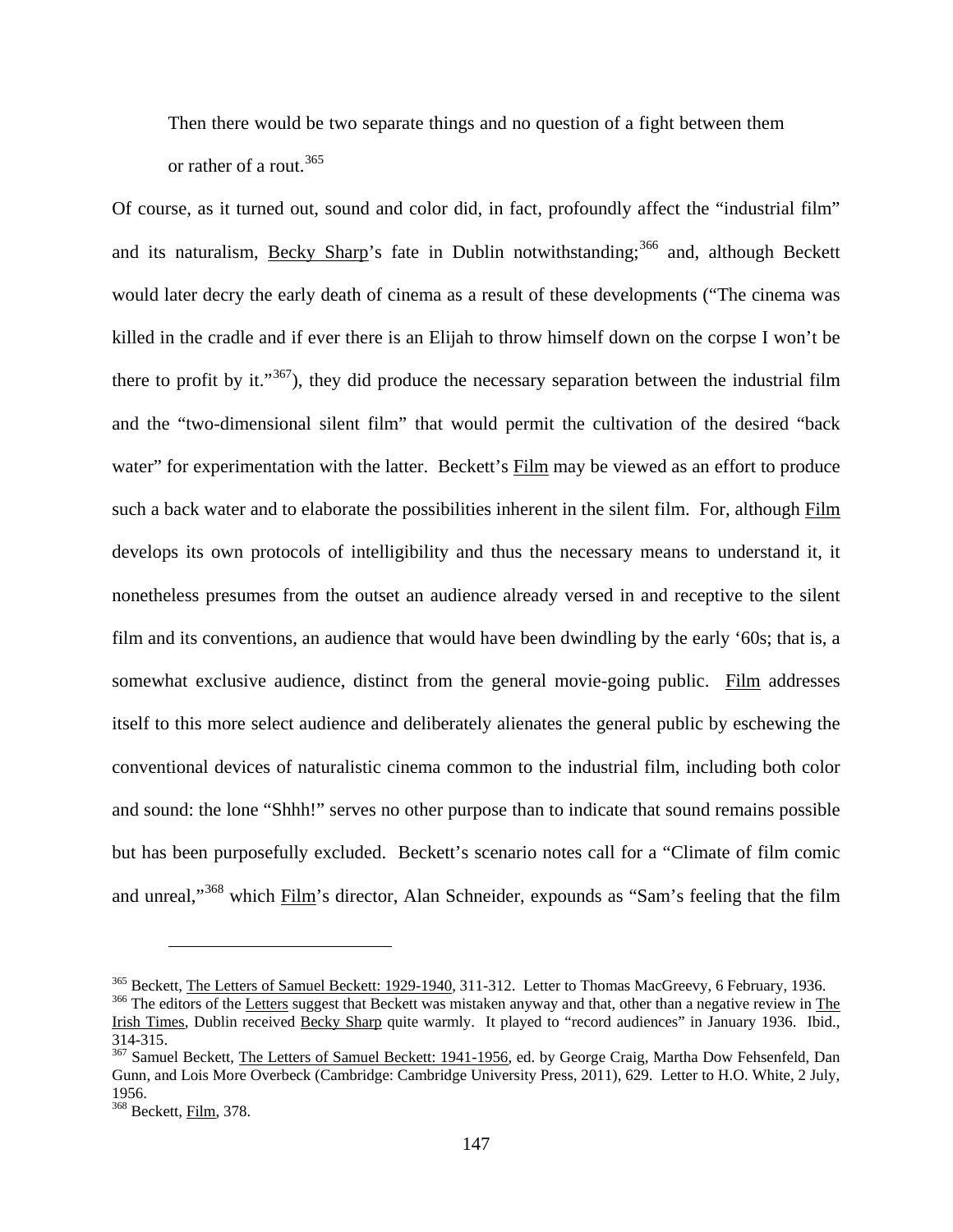should possess a slightly stylized comic reality akin to that of a silent movie."<sup>369</sup> The choice of Buster Keaton to play O (when Charlie Chaplin proved predictably unavailable) reinforces the allusion to the familiar atmosphere of the silent film: Schneider even recalls a showing of Film as part of a Keaton revival at the 1965 New York Film Festival, in which the audience "of critics and students of film-technique"—those capable of recognizing the film's atmosphere—burst out laughing at the first sight of Keaton on the screen, in anticipation of the usual slapstick antics that they were about to be (mostly) denied.<sup>[370](#page-155-1)</sup> Film does deliver the requisite dog-and-cat routine, however, which once again places the seasoned viewer in familiar cinematic territory; and, what's more, the entire dramatic scenario—O's flight from and final confrontation with E's perception—is figured visually as a chase sequence, a trope familiar even to less discerning viewers, but one that may be created entirely without sound, relying exclusively on montage editing techniques for its suspense and intelligibility.

Film requires an audience that understands these techniques—which, for Beckett, had defined the burgeoning medium before it was "swamped"—in order to learn Film's protocols of intelligibility without linguistic intervention. These techniques had, in Beckett's view, been assayed most fruitfully by the Soviet filmmakers of the 1920s, who pioneered and advanced the theory and practice of montage or "constructive editing." Beckett's admiration for these filmmakers is evident in the 1936 letter cited above, wherein he expresses the desire to study cinema "under a person like Pudovkin," from whom he would learn "how to handle a camera, the higher trucs of the editing bench,  $\&$  so on."<sup>371</sup> Furthermore, his complaints about the art of cinema being destroyed in its infancy by the "naturalism" of the "industrial film" echo

<span id="page-155-0"></span><sup>&</sup>lt;sup>369</sup> Alan Schneider, "On Directing <u>Film</u>," in Samuel Beckett,  $\underline{Film}$  (New York: Grove Press, 1969), 66.<br><sup>370</sup> Ibid., 93.<br><sup>371</sup> Ibid., 629.

<span id="page-155-2"></span><span id="page-155-1"></span>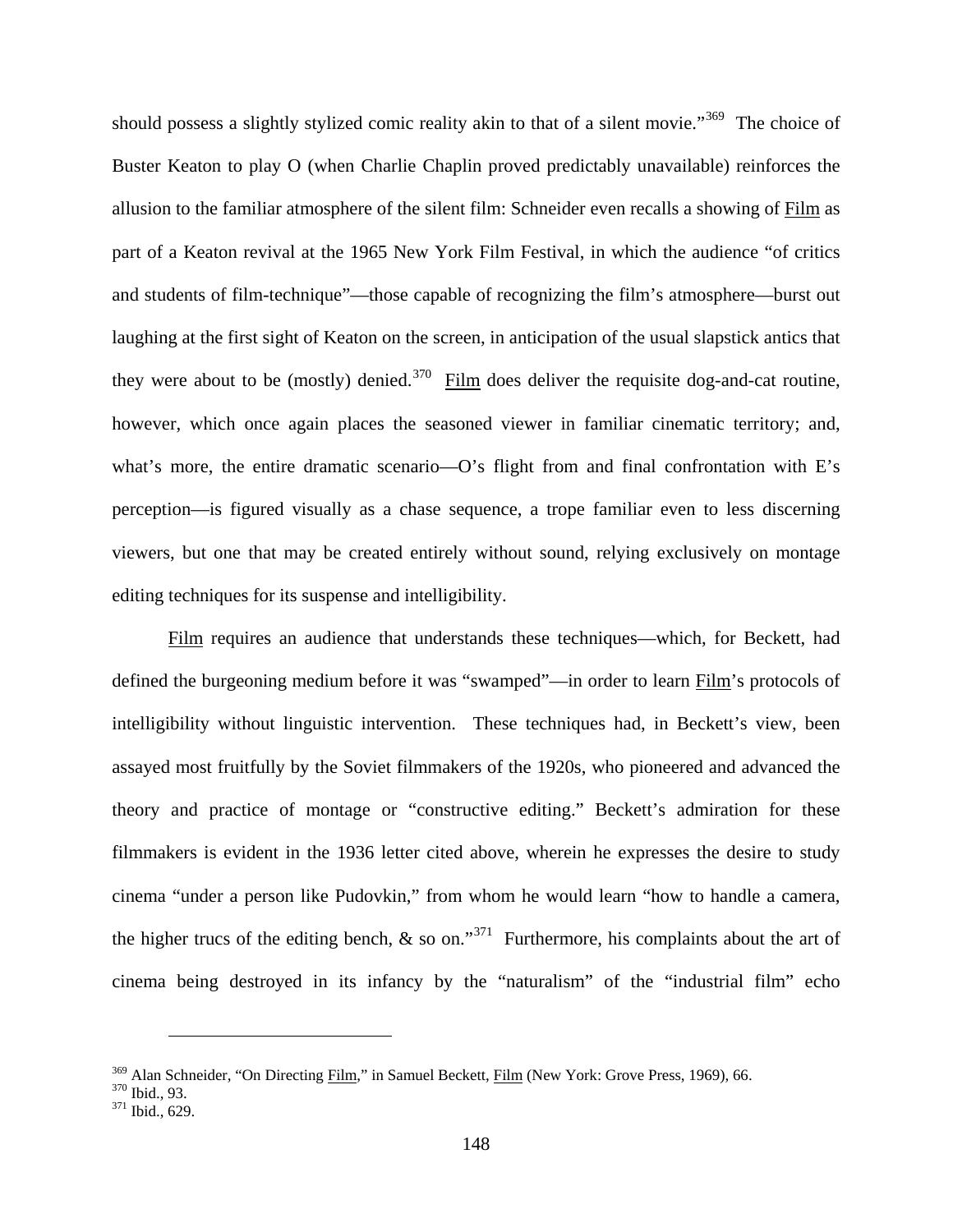Pudovkin's concerns in Film Technique.<sup>[372](#page-156-0)</sup> And, perhaps most tellingly, he wrote to Sergei Eisenstein a month later requesting admission into the Moscow State School of Cinematography, citing his own understanding "that the script is function of its means of realisation" as evidence that he should be considered "a serious cinéaste."[373](#page-156-1) This aversion to the naturalism of the industrial film, together with his appreciation for the silent film and his general understanding of the constitutive part that the medium, its technologies, and its machinery—in a word, the film's "means of realisation"—play in the production of cinematic intelligibility defined an orientation or attitude towards the cinema, its audience, and its possibilities that would inform Film three decades later. This attitude forms the characteristic trait of the non-literary public that Film articulates, a public that shares a particular grounding or formation in the medium, that appreciates the constructive effects of cinematography and editing, and that can learn and cultivate the non-linguistic protocols of intelligibility—distinct from a literary language—that Film establishes as its necessary conditions for viewing and understanding.

# **5.2 DISEMBODIED VOICES**

The years intervening between Beckett's March 1936 letter to Eisenstein and his realization of Film in 1964 transformed his life and literary career entirely: he departed for Germany six months after writing to Eisenstein, in September of '36, and wrote the famous "German Letter" to Axel Kaun, announcing a "literature of the unword," the following July; Germany's invasion of Poland in 1939 sparked the Second World War, which uprooted Beckett's life in Paris and

<span id="page-156-0"></span> $372$  V.I. Pudovkin, <u>Film Technique</u>, trans. by Igor Montagu (London: George Newnes, 1933).  $373$  Beckett, The Letters of Samuel Beckett: 1929-1940, 317.

<span id="page-156-1"></span>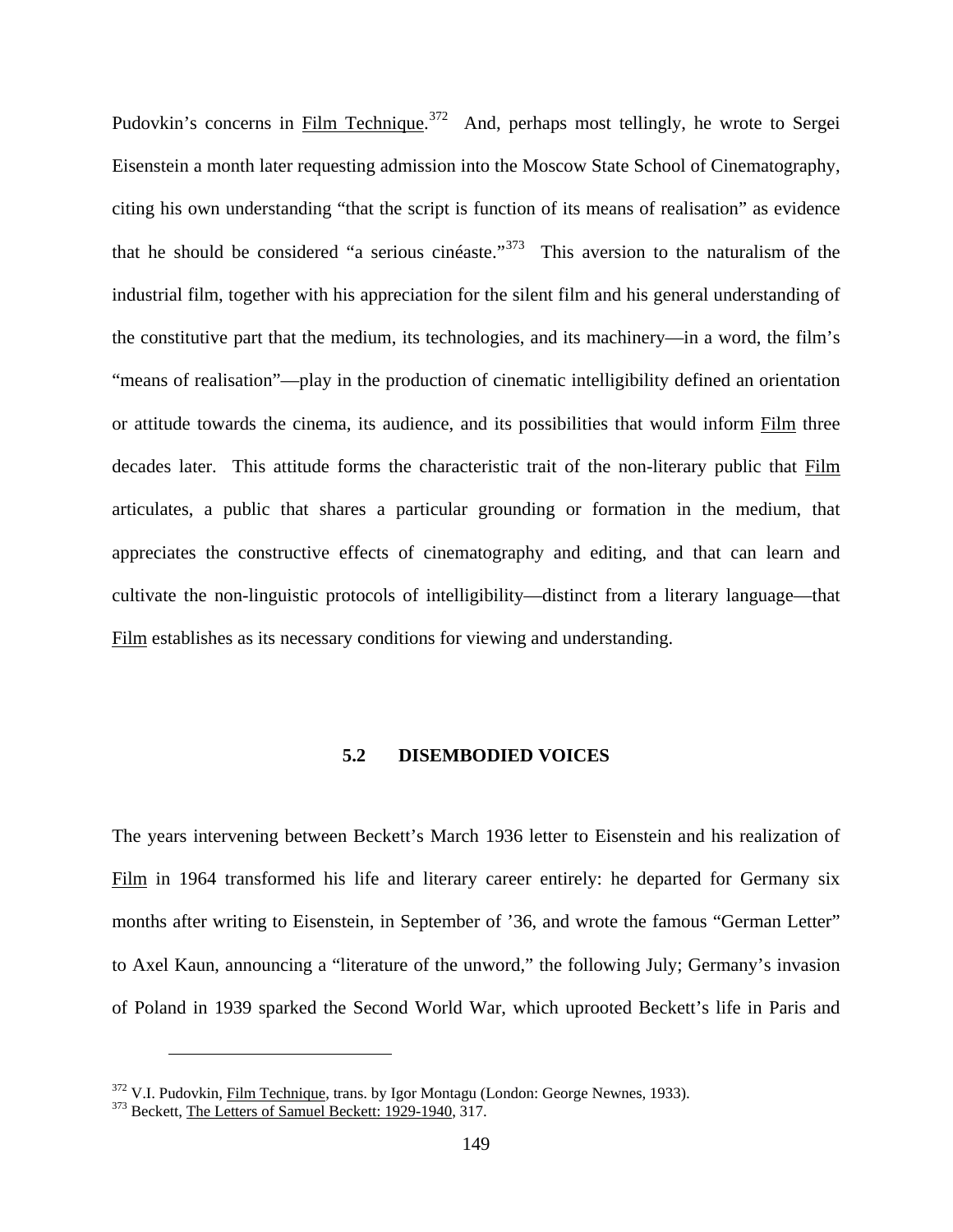forced him to live on the run, during which time he participated in the Resistance and wrote Watt; immediately following the war, he wrote the works—Waiting For Godot and the novel trilogy—on which his international fame and critical reputation primarily rest; and, beginning in 1956, he started experimenting with radio. This marked his first excursion into a non-literary medium, and he stumbled upon it basically by accident, as an unintended consequence of Waiting for Godot's sudden fame: the BBC wanted to broadcast a version of Godot, and, when Beckett declined, they asked him to write a new work for radio. Nonetheless, this unanticipated opportunity opened a path that would lead to future work and experimentation in film and television as well. Although he professed his ignorance regarding radio—"My ideas about radio are not even quarter baked"<sup>[374](#page-157-0)</sup>—he displayed an immediate aptitude for the medium and an acute understanding of its constitutive elements and limitations; and he wrote a series of increasingly experimental radio plays between 1956 and 1964, leading up to his lone foray into film, after which, he never wrote for the radio again. $375$ 

The transition from radio to film seems a strange one, almost a complete *non sequitur*, given the vast differences between the technologies and what they devote their attention to. While Film is almost completely silent and relies exclusively on visual cues to create its protocols of intelligibility, the radio plays consist only of sound with no corresponding visual element whatsoever. In a way, the radio plays seem closer to the prose fiction—from Molloy to the Texts for Nothing—than to Film, if only because the radio's restriction to sound alone means that it tends to rely on the voice to convey meaning and action; and, in fact, in addition to the plays that he wrote specifically for radio, Beckett also allowed the BBC to broadcast a number of

<span id="page-157-0"></span> $\frac{374}{375}$  The Letters of Samuel Beckett: 1941-1956, 688. Letter to Donald McWhinnie, 18 December 1956.<br><sup>375</sup> He did, however, permit some of his other prose works and stage plays to be broadcast on the radio well afte

<span id="page-157-1"></span>Film. Rough For Radio, a sketch for a radio drama dating back to the early '60s, was not produced by the BBC until 1976.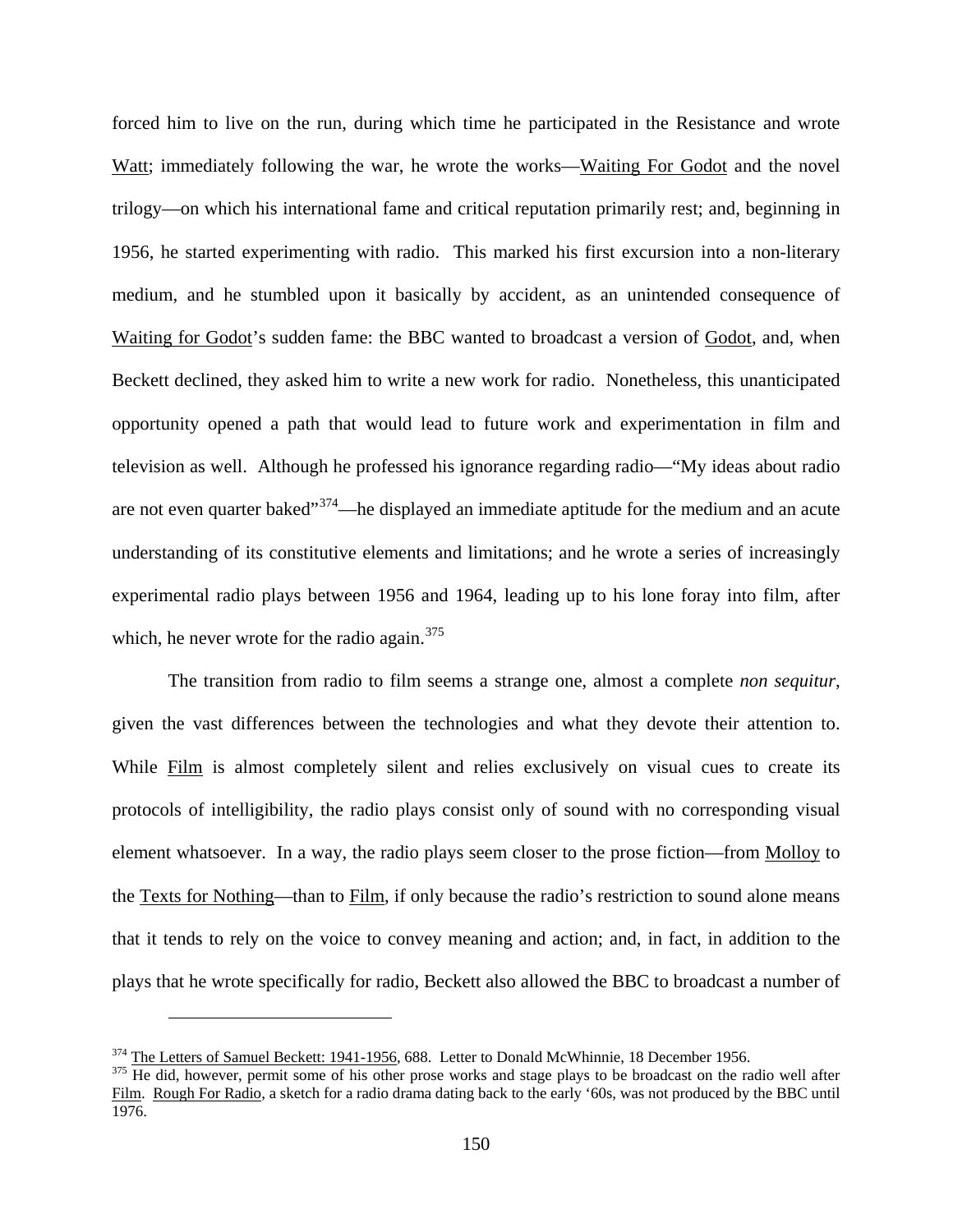readings from his prose works, including the trilogy, whose first-person narration and stream-ofconsciousness-sounding style lent itself well to being read aloud as a monologue. But, despite these differences, Beckett employed these two technologies—radio and film—to complementary ends, and I will argue that his work with radio laid the necessary groundwork for his film, separating the voice from the body and stripping the former of its privileged role in the production of dramatic intelligibility.

Beckett's first play for radio, All That Fall, appears to be uncharacteristically naturalistic in a number of ways, as it contains not only a sizable cast of believable characters who engage each other in everyday conversation, but also a realistic setting in Beckett's native Ireland, and a fairly plausible plot line: Mrs. Rooney travels to the station to meet her husband, whose train has been delayed because a child fell onto the tracks. But each of these elements seems to be incidental, at best, a mere device subordinated to the "background" sounds that drive the play. Indeed, these sounds were primary at the play's inception, as Beckett revealed to Nancy Cunard: "Never thought about Radio play technique but in the dead of t'other night got a gruesome idea full of cartwheels and dragging feet and puffing and panting which may or may not lead to something."<sup>376</sup> And, once production got under way, Beckett's most pressing concern from the outset was the "rather special quality of bruitage" that the play would require.  $377$  Even the play's requisite animal sounds proved a technological difficulty, since Beckett and director Donald McWhinnie could not agree on how best to render these sounds as *un*realistically as possible: McWhinnie wanted human actors to imitate the animal noises, while Beckett preferred

<span id="page-158-0"></span> $\frac{376}{377}$  The Letters of Samuel Beckett: 1941-1956, 631. Letter to Nancy Cunard, 4 July, 1956.<br> $\frac{377}{1}$  Ibid., 656. Letter to John Morris, 27 September, 1956. This is the letter with which Beckett submitted the scr

<span id="page-158-1"></span>of All That Fall to the BBC. It is evident, from the very beginning, that Beckett was worried about getting the sounds right. He even offers to send a supplementary note explaining in greater detail the kinds of sounds that he wanted.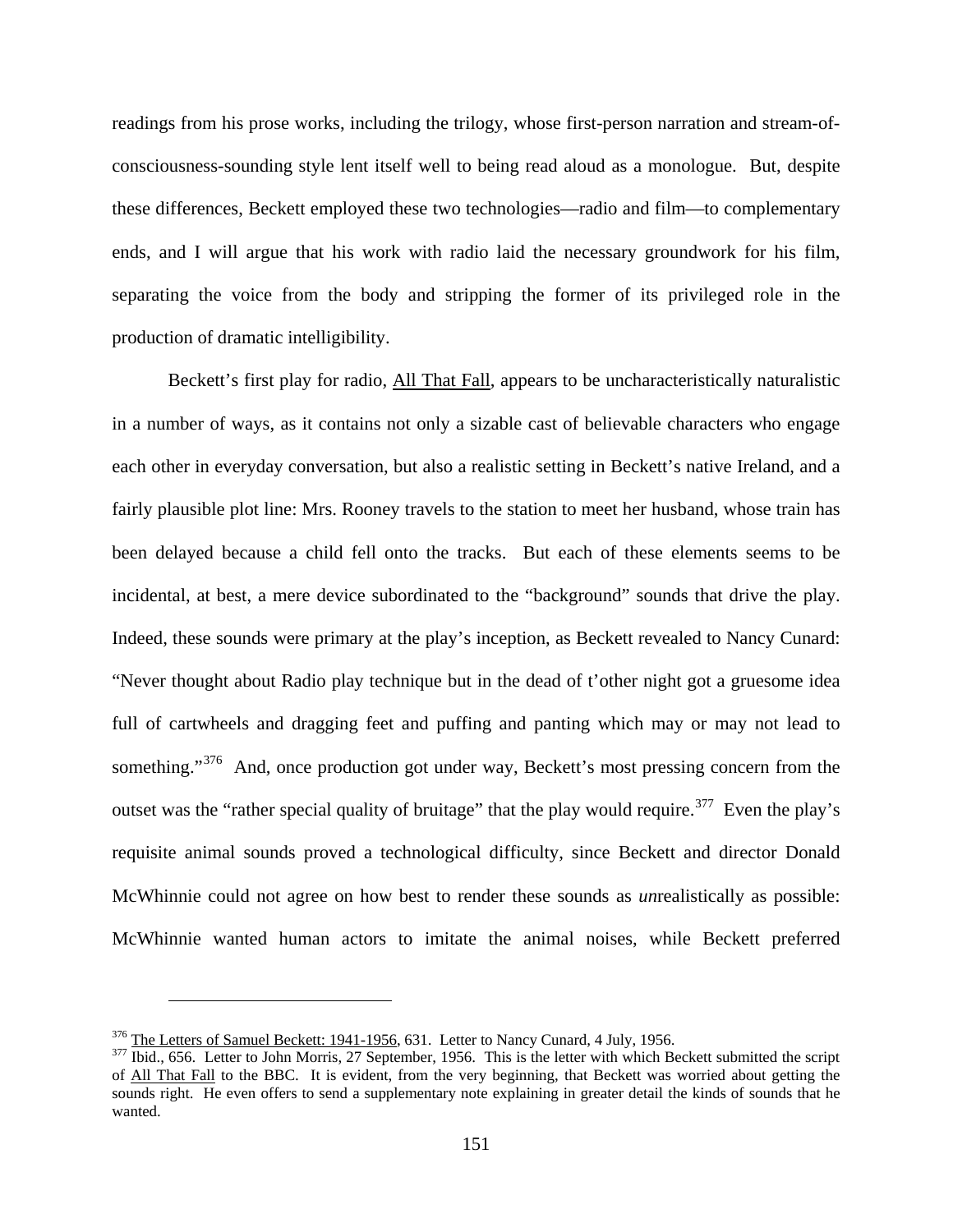recordings of actual animals "distorted by some technical means."<sup>[378](#page-159-0)</sup> For both, however, denaturalizing these sounds in an obvious way, calling attention to them, and thus bringing them from the play's background to its foreground, remained the highest priority. By comparison, the main "action" of the play—Mrs. Rooney's laborious journey to and from the train station seems to be a mere convenience or a means, an occasion to showcase these and other sound effects. The heavy dragging of Mrs. Rooney's feet dominates the play—so much that she and her husband have to stop walking to deliver their lines audibly—and the side episode with Mr. Slocum seems to serve no other purpose than to inundate the audience with the "puffing and panting" that attends the effort to get Mrs. Rooney in and out of his car. In this episode especially, the sounds that comprise the scene are suggestive double *entendres*: Mrs. Rooney's and Mr. Slocum's dialogue is full of innuendo ("I'm coming, Mrs. Rooney, I'm coming, give me time, I'm as stiff as yourself." "Stiff! Well I like that! And me heaving all over back and front."<sup>[379](#page-159-1)</sup>) that, when combined with the "puffing and panting," suggests a comically pornographic scene no less than what is *supposed* to be happening; only by referring to the broader context of the plot can the listener determine which of the two scenes *heard* is the "correct" one, the one to be visualized. The play is replete with such gags and double *entendres*, as it positively revels in a medium that is entirely *entendu*. Sometimes, the play deliberately "points up" what the audience cannot see, as when Mr. Tyler repeatedly directs Miss Fitt's attention to a specific point in the distance:

Mr. Tyler: Then you have no cause for anxiety, Miss Fitt, for the twelve thirty has not yet arrived. Look. [*Miss Fitt looks.*] No, up the line.

<span id="page-159-1"></span><span id="page-159-0"></span><sup>&</sup>lt;sup>378</sup> Ibid., 687-688. Letter to Donald McWhinnie, 18 December 1956. McWhinnie ultimately prevailed in this matter. <sup>379</sup> Samuel Beckett, All That Fall, Samuel Beckett: The Grove Centenary Edition, Vol. 3, 164.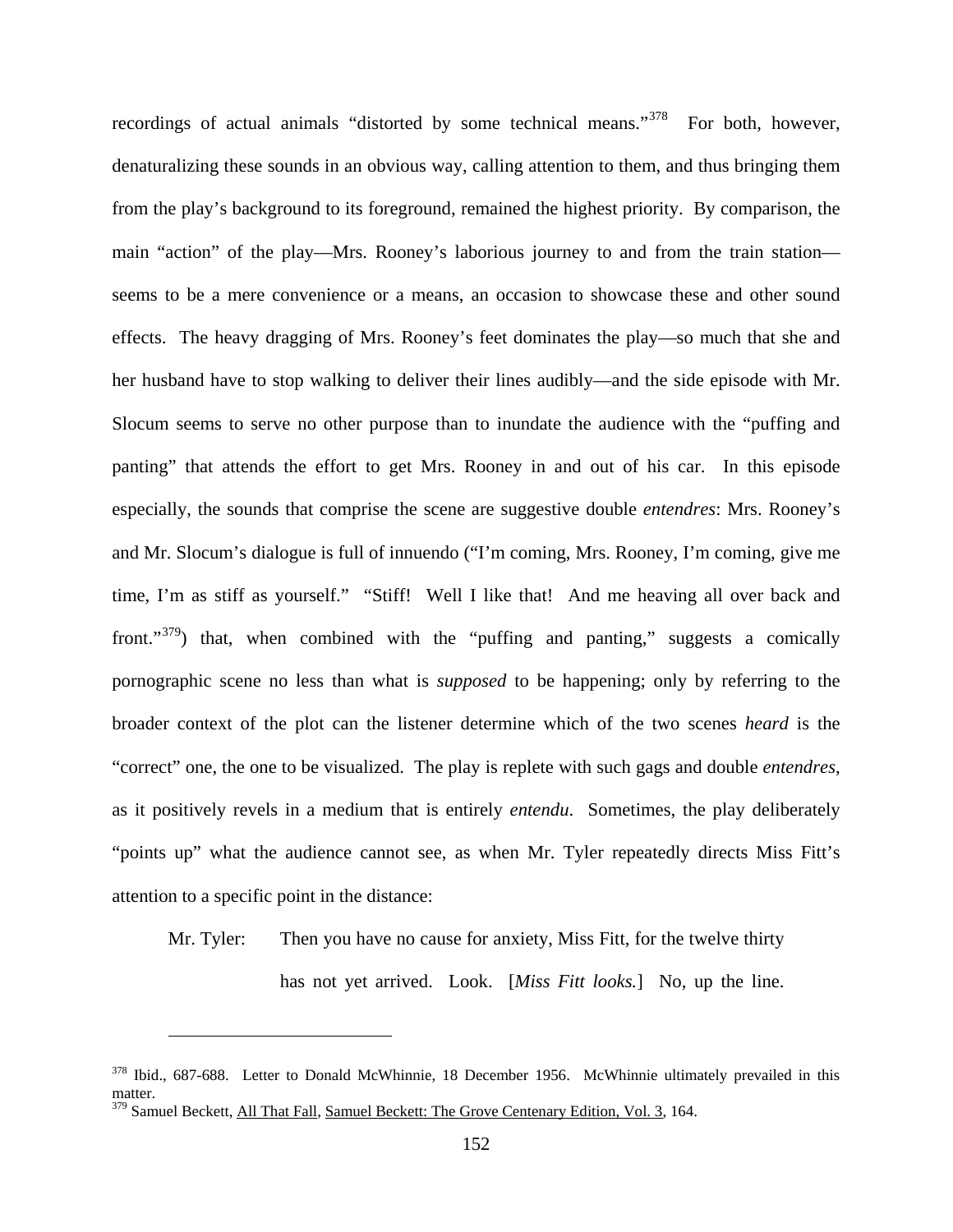[*Miss Fitt looks. Patiently.*] No, Miss Fitt, follow the direction of my index. [Miss Fitt looks.] There. You see now. The signal.<sup>[380](#page-160-0)</sup>

The comedy extends even to the stage directions, which cannot be performed on the radio in any recognizable way; "*Patiently*" is hilarious, in this context, though it's a joke that only readers will see. At other times, the characters reveal that their presence is comprised entirely of sound, as when Mrs. Rooney, who had been silent for a few lines, interrupts a conversation to interject, "Do not imagine, because I am silent, that I am not present, and alive, to all that is going on."<sup>[381](#page-160-1)</sup> Few attentive listeners would have assumed that a character who had not spoken in a short while but who had not exited either would have ceased to exist, of course, but the suggestion that the audience *could* have thought that reveals that the characters' presence within the play—the actors' physical presence in the studio being irrelevant here, especially in the case of a prerecorded program—is a function of sound alone. Mrs. Rooney, in this moment, gives the lie to the assumed naturalism of the radio play as form, that is, the assumption that the sounds broadcast over the airwaves correspond to an actual scene, characters, and actions being performed elsewhere but invisibly, as though the audience sits before a stage play but listens with its eyes closed. Instead, All That Fall's repeated gags and double *entendres* reveal that the medium of transmission actually alters the very conditions of dramatic presence itself and that in radio, in particular, the sounds broadcast do not necessarily signal a corresponding presence elsewhere.

If All That Fall achieves this effect primarily through comic negation—palpably demonstrating to the audience what it cannot see and must, of necessity, only infer from sound alone—Beckett's next radio play, Embers, is more constructive in its approach. Rather than

<span id="page-160-1"></span><span id="page-160-0"></span> $\frac{380}{381}$  Ibid., 173.<br> $\frac{381}{1}$  Ibid., 172.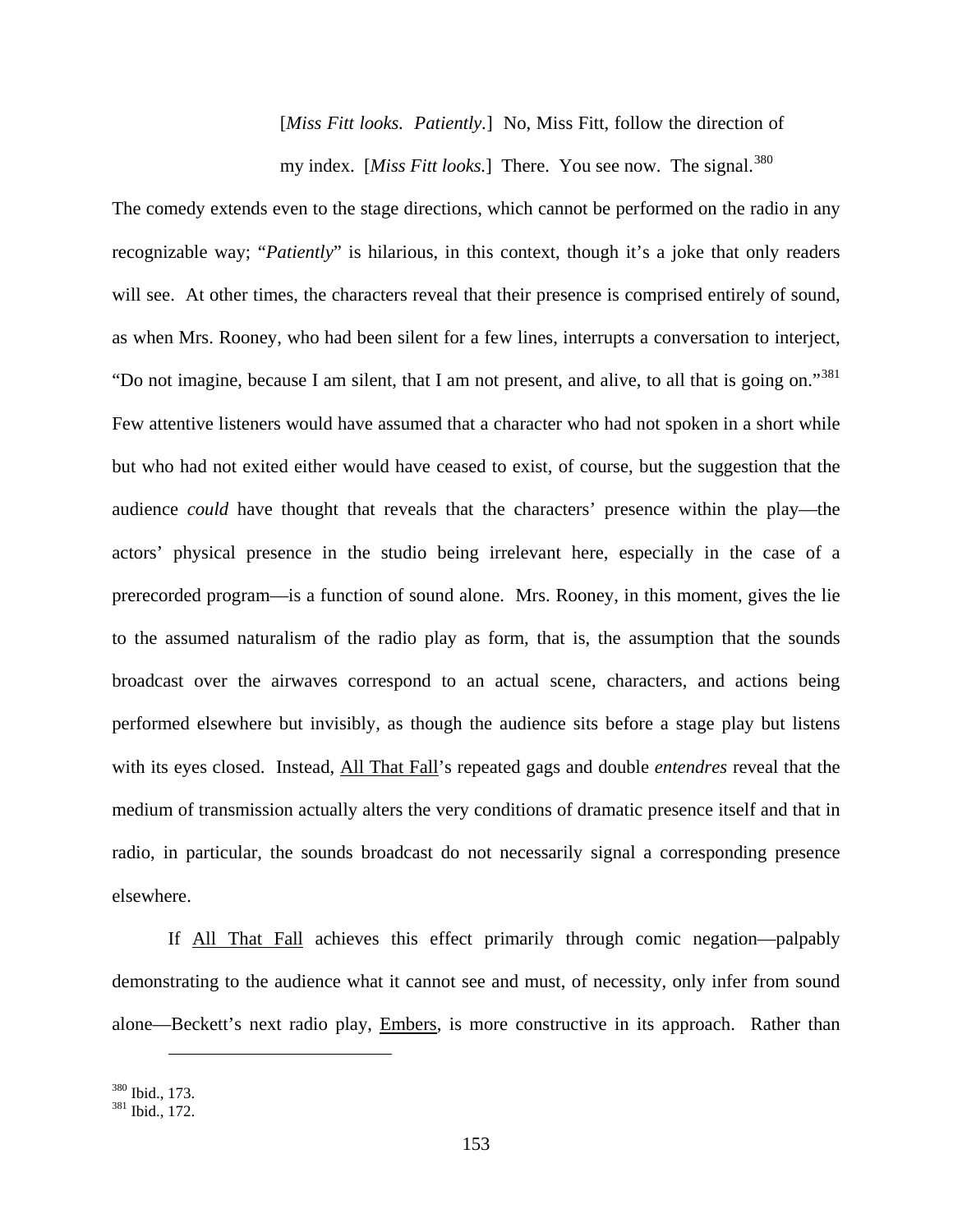comically showing what the medium cannot do, it seizes upon what it *can* do and produces effects that cannot be achieved on the stage or on screen. Specifically, it creates a hallucinatory atmosphere that seems to be set in the mind of the protagonist, Henry, constructing through sounds an interiority or imaginative space that has no visual correlate. Thus, the play's atmosphere is filled with strange, sometimes indecipherable sounds that are subject to Henry's whims and explanations. The roaring sea, the sea that took his father's life long ago, for example, remains audible throughout, especially during pauses in speech, but it sounds unnatural, so much so, in fact, that Henry has to direct the listener to interpret the sound a particular way:

That sound you hear is the sea. [*Pause. Louder.*] I say that sound you hear is the sea, we are sitting on the strand. [*Pause.*] I mention it because the sound is so strange, so unlike the sound of the sea, that if you didn't see what it was you wouldn't know what it was.  $382$ 

This unnatural sound—represented in the original BBC production by the crescendos and decrescendos of an organ *continuo*—thus, becomes "the sea" by fiat. Henry calls other sounds into and out of existence as well—a horse's hooves, drips of water, even characters in an imaginary scene that he conjures up to distract himself from the roar of the sea—in a way that completely forecloses any possibility of naturalistic representation and suggests that these sounds are interior projections of Henry's imagination.

More significantly, however, Beckett's arrangement of these sounds obliterates any sense that the play is set in a conceivable or visualizable *external* space, as it juxtaposes, in rapid sequence and without transition, sounds that belong to disparate places. As Henry and his wife,

<span id="page-161-0"></span><sup>&</sup>lt;sup>382</sup> Samuel Beckett, Embers, Samuel Beckett: The Grove Centenary Edition, Vol. 3, 197.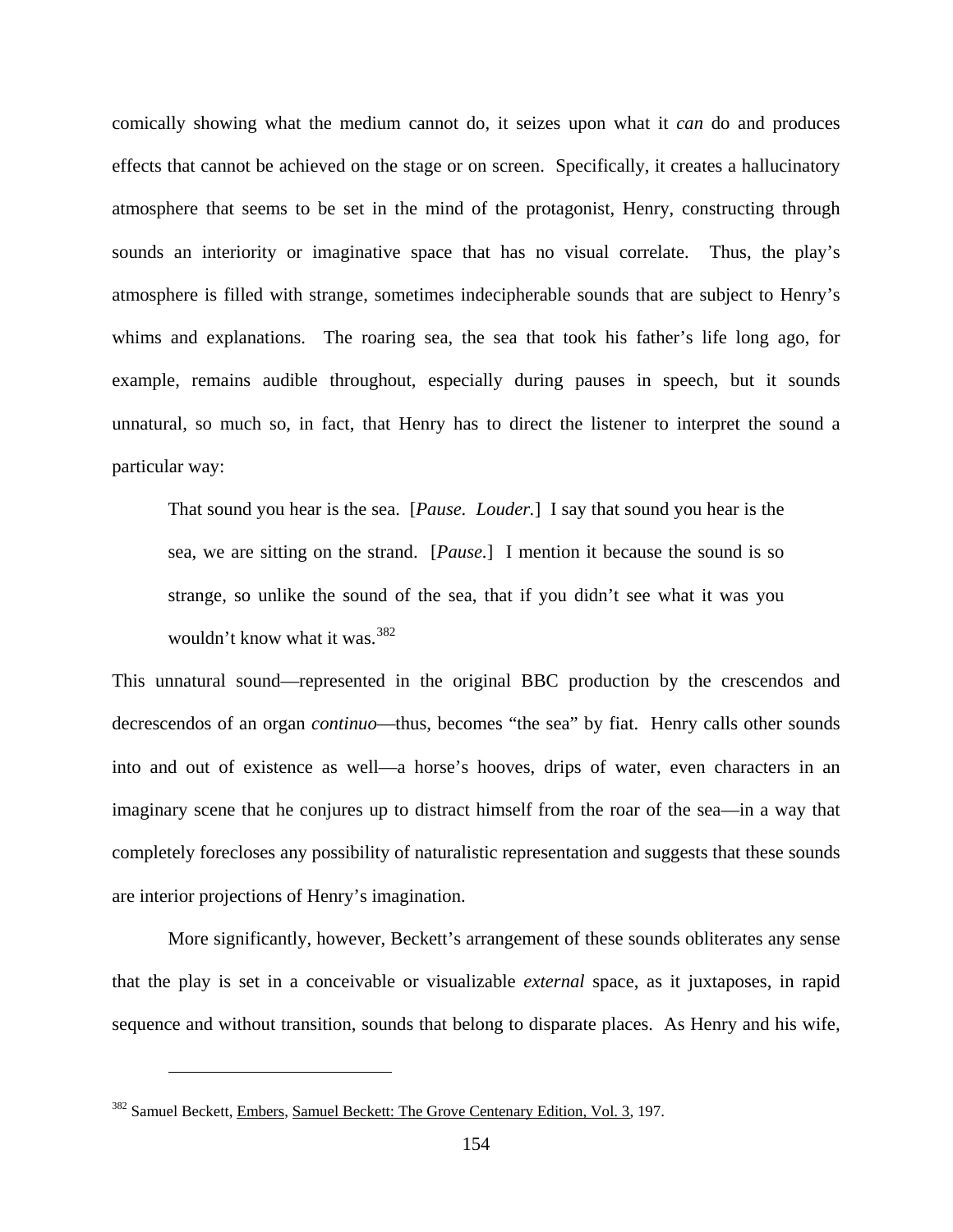Ada, discuss the whereabouts of their daughter, Addie, for example, Henry mentions her music and riding lessons, and the critical voice first of Addie's music teacher and then of her riding instructor sounds immediately, without transition to reorient the listener to a new location, even though neither should be present in the same (or even adjoining) physical space as Henry and Ada. These "scenes" of music and riding instruction each escalate phantasmagorically to an abrupt halt—"*amplified to paroxysm, then suddenly cut off*,"<sup>[383](#page-162-0)</sup> the directions stipulate, thus heightening the play's hallucinatory atmosphere—and then return us directly to Henry and Ada's dialogue, again without pause or any other device that indicates movement to a separate space. It thus seems that these sounds occupy the same space, or even that the play operates entirely without space; alternatively, we might think of these sounds as belonging to Henry's imagination, which comprises the only "space"—albeit an intangible one—in which these disparate voices might be made to adjoin in this way. The radio allows Beckett to create, dramatically, this interior imaginative medium, precisely because it contains no visual element. Whereas dramatic works for the theater begin with the external, physical space of the stage and have to disguise it or rely on other devices to convince the audience that it is somehow "looking" into a mind, as though a mind were a place, Embers begins with sounds whose position in space remain unspecified. Rather than using these sounds to construct a visualizable space or spaces and thus "compensate" for what radio drama inherently lacks—in the way that, for example, the constant, laborious sound of Mrs. Rooney's dragging feet in All That Fall creates the sense of a great distance traversed—Embers eschews space altogether. That is, Beckett juxtaposes voices successively in time, rather than adjacently in space, and thus creates an exclusively temporal medium in which the drama unfolds. If All That Fall disrupted the naturalism of radio drama by

<span id="page-162-0"></span><sup>383</sup> Ibid., 204.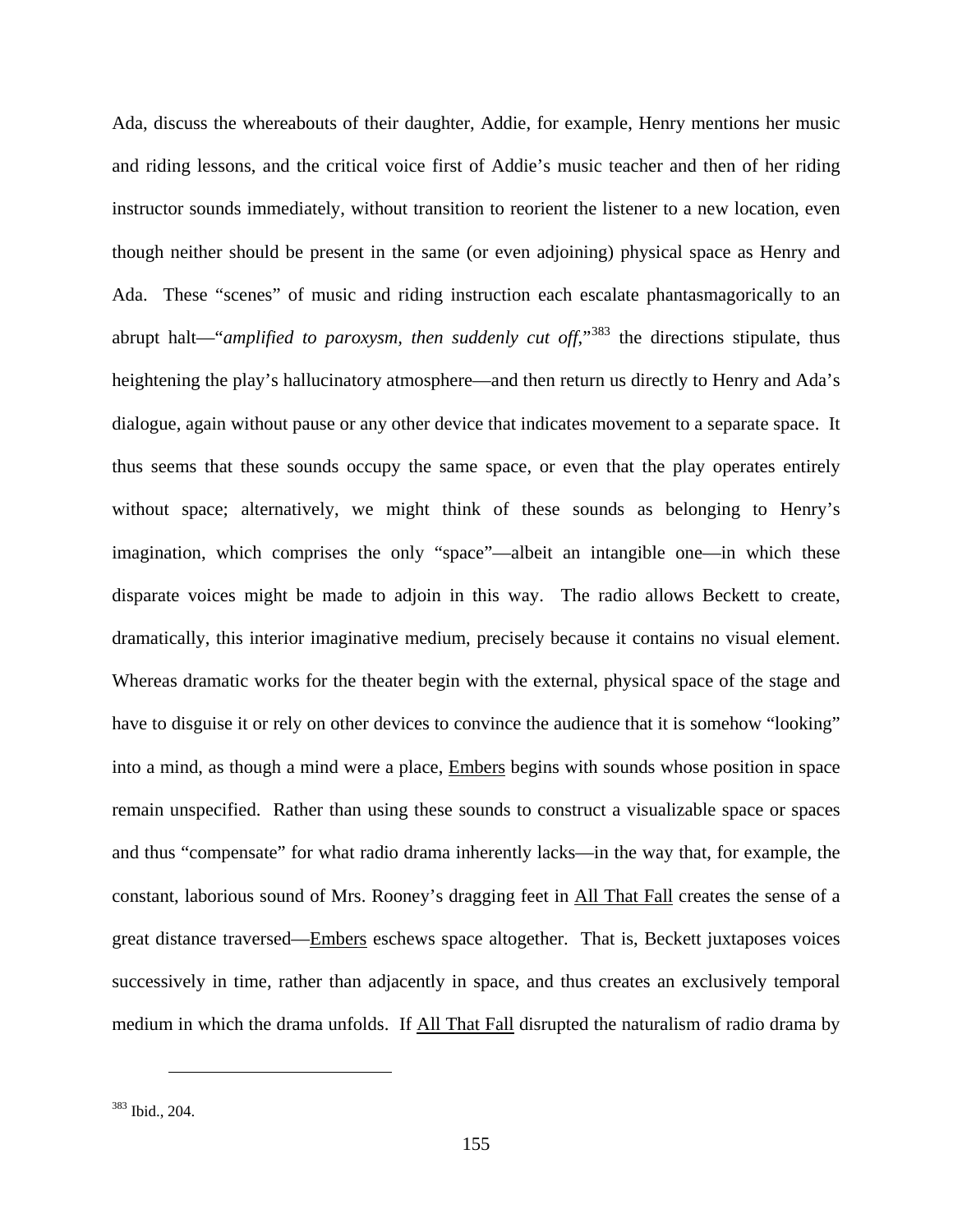revealing that the sounds broadcast over the air do not convey action that is actually happening elsewhere, Embers attacks the physical space of the stage play and replaces it with an imagined space constructed by the voice.

In a way, the imaginative, indeterminate, interior medium that Embers constructs independently of space comes closer to replicating the atmosphere of the novel trilogy's firstperson monologues than any of Beckett's other dramatic works, and he soon exploited this similarity by bringing the prose to the radio. Not long after Beckett wrote Embers, the BBC broadcast readings by the Irish actor, Patrick Magee, of two of Beckett's prose works: From an Abandoned Work and an excerpt from Molloy.<sup>384</sup> This proved to be a pivotal moment in Beckett's career as a dramatist: he was so taken by Magee's readings of the prose as dramatic monologues that it spurred him to consider the possibilities of monologue for the theater, and he wrote Krapp's Last Tape in 1958 specifically to be performed by Magee. Clearly, though, it was Magee's voice on the radio—recorded and transmitted over the airwaves—that captured Beckett's attention, for Krapp's Last Tape is no conventional monologue for the stage: the mechanism of the tape recorder alienates the actor's voice from his body; and, although the play presents both body and voice to the audience simultaneously, it nonetheless presents them separately. Here, it is worth noting, as an aside, that Beckett wrote Krapp's Last Tape not only in the midst of his work with radio drama, but also immediately after he had finished the second of his two pantomimes, and we can read the play as an attempt to produce dramatic meaning through the opposition and conjunction of the (mostly) mute body on stage and his own disembodied voice emanating from a machine; indeed, the audience has to interpret the play based less on what the voice says than on how the actor responds to it.

<span id="page-163-0"></span><sup>&</sup>lt;sup>384</sup> Beckett wrote *Embers* in 1957, though the BBC did not produce it until 1959. The readings of From an Abandoned Work and Molloy were broadcast in December 1957.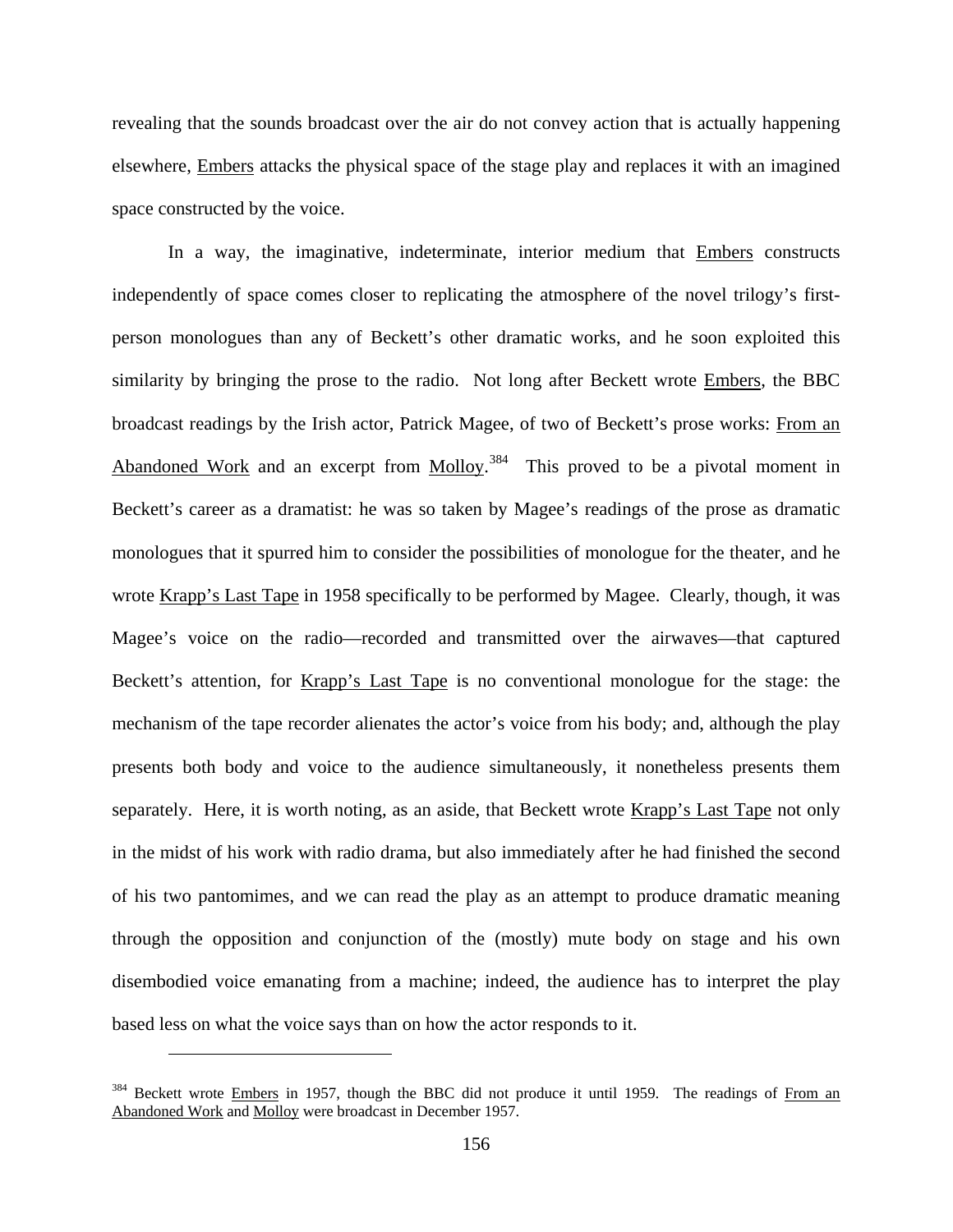Beckett's achievements from Embers remain present here as well, though, for the play's effect relies on the rapid, mechanical juxtaposition of disparate times for its evocation of interiority. As a play written for the stage, Krapp cannot do away with space entirely, as Embers does, but it circumscribes this space as much as possible, limiting the actor's movement to a small area of the stage delimited by a strong overhead light ("*Table and immediately adjacent area in strong white light. Rest of stage in darkness*," the stage directions stipulate.<sup>385</sup>). The voice shares this space with the body—inasmuch as the voice can be said to possess extension in space—both in the sense that the machine is on the desk in the middle of the lit area, and also insofar as the younger Krapp would presumably have recorded the tape while sitting at that same desk. But, as in Embers, the drama unfolds not in this exterior space, but temporally, in the conjunction of disparate times, juxtaposed mechanically. For, whatever emotional force Krapp's Last Tape produces comes from the *temporal* distance of years and perspective that lies between the 69 year-old Krapp who sits on stage listening and the 39 year-old Krapp whose prerecorded voice spills forth from the tape recorder. Sometimes this temporal distance creates moments of high comedy, as when the 69 year-old has to pause the tape and consult the dictionary to look up words that the 39 year-old once knew; more often, the mood is one of *pathos*, as the sharp contrast between the 39 year-old's vivacious, optimistic voice and the 69 year-old's brooding, disappointed countenance reveals a dissatisfied, unfulfilled life. In both cases, the play produces its effects by separating the voice from the presence of the body and, thus, altering the voice's role in the production of the play's meaning.

Beckett's final two works for radio, the English Words and Music and the French Cascando, stem directly from Krapp's Last Tape, or from Marcel Mihalovici's operatic rendering

<span id="page-164-0"></span><sup>&</sup>lt;sup>385</sup> Samuel Beckett, Krapp's Last Tape, Samuel Beckett: The Grove Centenary Edition, Vol. 3, 221. Krapp leaves this lit area only occasionally, and never when the tape recorder is running.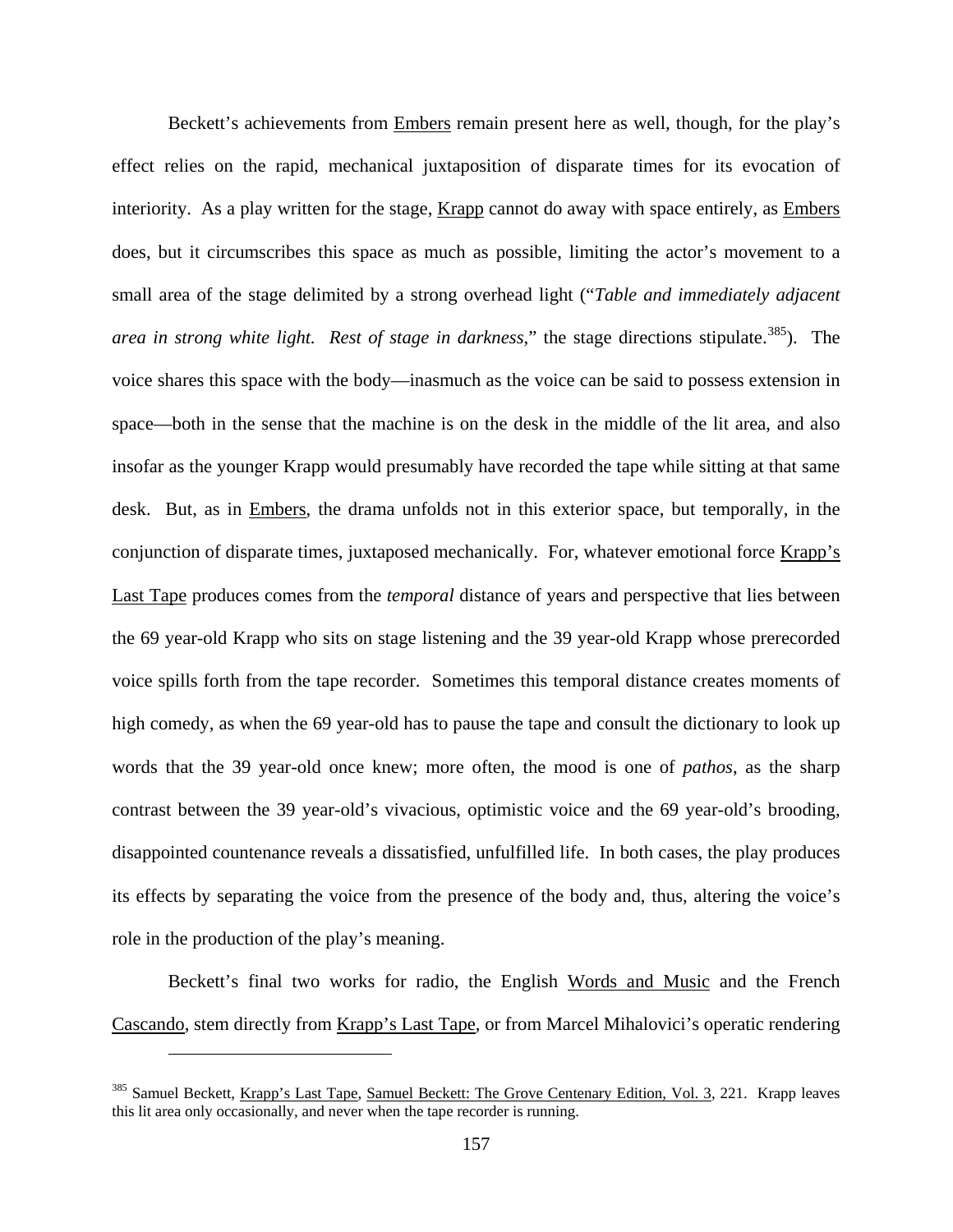of the play, the creation of which embroiled Beckett in the conflict of how music and words might be made to work together in tandem. Knowlson suggests that this conflict inspired Beckett to write Words and Music,<sup>[386](#page-165-0)</sup> in which an old man, Croak, tries vainly to coax his two friends, Words and Music, to work together to jointly develop the theme, "love;" and Beckett would soon collaborate again with Mihalovici on Cascando, which assays this same conflict in a different way. Synthesizing these elements proves a difficult task, in Words and Music. At first, Words pleads with Music to be silent while he speaks. He eventually tries to appease Croak, though, going even so far as to feebly sing his lines—a somewhat half-hearted concession to Music—but this ends in a pitiable failure, which Music punctuates with an angry retort that reduces Words to the dejected sigh that closes the play. Here, as in All That Fall, the effect of foregrounding what is typically a background sound is primarily comic, and it demystifies the value of speech accordingly, reducing it to another sound that competes with music for preeminence within the play and ultimately loses. Words and Music's counterpart, Cascando, tends more towards Embers' abstraction, however. Here, words and music do not appear as sentient, competing characters susceptible to the coaxing and persuasion of a third character; they appear, rather, as two separate, wholly indifferent sounds that the Opener "opens" and "closes," as one would flip a switch or turn a dial on a receiver. Whereas, in Words and Music, Words' disquisition first on sloth and subsequently on love takes the form of a self-important, mock-academic treatise reminiscent of the beginning of Lucky's rant in Godot, in Cascando, the words that are opened adhere to an even-paced, breathless rhythm and repetition that gives them a rigid, mechanical quality; whereas John Beckett's score for Words and Music feels brash and ebullient, in accordance with the aim of creating a combative personality for Music, Mihalovici's

<span id="page-165-0"></span><sup>386</sup> Knowlson, 443.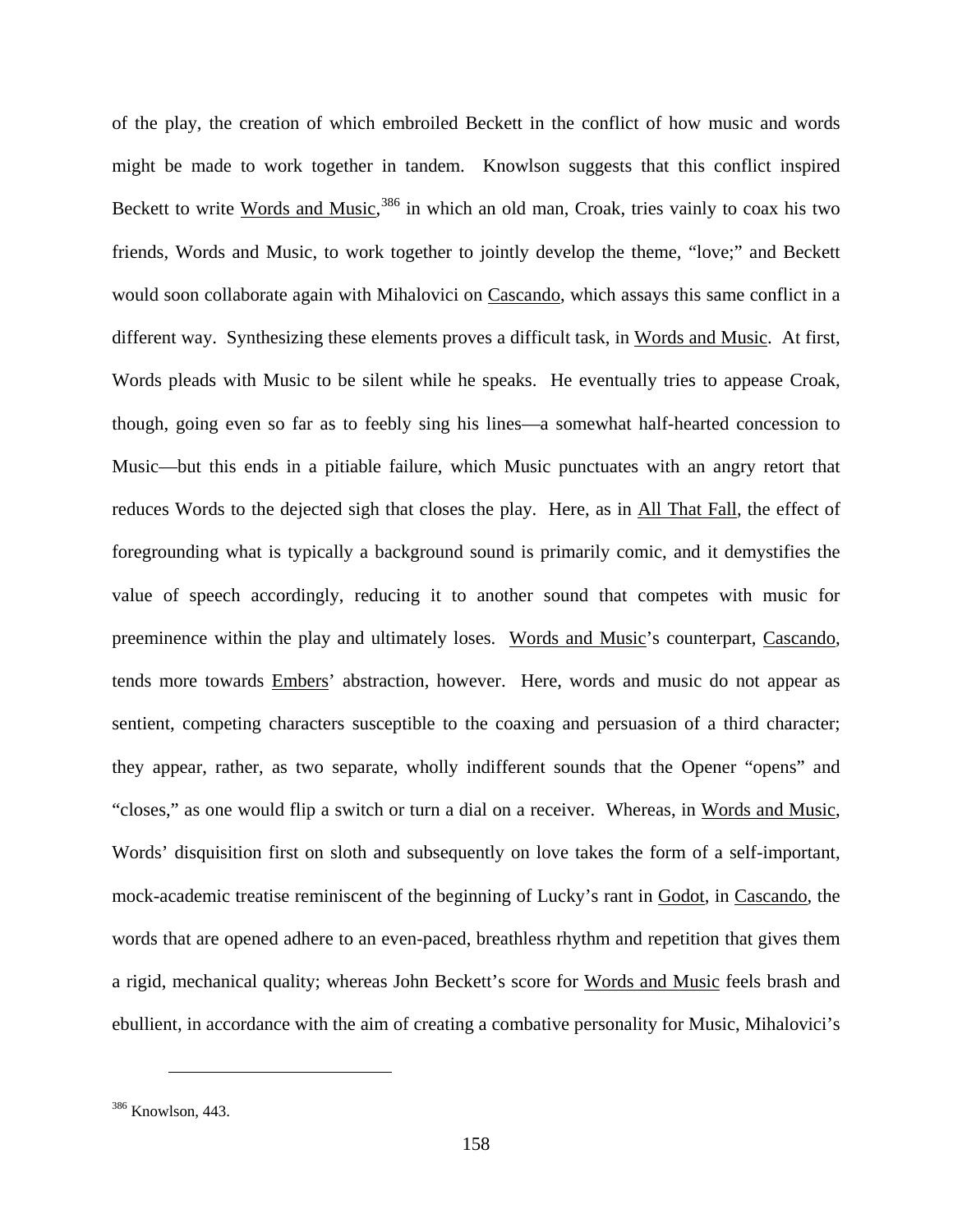Cascando score is more modern and abstract, calling to mind some of the sparser woodwind-andstring passages of Stravinsky's Rite of Spring. The Opener himself seems to possess little more sentience than that required to open and close the two sounds. He insists, repeatedly, that he does no more than perform this external function, and that we are not privy to some inner drama:

They say, He opens nothing, he has nothing to open, it's in his head.

They don't see me, they don't see what I do, they don't see what I have, and they

say, He opens nothing, he has nothing to open, it's in his head.

I don't protest any more, I don't say any more,

There is nothing in my head.

I don't answer any more.

I open and close.<sup>[387](#page-166-0)</sup>

 $\overline{a}$ 

If Embers eschewed the sonic production of external space and exploited radio's lack of visual elements to create, instead, an unseen interior medium through which the drama unfolds, Cascando foregoes even this: words and music do not compete in a visible or visualizable space ("They don't see me, they don't see what I do, they don't see what I have"), nor in the Opener's mind, nor does he "protest," "say," or "answer" to those who say otherwise (though, the "any more" suggests that he once did).<sup>[388](#page-166-1)</sup> He opens and closes, without coaxing, without pleading, without justifying, without answering, without performing any significant ratiocinative activity whatsoever. His voice activates sounds according to the arbitrary logic of enumeration and combination—words, music, words and music together, repeat—rather than that of narrative or exposition. In this way, the Opener prefigures the spotlight that organizes and animates Play

<span id="page-166-1"></span><span id="page-166-0"></span><sup>&</sup>lt;sup>387</sup> Samuel Beckett, Cascando, Samuel Beckett: The Grove Centenary Edition, Vol. 3, 346.<br><sup>388</sup> Neither Words and Music nor Cascando was produced or broadcast in stereo—though both were broadcast by the BBC Third Programme after it had adopted stereo production as a common practice—so both forego even the illusion of space and separation provided by stereophony.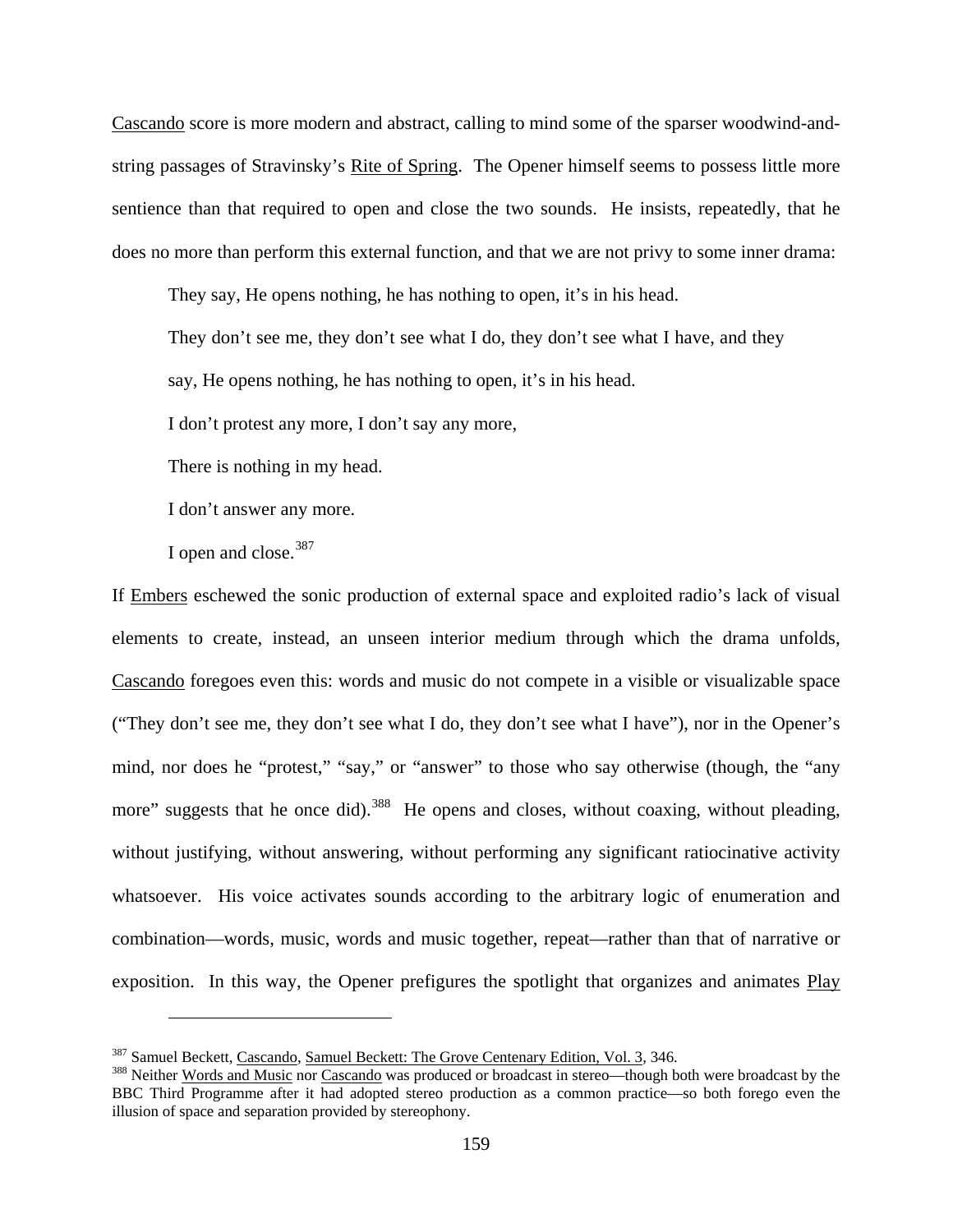(which Beckett began to compose mere months after completing Cascando) even more than he develops the figure of Krapp, who starts and stops the tape recorder: in Cascando, there is no *pathos*, no nostalgia or pain of remembrance, no introspection. Rather, the figure of the Opener transforms the function of the voice—already separated from the body and from any sense of physical presence in space—strips it of its privileged role in the production of dramatic sense or intelligibility, and reduces it to one more machine or device among the rest, one that may be dispensed with as easily as the rest. Thus, Beckett's years of experimentation with the radio allowed him to test and demystify many of the constitutive elements of dramatic intelligibility, clearing the ground in anticipation of Film's subsequent creation of a new intelligibility.

#### **5.3 A NON-LITERARY PUBLIC (FINAL)**

Beckett wrote his first play for television, "Eh Joe," in 1965, shortly after completing Film, but he didn't begin working extensively in the medium until a decade later, when, between 1975 and 1982, he wrote the remaining four teleplays: "Ghost Trio" (1975), "…but the clouds…" (1976), "Quad" (1981), and "Nacht und Träume" (1982). The intervening years witnessed a significant shift in Beckett's approach to his dramatic works, however, a shift that manifested itself primarily in two separate but complementary ways. The first of these is his increased willingness to adapt his plays to different media. Considering how adamantly he had refused, in the '50s, to allow Godot to be adapted for radio, film, or television—All That Fall, as we've seen, stemmed directly from this refusal—this change of heart and policy merits a moment's reflection. Having finally submitted, in 1961, to the BBC's requests to televise Godot, he soon permitted a number of his stage plays and prose fiction works to be broadcast on the radio; he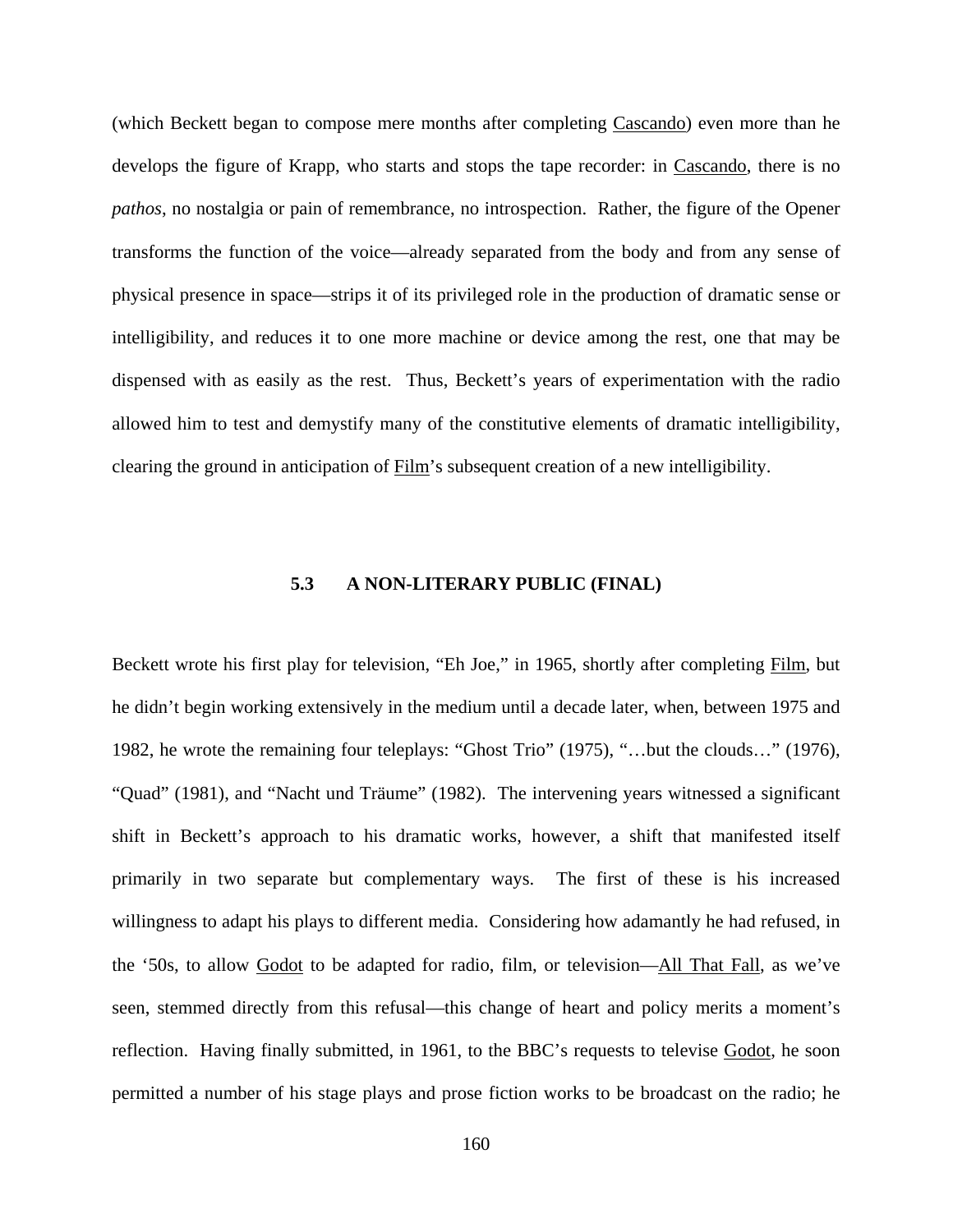allowed portions of others to be read and released on vinyl record;<sup>[389](#page-168-0)</sup> he collaborated with Mariu Karmitz on a film version of Jean-Marie Serreau's production of Comédie (the French translation of Play) in 1966; he allowed the BBC to film Play (1976), Not I (1977), and "Rockaby" (1982) for television, though he only permitted the latter two to be televised;  $390$  and he personally adapted "Was Wo" (the German translation of his final stage play, "What Where") to be televised on the Süddeutscher Rundfunk (SDR) station in Stuttgart. Certainly, this newfound willingness to adapt his works across various media expresses a more open and flexible attitude toward his dramatic works, as a result of which he became more amenable to revising those works significantly, long after their publication; indeed, sometimes the adaptations even led Beckett to alter the published, "original" stage play, as in the case of "What Where," the stage production of which he revised after the fact to mirror more closely the televised "Was Wo." Consequently, it no longer makes sense to refer to the published version of "What Where" as the "original," nor to ascribe to that version the sense of priority and authenticity that accompanies that term, as the multiplication and revision of the work through adaptation disperses the sense of historical uniqueness—or "aura," as Benjamin would say—that would normally attach to the authoritative version of the work. Disseminating "Was Wo" by television—thereby allowing it to reach the viewer in his or her own living room—diminishes the play's aura still further by drastically reducing the distance separating the work from the viewer and, thus, increasing its exhibition value considerably. Among its numerous other effects, then, the adaptation of Beckett's stage works for release or broadcast on technologically reproducible media—radio, vinyl records, television, film—substituted, as Benjamin says, "*a mass existence for a unique existence*" and permitted the works "*to reach the recipient in his or* 

<span id="page-168-1"></span><span id="page-168-0"></span><sup>&</sup>lt;sup>389</sup> Jack MacGowran's MacGowran Speaking Beckett LP was released in January 1966 by Claddagh Records.  $390$ Beckett's rejection of the BBC's Play in 1976 led him to write "...but the clouds..." to replace it.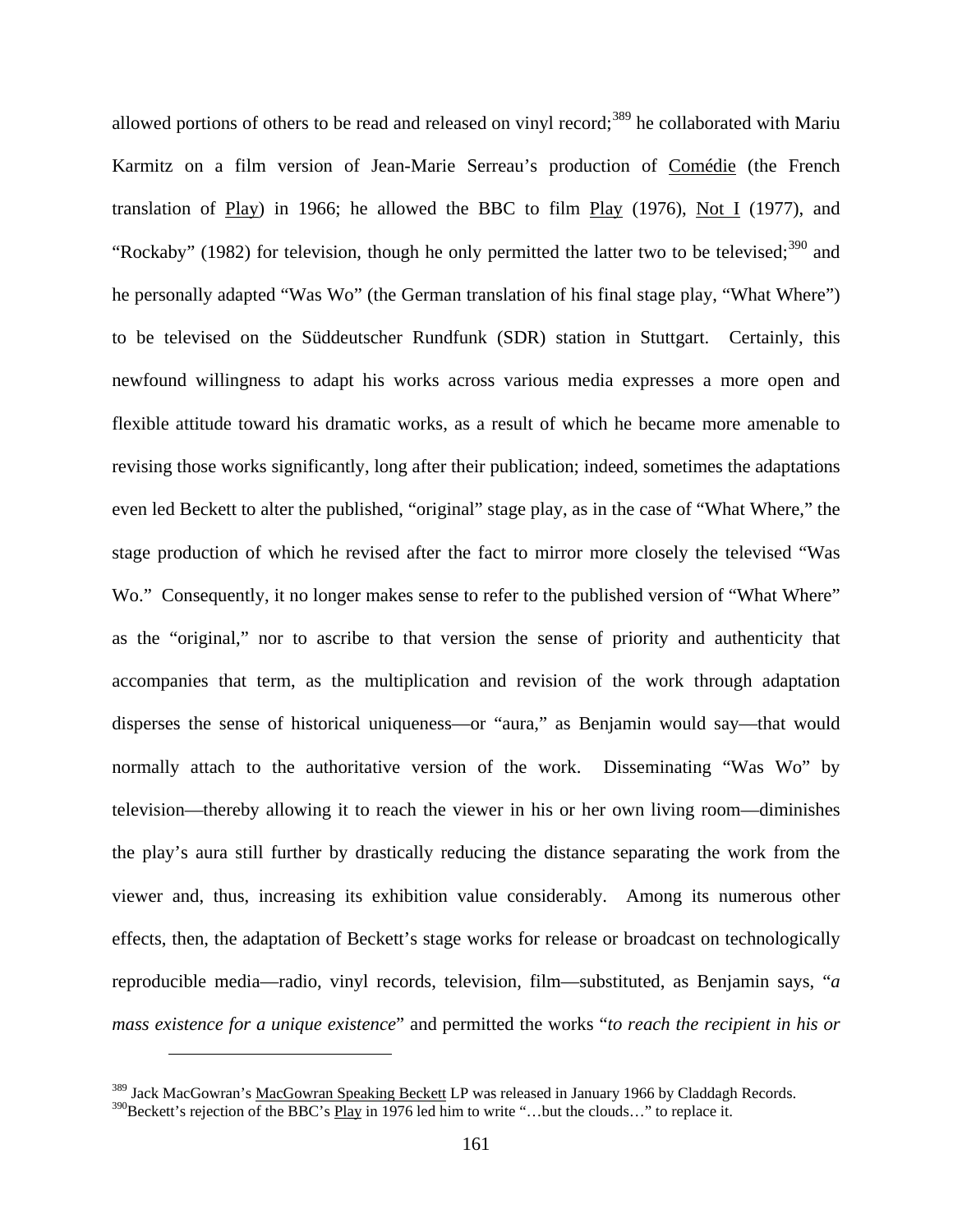*her own situation*," destroying the works' aura and, thus, fundamentally altering the conditions of their reception and the public that could receive them.

The other, equally significant manifestation of Beckett's shifting attitude towards his dramatic works at this time is his decision to start directing his own plays, both on stage and for television. Although he had collaborated closely with directors during the '50s and early '60s, the 1966 SDR broadcast of "He, Joe" (the German translation of "Eh Joe") marked his first solo venture in directing his own works; from that point onward through the mid-'80s, he directed critically celebrated productions of his stage plays in London, Paris, and (especially) Berlin, as well as SDR broadcasts of all of his television plays (including the revised and adapted "Was Wo"). Here, as well, the process of directing the stage plays frequently led Beckett to revise them extensively, often altering them appreciably from their already-published (in many cases, already-canonical) forms and, thus, diminishing considerably the latters' claims to priority, authenticity, and historical uniqueness.

If we locate the turning point in Beckett's attitude in the mid-'60s, beginning with his first work for television as well as his directorial debut (which coincided in the 1966 SDR broadcast of "He, Joe"), we cannot help but note that this shift occurs simultaneously with Beckett's ascendance from startling overnight success and abstruse international phenomenon to the ranks of the Great Writers: 1964 saw the London production of Godot in which the play was received, as Martin Esslin recalls, no longer as an "incomprehensible avant-garde work," but as a "modern classic" whose "meaning and symbolism were a little too obvious;"<sup>[391](#page-169-0)</sup> in 1965, Esslin published Samuel Beckett: A Collection of Critical Essays, one of the first and most influential early anthologies of Beckett criticism, a volume whose very existence and historical necessity

<span id="page-169-0"></span><sup>&</sup>lt;sup>391</sup> Martin Esslin, *The Theatre of the Absurd* (New York: Overlook Press, 1973), ix.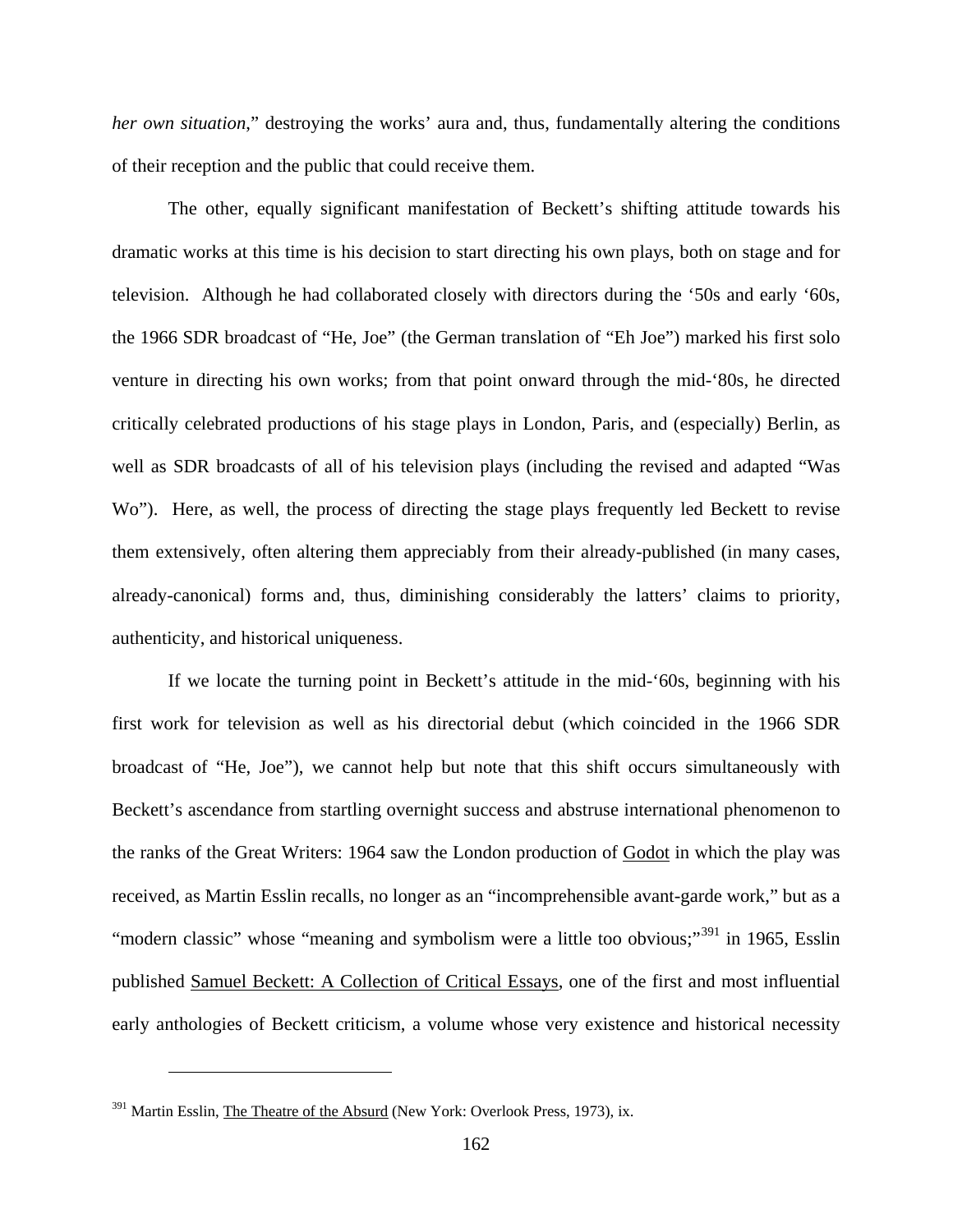indexed the moment at which scholarship on Beckett reached a saturation point and had to organize itself, as a field, to direct future scholarship; and in 1969, the Swedish Academy consecrated Beckett's entry into the pantheon by awarding him the Nobel Prize for literature. For a writer whose already-four-decades-long literary career had tirelessly assailed the received conventions of a literary tradition to which he had arrived too late, in the moment of its obsolescence, his institutionally sanctioned assimilation into that tradition could only be received as a disaster and a monumental misunderstanding: "Fame is a form of incomprehension," as Borges said, "perhaps the worst."<sup>392</sup> In the very moment of his canonization, then, Beckett's shifting treatment of his own works—his choice to adapt them to technologically reproducible media, to disseminate them not only in the West End and on Broadway (where they would have been commanding increasingly prohibitive ticket prices) but on the audience's radios, turntables, and television sets, and to destabilize the finality of the published versions through continuous revision in performance and adaptation—disrupted the authority, the historical uniqueness, and the cult-based reverence for the very works for which he was being canonized and summoned a public other than that which canonized him.

His extensive work with television during this period, therefore, may be seen not only as an elaboration of the visual aesthetic that he establishes with Film, but perhaps more significantly as his most radical excursion beyond literature into a medium whose public embodies the emerging material conditions of consciousness in a post-literary moment, an excursion whose necessity emerged as a direct consequence of Beckett's own canonization within the very tradition whose imminent obsolescence led him to declare an assault on words more than three decades earlier. Here, we find perhaps the fullest expression of Beckett's

<span id="page-170-0"></span><sup>&</sup>lt;sup>392</sup> Jorge Luis Borges, "Pierre Menard, Author of the *Quixote,"* Labyrinths, ed. by Donald A. Yates and James E. Irby, trans. by James E. Irby (New York: New Directions, 1964), 43.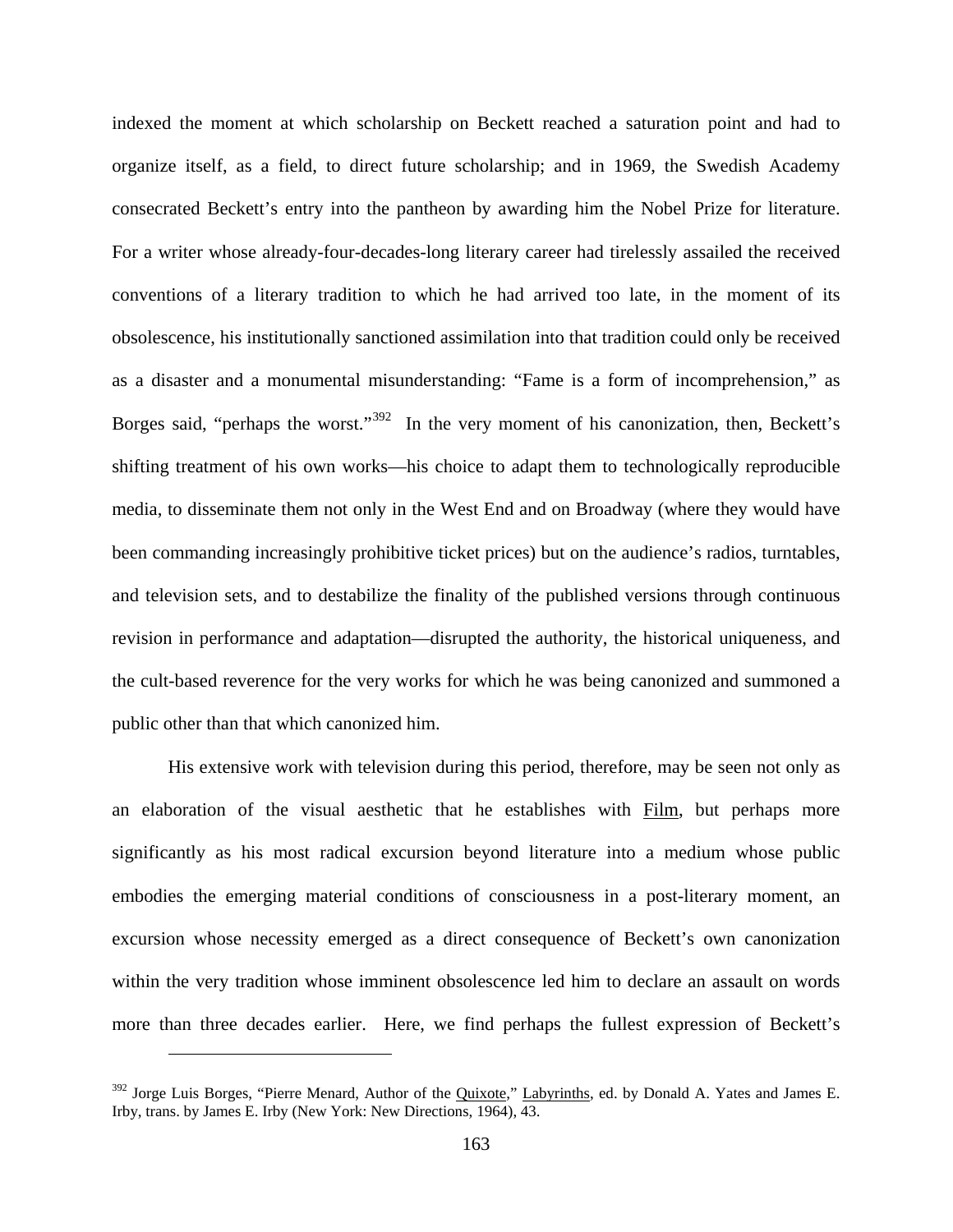fidelity to failure, as he refuses his own moment of victory, the official consecration of his mastery, and goes on assaying new forms towards the articulation of a new public.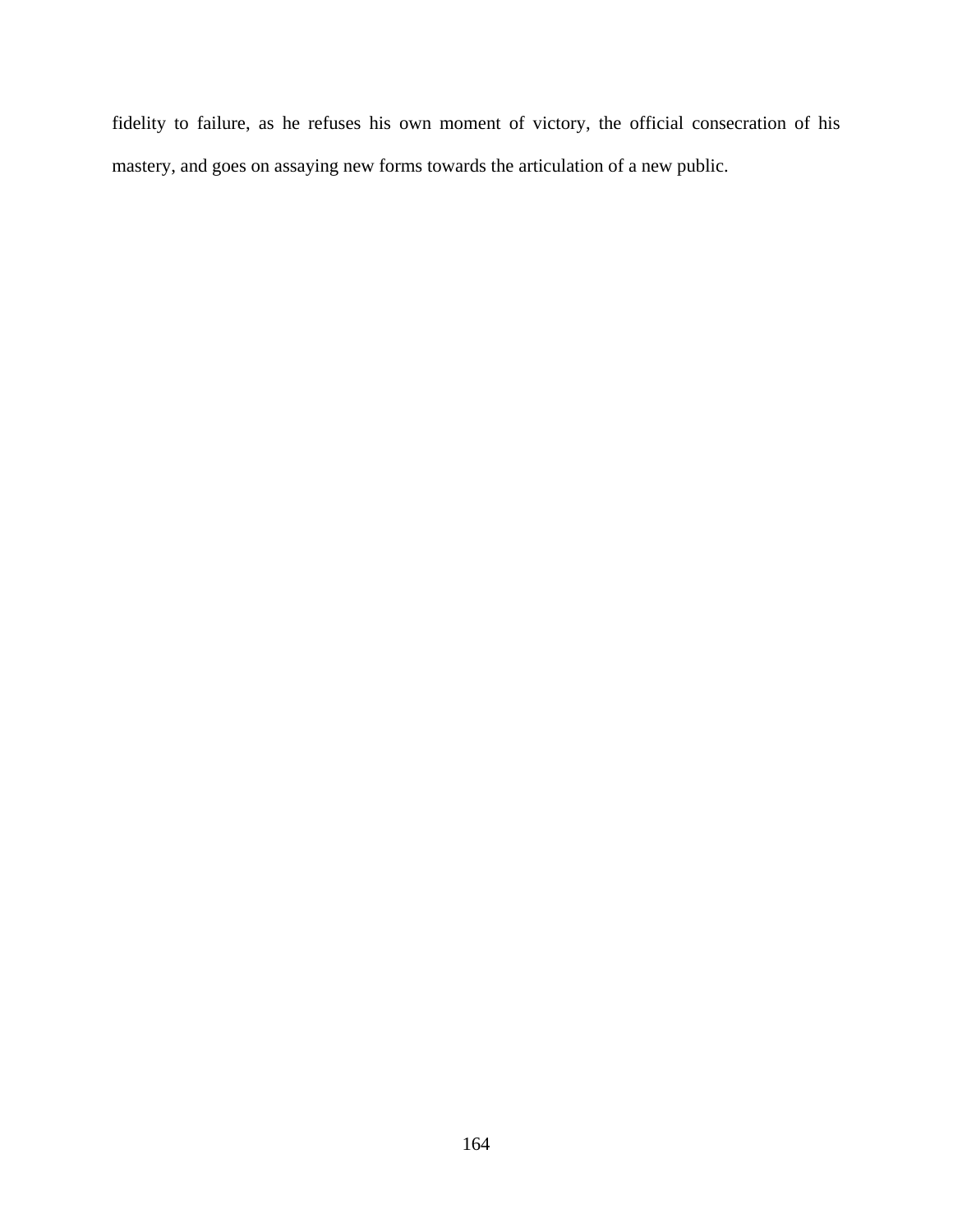### **6.0 CONCLUSION: IMAGINATION NOT DEAD YET**

"No sign anywhere of life, you say, pah, no difficulty there, imagination not dead yet, yes, dead, good, imagination dead imagine."

--Samuel Beckett, Imagination Dead Imagine<sup>[393](#page-172-0)</sup>

Beckett's 1969 induction into the pantheon of the literary tradition against which he had struggled for forty years undoubtedly constituted an egregious misapprehension of the nature of his literary innovations and the impetus that drove them: "*despite everything* they have given you the Nobel Prize," Jérôme Lindon informed him by telegram, to which Beckett's wife, Suzanne, replied, "Quelle catastrophe."<sup>394</sup> The Prize, awarded to Beckett "for his writing, which—in new forms for the novel and drama—in the destitution of modern man finds its elevation,"[395](#page-172-2) firmly assimilates his *oeuvre* back into the well-worn artist-occasion relation, back into the "plane of the feasible," the "all known," even as it suggests that the negativity of the effort to assay the "imagine later" nonetheless eventually "finds its elevation"—that is, its synthesis and transcendence—within these same works. If, in 1949, Beckett could say in the "Three Dialogues," "I know that all that is required now, in order to bring even this horrible matter to an

<sup>393</sup> Samuel Beckett, Imagination Dead Imagine, 182.

<span id="page-172-2"></span><span id="page-172-1"></span><span id="page-172-0"></span><sup>&</sup>lt;sup>394</sup> Quoted in Ackerley and Gontarski, eds. The Grove Companion to Samuel Beckett, 407, emphasis added. <sup>395</sup> "The Nobel Prize in Literature 1969." Nobelprize.org. 3 Apr 2012. http://www.nobelprize.org/nobel\_prizes/literature/laureates1969/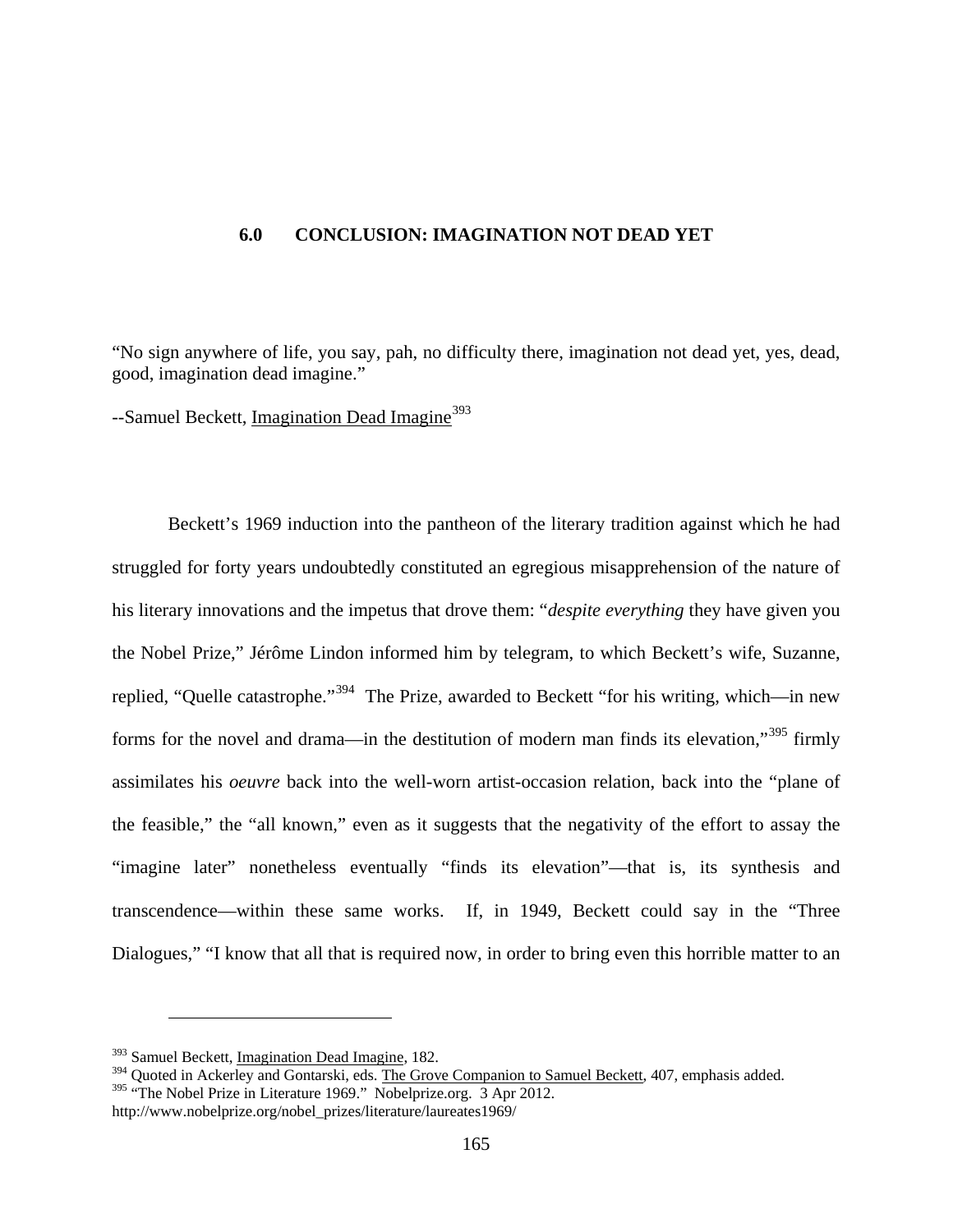acceptable conclusion, is to make of this submission, this admission, this fidelity to failure, a new occasion, a new term of relation," then certainly, twenty years later, the reduction of his works to a dialectic of destitution and elevation corresponding to the condition of modern man who, despite his despair, nonetheless toils doggedly and is somehow redeemed in a nihilistic world devoid of God or reason could only be understood as an effort to bring these works to perhaps the most "acceptable conclusion" imaginable and, thus, consign them forever to "desertion, art and craft, good housekeeping, living."

And yet, this colossal misunderstanding, this "catastrophe," does not mark a final, conclusive failure that silences Beckett's radical literary-aesthetic project and brings it, at last, to the point of "imagination dead;" rather, this catastrophe is itself indicative of the far-reaching transformation in historical modes of intelligibility and perception that Beckett's works exhibit in their experimentation with language and technology, even if this transformation has only more recently become legible. Beckett himself once interpreted the incomprehension with which the "Ladies and Gentlemen" received Joyce's Work in Progress as an indication of their cultural decadence and the looming obsolescence of the forms of intelligibility that grounded the literary public that they represented. In the same way, the manifest incongruity between the Nobel Prize, as one of the last remaining institutional refuges of the ideals of literary humanism, and Beckett's sustained experimentation towards a poesis for a post-literary age—evident not only in his work with new technologies and media, but in his efforts to disarticulate the nexus of language, nation, and culture through the process of self-translation—reveals the extent to which the former has become antiquated and incapable of fully assimilating the latter into its ranks: "imagination not dead yet." In the scene itself of the catastrophe—Beckett being rewarded for continuing and contributing to the long-standing literary tradition whose values and forms of intelligibility he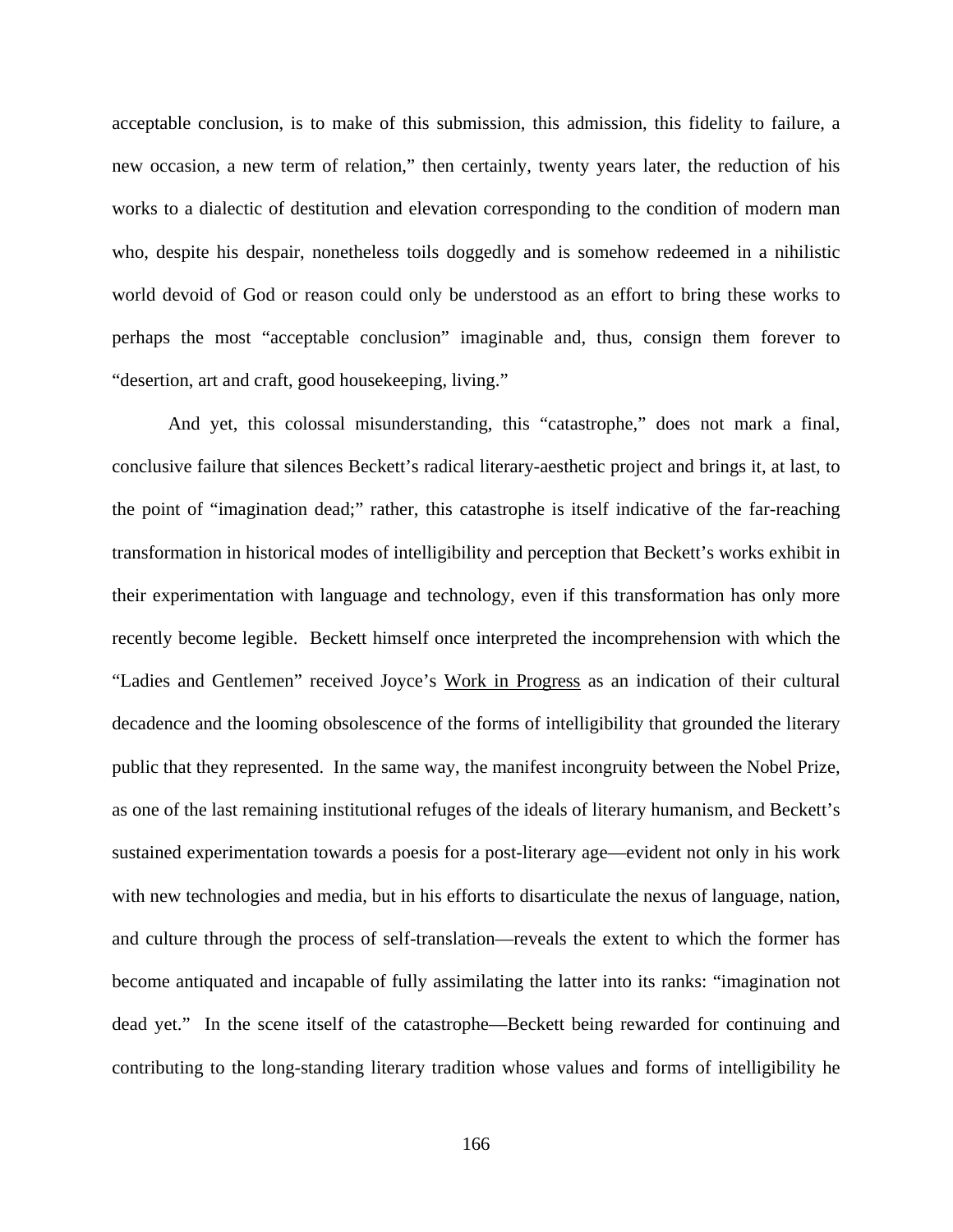was at that very moment assailing in his experimentation with television and in the prose dyad, "Ping"/The Lost Ones—a dialectical image of historical transformation emerges, as the old order of intelligibility, exhausted, teetering to its ruin, is articulated simultaneously with the beginnings of a new order, echoing the same coarticulation of belatedness and beginnings that defines the historical consciousness that drives Beckett's entire literary-aesthetic endeavor and its generative *ethos*: "imagination dead imagine."

The continuing relevance of Beckett's work—even after his enshrinement—across genres, languages, and media is everywhere visible today. Although radio's significance, as a medium, has waned considerably since Beckett's death in 1989 (to say nothing of its decline since his radio plays from the '50s and '60s), television and film have continued to displace literature's formerly privileged role as the undisputed bearer of culture and the tradition. Even in literature, the break-up of the European empires, the dispersion of populations across the planet, and the concomitant emergence of post-colonial literatures and (subsequently) post-colonial literary studies have continued to disarticulate the nexus of language, nation, and culture that Beckett assayed perhaps most explicitly in "Ping" and The Lost Ones, wherein he separates language from the customs and institutions of culture belonging to particular peoples. While The Lost Ones presents these institutions in decline, infinitesimally approaching extinction in a cylinder that "depopulates," "Ping" assays the formation of a literary language that can no longer articulate the consciousness of a nation or a people. And yet, the mechanical-sounding "ping" that punctuates the work at irregular intervals begins, through repetition with incremental variation, to act as a tag or linguistic marker that drives language in the direction of a coding or markup language, in which words serve no semantic function, but nonetheless determine the protocols by which the text will appear to the reader; so that, in a way, J.M. Coetzee's doctoral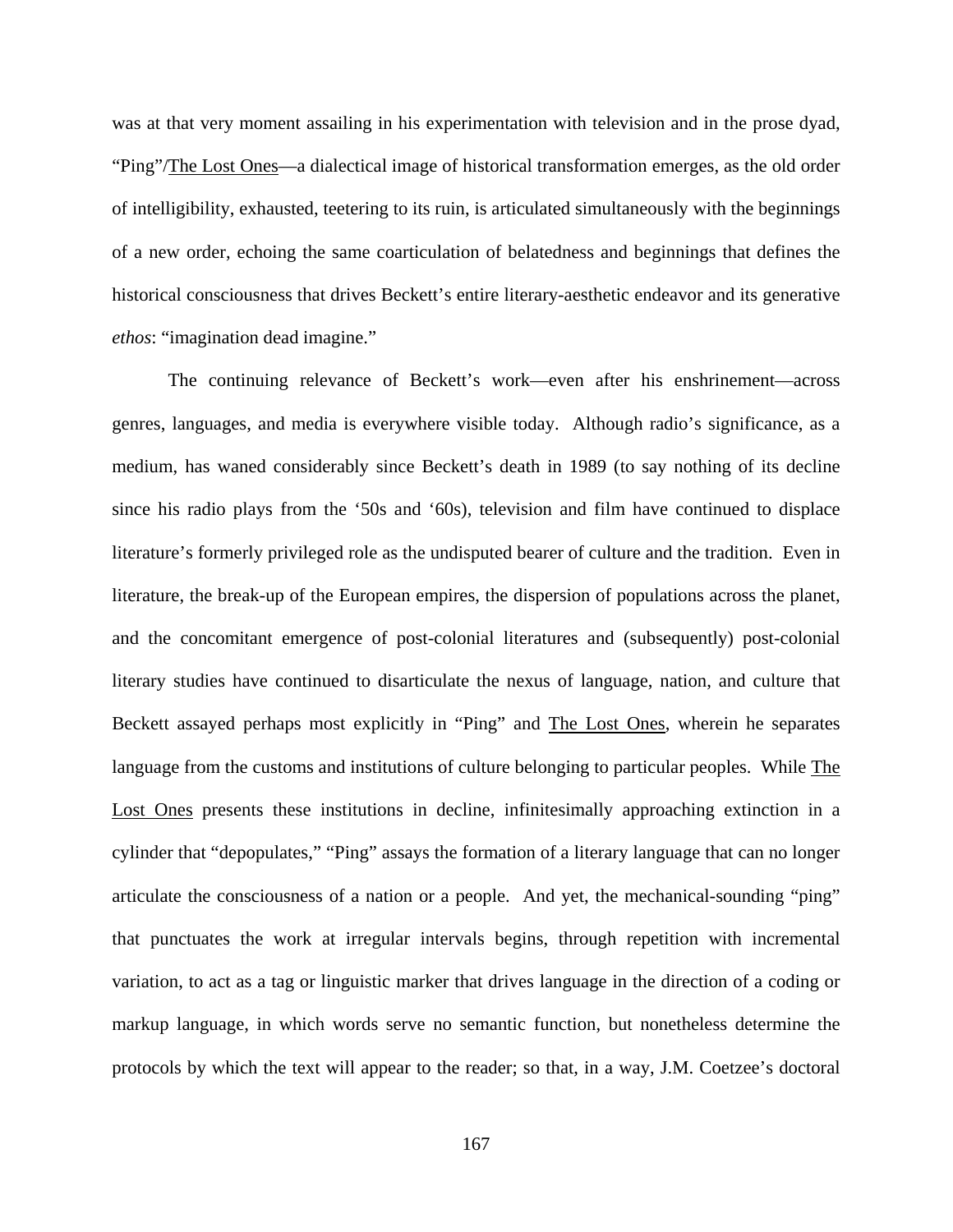dissertation on Beckett in 1969—in which the former programmer subjects Beckett's prose to a computer-based stylistic analysis—was perhaps not so misguided after all; and, what is more, Coetzee's inter-continental life itinerary (spanning Africa, Europe, North America, and now Australia) outstrips Beckett's own perspective (which is almost exclusively European) by far, such that Coetzee may well provide a fitting example of the "international phenomenon" that Beckett imagined decades earlier.

And yet, here we go again, reading Beckett among Nobel laureates, amid the pantheon, making of his legacy "a new occasion, a new term of relation" within the history of literature. Reading the transformation that Beckett's *oeuvre* indexes and elaborating the works in their after-life without making of them the latest development within that history remains the challenge for criticism that would faithfully assay these works in accordance with the *ethos* of fidelity to failure.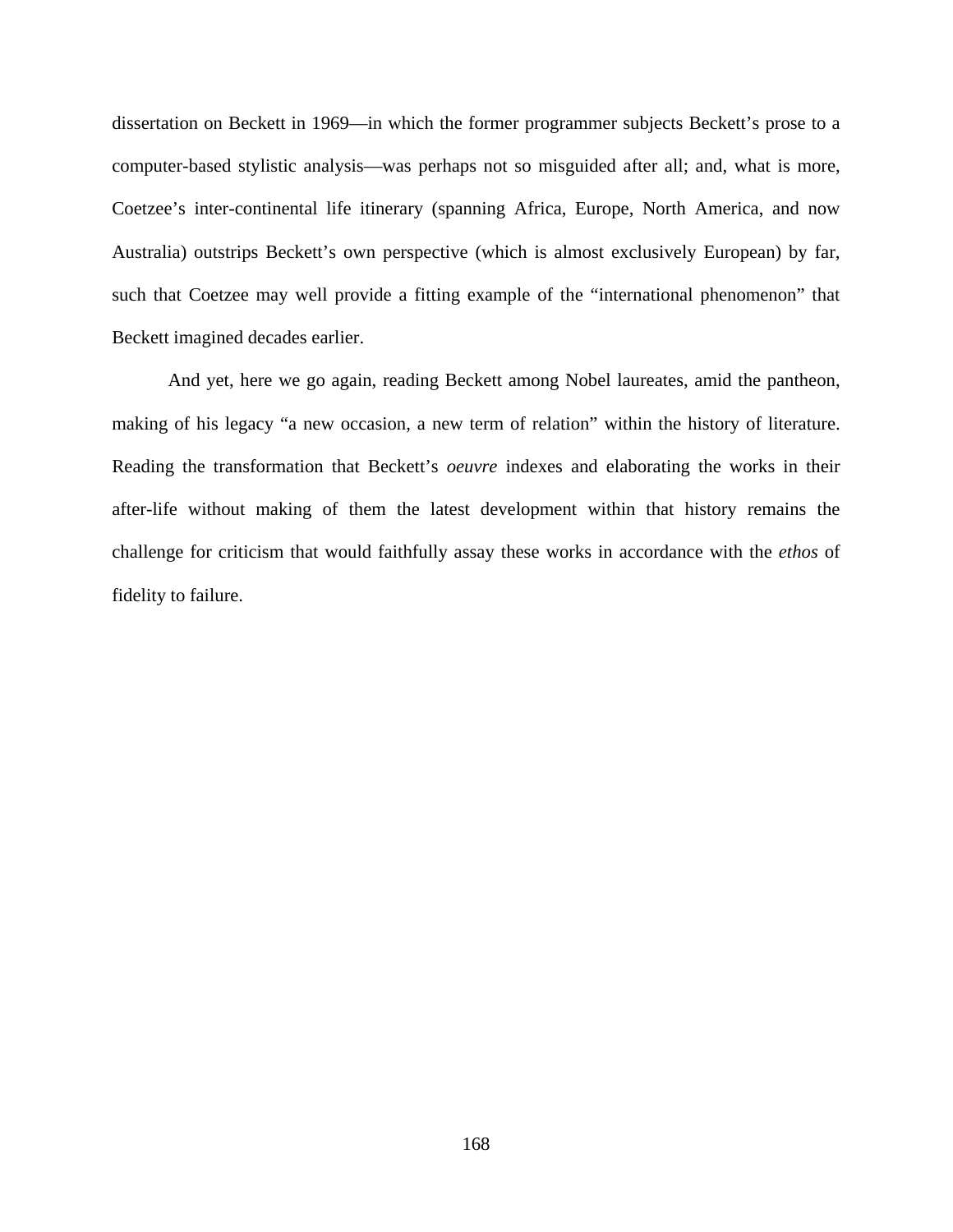# **BIBLIOGRAPHY**

#### **Works by Samuel Beckett**

### **Fiction:**

- Beckett, Samuel. Cap au pire. Trans. by Edith Fournier. Paris: Les Editions de Minuit, 1991.
- ---------, ---------. The Complete Short Prose, 1929-1989. Ed. by S.E. Gontarski. New York: Grove Press, 1995.
- ---------, ---------. Dream of Fair to Middling Women. New York: Arcade Publishing, 1992.
- --------, ---------. "The End." Trans. by Richard Seaver and Samuel Beckett. Merlin 2.3 (1954): 144-159.
- --------, ---------. "Faux Départs," Kurbusch 1 (June 1965): 1-5.
- --------, --------. How It Is. Tr. by Samuel Beckett. New York: Grove Press, 1964.
- --------, --------. L'Innommable. Paris: Editions de Minuit, 1953.
- --------, --------. Mercier and Camier. Tr. by Samuel Beckett. New York: Grove Press, 1974.
- --------, --------. Molloy. Paris: Editions de Minuit, 1951.
- --------, --------. More Pricks than Kicks. New York: Grove Press, 1972.
- --------, --------. Murphy. New York: Grove Press, 1957.
- --------, ---------. Nohow On: Company, Ill Seen Ill Said, Worstward Ho. New York: Grove Press, 1996.
- --------, --------. Nouvelles et Textes pour rien. Paris: Éditions de Minuit, 1958.
- --------, --------. Three Novels: Molloy, Malone Dies, The Unnamable. Tr. by Samuel Beckett and Patrick Bowles. New York: Grove Press, 1958.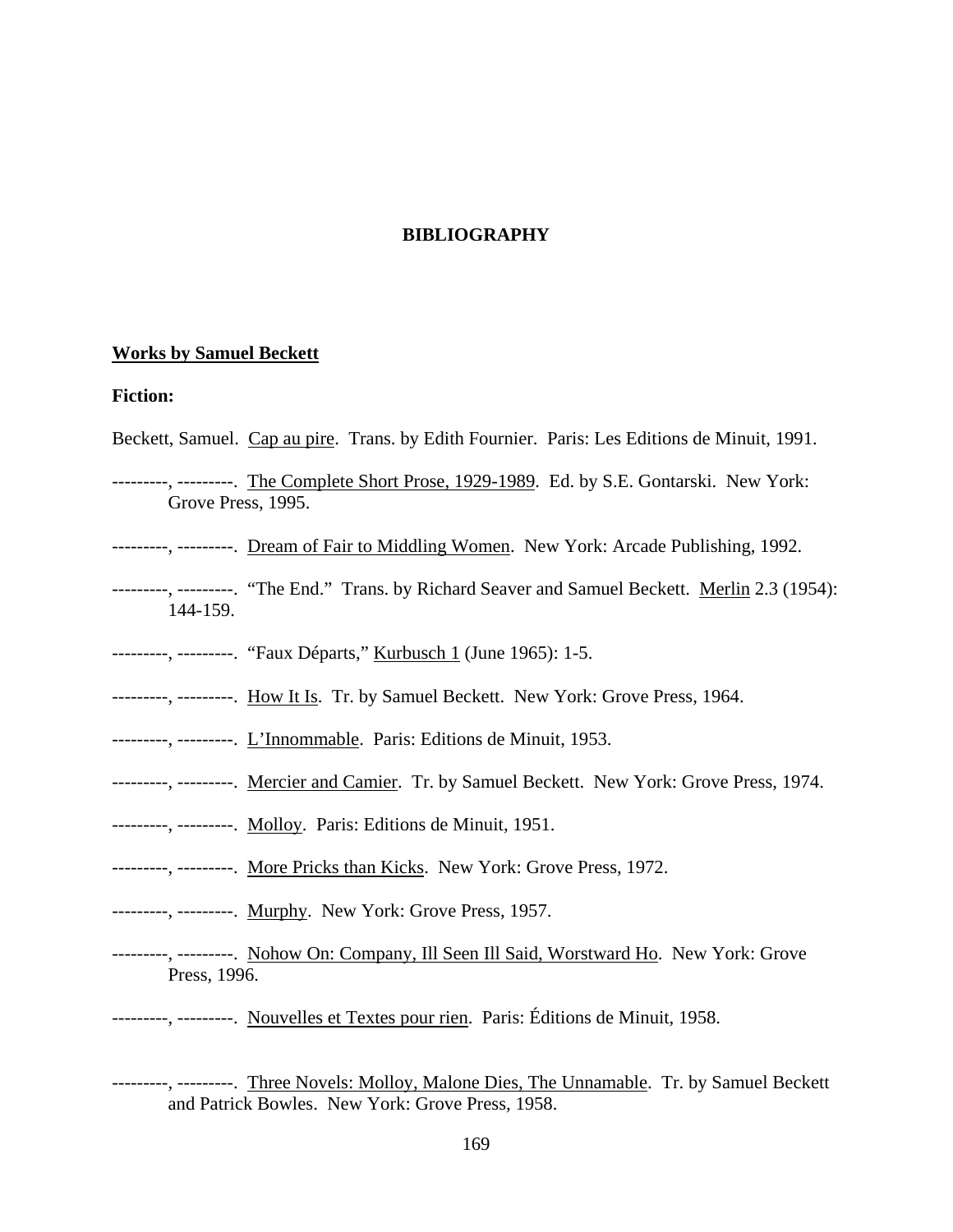---------, ---------. Watt. New York: Grove Press, 1953.

### **Drama:**

- Beckett, Samuel. Samuel Beckett: The Grove Centenary Edition, Vol. 3. New York: Grove Press, 2006.
- ---------, ---------. Eleutheria. Paris: Les Éditions de Minuit, 1995.

--------, ---------. Film. New York: Grove Press, 1969.

# **Poetry:**

Beckett, Samuel. Collected Poems in English and French. New York: Grove Press, 1977.

### **Correspondence:**

Beckett, Samuel. The Letters of Samuel Beckett: 1929-1940. Ed. by Martha Dow Fehsenfeld and Lois More Overbeck. Cambridge: Cambridge University Press, 2009.

---------, ---------. The Letters of Samuel Beckett: 1941-1956. Ed. by George Craig, Martha Dow Fehsenfeld, Dan Gunn, and Lois More Overbeck. Cambridge: Cambridge University Press, 2011.

### **Criticism:**

Beckett, Samuel. Disjecta: Miscellaneous Writings and a Dramatic Fragment. Ed. by Ruby Cohn. New York: Grove Press, 1984.

---------, ---------. Proust and Three Dialogues with Georges Duthuit. London: John Calder, 1965.

# **Biographies**

- Bair, Deirdre. Samuel Beckett: A Biography. New York: Harcourt Brace Jovanovich, 1978.
- Cronin, Anthony. Samuel Beckett: The Last Modernist. New York: Da Capo, 1997.

Knowlson, James. Damned to Fame: The Life of Samuel Beckett. New York: Grove Press, 1996.

## **Bibliographic Sources**

Andonian, Cathleen Culotta. Samuel Beckett: A Reference Guide. Boston: G.K. Hall, 1989.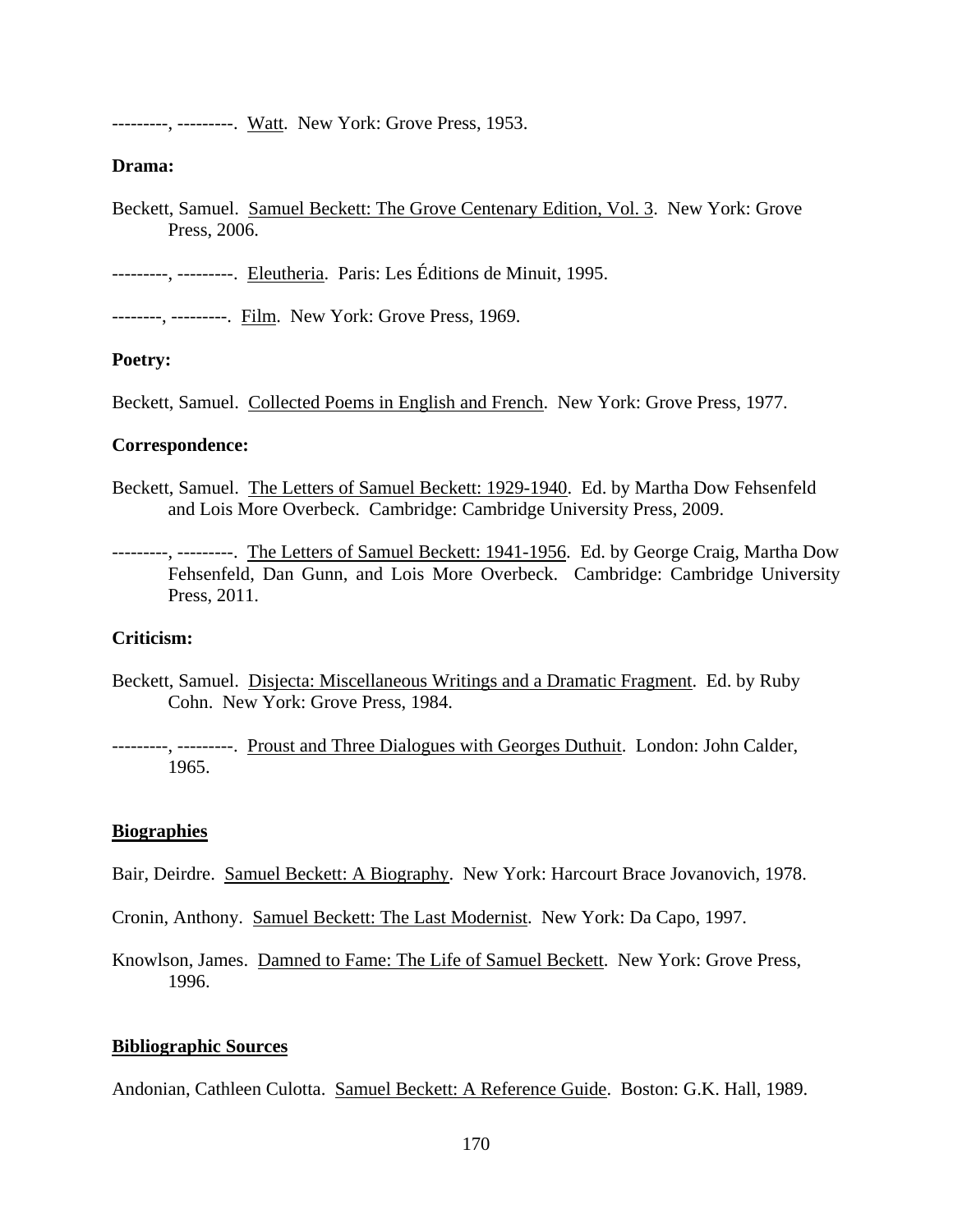- Cohn, Ruby. "A Checklist of Samuel Beckett Criticism." Perspective 11 (Autumn, 1959): 193- 196.
- Federman, Raymond, and John Fletcher. Samuel Beckett: His Works and His Critics. Berkeley: Univ. of California Press, 1970.
- Murphy, P.J. Critique of Beckett Criticism. Columbia, SC: Camden House, 1994.
- Tanner, James T.F., and J. Don Vann. Samuel Beckett: A Checklist of Criticism. Kent, OH: Kent State University Press, 1969.

#### **Criticism of Beckett—General**

- Acheson, James. Samuel Beckett's Artistic Theory and Practice: Criticism, Drama, and Early Fiction. New York: St. Martin's Press, 1997.
- Acheson, James, and Kateryna Arthur, eds. Beckett's Later Fiction and Drama: Texts for Company. London: Macmillan Press, 1987.
- Ackerley, C.J., and S.E. Gontarski. The Grove Companion to Samuel Beckett. New York: Grove Press, 2004.
- Albrecht, Klaus. "Günther Albrecht—Samuel Beckett—Axel Kaun," Journal of Beckett Studies 13.2 (Spring 2004): 24-38.
- Albright, Daniel. Beckett and Aesthetics. New York: Cambridge University Press, 2003.
- Bataille, Georges. "Le Silence de Molloy." Oeuvres Complètes. Vol. 12. Paris: Gallimard, 1970.
- Begam, Richard. Samuel Beckett and the End of Modernity. Stanford: Stanford UP, 1996.
- Bentley, Eric. "The Talent of Samuel Beckett." Critical Essays on Samuel Beckett. Ed. by Lance St. John Butler. Aldershot, Hants, England: Scolar Press, 1993.
- Bersani, Leo. "No Exit for Beckett." Partisan Review 33.2 (Spring 1966): 261-267.
- Blanchot, Maurice. "Where Now? Who Now?" The Book to Come. Tr. by Charlotte Mandel. Stanford: Stanford University Press, 2003.
- Bowles, Patrick. "How Samuel Beckett Sees the Universe." The Listener 59 (June 19, 1958): 1011-1012.
- Brater, Enoch. Beckett at 80/Beckett in Context. New York: Oxford University Press, 1986.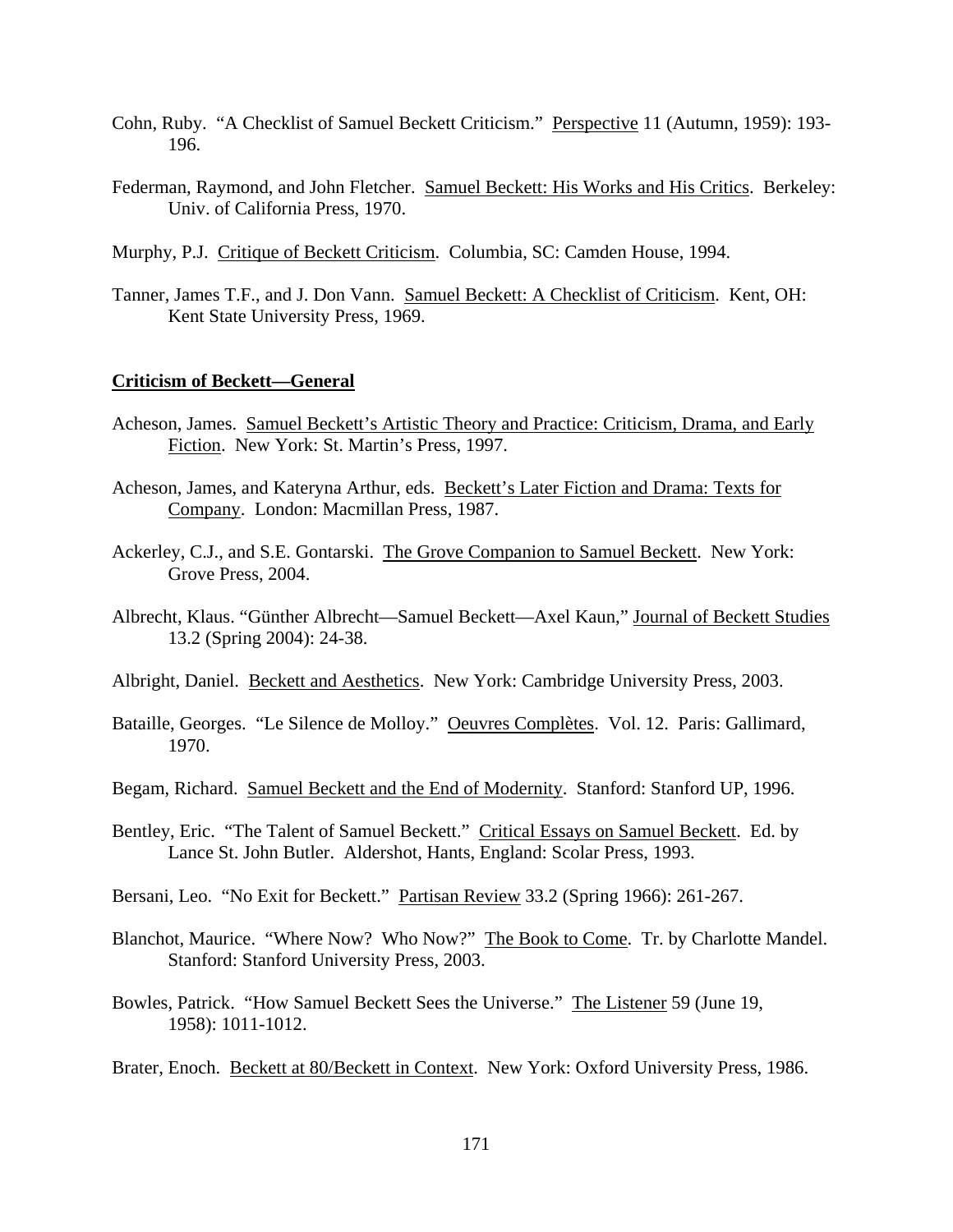- -------, --------. Beyond Minimalism: Beckett's Late Style in the Theater. New York: Oxford University Press, 1987.
- -------, --------. Drama in the Text: Beckett's Late Fiction. New York: Oxford University Press, 1994.
- -------, --------. "A Footnote to Footfalls: Footsteps of Infinity on Beckett's Narrow Space." Critical Essays on Samuel Beckett. Ed. by Patrick A. McCarthy. Boston: G.K. Hall, 1986.
- -------, --------, and Ruby Cohn, eds. Around the Absurd: Essays on Modern and Postmodern Drama. Ann Arbor: Univ. of Michigan Press, 1990.
- Butler, Lance St. John. Samuel Beckett and the Meaning of Being. New York: St. Martin's Press, 1984.
- -------, ------------------, ed. Critical Essays on Samuel Beckett. Aldershot, Hants, England: Scolar Press, 1993.
- Calder, John. The Philosophy of Samuel Beckett. London: Calder, 2001.
- Cohn, Ruby. "The Absurdly Absurd: Avatars of Godot." Comparative Literature Studies 2.2 (1965): 233-240.
- ------, -------. Back to Beckett. Princeton, NJ: Princeton University Press, 1973.
- ------, -------. A Beckett Canon. Ann Arbor: Univ. of Michigan Press, 2001.
- ------, -------. From Desire to Godot: Pocket Theater of Postwar Paris. Berkeley: Univ. of California Press, 1987.
- ------, -------. "Philosophical Fragments in the Works of Samuel Beckett." Samuel Beckett: A Collection of Critical Essays. Ed. by Martin Esslin. Englewood Cliffs, NJ: Prentice-Hall, 1965.
- ------, -------. "Preliminary Observations." Perspective 11 (Autumn, 1959): 119-131.
- ------, -------. Samuel Beckett: The Comic Gamut. New Brunswick, NJ: Rutgers University Press, 1962.
- ------, -------, ed. Casebook on Waiting for Godot. New York: Grove Press, 1967.
- ------, -------, ed. Samuel Beckett: A Collection of Criticism. New York: McGraw-Hill, 1975.
- Esslin, Martin. The Theater of the Absurd. Woodstock, NY: Overlook Press, 1973.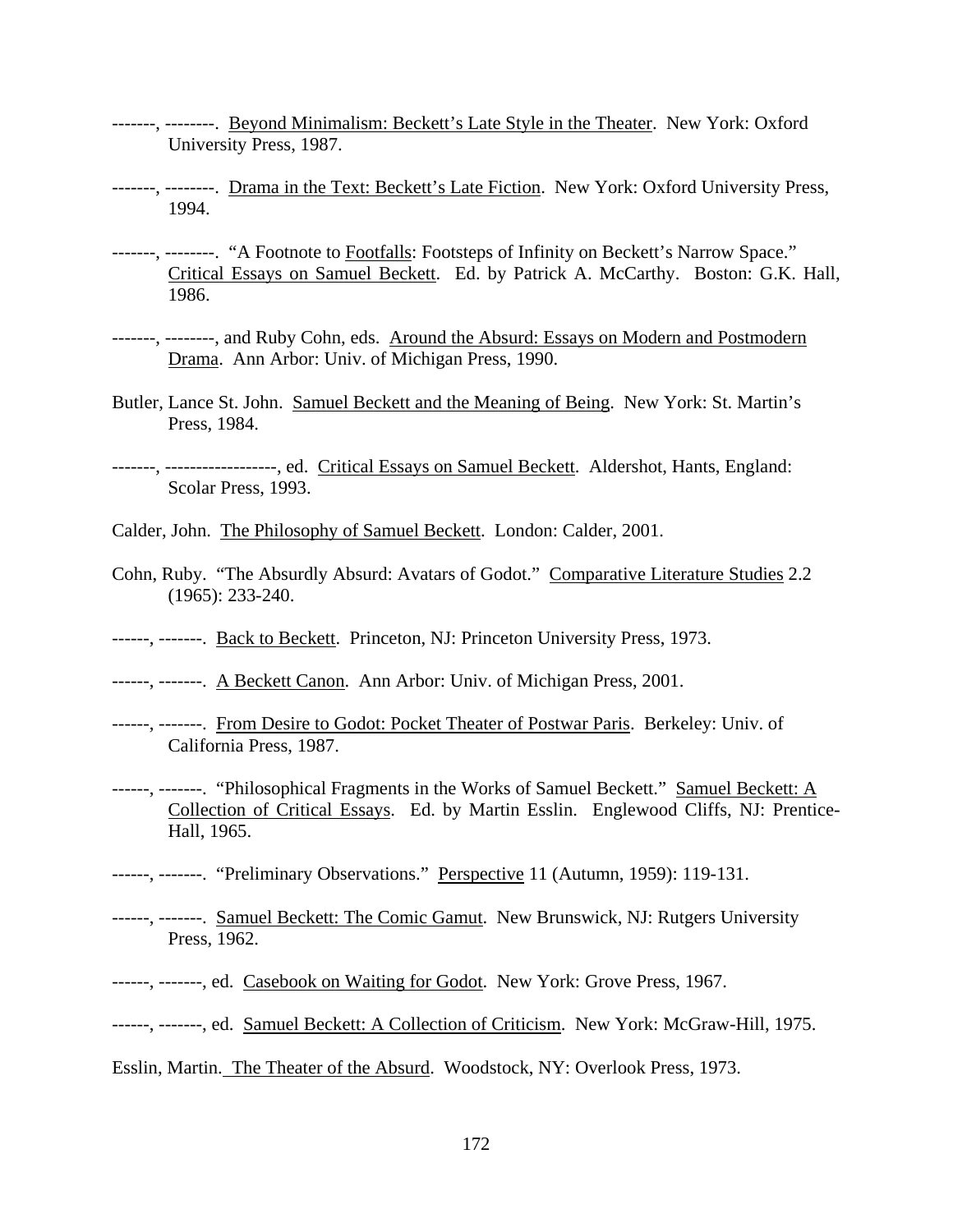- -------, --------, ed. Samuel Beckett: A Collection of Critical Essays. Englewood Cliffs, NJ: Prentice-Hall, 1965.
- Federman, Raymond. Journey to Chaos: Samuel Beckett's Early Fiction. Berkeley: Univ. of California Press, 1965.

Fletcher, John. About Beckett: The Playwright and the Work. London: Faber, 2003.

----------, -----. The Novels of Samuel Beckett. London: Chatto & Windus, 1964.

- ----------, -----. "The Private Pain and the Whey of Words: A Survey of Beckett's Verse." Samuel Beckett: A Collection of Critical Essays. Ed. by Martin Esslin. Englewood Cliffs, NJ: Prentice-Hall, 1965.
- ----------, -----. "Samuel Beckett and the Philosophers." Comparative Literature 17 (Winter, 1965): 43-56.
- ----------, -----. Samuel Beckett's Art. New York: Barnes & Noble, 1967.

---------, -----. "Samuel Beckett as Critic." The Listener 74 (Nov. 25, 1965): 862-863.

- ----------, -----, and John Spurling. Beckett: A Study of His Plays. New York: Hill and Wang, 1972.
- Friedman, Melvin J., ed. Samuel Beckett Now: Critical Approaches to His Novels, Poetry, and Plays. Chicago: Univ. of Chicago Press, 1975.
- Gontarski, S.E. The Intent of Undoing in Samuel Beckett's Dramatic Texts. Bloomington: Indiana University Press, 1985.
- ------------, -----, ed. The Beckett Studies Reader. Gainesville: University Press of Florida, 1993.
- -----------, -----, ed. On Beckett: Essays and Criticism. New York: Grove Press, 1986.
- Graver, Lawrence, and Raymond Federman, eds. Samuel Beckett: The Critical Heritage. London: Routledge & Kegan Paul, 1979.
- Harrington, John P. The Irish Beckett. Syracuse, NY: Syracuse University Press, 1991.
- Harvey, Lawrence E. Samuel Beckett: Poet and Critic. Princeton, NJ: Princeton University Press, 1970.
- Hill, Leslie. Beckett's Fiction: In Different Words. Cambridge: Cambridge University Press, 1990.

-----, -------. "Reading Beckett's Remainders." French Studies 38.2 (April 1984): 173-187.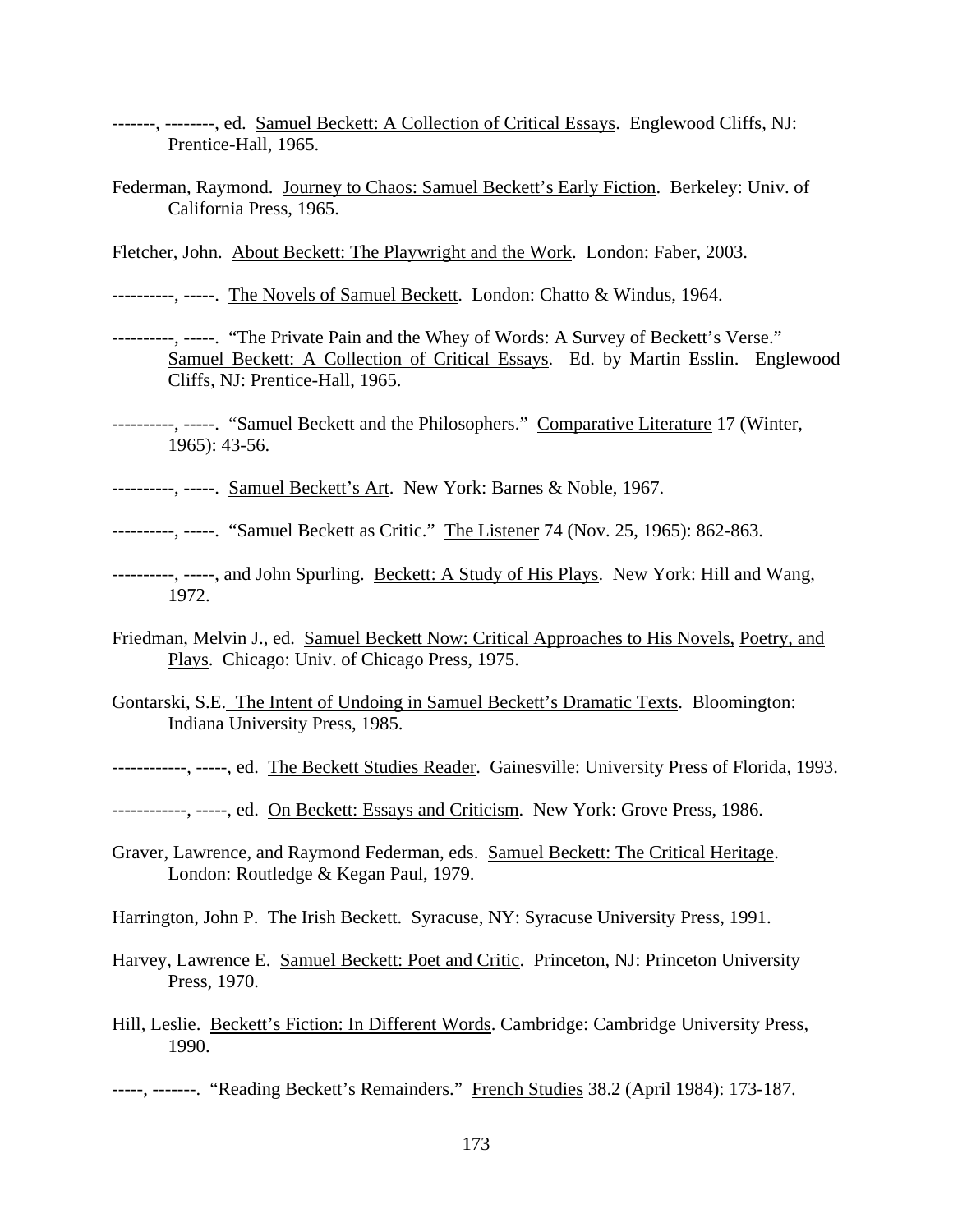- Hoeffer, Jacquelyn. "Watt." Samuel Beckett: A Collection of Critical Essays. Ed. by Martin Esslin. Englewood Cliffs, NJ: Prentice-Hall, 1965.
- Janvier, Ludovic. Pour Samuel Beckett. Paris: Les Éditions de Minuit, 1966.
- Kennedy, Seán, ed. Beckett and Ireland. Cambridge: Cambridge University Press, 2010.
- Kennedy, Sighle. Murphy's Bed: A Study of Real Sources and Sur-real Associations in Samuel Beckett's First Novel. Lewisburg, PA: Bucknell University Press, 1971.
- Kenner, Hugh. Flaubert, Joyce, and Beckett: The Stoic Comedians. Boston: Beacon Press, 1962.
- ---------, ------. A Reader's Guide to Samuel Beckett. New York: Farrar, Straus, and Giroux, 1973.
- ---------, ------. Samuel Beckett: A Critical Study. New York: Grove Press, 1961.
- Kermode, Frank. Review of the trilogy. Samuel Beckett: The Critical Heritage. Ed. by Lawrence Graver and Raymond Federman. London: Routledge & Kegan Paul, 1979.
- Kern, Edith. "Drama Stripped for Inaction: Beckett's Godot." Yale French Studies 14 (Winter, 1954-55): 41-47.
- ------, ------. "Moran-Molloy: The Hero as Author." Perspective 11 (Autumn, 1959): 183-193.
- ------, ------. "Samuel Beckett, Dionysian Poet." Descant 3 (Winter, 1959): 33-36.
- Knowlson, James, and John Pilling. Frescoes of the Skull: The Later Prose and Drama of Samuel Beckett. New York: Grove Press, 1980.
- Kott, Jan. "King Lear and Endgame." Shakespeare Our Contemporary. London: Methuen, 1964.
- Lane, Richard, ed. Beckett and Philosophy. New York: Palgrave, 2002.
- Leventhal, A.J. "Close of Play: Reflections on Samuel Beckett's New Work for the French Theater." Dublin Magazine 32 (April-June, 1957): 18-22.
- ------------, ----. "Mr. Beckett's En Attendant Godot." Dublin Magazine 30 (April-June, 1954): 11-16.
- ------------, ----. "Nought into Zero." Irish Times 24 Dec. 1953.
- McCarthy, Patrick A., ed. Critical Essays on Samuel Beckett. Boston: G.K. Hall, 1986.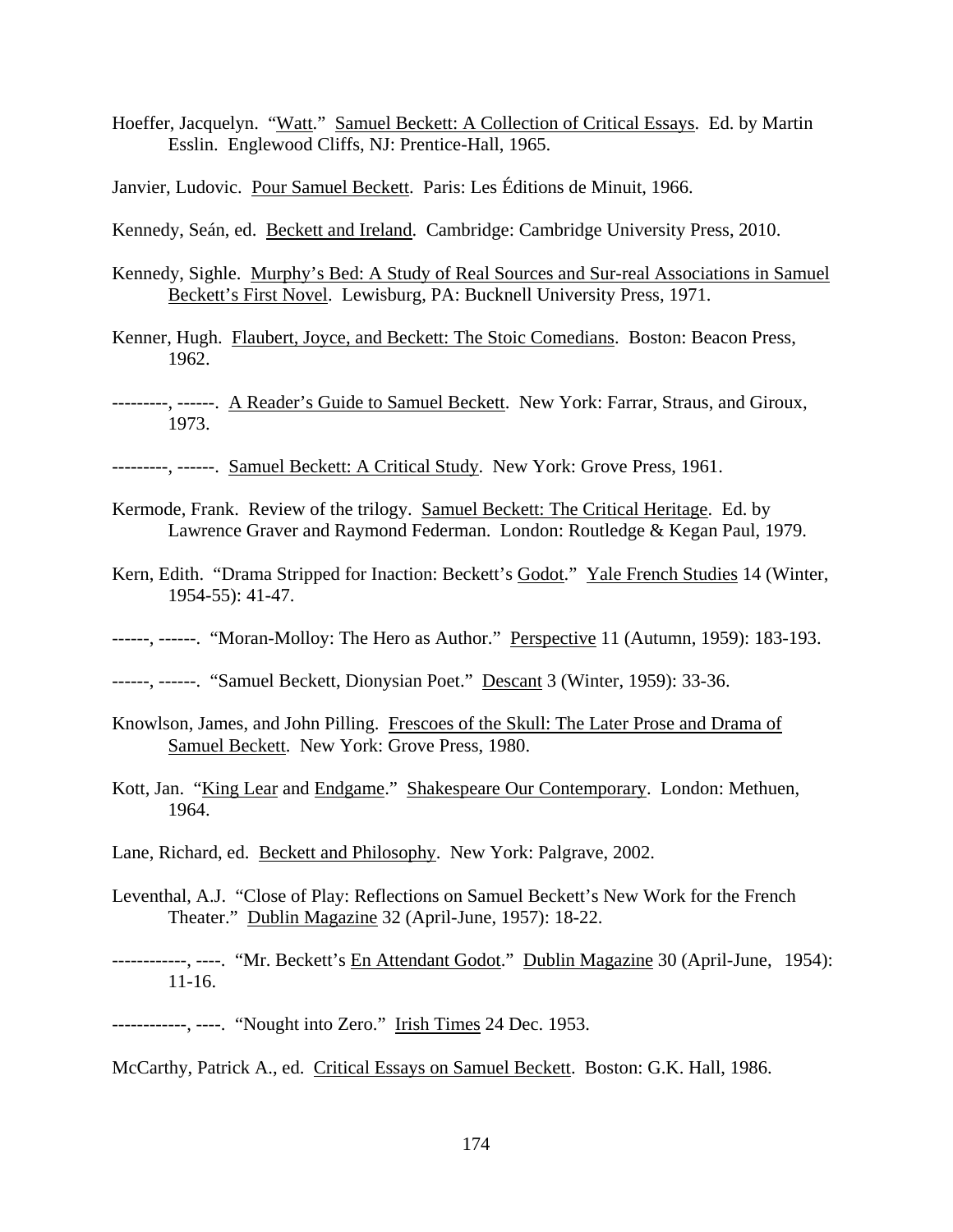Mercier, Vivian. "The Arrival of the Anti-Novel." Commonweal 70 (May 8, 1959): 149-151.

---------, -------. Beckett/Beckett. New York: Oxford University Press, 1977.

- Mintz, Samuel I. "Beckett's Murphy: A 'Cartesian' Novel." Perspective 11 (Autumn, 1959): 156-165.
- Muir, Edwin. "New Novels." Critical Essays on Samuel Beckett. Ed. by Lance St. John Butler. Aldershot, Hants, England: Scolar Press, 1993.

------, --------. "New Short Stories." Critical Essays on Samuel Beckett. Ed. by Lance St. John Butler. Aldershot, Hants, England: Scolar Press, 1993.

Nadeau, Maurice. The French Novel Since the War. Tr. by A.M. Sheridan Smith. New York: Grove Press, 1969.

---------, ----------. The History of Surrealism. Tr. by Richard Howard. New York: MacMillan, 1965.

---------, ----------. "La 'Dernière' Tentative de Samuel Beckett." Lettres Nouvelles 1 (September, 1953): 860-864.

--------, ---------. La littérature présente. Paris: Corrêa, 1952.

- ---------, ----------. Review of Malone meurt. Samuel Beckett: The Critical Heritage. Ed. by Lawrence Graver and Raymond Federman. Tr. by Françoise Longhurst. London: Routledge & Kegan Paul, 1979.
- --------, ----------. Review of Molloy. Samuel Beckett: The Critical Heritage. Ed. by Lawrence Graver and Raymond Federman. Tr. by Françoise Longhurst. London: Routledge & Kegan Paul, 1979.
- ---------, ----------. Review of Comment c'est. Samuel Beckett: The Critical Heritage. Ed. by Lawrence Graver and Raymond Federman. Tr. by Larysa Mykyta and Mark Schumacher. London: Routledge & Kegan Paul, 1979.
- --------, ---------. "Samuel Beckett ou le droit au silence." Les critiques de notre temps et Beckett. Ed. by Dominique Nores. Paris: Garnier, 1971.
- ---------, ----------. "La Tragédie transposée en farce." Les critiques de notre temps et Beckett. Ed. by Dominique Nores. Paris: Garnier, 1971.
- "The Nobel Prize in Literature 1969." Nobelprize.org. 3 Apr 2012. http://www.nobelprize.org/nobel\_prizes/literature/laureates1969/

O'Brien, Eoin. The Beckett Country: Samuel Beckett's Ireland. Dublin: Black Cat Press, 1986.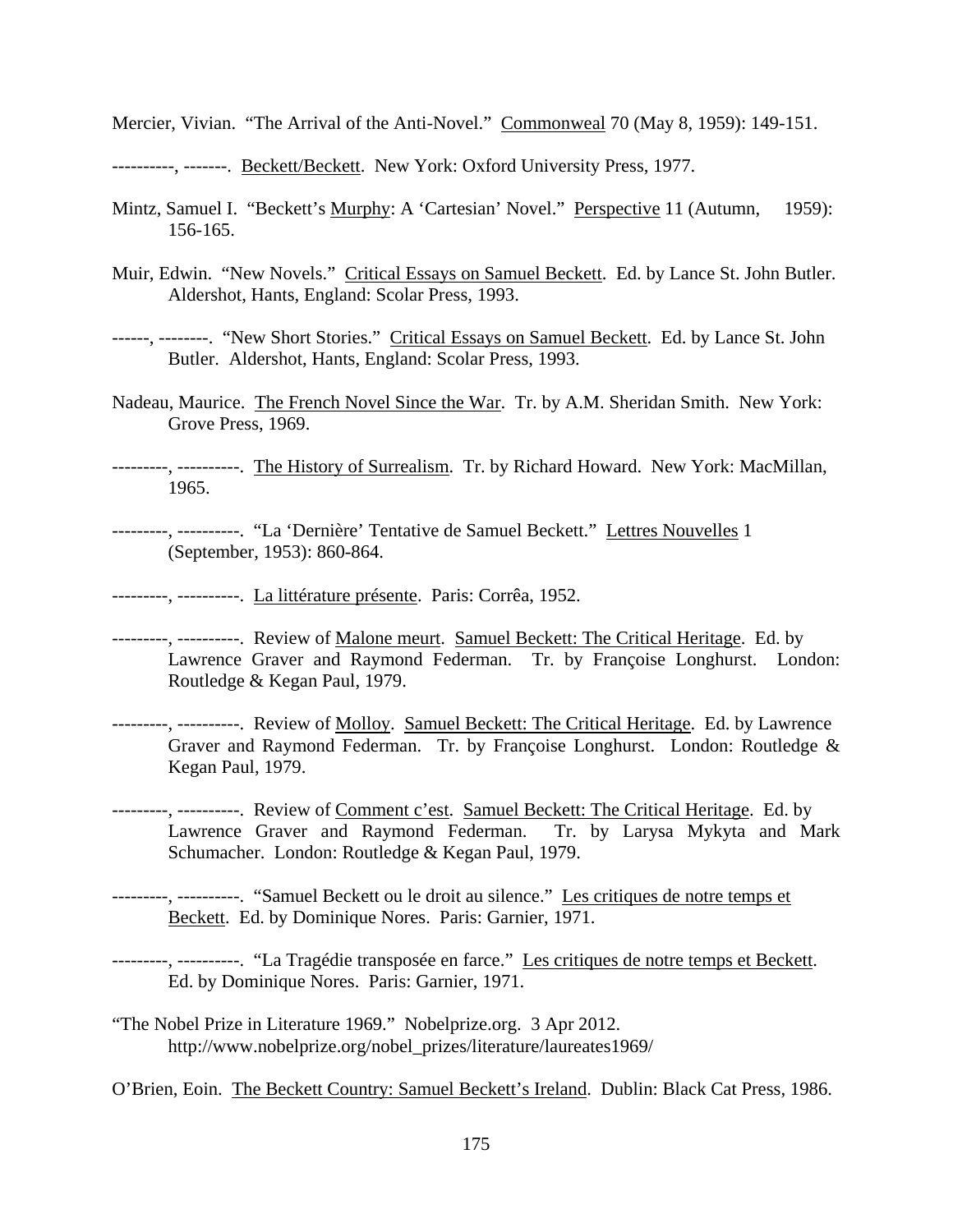- Oppenheim, Lois, ed. Palgrave Advances in Samuel Beckett Studies. New York: Palgrave Macmillan, 2004.
- Oxenhandler, Neal. "Toward the New Aesthetic." Contemporary Literature 11.2 (Spring 1970): 169-91.
- Pilling, John. Beckett Before Godot. Cambridge: Cambridge University Press, 1997.
- --------, ------. "A Criticism of Indigence: Ill Seen Ill Said." Critical Essays on Samuel Beckett. Ed. by Patrick A. McCarthy. Boston: G.K. Hall, 1986.
- --------, ------. Samuel Beckett. London: Routledge and Kegan Paul, 1976.
- Pingaud, Bernard. Molloy and L'Expulsé. Paris: Les Éditions de Minuit, 1951.
- ----------, ---------. Review of Molloy. Samuel Beckett: The Critical Heritage. Ed. by Lawrence Graver and Raymond Federman. Tr. by Françoise Longhurst. London: Routledge & Kegan Paul, 1979.
- ----------, ---------. Review of Watt. Samuel Beckett: The Critical Heritage. Ed. by Lawrence Graver and Raymond Federman. Tr. by Larysa Mykyta and Mark Schumacher. London: Routledge & Kegan Paul, 1979.
- Rabaté, Jean-Michel, ed. Beckett avant Beckett. Paris: Presses de l'École Normale Supérieure, 1984.
- Robbe-Grillet, Alain. "Samuel Beckett, auteur dramatique." Critique 9 (February, 1953): 108- 114.
- Robinson, Michael. The Long Sonata of the Dead. New York: Grove Press, 1970.
- Schneider, Alan. "Waiting for Beckett." Critical Essays on Samuel Beckett. Ed. by Lance St. John Butler. Aldershot, Hants, England: Scolar Press, 1993.
- Seaver, Richard. Review of Watt. Samuel Beckett: The Critical Heritage. Ed. by Lawrence Graver and Raymond Federman. London: Routledge & Kegan Paul, 1979.
- --------, ----------. "Samuel Beckett: An Introduction." Samuel Beckett: The Critical Heritage. Ed. by Lawrence Graver and Raymond Federman. London: Routledge & Kegan Paul, 1979.
- Slote, Sam. "On Worstward Ho." Journal of Beckett Studies 13.2 (Spring, 2004): 188-205.
- Smith, Russell, ed. Beckett and Ethics. London: Continuum, 2008.
- Stewart, Bruce, ed. Beckett and Beyond. Gerrards Cross: Colin Smythe, 1999.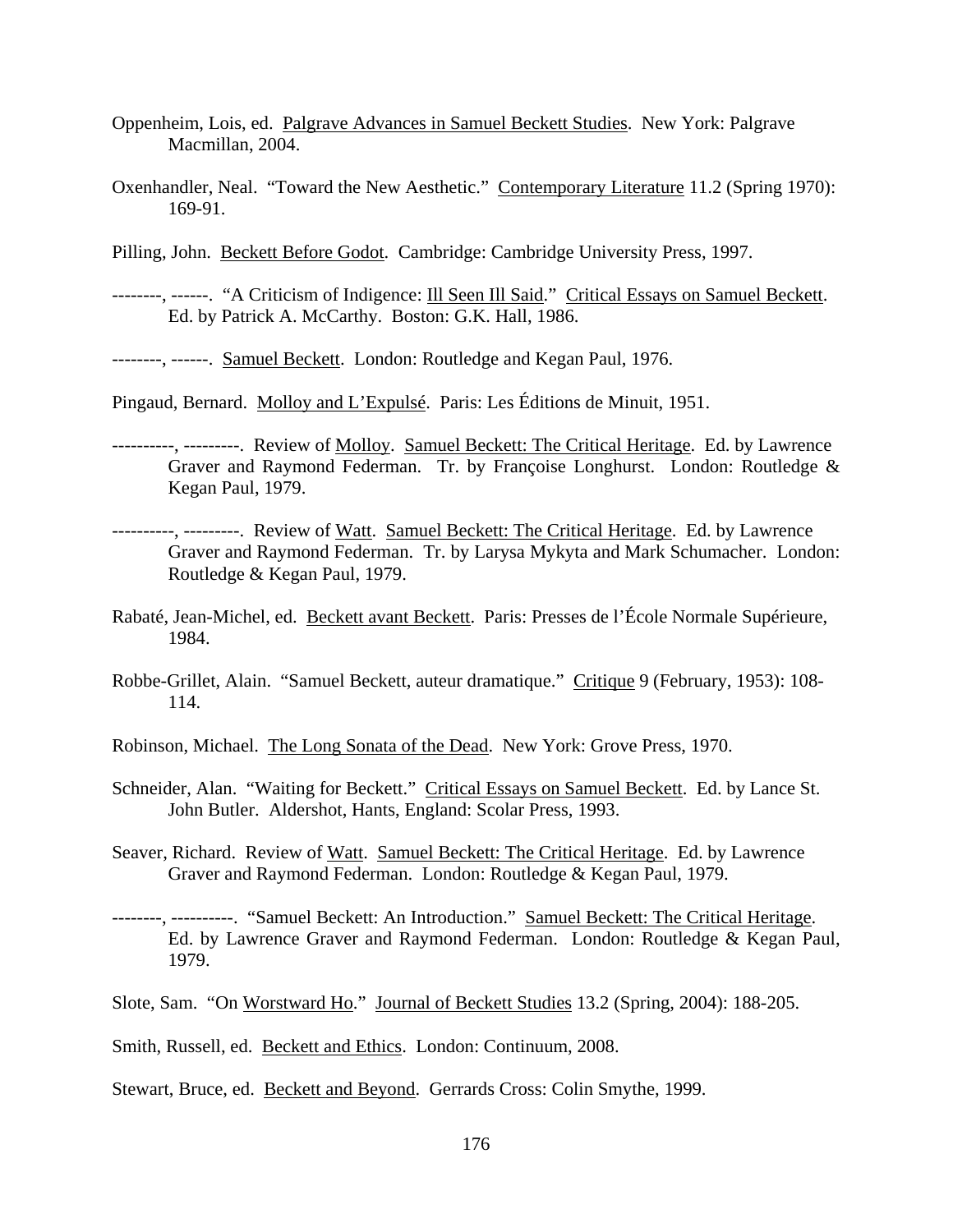- Van Hulle, Dirk. "Genetic Beckett Studies." Journal of Beckett Studies 13.2 (Spring, 2004): 1- 9.
- Winston, Mathew. "Watt's First Footnote." Journal of Modern Literature 6.1 (February, 1977): 69-82.

## **Beckett and Dante**

Alighieri, Dante. De Vulgari Eloquentia. Ed. and trans. by Steven Botterill. Cambridge: Cambridge University Press, 1996.

-----------, -------. The Portable Dante. Tr. and ed. by Mark Musa. New York: Penguin, 1995.

Anspaugh, Kelly. "'Faith, Hope, and—What Was It?': Beckett Reading Joyce Reading Dante." Journal of Beckett Studies 5.1-2 (Autumn 1995-Spring 1996): 19-38.

Bryden, Mary. "Beckett and the Three Dantean Smiles." Journal of Beckett Studies 4.2 (Spring 1995): 29-33.

---------, ------. "No Stars Without Stripes: Beckett and Dante." Romanic Review 87.4 (November, 1996): 541-56.

- Casanova, Pascale. Samuel Beckett: Anatomy of a Literary Revolution. Trans. by Gregory Elliott. New York: Verso, 2006.
- Caselli, Daniela. Beckett's Dantes: Intertextuality in the Fiction and Criticism. Manchester, England: Manchester University Press, 2005.

---------, ---------. "Looking it Up in My Big Dante: A Note on 'Sedendo et Quiesc[i]endo.'" Journal of Beckett Studies 6.2 (Spring 1997): 85-93.

- Cohn, Ruby. "A Note on Beckett, Dante, and Geulincx." Comparative Literature 12.1 (Winter 1960): 93-94.
- Cuddy, Lois A. "Beckett's 'Dead Voices' in Waiting for Godot: New Inhabitants of Dante's Inferno." Modern Language Studies 12.2 (Spring, 1982): 48-61.
- Doran, Eva. "Au seuil de Beckett: Quelques notes sur 'Dante…Bruno.Vico..Joyce.'" Stanford French Review 5.1 (Spring 1981): 121-127.

Ferrini, Jean-Pierre. Dante et Beckett. Paris: Hermann, 2003.

Fletcher, John. "Beckett's Debt to Dante." Nottingham French Studies 4 (1965): 41-52.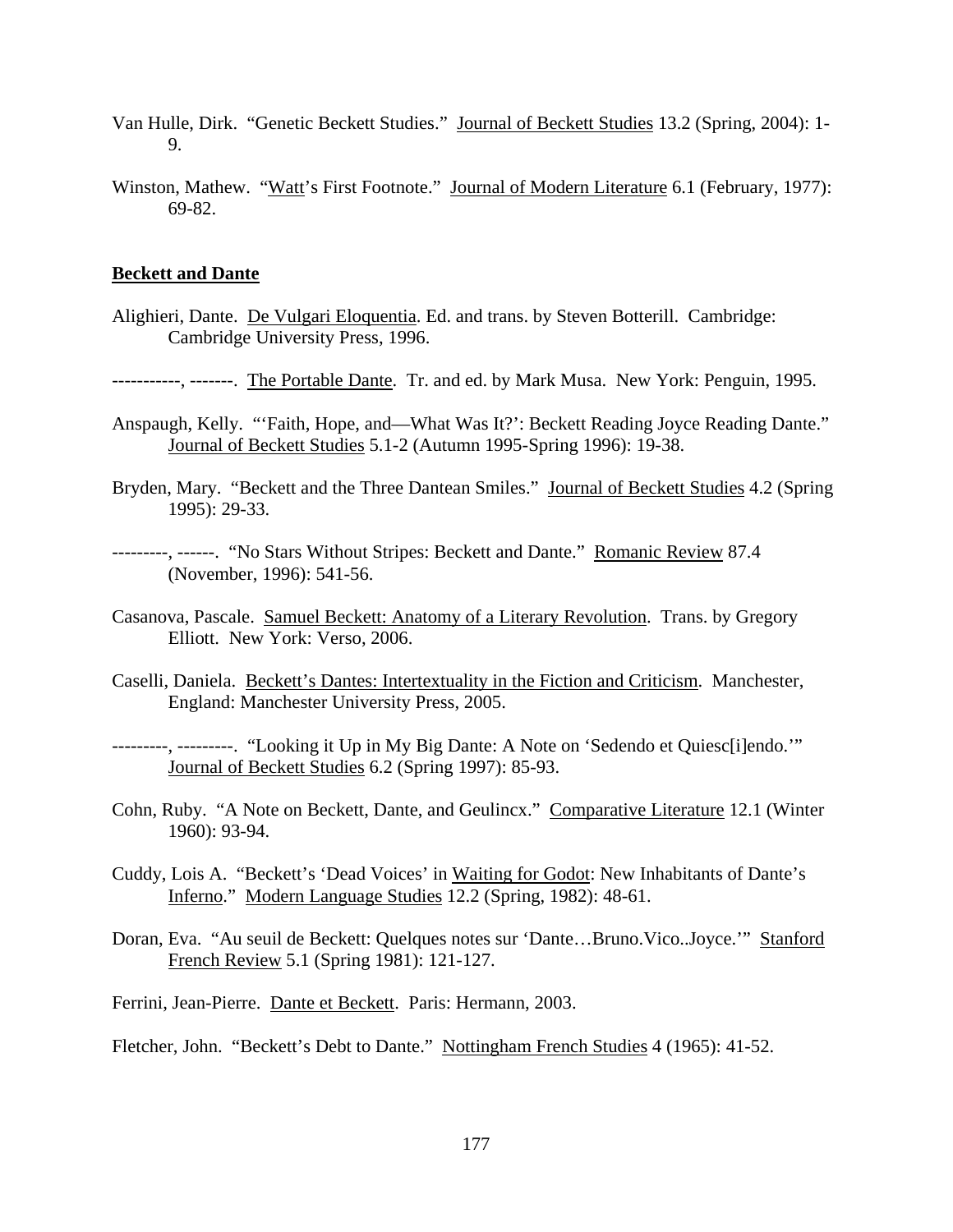- Fowlie, Wallace. "Dante and Beckett." Dante Among the Moderns. Ed. by Stuart Y. McDougal. Chapel Hill: Univ. of North Carolina Press, 1985.
- Kennedy, Sighle. "Beckett's 'Schoolboy Copy' of Dante: A Handbook for Liberty." Dalhousie French Studies 19 (Fall-Winter 1990): 11-19.
- Kern, Edith. "Beckett's Modernity and Medieval Affinities." Critical Essays on Samuel Beckett. Ed. by Patrick A. McCarthy. Boston: G.K. Hall, 1986.
- Leventhal, A.J. "The Beckett Hero." Samuel Beckett: A Collection of Critical Essays. Ed. by Martin Esslin. Englewood Cliffs, NJ: Prentice-Hall, 1965.
- O'Neill, Kevin. "Two Trilogies: Notes on Beckett and Dante." Romance Notes 32.3 (Spring 1992): 235-240.
- Oxenhandler, Neal. "Seeing and Believing in Dante and Beckett." Writing in a Modern Temper: Essays on French Literature and Thought in Honor of Henri Peyre. Ed. by Mary Ann Caws. Saratoga, CA: Anma Libri, 1984.
- Rabaté, Jean-Michel. "Beckett et la poésie de la zone (Dante…Apollinaire.Céline…Lévi). Samuel Beckett Today/Aujourd'hui 8 (1999): 75-90.
- Strauss, Walter A. "Dante's Belacqua and Beckett's Tramps." Comparative Literature 11.3 (Summer 1959): 250-261.
- Verdicchio, Massimo. "Exagmination Round the Fictification of Vico and Joyce." James Joyce Quarterly 26.4 (Summer 1989): 531-539.

## **Beckett and Translation**

- Allen, Kim. "Beckett, Joyce, and Anna Livia: The Plurability of Translating Finnegans Wake." Translation Perspectives 11 (2000): 427-35.
- Cant, Sarah E. "In Search of 'Lessness:' Translation and Minimalism in Beckett's Theatre." Forum for Modern Language Studies 35.2 (April, 1999): 138-57.
- Caws, Mary Ann. "Samuel Beckett Translating." Samuel Beckett Today/Aujourd'hui 8 (1999): 43-57.
- Cohn, Ruby. "Samuel Beckett Self-Translator." PMLA 76 (Dec., 1961): 613-621.
- -------, ------. "Twice Translated Texts: Beckett into English and Chaikin into Theater." Modern Drama 41.1 (Spring 1998): 7-18.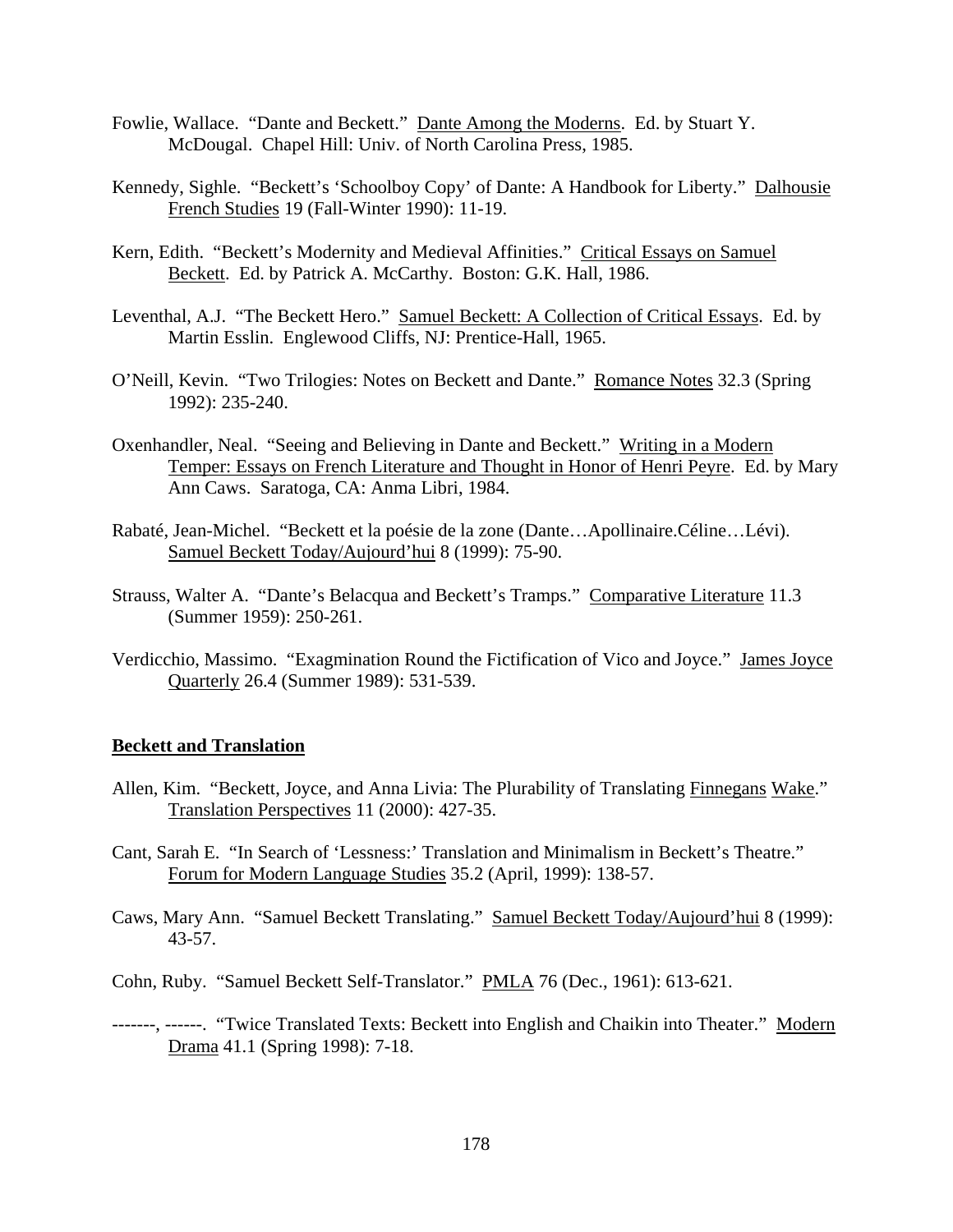- Collinge, Linda. Beckett Traduit Beckett: de Malone meurt à Malone Dies. Geneva: Droz, 2000.
- Connor, Steven. "'Traduttore, traditore:' Samuel Beckett's Translation of Mercier et Camier." Journal of Beckett Studies 11-12 (1989): 27-46.
- D'Arcy, Michael. "The Task of the Listener: Beckett, Proust, and Perpetual Translation." Samuel Beckett Today/Aujourd'hui 12 (2002): 35-52.
- Edwards, Michael. "Beckett's French." Translation and Literature 1 (1992): 68-83.
- Fitch, Brian T. Beckett and Babel: An Investigation into the Status of the Bilingual Work. Toronto: Univ. of Toronto Press, 1988.
- Fletcher, John. Samuel Beckett's Art. London: Chatto & Windus, 1967.
- Friedman, Alan Warren, Charles Rossman, Dina Sherzer, eds. Beckett Translating / Translating Beckett. University Park: Penn State University Press, 1987.
- Hanna, Blake T. "Samuel Beckett: Traducteur de lui-meme." Meta 17 (1972): 220-24.
- Little, Roger. "Beckett's Poems and Verse Translations, Or: Beckett and the Limits of Poetry." The Cambridge Companion to Beckett. Ed. by John Pilling. Cambridge: Cambridge University Press, 1996.
- Kenner, Hugh. "Beckett Translating Beckett: Comment c'est." Delos 5 (1970): 194-211.
- McGuire, James. "Beckett, the Translator, and the Metapoem." World Literature Today 64.2 (Spring 1990): 258-63.
- Montini, Chiara. "Traduire le bilinguisme: L'Example de Beckett." Littérature 141 (March, 2006): 101-14.
- Mooney, Sinéad. "A Roving Cancellation: Beckett's Self-Translation as Poetics of Self-Divestiture." Journal of Beckett Studies 10.1-2 (Fall 2000-Spring 2001): 222-34.
- Quigley, Megan M. "Justice for the 'Illstarred Punster:' Samuel Beckett and Alfred Péron's Revisions of 'Anna Lyvia Pluratself.'" James Joyce Quarterly 41.3 (Spring 2004): 469- 87.
- Rabinovitz, Rubin. "Samuel Beckett, Revisionist Translator." Review 13 (1991): 273-81. Thomas, Yves. "Traduire l'effacement: Notes sur la traduction de Comment c'est." Samuel Beckett Today/Aujourd'hui 2 (1993): 139-45.
- Visconti, Laura. "The Artist and the Artisan: Beckett as a Translator of Italian Poetry." Samuel Beckett Today/Aujourd'hui 6 (1997): 387-98.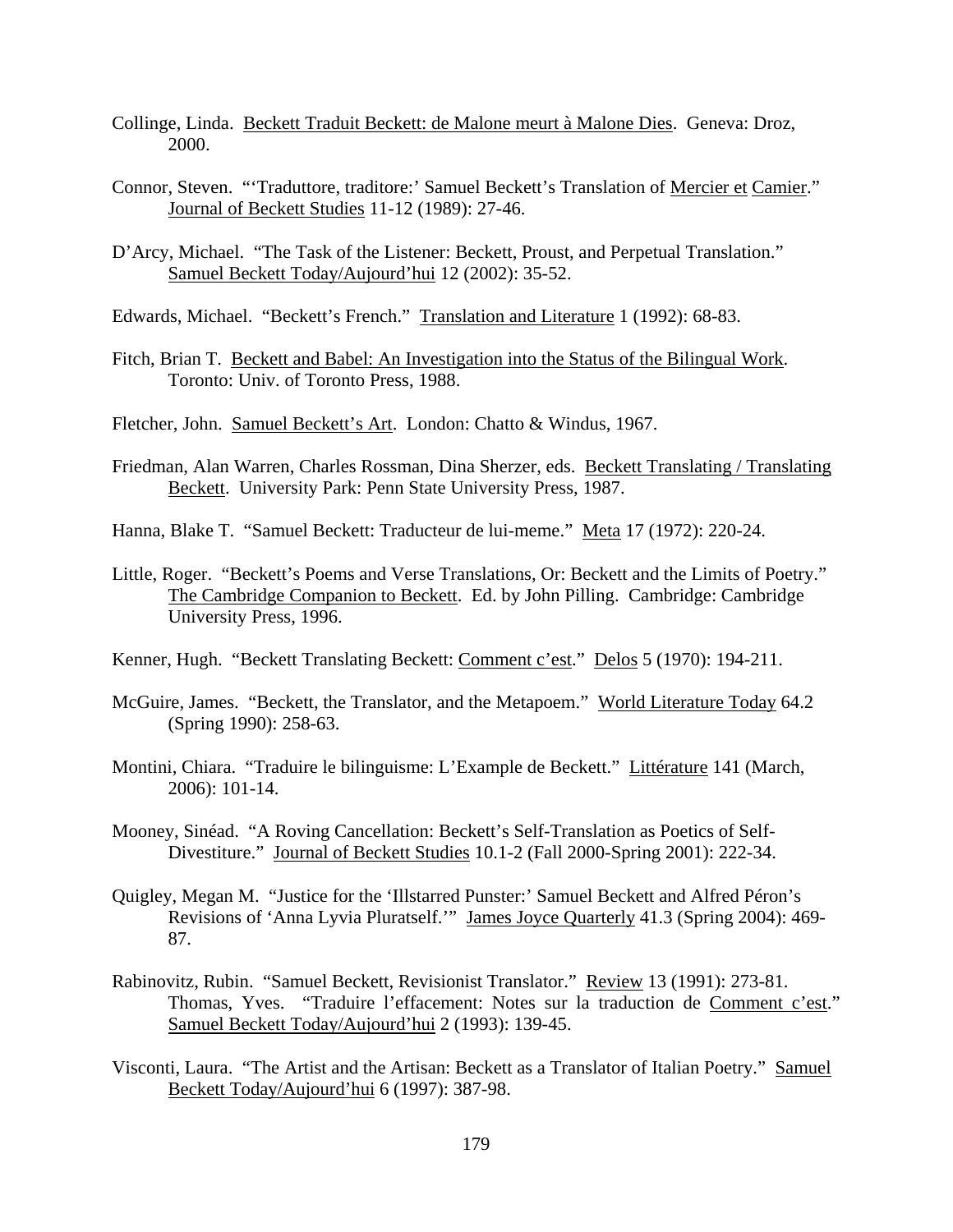- Weller, Shane. Beckett, Literature, and the Ethics of Alterity. New York: Palgrave Macmillan, 2006.
- Wilson, Ian W. "Confusion Too is Company Up to a Point:' Irony, Self-Translation and the Text of Samuel Beckett's Company/Compagnie." Canadian Review of Comparative Literature 26.1 (March, 1999): 94-106.

## **Drama, Technology, New Media**

- Ben-Zvi, Linda. "Beckett, McLuhan, and Television: The Medium, the Message, and 'the Mess.'" Beckett at 100: Revolving It All. Ed. by Linda Ben-Zvi and Angela Moorjani. Oxford: Oxford University Press, 2008.
- ----------, -------. "Samuel Beckett's Media Plays." Modern Drama 28.1 (March 1985): 22-37.
- Brater, Enoch. "Toward a Poetics of Television Technology: Beckett's Nacht und Traume and Quad." Modern Drama 28.1 (March, 1985): 48-54.
- Cochran, Terry. Twilight of the Literary. Cambridge, Mass: Harvard UP, 2001.
- Engelberts, Matthijs. "Film and Film: Beckett and Early Film Theory." Beckett at 100: Revolving It All. Ed. by Linda Ben-Zvi and Angela Moorjani. Oxford: Oxford University Press, 2008.
- Heidegger, Martin. The Question Concerning Technology and Other Essays. Tr. By William Lovitt. New York: Harper & Row, 1977.
- Herren, Graley. Samuel Beckett's Plays on Film and Television. New York: Palgrave MacMillan, 2007.
- Maude, Ulrika. Beckett, Technology, and the Body. Cambridge: Cambridge University Press, 2009.
- Mayoux, Jean-Jacques. "Samuel Beckett and the Mass Media." Essays and Studies 24 (1971): 83-100.
- McGovern, Barry. "Beckett and the Radio Voice." Samuel Beckett: 100 Years. Ed. by Christopher Murray. Dublin: New Island, 2006.
- McMullan, Anna. "Virtual Subjects: Performance, Technology and the Body in Beckett's Late Theatre." Journal of Beckett Studies 10.1-2 (Fall, 2000-Spring, 2001): 165-172.
- Miller, Tyrus. "Beckett's Political Technology: Expression, Confession, and Torture in the Later Drama." Samuel Beckett Today: Aujourd'hui 9 (2000): 255-278.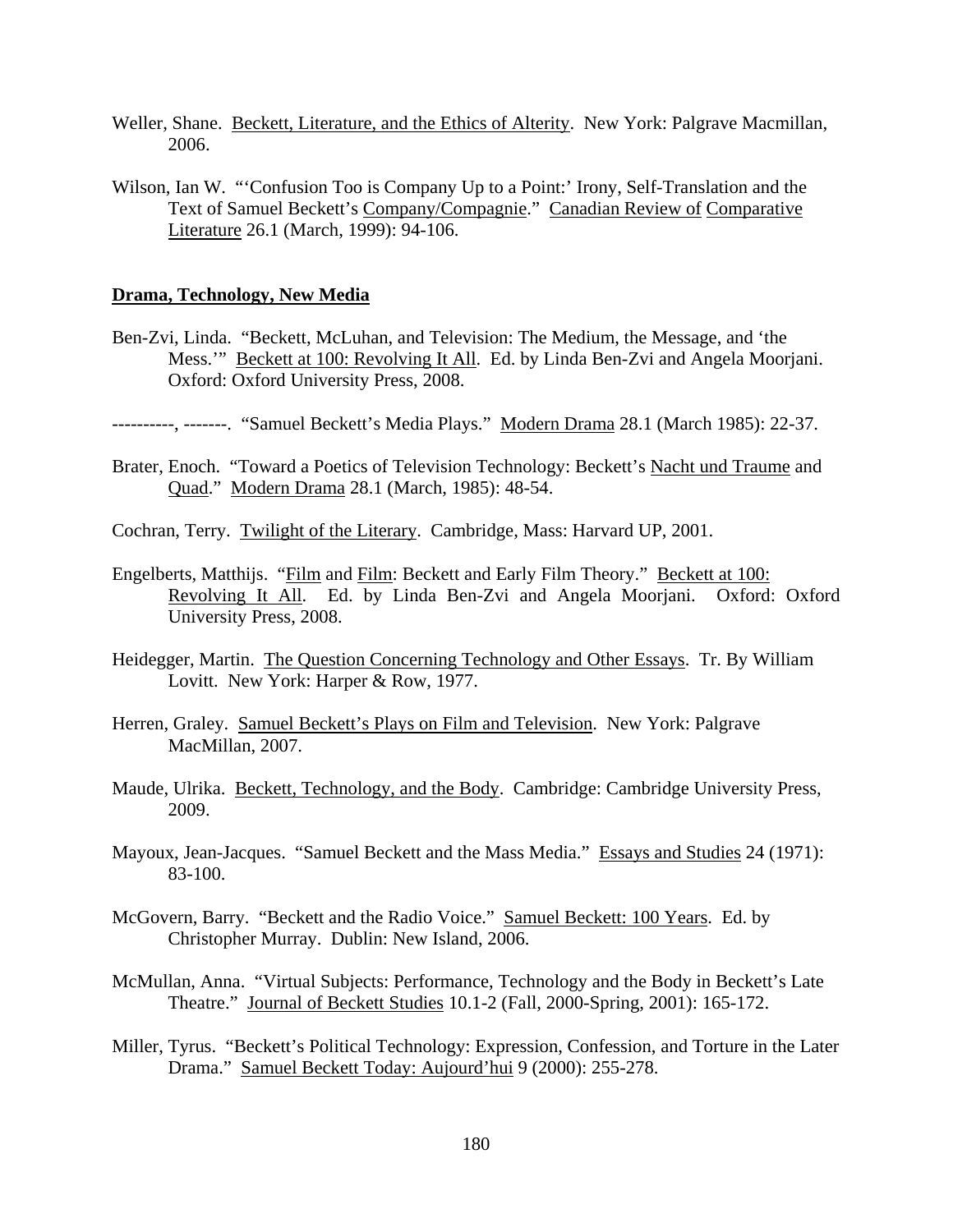- Oppenheim, Lois. The Painted Word: Samuel Beckett's Dialogue with Art. Ann Arbor: Univ. of Michigan Press, 2000.
- -------------, -----, ed. Samuel Beckett and the Arts: Music, Visual Arts, and Non-Print Media. New York: Garland, 1999.
- Pudovkin, V.I. Film Technique. Trans. by Igor Montagu. London: George Newnes, 1933.
- Rainford, Lydia. "How to Read the Image? Beckett's Televisual Memory." Literature and Visual Technologies: Writing After Cinema. Ed. by Julian Murphet and Lydia Rainford. Basingstoke, England: Palgrave MacMillan, 2003.
- Rodríguez-Gago, Antonia. "Re-Figuring the Stage Body Through the Mechanical Re-Production of Memory." Beckett at 100: Revolving It All. Ed. by Linda Ben-Zvi and Angela Moorjani. Oxford: Oxford University Press, 2008.
- Tonning, Erik. Samuel Beckett's Abstract Drama: Works for Stage and Screen, 1962-1985. Oxford: Peter Lang, 2007.
- Weiss, Katherine. "De/Composing the Machine in Samuel Beckett's The Lost Ones and' Ping." Stirrings Still 1.1 (Fall, 2004): 4-24.

--------, -----------. "Perceiving Bodies in Beckett's Play." Samuel Beckett Today/Aujourd'hui 11 (2001): 186-193.

## **The Crisis of Europe—Background**

- Adorno, T.W. "Commitment." Aesthetics and Politics. Ed. by Ronald Taylor. London: Verso, 2002.
- Arendt, Hannah. The Origins of Totalitarianism. New York: Harcourt Brace Jovanovich, 1973.
- Aristotle. The Rhetoric and the Poetics of Aristotle. Trans. by W. Rhys Roberts and Ingram Bywater. New York: Modern Library, 1984.
- Auerbach, Erich. Dante, Poet of the Secular World. Trans. by Ralph Manheim. Chicago: Univ. of Chicago Press, 1988.

------------, -------. Literary Language and Its Public in Late Latin Antiquity and in the Middle Ages. Tr. by Ralph Manheim. New York: Pantheon, 1965.

------------, -------. Mimesis: The Representation of Reality in Western Literature. Tr. by William R. Trask. Princeton, New Jersey: Princeton UP, 1953.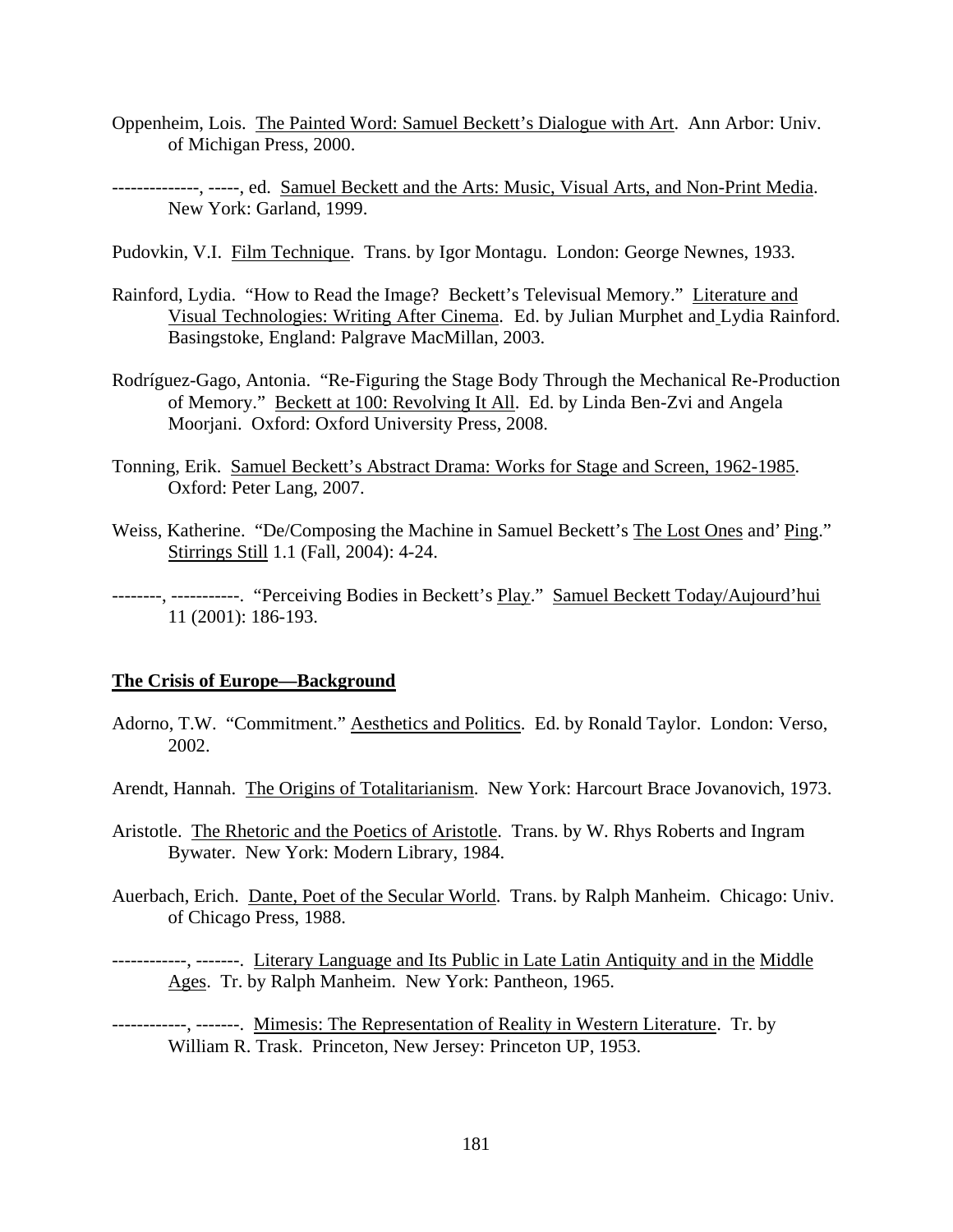------------, -------. Scenes from the Drama of European Literature. Minneapolis: Univ. of Minnesota Press, 1984.

- Baudelaire, Charles. The Painter of Modern Life and Other Essays. Ed. and tr. by Jonathan Mayne. New York: Phaidon Press, 2005.
- Benjamin, Walter. The Arcades Project. Tr. by Howard Eiland and Kevin McLaughlin. Cambridge, Mass.: Harvard UP, 1999.
- -----------, ---------. Selected Writings. 4 Vols. Ed. by Marcus Bullock and Michael W. Jennings. Cambridge, Mass.: Harvard UP, 1996.
- Borges, Jorge Luis. "Pierre Menard, Author of the Quixote." Labyrinths. Ed. by Donald A. Yates and James E. Irby. Trans. by James E. Irby. New York: New Directions, 1964.
- Casanova, Pascale. The World Republic of Letters. Trans. by M.B. DeBevoise. Cambridge, Mass: Harvard University Press, 2004.
- Curtius, Ernst Robert. European Literature and the Latin Middle Ages. Trans. by Willard R. Trask. Princeton, NJ: Princeton University Press, 1973.
- Eliot, T.S. Selected Essays 1917-1932. New York: Harcourt, Brace, and Co., 1932.
- -----, ----. "Ulysses, Order, and Myth." The Dial 75.5 (November 1923): 483.
- ------, ----. The Waste Land and Other Poems. Ed. by Frank Kermode. New York: Penguin, 1998.
- Friedrich, Hugo. Montaigne. Ed. by Philippe Desan. Trans. by Dawn Eng. Berkeley: Univ. of California Press, 1991.
- Heck, Francis S. "The Meaning of Solitude in Montaigne's 'Essays." Bulletin of the Rocky Mountain Modern Language Association 25.3 (September, 1971): 93-97.
- Husserl, Edmund. The Crisis of European Sciences and Transcendental Phenomenology. Tr. by David Carr. Evanston, IL: Northwestern University Press, 1970.
- Joyce, James. A Portrait of the Artist as a Young Man. Ed. by R.B. Kershner. New York: St. Martin's Press, 1993.
- Julius, Anthony. T.S. Eliot, Anti-Semitism, and Literary Form. Cambridge: Cambridge University Press, 1995.
- Kermode, Frank. Romantic Image. London: Routledge, 1957.
- ----------, -------. The Sense of an Ending. New York: Oxford University Press, 1967.